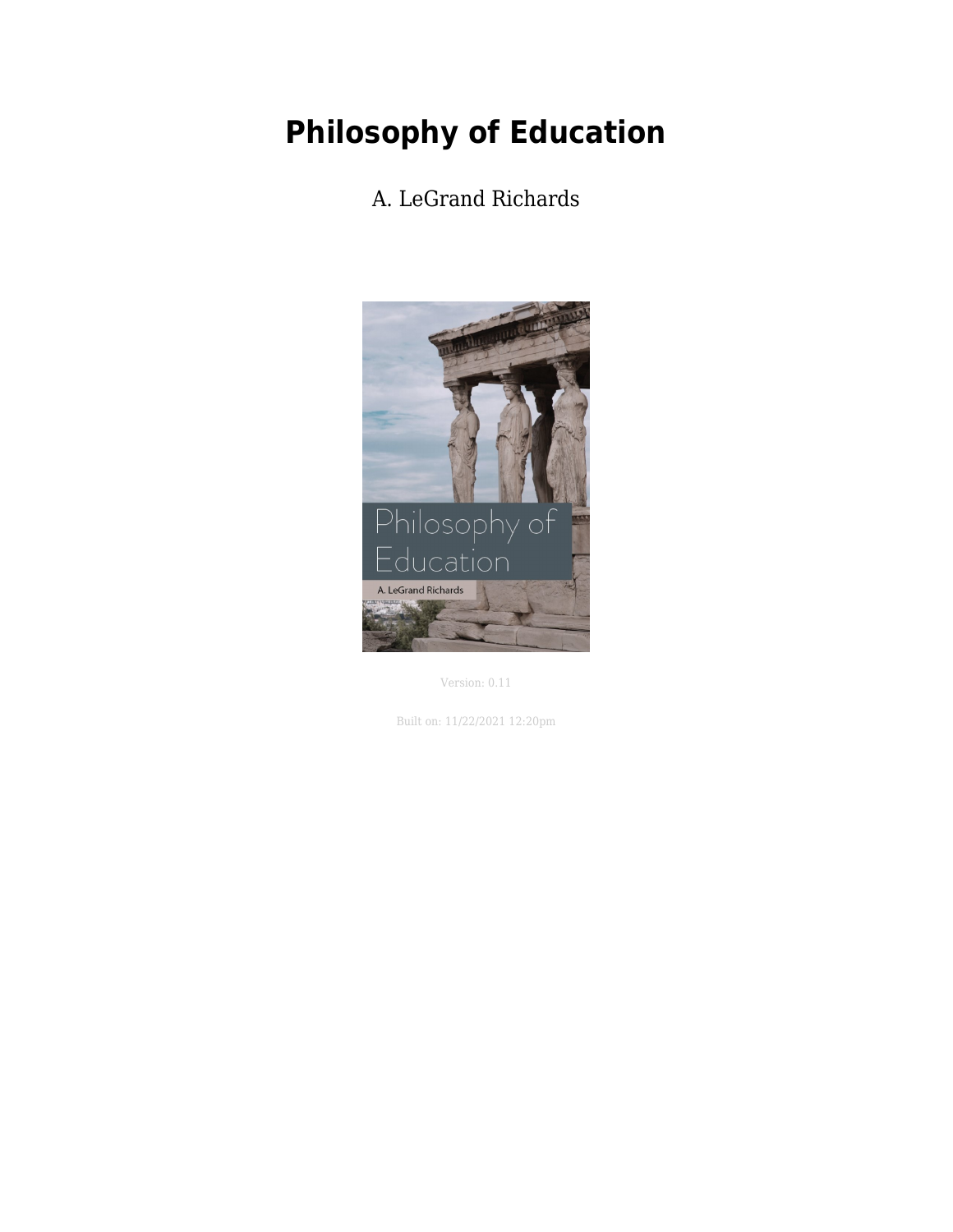This book is provided freely to you by





**[CC0](https://wiki.creativecommons.org/wiki/Public_domain):** This work is in the public domain, which means that you may print, share, or remix its contents as you please without concern for copyright and without seeking permission.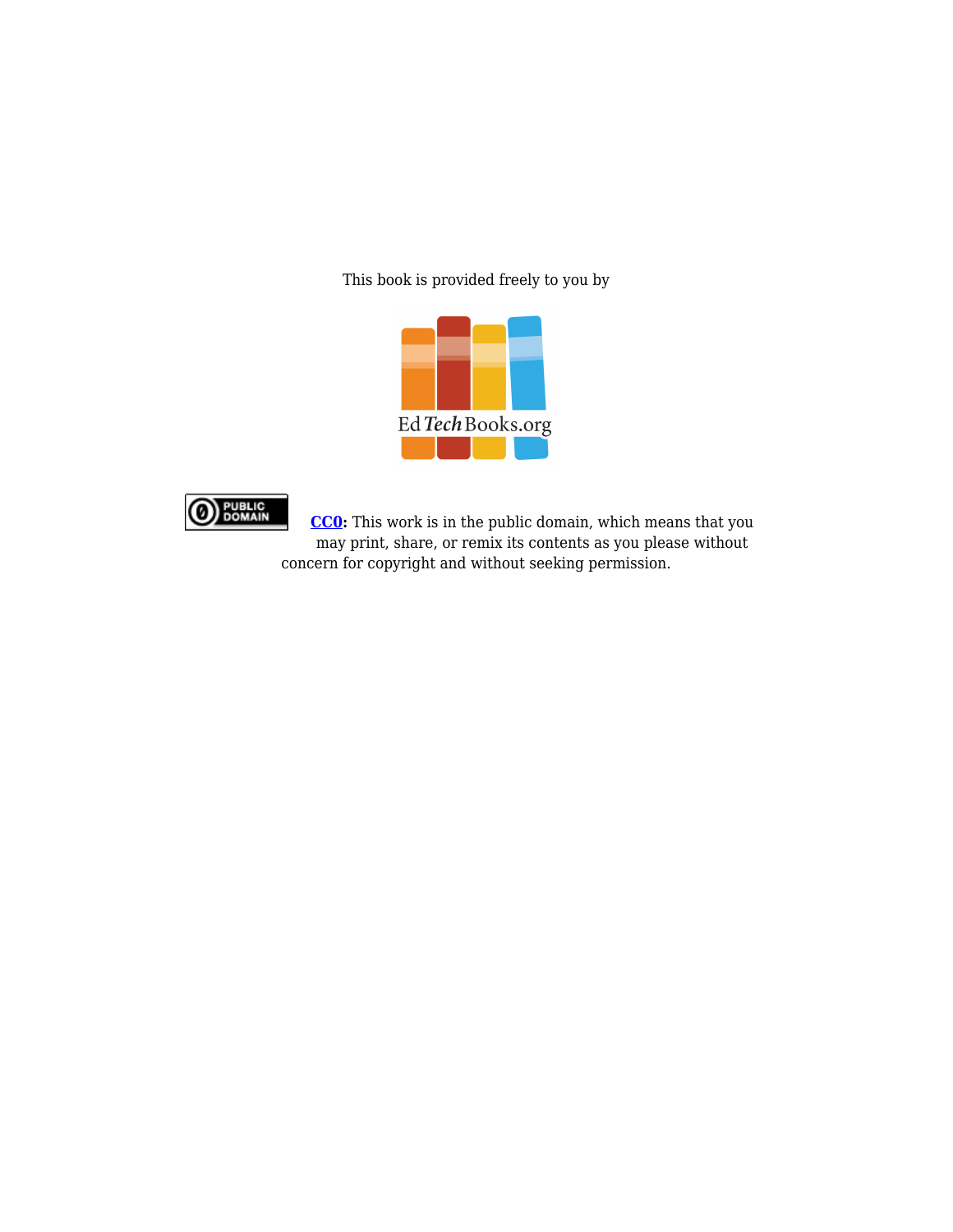### **Table of Contents**

| The Republic, Book 1. Of Wealth, Justice, Moderation, and Their Opposites  5                                                                                                                                                         |  |
|--------------------------------------------------------------------------------------------------------------------------------------------------------------------------------------------------------------------------------------|--|
| The Republic, Book 2. The Individual, the State, and Education manument and 16                                                                                                                                                       |  |
|                                                                                                                                                                                                                                      |  |
| The Republic, Book 4. Wealth, Poverty, and Virtue manumananomanaminanon 32                                                                                                                                                           |  |
|                                                                                                                                                                                                                                      |  |
|                                                                                                                                                                                                                                      |  |
|                                                                                                                                                                                                                                      |  |
|                                                                                                                                                                                                                                      |  |
|                                                                                                                                                                                                                                      |  |
|                                                                                                                                                                                                                                      |  |
|                                                                                                                                                                                                                                      |  |
| <b>Emile, or Education. Book 4 manufacture and all properties and all properties and all properties and all properties and all properties and all properties and all properties and all properties and all properties and all pr</b> |  |
|                                                                                                                                                                                                                                      |  |
|                                                                                                                                                                                                                                      |  |
|                                                                                                                                                                                                                                      |  |
|                                                                                                                                                                                                                                      |  |
|                                                                                                                                                                                                                                      |  |
|                                                                                                                                                                                                                                      |  |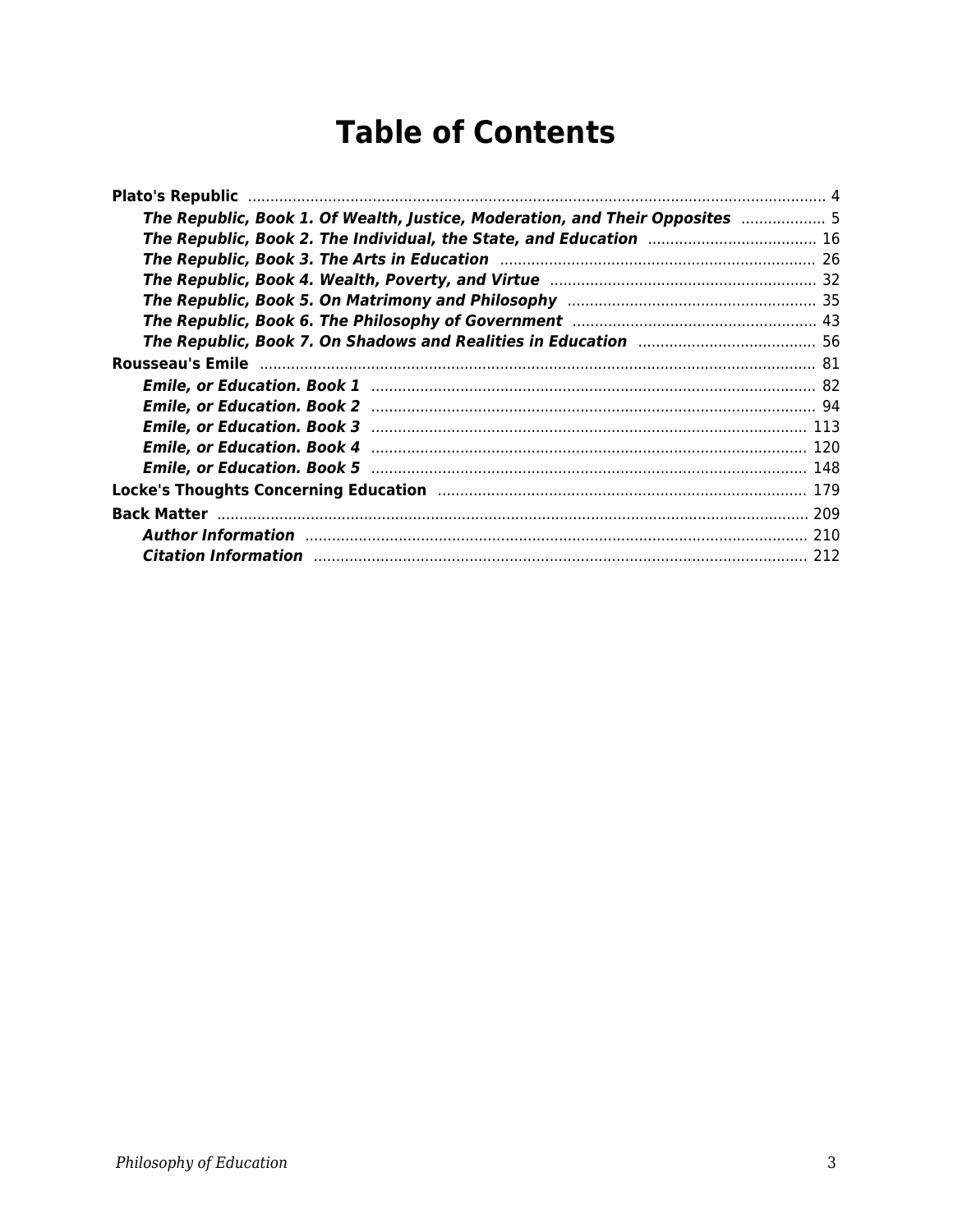# **Plato's Republic**

### Plato

<span id="page-3-0"></span>The following chapters are abridged from Plato's *The Republic*, as translated by Jowett.

### **Persons of the Dialogue**

SOCRATES, who is the narrator.

CEPHALUS.

GLACON.

THRASYMACHUS.

ADEIMANTUS.

CLEITOPHON.

POLEMARCHUS.

And others who are mute auditors.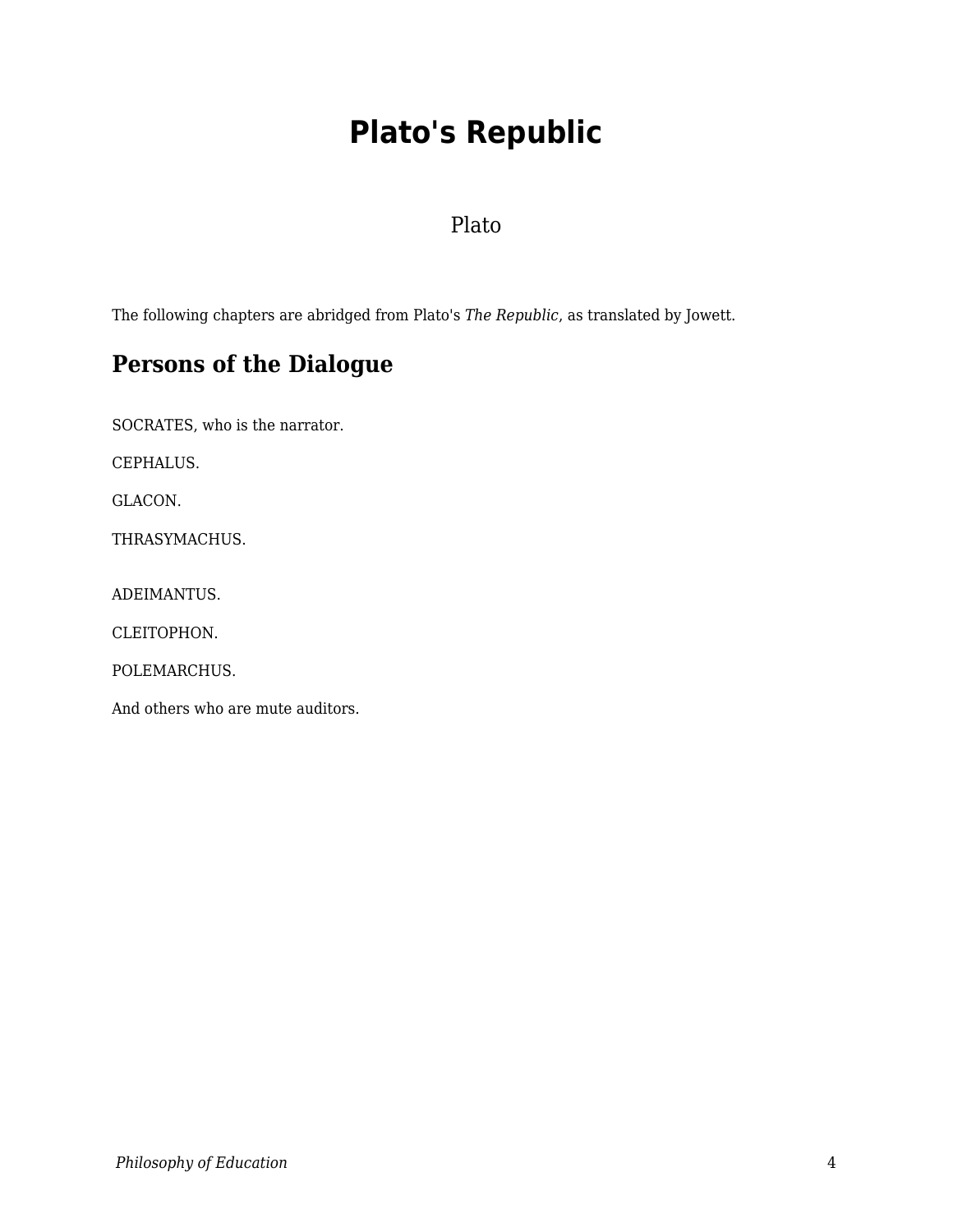### The Republic, Book 1

# <span id="page-4-0"></span>**Of Wealth, Justice, Moderation, and Their Opposites**

### Plato

The scene is laid in the house of Cephalus at the Piraeus; and the whole dialogue is narrated by Socrates the day after it actually took place to Timaeus Hermocrates, Critias, and a nameless person, who are introduced in the Timaeus.

... Accordingly we went with Polemarchus to his house; and there we found his brothers Lysias and Euthydemus, and with them Thrasymachus the Chalcedonian, Charmantides the Paeanian, and Cleitophon, the son of Aristonymus. There too was Cephalus, the father of Polemarchus, whom I had not seen for a long time, and I thought him very much aged. He was seated on a cushioned chair, and had a garland on his head, for he had been sacrificing in the court; and there were some other chairs in the room arranged in a semicircle, upon which we sat down by him. He saluted me eagerly, and then he said:

You don't come to see me, Socrates, as often as you ought: If I were still able to go and see you I would not ask you to come to me. But at my age I can hardly get to the city, and therefore you should come oftener to the Piraeus. For, let me tell you that the more the pleasures of the body fade away, the greater to me are the pleasure and charm of conversation. Do not, then, deny my request, but make our house your re-sort and keep company with these young men; we are old friends, and you will be quite at home with us.

I replied: There is nothing which for my part I like better, Cephalus, than conversing with aged men; for I regard them as travellers who have gone a journey which I too may have to go, and of whom I ought to inquire whether the way is smooth and easy or rugged and difficult. And this is a question which I should like to ask of you, who have arrived at that time which the poets call the "threshold of old age": Is life harder toward the end, or what report do you give of it?

[329] I will tell you, Socrates, he said, what my own feeling is. Men of my age flock together; we are birds of a feather, as the old proverb says; and at our meetings the tale of my acquaintance commonly is: I cannot eat, I cannot drink; the pleasures of youth and love are fled away; there was a good time once, but now that is gone, and life is no longer life. The truth is, Socrates, that these regrets, and also the complaints about relations, are to be attributed to the same cause, which is not old age, but men's characters and tempers; for he who is of a calm and happy nature will hardly feel the pressure of age, but to him who is of an opposite disposition youth and age are equally a burden.

...I see that you are indifferent about money, which is a characteristic rather of those who have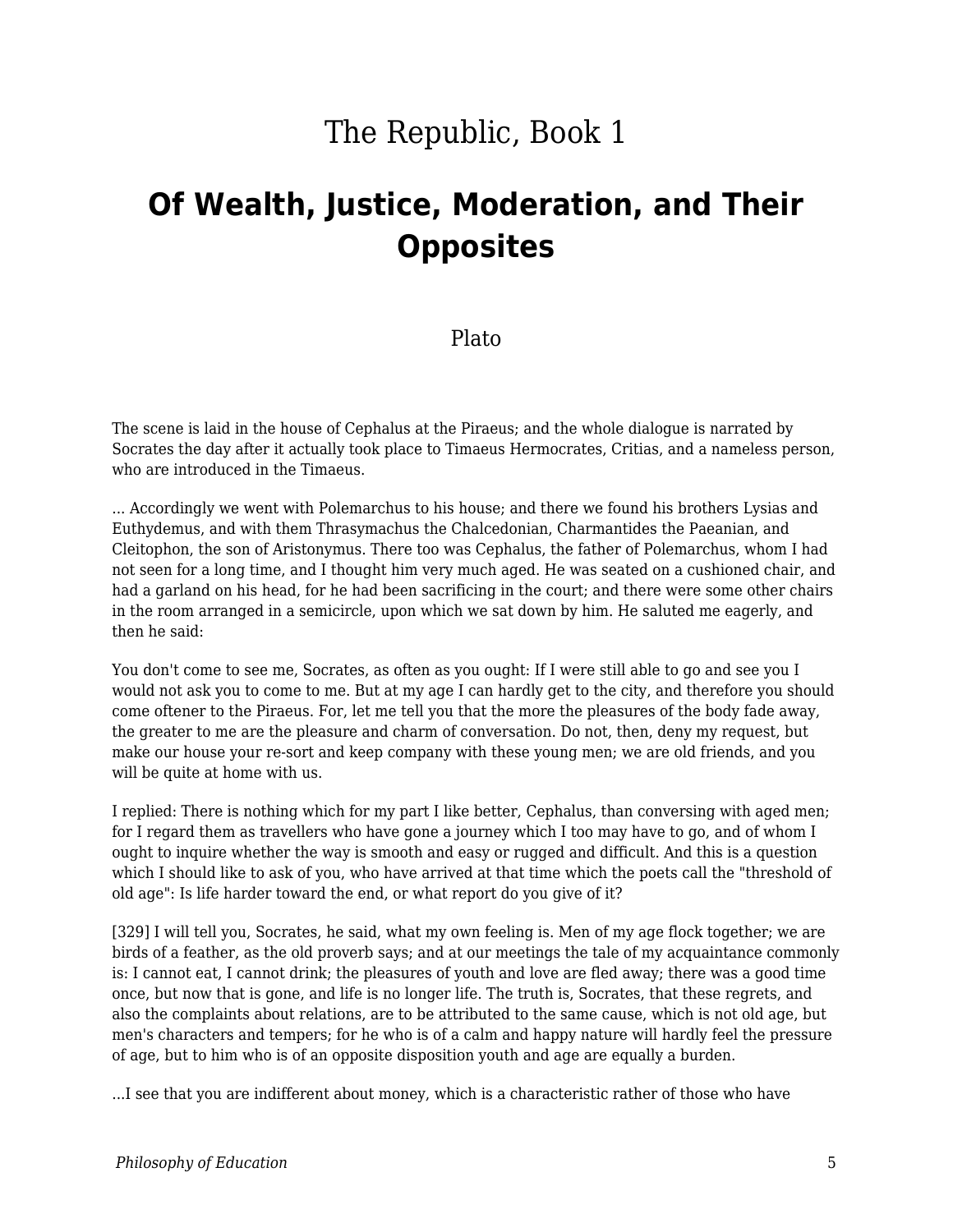inherited their fortunes than of those who have acquired them; the makers of fortunes have a second love of money as a creation of their own, resembling the affection of authors for their own poems, or of parents for their children, besides that natural love of it for the sake of use and profit which is common to them and all men. And hence they are very bad company, for they can talk about nothing but the praises of wealth.

That is true, he said.

Yes, that is very true, but may I ask another question?-- What do you consider to be the greatest blessing which you have reaped from your wealth?

One, he said, of which I could not expect easily to convince others. ... [331] But to him who is conscious of no sin, sweet hope, as Pindar charmingly says, is the kind nurse of his age:

"Hope," he says, "cherishes the soul of him who lives in justice and holiness, and is the nurse of his age and the companion of his journey-- hope which is mightiest to sway the restless soul of man."

How admirable are his words! And the great blessing of riches, I do not say to every man, but to a good man, is, that he has had no occasion to deceive or to defraud others, either intentionally or unintentionally; and when he departs to the world below he is not in any apprehension about offerings due to the gods or debts which he owes to men. Now to this peace of mind the possession of wealth greatly contributes; and therefore I say, that, setting one thing against another, of the many advantages which wealth has to give, to a man of sense this is in my opinion the greatest.

Well said, Cephalus, I replied; but as concerning justice, what is it?--to speak the truth and to pay your debts--no more than this? And even to this are there not exceptions? Suppose that a friend when in his right mind has deposited arms with me and he asks for them when he is not in his right mind, ought I to give them back to him? No one would say that I ought or that I should be right in doing so, any more than they would say that I ought always to speak the truth to one who is in his condition.

You are quite right, he replied.

But then, I said, speaking the truth and paying your debts is not a correct definition of justice.

Quite correct, Socrates, if Simonides is to be believed, said Polemarchus, interposing...[332]

[Cephalus]...he thinks that a friend ought always to do good to a friend, and never evil.

You mean that the return of a deposit of gold which is to the injury of the receiver, if the two parties are friends, is not the repayment of a debt--that is what you would imagine him to say?

Yes.

And are enemies also to receive what we owe to them?

To be sure, he said, they are to receive what we owe them; and an enemy, as I take it, owes to an enemy that which is due or proper to him--that is to say, evil.

...And so, you and Homer and Simonides are agreed that justice is an art of theft; to be practised, however, "for the good of friends and for the harm of enemies"--that was what you were saying?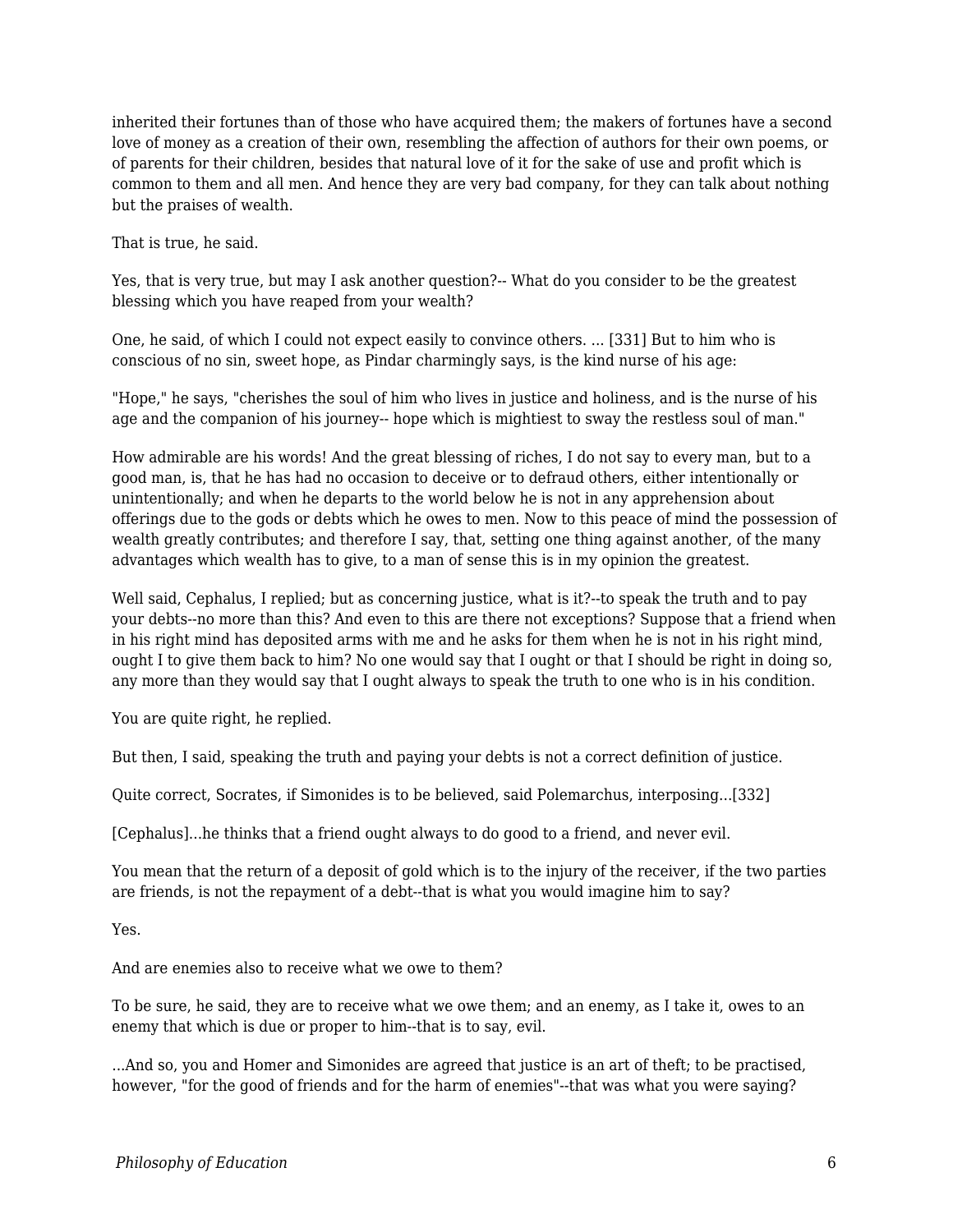No, certainly not that, though I do not now know what I did say; but I still stand by the latter words.

Well, there is another question: By friends and enemies do we mean those who are so really, or only in seeming?

Surely, he said, a man may be expected to love those whom he thinks good, and to hate those whom he thinks evil.

Yes, but do not persons often err about good and evil: many who are not good seem to be so, and conversely?

That is true.

Then to them the good will be enemies and the evil will be their friends?

True.

And in that case they will be right in doing good to the evil and evil to the good?

Clearly.

But the good are just and would not do an injustice?

True.

Then according to your argument it is just to injure those who do no wrong?

Nay, Socrates; the doctrine is immoral.

Then I suppose that we ought to do good to the just and harm to the unjust?

I like that better.

... We should rather say that he is a friend who is, as well as seems, good; [335] and that he who seems only and is not good, only seems to be and is not a friend; and of an enemy the same may be said.

You would argue that the good are our friends and the bad our enemies?

Yes.

And instead of saying simply as we did at first, that it is just to do good to our friends and harm to our enemies, we should further say: It is just to do good to our friends when they are good, and harm to our enemies when they are evil?

Yes, that appears to me to be the truth.

But ought the just to injure anyone at all?

... Several times in the course of the discussion Thrasymachus had made an attempt to get the argument into his own hands, and had been put down by the rest of the company, who wanted to hear the end. But when Polemarchus and I had done speaking and there was a pause, he could no longer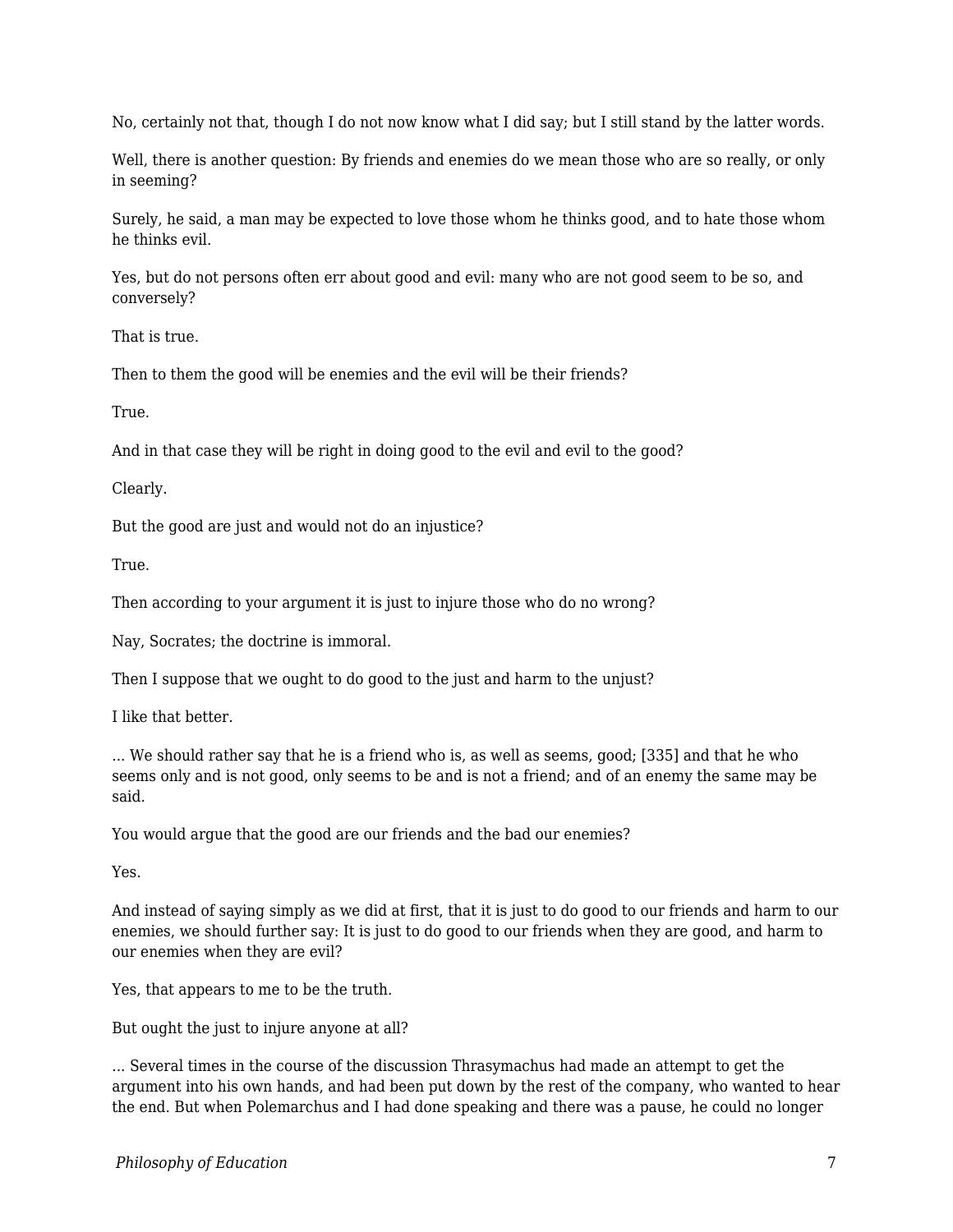hold his peace; and, gathering himself up, he came at us like a wild beast, seeking to devour us. We were quite panic-stricken at the sight of him.

He roared out to the whole company: What folly, Socrates, has taken possession of you all? And why, sillybillies, do you knock under to one another? I say that if you want really to know what justice is, you should not only ask but answer, and you should not seek honor to yourself from the refutation of an opponent, but have your own answer; for there is many a one who can ask and cannot answer. And now I will not have you say that justice is duty or advantage or profit or gain or interest, for this sort of nonsense will not do for me; I must have clearness and accuracy.

... Thrasymachus, I said, with a quiver, don't be hard upon us. Polemarchus and I may have been guilty of a little mistake in the argument, but I can assure you that the error was not intentional. If we were seeking for a piece of gold, you would not imagine that we were "knocking under to one another," and so losing our chance of finding it. And why, when we are seeking for justice, a thing more precious than many pieces of gold, do you say that we are weakly yielding to one another and not doing our utmost to get at the truth? Nay, my good friend, we are most willing and anxious to do so, but the fact is that we cannot. And if so, you people who know all things should pity us and not be angry with us. ...[338]

...Will you then kindly answer, for the edification of the company and of myself?

Glaucon and the rest of the company joined in my request, and Thrasymachus, as anyone might see, was in reality eager to speak; for he thought that he had an excellent answer, and would distinguish himself. But at first he affected to insist on my answering; at length he consented to begin. Behold, he said, the wisdom of Socrates; he refuses to teach himself, and goes about learning of others, to whom he never even says, Thank you.

That I learn of others, I replied, is quite true; but that I am ungrateful I wholly deny. Money I have none, and therefore I pay in praise, which is all I have; and how ready I am to praise anyone who appears to me to speak well you will very soon find out when you answer; for I expect that you will answer well.

Listen, then, he said; I proclaim that justice is nothing else than the interest of the stronger. And now why do you not praise me? But of course you won't.

Let me first understand you, I replied. Justice, as you say, is the interest of the stronger. What, Thrasymachus, is the meaning of this? You cannot mean to say that because Polydamas, the pancratiast, is stronger than we are, and finds the eating of beef conducive to his bodily strength, that to eat beef is therefore equally for our good who are weaker than he is, and right and just for us?

That's abominable of you, Socrates; you take the words in the sense which is most damaging to the argument.

Not at all, my good sir, I said; I am trying to understand them; and I wish that you would be a little clearer.

Well, he said, have you never heard that forms of government differ--there are tyrannies, and there are democracies, and there are aristocracies?

Yes, I know.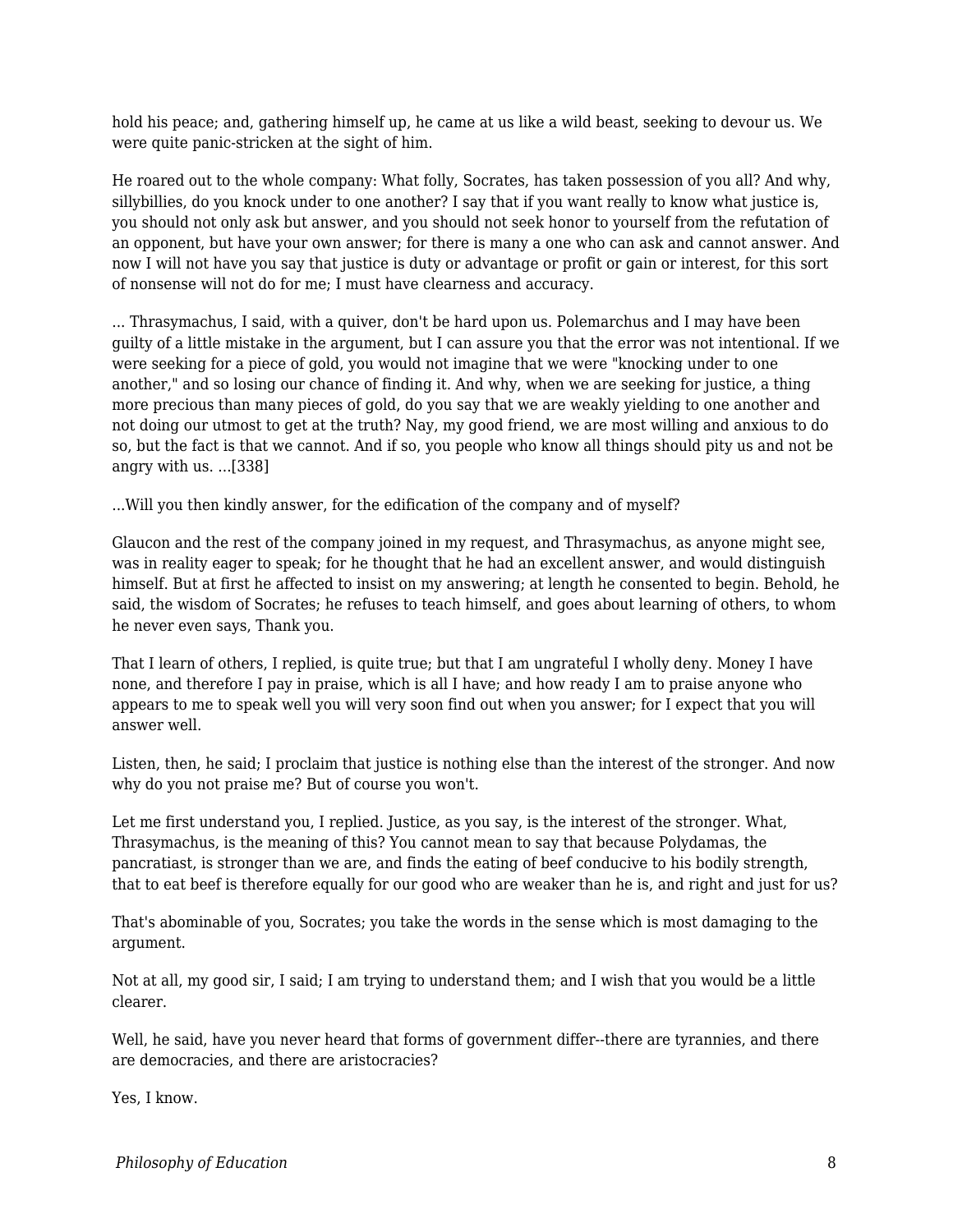And the government is the ruling power in each State?

Certainly.

And the different forms of government make laws democratical, aristocratical, tyrannical, with a view to their several interests; and these laws, which are made by them for their own interests, are the justice which they deliver to their subjects, and him who transgresses them they punish as a breaker of the law, and unjust. And that is what I mean when I say that in all States there is the same principle of justice, which is the interest of the government; and as the government must be supposed to have power, [339] the only reasonable conclusion is that everywhere there is one principle of justice, which is the interest of the stronger.

Now I understand you, I said; and whether you are right or not I will try to discover...

...Do you admit that it is just for subjects to obey their rulers?

I do.

But are the rulers of States absolutely infallible, or are they sometimes liable to err?

To be sure, he replied, they are liable to err?

Then in making their laws they may sometimes make them rightly, and sometimes not?

True.

When they make them rightly, they make them agreeably to their interest; when they are mistaken, contrary to their interest; you admit that?

Yes.

And the laws which they make must be obeyed by their subjects--and that is what you call justice?

Doubtless.

Then justice, according to your argument, is not only obedience to the interest of the stronger, but the reverse?

What is that you are saying? he asked.

...Then you must also have acknowledged justice not to be for the interest of the stronger, when the rulers unintentionally command things to be done which are to their own injury. For if, as you say, justice is the obedience which the subject renders to their commands, in that case, O wisest of men, is there any escape from the conclusion that the weaker are commanded to do, not what is for the interest, but what is for the injury of the stronger?

Nothing can be clearer, Socrates, said Polemarchus. [340]

...Tell me, Thrasymachus, I said, did you mean by justice what the stronger thought to be his interest, whether really so or not?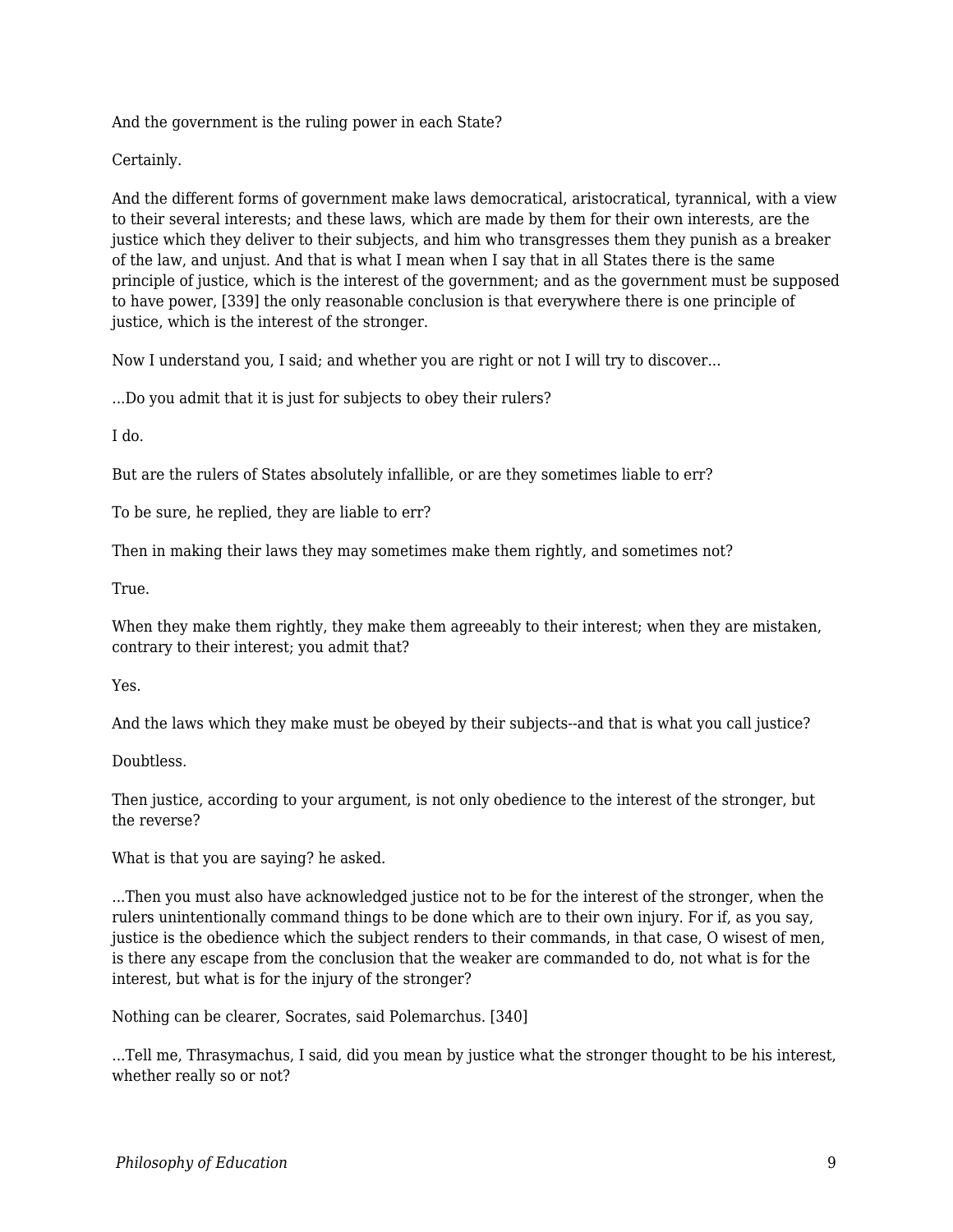Certainly not, he said. Do you suppose that I call him who is mistaken the stronger at the time when he is mistaken?

...No artist or sage or ruler errs at the time when he is what his name implies; though he is commonly said to err, and I adopted the common mode of speaking. But to be perfectly accurate, since you are such a lover of accuracy, we should say that the ruler, in so far as he is a ruler, is unerring, [341] and, being unerring, always commands that which is for his own interest; and the subject is required to execute his commands; and therefore, as I said at first and now repeat, justice is the interest of the stronger.

...does every art require another supplementary art to provide for its interests, and that another and another without end? Or have the arts to look only after their own interests? Or have they no need either of themselves or of another?--having no faults or defects, they have no need to correct them, either by the exercise of their own art or of any other; they have only to consider the interest of their subject-matter. For every art remains pure and faultless while remaining true--that is to say, while perfect and unimpaired. Take the words in your precise sense, and tell me whether I am not right.

Yes, clearly.

Then medicine does not consider the interest of medicine, but the interest of the body?

... Then, I said, no science or art considers or enjoins the interest of the stronger or superior, but only the interest of the subject and weaker?

He made an attempt to contest this proposition also, but finally acquiesced.

Then, I continued, no physician, in so far as he is a physician, considers his own good in what he prescribes, but the good of his patient; for the true physician is also a ruler having the human body as a subject, and is not a mere money-maker; that

has been admitted?

Yes.

... Then, I said, Thrasymachus, there is no one in any rule who, in so far as he is a ruler, considers or enjoins what is for his own interest, but always what is for the interest of his subject or suitable to his art; to that he looks, and that alone he considers in everything which he says and does.

[343] When we had got to this point in the argument, ...everyone saw that the definition of justice had been completely upset, Thrasymachus, instead of replying to me,...so entirely astray are you in your ideas about the just and unjust as not even to know that justice and the just are in reality another's good; that is to say, the interest of the ruler and stronger, and the loss of the subject and servant; and injustice the opposite; for the unjust is lord over the truly simple and just: he is the stronger, and his subjects do what is for his interest, and minister to his happiness, which is very far from being their own. Consider further, most foolish Socrates, that the just is always a loser in comparison with the unjust. First of all, in private contracts: wherever the unjust is the partner of the just you will find that, when the partnership is dissolved, the unjust man has always more and the just less. Secondly, in their dealings with the State: when there is an income-tax, the just man will pay more and the unjust less on the same amount of income; and when there is anything to be received the one gains nothing and the other much. Observe also what happens when they take an office; there is the just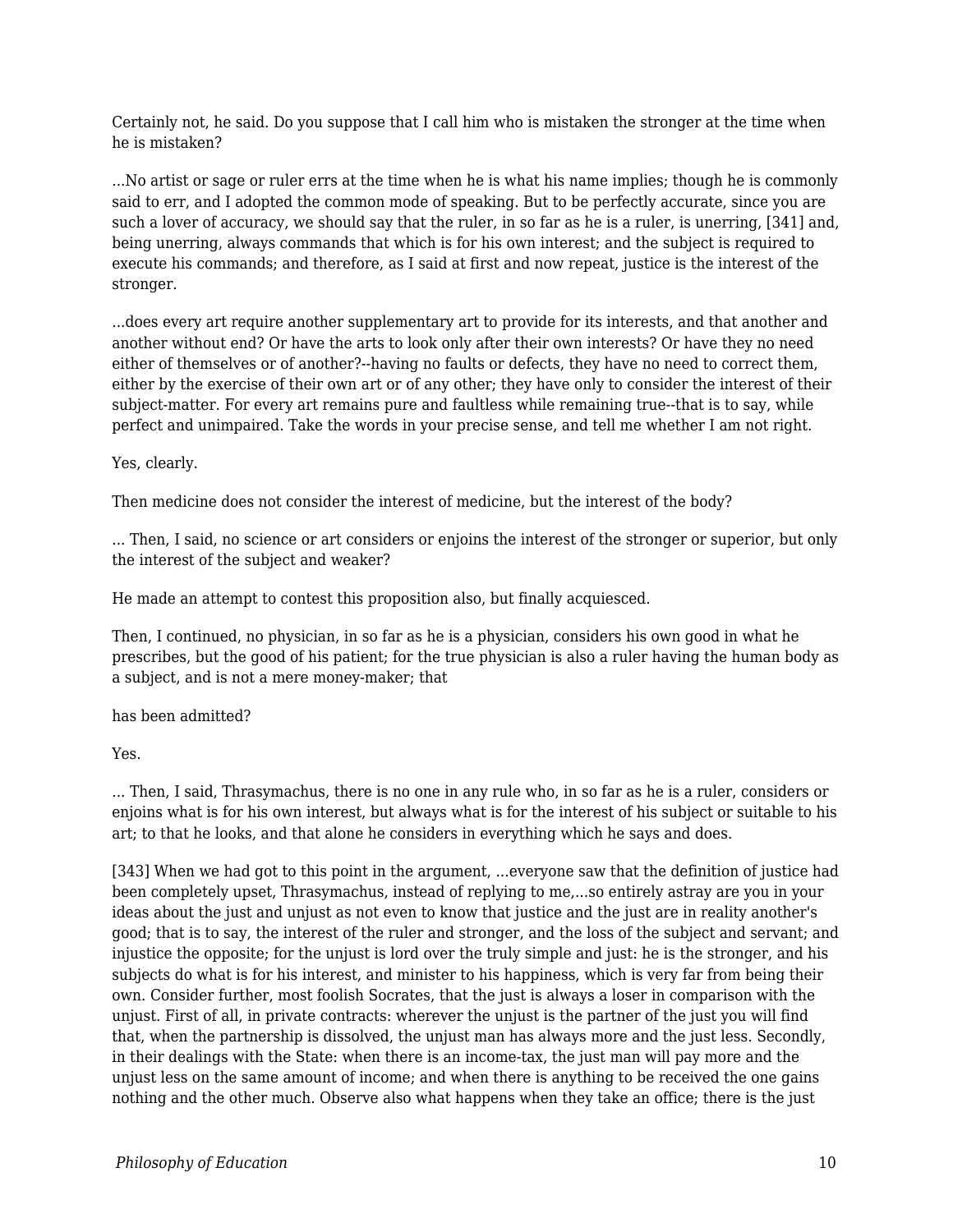man neglecting his affairs and perhaps suffering other losses, and getting nothing out of the public, because he is just; moreover he is hated by his friends and acquaintance for refusing to serve them in unlawful ways. [344] But all this is reversed in the case of the unjust man. I am speaking, as before, of injustice on a large scale in which the advantage of the unjust is most apparent; and my meaning will be most clearly seen if we turn to that highest form of injustice in which the criminal is the happiest of men, and the sufferers or those who refuse to do injustice are the most miserable--that is to say tyranny, which by fraud and force takes away the property of others, not little by little but wholesale; comprehending in one, things sacred as well as profane, private and public; for which acts of wrong, if he were detected perpetrating any one of them singly, he would be punished and incur great disgrace--they who do such wrong in particular cases are called robbers of temples, and manstealers and burglars and swindlers and thieves. But when a man besides taking away the money of the citizens has made slaves of them, then, instead of these names of reproach, he is termed happy and blessed, not only by the citizens but by all who hear of his having achieved the consummation of injustice. For mankind censure injustice, fearing that they may be the victims of it and not because they shrink from committing it. And thus, as I have shown, Socrates, injustice, when on a sufficient scale, has more strength and freedom and mastery than justice; and, as I said at first, justice is the interest of the stronger, whereas injustice is a man's own profit and interest.

Thrasymachus, when he had thus spoken, having, like a bath-man, deluged our ears with his words, had a mind to go away. But the company would not let him; they insisted that he should remain and defend his position; and I myself added my

own humble request that he would not leave us. Thrasymachus, I said to him, excellent man, how suggestive are your remarks! And are you going to run away before you have fairly taught or learned whether they are true or not?... [345] ...For my own part I openly declare that I am not convinced, and that I do not believe injustice to be more gainful than justice, even if uncontrolled and allowed to have free play. For, granting that there may be an unjust man who is able to commit injustice either by fraud or force, still this does not convince me of the superior advantage of injustice, and there may be others who are in the same predicament with myself. Perhaps we may be wrong; if so, you in your wisdom should convince us that we are mistaken in preferring justice to injustice.

And how am I to convince you, he said, if you are not already convinced by what I have just said; what more can I do for you? Would you have me put the proof bodily into your souls?

Heaven forbid! I said; I would only ask you to be consistent; or, if you change, change openly and let there be no deception.

...Then now, Thrasymachus, there is no longer any doubt that neither arts nor governments provide for their own interests; but, as we were before saying, they rule and provide for the interests of their subjects who are the weaker and not the

stronger--to their good they attend and not to the good of the superior. And this is the reason, my dear Thrasymachus, why, as I was just now saying, no one is willing to govern; because no one likes to take in hand the reformation of evils which are not his concern, without remuneration. For, [347] in the execution of his work, and in giving his orders to another, the true artist does not regard his own interest, but always that of his subjects; and therefore in order that rulers may be willing to rule, they must be paid in one of three modes of payment, money, or honor, or a penalty for refusing.

What do you mean, Socrates? said Glaucon. The first two modes of payment are intelligible enough,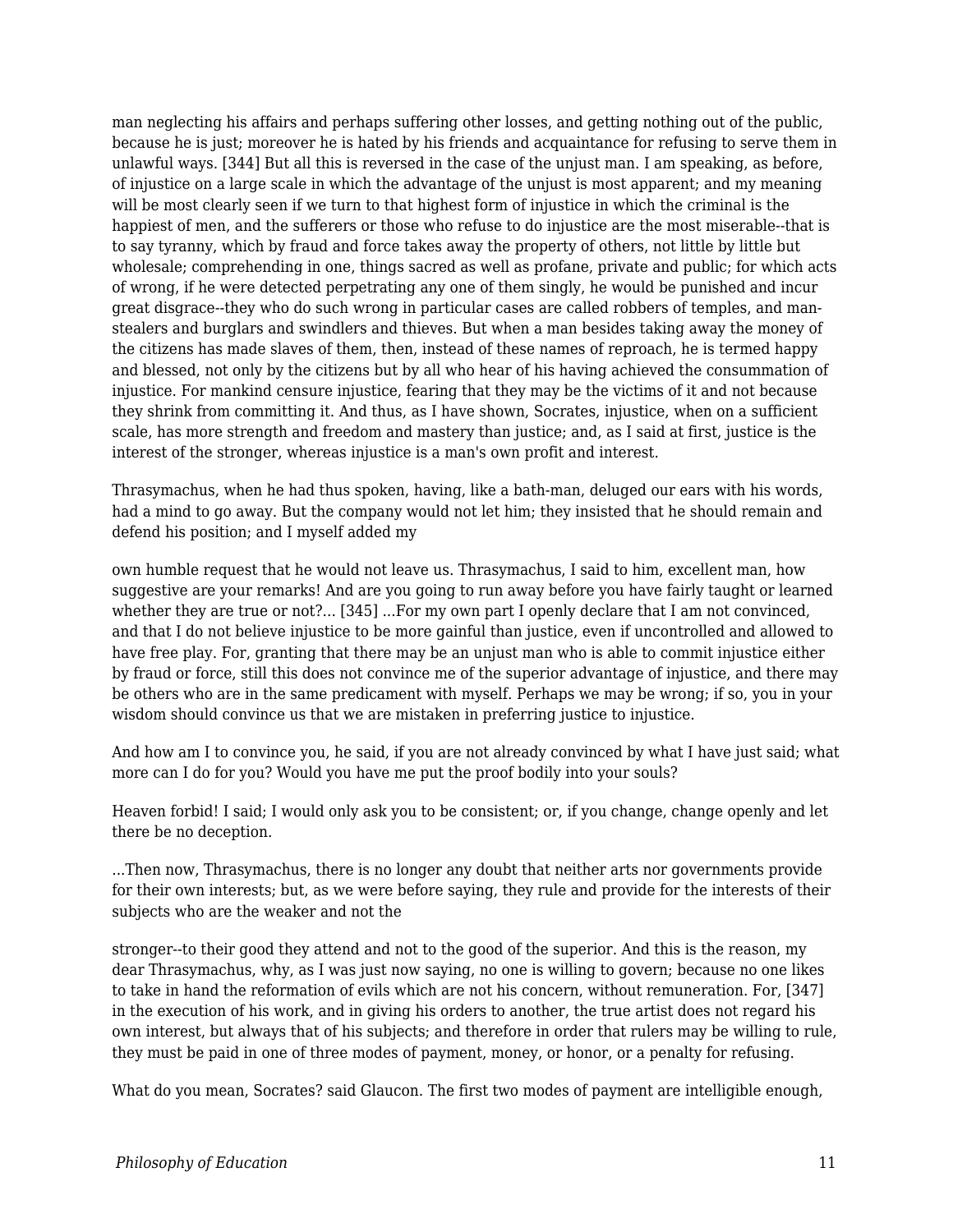but what the penalty is I do not understand, or how a penalty can be a payment.

You mean that you do not understand the nature of this payment which to the best men is the great inducement to rule? Of course you know that ambition and avarice are held to be, as indeed they are, a disgrace?

Very true.

And for this reason, I said, money and honor have no attraction for them; good men do not wish to be openly demanding payment for governing and so to get the name of hirelings, nor by secretly helping themselves out of the public revenues to get the name of thieves. And not being ambitious they do not care about honor. Wherefore necessity must be laid upon them, and they must be induced to serve from the fear of punishment. And this, as I imagine, is the reason why the forwardness to take office, instead of waiting to be compelled, has been deemed dishonorable. Now the worst part of the punishment is that he who refuses to rule is liable to be ruled by one who is worse than himself. And the fear of this, as I conceive, induces the good to take office, not because they would, but because they cannot help--not under the idea that they are going to have any benefit or enjoyment themselves, but as a necessity, and because they are not able to commit the task of ruling to anyone who is better than themselves, or indeed as good. For there is reason to think that if a city were composed entirely of good men, then to avoid office would be as much an object of contention as to obtain office is at present; then we should have plain proof that the true ruler is not meant by nature to regard his own interest, but that of his subjects; and everyone who knew this would choose rather to receive a benefit from another than to have the trouble of conferring one. So far am I from agreeing with Thrasymachus that justice is the interest of the stronger. This latter question need not be further discussed at present; but when Thrasymachus says that the life of the unjust is more advantageous than that of the just, his new statement appears to me to be of a far more serious character. Which of us has spoken truly? And which sort of life, Glaucon, do you prefer?

I for my part deem the life of the just to be the more advantageous, he answered.

[348] Did you hear all the advantages of the unjust which Thrasymachus was rehearsing?

Yes, I heard him, he replied, but he has not convinced me.

Then shall we try to find some way of convincing him, if we can, that he is saying what is not true?

Most certainly, he replied.

...Well, then, Thrasymachus, I said, suppose you begin at the beginning and answer me. You say that perfect injustice is more gainful than perfect justice?...

And do the unjust appear to you to be wise and good?

Yes, he said; at any rate those of them who are able to be perfectly unjust, and who have the power of subduing States and nations; but perhaps you imagine me to be talking of cutpurses.

Even this profession, if undetected, has advantages, though they are not to be compared with those of which I was just now speaking.

I do not think that I misapprehend your meaning, Thrasymachus, I replied; but still I cannot hear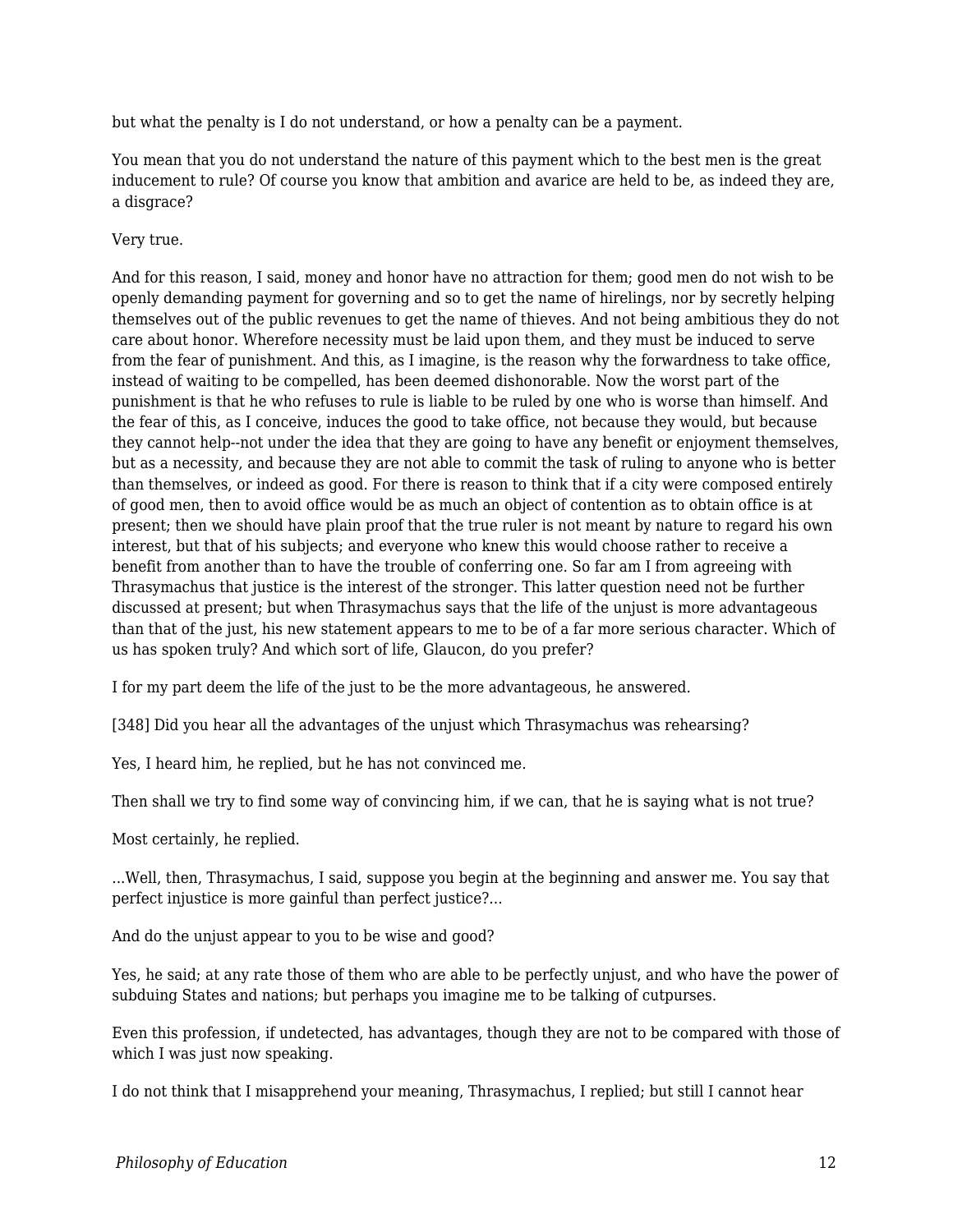without amazement that you class injustice with wisdom and virtue, and justice with the opposite.

Certainly I do so class them.

Now, I said, you are on more substantial and almost unanswerable ground; for if the injustice which you were maintaining to be profitable had been admitted by you as by others to be vice and deformity, an answer might have been given to you on received principles; [349] but now I perceive that you will call injustice honorable and strong, and to the unjust you will attribute all the qualities which were attributed by us before to the just, seeing that you do not hesitate to rank injustice with wisdom and virtue.

You have guessed most infallibly, he replied.

Then I certainly ought not to shrink from going through with the argument so long as I have reason to think that you, Thrasymachus, are speaking your real mind; for I do believe that you are now in earnest and are not amusing yourself at our expense.

I may be in earnest or not, but what is that to you?--to refute the argument is your business.

Very true, I said; that is what I have to do: But will you be so good as answer yet one more question? Does the just man try to gain any advantage over the just?

Far otherwise; if he did he would not be the simple amusing creature which he is.

We may put the matter thus, I said--the just does not desire more than his like, but more than his unlike, whereas the unjust desires more than both his like and his unlike?

Nothing, he said, can be better than that statement.

...[the argument is developed]...

Then the just is like the wise and good, and the unjust like the evil and ignorant?

That is the inference.

And each of them is such as his like is?

That was admitted.

Then the just has turned out to be wise and good, and the unjust evil and ignorant.

Thrasymachus made all these admissions, not fluently, as I repeat them, but with extreme reluctance; it was a hot summer's day, and the perspiration poured from him in torrents; and then I saw what I had never seen before, Thrasymachus blushing. As we were now agreed that justice was virtue and wisdom, and injustice vice and ignorance, I proceeded to another point: Well, I said, Thrasymachus, that matter is now settled; but were we not also saying that injustice had strength--do you remember?

Yes, I remember, he said, but do not suppose that I approve of what you are saying or have no answer...

Then I will repeat the question which I asked before, in order that our examination of the relative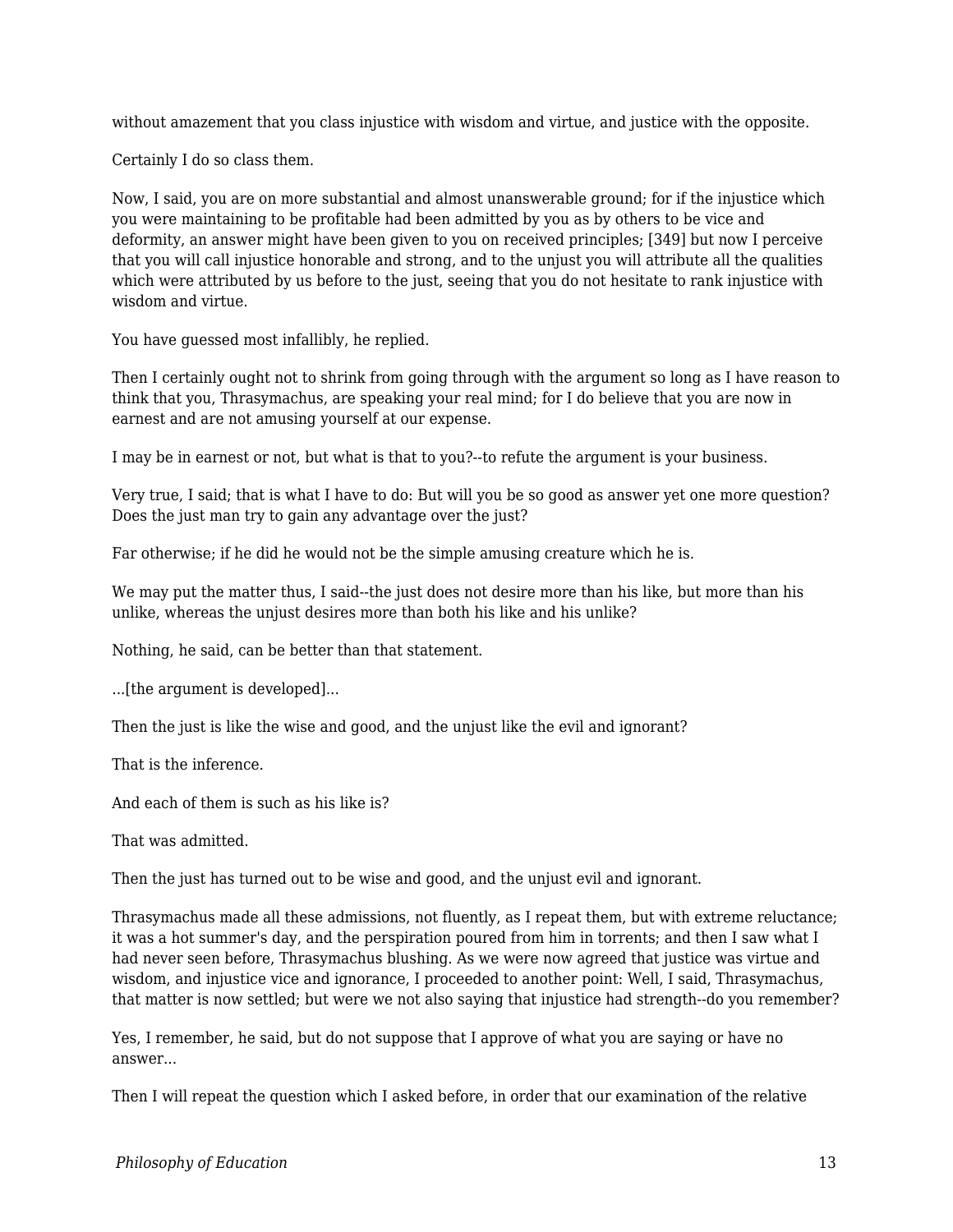nature of justice and injustice [351] may be carried on regularly. A statement was made that injustice is stronger and more powerful than justice, but now justice, having been identified with wisdom and virtue, is easily shown to be stronger than injustice, if injustice is ignorance; this can no longer be questioned by anyone. But I want to view the matter, Thrasymachus, in a different way: You would not deny that a State may be unjust and may be unjustly attempting to enslave other States, or may have already enslaved them, and may be holding many of them in subjection?

True, he replied; and I will add that the best and most perfectly unjust State will be most likely to do so.

...I should like to know also whether injustice, having this tendency to arouse hatred, wherever existing, among slaves or among freemen, will not make them hate one another and set them at variance and render them incapable of common action?

#### Certainly.

And even if injustice be found in two only, will they not quarrel and fight, and become enemies to one another and to the just?

#### They will....

Yet is not the power which injustice exercises of such a nature that wherever she takes up her abode, whether in a city, in an army, [352] in a family, or in any other body, that body is, to begin with, rendered incapable of united action by reason of sedition and distraction? and does it not become its own enemy and at variance with all that opposes it, and with the just? Is not this the case?

#### Yes, certainly.

And is not injustice equally fatal when existing in a single person--in the first place rendering him incapable of action because he is not at unity with himself, and in the second place making him an enemy to himself and the just? Is not that true, Thrasymachus?

#### Yes....

Well, then, proceed with your answers, and let me have the remainder of my repast. For we have already shown that the just are clearly wiser and better and abler than the unjust, and that the unjust are incapable of common action; nay, more, that to speak as we did of men who are evil acting at any time vigorously together, is not strictly true, for, if they had been perfectly evil, they would have laid hands upon one another; but it is evident that there must have been some remnant of justice in them, which enabled them to combine; if there had not been they would have injured one another as well as their victims; they were but half-villains in their enterprises; for had they been whole villains, and utterly unjust, they would have been utterly incapable of action. That, as I believe, is the truth of the matter, and not what you said at first. But whether the just have a better and happier life than the unjust is a further question which we also proposed to consider. I think that they have, and for the reasons which I have given; but still I should like to examine further, for no light matter is at stake, nothing less than the rule of human life.

#### Proceed.

... Well; and has not the soul an end which nothing else can fulfil? for example, to superintend and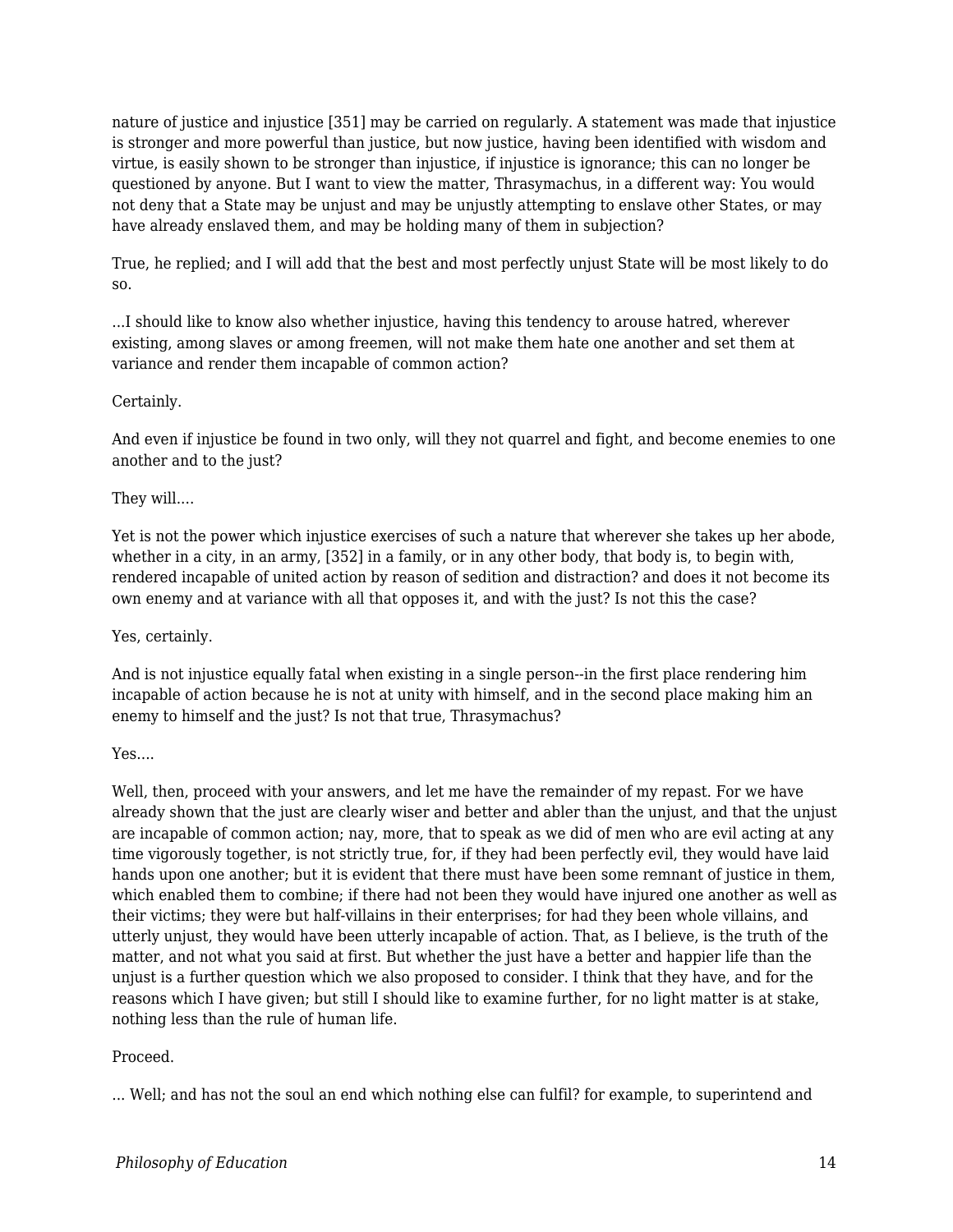command and deliberate and the like. Are not these functions proper to the soul, and can they rightly be assigned to any other?

To no other.

... Then an evil soul must necessarily be an evil ruler and superintendent, and the good soul a good ruler?

Yes, necessarily.

And we have admitted that justice is the excellence of the soul, and injustice the defect of the soul?

That has been admitted.

Then the just soul and the just man will live well, and the unjust man will live ill?

That is what your argument proves.

[354] And he who lives well is blessed and happy, and he who lives ill the reverse of happy?

Certainly.

Then the just is happy, and the unjust miserable?

So be it.

But happiness, and not misery, is profitable?

Of course.

Then, my blessed Thrasymachus, injustice can never be more profitable than justice.

Let this, Socrates, he said, be your entertainment at the Bendidea.

For which I am indebted to you, I said, now that you have grown gentle toward me and have left off scolding. Nevertheless, I have not been well entertained; but that was my own fault and not yours. As an epicure snatches a taste of every dish which is successively brought to table, he not having allowed himself time to enjoy the one before, so have I gone from one subject to another without having discovered what I sought at first, the nature of justice. I left that inquiry and turned away to consider whether justice is virtue and wisdom, or evil and folly; and when there arose a further question about the comparative advantages of justice and injustice, I could not refrain from passing on to that. And the result of the whole discussion has been that I know nothing at all. For I know not what justice is, and therefore I am not likely to know whether it is or is not a virtue, nor can I say whether the just man is happy or unhappy.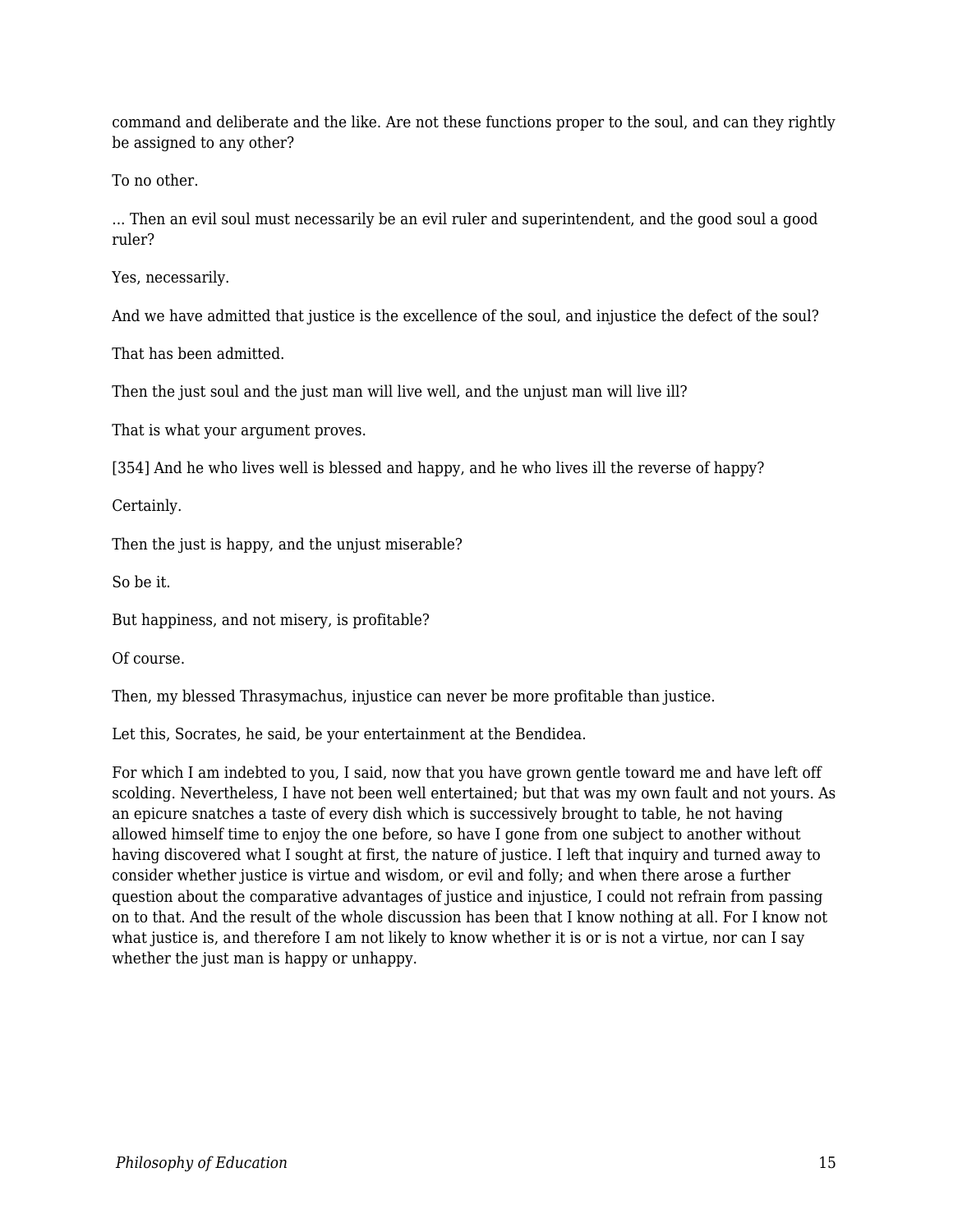## The Republic, Book 2

### <span id="page-15-0"></span>**The Individual, the State, and Education**

### Plato

[357] With these words I was thinking that I had made an end of the discussion; but the end, in truth, proved to be only a beginning. For Glaucon, who is always the most pugnacious of men, was dissatisfied at Thrasymachus' retirement; he wanted to have the battle out. So he said to me: Socrates, do you wish really to persuade us, or only to seem to have persuaded us, that to be just is always better than to be unjust?

I should wish really to persuade you, I replied, if I could.

Then you certainly have not succeeded. Let me ask you now:--How would you arrange goods--are there not some which we welcome for their own sakes, and independently of their consequences, as, for example, harmless pleasures and enjoyments, which delight us at the time, although nothing follows from them?

I agree in thinking that there is such a class, I replied.

Is there not also a second class of goods, such as knowledge, sight, health, which are desirable not only in themselves, but also for their results?

Certainly, I said.

And would you not recognize a third class, such as gymnastic, and the care of the sick, and the physician's art; also the various ways of money-making--these do us good but we regard them as disagreeable; and no one would choose them for their own sakes, but only for the sake of some reward or result which flows from them?

There is, I said, this third class also. But why do you ask?

Because I want to know in which of the three classes you would place justice?

[358] In the highest class, I replied,--among those goods which he who would be happy desires both for their own sake and for the sake of their results.

Then the many are of another mind; they think that justice is to be reckoned in the troublesome class, among goods which are to be pursued for the sake of rewards and of reputation, but in themselves are disagreeable and rather to be avoided.

I know, I said, that this is their manner of thinking, and that this was the thesis which Thrasymachus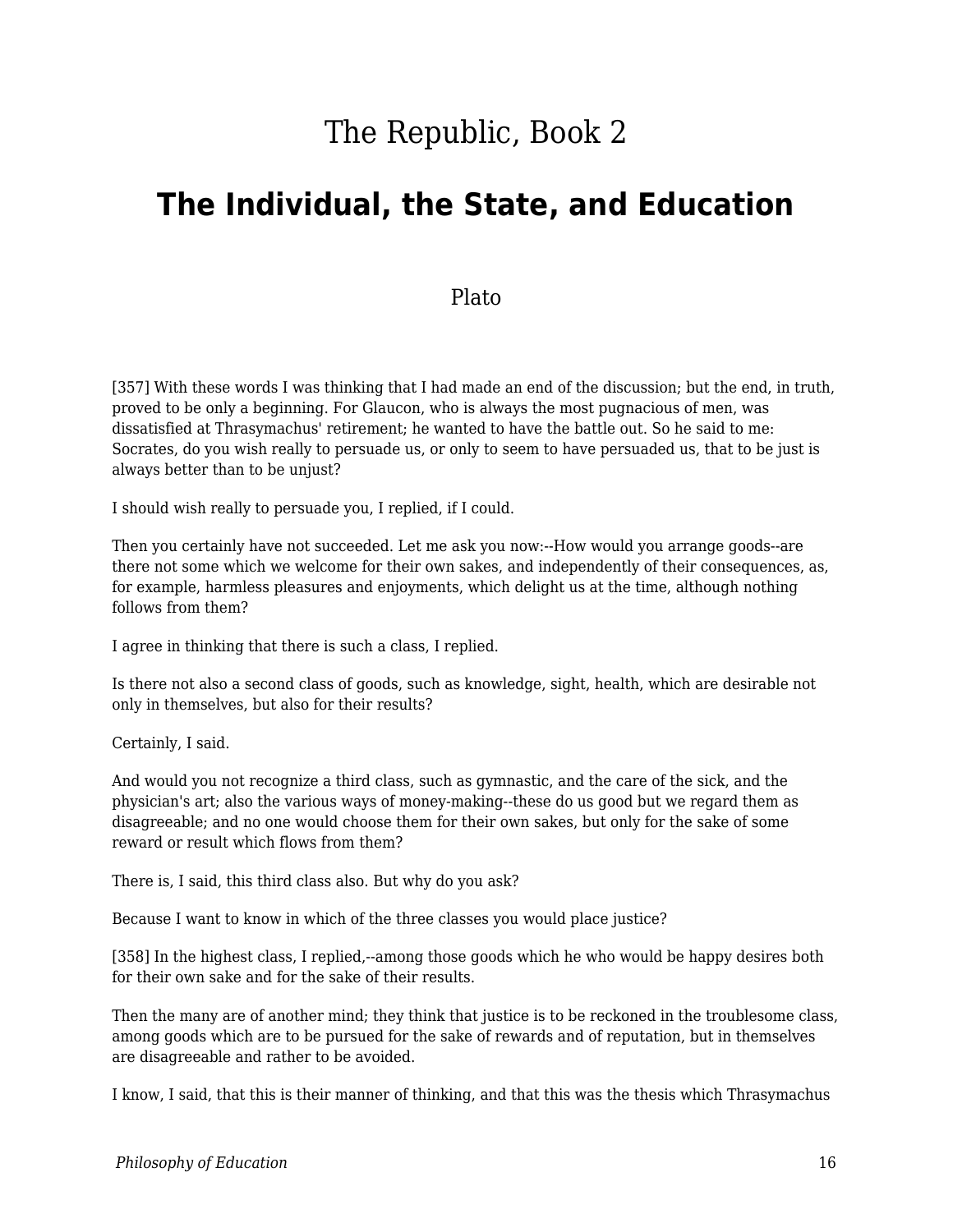was maintaining just now, when he censured justice and praised injustice. But I am too stupid to be convinced by him.

I wish, he said, that you would hear me as well as him, and then I shall see whether you and I agree. For Thrasymachus seems to me, like a snake, to have been charmed by your voice sooner than he ought to have been; but to my mind the nature of justice and injustice have not yet been made clear. Setting aside their rewards and results, I want to know what they are in themselves, and how they inwardly work in the soul. If you, please, then, I will revive the argument of Thrasymachus. And first I will speak of the nature and origin of justice according to the common view of them. Secondly, I will show that all men who practise justice do so against their will, of necessity, but not as a good. And thirdly, I will argue that there is reason in this view, for the life of the unjust is after all better far than the life of the just--if what they say is true, Socrates, since I myself am not of their opinion. But still I acknowledge that I am perplexed when I hear the voices of Thrasymachus and myriads of others dinning in my ears; and, on the other hand, I have never yet heard the superiority of justice to injustice maintained by any one in a satisfactory way. I want to hear justice praised in respect of itself; then I shall be satisfied, and you are the person from whom I think that I am most likely to hear this; and therefore I will praise the unjust life to the utmost of my power, and my manner of speaking will indicate the manner in which I desire to hear you too praising justice and censuring injustice. Will you say whether you approve of my proposal?

Indeed I do; nor can I imagine any theme about which a man of sense would oftener wish to converse.

I am delighted, he replied, to hear you say so, and shall begin by speaking, as I proposed, of the nature and origin of justice.

They say that to do injustice is, by nature, good; to suffer injustice, evil; but that the evil is greater than the good. And so when men have both done and suffered injustice and have had experience [359] of both, not being able to avoid the one and obtain the other, they think that they had better agree among themselves to have neither; hence there arise laws and mutual covenants; and that which is ordained by law is termed by them lawful and just. This they affirm to be the origin and nature of justice;--it is a mean or compromise, between the best of all, which is to do injustice and not be punished, and the worst of all, which is to suffer injustice without the power of retaliation; and justice, being at a middle point between the two, is tolerated not as a good, but as the lesser evil, and honoured by reason of the inability of men to do injustice. For no man who is worthy to be called a man would ever submit to such an agreement if he were able to resist; he would be mad if he did. Such is the received account, Socrates, of the nature and origin of justice.

Now that those who practise justice do so involuntarily and because they have not the power to be unjust will best appear if we imagine something of this kind: having given both to the just and the unjust power to do what they will, let us watch and see whither desire will lead them; then we shall discover in the very act the just and unjust man to be proceeding along the same road, following their interest, which all natures deem to be their good, and are only diverted into the path of justice by the force of law. The liberty which we are supposing may be most completely given to them in the form of such a power as is said to have been possessed by Gyges the ancestor of Croesus the Lydian. According to the tradition, Gyges was a shepherd in the service of the king of Lydia; there was a great storm, and an earthquake made an opening in the earth at the place where he was feeding his flock. Amazed at the sight, he descended into the opening, where, among other marvels, he beheld a hollow brazen horse, having doors, at which he stooping and looking in saw a dead body of stature, as appeared to him, more than human, and having nothing on but a gold ring; this he took from the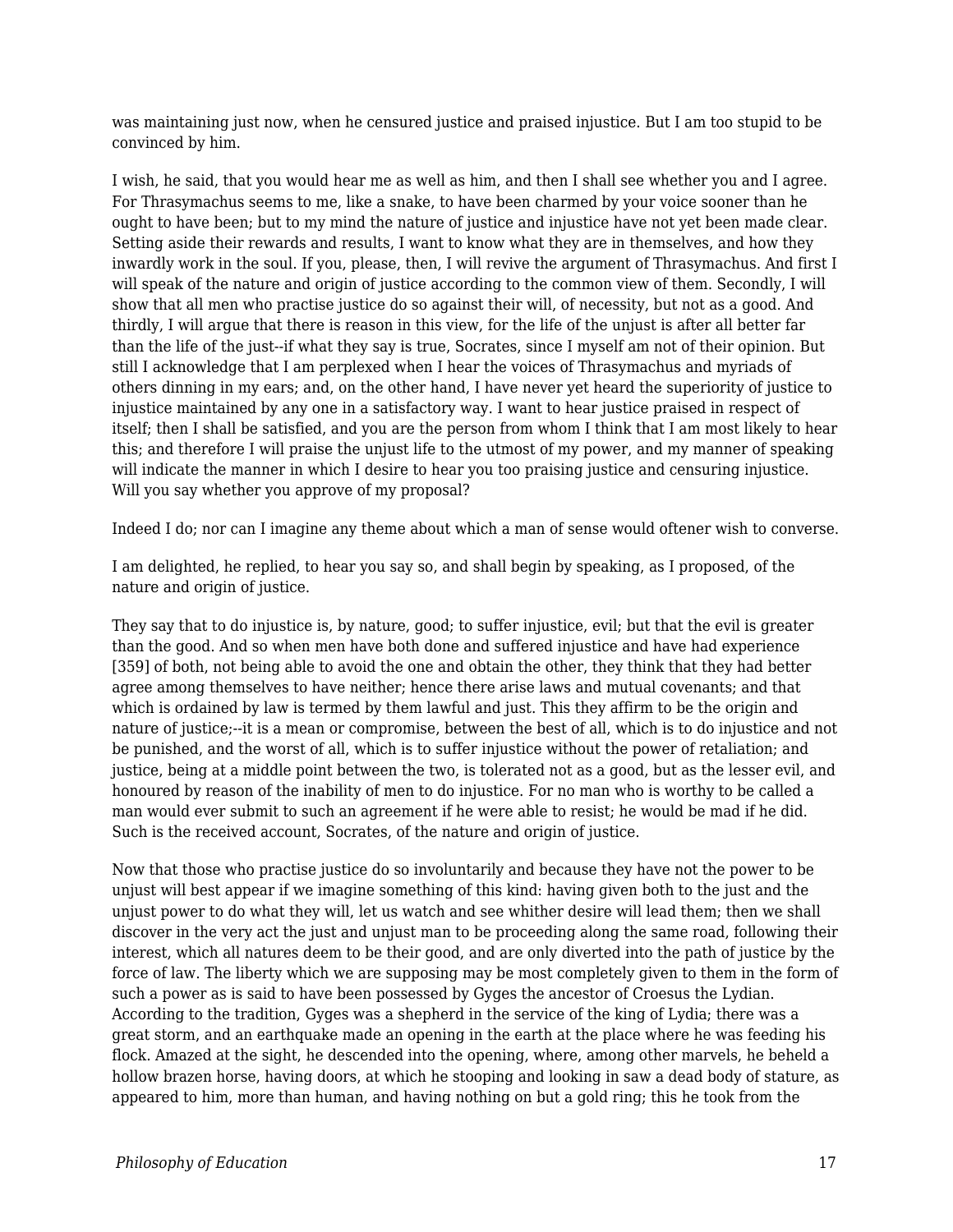finger of the dead and re-ascended. Now the shepherds met together, according to custom, that they might send their monthly report about the flocks to the king; into their assembly he came having the ring on his finger, and as he was sitting among them he chanced to turn the collet of the ring inside his hand, when instantly he became invisible to the rest of the company and they began to speak of him as if he were no longer present. [360] He was astonished at this, and again touching the ring he turned the collet outwards and reappeared; he made several trials of the ring, and always with the same result-when he turned the collet inwards he became invisible, when outwards he reappeared. Whereupon he contrived to be chosen one of the messengers who were sent to the court; where as soon as he arrived he seduced the queen, and with her help conspired against the king and slew him, and took the kingdom. Suppose now that there were two such magic rings, and the just put on one of them and the unjust the other;,no man can be imagined to be of such an iron nature that he would stand fast in justice. No man would keep his hands off what was not his own when he could safely take what he liked out of the market, or go into houses and lie with any one at his pleasure, or kill or release from prison whom he would, and in all respects be like a God among men. Then the actions of the just would be as the actions of the unjust; they would both come at last to the same point. And this we may truly affirm to be a great proof that a man is just, not willingly or because he thinks that justice is any good to him individually, but of necessity, for wherever any one thinks that he can safely be unjust, there he is unjust. For all men believe in their hearts that injustice is far more profitable to the individual than justice, and he who argues as I have been supposing, will say that they are right. If you could imagine any one obtaining this power of becoming invisible, and never doing any wrong or touching what was another's, he would be thought by the lookers-on to be a most wretched idiot, although they would praise him to one another's faces, and keep up appearances with one another from a fear that they too might suffer injustice. Enough of this.

Now, if we are to form a real judgment of the life of the just and unjust, we must isolate them; there is no other way; and how is the isolation to be effected? I answer: Let the unjust man be entirely unjust, and the just man entirely just; nothing is to be taken away from either of them, and both are to be perfectly furnished for the work of their respective lives. First, let the unjust be like other distinguished masters of craft; like the skilful pilot or physician, who knows intuitively his own powers and keeps within their limits, [361] and who, if he fails at any point, is able to recover himself. So let the unjust make his unjust attempts in the right way, and lie hidden if he means to be great in his injustice (he who is found out is nobody): for the highest reach of injustice is: to be deemed just when you are not. Therefore I say that in the perfectly unjust man we must assume the most perfect injustice; there is to be no deduction, but we must allow him, while doing the most unjust acts, to have acquired the greatest reputation for justice. If he have taken a false step he must be able to recover himself; he must be one who can speak with effect, if any of his deeds come to light, and who can force his way where force is required his courage and strength, and command of money and friends. And at his side let us place the just man in his nobleness and simplicity, wishing, as Aeschylus says, to be and not to seem good. There must be no seeming, for if he seem to be just he will be honoured and rewarded, and then we shall not know whether he is just for the sake of justice or for the sake of honours and rewards; therefore, let him be clothed in justice only, and have no other covering; and he must be imagined in a state of life the opposite of the former. Let him be the best of men, and let him be thought the worst; then he will have been put to the proof; and we shall see whether he will be affected by the fear of infamy and its consequences. And let him continue thus to the hour of death; being just and seeming to be unjust. When both have reached the uttermost extreme, the one of justice and the other of injustice, let judgment be given which of them is the happier of the two.

Heavens! my dear Glaucon, I said, how energetically you polish them up for the decision, first one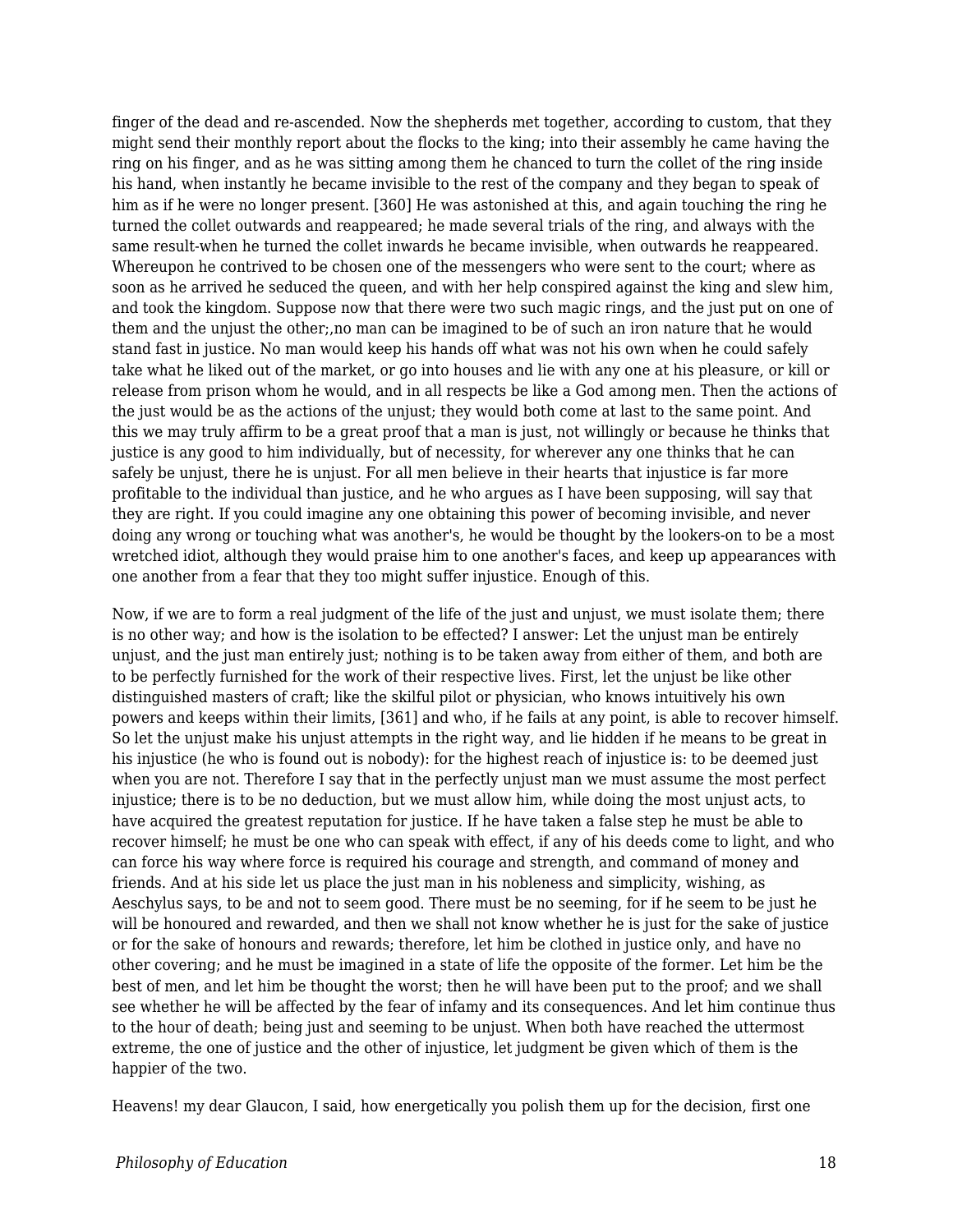and then the other, as if they were two statues.

I do my best, he said. And now that we know what they are like there is no difficulty in tracing out the sort of life which awaits either of them. This I will proceed to describe; but as you may think the description a little too coarse, I ask you to suppose, Socrates, that the words which follow are not mine.--Let me put them into the mouths of the eulogists of injustice: They will tell you that the just man who is thought unjust will be scourged, racked, bound--will have his eyes burnt out; and, at last, after suffering every kind of evil, he will be impaled: Then he will understand that he ought to seem only, [362] and not to be, just; the words of Aeschylus may be more truly spoken of the unjust than of the just. For the unjust is pursuing a reality; he does not live with a view to appearances--he wants to be really unjust and not to seem only:--

His mind has a soil deep and fertile,

Out of which spring his prudent counsels.

In the first place, he is thought just, and therefore bears rule in the city; he can marry whom he will, and give in marriage to whom he will; also he can trade and deal where he likes, and always to his own advantage, because he has no misgivings about injustice and at every contest, whether in public or private, he gets the better of his antagonists, and gains at their expense, and is rich, and out of his gains he can benefit his friends, and harm his enemies; moreover, he can offer sacrifices, and dedicate gifts to the gods abundantly and magnificently, and can honour the gods or any man whom he wants to honour in a far better style than the just, and therefore he is likely to be dearer than they are to the gods. And thus, Socrates, gods and men are said to unite in making the life of the unjust better than the life of the just...

...The universal voice of mankind is always declaring that justice and virtue are honourable, but grievous and toilsome; and that the pleasures of vice and injustice are easy of attainment, and are only censured by law and opinion. They say also that honesty is for the most part less profitable than dishonesty; and they are quite ready to call wicked men happy, and to honour them both in public and private when they are rich or in any other way influential, while they despise and overlook those who may be weak and poor, even though acknowledging them to be better than the others. But most extraordinary of all is their mode of speaking about virtue and the gods: they say that the gods apportion calamity and misery to many good men, and good and happiness to the wicked.

[365]...He proceeded: And now when the young hear all this said about virtue and vice, and the way in which gods and men regard them, how are their minds likely to be affected, my dear Socrates,- those of them, I mean, who are quickwitted, and, like bees on the wing, light on every flower, and from all that they hear are prone to draw conclusions as to what manner of persons they should be and in what way they should walk if they would make the best of life? Probably the youth will say to himself in the words of Pindar--

Can I by justice or by crooked ways of deceit ascend a loftier tower which may he a fortress to me all my days?

For what men say is that, if I am really just and am not also thought just profit there is none, but the pain and loss on the other hand are unmistakable. But if, though unjust, I acquire the reputation of justice, a heavenly life is promised to me. Since then, as philosophers prove, appearance tyrannizes over truth and is lord of happiness, to appearance I must devote myself. ...If the poets speak truly, [366] why then we had better be unjust, and offer of the fruits of injustice; for if we are just, although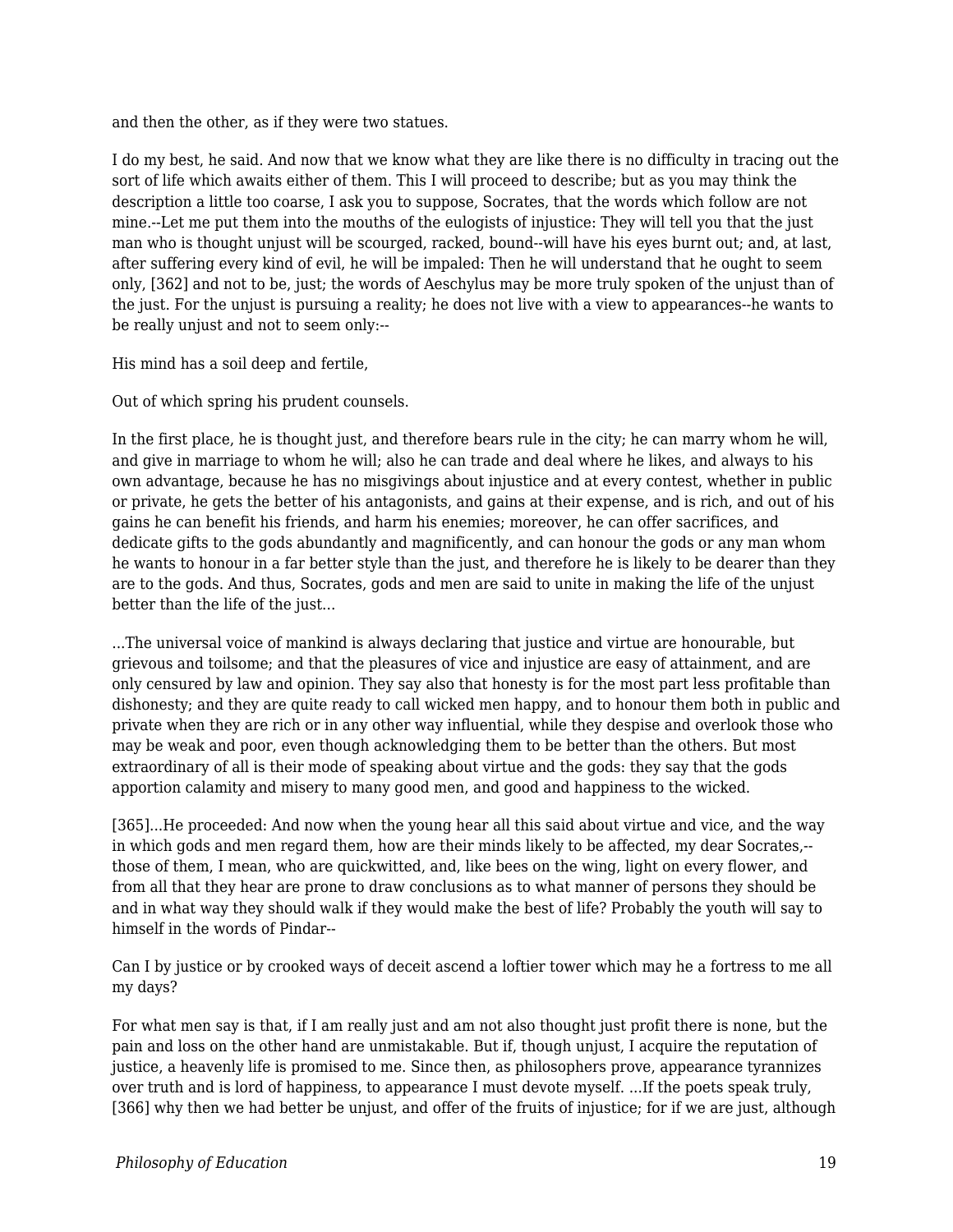we may escape the vengeance of heaven, we shall lose the gains of injustice; but, if we are unjust, we shall keep the gains, and by our sinning and praying, and praying and sinning, the gods will be propitiated, and we shall not be punished...

On what principle, then, shall we any longer choose justice rather than the worst injustice? when, if we only unite the latter with a deceitful regard to appearances, we shall fare to our mind both with gods and men, in life and after death, as the most numerous and the highest authorities tell us. Knowing all this, Socrates, how can a man who has any superiority of mind or person or rank or wealth, be willing to honour justice; or indeed to refrain from laughing when he hears justice praised? And even if there should be some one who is able to disprove the truth of my words, and who is satisfied that justice is best, still he is not angry with the unjust, but is very ready to forgive them, because he also knows that men are not just of their own free will; unless, peradventure, there be some one whom the divinity within him may have inspired with a hatred of injustice, or who has attained knowledge of the truth--but no other man. He only blames injustice who, owing to cowardice or age or some weakness, has not the power of being unjust. And this is proved by the fact that when he obtains the power, he immediately becomes unjust as far as he can be.

[367]... I speak in this vehement manner, as I must frankly confess to you, because I want to hear from you the opposite side; and I would ask you to show not only the superiority which justice has over injustice, but what effect they have on the possessor of them which makes the one to be a good and the other an evil to him...not only prove to us that justice is better than injustice, but show what they either of them do to the possessor of them, which makes the one to be a good and the other an evil, whether seen or unseen by gods and men.

...I will tell you, I replied; justice, which is the subject of our enquiry, is, as you know, sometimes spoken of as the virtue of an individual, and sometimes as the virtue of a State.

True, he replied.

[369]...Then, I said, let us begin and create in idea a State; and yet the true creator is necessity, who is the mother of our invention.

Of course, he replied.

Now the first and greatest of necessities is food, which is the condition of life and existence.

Certainly.

The second is a dwelling, and the third clothing and the like.

True.

And now let us see how our city will be able to supply this great demand: We may suppose that one man is a husbandman, another a builder, some one else a weaver--shall we add to them a shoemaker, or perhaps some other purveyor to our bodily wants?

Quite right.

The barest notion of a State must include four or five men.

Clearly.

*Philosophy of Education* 20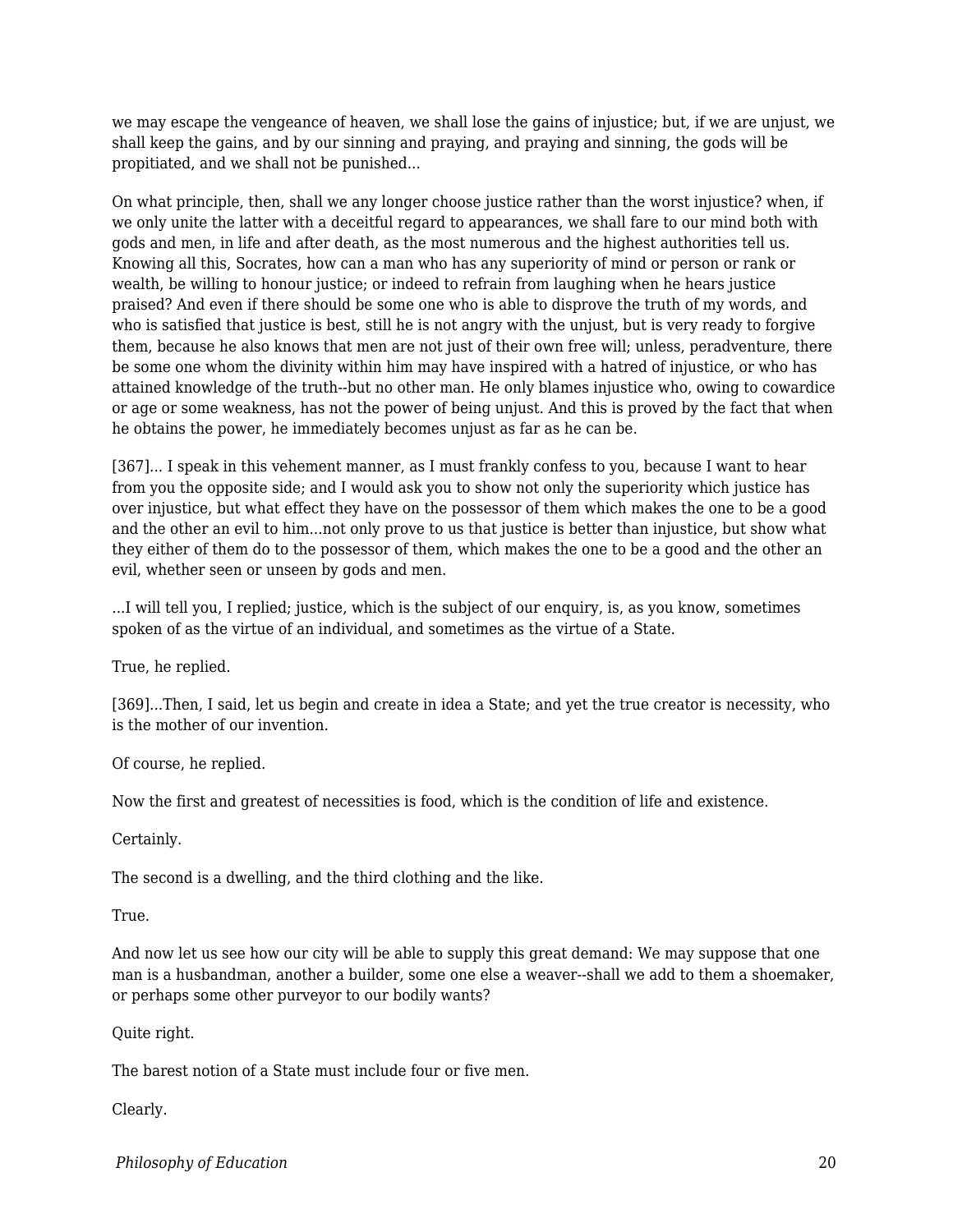And how will they proceed? Will each bring the result of his labours into a common stock?--the individual husbandman, for example, producing for four, and labouring four times as long and as much as he need in the provision of food with which he supplies others as well as himself; or will he have nothing to do with others and not be at the trouble of producing for them, but provide for himself alone a fourth of the food in a fourth of the time, [370] and in the remaining three-fourths of his time be employed in making a house or a coat or a pair of shoes, having no partnership with others, but supplying himself all his own wants?

Adeimantus thought that he should aim at producing food only and not at producing everything.

Probably, I replied, that would be the better way; and when I hear you say this, I am myself reminded that we are not all alike; there are diversities of natures among us which are adapted to different occupations.

Very true.

And will you have a work better done when the workman has many occupations, or when he has only one?

When he has only one.

Further, there can be no doubt that a work is spoilt when not done at the right time?

No doubt.

For business is not disposed to wait until the doer of the business is at leisure; but the doer must follow up what he is doing, and make the business his first object.

He must.

And if so, we must infer that all things are produced more plentifully and easily and of a better quality when one man does one thing which is natural to him and does it at the right time, and leaves other things.

Undoubtedly..

Then more than four citizens will be required; for the husbandman will not make his own plough or mattock, or other implements of agriculture, if they are to be good for anything. Neither will the builder make his tools--and he too needs many; and in like manner the weaver and shoemaker.

True.

Then carpenters, and smiths, and many other artisans, will be sharers in our little State, which is already beginning to grow?

True....

Where, then, is justice, and where is injustice, and in what part of the State did they spring up? [372]

...Let us then consider, first of all, what will be their way of life, now that we have thus established them. Will they not produce corn, and wine, and clothes, and shoes, and build houses for themselves?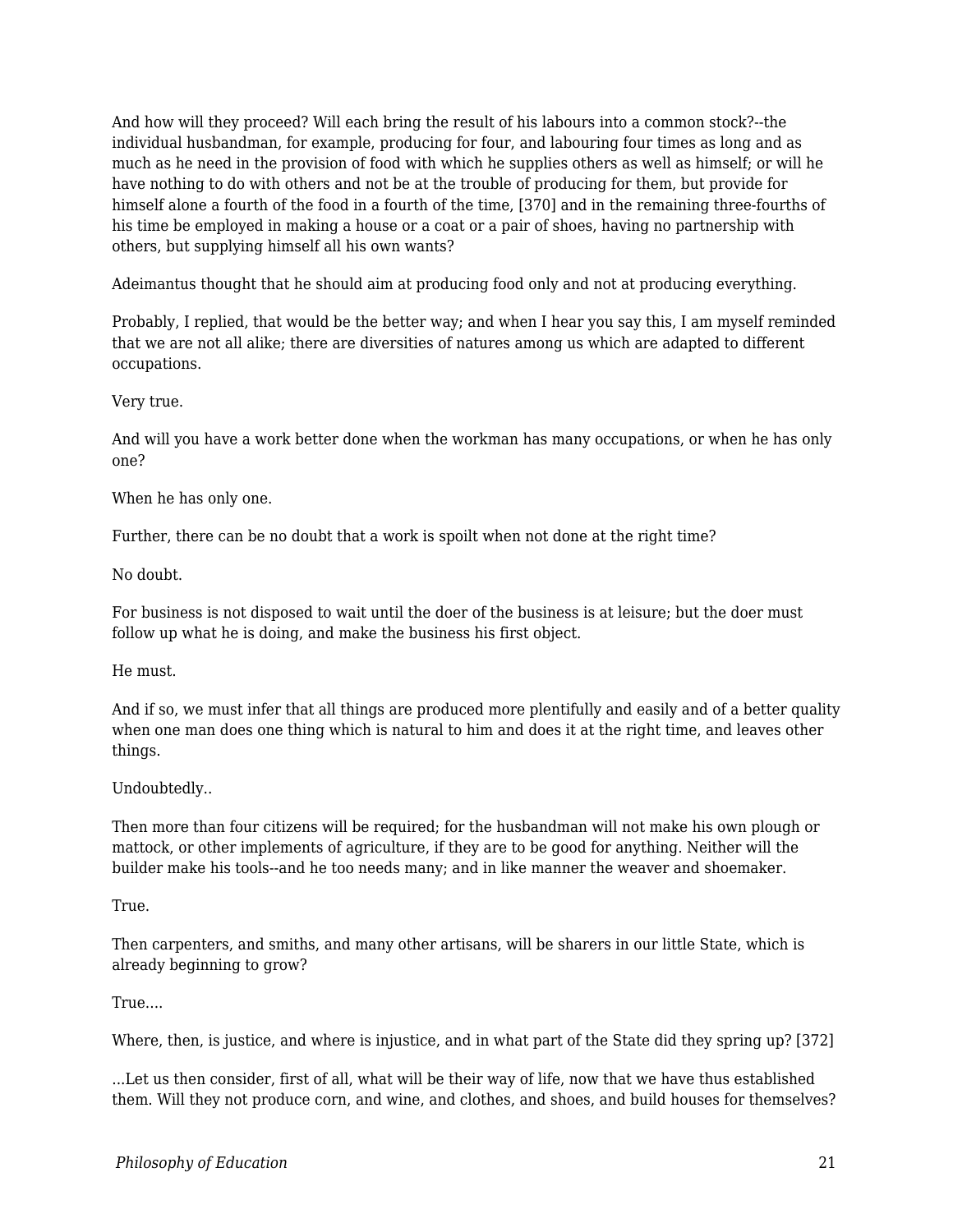And when they are housed, they will work, in summer, commonly, stripped and barefoot, but in winter substantially clothed and shod. They will feed on barley-meal and flour of wheat, baking and kneading them, making noble cakes and loaves; these they will serve up on a mat of reeds or on clean leaves, themselves reclining the while upon beds strewn with yew or myrtle. And they and their children will feast, drinking of the wine which they have made, wearing garlands on their heads, and hymning the praises of the gods, in happy converse with one another. And they will take care that their families do not exceed their means; having an eye to poverty or war...

Why, he said, you should give them the ordinary conveniences of life. People who are to be comfortable are accustomed to lie on sofas, and dine off tables, and they should have sauces and sweets in the modern style.

Yes, I said, now I understand: the question which you would have me consider is, not only how a State, but how a luxurious State is created; and possibly there is no harm in this, for in such a State we shall be more likely to see how justice and injustice originate. In my opinion the true and healthy constitution of the State is the one which I have described. But if you wish also to see a State at fever heat, I have no objection. For I suspect that many will not be satisfied with the simpler way of life. [373] They will be for adding sofas, and tables, and other furniture; also dainties, and perfumes, and incense, and courtesans, and cakes, all these not of one sort only, but in every variety; we must go beyond the necessaries of which I was at first speaking, such as houses, and clothes, and shoes: the arts of the painter and the embroiderer will have to be set in motion, and gold and ivory and all sorts of materials must be procured.

#### True, he said.

Then we must enlarge our borders; for the original healthy State is no longer sufficient. Now will the city have to fill and swell with a multitude of callings which are not required by any natural want; such as the whole tribe of hunters and actors, of whom one large class have to do with forms and colours; another will be the votaries of music--poets and their attendant train of rhapsodists, players, dancers, contractors; also makers of divers kinds of articles, including women's dresses. And we shall want more servants. Will not tutors be also in request, and nurses wet and dry, tirewomen and barbers, as well as confectioners and cooks; and swineherds, too, who were not needed and therefore had no place in the former edition of our State, but are needed now? They must not be forgotten: and there will be animals of many other kinds, if people eat them.

#### Certainly.

...Then it will be our duty to select, if we can, natures which are fitted for the task of guarding the city?

#### It will.

And the selection will be no easy matter, I said; but we must be brave and do our best.

#### We must. [375]

...What is to be done then? I said; how shall we find a gentle nature which has also a great spirit, for the one is the contradiction of the other?

True.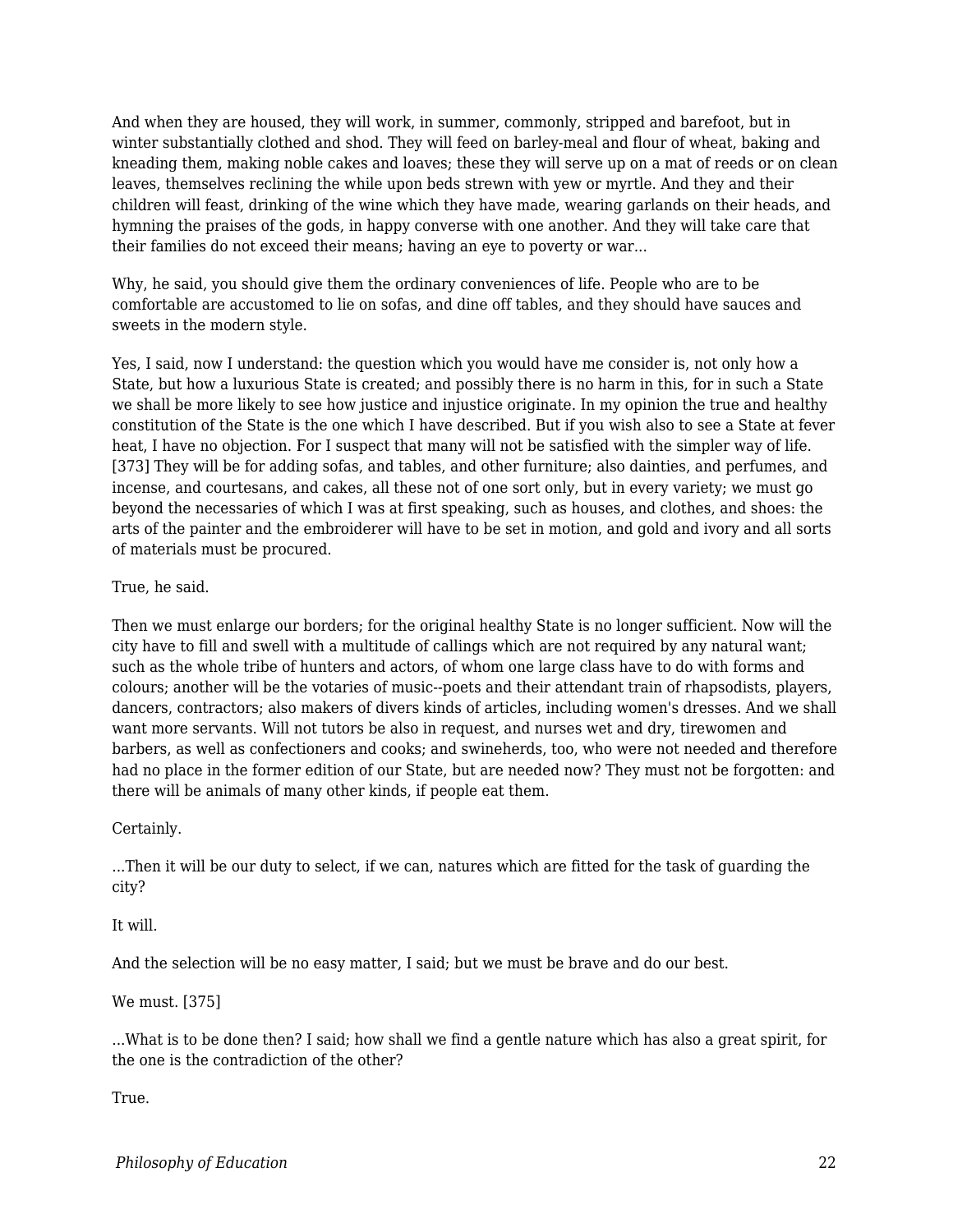He will not be a good guardian who is wanting in either of these two qualities; and yet the combination of them appears to be impossible; and hence we must infer that to be a good guardian is impossible.

I am afraid that what you say is true, he replied.

[376] ...Then he who is to be a really good and noble guardian of the State will require to unite in himself philosophy and spirit and swiftness and strength?

Undoubtedly.

Then we have found the desired natures; and now that we have found them, how are they to be reared and educated? Is not this enquiry which may be expected to throw light on the greater enquiry which is our final end--How do justice and injustice grow up in States? for we do not want either to omit what is to the point or to draw out the argument to an inconvenient length.

...Come then, and let us pass a leisure hour in story-telling, and our story shall be the education of our heroes.

By all means.

And what shall be their education? Can we find a better than the traditional sort?--and this has two divisions, gymnastic for the body, and music for the soul.

True.

Shall we begin education with music, and go on to gymnastic afterwards?

By all means.

And when you speak of music, do you include literature or not?

I do.

And literature may be either true or false?

Yes.

[377] And the young should be trained in both kinds, and we begin with the false?

I do not understand your meaning, he said.

You know, I said, that we begin by telling children stories which, though not wholly destitute of truth, are in the main fictitious; and these stories are told them when they are not of an age to learn gymnastics.

...You know also that the beginning is the most important part of any work, especially in the case of a young and tender thing; for that is the time at which the character is being formed and the desired impression is more readily taken.

Quite true.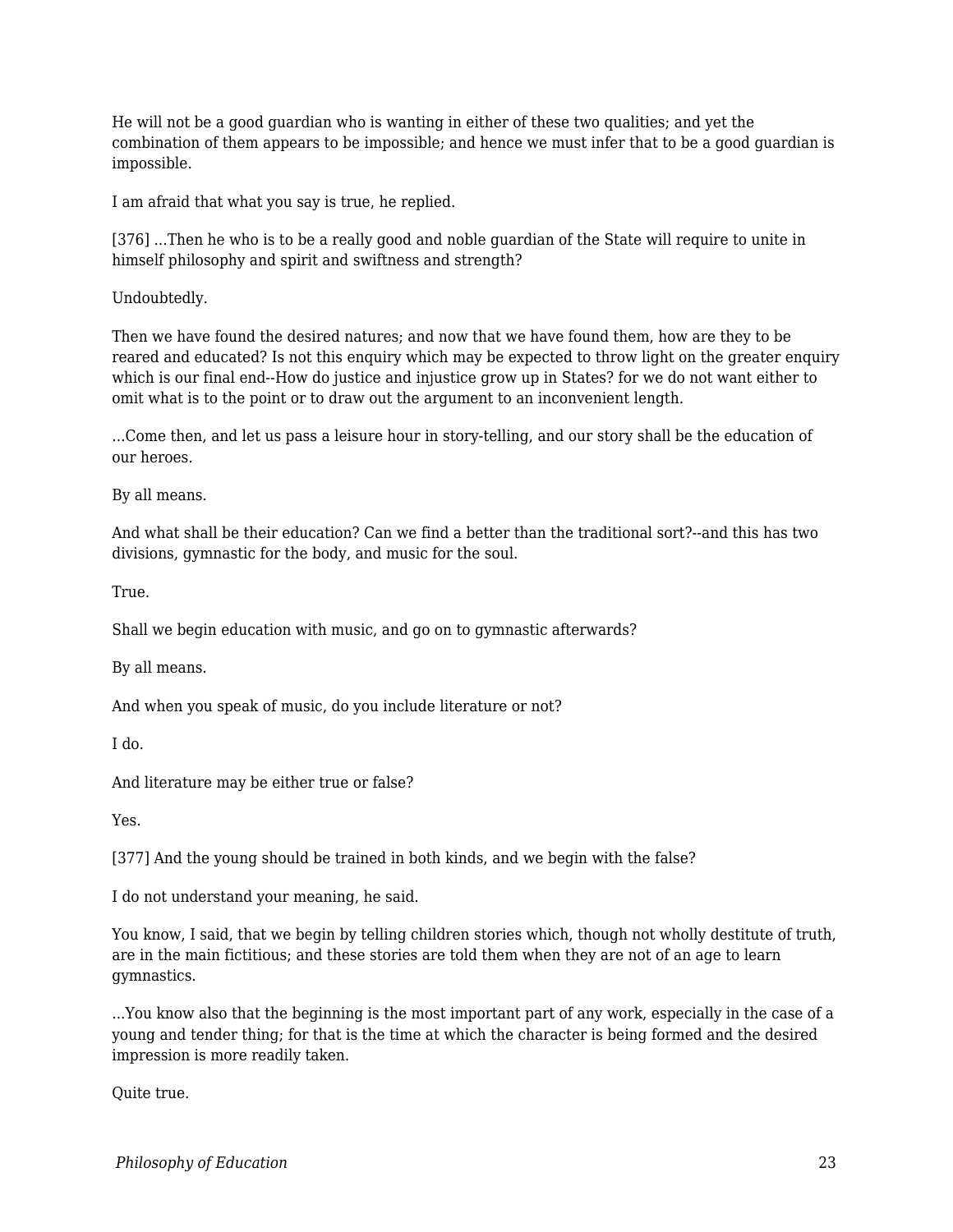And shall we just carelessly allow children to hear any casual tales which may be devised by casual persons, and to receive into their minds ideas for the most part the very opposite of those which we should wish them to have when they are grown up?

#### We cannot.

Then the first thing will be to establish a censorship of the writers of fiction, and let the censors receive any tale of fiction which is good, and reject the bad; and we will desire mothers and nurses to tell their children the authorised ones only. Let them fashion the mind with such tales, even more fondly than they mould the body with their hands; but most of those which are now in use must be discarded.

...But which stories do you mean, he said; and what fault do you find with them?

A fault which is most serious, I said; the fault of telling a lie, and, what is more, a bad lie.

But when is this fault committed?

Whenever an erroneous representation is made of the nature of gods and heroes,--as when a painter paints a portrait not having the shadow of a likeness to the original...[378]... For a young person cannot judge what is allegorical and what is literal; anything that he receives into his mind at that age is likely to become indelible and unalterable; and therefore it is most important that the tales which the young first hear should be models of virtuous thoughts.

There you are right, he replied; but if any one asks where are such models to be found and of what tales are you speaking-- how shall we answer him? [379]

...Something of this kind, I replied:--God is always to be represented as he truly is, whatever be the sort of poetry, epic, lyric or tragic, in which the representation is given.

Right.

And is he not truly good? and must he not be represented as such?

Certainly.

[380] ...Let this then be one of our rules and principles concerning the gods, to which our poets and reciters will be expected to conform-- that God is not the author of all things, but of good only.

That will do, he said.

[381] ...Neither must we have mothers under the influence of the poets scaring their children with a bad version of these myths--telling how certain gods, as they say, `Go about by night in the likeness of so many strangers and in divers forms'; but let them take heed lest they make cowards of their children, and at the same time speak blasphemy against the gods.

Heaven forbid, he said.

[382] ...The reason is, I replied, that you attribute some profound meaning to my words; but I am only saying that deception, or being deceived or uninformed about the highest realities in the highest part of themselves, which is the soul, and in that part of them to have and to hold the lie, is what mankind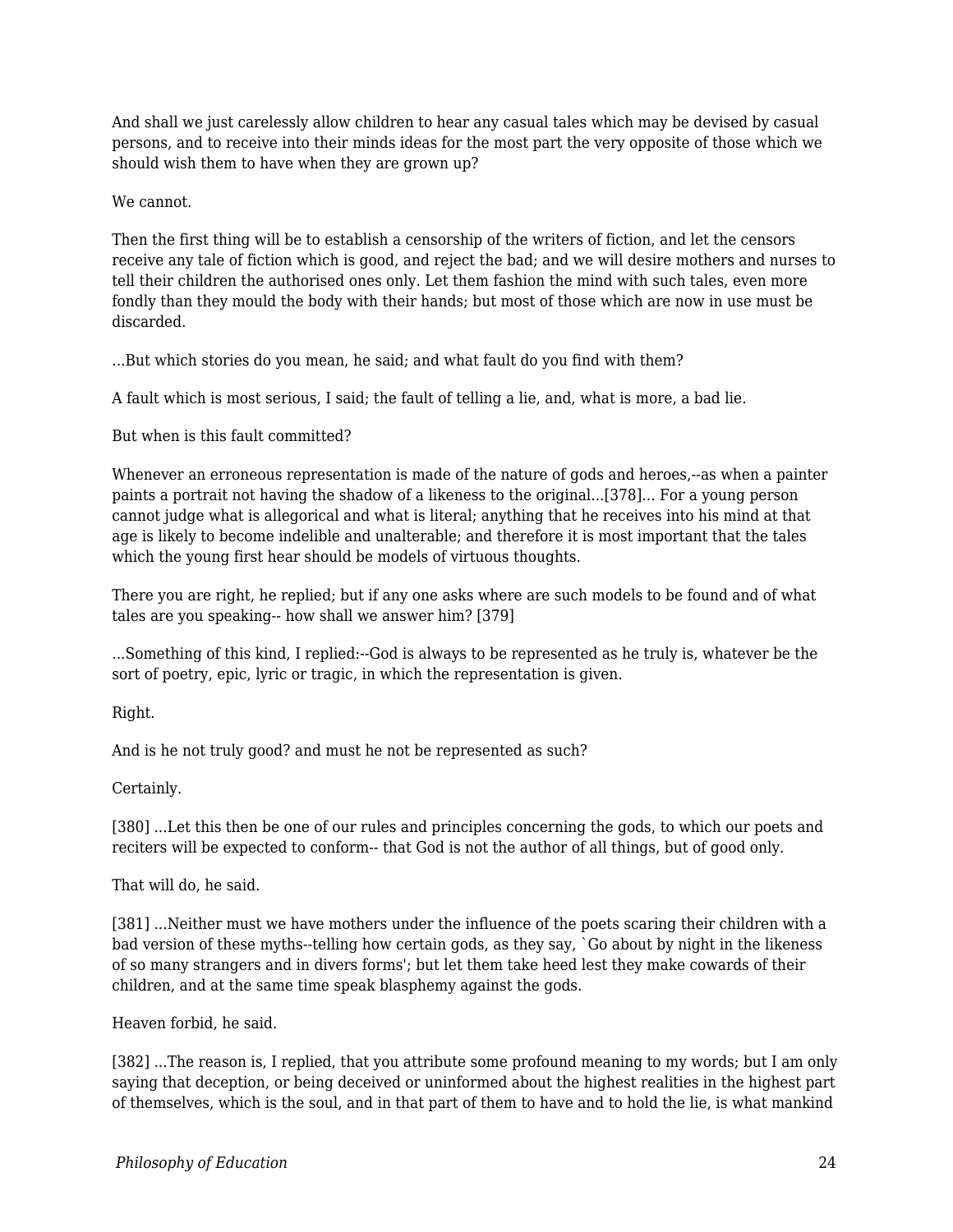least like;--that, I say, is what they utterly detest.

There is nothing more hateful to them.

...Then is God perfectly simple and true both in word and deed; he changes not; he deceives not, either by sign or word, by dream or waking vision.

[383] Your thoughts, he said, are the reflection of my own.

You agree with me then, I said, that this is the second type or form in which we should write and speak about divine things. The gods are not magicians who transform themselves, neither do they deceive mankind in any way.

I grant that.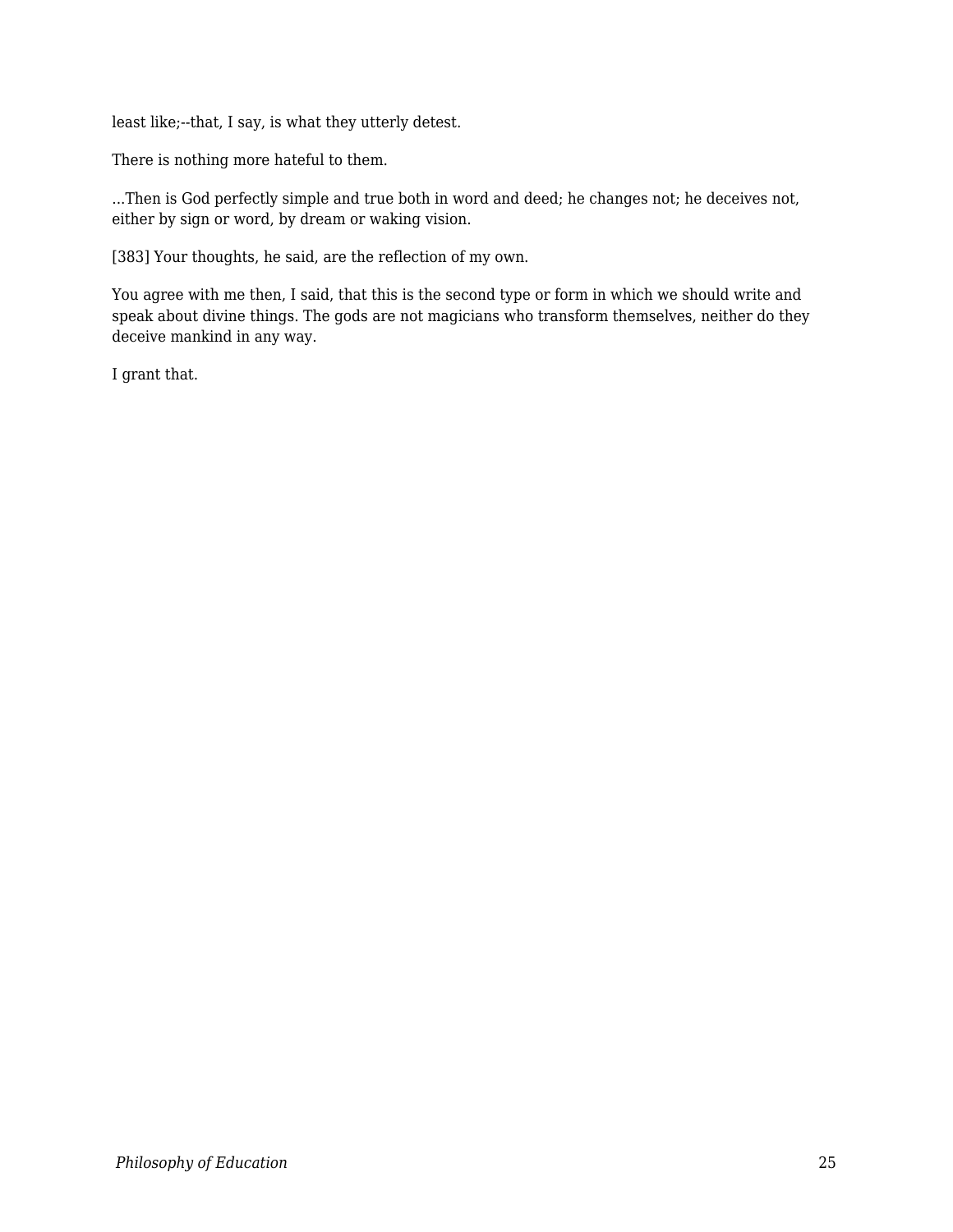# The Republic, Book 3

### **The Arts in Education**

### Plato

<span id="page-25-0"></span>[389]...truth should be highly valued; if, as we were saying, a lie is useless to the gods, and useful only as a medicine to men, then the use of such medicines should be restricted to physicians; private individuals have no business with them.

Clearly not, he said.

Then if any one at all is to have the privilege of lying, the rulers of the State should be the persons; and they, in their dealings either with enemies or with their own citizens, may be allowed to lie for the public good. But nobody else should meddle with anything of the kind; and although the rulers have this privilege, for a private man to lie to them in return is to be deemed a more heinous fault than for the patient or the pupil of a gymnasium not to speak the truth about his own bodily illnesses to the physician or to the trainer...

Most true, he said.

If, then, the ruler catches anybody beside himself lying in the State, Any of the craftsmen, whether he be priest or physician or carpenter, he will punish him for introducing a practice which is equally subversive and destructive of ship or State.

Most certainly, he said, if our idea of the State is ever carried out...

[412]... Very good, I said; then what is the next question? Must we not ask who are to be rulers and who subjects ?

Certainly.

There can be no doubt that the elder must rule the younger.

Clearly.

And that the best of these must rule.

That is also clear.

Now, are not the best husbandmen those who are most devoted to husbandry?

Yes.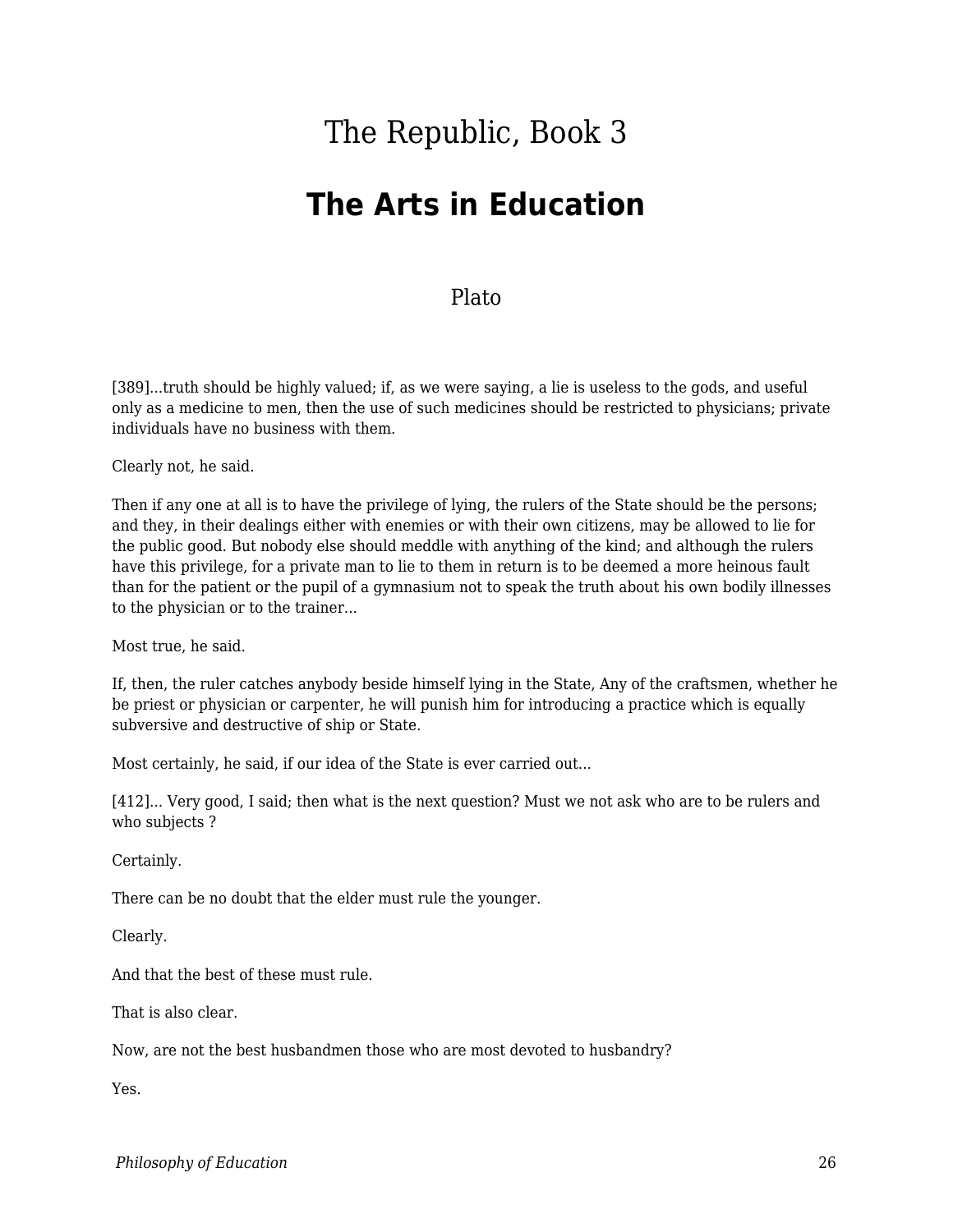And as we are to have the best of guardians for our city, must they not be those who have most the character of guardians?

Yes.

And to this end they ought to be wise and efficient, and to have a special care of the State?

True.

And a man will be most likely to care about that which he loves?

To be sure.

And he will be most likely to love that which be regards as having the same interests with himself, and that of which the good or evil fortune is supposed by him at any time most to affect his own?

Very true, he replied.

Then there must be a selection. Let us note among the guardians those who in their whole life show the greatest eagerness to do what is for the good of their country, and the greatest repugnance to do what is against her interests.

Those are the right men.

And they will have to be watched at every age, in order that we may see whether they preserve their resolution, and never, under the influence either of force or enchantment, forget or cast off their sense of duty to the State.

How cast off ? he said.

I will explain to you, I replied. A resolution may go out of a man's mind either with his will or against his will; [413] with his will when he gets rid of a falsehood and learns better against his will whenever he is deprived of a truth.

I understand, he said, the willing loss of a resolution; the meaning of the unwilling I have yet to learn.

Why, I said, do you not see that men are unwillingly deprived of good, and willingly of evil? Is not to have lost the truth an evil, and to possess the truth a good? and you would agree that to conceive things as they are is to possess the truth?

Yes, he replied; I agree with you in thinking that mankind are deprived of truth against their will.

And is not this involuntary deprivation caused either by theft, or force, or enchantment?

Still, he replied, I do not understand you.

I fear that I must have been talking darkly, like the tragedians. I only mean that some men are changed by persuasion and that others forget; argument steals away the hearts of one class, and time of the other; and this I call theft. Now you understand me?

Yes.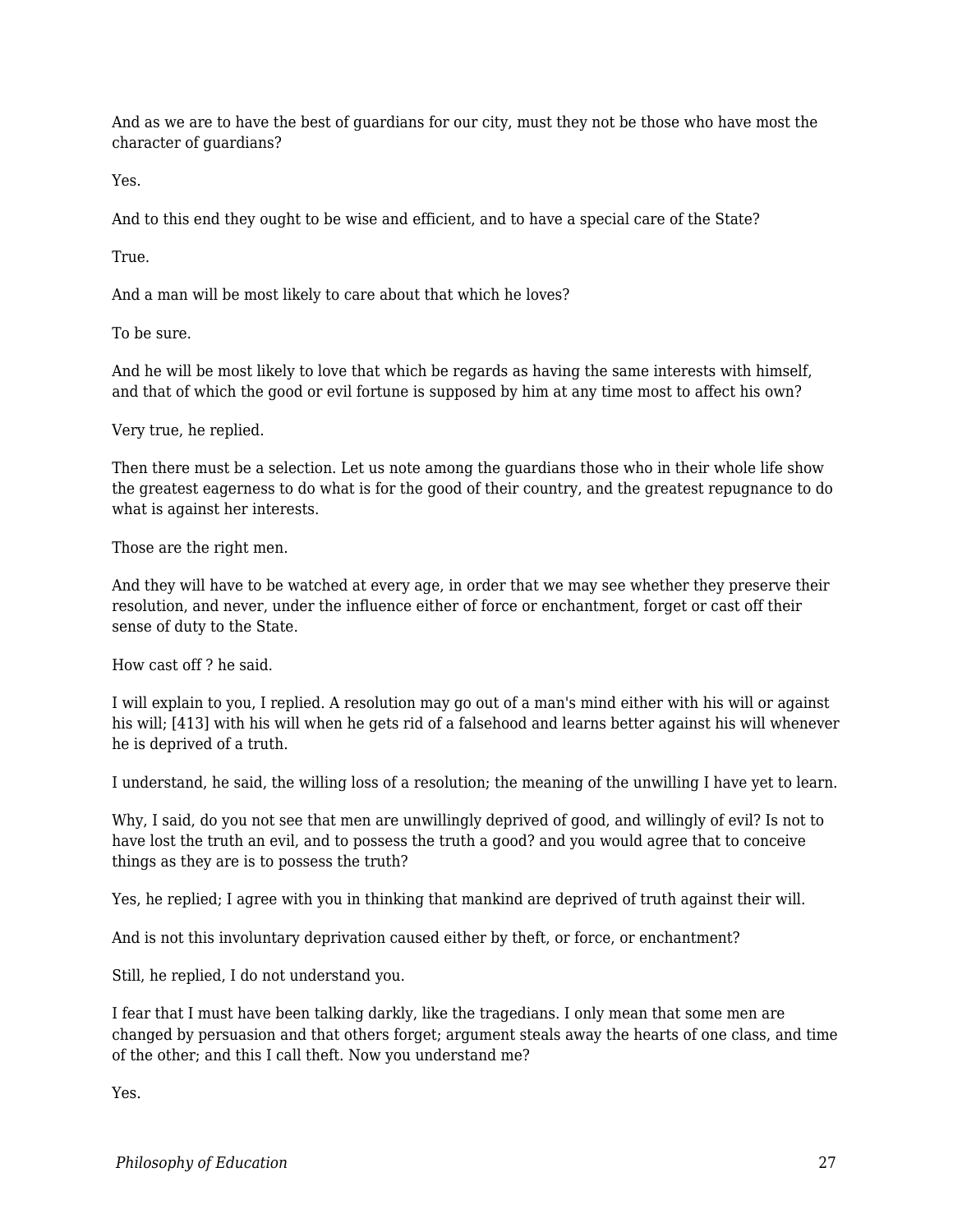Those again who are forced are those whom the violence of some pain or grief compels to change their opinion.

I understand, he said, and you are quite right.

And you would also acknowledge that the enchanted are those who change their minds either under the softer influence of pleasure, or the sterner influence of fear?

Yes, he said; everything that deceives may be said to enchant.

Therefore, as I was just now saying, we must enquire who are the best guardians of the own conviction that what they think the interest of the State is to be the rule of their lives. We must watch them from their youth upwards, and make them perform actions in which they are most likely to forget or to be deceived, and he who remembers and is not deceived is to be selected, and he who fails in the trial is to be rejected. That will be the way?

Yes.

And there should also be toils and pains and conflicts prescribed for them, in which they will be made to give further proof of the same qualities.

#### Very right, he replied.

And then, I said, we must try them with enchantments—that is the third sort of test—and see what will be their behavior: like those: who take colts amid noise and tumult to see if they are of a timid nature, so must we take our youth amid terrors of some kind, and again pass them into pleasures, and prove them more thoroughly than gold is proved in the furnace, that we may discover whether they are armed against all enchantments, and of a noble bearing always, good guardians of themselves and of the music which they have learned, and retaining under all circumstances a rhythmical and harmonious nature, such as will be most serviceable to the individual and to the State. And he who at every age, as boy and youth and in mature life, has come out of the trial victorious and pure, [414] shall be appointed a ruler and guardian of the State; he shall be honored in life and death, and shall receive sepulture and other memorials of honor, the greatest that we have to give. But him who fails, we must reject. I am inclined to think that this is the sort of way in which our rulers and guardians should be chosen and appointed. I speak generally, and not with any pretension to exactness.

And, speaking generally, I agree with you, he said.

And perhaps the word "guardian" in the fullest sense ought to be applied to this higher class only who preserve us against foreign enemies and maintain peace among our citizens at home, that the one may not have the will, or the others the power, to harm us. The young men whom we before called guardians may be more properly designated auxiliaries and supporters of the principles of the rulers.

I agree with you, he said.

How then may we devise one of those needful falsehoods of which we lately spoke—just one royal lie which may deceive the rulers, if that be possible, and at any rate the rest of the city?

What sort of lie? he said.

Nothing new, I replied; only an old Phoenician tale of what has often occurred before now in other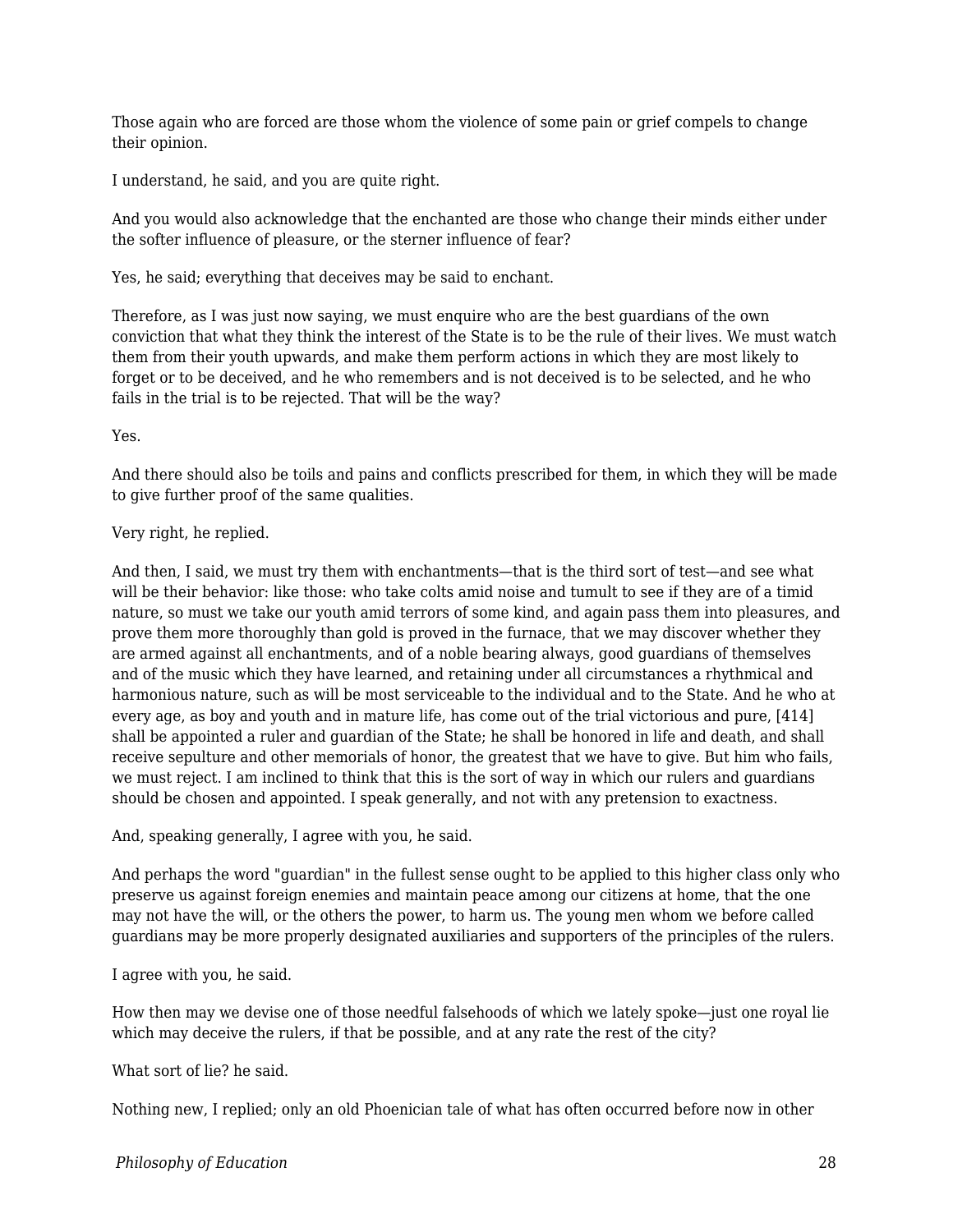places (as the poets say, and have made the world believe), though not in our time, and I do not know whether such an event could ever happen again, or could now even be made probable, if it did.

- \* How your words seem to hesitate on your lips!
- \* You will not wonder, I replied, at my hesitation when you have heard.
- \* Speak, he said, and fear not.

\* Well then, I will speak, although I really know not how to look you in the face, or in what words to utter the audacious fiction, which I propose to communicate gradually, first to the rulers, then to the soldiers, and lastly to the people. They are to be told that their youth was a dream, and the education and training which they received from us, an appearance only; in reality during all that time they were being formed and fed in the womb of the earth, where they themselves and their arms and appurtenances were manufactured; when they were completed, the earth, their mother, sent them up; and so, their country being their mother and also their nurse, they are bound to advise for her good, and to defend her against attacks, and her citizens they are to regard children of the earth and their own brothers.

\* You had good reason, he said, to be ashamed of the lie which you were going to tell.

\* [415] True, I replied, but there is more coming; I have only told you half. Citizens, we shall say to them in our tale, you are brothers, yet God has framed you differently. Some you have the power of command, and in the composition of these he has mingled gold, wherefore also they have the greatest honor; others he has made of silver, to be auxiliaries: others again who are to be husbandmen and craftsmen he has composed of brass and iron; and the species will generally be preserved in the children. But as all are of the same original stock, a golden parent will sometimes have a silver son, or a silver parent a golden son. And God proclaims as a first principle to the rulers, and above all else, that there is nothing which they should so anxiously guard, or of which they are to be such good guardians, as of the purity of the race. They should observe what elements mingle in their offspring; for if the son of a golden or silver parent has an admixture of brass and iron, then nature orders a transposition of ranks, and the eye of the ruler must not be pitiful towards the child because he has to descend in the scale and become a husbandman or artisan, just as there may be sons of artisans who having an admixture of gold or silver in them are raised to honor, and become guardians or auxiliaries. For an oracle says that when a man of brass or iron guards the State, it will be destroyed. Such is the tale; is there any possibility of making our citizens believe in it?

\* Not in the present generation, he replied; there is no way of accomplishing this; but their sons may be made to believe in the tale, and their sons' sons, and posterity after them.

\* I see the difficulty, I replied; yet the fostering of such a belief will make them care more for the city and for one another. Enough, however, of the fiction, which may now fly abroad upon the wings of rumor, while we arm our earth-born heroes, and lead them forth under the command of their rulers. Let them look round and select a spot whence they can best suppress insurrection, if any prove refractory within, and also defend themselves against enemies, who like wolves may come down on the fold from without; there let them encamp, and when they have encamped, let them sacrifice to the proper Gods and prepare their dwellings.

\* Just so, he said.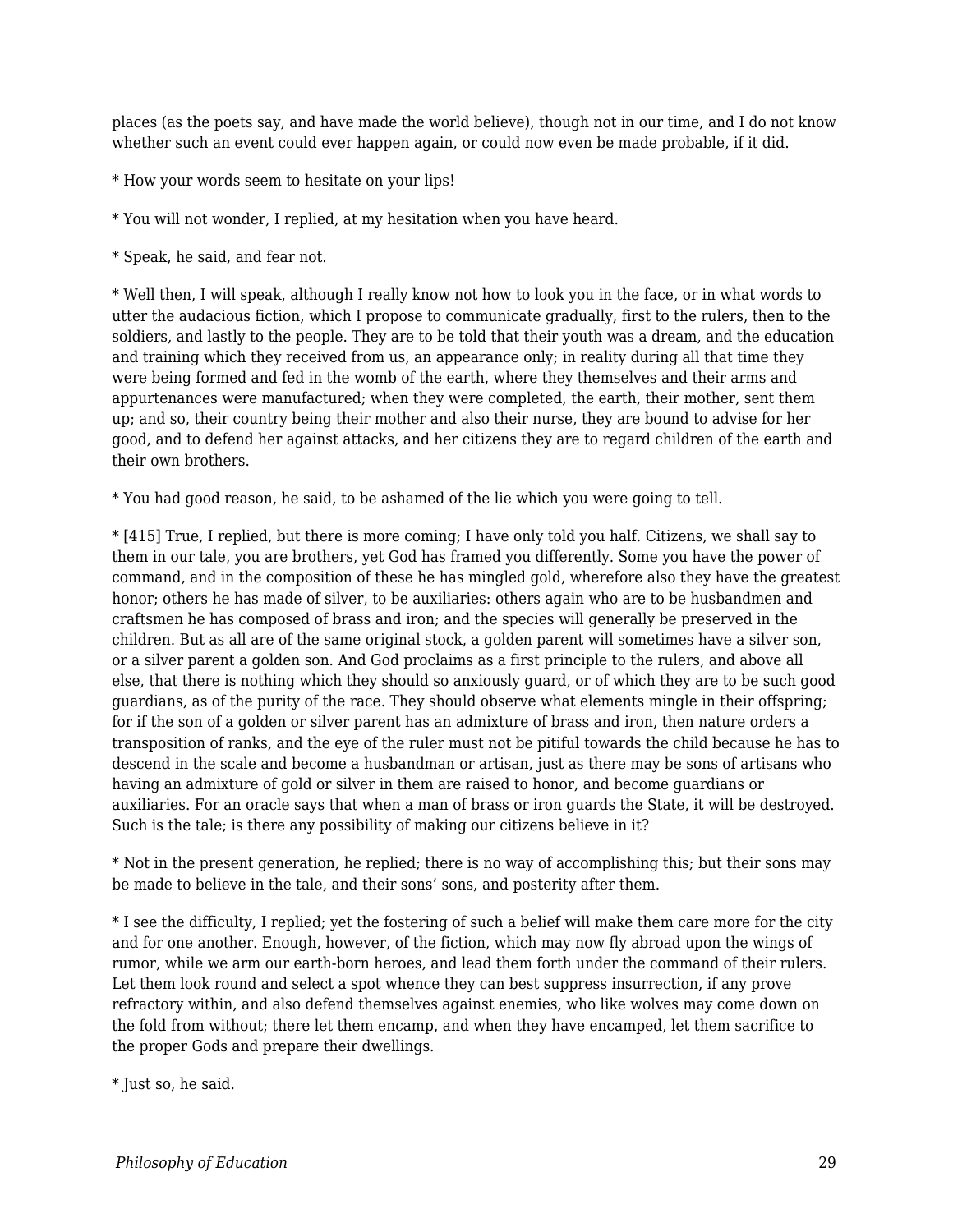\* And their dwellings must be such as will shield them against the cold of winter and the heat of summer.

\* I suppose that you mean houses, he replied.

\* Yes, I said; but they must be the houses of soldiers, and not of shopkeepers.

\* What is the difference? he said.

\* [416] That I will endeavor to explain, I replied. To keep watch-dogs, who, from want of discipline or hunger, or some evil habit or other, would turn upon the sheep and worry them, and behave not like dogs but wolves, would be a foul and monstrous thing in a shepherd ?

\* Truly monstrous, he said.

\* And therefore every care must be taken that our auxiliaries, being stronger than our citizens, may not grow to be too much for them and become savage tyrants instead of friends and allies?

\* Yes, great care should be taken.

\* And would not a really good education furnish the best safeguard?

\* But they are well-educated already, he replied.

\* I cannot be so confident, my dear Glaucon, I said; I am much more certain that they ought to be, and that true education, whatever that may be, will have the greatest tendency to civilize and humanize them in their relations to one another, and to those who are under their protection.

\* Very true, he replied.

\* And not only their education, but their habitations, and all that belongs to them, should be such as will neither impair their virtue as guardians, nor tempt them to prey upon the other citizens. Any man of sense must acknowledge that.

\* He must.

\* Then let us consider what will be their way of life, if they are to realize our idea of them. In the first place, none of them should have any property of his own beyond what is absolutely necessary, neither should they have a private house or store closed against any one who has a mind to enter; their provisions should be only such as are required by trained warriors, who are men of temperance and courage; they should agree to receive from the citizens a fixed rate of pay, enough to meet the expenses of the year and no more; and they will go to mess and live together like soldiers in a camp. Gold and silver we will tell them that they have from God; the diviner metal is with in them, and they have therefore no need of the dross which is current among men, and ought not to pollute the divine by any such earthly admixture; [417] for that commoner metal has been the source of many unholy deeds, but their own is undefiled. And they alone of all the citizens may not touch or handle silver or gold, or be under the same roof with them, or wear them, or drink from them. And this will be their salvation, and they will be the saviours of the State. But should they ever acquire homes or lands or moneys of their own, they will become housekeepers and husbandmen instead of guardians, enemies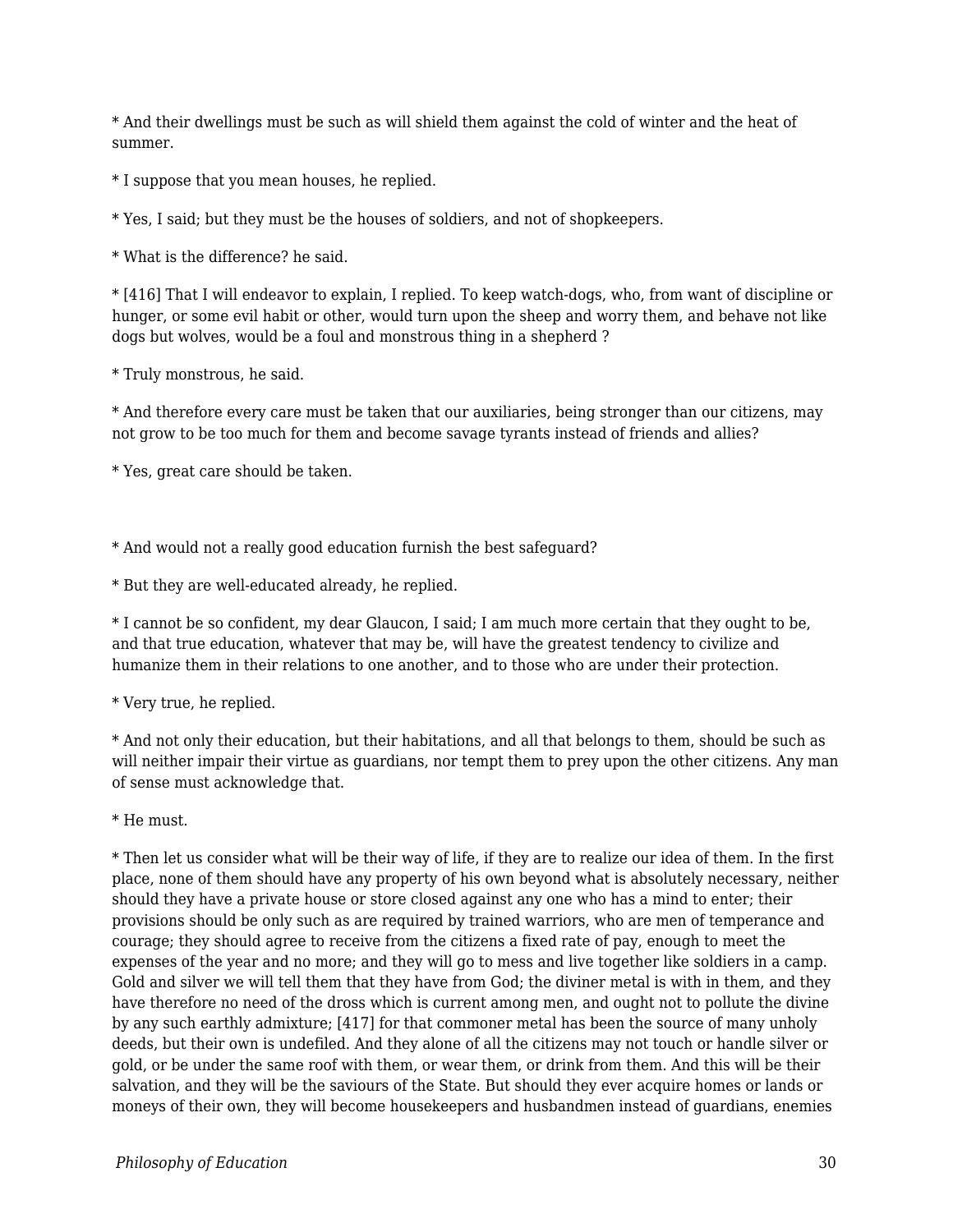and tyrants instead of allies of the other citizens; hating and being hated, plotting and being plotted against, they will pass their whole life in much greater terror of internal than of external enemies, and the hour of ruin, both to themselves and to the rest of the State, will be at hand. For all which reasons may we not say that thus shall our State be ordered, and that these shall be the regulations appointed by us for our guardians concerning their houses and all other matters ?

\* Yes, said Glaucon.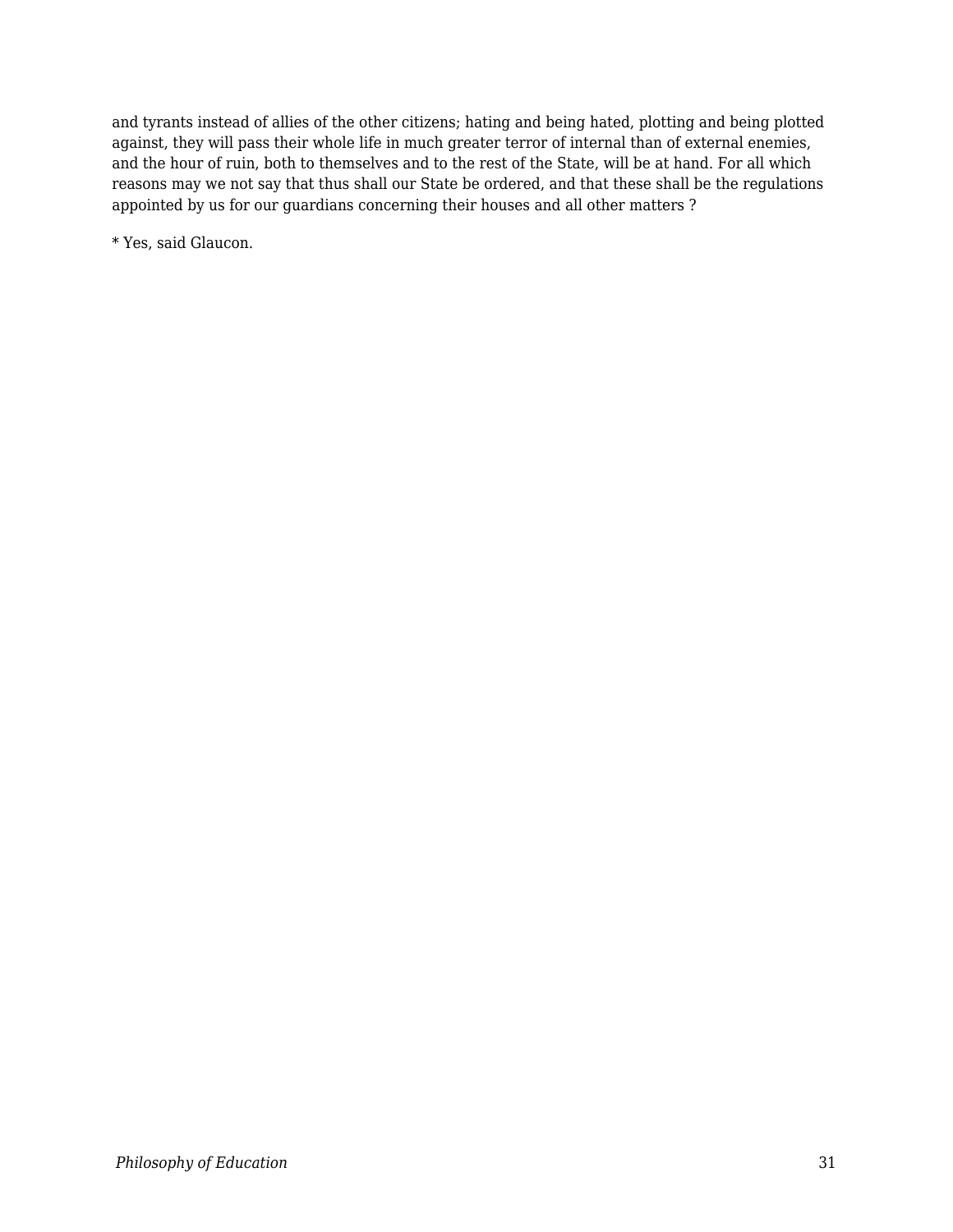## The Republic, Book 4

### <span id="page-31-0"></span>**Wealth, Poverty, and Virtue**

### Plato

\* [419] Here Adeimantus interposed a question: How would you answer, Socrates, said he, if a person were to say that you are making these people miserable, and that they are the cause of their own unhappiness; the city in fact belongs to them, but they are none the better for it; whereas other men acquire lands, and build large and handsome houses, and have everything handsome about them...but our poor citizens are no better than mercenaries who are quartered in the city and are always mounting guard?

\* [420] Yes, I said; and you may add that they are only fed, and not paid in addition to their food, like other men; and therefore they cannot, if they would, take a journey of pleasure; they have no money to spend on a mistress or any other luxurious fancy, which, as the world goes, is thought to be happiness; and many other similar accusations might be added...our guardians may very likely be the happiest of men; but that our aim in founding the State was not the disproportionate happiness of any one class, but the greatest happiness of the whole... [421] We mean our guardians to be true saviours and not the destroyers of the State, whereas our opponent is thinking of peasants at a festival, who are enjoying a life of revelry, not of citizens who are doing their duty to the State... And thus the whole State will grow up in a noble order, and the several classes will receive the proportion of happiness which nature assigns to them.

- \* I think you are quite right.
- \* I wonder whether you will agree with another remark which occurs to me.\
- \* What might that be?
- \* There seem to be two causes of deterioration of the arts.
- \* What are they?

\* Wealth, I said, and poverty....under the influence either of poverty or of wealth, workmen and their work are equally liable to degenerate...[422] the one is the parent of luxury and indolence, and the other of meanness and viciousness, and both of discontent...

\* That is very true...Any city, however small, is in fact divided into two, one city of the poor, [423] the other of the rich; these are at war with one another;...And your State, while the wise order which has now been prescribed continues to prevail in her, will be the greatest of States...

\* Here then, I said, is another order which will have to be conveyed to our guardians: Let our city be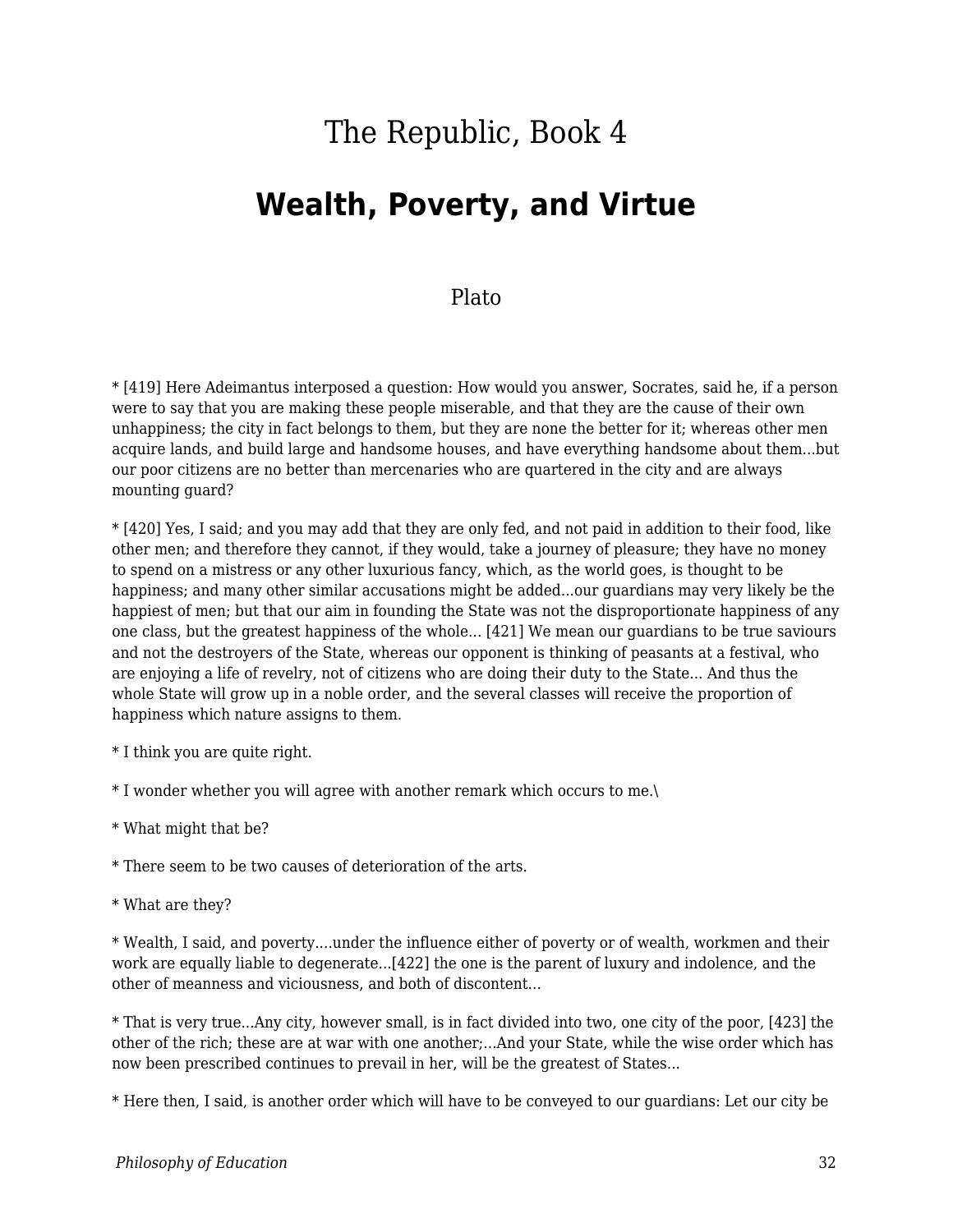accounted neither large nor small, but one and self-sufficing...and the other, said I, of which we were speaking before is lighter still–I mean the duty of degrading the offspring of the guardians when inferior, and of elevating into the rank of guardians the offspring of the lower classes, when naturally superior. The intention was, that, in the case of the citizens generally, each individual should be put to the use for which nature intended him... The regulations which we are prescribing, my good Adeimantus, are not, as might be supposed, a number of great principles...

\* What may that be? He asked.

\* Education, I said, and nurture: if our citizens are well educated, and grow into sensible men, they will easily see their way through all these, as well as other matters which I omit...[424] ...our youth should be trained from the first in a stricter system, for if amusements become lawless, and the youths themselves become lawless, [425] they can never grow up into well-conducted and virtuous citizens.

\* Very true, he said...

\* It would seem, Adeimantus, that the direction in which education starts a man, will determine his future life...

\* [426] For are there not ill-ordered States...they are always fancying that by legislation they will make an end of frauds in contracts, and the other rascalities which I was mentioning, not knowing that they are in reality cutting off the heads of a hydra?

\* [427] Yes, he said; that is just what they are doing...

\* [431] Whereas the simple and moderate desires which follow reason, and are under the guidance of mind and true opinion, are to be found only in a few, and those the best born and best educated... [433] You remember the original principle which we were always laying down at the foundation of the State, that one man should practice one thing only, the thing to which his nature was best adapted- now justice is this principle or a part of it...Then to do one's own business in a certain way may be assumed to be justice?... [434] When the cobbler or any other man whom nature designed to be a trader, having his heart lifted up by wealth or strength or the number of his followers, or any like advantage, attempts to force his way into the class of warriors, or a warrior into that of legislators and guardians, for which he is unfitted, ... or when one man is trader, legislator, and warrior all in one, then I think you will agree with me in saying that this interchange and this meddling of one with another is the ruin of the State.

\* Most true.

\* Seeing then, I said, that there are three distinct classes, any meddling of one with another, or the change of one into another, is the greatest harm to the State, and may be most justly termed evildoing?

\* Precisely... [435]

\* The just man then, if we regard the idea of justice only, will be like the just State?

\* He will.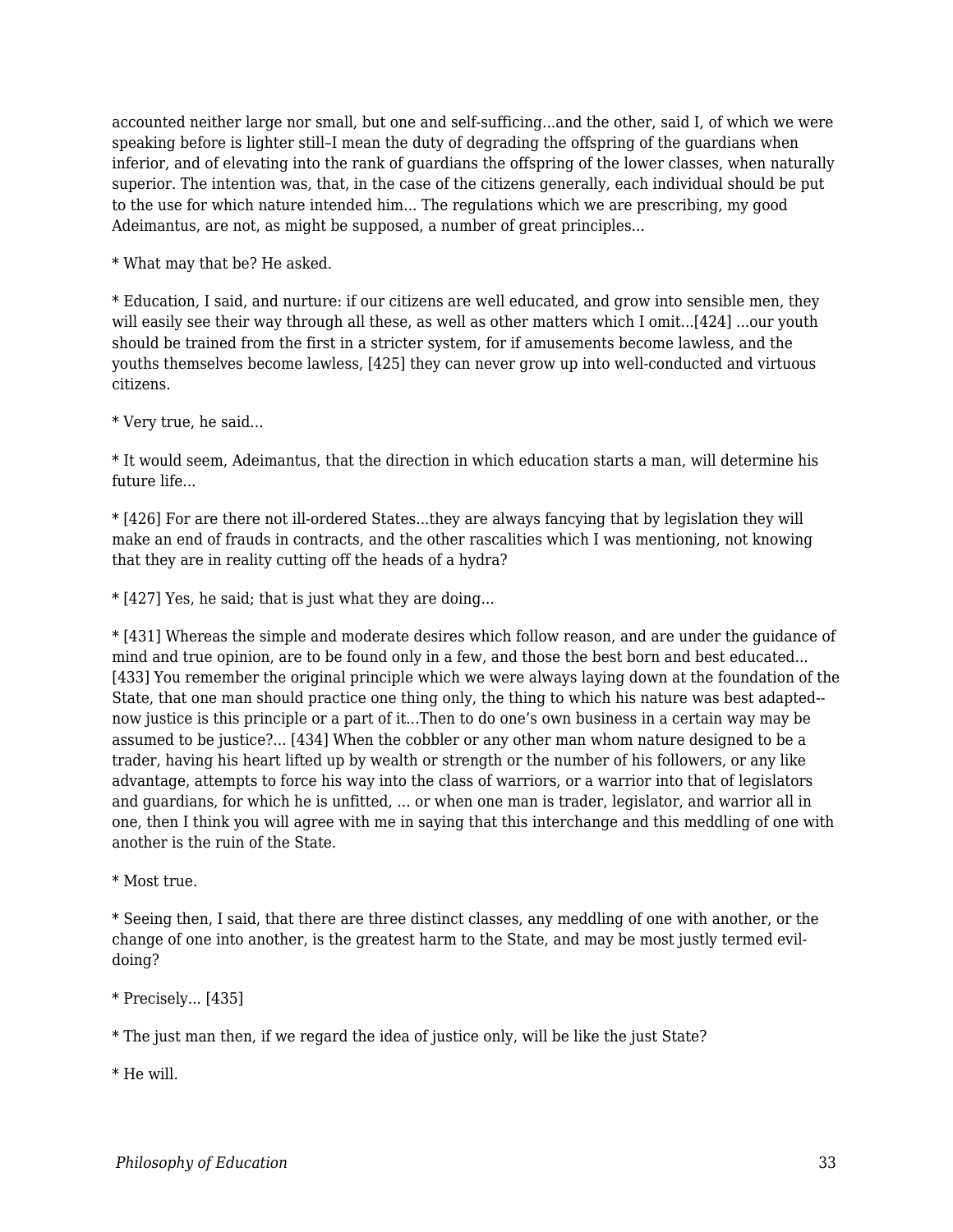\* And a State was thought by us to be just when the three classes in the State severally did their own business; and also thought to be temperate and valiant and wise by reason of certain other affections and qualities of these same classes?

\* True, he said.

\* And so of the individual; we may assume that he has the same three principles in his own soul which are found in the State... [443] for the just man does not permit the several elements within him to interfere with one another, or any of them to do the work of others, --he sets in order his own inner life, and is his own master and his own law, and at peace with himself...[448] ...monarchy and aristocracy, accordingly as rule is exercised by one distinguished man or by many.... But I regard the two names as describing one form only; for whether the government is in the hands of one or many, if the governors have been trained in the manner which we have supposed, the fundamental laws of the State will be maintained.

\* That is true, he replied.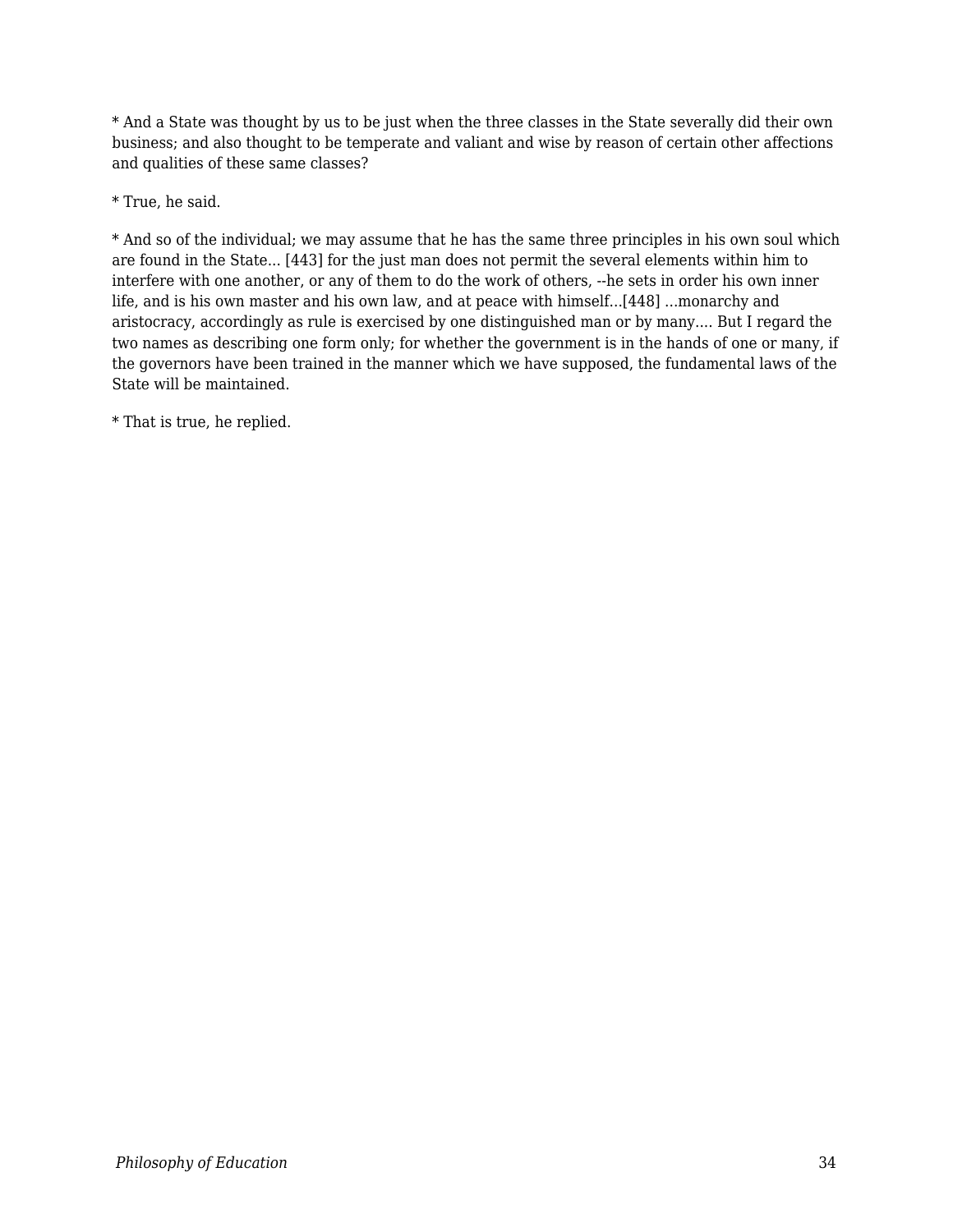# The Republic, Book 5

### <span id="page-34-0"></span>**On Matrimony and Philosophy**

### Plato

[449] SUCH is the good and true City or State, and the good and man is of the same pattern; and if this is right every other is wrong; and the evil is one which affects not only the ordering of the State, but also the regulation of the individual soul.

We have been long expecting that you would tell us something about the family life of your citizens- how they will bring children into the world, and rear them when they have arrived... [450] What sort of community of women and children is this which is to prevail among our guardians? and how shall we manage the period between birth and education, which seems to require the greatest care?...

...If women are to have the same duties as men, they must have the same nurture and education? [452]

Yes.

[453] Is she capable of sharing either wholly or partially in the actions of men, or not at all?... And if, I said, the male and female sex appear to differ in their fitness for any art or pursuit, we should say that such pursuit or art ought to be assigned to one or the other of them; but if the difference consists only in women bearing and men begetting children, this does not amount to a proof that a woman differs from a man in respect of the sort of education she should receive; and we shall therefore continue to maintain that our guardians and their wives ought to have the same pursuits.

Very true, he said.

Next, we shall ask our opponent how... [455] the nature of a woman differs from that of a man?... Let us say to him: Come now, and we will ask you a question:--when you spoke of a nature gifted or not gifted in any respect, did you mean to say that one man will acquire a thing easily, another with difficulty; a little learning will lead the one to discover a great deal; whereas the other, after much study and application, no sooner learns than he forgets; ... -would not these be the sort of differences which distinguish the man gifted by nature from the one who is ungifted?

No one will deny that...

Then one woman will have the temper of a guardian, and another not. Was not the selection of the male guardians determined by differences of this sort?

Yes.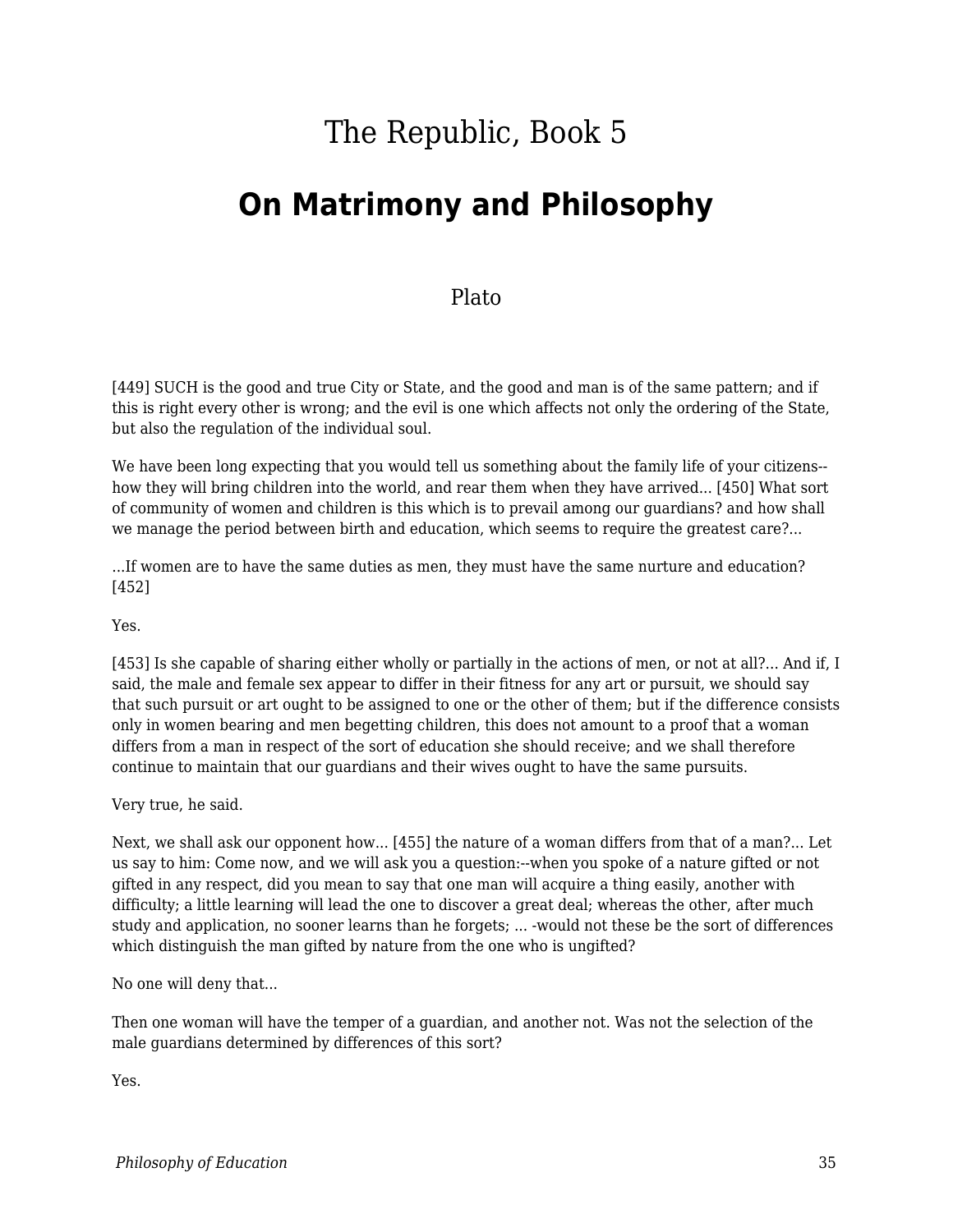Men and women alike possess the qualities which make a guardian; they differ only in their comparative strength or weakness.

Obviously.

And those women who have such qualities are to be selected as the companions and colleagues of men who have similar qualities and whom they resemble in capacity and in character?

Very true.

And ought not the same natures to have the same pursuits?

They ought....

Would you say that all men are equal in excellence, or is one man better than another?

The latter.

And can there be anything better for the interests of the State than that the men and women of a State should be as good as possible?

There can be nothing better. [457]...

Then let the wives of our guardians strip, for their virtue will be their robe, and let them share in the toils of war and the defence of their country; only in the distribution of labours the lighter are to be assigned to the women, who are the weaker natures, but in other respects their duties are to be the same...

...'The wives of our guardians are to be common, and their children are to be common, and no parent is to know his own child, nor any child his parent.'...[458] ...they must live in common houses and meet at common meals, None of them will have anything specially his or her own; they will be together, and will be brought up together, and will associate at gymnastic exercises...in a city of the blessed, licentiousness is an unholy thing which the rulers will forbid.

Yes, he said, and it ought not to be permitted...[459]

...I see in your house dogs for hunting, and of the nobler sort of birds not a few. Now, I beseech you, do tell me, have you ever attended to their pairing and breeding? ...do you breed from them all indifferently, or do you take care to breed from the best only?

From the best...

Good heavens! my dear friend, I said, what consummate skill will our rulers need if the same principle holds of the human species! ...our rulers will find a considerable dose of falsehood and deceit necessary for the good of their subjects: we were saying that the use of all these things regarded as medicines might be of advantage.

And we were very right.

Why, I said, the principle has been already laid down that the best of either sex should be united with the best as often, and the inferior with the inferior, as seldom as possible; and that they should rear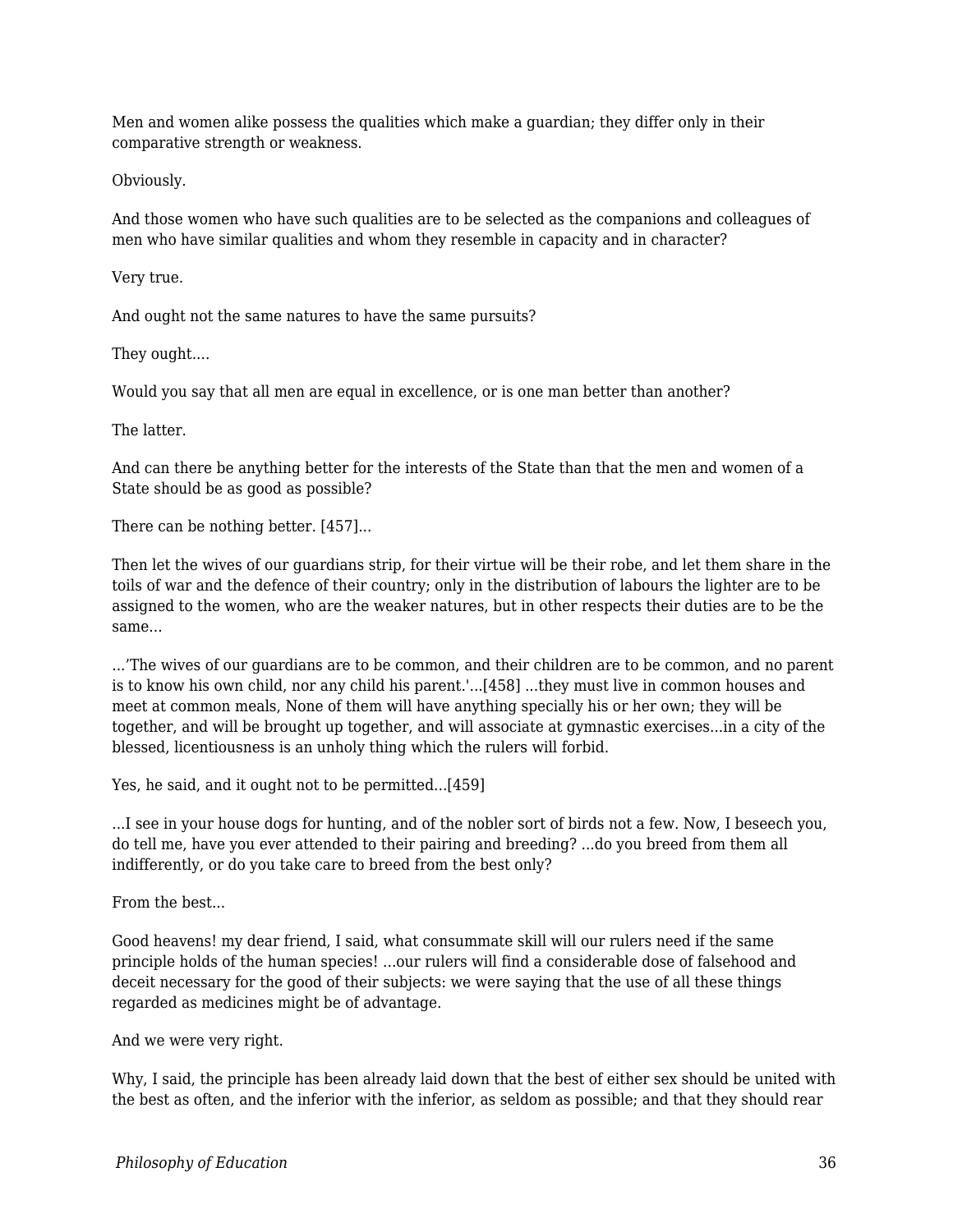the offspring of the one sort of union, but not of the other, if the flock is to be maintained in first-rate condition. Now these goings on must be a secret which the rulers only know, or there will be a further danger of our herd, as the guardians may be termed, breaking out into rebellion.

Very true.

Had we not better appoint certain festivals at which we will bring together the brides and bridegrooms, [460] ...to preserve the average of population?...

Certainly, he replied.

We shall have to invent some ingenious kind of lots which the less worthy may draw on each occasion of our bringing them together, and then they will accuse their own ill-luck and not the rulers.

To be sure, he said...

The proper officers will take the offspring of the good parents to the pen or fold, and there they will deposit them with certain nurses who dwell in a separate quarter; but the offspring of the inferior, or of the better when they chance to be deformed, will be put away in some mysterious, unknown place, as they should be.

Yes, he said, that must be done if the breed of the guardians is to be kept pure.

They will provide for their nurture, and will bring the mothers to the fold when they are full of milk, taking the greatest possible care that no mother recognizes her own child... [462] ...the bridegroom who was then married will call the male children who are born in the seventh and ten month afterwards his sons, and the female children his daughters, and they will call him father, and he will call their children his grandchildren, and they will call the elder generation grandfathers and grandmothers. All who were begotten at the time when their fathers and mothers came together will be called their brothers and sisters, and these, as I was saying, will be forbidden to intermarry...

...Is not that the best-ordered State in which the greatest number of persons apply the terms `mine' and `not mine' in the same way to the same thing?

Quite true... [464]

...Then the community of wives and children among our citizens is clearly the source of the greatest good to the State?

Certainly.

And this agrees with the other principle which we were affirming,--that the guardians were not to have houses or lands or any other property; their pay was to be their food, which they were to receive from the other citizens, and they were to have no private expenses; for we intended them to preserve their true character of guardians.

# Right, he replied.

Both the community of property and the community of families, as I am saying, tend to make them more truly guardians; they will not tear the city in pieces by differing about `mine' and `not mine;' each man dragging any acquisition which he has made into a separate house of his own, where he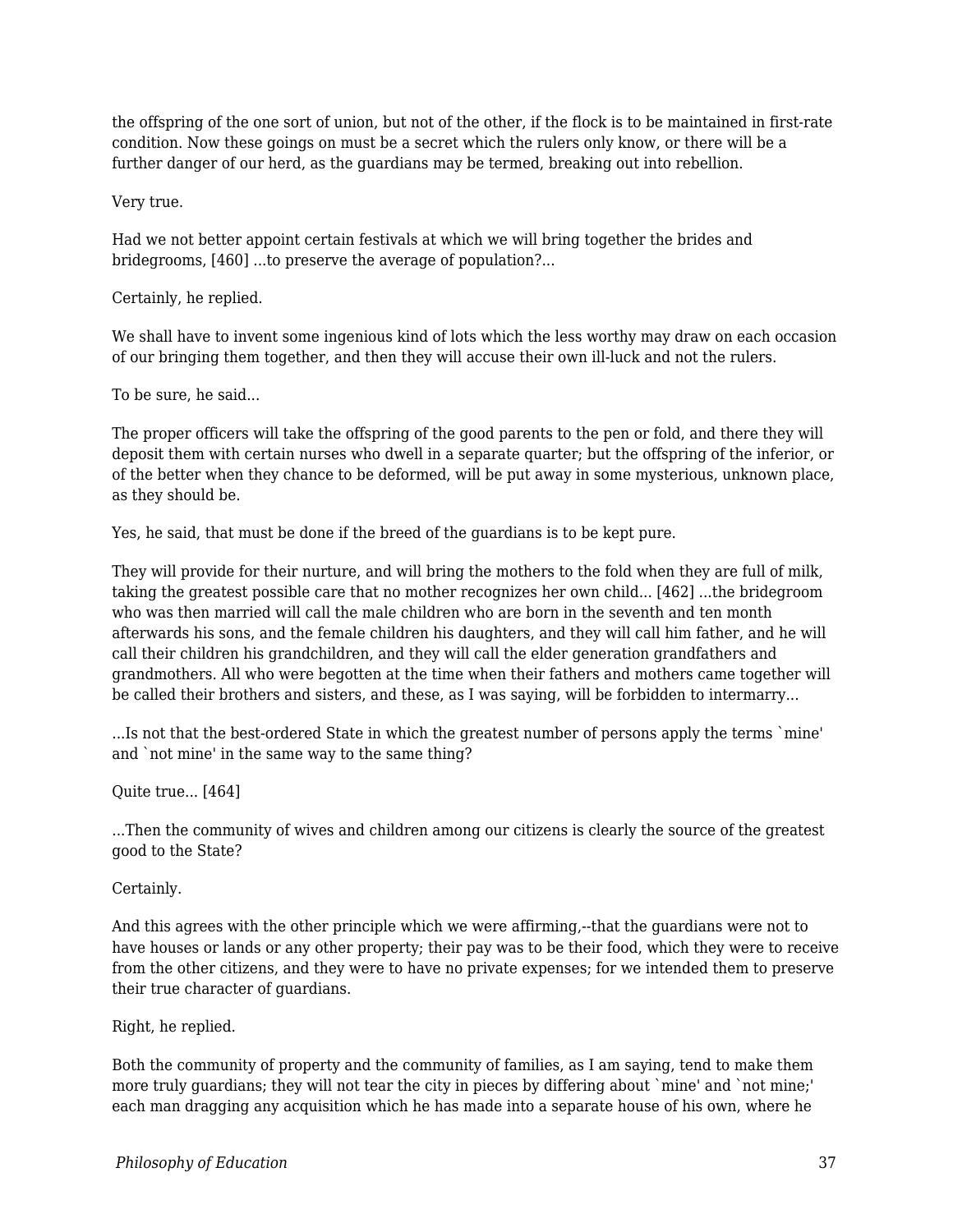has a separate wife and children and private pleasures and pains; but all will be affected as far as may be

by the same pleasures and pains because they are all of one opinion about what is near and dear to them, and therefore they all tend towards a common end.

Certainly, he replied.

And as they have nothing but their persons which they can call their own, suits and complaints will have no existence among them; they will be delivered from all those quarrels of which money or children or relations are the occasion.

Of course they will... [466]

You agree then, I said, that men and women are to have a common way of life such as we have described--common education, common children; and they are to watch over the citizens in common whether abiding in the city or going out to war; they are to keep watch together, and to hunt together like dogs; and always and in all things, as far as they are able, women are to share with the men? And in so doing they will do what is best, and will not violate, but preserve the natural relation of the sexes.

I agree with you, he replied... [468]

...I should be inclined to propose that the soldier who leaves his rank or throws away his arms, or is guilty of any other act of cowardice, should be degraded into the rank of a husbandman or artisan. What do you think?

By all means, I should say...

But the hero who has distinguished himself, what shall be done to him? In the first place, he shall receive honour in the army from his youthful comrades; every one of them in succession shall crown him. What do you say?

I approve...

...the brave man is to have more wives than others has been already determined: and he is to have first choices in such matters more than others, in order that he may have as many children as possible?

#### Agreed.

But still I must say, Socrates, that if you are allowed to go on in this way you will entirely forget the other question which at the commencement of this discussion you thrust aside:-- Is such an order of things possible, and how, if at all? ...[472]

We are enquiring into the nature of absolute justice and into the character of the perfectly just, and into injustice and the perfectly unjust, that we might have an ideal. We were to look at these in order that we might judge of our own happiness and unhappiness according to the standard which they exhibited and the degree in which we resembled them, but not with any view of showing that they could exist in fact.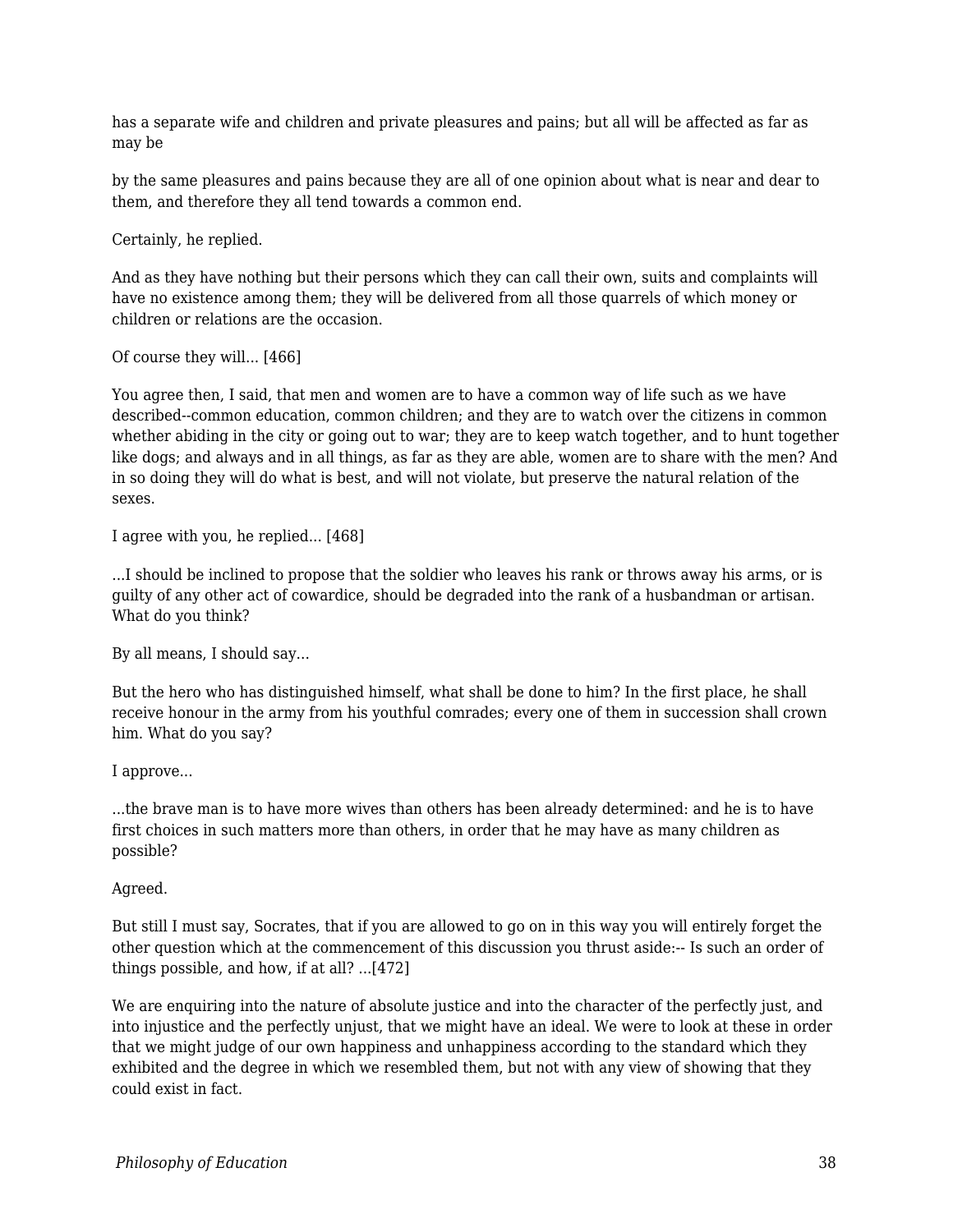True, he said.

Would a painter be any the worse because, after having delineated with consummate art an ideal of a perfectly beautiful man, he was unable to show that any such man could ever have existed?

He would be none the worse.

Well, and were we not creating an ideal of a perfect State?

To be sure.

And is our theory a worse theory because we are unable to prove the possibility of a city being ordered in the manner described?

Surely not, he replied.

That is the truth, I said. But if, at your request, I am to try and show how and under what conditions the possibility is highest, I must ask you, having this in view, to repeat your former admissions.

# What admissions?

[473] I want to know whether ideals are ever fully realised in language? Does not the word express more than the fact, and must not the actual, whatever a man may think, always, in the nature of things, fall short of the truth? What do you say?

I agree.

Then you must not insist on my proving that the actual State will in every respect coincide with the ideal: if we are only able to discover how a city may be governed nearly as we proposed, you will admit that we have discovered the possibility which you demand; and will be contented. I am sure that I should be contented--will not you?

Yes, I will.

Let me next endeavour to show what is that fault in States which is the cause of their present maladministration, and what is the least change which will enable a State to pass into the truer form; and let the change, if possible, be of one thing only, or if not, of two; at any rate, let the changes be as few and slight as possible.

Certainly, he replied.

I think, I said, that there might be a reform of the State if only one change were made, which is not a slight or easy though still a possible one.

What is it? he said.

Now then, I said, I go to meet that which I liken to the greatest of the waves; yet shall the word be spoken, even though the wave break and drown me in laughter and dishonour; and do you mark my words.

Proceed.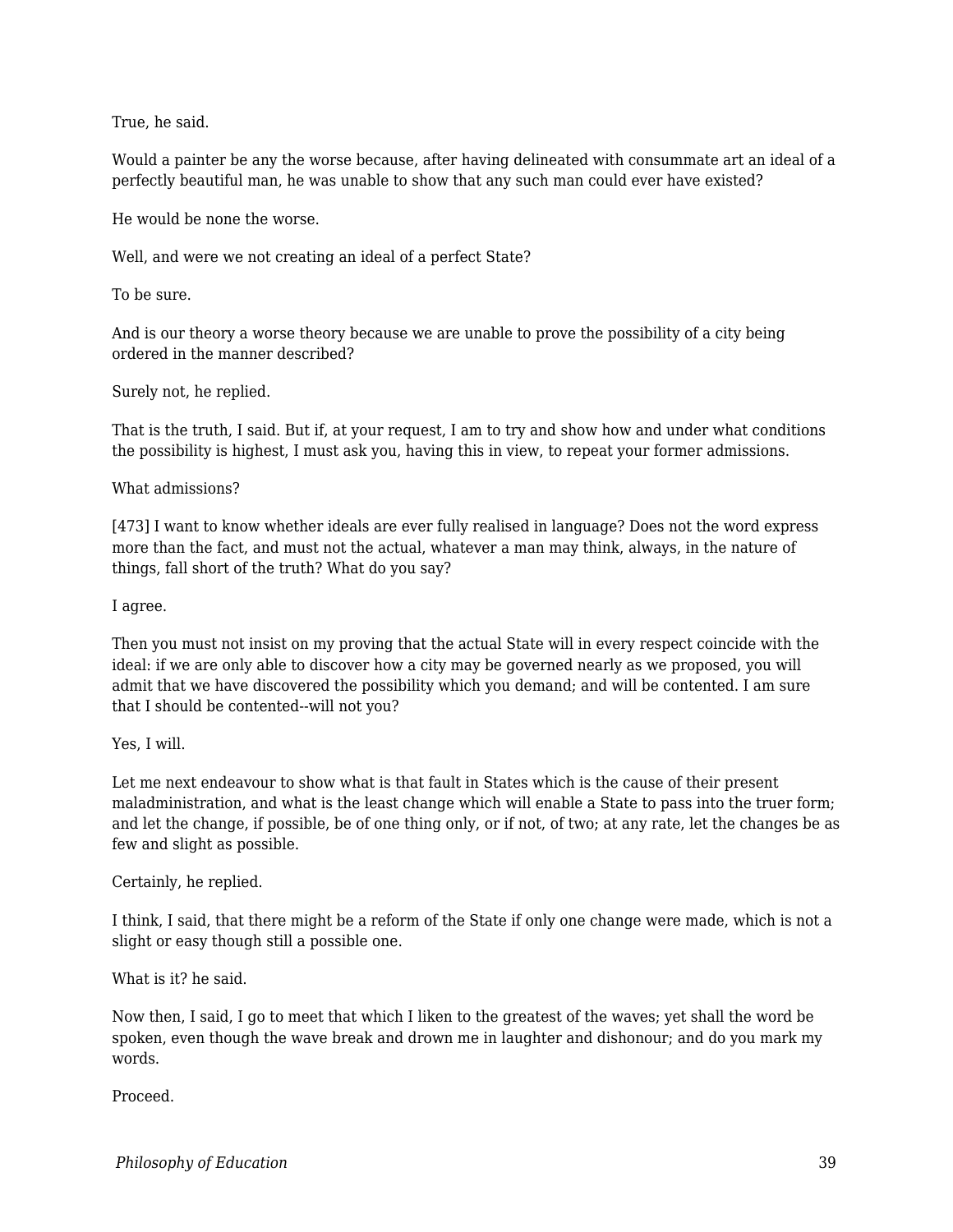I said: Until philosophers are kings, or the kings and princes of this world have the spirit and power of philosophy, and political greatness and wisdom meet in one, and those commoner natures who pursue either to the exclusion of the other are compelled to stand aside, cities will never have rest from their evils,--nor the human race, as I believe,--and then only will this our State have a possibility of life and behold the light of day. Such was the thought, my dear Glaucon, which I would fain have uttered if it had not seemed too extravagant; for to be convinced that in no other State can there be happiness private or public is indeed a hard thing.

Socrates, what do you mean? I would have you consider that the word which you have uttered is one at which numerous persons, and very respectable persons too, [474] in a figure pulling off their coats all in a moment, and seizing any weapon that comes to hand, will run at you might and main, before you know where you are, intending to do heaven knows what; and if you don't prepare an answer, and put yourself in motion, you will be prepared by their fine wits,' and no mistake.

You got me into the scrape, I said.

And I was quite right; however, I will do all I can to get you out of it; but I can only give you good-will and good advice, and, perhaps, I may be able to fit answers to your questions better than another- that is all. And now, having such an auxiliary, you must do your best to show the unbelievers that you are right.

I ought to try, I said, since you offer me such invaluable assistance. And I think that, if there is to be a chance of our escaping, we must explain to them whom we mean when we say that philosophers are to rule in the State; then we shall be able to defend ourselves: There will be discovered to be some natures who ought to study philosophy and to be leaders in the State; and others who are not born to be philosophers, and are meant to be followers rather than leaders.

Then now for a definition, he said.

Follow me, I said, and I hope that I may in some way or other be able to give you a satisfactory explanation.

Proceed... [475]

...May we not say of the philosopher that he is a lover, not of a part of wisdom only, but of the whole?

Yes, of the whole.

And he who dislikes learnings, especially in youth, when he has no power of judging what is good and what is not, such an one we maintain not to be a philosopher or a lover of knowledge, just as he who refuses his food is not hungry, and may be said to have a bad appetite and not a good one?

Very true, he said.

Whereas he who has a taste for every sort of knowledge and who is curious to learn and is never satisfied, may be justly termed a philosopher? Am I not right?

Glaucon said: If curiosity makes a philosopher, you will find many a strange being will have a title to the name...

...He said: Who then are the true philosophers?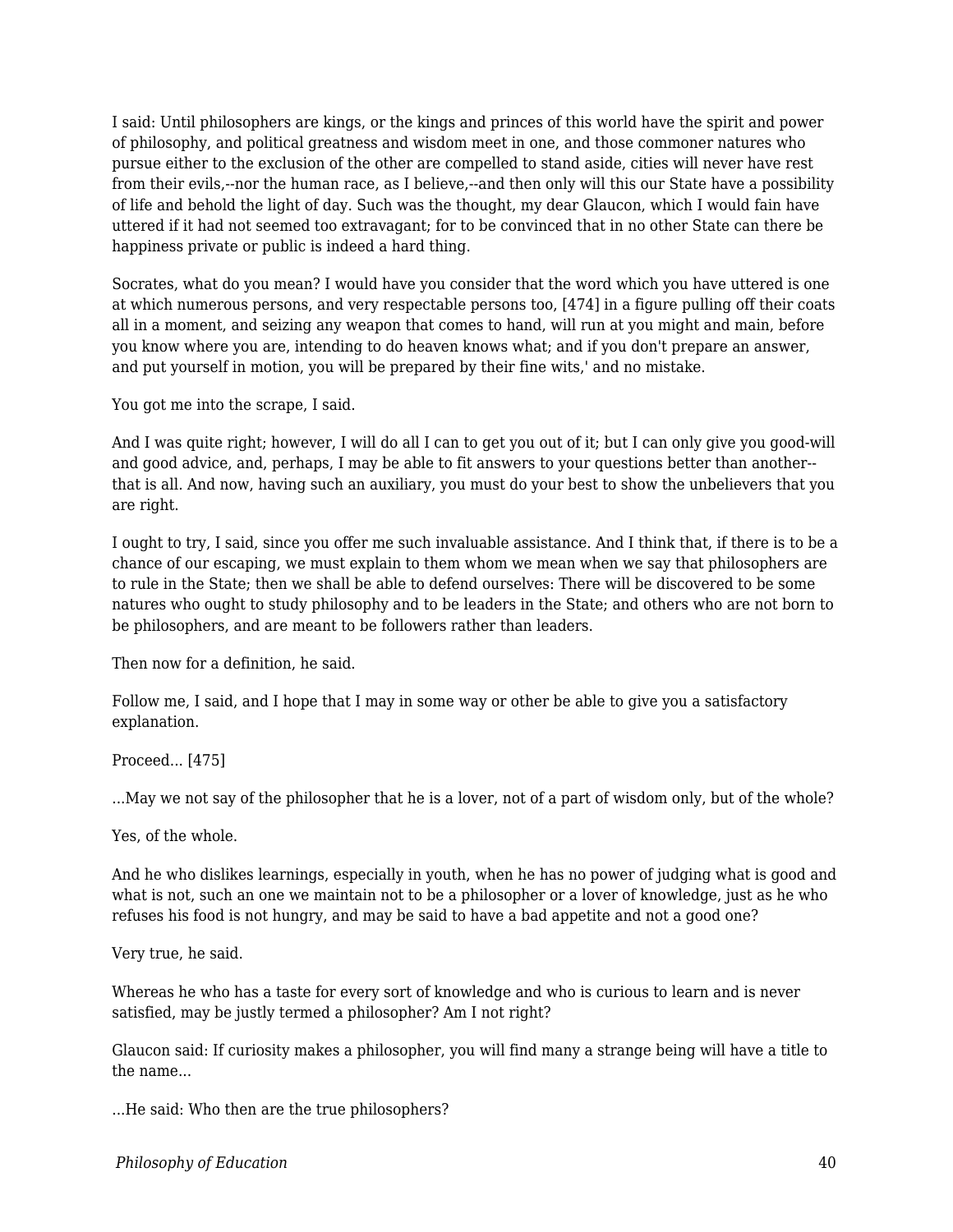Those, I said, who are lovers of the vision of truth.

That is also good, he said; but I should like to know what you mean?... [476]

And this is the distinction which I draw between the sight-loving, art-loving, practical class and those of whom I am speaking, and who are alone worthy of the name of philosophers.

How do you distinguish them? he said.

The lovers of sounds and sights, I replied, are, as I conceive, fond of fine tones and colours and forms and all the artificial products that are made out of them, but their mind is incapable of seeing or loving absolute beauty.

True, he replied...

But take the case of the other, who recognises the existence of absolute beauty and is able to distinguish the idea from the objects which participate in the idea, neither putting the objects in the place of the idea nor the idea in the place of the objects-- is he a dreamer, or is he awake?

He is wide awake.

And may we not say that the mind of the one who knows has knowledge, and that the mind of the other, who opines only, has opinion

Certainly... [477]

Then opinion and knowledge have to do with different kinds of matter corresponding to this difference of faculties?

Yes.

And knowledge is relative to being and knows being...

...Would you say that knowledge is a faculty, or in what class would you

place it?

Certainly knowledge is a faculty, and the mightiest of all faculties.

And is opinion also a faculty?

Certainly, he said; for opinion is that with which we are able to form an opinion... [478]

Then knowledge and opinion having distinct powers have also distinct spheres or subject-matters?

That is certain.

Being is the sphere or subject-matter of knowledge, and knowledge is to know the nature of being?

Yes...

Of not-being, ignorance was assumed to be the necessary correlative; of being, knowledge?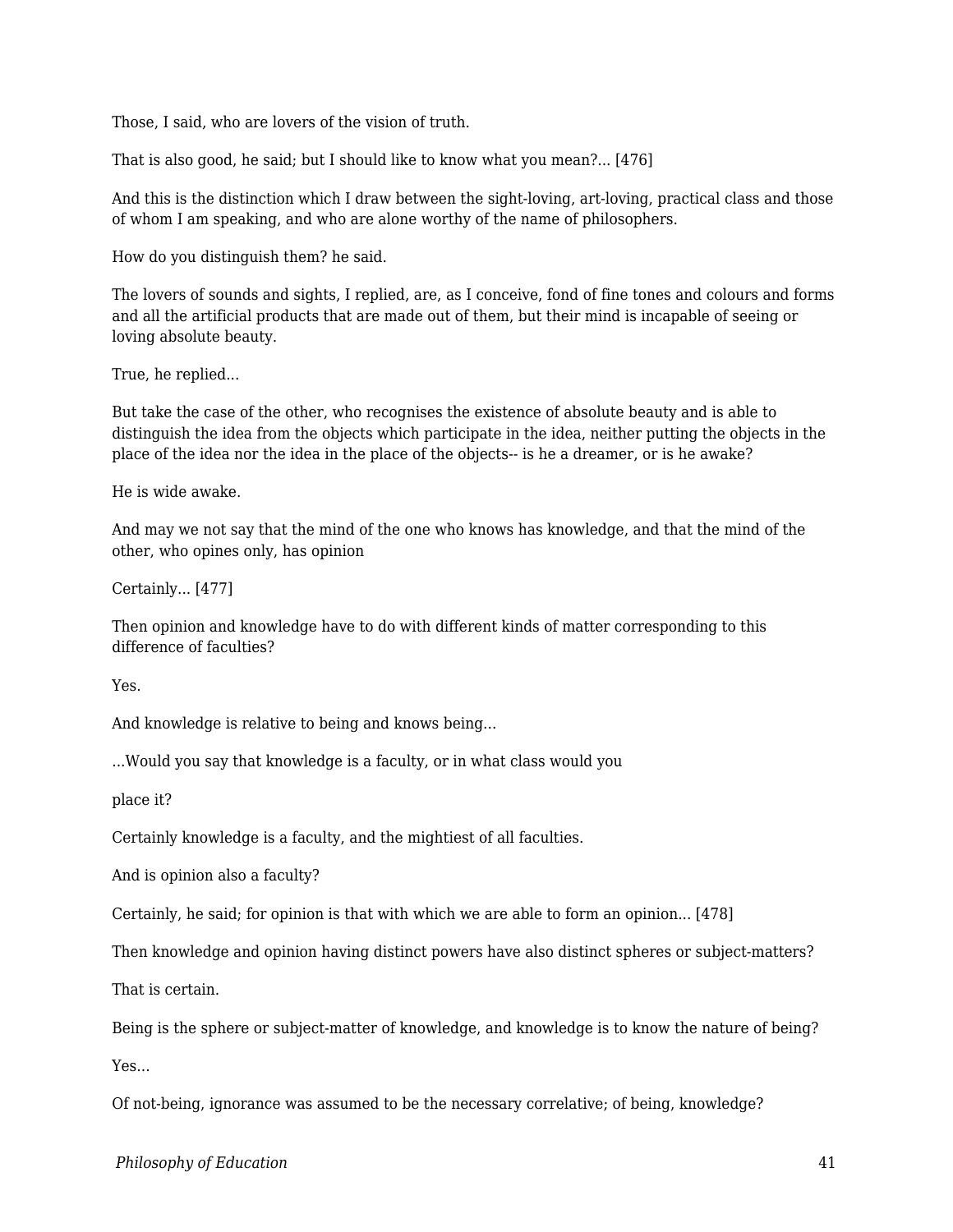True, he said.

Then opinion is not concerned either with being or with not-being?

Not with either.

And can therefore neither be ignorance nor knowledge?

That seems to be true...

Then I suppose that opinion appears to you to be darker than knowledge, but lighter than ignorance?

Both; and in no small degree... [479]

Thus then we seem to have discovered that the many ideas which the multitude entertain about the beautiful and about all other things are tossing about in some region which is halfway between pure being and pure not-being?

We have...

Then those who see the many beautiful, and who yet neither see absolute beauty, nor can follow any guide who points the way thither; who see the many just, and not absolute justice, and the like,-- such persons may be said to have opinion but not knowledge?

That is certain.

But those who see the absolute and eternal and immutable may be said to know, and not to have opinion only?

Neither can that be denied.

The one loves and embraces the subjects of knowledge, the other those of opinion?... [480] Shall we then be guilty of any impropriety in calling them lovers of opinion rather than lovers of wisdom, and will they be very angry with us for thus describing them?

I shall tell them not to be angry; no man should be angry at what is true.

But those who love the truth in each thing are to be called lovers of wisdom and not lovers of opinion.

Assuredly.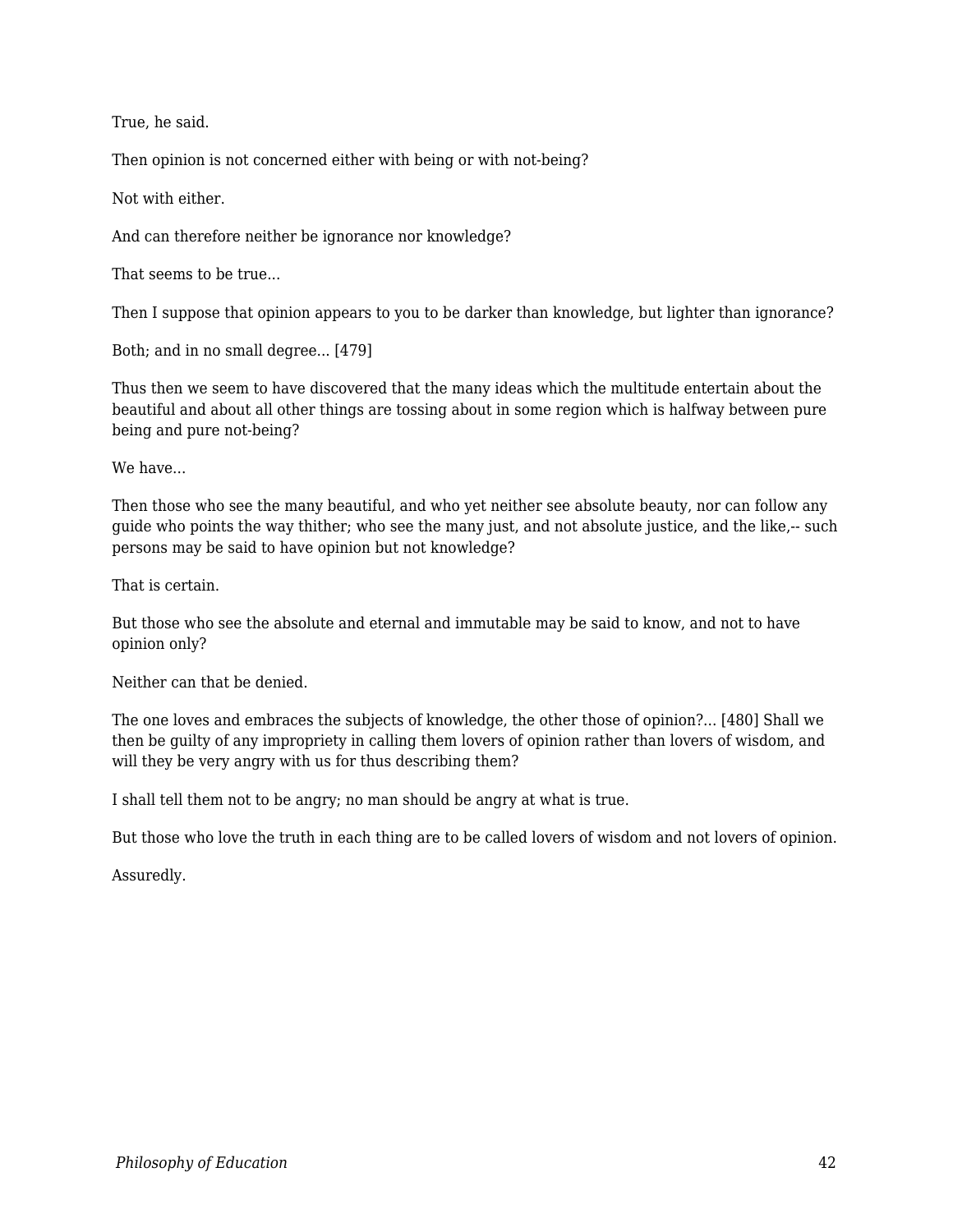# The Republic, Book 6

# **The Philosophy of Government**

# Plato

[484] ...Inasmuch as philosophers only are able to grasp the eternal and unchangeable, and those who wander in the region of the many and variable

are not philosophers, I must ask you which of the two classes should be the rulers of our State?

And how can we rightly answer that question?

Whichever of the two are best able to guard the laws and institutions of our State--let them be our guardians.

Very good.

[485] ...In the first place, as we began by observing, the nature of the philosopher has to be ascertained. We must come to an understanding about him, and, when we have done so, then, if I am not mistaken, we shall also acknowledge that such an union of qualities is possible, and that those in whom they are united, and those only, should be rulers in the State.

#### What do you mean?

Let us suppose that philosophical minds always love knowledge of a sort which shows them the eternal nature not varying from generation and corruption.

#### Agreed.

And further, I said, let us agree that they are lovers of all true being; there is no part whether greater or less, or more or less honourable, which they are willing to renounce; as we said before of the lover and the man of ambition.

#### True.

And if they are to be what we were describing, is there not another quality which they should also possess?

#### What quality?

Truthfulness: they will never intentionally receive into their mind falsehood, which is their detestation, and they will love the truth.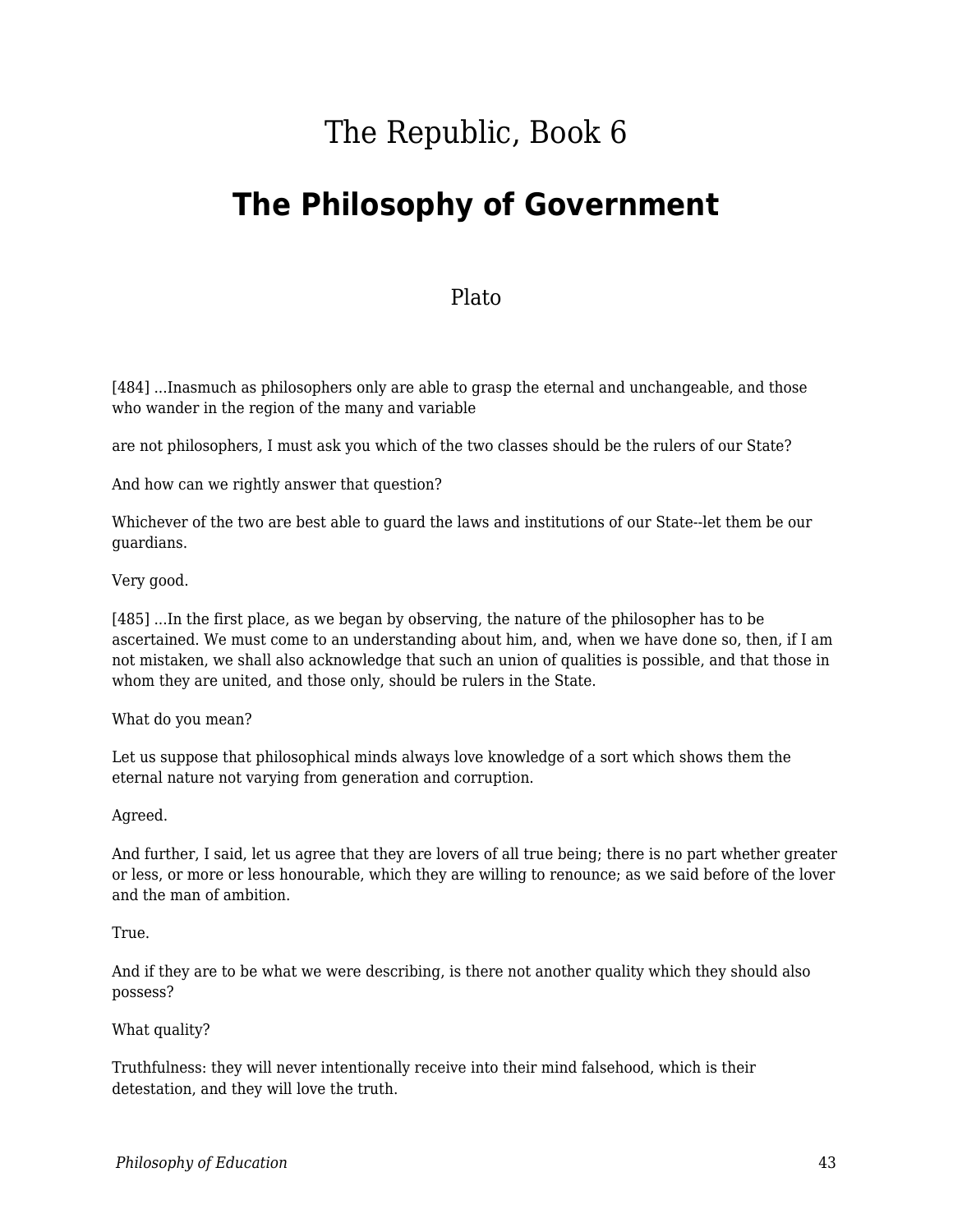Yes, that may be safely affirmed of them...

Can the same nature be a lover of wisdom and a lover of falsehood?

Never.

The true lover of learning then must from his earliest youth, as far as in him lies, desire all truth?

Assuredly...

He whose desires are drawn towards knowledge in every form will be absorbed in the pleasures of the soul, and will hardly feel bodily pleasure-- I mean, if he be a true philosopher and not a sham one.

That is most certain... [486]

Then how can he who has magnificence of mind and is the spectator of all time and all existence, think much of human life?

He cannot.

Or can such an one account death fearful?

No indeed.

Then the cowardly and mean nature has no part in true philosophy?

Certainly not...

Then you will soon observe whether a man is just and gentle, or rude and unsociable; these are the signs which distinguish even in youth the philosophical nature from the unphilosophical.

True.

There is another point which should be remarked.

What point?

Whether he has or has not a pleasure in learning; for no one will love that which gives him pain, and in which after much toil he makes little progress.

Certainly not.

And again, if he is forgetful and retains nothing of what he learns, will he not be an empty vessel?

That is certain.

Labouring in vain, he must end in hating himself and his fruitless occupation? Yes.

Then a soul which forgets cannot be ranked among genuine philosophic natures; we must insist that the philosopher should have a good memory?

Certainly... [487]

*Philosophy of Education* 44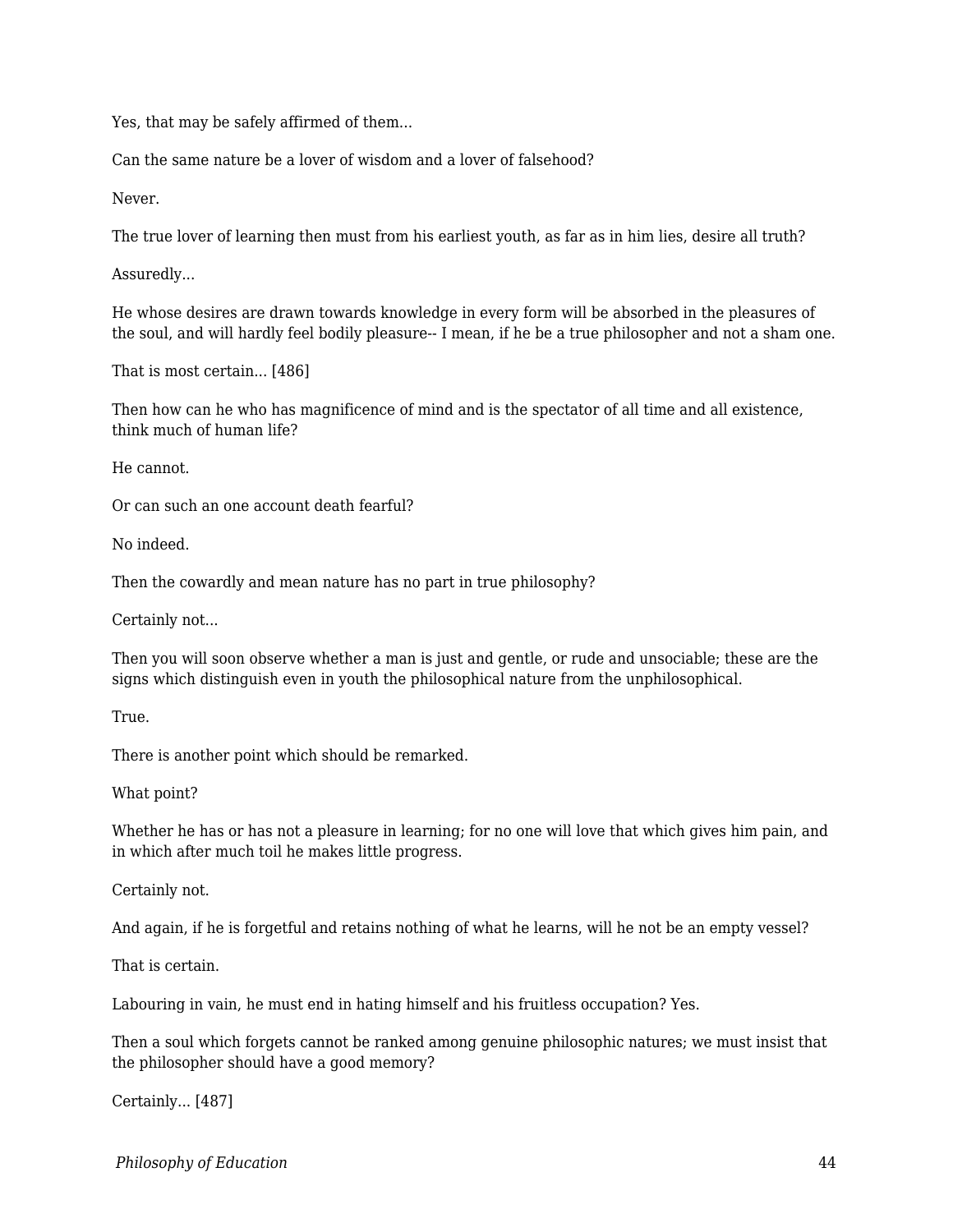And must not that be a blameless study which he only can pursue who has the gift of a good memory, and is quick to learn,--noble, gracious, the friend of truth, justice, courage, temperance, who are his kindred?

The god of jealousy himself, he said, could find no fault with such a study.

And to men like him, I said, when perfected by years and education, and to these only you will entrust the State.

Here Adeimantus interposed and said: To these statements, Socrates, no one can offer a reply; but when you talk in this way, a strange feeling passes over the minds of your hearers: They fancy that they are led astray a little at each step in the argument, owing to their own want of skill in asking and answering questions; these littles accumulate, and at the end of the discussion they are found to have sustained a mighty overthrow and all their former notions appear to be turned upside down. ...the votaries of philosophy, when they carry on the study, not only in youth as a part of education, but as the pursuit of their maturer years, most of them become strange monsters, not to say utter rogues, and that those who may be considered the best of them are made useless to the world by the very study which

you extol...

...I am of opinion that they are quite right.

Then how can you be justified in saying that cities will not cease from evil until philosophers rule in them, when philosophers are acknowledged by us to be of no use to them? ...[488]

...Imagine then a fleet or a ship in which there is a captain who is taller and stronger than any of the crew, but he is a little deaf and has a similar infirmity in sight, and his knowledge of navigation is not much better. The sailors are quarrelling with one another about the steering-- every one is of opinion that he has a right to steer, though he has never learned the art of navigation and cannot tell who taught him or when he learned, and will further assert that it cannot be taught, and they are ready to cut in pieces any one who says the contrary. They throng about the captain, begging and praying him to commit the helm to them; and if at any time they do not prevail, but others are preferred to them, they kill the others or throw them overboard, and having first chained up the noble captain's senses with drink or some narcotic drug, they mutiny and take possession of the ship and make free with the stores; thus, eating and drinking, they proceed on their voyage in such a manner as might be expected of them. Him who is their partisan and cleverly aids them in their plot for getting the ship out of the captain's hands into their own whether by force or persuasion, they compliment with the name of sailor, pilot, able seaman, and abuse the other sort of man, whom they call a good-fornothing; but that the true pilot must pay attention to the year and seasons and sky and stars and winds, and whatever else belongs to his art, if he intends to be really qualified for the command of a ship, and that he must and will be the steerer, whether other people like or not-the possibility of this union of authority with the steerer's art has never seriously entered into their thoughts or been made part of their calling. [489] Now in vessels which are in a state of mutiny and by sailors who are mutineers, how will the true pilot be regarded? Will he not be called by them a prater, a star-gazer, a good-for-nothing?

Of course, said Adeimantus...

Then suppose you now take this parable to the gentleman who is surprised at finding that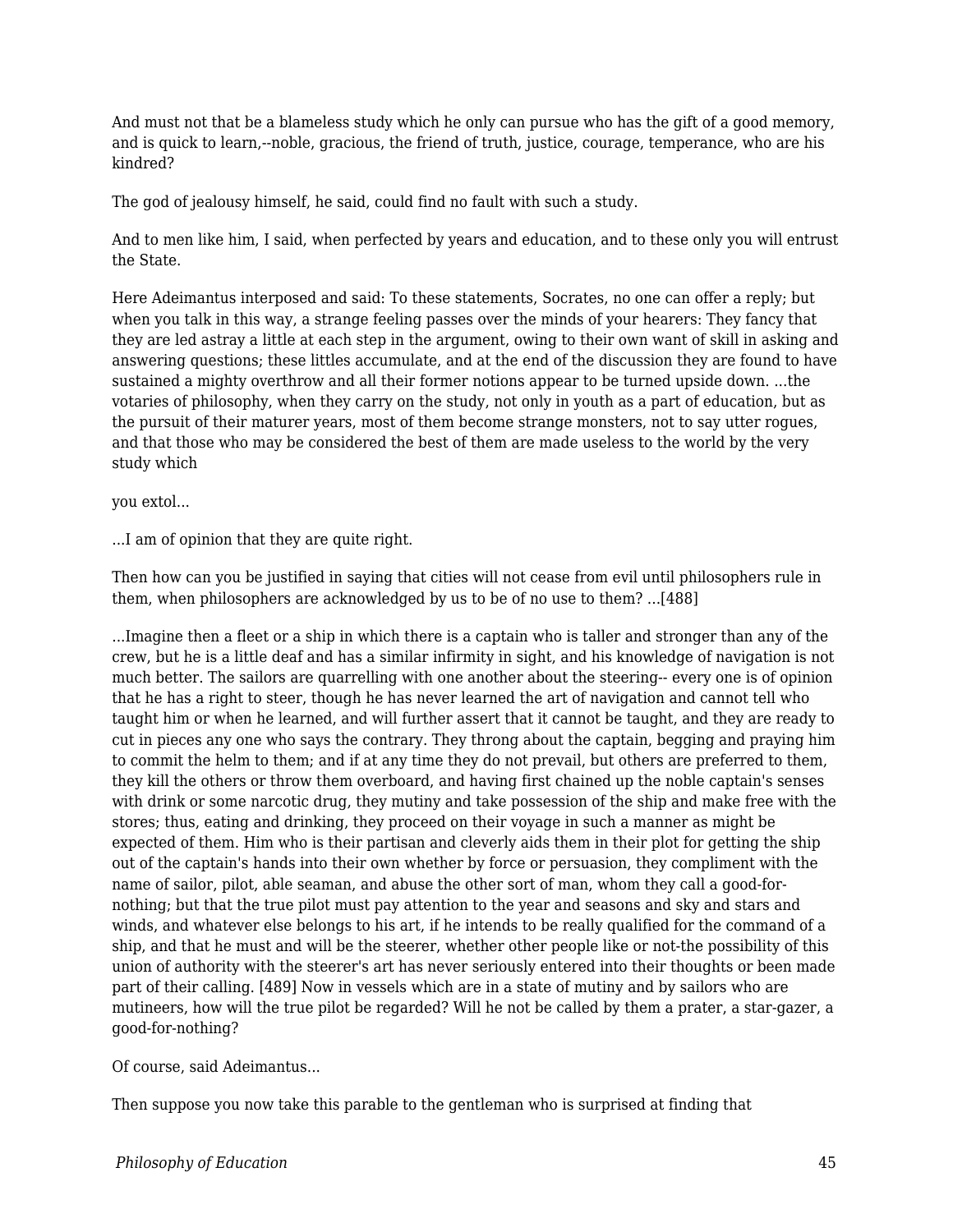philosophers have no honour in their cities; explain it to him and try to convince him that their having honour would be far more extraordinary.

I will.

Say to him, that, in deeming the best votaries of philosophy to be useless to the rest of the world, he is right; but also tell him to attribute their uselessness to the fault of those who will not use them, and not to themselves. The pilot should not humbly beg the sailors to be commanded by him--that is not the order of nature; neither are `the wise to go to the doors of the rich'--the ingenious author of this saying told a lie--but the truth is, that, when a man is ill, whether he be rich or poor, to the physician he must go, and he who wants to be governed, to him who is able to govern. The ruler who is good for anything ought not to beg his subjects to be ruled by him; although the present governors of mankind are of a different stamp; they may be justly compared to the mutinous sailors, and the true helmsmen to those who are called by them good-for-nothings and star-gazers.

Precisely so, he said.

For these reasons, and among men like these, philosophy, the noblest pursuit of all, is not likely to be much esteemed by those of the opposite faction; not that the greatest and most lasting injury is done to her by her opponents, but by her own professing followers, the same of whom you suppose the accuser to say, that the greater number of them are arrant rogues, and the best are useless; in which opinion I agreed.

Yes.

And the reason why the good are useless has now been explained?

True.

Then shall we proceed to show that the corruption of the majority is also unavoidable, and that this is not to be laid to the charge of philosophy any more than the other?

By all means... [490]

And have we not a right to say in his defence, that the true lover of knowledge is always striving after being--that is his nature; he will not rest in the multiplicity of individuals which is an appearance only, but will go on--the keen edge will not be blunted, nor the force of his desire abate until he have attained the knowledge of the true nature of every essence by a sympathetic and kindred power in the soul, and by that power drawing near and mingling and becoming incorporate with very being, having begotten mind and truth, he will have knowledge and will live and grow truly, and then, and not till then, will he cease from his travail.

Nothing, he said, can be more just than such a description of him.

And will the love of a lie be any part of a philosopher's nature? Will he not utterly hate a lie?

He will...

And we have next to consider the corruptions of the philosophic nature, why so many are spoiled and so few escape spoiling--I am speaking of those who were said to be useless but not wicked--and, [491] when we have done with them, we will speak of the imitators of philosophy, what manner of men are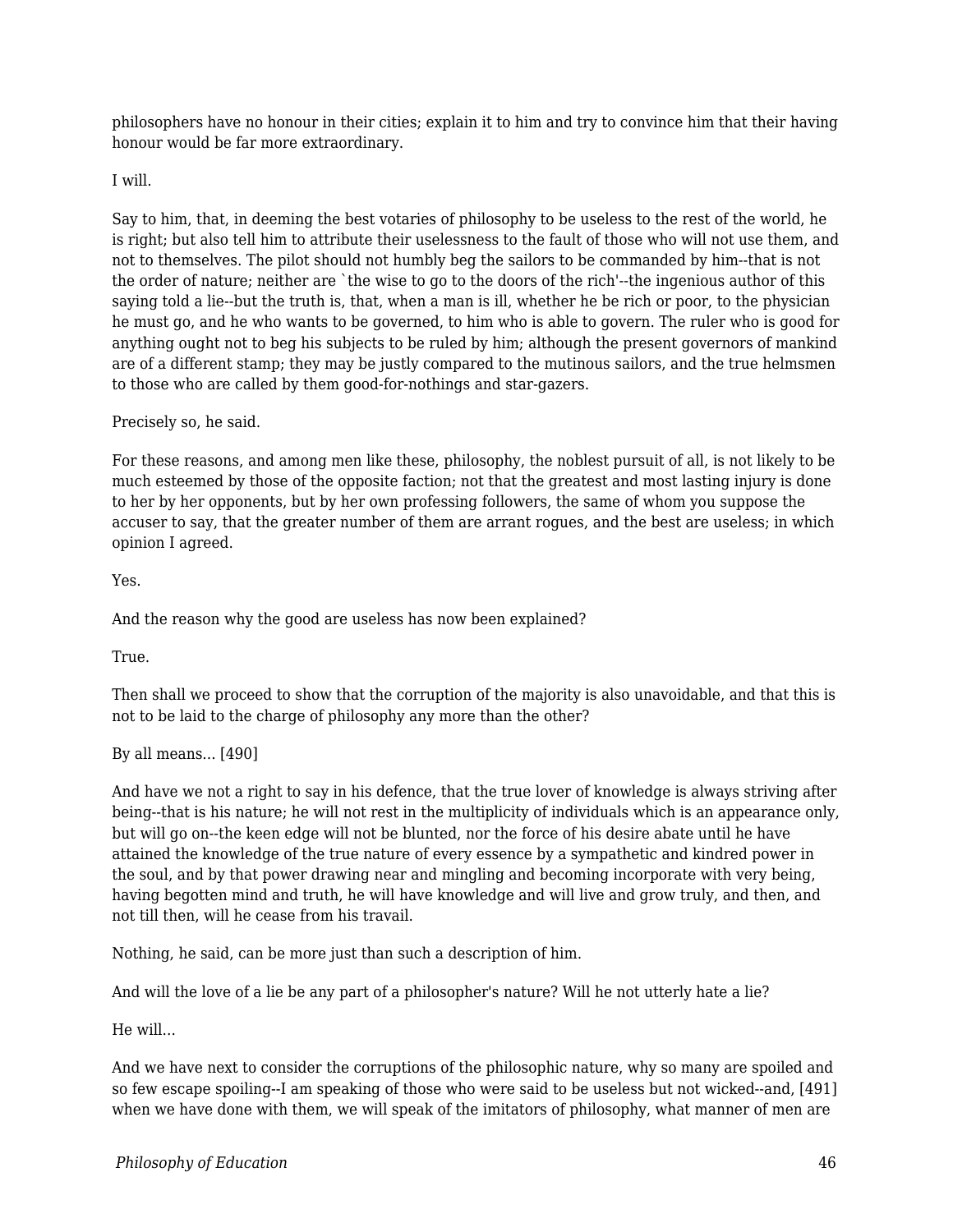they who aspire after a profession which is above them and of which they are unworthy, and then, by their manifold inconsistencies, bring upon philosophy, and upon all philosophers, that universal reprobation of which we speak.

What are these corruptions? he said.

I will see if I can explain them to you. Every one will admit that a nature having in perfection all the qualities which we required in a philosopher, is a rare plant which is seldom seen among men.

Rare indeed.

And what numberless and powerful causes tend to destroy these rare natures!

What causes?

In the first place there are their own virtues, their courage, temperance, and the rest of them, every one of which praise worthy qualities (and this is a most singular circumstance) destroys and distracts from philosophy the soul which is the possessor of them.

That is very singular, he replied.

Then there are all the ordinary goods of life--beauty, wealth, strength, rank, and great connections in the State--you understand the sort of things--these also have a corrupting and distracting effect... There is reason in supposing that the finest natures, when under alien conditions, receive more injury than the inferior, because the contrast is greater.

Certainly.

And may we not say, Adeimantus, that the most gifted minds, when they are ill-educated, become preeminently bad? Do not great crimes and the spirit of pure evil spring out of a fulness of nature ruined by education rather than from any inferiority, whereas weak natures are scarcely capable of any very great good or very great evil?

There I think that you are right.

[492] And our philosopher follows the same analogy-he is like a plant which, having proper nurture, must necessarily grow and mature into all virtue, but, if sown and planted in an alien soil, becomes the most noxious of all weeds, unless he be preserved by some divine power. Do you really think, as people so often say, that our youth are corrupted by Sophists, or that private teachers of the art corrupt them in any degree worth speaking of? Are not the public who say these things the greatest of all Sophists? And do they not educate to perfection young and old, men and women alike, and fashion them after their own hearts?...

...Will any private training enable him to stand firm against the overwhelming flood of popular opinion? or will he be carried away by the stream?

Will he not have the notions of good and evil which the public in general have--he will do as they do, and as they are, such will he be?

Yes, Socrates; necessity will compel him... [492]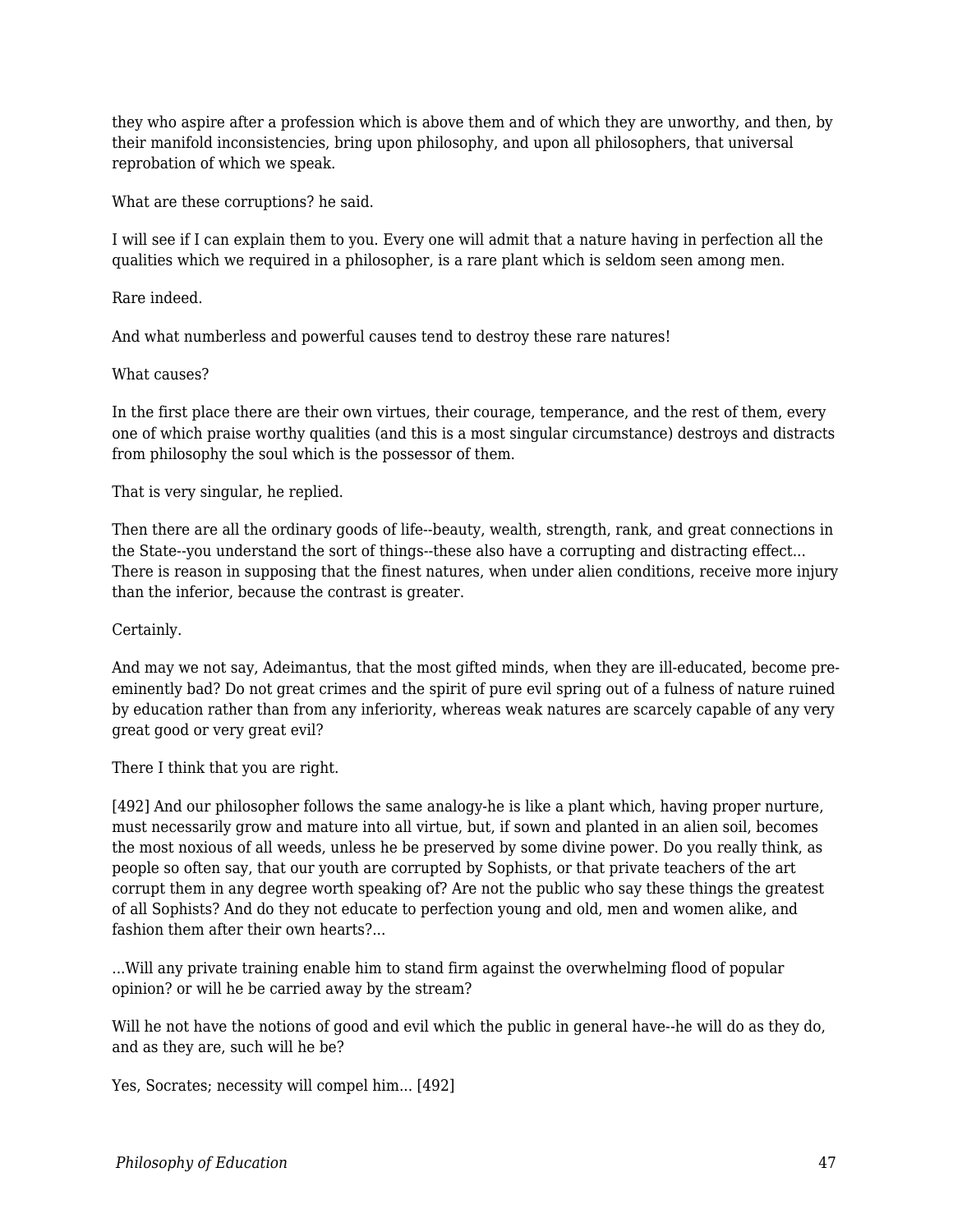...All those mercenary individuals, whom the many call Sophists and whom they deem to be their adversaries, do, in fact, teach nothing but the opinion of the many, that is to say, the opinions of their assemblies; and this is their wisdom. I might compare them to a man who should study the tempers and desires of a mighty strong beast who is fed by him-he would learn how to approach and handle him, also at what times and from what causes he is dangerous or the reverse, and what is the meaning of his several cries, and by what sounds, when another utters them, he is soothed or infuriated; and you may suppose further, that when, by continually attending upon him, he has become perfect in all this, he calls his knowledge wisdom, and makes of it a system or art, which he proceeds to teach, although he has no real notion of what he means by the principles or passions of which he is speaking, but calls this honourable and that dishonourable, or good or evil, or just or unjust, all in accordance with the tastes and tempers of the great brute. Good he pronounces to be that in which the beast delights and evil to be that which he dislikes; and he can give no other account of them except that the just and noble are the necessary, having never himself seen, and having no power of explaining to others the nature of either, or the difference between them, which is immense. By heaven, would not such an one be a rare educator?

# Indeed, he would.

And in what way does he who thinks that wisdom is the discernment of the tempers and tastes of the motley multitude, whether in painting or music, or, finally, in politics, differ from him whom I have been describing? For when a man consorts with the many, and exhibits to them his poem or other work of art or the service which he has done the State, making them his judges when he is not obliged, the so-called necessity of Diomede will oblige him to produce whatever they praise. And yet the reasons are utterly ludicrous which they give in confirmation of their own notions about the honourable and good. Did you ever hear any of them which were not?

No, nor am I likely to hear.

You recognise the truth of what I have been saying? Then let me ask you to consider further whether the world will ever be induced to believe in the existence of absolute beauty rather than of the many beautiful, [494] or of the absolute in each kind rather than of the many in each kind?

Certainly not.

Then the world cannot possibly be a philosopher?

Impossible.

And therefore philosophers must inevitably fall under the censure of the world?

They must.

And of individuals who consort with the mob and seek to please them?

That is evident... [495]

Then were we not right in saying that even the very qualities which make a man a philosopher may, if he be ill-educated, divert him from philosophy, no less than riches and their accompaniments and the other so-called goods of life?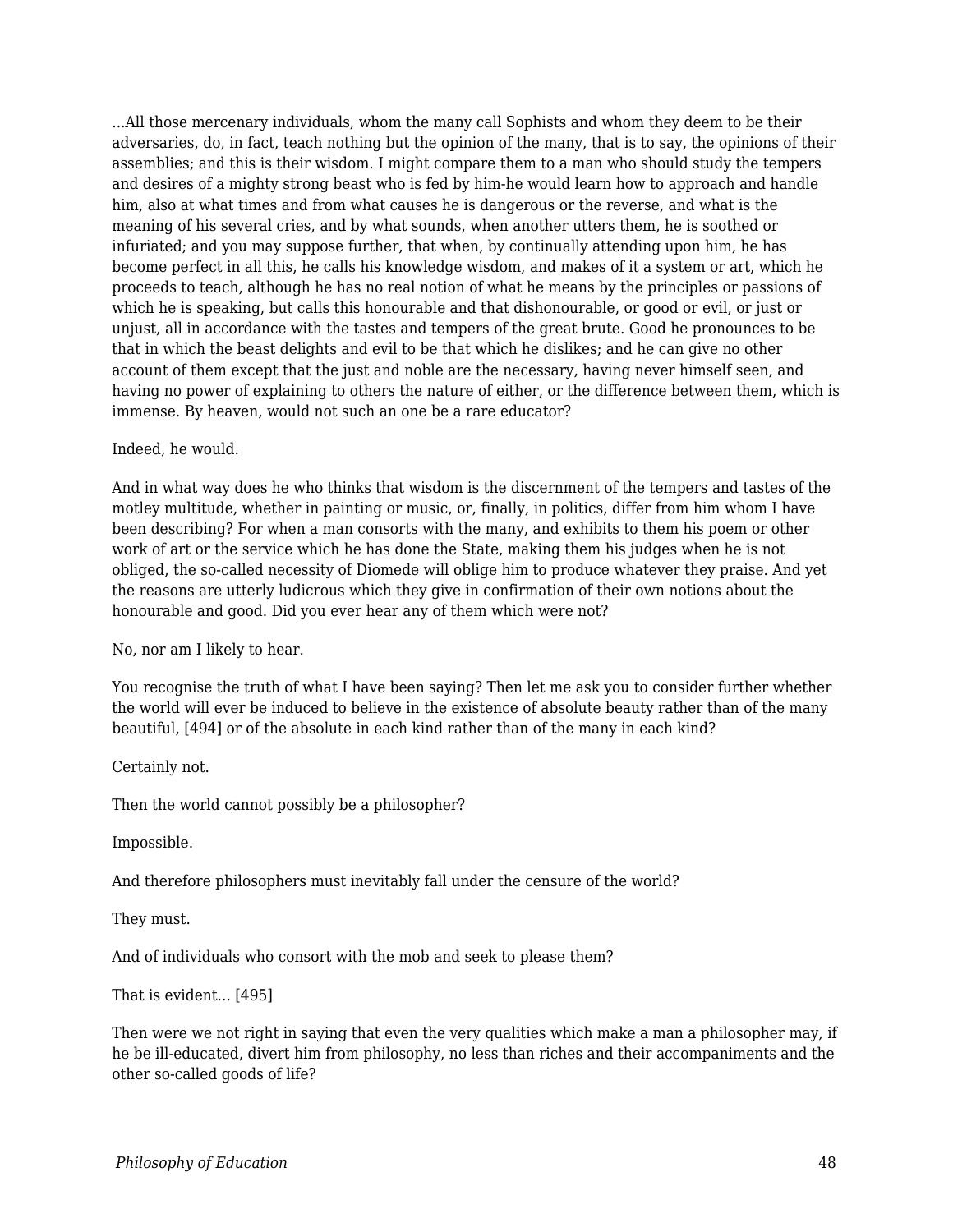We were quite right.

Thus, my excellent friend, is brought about all that ruin and failure which I have been describing of the natures best adapted to the best of all pursuits; they are natures which we maintain to be rare at any time; this being the class out of which come the men who are the authors of the greatest evil to States and individuals; and also of the greatest good when the tide carries them in that direction; but a small man never was the doer of any great thing either to individuals or to States.

That is most true, he said...

And so philosophy is left desolate, with her marriage rite incomplete: for her own have fallen away and forsaken her, and while they are leading a false and unbecoming life, other unworthy persons, seeing that she has no kinsmen to be her protectors, enter in and dishonour her; and fasten upon her the reproaches which,

as you say, her reprovers utter, who affirm of her votaries that some are good for nothing, and that the greater number deserve the severest punishment.

That is certainly what people say.

...And many are thus attracted by her whose natures are imperfect and whose souls are maimed and disfigured by their meannesses, as their bodies are by their trades and crafts. Is not this unavoidable?

Yes... [496]

And when persons who are unworthy of education approach philosophy and make an alliance with her who is a rank above them what sort of ideas and opinions are likely to be generated? Will they not be sophisms captivating to the ear, having nothing in them genuine, or worthy of or akin to true wisdom?

No doubt, he said.

Then, Adeimantus, I said, the worthy disciples of philosophy will be but a small remnant: perchance some noble and well-educated person, detained by exile in her service, who in the absence of corrupting influences remains devoted to her;... Those who belong to this small class have tasted how sweet and blessed a possession philosophy is, and have also seen enough of the madness of the multitude; and they know that no politician is honest, nor is there any champion of justice at whose side they may fight and be saved. Such an one may be compared to a man who has fallen among wild beasts-- he will not join in the wickedness of his fellows, but neither is he able singly to resist all their fierce natures, and therefore seeing that he would be of no use to the State or to his friends, and reflecting that he would have to throw away his life without doing any good either to himself or others, he holds his peace, and goes his own way. He is like one who, in the storm of dust and sleet which the driving wind hurries along, retires under the shelter of a wall; and seeing the rest of mankind full of wickedness, he is content, if only he can live his own life and be pure from evil or unrighteousness, and depart in peace and good-will, with bright hopes.

Yes, he said, and he will have done a great work before he departs.

A great work--yes; but not the greatest, unless he find a State suitable to him; [497] for in a State which is suitable to him, he will have a larger growth and be the saviour of his country, as well as of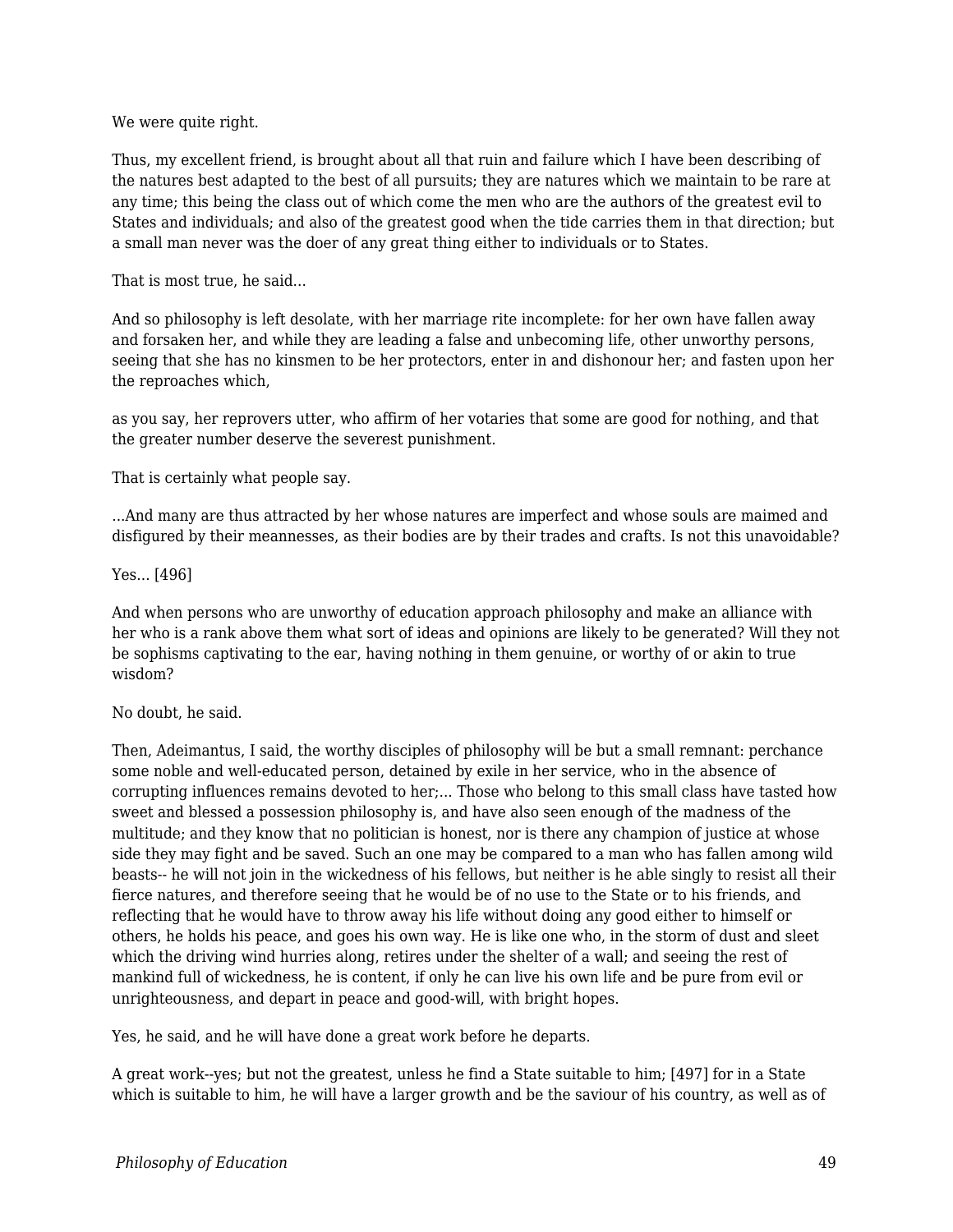# himself.

The causes why philosophy is in such an evil name have now been sufficiently explained: the injustice of the charges against her has been shown-is there anything more which you wish to say?

Nothing more on that subject, he replied; but I should like to know which of the governments now existing is in your opinion the one adapted to her.

Not any of them, I said; and that is precisely the accusation which I bring against them--not one of them is worthy of the philosophic nature, and hence that nature is warped and estranged;--as the exotic seed which is sown in a foreign land becomes denaturalized, and is wont to be overpowered and to lose itself in the new soil, even so this growth of philosophy, instead of persisting, degenerates and receives another character. But if philosophy ever finds in the State that perfection which she herself is, then will be seen that she is in truth divine, and that all other things, whether natures of men or institutions, are but human...

[498] At present, I said, the students of philosophy are quite young; beginning when they are hardly past childhood, they devote only the time saved from moneymaking and housekeeping to such pursuits; and even those of them who are reputed to have most of the philosophic spirit, when they come within sight of the great difficulty of the subject, I mean dialectic, take themselves off. In after life when invited by some one else, they may, perhaps, go and hear a lecture, and about this they make much ado, for philosophy is not considered by them to be their proper business: at last, when they grow old, in most cases they are extinguished more truly than Heracleitus' sun, inasmuch as they never light up again.

# But what ought to be their course?

Just the opposite. In childhood and youth their study, and what philosophy they learn, should be suited to their tender years: during this period while they are growing up towards manhood, the chief and special care should be given to their bodies that they may have them to use in the service of philosophy; as life advances and the intellect begins to mature, let them increase the gymnastics of the soul; but when the strength of our citizens fails and is past civil and military duties, then let them range at will and engage in no serious labour, as we intend them to live happily here, and to crown this life with a similar happiness in another... I do not wonder that the many refuse to believe; for they have never seen that of which we are now speaking realised; they have seen only a conventional imitation of philosophy, consisting of words artificially brought together, not like these of ours having a natural unity. But a human being who in word and work is perfectly moulded, as far as he can be, into the proportion and likeness of virtue--such a man ruling in a city which bears the same image, [499] they have never yet seen, neither one nor many of them--do you think that they ever did?

# No indeed...

...Neither cities nor States nor individuals will ever attain perfection until the small class of philosophers whom we termed useless but not corrupt are providentially compelled, whether they will or not, to take care of the State, and until a like necessity be laid on the State to obey them; or until kings, or if not kings, the sons of kings or princes, are divinely inspired with a true love of true philosophy...

Quite right...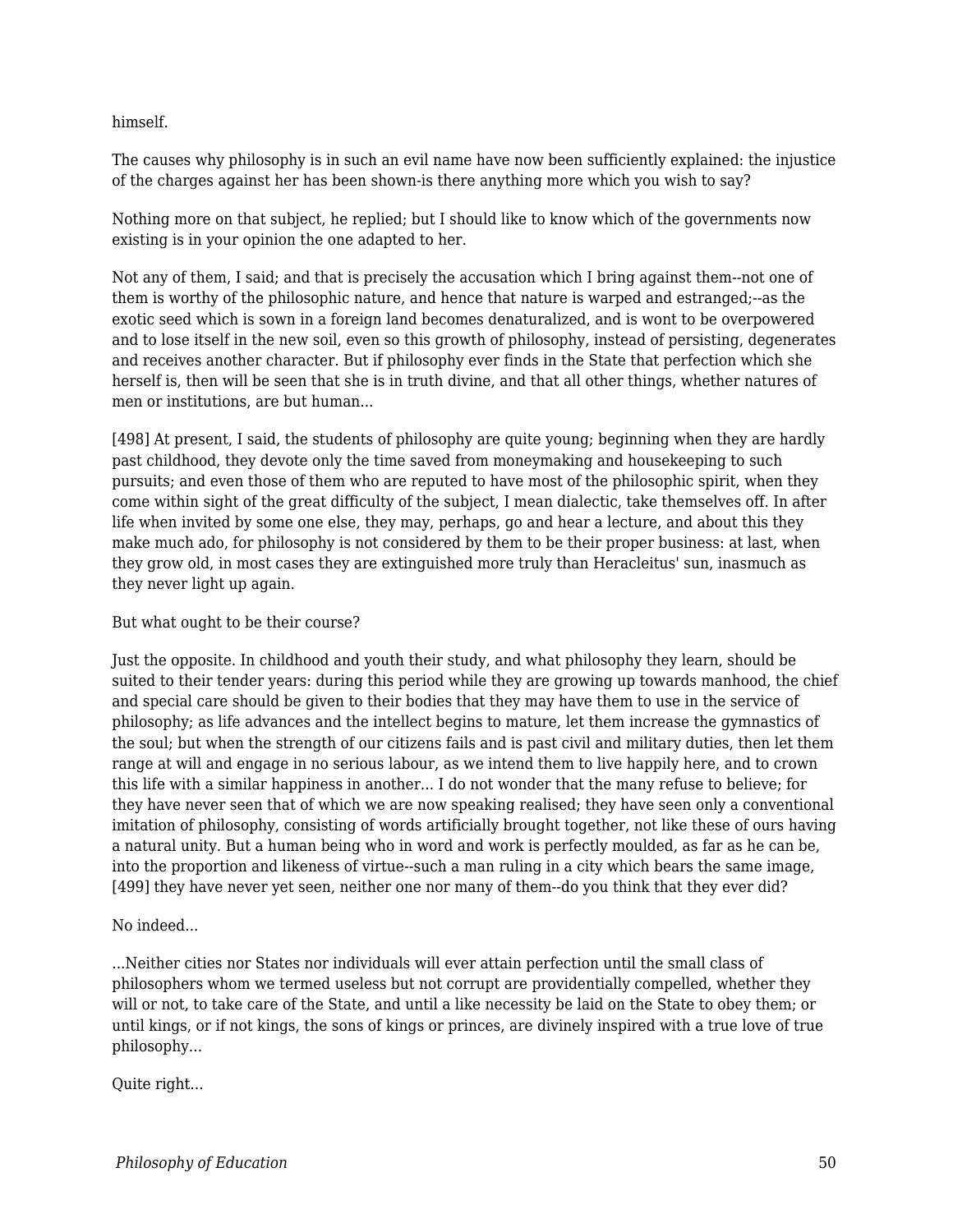O my friend, I said, do not attack the multitude: they will change their minds, if, not in an aggressive spirit, but gently and with the view of soothing them and removing their dislike of over-education, you show them your philosophers as they really are and describe as you were just now doing their character and profession, [500] and then mankind will see that he of whom you are speaking is not such as they supposed--if they view him in this new light, they will surely change their notion of him, and answer in another strain. Who can be at enmity with one who loves them, who that is himself gentle and free from envy will be jealous of one in whom there is no jealousy? Nay, let me answer for you, that in a few this harsh temper may be found but not in the majority of mankind.

I quite agree with you, he said...

For he, Adeimantus, whose mind is fixed upon true being, has surely no time to look down upon the affairs of earth, or to be filled with malice and envy, contending against men; his eye is ever directed towards things fixed and immutable, which he sees neither injuring nor injured by one another, but all in order moving according to reason; these he imitates, and to these he will, as far as he can, conform himself. Can a man help imitating that with which he holds reverential converse?

# Impossible.

And the philosopher holding converse with the divine order, becomes orderly and divine, as far as the nature of man allows; but like every one else, he will suffer from detraction.

Of course... But how will they draw out the plan of which you are speaking? [501] They will begin by taking the State and the manners of men, from which, as from a tablet, they will rub out the picture, and leave a clean surface. This is no easy task... And one feature they will erase, and another they will put in, they have made the ways of men, as far as possible, agreeable to the ways of God?... [502]

One is enough; let there be one man who has a city obedient to his will, and he might bring into existence the ideal polity about which the world is so incredulous.

# Yes, one is enough.

The ruler may impose the laws and institutions which we have been describing, and the citizens may possibly be willing to obey them?

# Certainly...

And so with pain and toil we have reached the end of one subject, but more remains to be discussed;- how and by what studies and pursuits will the saviours of the constitution be created, and at what ages are they to apply themselves to their several studies?

# Certainly...

We were saying, as you will remember, that they were to be lovers of their country, tried by the test of pleasures and pains, and neither in hardships, nor in dangers, nor at any other critical moment were to lose their patriotism--he was to be rejected who failed, but he who always came forth pure, like gold tried in the refiner's fire, was to be made a ruler, and to receive honours and rewards in life and after death... the aspirant must not only be tested in those labours and dangers and pleasures which we mentioned before, but there is another kind of probation which we did not mention--he must be exercised also in many kinds of knowledge, to see whether the soul will be able to endure the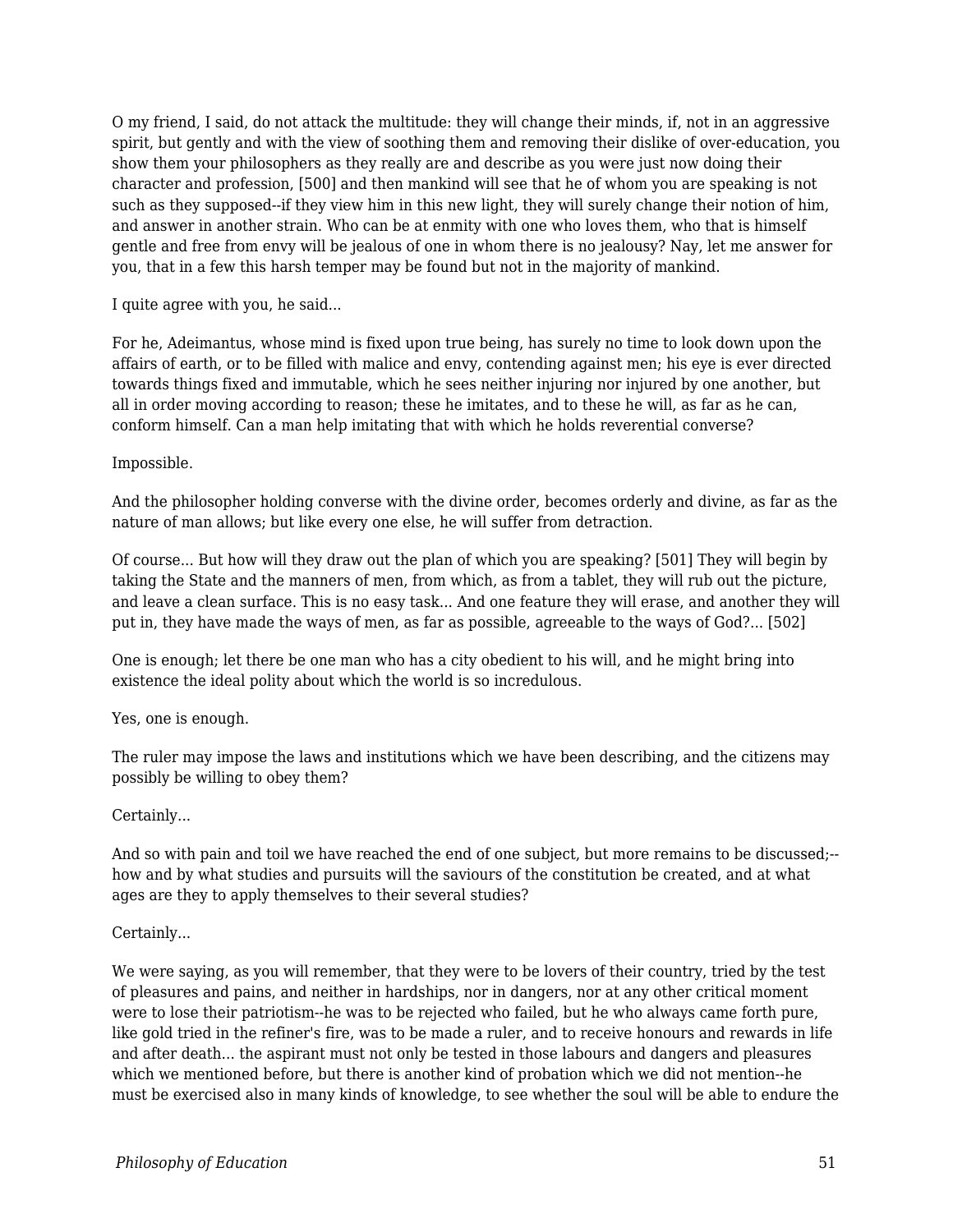highest of all  $[504]$ , will faint under them, as in any other studies and exercises.

Yes, he said, you are quite right in testing him. But what do you mean by the highest of all knowledge?... is there a knowledge still higher than this-- higher than justice and the other virtues?

Yes, I said, there is... [505] for you have of been told that the idea of good is the highest knowledge, and that all other things become useful and advantageous only by their use of this... but no one is satisfied with the appearance of good--the reality is what they seek; in the case of the good, appearance is despised by every one.

Very true, he said... [507]

...there is a many beautiful and a many good, and so of other things which we describe and define; to all of them `many' is applied.

True, he said.

And there is an absolute beauty and an absolute good, and of other things to which the term `many' is applied there is an absolute; for they may be brought under a single idea, which is called the essence of each.

Very true.

The many, as we say, are seen but not known, and the ideas are known but not seen.

Exactly.

And what is the organ with which we see the visible things?

The sight, he said.

And with the hearing, I said, we hear, and with the other senses perceive the other objects of sense?

True...

Sight being, as I conceive, in the eyes, and he who has eyes wanting to see; colour being also present in them, still unless there be a third nature specially adapted to the purpose, the owner of the eyes will see nothing and the colours will be invisible.

Of what nature are you speaking?

Of that which you term light, I replied.

True, he said.

[508] Noble, then, is the bond which links together sight and visibility, and great beyond other bonds by no small difference of nature; for light is their bond... the sun is not sight, but the author of sight who is recognised by sight.

True, he said.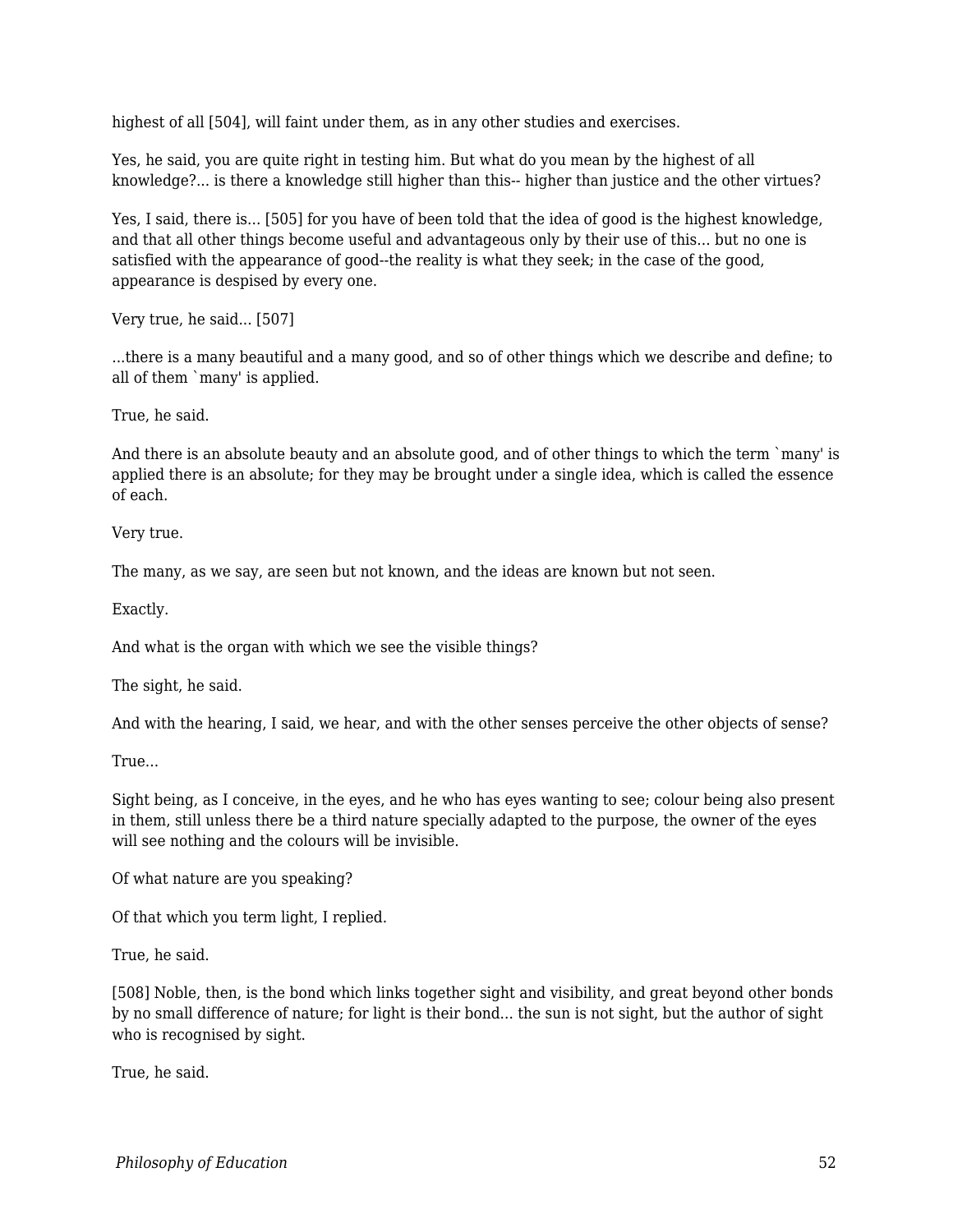And this is he whom I call the child of the good, whom the good begat in his own likeness, to be in the visible world, in relation to sight and the things of sight, what the good is in the intellectual world in relation to mind and the things of mind... And the soul is like the eye: when resting upon that on which truth and being shine, the soul perceives and understands and is radiant with intelligence; but when turned towards the twilight of becoming and perishing, then she has opinion only, and goes blinking about, and is first of one opinion and then of another, and seems to have no intelligence?

### Just so.

Now, that which imparts truth to the known and the power of knowing to the knower is what I would have you term the idea of good, and this you will deem to be the cause of science, and of truth in so far as the latter becomes the subject of knowledge; beautiful too, as are both truth and knowledge, you will be right in esteeming this other nature as more beautiful than either; [509] and, as in the previous instance, light and sight may be truly said to be like the sun, and yet not to be the sun, so in this other sphere, science and truth may be deemed to be like the good, but not the good; the good has a place of honour yet higher...

You would say, would you not, that the sun is only the author of visibility in all visible things, but of generation and nourishment and growth, though he himself is not generation?

#### Certainly.

In like manner the good may be said to be not only the author of knowledge to all things known, but of their being and essence, and yet the good is not essence, but far exceeds essence in dignity and power... You have to imagine, then, that there are two ruling powers, and that one of them is set over the intellectual world, the other over the visible...

#### I have.

Now take a line which has been cut into two unequal parts, and divide each of them again in the same proportion, and suppose the two main divisions to answer, one to the visible and the other to the intelligible, and then compare the subdivisions in respect of their clearness and want of clearness, and you will find that the first section in the sphere of the visible consists of images. [510] And by images I mean, in the first place, shadows, and in the second place, reflections in water and in solid, smooth and polished bodies and the like: Do you understand?

# Yes, I understand.

Imagine, now, the other section, of which this is only the resemblance, to include the animals which we see, and everything that grows or is made.

# Very good.

Would you not admit that both the sections of this division have different degrees of truth, and that the copy is to the original as the sphere of opinion is to the sphere of knowledge?

#### Most undoubtedly.

Next proceed to consider the manner in which the sphere of the intellectual is to be divided.

# In what manner?

*Philosophy of Education* 53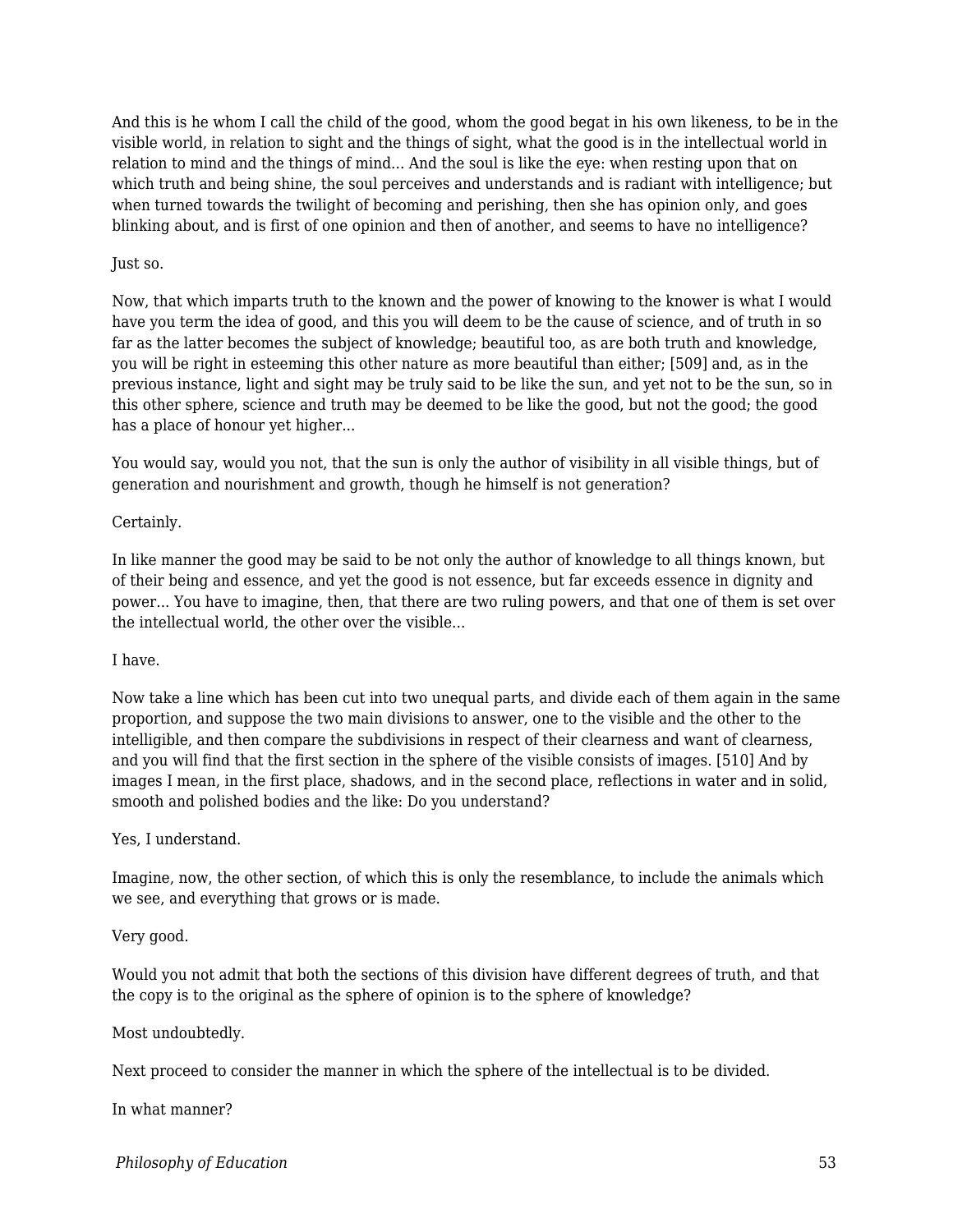Thus:--There are two subdivisions, in the lower or which the soul uses the figures given by the former division as images; the enquiry can only be hypothetical, and instead of going upwards to a principle descends to the other end; in the higher of the two, the soul passes out of hypotheses, and goes up to a principle which is above hypotheses, making no use of images as in the former case, but proceeding only in and through the ideas themselves.

I do not quite understand your meaning, he said.

Then I will try again; you will understand me better when I have made some preliminary remarks. You are aware that students of geometry, arithmetic, and the kindred sciences assume the odd and the even and the figures and three kinds of angles and the like in their several branches of science; these are their hypotheses, which they and everybody are supposed to know, and therefore they do not deign to give any account of them either to themselves or others; but they begin with them, and go on until they arrive at last, and in a consistent manner, at their conclusion?

Yes, he said, I know.

And do you not know also that although they make use of the visible forms and reason about them, they are thinking not of these, but of the ideals which they resemble; not of the figures which they draw, but of the absolute square and the absolute diameter, and so on-- the forms which they draw or make, and which have shadows and reflections in water of their own, are converted by them into images, but they are really seeking to behold the things themselves, which can only be seen with the eye of the mind?

[511] That is true.

And of this kind I spoke as the intelligible, although in the search after it the soul is compelled to use hypotheses; not ascending to a first principle, because she is unable to rise above the region of hypothesis, but employing the objects of which the shadows below are resemblances in their turn as images, they having in relation to the shadows and reflections of them a greater distinctness, and therefore a higher value.

I understand, he said, that you are speaking of the province of geometry and the sister arts.

And when I speak of the other division of the intelligible, you will understand me to speak of that other sort of knowledge which reason herself attains by the power of dialectic, using the hypotheses not as first principles, but only as hypotheses-- that is to say, as steps and points of departure into a world which is above hypotheses, in order that she may soar beyond them to the first principle of the whole; and clinging to this and then to that which depends on this, by successive steps she descends again without the aid of any sensible object, from ideas, through ideas, and in ideas she ends.

I understand you, he replied; not perfectly, for you seem to me to be describing a task which is really tremendous; but, at any rate, I understand you to say that knowledge and being, which the science of dialectic contemplates, are clearer than the notions of the arts, as they are termed, which proceed from hypotheses only: these are also contemplated by the understanding, and not by the senses: yet, because they start from hypotheses and do not ascend to a principle, those who contemplate them appear to you not to exercise the higher reason upon them, although when a first principle is added to them they are cognizable by the higher reason. And the habit which is concerned with geometry and the cognate sciences I suppose that you would term understanding and not reason, as being intermediate between opinion and reason.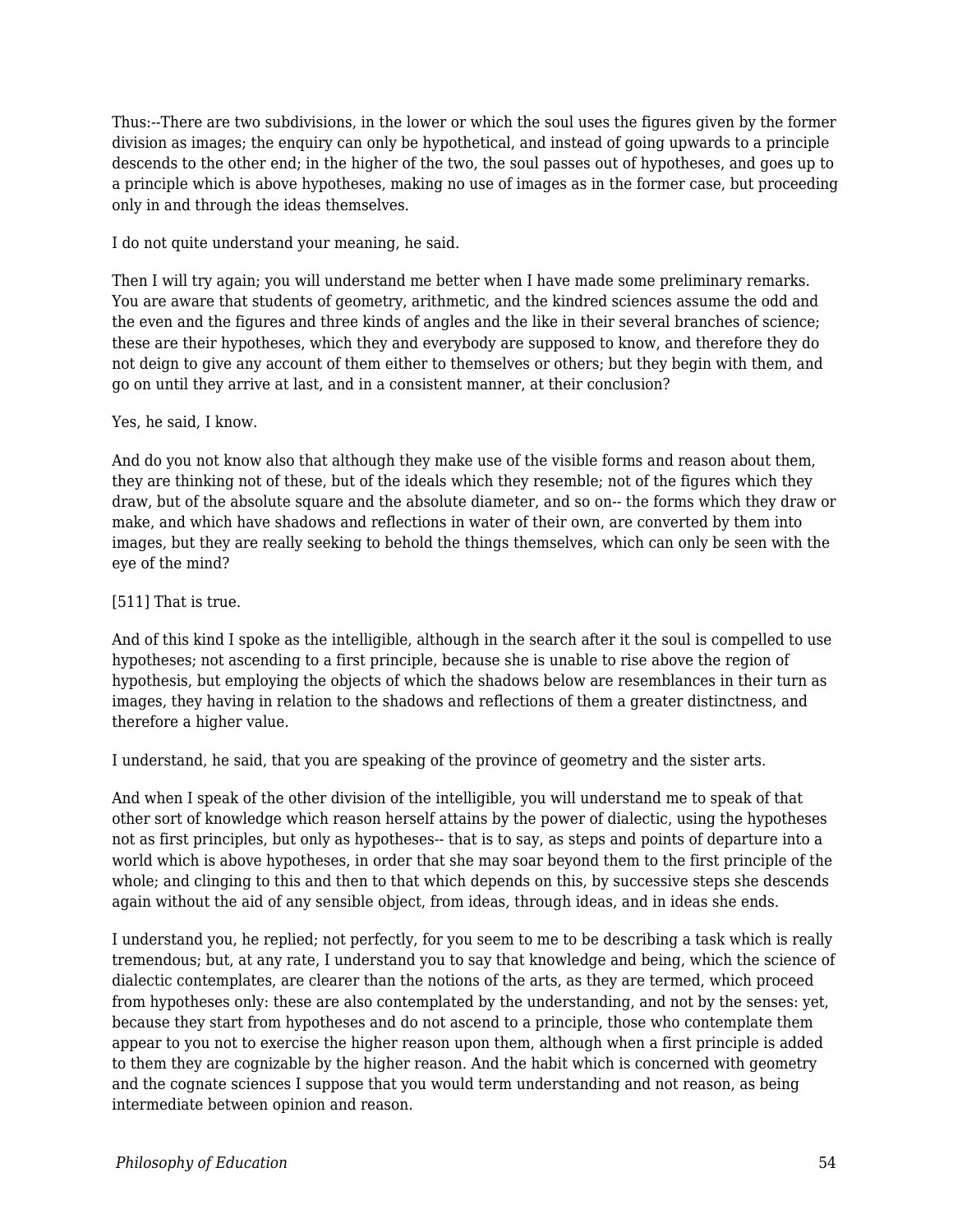You have quite conceived my meaning, I said; and now, corresponding to these four divisions, let there be four faculties in the soul-reason answering to the highest, understanding to the second, faith (or conviction) to the third, and perception of shadows to the last-and let there be a scale of them, and let us suppose that the several faculties have clearness in the same degree that their objects have truth.

I understand, he replied, and give my assent, and accept your arrangement.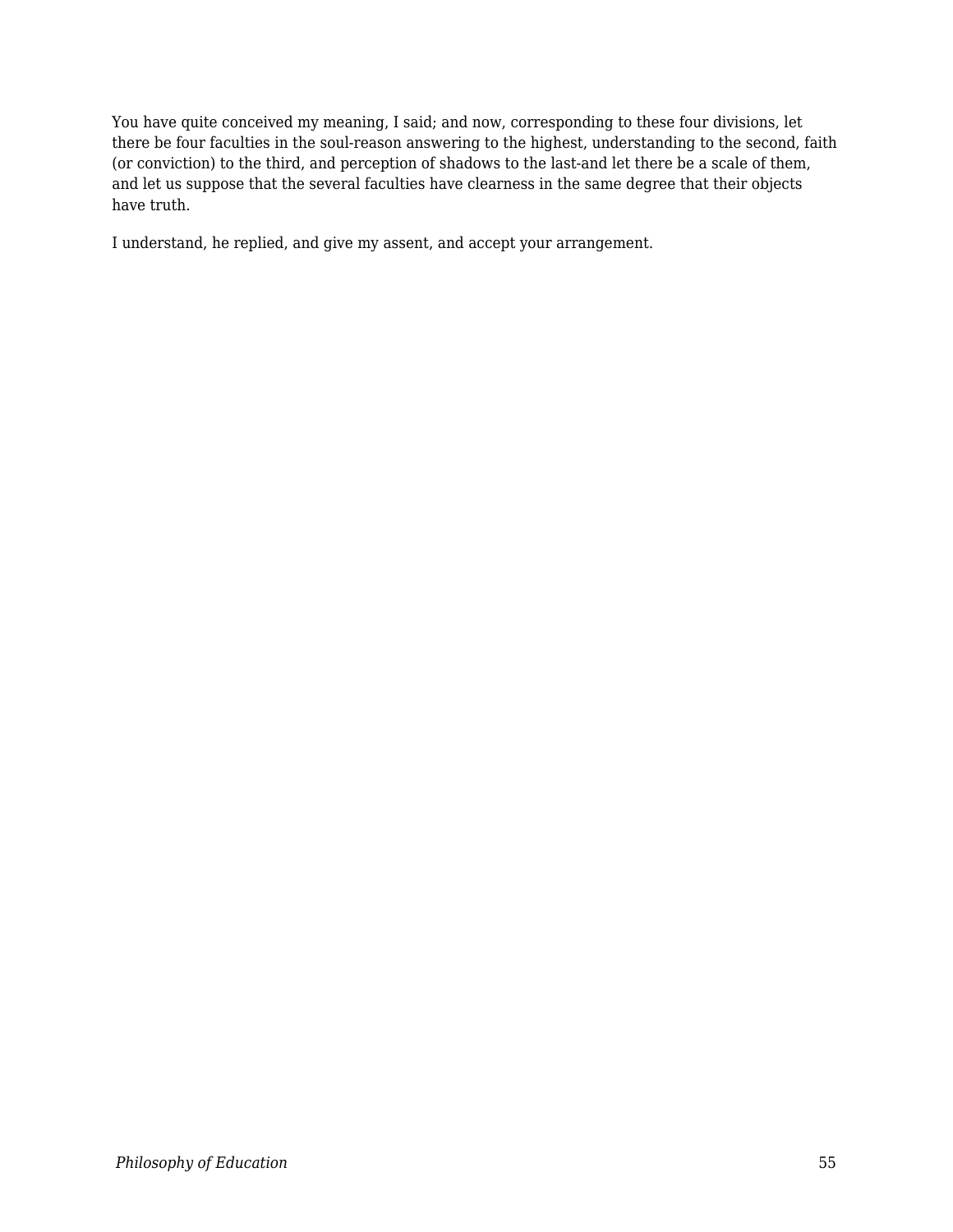# The Republic, Book 7

# **On Shadows and Realities in Education**

# Plato

[514] AND now, I said, let me show in a figure how far our nature is enlightened or unenlightened: —Behold! human beings living in an underground den, which has a mouth open towards the light and reaching all along the den; here they have been from their childhood, and have their legs and necks chained so that they cannot move, and can only see before them, being prevented by the chains from turning round their heads. Above and behind them a fire is blazing at a distance, and between the fire and the prisoners there is a raised way; and you will see, if you look, a low wall built along the way, like the screen which marionette players have in front of them, over which they show the puppets.

I see.

And do you see, I said, men passing along the wall carrying all sorts of vessels, [515] and statues and figures of animals made of wood and stone and various materials, which appear over the wall? Some of them are talking, others silent.

You have shown me a strange image, and they are strange prisoners.

Like ourselves, I replied; and they see only their own shadows, or the shadows of one another, which the fire throws on the opposite wall of the cave?

True, he said; how could they see anything but the shadows if they were never allowed to move their heads ?

And of the objects which are being carried in like manner they would only see the shadows?

Yes, he said.

And if they were able to converse with one another, would they not suppose that they were naming what was actually before them?

Very true.

And suppose further that the prison had an echo which came from the other side, would they not be sure to fancy when one of the passers-by spoke that the voice which they heard came from the passing shadow?

No question, he replied.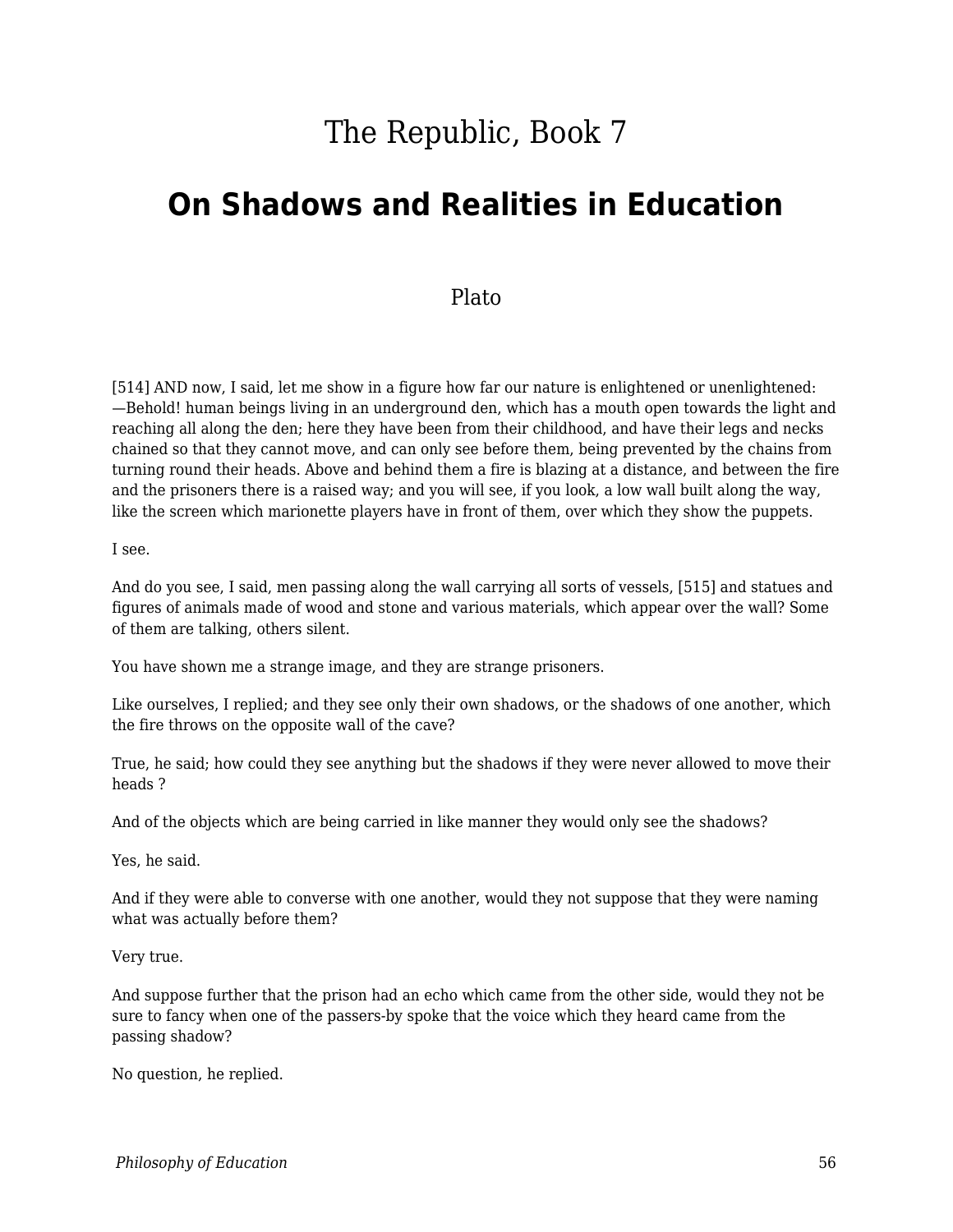To them, I said, the truth would be literally nothing but the shadows of the images.

That is certain.

And now look again, and see what will naturally follow if the prisoners are released and disabused of their error. At first, when any of them is liberated and compelled suddenly to stand up and turn his neck round and walk and look towards the light, he will suffer sharp pains; the glare will distress him, and he will be unable to see the realities of which in his former state he had seen the shadows; and then conceive some one saying to him, that what he saw before was an illusion, but that now, when he is approaching nearer to being and his eye is turned towards more real existence, he has a clearer vision— what will be his reply? And you may further imagine that his instructor is pointing to the objects as they pass and requiring him to name them—will he not be perplexed? Will he not fancy that the shadows which he formerly saw are truer than the objects which are now shown to him?

# Far truer.

And if he is compelled to look straight at the light, will he not have a pain in his eyes which will make him turn away to take refuge in the objects of vision which he can see, and which he will conceive to be in reality clearer than the things which are now being shown to him?

# True, he said.

And suppose once more, that he is reluctantly dragged up a steep and rugged ascent, and held fast until he is forced into the presence of the sun himself, [516] is he not likely to be pained and irritated? When he approaches the light his eyes will be dazzled, and he will not be able to see anything at all of what are now called realities.

Not all in a moment, he said.

He will require to grow accustomed to the sight of the upper world. And first he will see the shadows best, next the reflections of men and other objects in the water, and then the objects themselves; then he will gaze upon the light of the moon and the stars and the spangle heaven; and he will see the sky and the stars by night better than the sun or the light of the sun by day?

# Certainly.

Last of all he will be able to see the sun, and not mere reflections of him in the water, but he will see him in his own proper place, and not in another; and he will contemplate him as he is.

# Certainly.

He will then proceed to argue that this is he who gives the season and the years, and is the guardian of all that is in the visible world, and in a certain way the cause of all things which he and his fellows have been accustomed to behold?

Clearly, he said, he would first see the sun and then reason about him.

And when he remembered his old habitation, and the wisdom of the den and his fellow prisoners, do you not suppose that he would felicitate himself on the change, and pity them?

Certainly, he would.

*Philosophy of Education* 57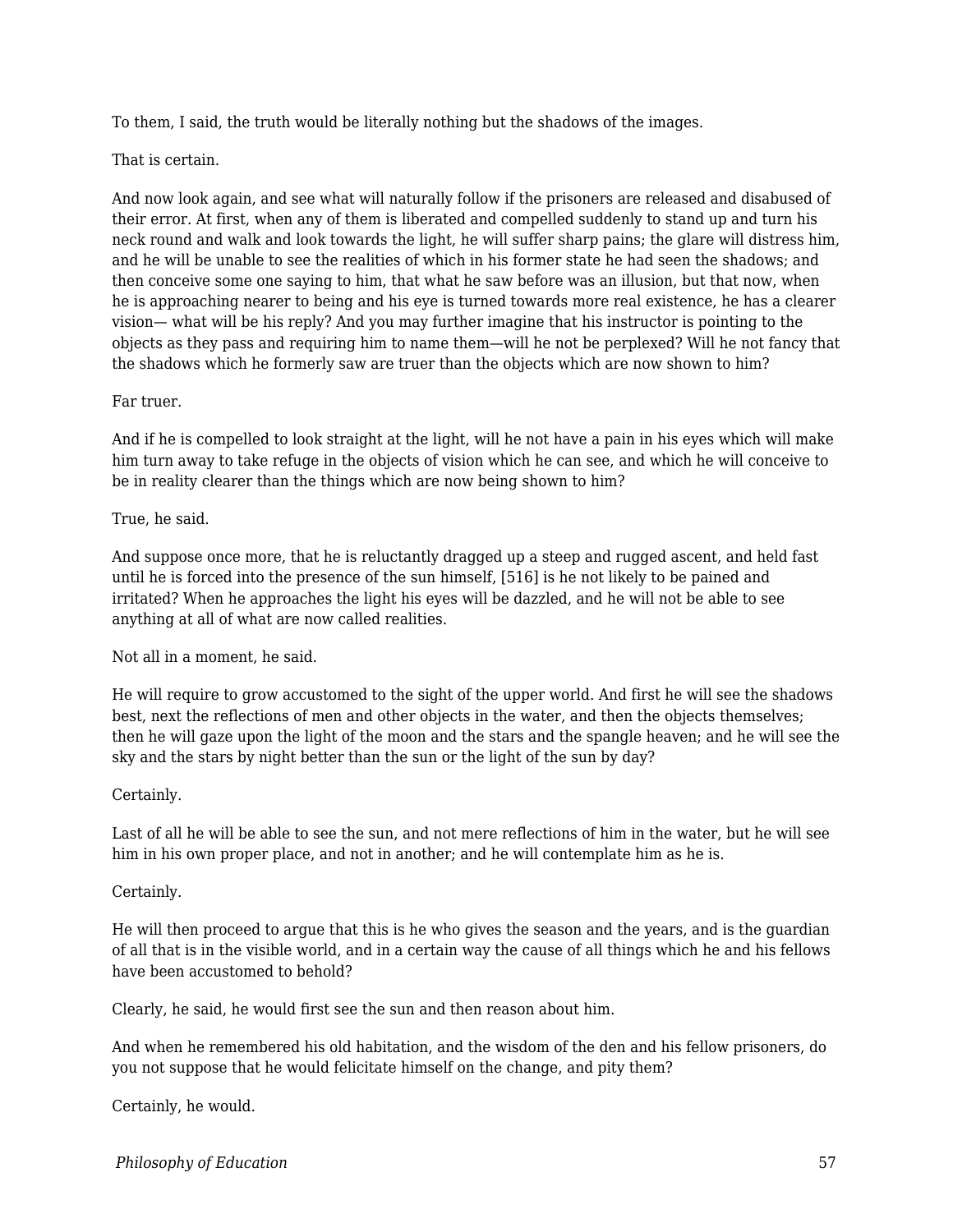And if they were in the habit of conferring honors among themselves on those who were quickest to observe the passing shadows and to remark which of them went before, and which followed after, and which were together; and who were therefore best able to draw conclusions as to the future, do you think that he would care for such honors and glories, or envy the possessors of them? Would he not say with Homer, "better to be the poor servant of a poor master," and to endure anything, rather than think as they do and live after their manner?

Yes, he said, I think that he would rather suffer anything than entertain these false notions and live in this miserable manner.

Imagine once more, I said, such an one coming suddenly out of the sun to be replaced in his old situation; would he not be certain to have his eyes full of darkness?

To be sure, he said.

And if there were a contest, and he had to compete in measuring the shadows with the prisoners who had never moved out of the [517] den, while his sight was still weak, and before his eyes had become steady (and the time which would be needed to acquire this new habit of sight might be very considerable), would he not be ridiculous? Men would say of him that up he went and down he came without his eyes, and that it was better not even to think of ascending; and if any one tried to loose another and lead him up to the light, let them only catch the offender, and they would put him to death.

No question, he said.

This entire allegory, I said, you may now append, dear Glaucon, to the previous argument; the prisonhouse is the world of sight, the light of the fire is the sun, and you will not misapprehend me if you interpret the journey upwards to be the ascent of the soul into the intellectual world according to my poor belief, which, at your desire, I have expressed— whether rightly or wrongly God knows. But, whether true or false, my opinion is that in the world of knowledge the idea of good appears last of all, and is seen only with an effort; and, when seen, is also inferred to be the universal author of all things beautiful and right, parent of light and of the lord of light in this visible world, and the immediate source of reason and truth in the intellectual; and that this is the power upon which he who would act rationally either in public or private life must have his eye fixed.

I agree, he said, as far as I am able to understand you.

Moreover, I said, you must not wonder that those who attain to this beatific vision are unwilling to descend to human affairs; for their I souls are ever hastening into the upper world where they desire to dwell; which desire of theirs is very natural, if our allegory may be trusted.

Yes, very natural.

And is there anything surprising in one who passes from divine contemplations to the evil state of man, misbehaving himself in a ridiculous manner; if, while his eyes are blinking and before he has become accustomed to the surrounding darkness, he is compelled to fight in courts of law, or in other places, about the images or the shadows of images of justice, and is endeavoring to meet the conceptions of those who have never yet seen absolute justice?

Anything but surprising, he replied.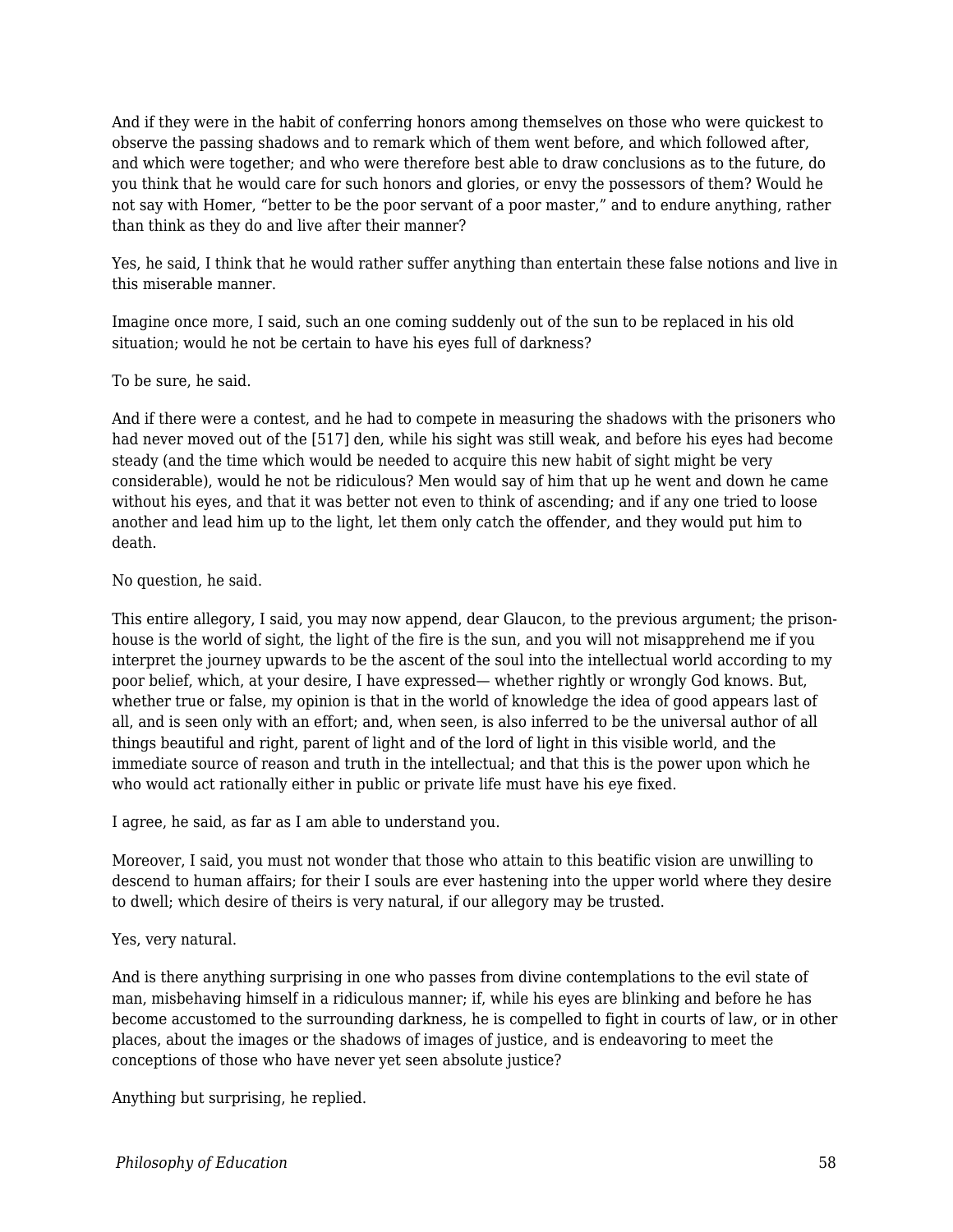[518] Any one who has common sense will remember that the bewilderments of the eyes are of two kinds, and arise from two causes, either from coming out of the light or from going into the light, which is true of the mind's eye, quite as much as of the bodily eye; and he who remembers this when he sees any one whose vision is perplexed and weak, will not be too ready to laugh; he will first ask whether that soul of man has come out of the brighter life, and is unable to see because unaccustomed to the dark, or having turned from darkness to the day is dazzled by excess of light. And he will count the one happy in his condition and state of being, and he will pity the other; or, if he have a mind to laugh at the soul which comes from below into the light, there will be more reason in this than in the laugh which greets him who returns from above out of the light into the den.

That, he said, is a very just distinction.

But then, if I am right, certain professors of education must be wrong when they say that they can put a knowledge into the soul which I was not there before, like sight into blind eyes.

They undoubtedly say this, he replied.

Whereas, our argument shows that the power and capacity of learning exists in the soul already; just as the eye was unable to turn from darkness to light without the whole body, so too the instrument of knowledge can only by the movement of the whole soul be turned from the world of becoming into that of being, and learn by degrees to endure the sight of being, and of the brightest and best of being, or in other words, of the good.

Very true.

And must there not be some art which will effect conversion in the easiest and quickest manner; not implanting the faculty of sight, for that exists already, but has been turned in the wrong direction, and is looking away from the truth?

Yes, he said, such an art may be presumed.

And whereas the other so-called virtues of the soul seem to be akin to bodily qualities, for even when they are not originally innate they can be implanted later by habit and exercise, the virtue of wisdom more than anything else contains a divine element which always remains, and by this conversion is rendered useful and profitable; [519] or, on the other hand, hurtful and useless. Did you never observe the narrow intelligence flashing from the keen eye of a clever rogue— how eager he is, how clearly his paltry soul sees the way to his end; he is the reverse of blind, but his keen eye-sight is forced into the service of evil, and he is mischievous in proportion to his cleverness?

Very true, he said.

But what if there had been a circumcision of such natures in the days of their youth, and they had been severed from those sensual pleasures, such as eating and drinking, which, like leaden weights, were attached to them at their birth, and which drag them down and turn the vision of their souls upon the things that are below— if, I say, they had been released from these impediments and turned in the opposite direction, the very same faculty in them would have seen the truth as keenly as they see what their eyes are turned to now.

Very likely.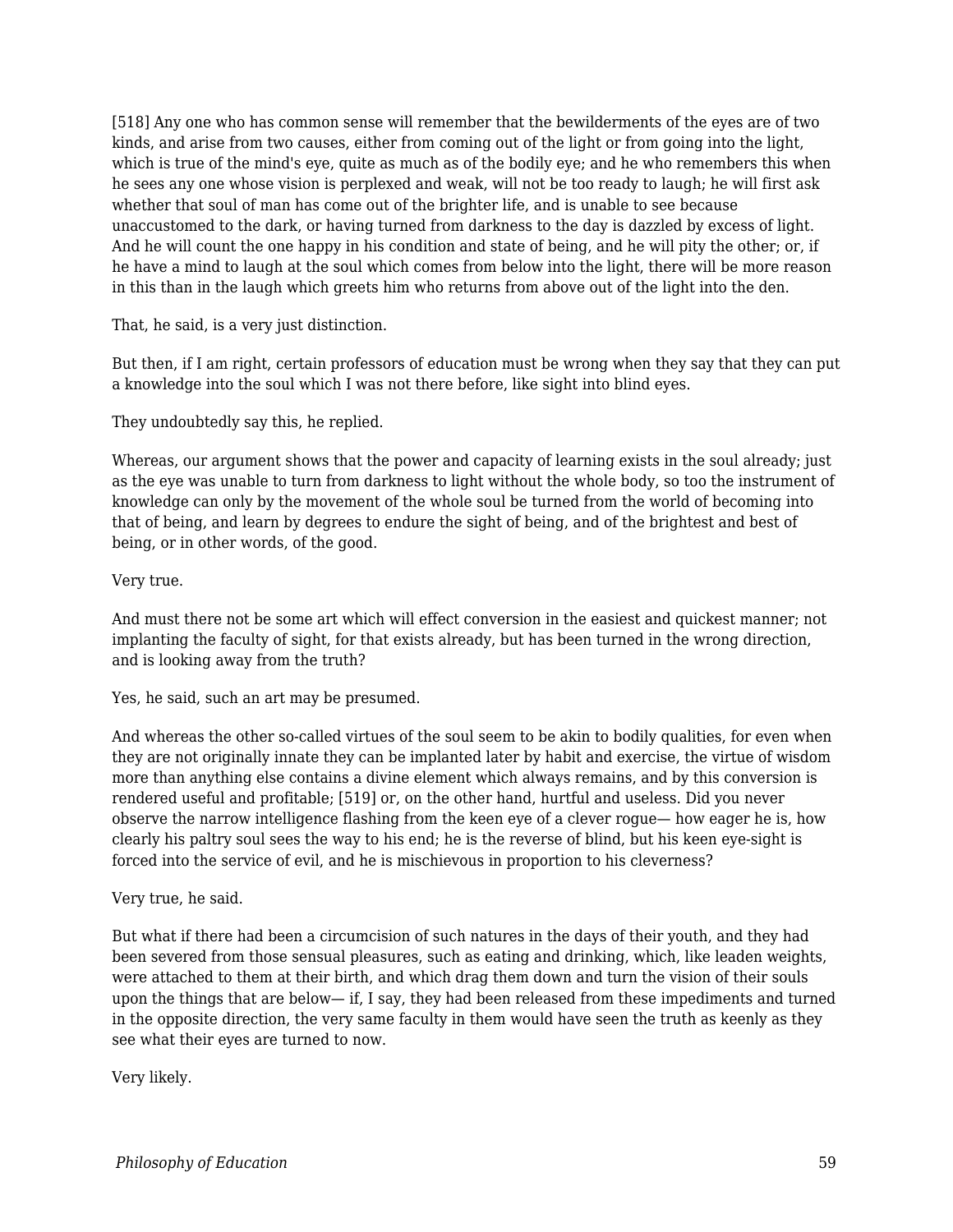Yes, I said; and there is another thing which is likely, or rather a necessary inference from what has preceded, that neither the uneducated and uninformed of the truth, nor yet those who never make an end of their education, will be able ministers of State; not the former, because they have no single aim of duty which is the rule of all their actions, private as well as public; nor the latter, because they will not act at all except upon compulsion, fancying that they are already dwelling apart in the islands of the blest.

# Very true, he replied.

Then, I said, the business of us who are the founders of the State will be to compel the best minds to attain that knowledge which we have already shown to be the greatest of all-- they must continue to ascend until they arrive at the good; but when they have ascended and seen enough we must not allow them to do as they do now.

# What do you mean?

I mean that they remain in the upper world: but this must not be allowed; they must be made to descend again among the prisoners in the den, and partake of their labors and honors whether they are worth having or not.

But is not this unjust? he said; ought we to give them a worse life, when they might have a better?

You have again forgotten, my friend, I said, the intention of the legislator, who did not aim at making any one class in the State happy above the rest; the happiness was to be in the whole State, and he held the citizens together by persuasion and necessity, making them benefactors of the State, [520] and therefore benefactors of one another; to this end he created them, not to please themselves, but to be his instruments in binding up the State.

True, he said, I had forgotten.

Observe Glaucon, that there will be no injustice in compelling our philosophers to have a care and providence of others; we shall explain to them that in others States, men of their class are not obliged to share in the toils of politics; and this is reasonable, for they grow up at their own sweet will, and the government would rather not have them. Being self taught, they cannot expect be expected to show any gratitude for a culture which they have never received. But we have brought you into the world to be rulers of the hive, kings of yourselves and of the other citizens, and have educated you far better and more perfectly than they have been educated and you are better able to share in the double duty. Wherefore each of you, when his turn comes, must go to the general under-ground abode, and get the habit of seeing in the dark. When you have acquired the habit, you will see ten thousand times better than the inhabitants of the den, and you will know what the several images are, and what they represent because you have seen the beautiful and just and good in their truth. And thus our State which is also yours will be a reality, and not dream only, and will be administered in a spirit unlike that of other States, in which men fight with one another about shadows only and are distracted in the struggle for power, which in their eyes is a great good. Whereas the truth is that the State in which the rulers are most reluctant to govern is always the best and most quietly governed, and the State in which they are most eager, the worst.

# Quite true, he replied.

And will our pupils, when they hear this, refuse to take their turn at the toils of State, when they are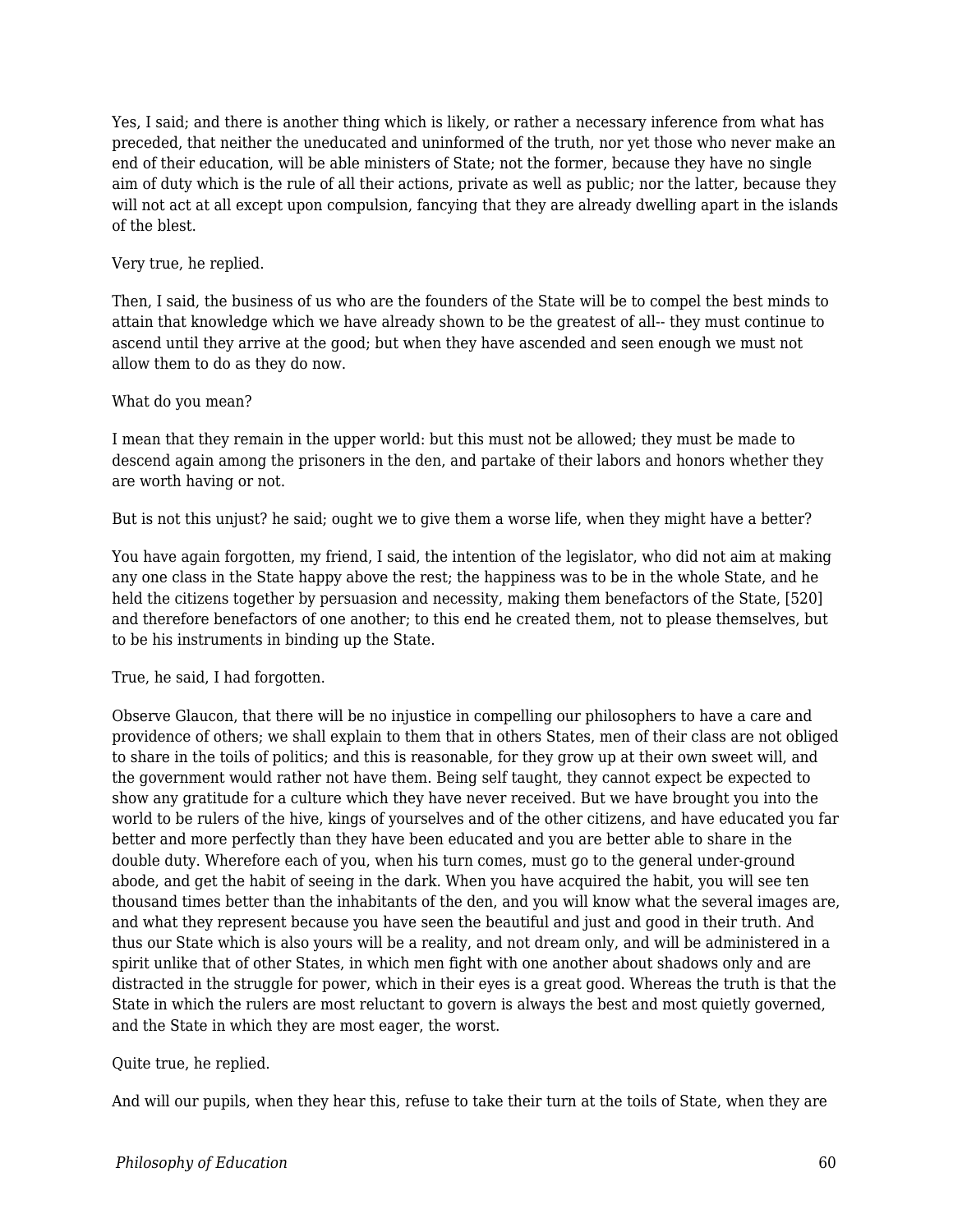allowed to spend the greater part of their time with one another in the heavenly light?

Impossible, he answered; for they are just men, and the commands which we impose upon them are just; there can be no doubt that every one of them will take office as a stern necessity, and not after the fashion of our present rulers of State.

Yes, my friend, I said; and there lies the point. You must contrive for your future rulers another and a better life than that of [521] a ruler and then you may have a well-ordered State, for only in the State which offers this, will they rule who are truly rich, not in silver and gold, but in virtue and wisdom, which are the true blessings of life. Whereas if they go to the administration of public affairs, poor and hungering after their own private advantage, thinking that hence they are to snatch the chief good, order there can never be; for they will be fighting about office, and the civil and domestic broils which thus arise will be the ruin of the rulers themselves and of the whole State.

Most true, he replied.

And the only life which looks down upon the life of political ambition is that of true philosophy. Do you know of any other ?

Indeed, I do not, he said.

And those who govern ought not to be lovers of the task? For, if they are, there will be rival lovers, and they will fight.

No question.

Who then are those whom we shall compel to be guardians? Surely they will be the men who are wisest about affairs of State, and by whom the State is best administered, and who at the same time have other honors and another and a better life than that of politics?

They are the men, and I will choose them, he replied.

And now shall we consider in what way such guardians will be produced, and how they are to be brought from darkness to light— as some are said to have ascended from the world below to the gods?

By all means, he replied.

The process, I said, is not the turning over of an oyster-shell, but the turning round of a soul passing from a day which is little better than night to the true day of being, that is, the ascent from below, which we affirm to be true philosophy?

Quite so.

And should we not enquire what sort of knowledge has the power of effecting such a change?

Certainly.

What sort of knowledge is there which would draw the soul from becoming to being? And another consideration has just occurred to me: You will remember that our young men are to be warrior athletes?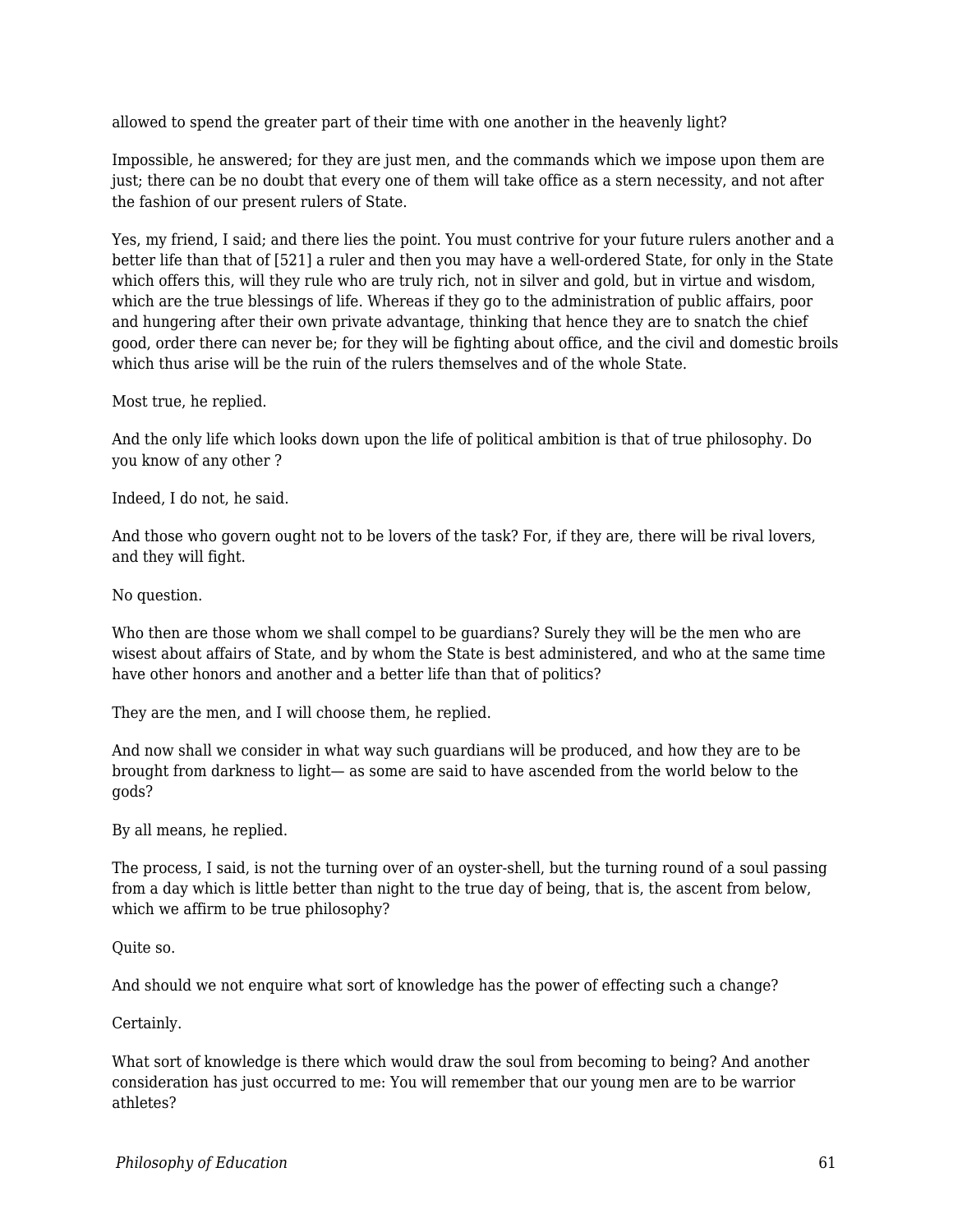Yes, that was said.

Then this new kind of knowledge must have an additional quality?

What quality?

Usefulness in war.

Yes, if possible.

There were two parts in our former scheme of education, were there not?

Just so.

There was gymnastic which presided over the growth and decay of the body,

and may therefore be regarded as having to do with generation and corruption?

True.

[522] Then that is not the knowledge which we are seeking to discover?

No.

But what do you say of music, which also entered to a certain extent into our former scheme?

Music, he said, as you will remember, was the counterpart of gymnastic, and trained the guardians by the influences of habit, by harmony making them harmonious, by rhythm rhythmical, but not giving them science; and the words, whether fabulous or possibly true, had kindred elements of rhythm and harmony in them. But in music there was nothing which tended to that good which you are now seeking.

You are most accurate, I said, in your recollection; in music there

certainly was nothing of the kind. But what branch of knowledge is there, my dear Glaucon, which is of the desired nature; since all the useful arts were reckoned mean by us?

Undoubtedly; and yet if music and gymnastic are excluded, and the arts are also excluded, what remains?

Well, I said, there may be nothing left of our special subjects; and then we shall have to take something which is not special, but of universal application.

What may that be?

A something which all arts and sciences and intelligences use in common, and which every one first has to learn among the elements of education.

What is that?

The little matter of distinguishing one, two, and three--in a word, number and calculation:--do not all arts and sciences necessarily partake of them?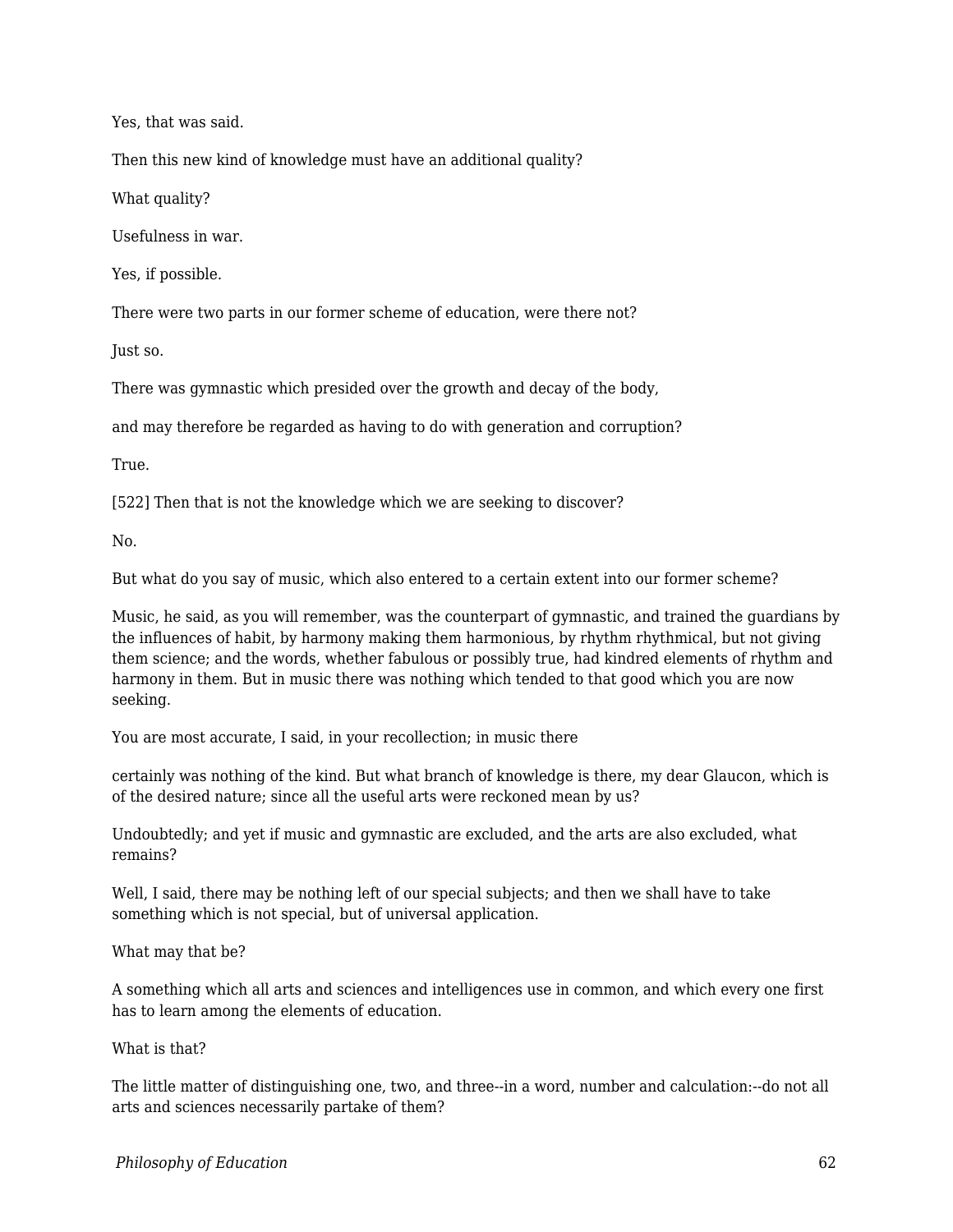Yes.

Then the art of war partakes of them?

To be sure.

Then Palamedes, whenever he appears in tragedy, proves Agamemnon ridiculously unfit to be a general. Did you never remark how he declares that he had invented number, and had numbered the ships and set in array the ranks of the army at Troy; which implies that they had never been numbered before, and Agamemnon must be supposed literally to have been incapable of counting his own feet--how could he if he was ignorant of number? And if that is true, what sort of general must he have been?

I should say a very strange one, if this was as you say.

Can we deny that a warrior should have a knowledge of arithmetic?

Certainly he should, if he is to have the smallest understanding of military tactics, or indeed, I should rather say, if he is to be a man at all.

I should like to know whether you have the same notion which I have of this study?

What is your notion?

It appears to me to be a study of the kind which we are seeking, and which leads naturally to reflection, [523] but never to have been rightly used; for the true use of it is simply to draw the soul towards being.

Will you explain your meaning? he said.

I will try, I said; and I wish you would share the enquiry with me, and say 'yes' or 'no' when I attempt to distinguish in my own mind what branches of knowledge have this attracting power, in order that we may have clearer proof that arithmetic is, as I suspect, one of them.

Explain, he said.

I mean to say that objects of sense are of two kinds; some of them do not invite thought because the sense is an adequate judge of them; while in the case of other objects sense is so untrustworthy that further enquiry is imperatively demanded.

You are clearly referring, he said, to the manner in which the senses are imposed upon by distance, and by painting in light and shade.

No, I said, that is not at all my meaning.

Then what is your meaning?

When speaking of uninviting objects, I mean those which do not pass from one sensation to the opposite; inviting objects are those which do; in this latter case the sense coming upon the object, whether at a distance or near, gives no more vivid idea of anything in particular than of its opposite. An illustration will make my meaning clearer:--here are three fingers--a little finger, a second finger,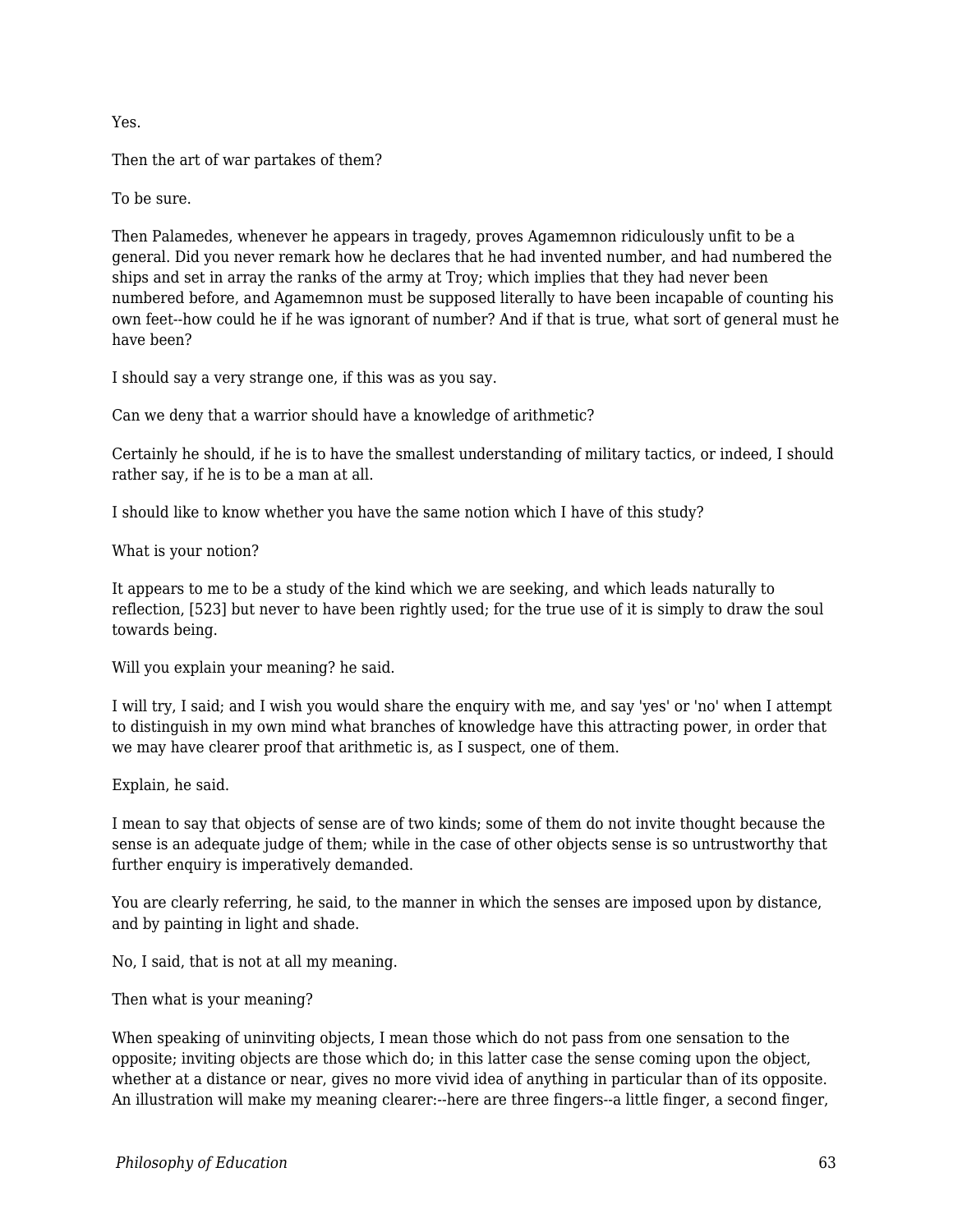and a middle finger.

Very good.

You may suppose that they are seen quite close: And here comes the point.

What is it?

Each of them equally appears a finger, whether seen in the middle or at the extremity, whether white or black, or thick or thin--it makes no difference; a finger is a finger all the same. In these cases a man is not compelled to ask of thought the question what is a finger? for the sight never intimates to the mind that a finger is other than a finger.

True.

And therefore, I said, as we might expect, there is nothing here which invites or excites intelligence.

There is not, he said.

But is this equally true of the greatness and smallness of the fingers?

Can sight adequately perceive them? and is no difference made by the circumstance that one of the fingers is in the middle and another at the extremity? And in like manner does the touch adequately perceive the qualities of thickness or thinness, of softness or hardness? And so of the other senses; do they give perfect intimations of such matters? [524] Is not their mode of operation on this wise--the sense which is concerned with the quality of hardness is necessarily concerned also with the quality of

softness, and only intimates to the soul that the same thing is felt to be both hard and soft?

You are quite right, he said.

And must not the soul be perplexed at this intimation which the sense gives of a hard which is also soft? What, again, is the meaning of light and heavy, if that which is light is also heavy, and that which is heavy, light?

Yes, he said, these intimations which the soul receives are very curious and require to be explained.

Yes, I said, and in these perplexities the soul naturally summons to her aid calculation and intelligence, that she may see whether the several objects announced to her are one or two.

True.

And if they turn out to be two, is not each of them one and different?

Certainly.

And if each is one, and both are two, she will conceive the two as in a state of division, for if there were undivided they could only be conceived of as one?

True.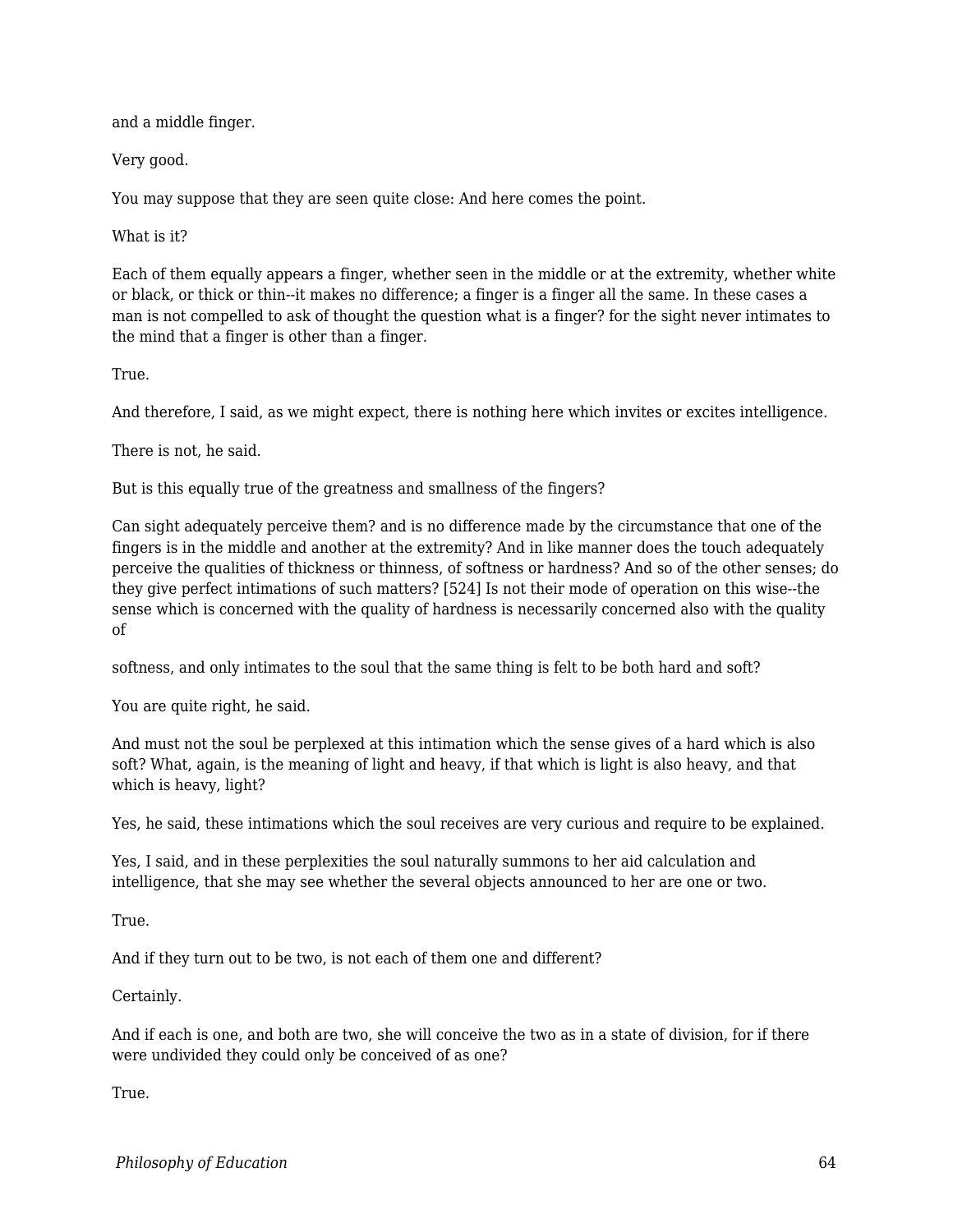The eye certainly did see both small and great, but only in a confused manner; they were not distinguished.

Yes.

Whereas the thinking mind, intending to light up the chaos, was compelled to reverse the process, and look at small and great as separate and not confused.

Very true.

Was not this the beginning of the enquiry 'What is great?' and 'What is small?'

Exactly so.

And thus arose the distinction of the visible and the intelligible.

Most true.

This was what I meant when I spoke of impressions which invited the intellect, or the reverse--those which are simultaneous with opposite impressions, invite thought; those which are not simultaneous do not.

I understand, he said, and agree with you.

And to which class do unity and number belong?

I do not know, he replied.

Think a little and you will see that what has preceded will supply the answer; for if simple unity could be adequately perceived by the sight or by any other sense, then, as we were saying in the case of the finger, there would be nothing to attract towards being; but when there is some contradiction always present, and one is the reverse of one and involves the conception of plurality, then thought begins to be aroused within us, and the soul perplexed and wanting to arrive at a decision asks 'What is absolute unity?' This is the way in which the study of the one has a power of drawing [525] and converting the mind to the contemplation of true being.

And surely, he said, this occurs notably in the case of one; for we see the same thing to be both one and infinite in multitude?

Yes, I said; and this being true of one must be equally true of all number?

Certainly.

And all arithmetic and calculation have to do with number?

Yes.

And they appear to lead the mind towards truth?

Yes, in a very remarkable manner.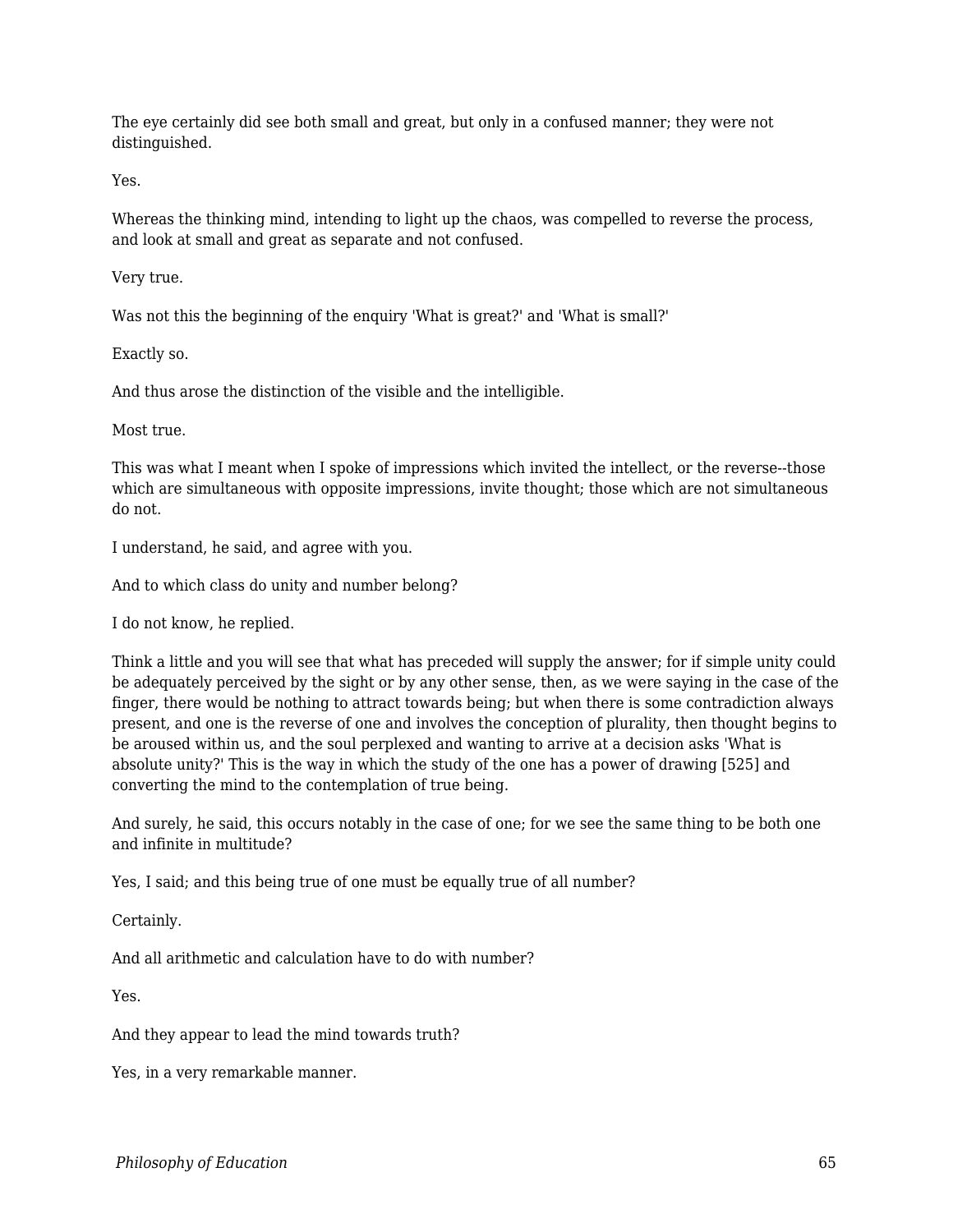Then this is knowledge of the kind for which we are seeking, having a double use, military and philosophical; for the man of war must learn the art of number or he will not know how to array his troops, and the philosopher also, because he has to rise out of the sea of change and lay hold of true being, and therefore he must be an arithmetician.

That is true.

And our guardian is both warrior and philosopher?

Certainly.

Then this is a kind of knowledge which legislation may fitly prescribe; and we must endeavour to persuade those who are to be the principal men of our State to go and learn arithmetic, not as amateurs, but they must carry on the study until they see the nature of numbers with the mind only; nor again, like merchants or retail-traders, with a view to buying or selling, but for the sake of their military use, and of the soul herself; and because this will be the easiest way for her to pass from becoming to truth and being.

That is excellent, he said.

Yes, I said, and now having spoken of it, I must add how charming the science is! and in how many ways it conduces to our desired end, if pursued in the spirit of a philosopher, and not of a shopkeeper!

How do you mean?

I mean, as I was saying, that arithmetic has a very great and elevating effect, compelling the soul to reason about abstract number, and rebelling against the introduction of visible or tangible objects into the argument.

You know how steadily the masters of the art repel and ridicule any one who attempts to divide absolute unity when he is calculating, and if you divide, they multiply (Meaning either (1) that they integrate the number because they deny the possibility of fractions; or (2) that division is regarded by them as a process of multiplication, for the fractions of one continue to be units.), taking care that one shall continue one and not become lost in fractions.

That is very true.

[526] Now, suppose a person were to say to them: O my friends, what are these wonderful numbers about which you are reasoning, in which, as you say, there is a unity such as you demand, and each unit is equal, invariable, indivisible,--what would they answer?

They would answer, as I should conceive, that they were speaking of those numbers which can only be realized in thought.

Then you see that this knowledge may be truly called necessary, necessitating as it clearly does the use of the pure intelligence in the attainment of pure truth?

Yes; that is a marked characteristic of it.

And have you further observed, that those who have a natural talent for calculation are generally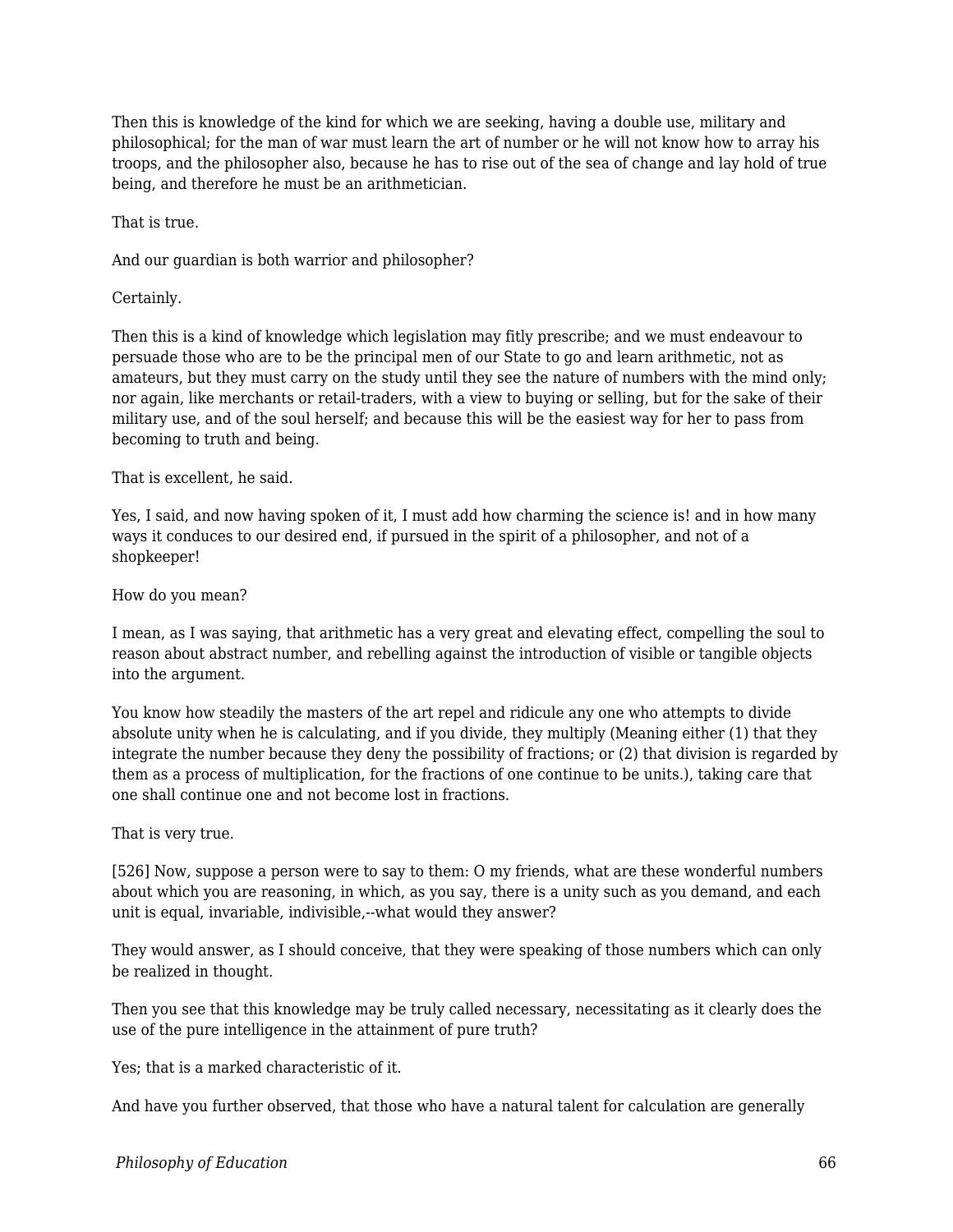quick at every other kind of knowledge; and even the dull, if they have had an arithmetical training, although they may derive no other advantage from it, always become much quicker than they would otherwise have been.

Very true, he said.

And indeed, you will not easily find a more difficult study, and not many as difficult.

You will not.

And, for all these reasons, arithmetic is a kind of knowledge in which the best natures should be trained, and which must not be given up.

I agree.

Let this then be made one of our subjects of education. And next, shall we enquire whether the kindred science also concerns us?

You mean geometry?

Exactly so.

Clearly, he said, we are concerned with that part of geometry which relates to war; for in pitching a camp, or taking up a position, or closing or extending the lines of an army, or any other military manoeuvre, whether in actual battle or on a march, it will make all the difference whether a general is or is not a geometrician.

Yes, I said, but for that purpose a very little of either geometry or calculation will be enough; the question relates rather to the greater and more advanced part of geometry--whether that tends in any degree to make more easy the vision of the idea of good; and thither, as I was saying, all things tend which compel the soul to turn her gaze towards that place, where is the full perfection of being, which she ought, by all means, to behold.

True, he said.

Then if geometry compels us to view being, it concerns us; if becoming only, it does not concern us?

[527] Yes, that is what we assert.

Yet anybody who has the least acquaintance with geometry will not deny that such a conception of the science is in flat contradiction to the ordinary language of geometricians.

How so?

They have in view practice only, and are always speaking, in a narrow and ridiculous manner, of squaring and extending and applying and the like– they confuse the necessities of geometry with those of daily life; whereas knowledge is the real object of the whole science.

Certainly, he said.

Then must not a further admission be made?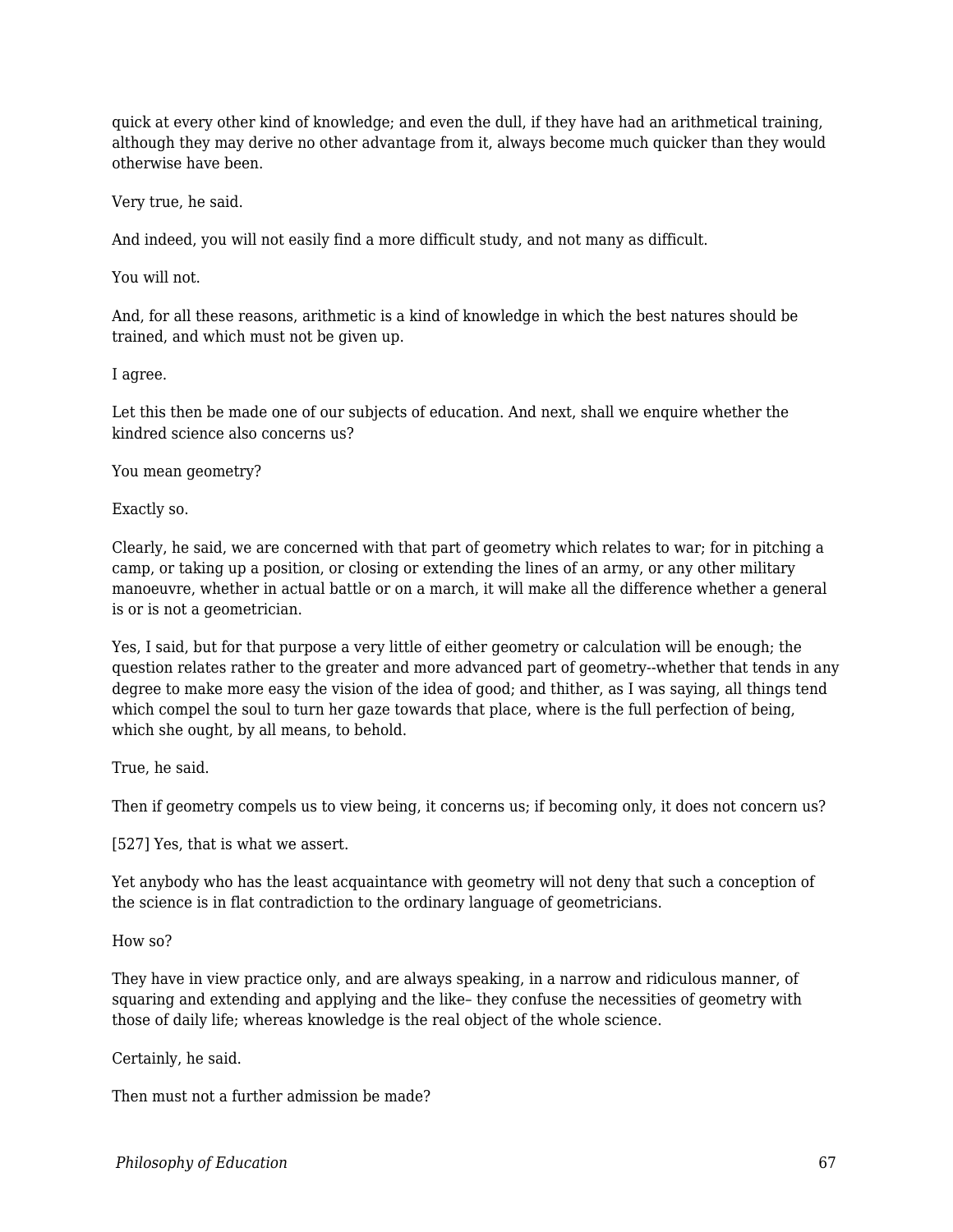What admission?

That the knowledge at which geometry aims is knowledge of the eternal, and not of aught perishing and transient.

That, he replied, may be readily allowed, and is true.

Then, my noble friend, geometry will draw the soul towards truth, and create the spirit of philosophy, and raise up that which is now unhappily allowed to fall down.

Nothing will be more likely to have such an effect.

Then nothing should be more sternly laid down than that the inhabitants of your fair city should by all means learn geometry. Moreover the science has indirect effects, which are not small.

Of what kind? he said.

There are the military advantages of which you spoke, I said; and in all departments of knowledge, as experience proves, any one who has studied geometry is infinitely quicker of apprehension than one who has not.

Yes indeed, he said, there is an infinite difference between them.

Then shall we propose this as a second branch of knowledge which our youth will study?

Let us do so, he replied.

And suppose we make astronomy the third--what do you say?

I am strongly inclined to it, he said; the observation of the seasons and of months and years is as essential to the general as it is to the farmer or sailor.

I am amused, I said, at your fear of the world, which makes you guard against the appearance of insisting upon useless studies; and I quite admit the difficulty of believing that in every man there is an eye of the soul which, when by other pursuits lost and dimmed, is by these purified and reillumined; and is more precious far than ten thousand bodily eyes, for by it alone is truth seen. Now there are two classes of persons: one class of those who will agree with you and will take your words as a revelation; another class to whom they will be utterly unmeaning, [528] and who will naturally deem them to be idle tales, for they see no sort of profit which is to be obtained from them. And therefore you had better decide at once with which of the two you are proposing to argue. You will very likely say with neither, and that your chief aim in carrying on the argument is your own improvement; at the same time you do not grudge to others any benefit which they may receive.

I think that I should prefer to carry on the argument mainly on my own behalf.

Then take a step backward, for we have gone wrong in the order of the sciences.

What was the mistake? he said.

After plane geometry, I said, we proceeded at once to solids in revolution, instead of taking solids in themselves; whereas after the second dimension the third, which is concerned with cubes and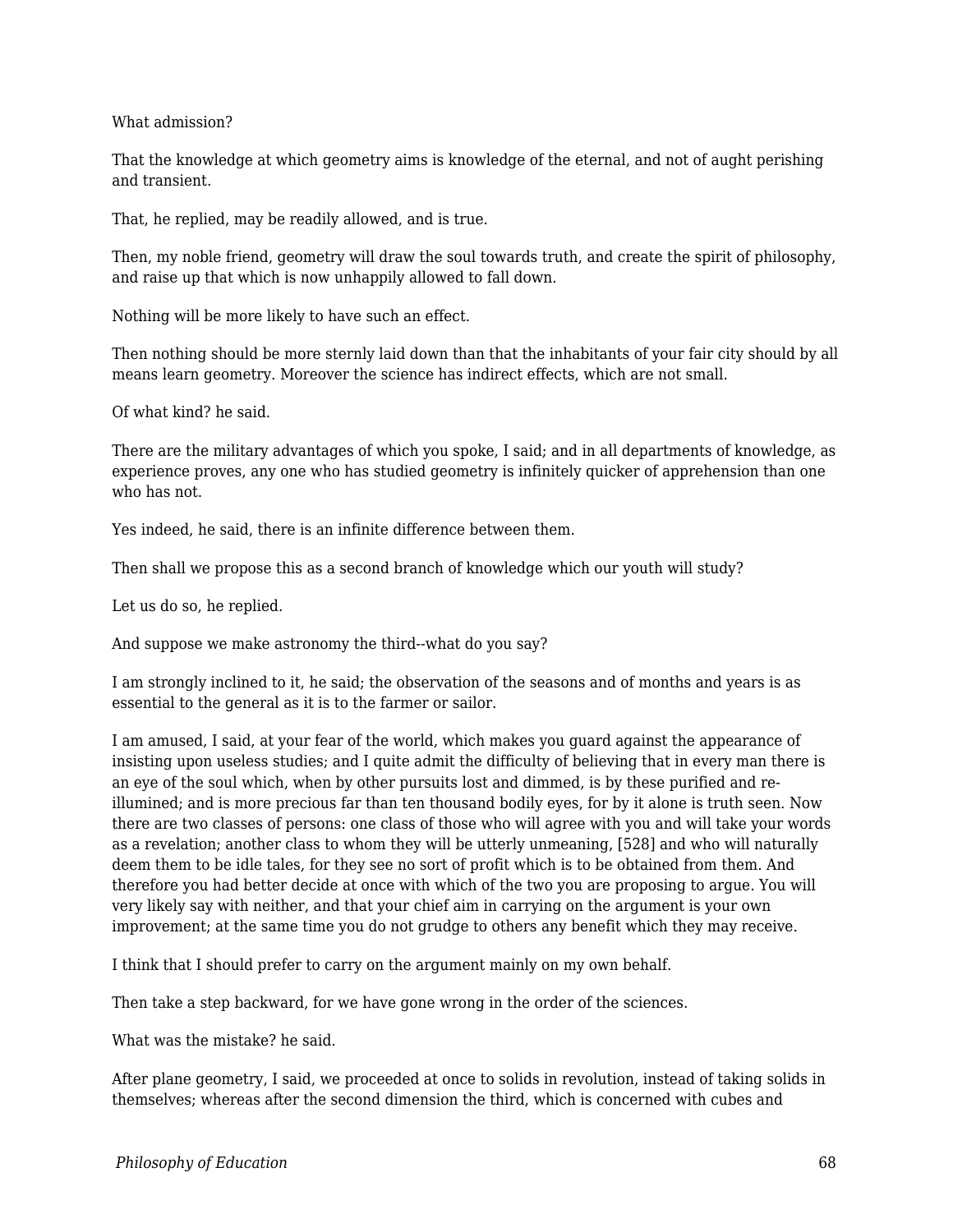dimensions of depth, ought to have followed.

That is true, Socrates; but so little seems to be known as yet about these subjects.

Why, yes, I said, and for two reasons:--in the first place, no government patronises them; this leads to a want of energy in the pursuit of them, and they are difficult; in the second place, students cannot learn them unless they have a director. But then a director can hardly be found, and even if he could, as matters now stand, the students, who are very conceited, would not attend to him. That, however, would be otherwise if the whole State became the director of these studies and gave honour to them; then disciples would want to come, and there would be continuous and earnest search, and discoveries would be made; since even now, disregarded as they are by the world, and maimed of their fair proportions, and although none of their votaries can tell the use of them, still these studies force their way by their natural charm, and very likely, if they had the help of the State, they would some day emerge into light.

Yes, he said, there is a remarkable charm in them. But I do not clearly understand the change in the order. First you began with a geometry of plane surfaces?

Yes, I said.

And you placed astronomy next, and then you made a step backward?

Yes, and I have delayed you by my hurry; the ludicrous state of solid geometry, which, in natural order, should have followed, made me pass over this branch and go on to astronomy, or motion of solids.

True, he said.

Then assuming that the science now omitted would come into existence if encouraged by the State, let us go on to astronomy, which will be fourth.

The right order, he replied. And now, Socrates, as you rebuked the vulgar manner in which I praised astronomy before, [529] my praise shall be given in your own spirit. For every one, as I think, must see that astronomy compels the soul to look upwards and leads us from this world to another.

Every one but myself, I said; to every one else this may be clear, but not to me.

And what then would you say?

I should rather say that those who elevate astronomy into philosophy appear to me to make us look downwards and not upwards.

What do you mean? he asked.

You, I replied, have in your mind a truly sublime conception of our knowledge of the things above. And I dare say that if a person were to throw his head back and study the fretted ceiling, you would still think that his mind was the percipient, and not his eyes. And you are very likely right, and I may be a simpleton: but, in my opinion, that knowledge only which is of being and of the unseen can make the soul look upwards, and whether a man gapes at the heavens or blinks on the ground, seeking to learn some particular of sense, I would deny that he can learn, for nothing of that sort is matter of science; his soul is looking downwards, not upwards, whether his way to knowledge is by water or by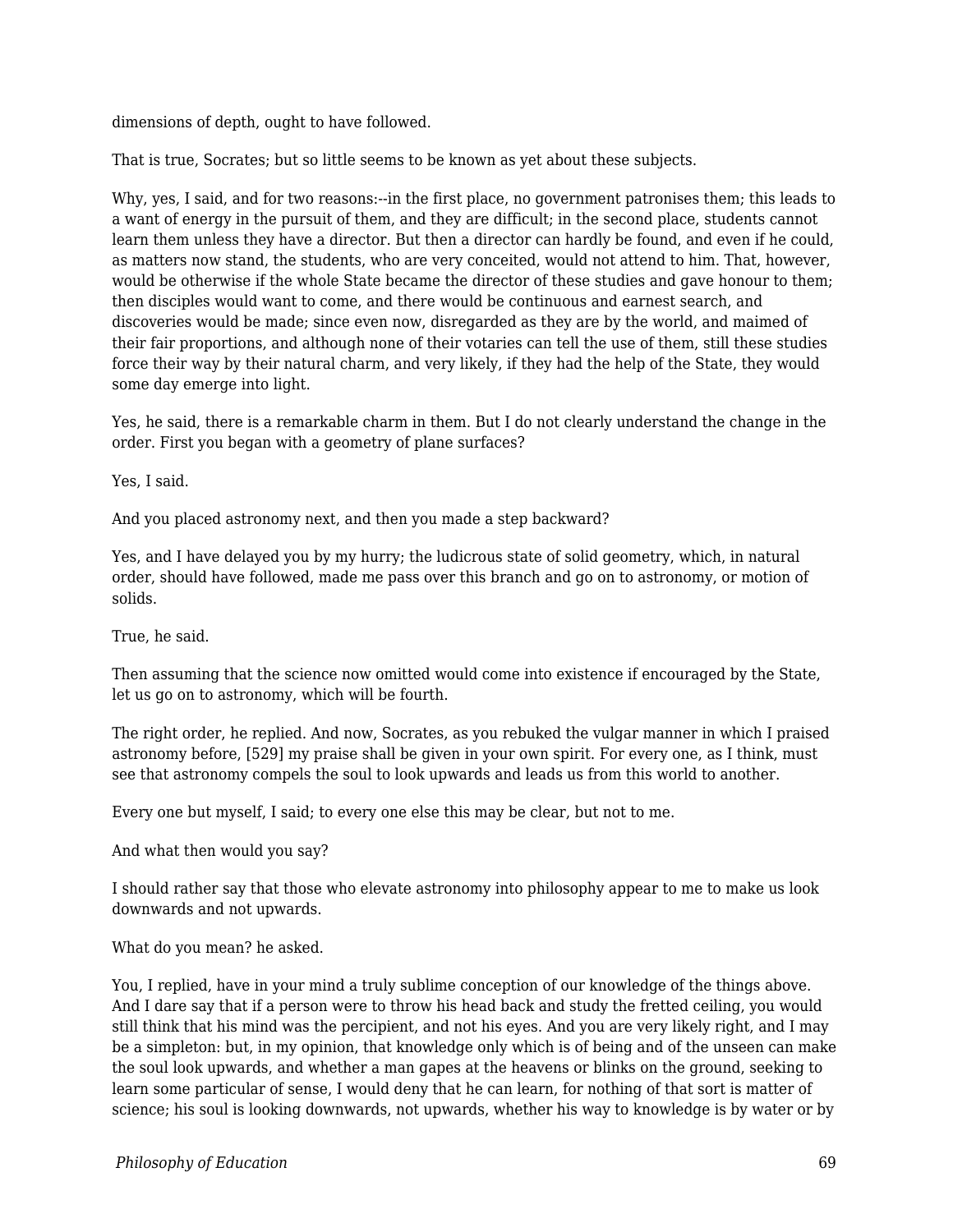land, whether he floats, or only lies on his back.

I acknowledge, he said, the justice of your rebuke. Still, I should like to ascertain how astronomy can be learned in any manner more conducive to that knowledge of which we are speaking?

I will tell you, I said: The starry heaven which we behold is wrought upon a visible ground, and therefore, although the fairest and most perfect of visible things, must necessarily be deemed inferior far to the true motions of absolute swiftness and absolute slowness, which are relative to each other, and carry with them that which is contained in them, in the true number and in every true figure. Now, these are to be apprehended by reason and intelligence, but not by sight.

True, he replied.

The spangled heavens should be used as a pattern and with a view to that higher knowledge; their beauty is like the beauty of figures or pictures excellently wrought by the hand of Daedalus, or some other great artist, which we may chance to behold; any geometrician who saw them would appreciate the exquisiteness of their workmanship, but he would never dream of thinking that in them he could find the true equal or the true double, or the truth of any other proportion. [530]

No, he replied, such an idea would be ridiculous.

And will not a true astronomer have the same feeling when he looks at the movements of the stars? Will he not think that heaven and the things in heaven are framed by the Creator of them in the most perfect manner? But he will never imagine that the proportions of night and day, or of both to the month, or of the month to the year, or of the stars to these and to one another, and any other things that are material and visible can also be eternal and subject to no deviation--that would be absurd; and it is equally absurd to take so much pains in investigating their exact truth.

I quite agree, though I never thought of this before.

Then, I said, in astronomy, as in geometry, we should employ problems, and let the heavens alone if we would approach the subject in the right way and so make the natural gift of reason to be of any real use.

That, he said, is a work infinitely beyond our present astronomers.

Yes, I said; and there are many other things which must also have a similar extension given to them, if our legislation is to be of any value. But can you tell me of any other suitable study?

No, he said, not without thinking.

Motion, I said, has many forms, and not one only; two of them are obvious enough even to wits no better than ours; and there are others, as I imagine, which may be left to wiser persons.

But where are the two?

There is a second, I said, which is the counterpart of the one already named.

And what may that be?

The second, I said, would seem relatively to the ears to be what the first is to the eyes; for I conceive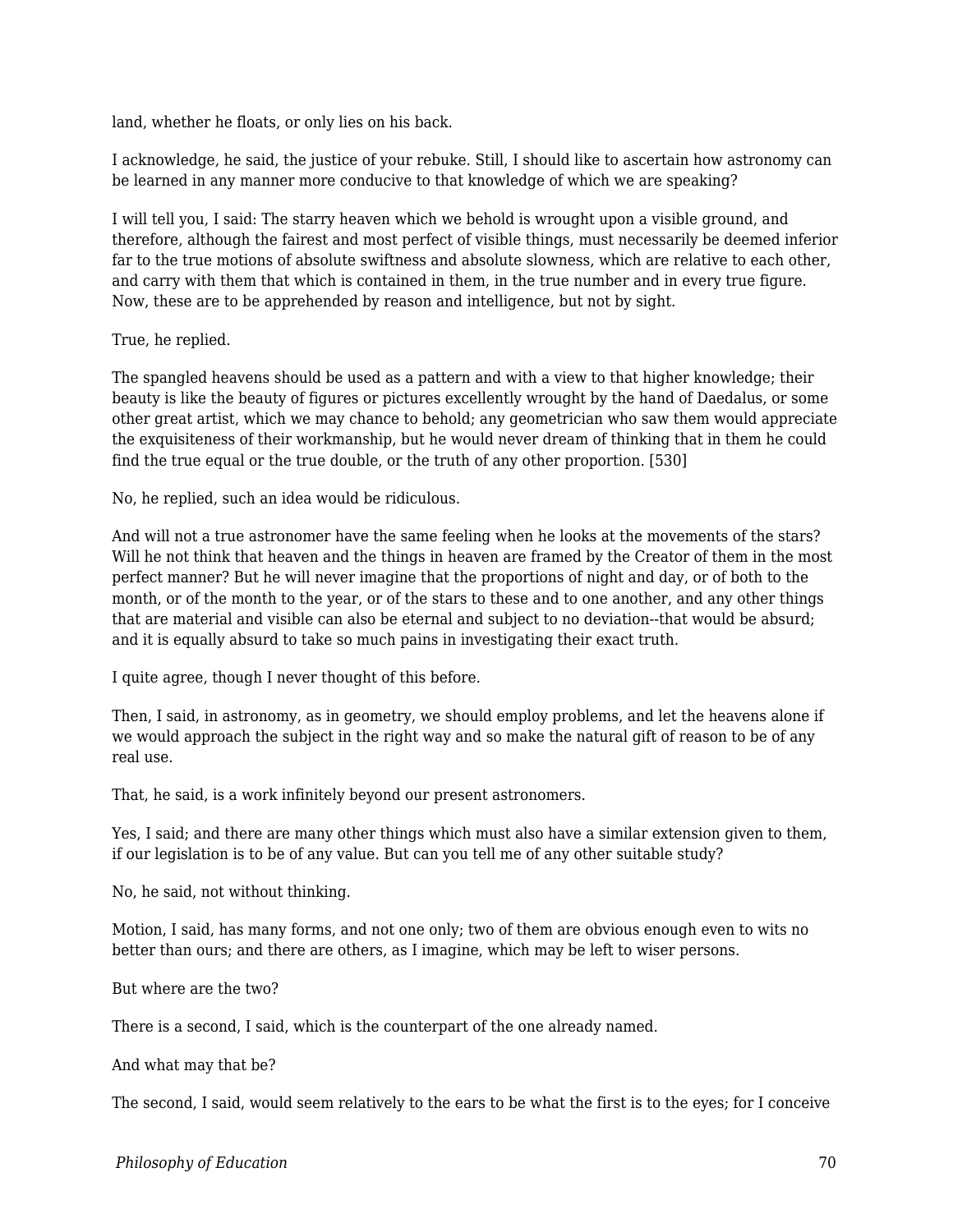that as the eyes are designed to look up at the stars, so are the ears to hear harmonious motions; and these are sister sciences--as the Pythagoreans say, and we, Glaucon, agree with them?

# Yes, he replied.

But this, I said, is a laborious study, and therefore we had better go and learn of them; and they will tell us whether there are any other applications of these sciences. At the same time, we must not lose sight of our own higher object.

# What is that?

There is a perfection which all knowledge ought to reach, and which our pupils ought also to attain, and not to fall short of, as I was saying that they did in astronomy. [531] For in the science of harmony, as you probably know, the same thing happens. The teachers of harmony compare the sounds and consonances which are heard only, and their labour, like that of the astronomers, is in vain.

Yes, by heaven! he said; and 'tis as good as a play to hear them talking about their condensed notes, as they call them; they put their ears close alongside of the strings like persons catching a sound from their neighbour's wall--one set of them declaring that they distinguish an intermediate note and have found the least interval which should be the unit of measurement; the others insisting that the two sounds have passed into the same--either party setting their ears before their understanding.

You mean, I said, those gentlemen who tease and torture the strings and rack them on the pegs of the instrument: I might carry on the metaphor and speak after their manner of the blows which the plectrum gives, and make accusations against the strings, both of backwardness and forwardness to sound; but this would be tedious, and therefore I will only say that these are not the men, and that I am referring to the Pythagoreans, of whom I was just now proposing to enquire about harmony. For they too are in error, like the astronomers; they investigate the numbers of the harmonies which are heard, but they never attain to problems--that is to say, they never reach the natural harmonies of number, or reflect why some numbers are harmonious and others not.

That, he said, is a thing of more than mortal knowledge.

A thing, I replied, which I would rather call useful; that is, if sought after with a view to the beautiful and good; but if pursued in any other spirit, useless.

Very true, he said.

Now, when all these studies reach the point of inter-communion and connection with one another, and come to be considered in their mutual affinities, then, I think, but not till then, will the pursuit of them have a value for our objects; otherwise there is no profit in them.

I suspect so; but you are speaking, Socrates, of a vast work.

What do you mean? I said; the prelude or what? Do you not know that all this is but the prelude to the actual strain which we have to learn? For you surely would not regard the skilled mathematician as a dialectician?

Assuredly not, he said; I have hardly ever known a mathematician who was capable of reasoning.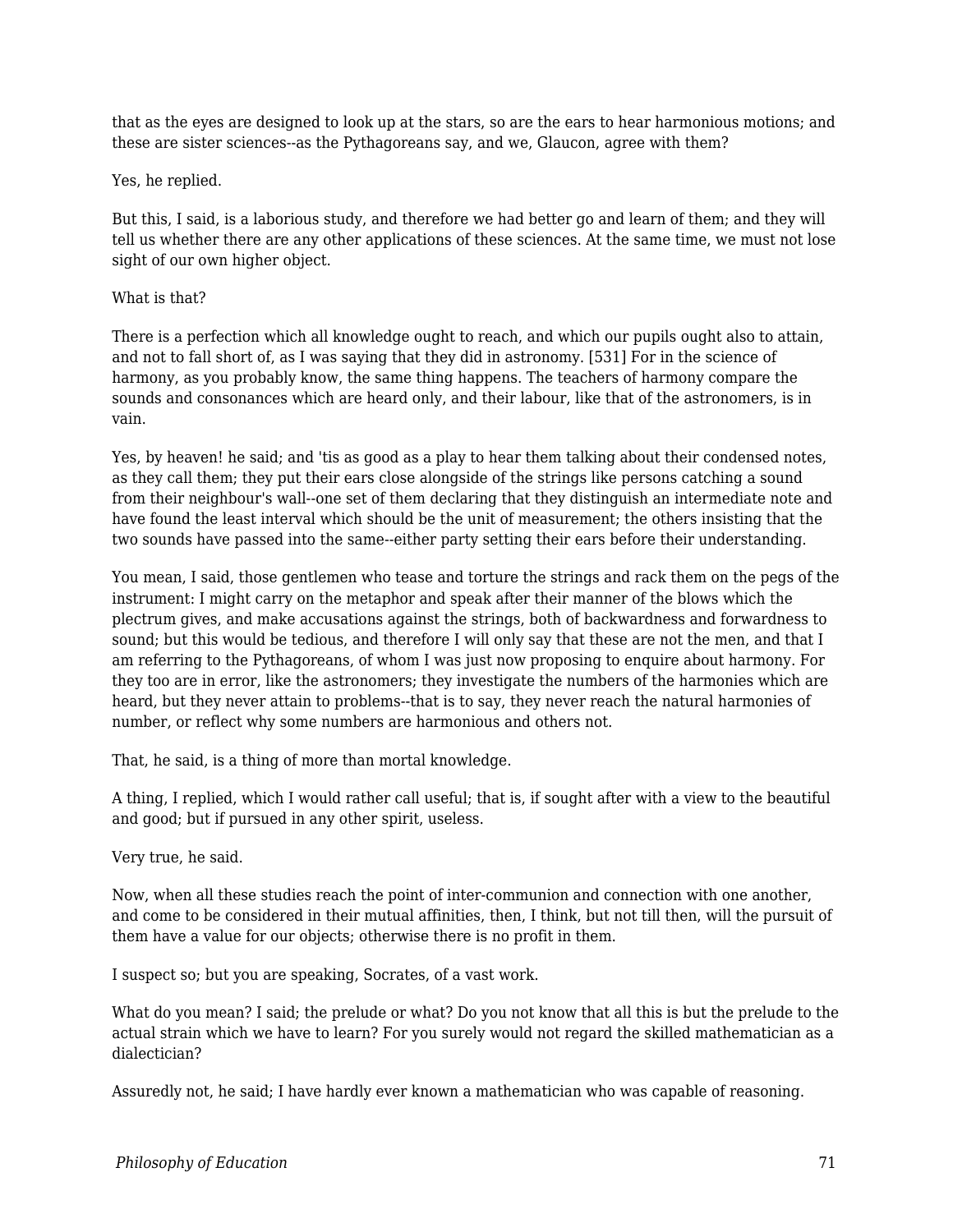But do you imagine that men who are unable to give and take a reason will have the knowledge which we require of them? [532]

Neither can this be supposed.

And so, Glaucon, I said, we have at last arrived at the hymn of dialectic.

This is that strain which is of the intellect only, but which the faculty of sight will nevertheless be found to imitate; for sight, as you may remember, was imagined by us after a while to behold the real animals and stars, and last of all the sun himself. And so with dialectic; when a person starts on the discovery of the absolute by the light of reason only, and without any assistance of sense, and perseveres until by pure intelligence he arrives at the perception of the absolute good, he at last finds himself at the end of the intellectual world, as in the case of sight at the end of the visible.

Exactly, he said.

Then this is the progress which you call dialectic?

True.

But the release of the prisoners from chains, and their translation from the shadows to the images and to the light, and the ascent from the underground den to the sun, while in his presence they are vainly trying to look on animals and plants and the light of the sun, but are able to perceive even with their weak eyes the images in the water (which are divine), and are the shadows of true existence (not shadows of images cast by a light of fire, which compared with the sun is only an image)--this power of elevating the highest principle in the soul to the contemplation of that which is best in existence, with which we may compare the raising of that faculty which is the very light of the body to the sight of that which is brightest in the material and visible world--this power is given, as I was saying, by all that study and pursuit of the arts which has been described.

I agree in what you are saying, he replied, which may be hard to believe, yet, from another point of view, is harder still to deny. This, however, is not a theme to be treated of in passing only, but will have to be discussed again and again. And so, whether our conclusion be true or false, let us assume all this, and proceed at once from the prelude or preamble to the chief strain (A play upon the Greek word, which means both 'law' and 'strain.'), and describe that in like manner. Say, then, what is

the nature and what are the divisions of dialectic, and what are the paths which lead thither; for these paths will also lead to our final rest.

[533] Dear Glaucon, I said, you will not be able to follow me here, though I would do my best, and you should behold not an image only but the absolute truth, according to my notion. Whether what I told you would or would not have been a reality I cannot venture to say; but you would have seen something like reality; of that I am confident.

Doubtless, he replied.

But I must also remind you, that the power of dialectic alone can reveal this, and only to one who is a disciple of the previous sciences.

Of that assertion you may be as confident as of the last.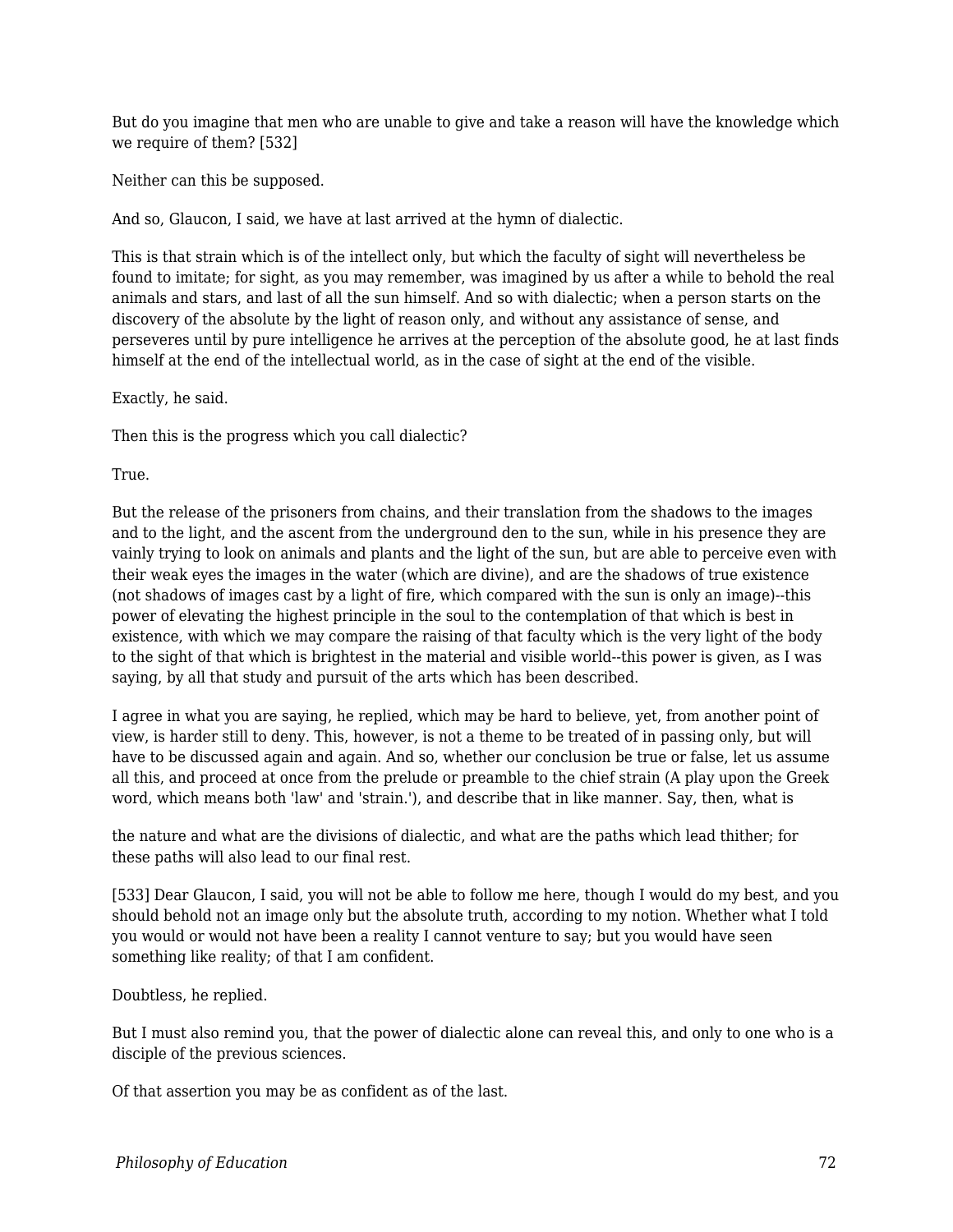And assuredly no one will argue that there is any other method of comprehending by any regular process all true existence or of ascertaining what each thing is in its own nature; for the arts in general are concerned with the desires or opinions of men, or are cultivated with a view to production and construction, or for the preservation of such productions and constructions; and as to the mathematical sciences which, as we were saying, have some apprehension of true being- geometry and the like--they only dream about being, but never can they behold the waking reality so long as they leave the hypotheses which they use unexamined, and are unable to give an account of them. For when a man knows not his own first principle, and when the conclusion and intermediate steps are also constructed out of he knows not what, how can he imagine that such a fabric of convention can ever become science?

Impossible, he said.

Then dialectic, and dialectic alone, goes directly to the first principle and is the only science which does away with hypotheses in order to make her ground secure; the eye of the soul, which is literally buried in an outlandish slough, is by her gentle aid lifted upwards; and she uses as handmaids and helpers in the work of conversion, the sciences which we have been discussing. Custom terms them sciences, but they ought to have some other name, implying greater clearness than opinion and less clearness than science: and this, in our previous sketch, was called understanding. But why should we dispute about names when we have realities of such importance to consider?

Why indeed, he said, when any name will do which expresses the thought of the mind with clearness?

At any rate, we are satisfied, as before, to have four divisions; two for intellect and two for opinion, and to call the first division science, the second understanding, the third belief, and the fourth perception of shadows, [534] opinion being concerned with becoming, and intellect with being; and so to make a proportion:--

As being is to becoming, so is pure intellect to opinion. And as intellect is to opinion, so is science to belief, and understanding to the perception of shadows.

But let us defer the further correlation and subdivision of the subjects of opinion and of intellect, for it will be a long enquiry, many times longer than this has been.

As far as I understand, he said, I agree.

And do you also agree, I said, in describing the dialectician as one who attains a conception of the essence of each thing? And he who does not possess and is therefore unable to impart this conception, in whatever degree he fails, may in that degree also be said to fail in intelligence?

Will you admit so much?

Yes, he said; how can I deny it?

And you would say the same of the conception of the good? Until the person is able to abstract and define rationally the idea of good, and unless he can run the gauntlet of all objections, and is ready to disprove them, not by appeals to opinion, but to absolute truth, never faltering at any step of the argument--unless he can do all this, you would say that he knows neither the idea of good nor any other good; he apprehends only a shadow, if anything at all, which is given by opinion and not by science;--dreaming and slumbering in this life, before he is well awake here, he arrives at the world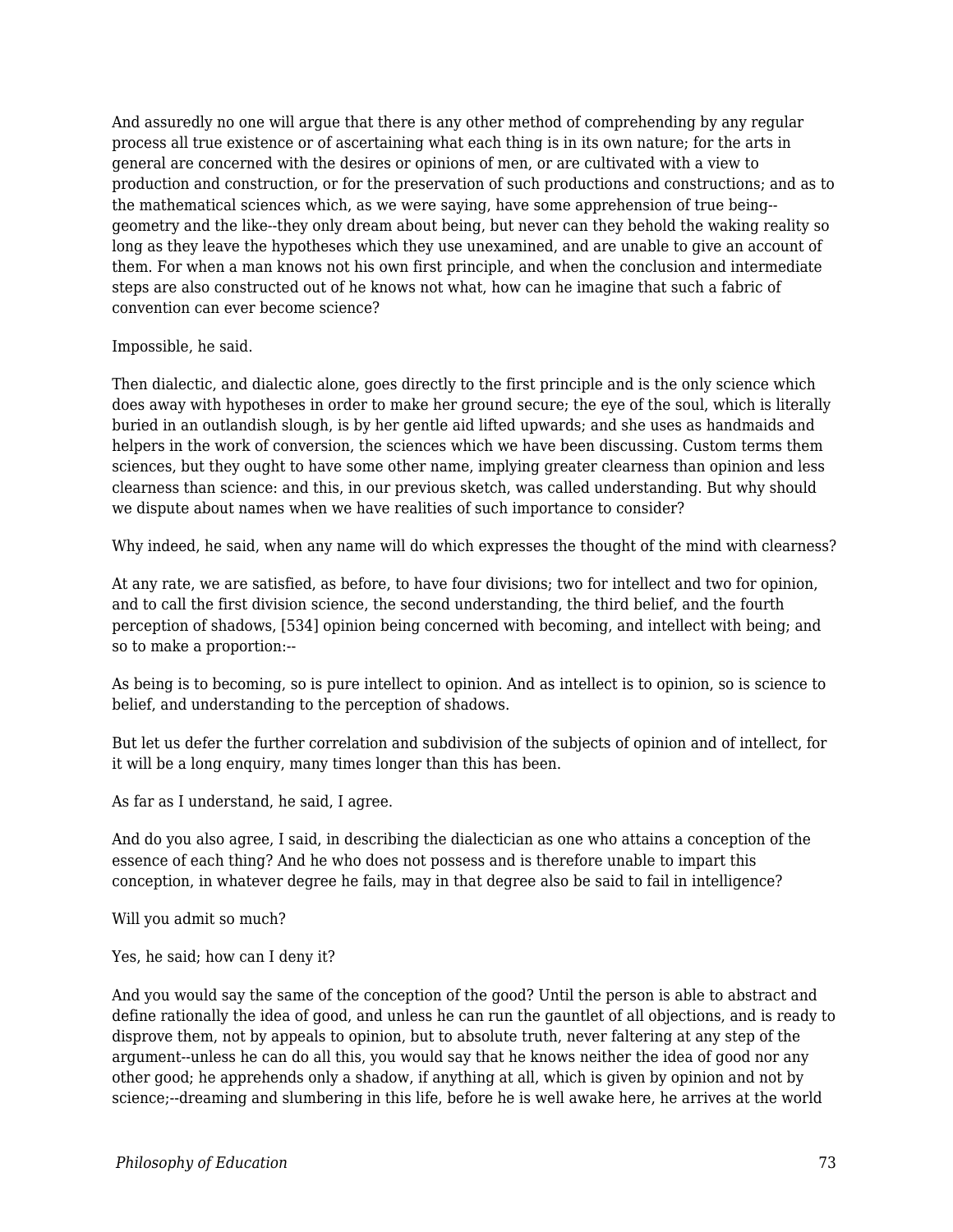below, and has his final quietus.

In all that I should most certainly agree with you.

And surely you would not have the children of your ideal State, whom you are nurturing and educating--if the ideal ever becomes a reality--you would not allow the future rulers to be like posts (Literally 'lines,' probably the starting-point of a race-course), having no reason in them, and yet to be set in authority over the highest matters?

Certainly not.

Then you will make a law that they shall have such an education as will enable them to attain the greatest skill in asking and answering questions?

Yes, he said, you and I together will make it.

Dialectic, then, as you will agree, is the coping-stone of the sciences, and is set over them; no other science can be placed higher--the nature of knowledge can no further go?

I agree, he said.

[535] But to whom we are to assign these studies, and in what way they are to be assigned, are questions which remain to be considered.

Yes, clearly.

You remember, I said, how the rulers were chosen before?

Certainly, he said.

The same natures must still be chosen, and the preference again given to the surest and the bravest, and, if possible, to the fairest; and, having noble and generous tempers, they should also have the natural gifts which will facilitate their education.

And what are these?

Such gifts as keenness and ready powers of acquisition; for the mind more often faints from the severity of study than from the severity of gymnastics: the toil is more entirely the mind's own, and is not shared with the body.

Very true, he replied.

Further, he of whom we are in search should have a good memory, and be an unwearied solid man who is a lover of labour in any line; or he will never be able to endure the great amount of bodily exercise and to go through all the intellectual discipline and study which we require of him.

Certainly, he said; he must have natural gifts.

The mistake at present is, that those who study philosophy have no vocation, and this, as I was before saying, is the reason why she has fallen into disrepute: her true sons should take her by the hand and not bastards.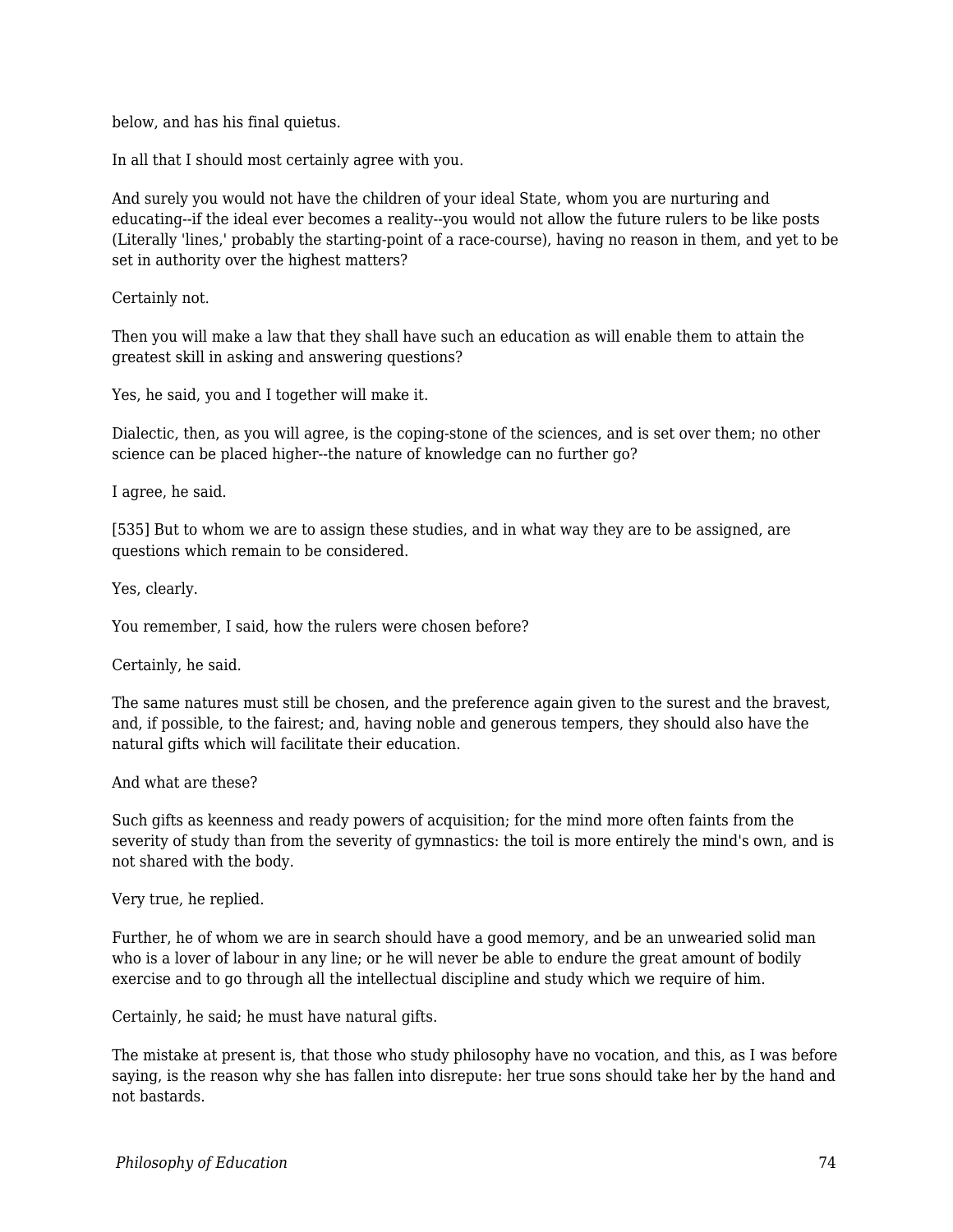#### What do you mean?

In the first place, her votary should not have a lame or halting industry– I mean, that he should not be half industrious and half idle: as, for example, when a man is a lover of gymnastic and hunting, and all other bodily exercises, but a hater rather than a lover of the labour of learning or listening or enquiring. Or the occupation to which he devotes himself may be of an opposite kind, and he may have the other sort of lameness.

#### Certainly, he said.

And as to truth, I said, is not a soul equally to be deemed halt and lame which hates voluntary falsehood and is extremely indignant at herself and others when they tell lies, but is patient of involuntary falsehood, and does not mind wallowing like a swinish beast in the mire of ignorance, and has no shame at being detected?

#### To be sure.

[536] And, again, in respect of temperance, courage, magnificence, and every other virtue, should we not carefully distinguish between the true son and the bastard? for where there is no discernment of such qualities states and individuals unconsciously err; and the state makes a ruler, and the individual a friend, of one who, being defective in some part of virtue, is in a figure lame or a bastard.

#### That is very true, he said.

All these things, then, will have to be carefully considered by us; and if only those whom we introduce to this vast system of education and training are sound in body and mind, justice herself will have nothing to say against us, and we shall be the saviours of the constitution and of the State; but, if our pupils are men of another stamp, the reverse will happen, and we shall pour a still greater flood of ridicule on philosophy than she has to endure at present.

That would not be creditable.

Certainly not, I said; and yet perhaps, in thus turning jest into earnest I am equally ridiculous.

In what respect?

I had forgotten, I said, that we were not serious, and spoke with too much excitement. For when I saw philosophy so undeservedly trampled under foot of men I could not help feeling a sort of indignation at the authors of her disgrace: and my anger made me too vehement.

Indeed! I was listening, and did not think so.

But I, who am the speaker, felt that I was. And now let me remind you that, although in our former selection we chose old men, we must not do so in this. Solon was under a delusion when he said that a man when he grows old may learn many things--for he can no more learn much than he can run much; youth is the time for any extraordinary toil.

Of course.

And, therefore, calculation and geometry and all the other elements of instruction, which are a preparation for dialectic, should be presented to the mind in childhood; not, however, under any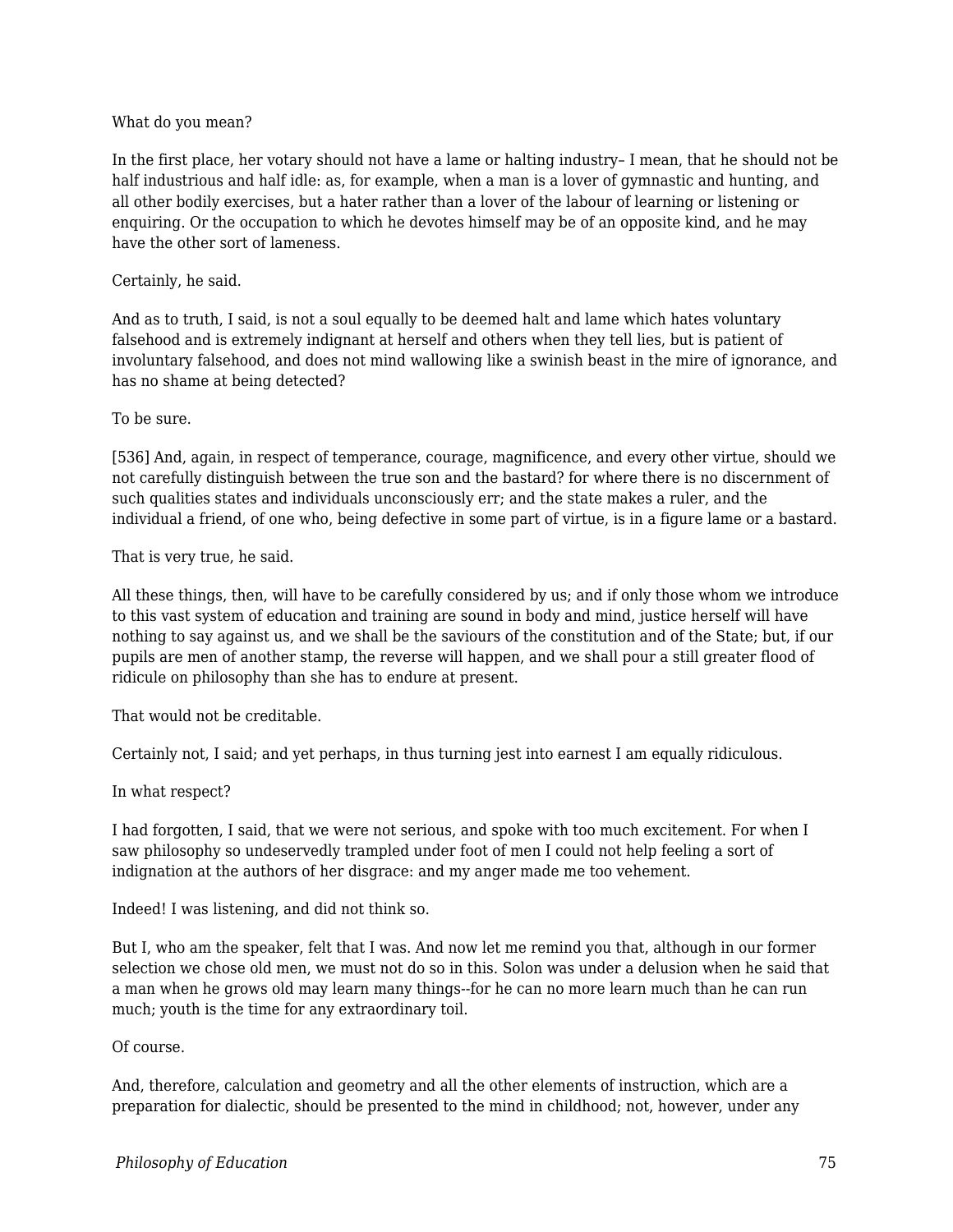notion of forcing our system of education.

Why not?

Because a freeman ought not to be a slave in the acquisition of knowledge of any kind. Bodily exercise, when compulsory, does no harm to the body; but knowledge which is acquired under compulsion obtains no hold on the mind.

Very true.

Then, my good friend, I said, do not use compulsion, but let early education be a sort of amusement; [537] you will then be better able to find out the natural bent.

That is a very rational notion, he said.

Do you remember that the children, too, were to be taken to see the battle on horseback; and that if there were no danger they were to be brought close up and, like young hounds, have a taste of blood given them?

#### Yes, I remember.

The same practice may be followed, I said, in all these things--labours, lessons, dangers--and he who is most at home in all of them ought to be enrolled in a select number.

#### At what age?

At the age when the necessary gymnastics are over: the period whether of two or three years which passes in this sort of training is useless for any other purpose; for sleep and exercise are unpropitious to learning; and the trial of who is first in gymnastic exercises is one of the most important tests to which our youth are subjected.

#### Certainly, he replied.

After that time those who are selected from the class of twenty years old will be promoted to higher honour, and the sciences which they learned without any order in their early education will now be brought together, and they will be able to see the natural relationship of them to one another and to true being.

Yes, he said, that is the only kind of knowledge which takes lasting root.

Yes, I said; and the capacity for such knowledge is the great criterion of dialectical talent: the comprehensive mind is always the dialectical.

I agree with you, he said.

These, I said, are the points which you must consider; and those who have most of this comprehension, and who are most steadfast in their learning, and in their military and other appointed duties, when they have arrived at the age of thirty have to be chosen by you out of the select class, and elevated to higher honour; and you will have to prove them by the help of dialectic, in order to learn which of them is able to give up the use of sight and the other senses, and in company with truth to attain absolute being: And here, my friend, great caution is required.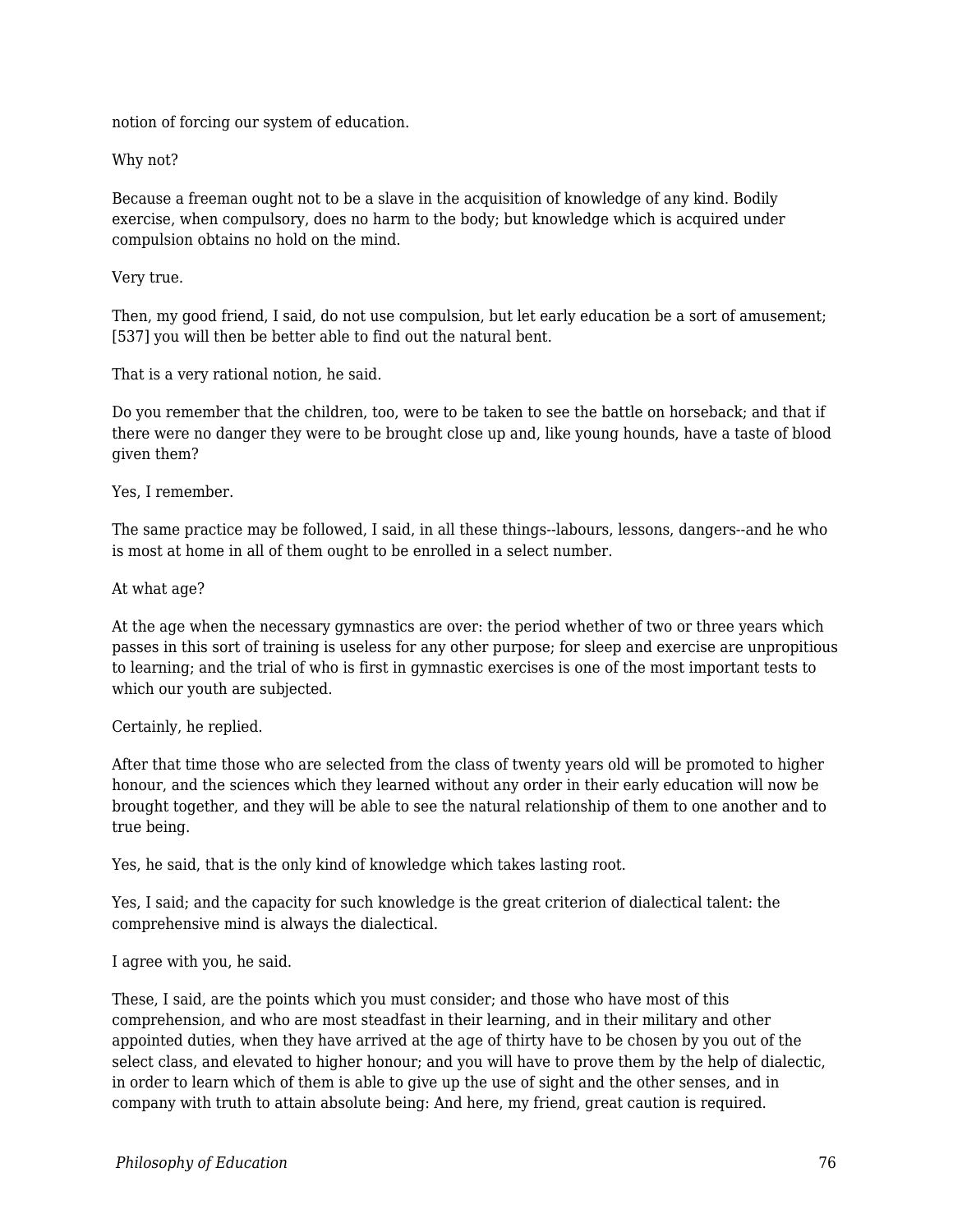#### Why great caution?

Do you not remark, I said, how great is the evil which dialectic has introduced?

What evil? he said.

The students of the art are filled with lawlessness.

Quite true, he said.

Do you think that there is anything so very unnatural or inexcusable in their case? or will you make allowance for them?

In what way make allowance?

I want you, I said, by way of parallel, to imagine a supposititious son who is brought up in great wealth; [538] he is one of a great and numerous family, and has many flatterers. When he grows up to manhood, he learns that his alleged are not his real parents; but who the real are he is unable to discover. Can you guess how he will be likely to behave towards his flatterers and his supposed parents, first of all during the period when he is ignorant of the false relation, and then again when he knows? Or shall I guess for you?

If you please.

Then I should say, that while he is ignorant of the truth he will be likely to honour his father and his mother and his supposed relations more than the flatterers; he will be less inclined to neglect them when in need, or to do or say anything against them; and he will be less willing to disobey them in any important matter.

He will.

But when he has made the discovery, I should imagine that he would diminish his honour and regard for them, and would become more devoted to the flatterers; their influence over him would greatly increase; he would now live after their ways, and openly associate with them, and, unless he were of an unusually good disposition, he would trouble himself no more about his supposed parents or other relations.

Well, all that is very probable. But how is the image applicable to the disciples of philosophy?

In this way: you know that there are certain principles about justice and honour, which were taught us in childhood, and under their parental authority we have been brought up, obeying and honouring them.

That is true.

There are also opposite maxims and habits of pleasure which flatter and attract the soul, but do not influence those of us who have any sense of right, and they continue to obey and honour the maxims of their fathers.

True.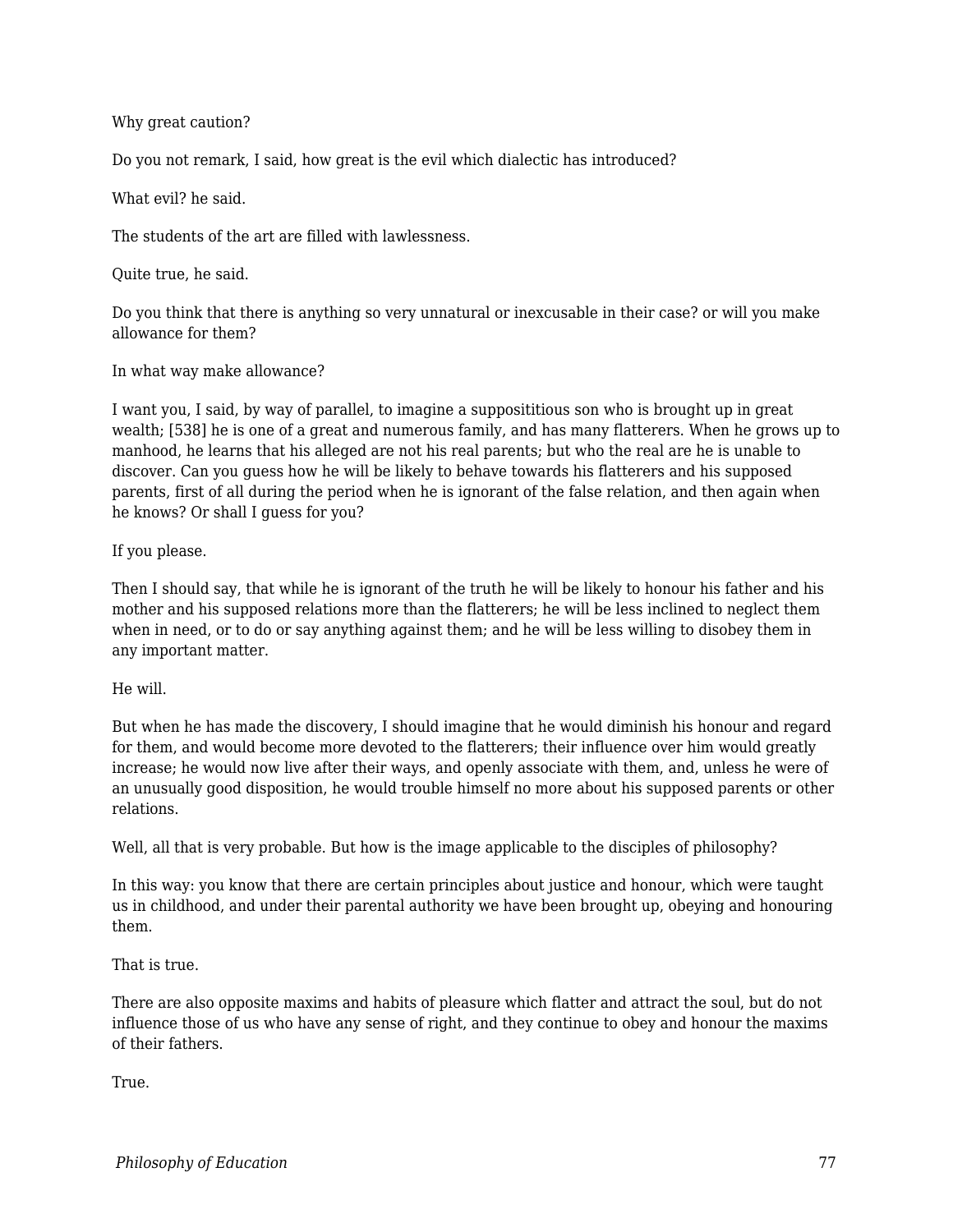Now, when a man is in this state, and the questioning spirit asks what is fair or honourable, and he answers as the legislator has taught him, and then arguments many and diverse refute his words, until he is driven into believing that nothing is honourable any more than dishonourable, or just and good any more than the reverse, and so of all the notions which he most valued, do you think that he will still honour and obey them as before?

#### Impossible.

And when he ceases to think them honourable and natural as heretofore, [539] and he fails to discover the true, can he be expected to pursue any life other than that which flatters his desires?

#### He cannot.

And from being a keeper of the law he is converted into a breaker of it?

#### Unquestionably.

Now all this is very natural in students of philosophy such as I have described, and also, as I was just now saying, most excusable.

Yes, he said; and, I may add, pitiable.

Therefore, that your feelings may not be moved to pity about our citizens who are now thirty years of age, every care must be taken in introducing them to dialectic.

#### Certainly.

There is a danger lest they should taste the dear delight too early; for youngsters, as you may have observed, when they first get the taste in their mouths, argue for amusement, and are always contradicting and refuting others in imitation of those who refute them; like puppy-dogs, they rejoice in pulling and tearing at all who come near them.

Yes, he said, there is nothing which they like better.

And when they have made many conquests and received defeats at the hands of many, they violently and speedily get into a way of not believing anything which they believed before, and hence, not only they, but philosophy and all that relates to it is apt to have a bad name with the rest of the world.

Too true, he said.

But when a man begins to get older, he will no longer be guilty of such insanity; he will imitate the dialectician who is seeking for truth, and not the eristic, who is contradicting for the sake of amusement; and the greater moderation of his character will increase instead of diminishing the honour of the pursuit.

Very true, he said.

And did we not make special provision for this, when we said that the disciples of philosophy were to be orderly and steadfast, not, as now, any chance aspirant or intruder?

Very true.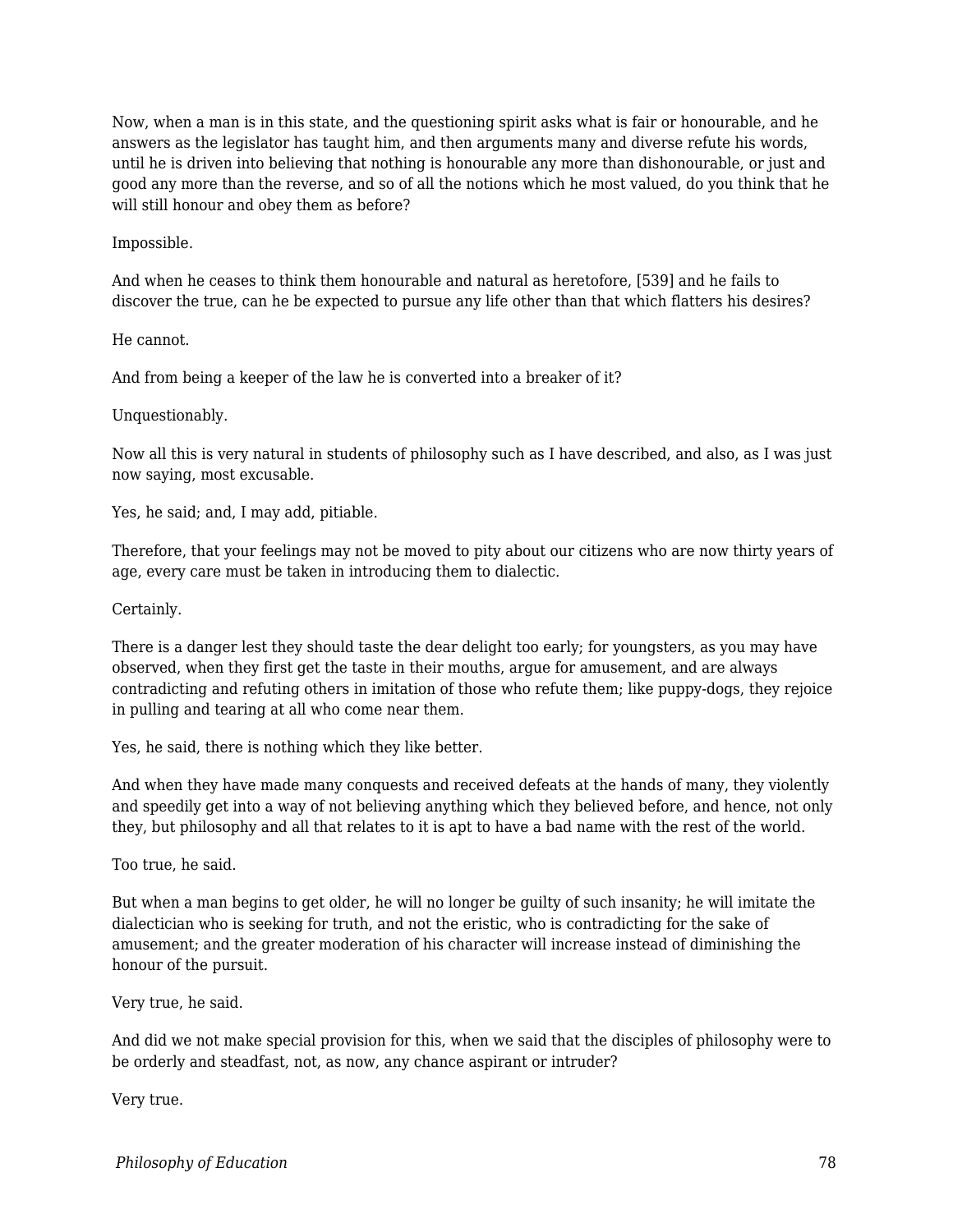Suppose, I said, the study of philosophy to take the place of gymnastics and to be continued diligently and earnestly and exclusively for twice the number of years which were passed in bodily exercise- will that be enough?

Would you say six or four years? he asked.

Say five years, I replied; at the end of the time they must be sent down again into the den and compelled to hold any military or other office which young men are qualified to hold: in this way they will get their experience of life, and there will be an opportunity of trying whether, when they are drawn all manner of ways by temptation, they will stand firm or flinch.

[540] And how long is this stage of their lives to last?

Fifteen years, I answered; and when they have reached fifty years of age, then let those who still survive and have distinguished themselves in every action of their lives and in every branch of knowledge come at last to their consummation: the time has now arrived at which they must raise the eye of the soul to the universal light which lightens all things, and behold the absolute good; for that is the pattern according to which they are to order the State and the lives of individuals, and the remainder of their own lives also; making philosophy their chief pursuit, but, when their turn comes, toiling also at politics and ruling for the public good, not as though they were performing some heroic action, but simply as a matter of duty; and when they have brought up in each generation others like themselves and left them in their place to be governors of the State, then they will depart to the Islands of the Blest and dwell there; and the city will give them public memorials and sacrifices and honour them, if the Pythian oracle consent, as demigods, but if not, as in any case blessed and divine.

You are a sculptor, Socrates, and have made statues of our governors faultless in beauty.

Yes, I said, Glaucon, and of our governesses too; for you must not suppose that what I have been saying applies to men only and not to women as far as their natures can go.

There you are right, he said, since we have made them to share in all things like the men.

Well, I said, and you would agree (would you not?) that what has been said about the State and the government is not a mere dream, and although difficult not impossible, but only possible in the way which has been supposed; that is to say, when the true philosopher kings are born in a State, one or more of them, despising the honours of this present world which they deem mean and worthless, esteeming above all things right and the honour that springs from right, and regarding justice as the greatest and most necessary of all things, whose ministers they are, and whose principles will be exalted by them when they set in order their own city?

How will they proceed?

They will begin by sending out into the country all the inhabitants of the city who are more than ten years old, and will take possession of their children, who will be unaffected by the habits of their parents; these they will train in their own habits and laws, I mean in the laws which we have given them: and in this way the State and constitution of which we were speaking will soonest and most easily attain happiness, and the nation which has such a constitution will gain most.

Yes, that will be the best way. And I think, Socrates, that you have very well described how, if ever, such a constitution might come into being.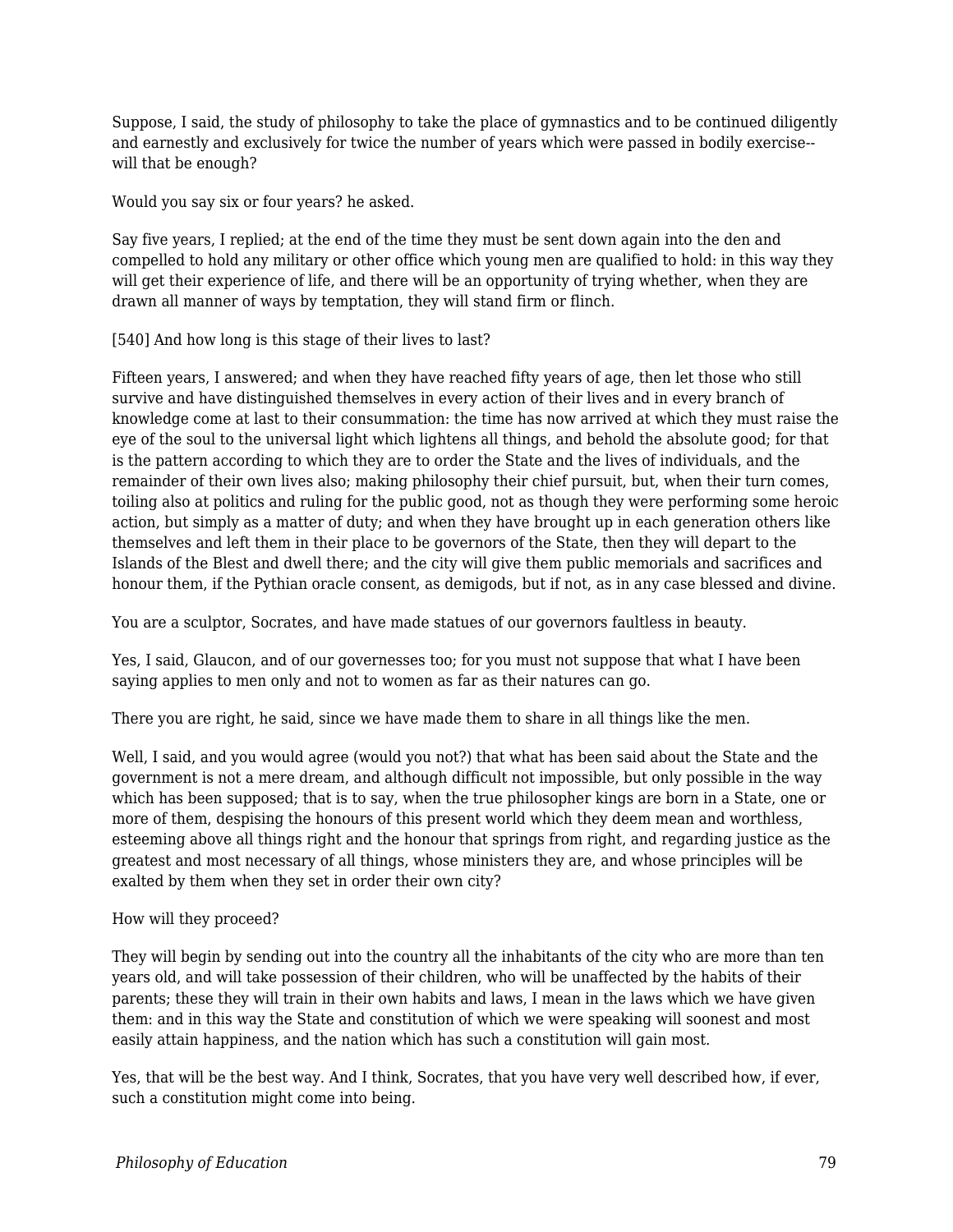Enough then of the perfect State, and of the man who bears its image--there is no difficulty in seeing how we shall describe him.

There is no difficulty, he replied; and I agree with you in thinking that nothing more need be said.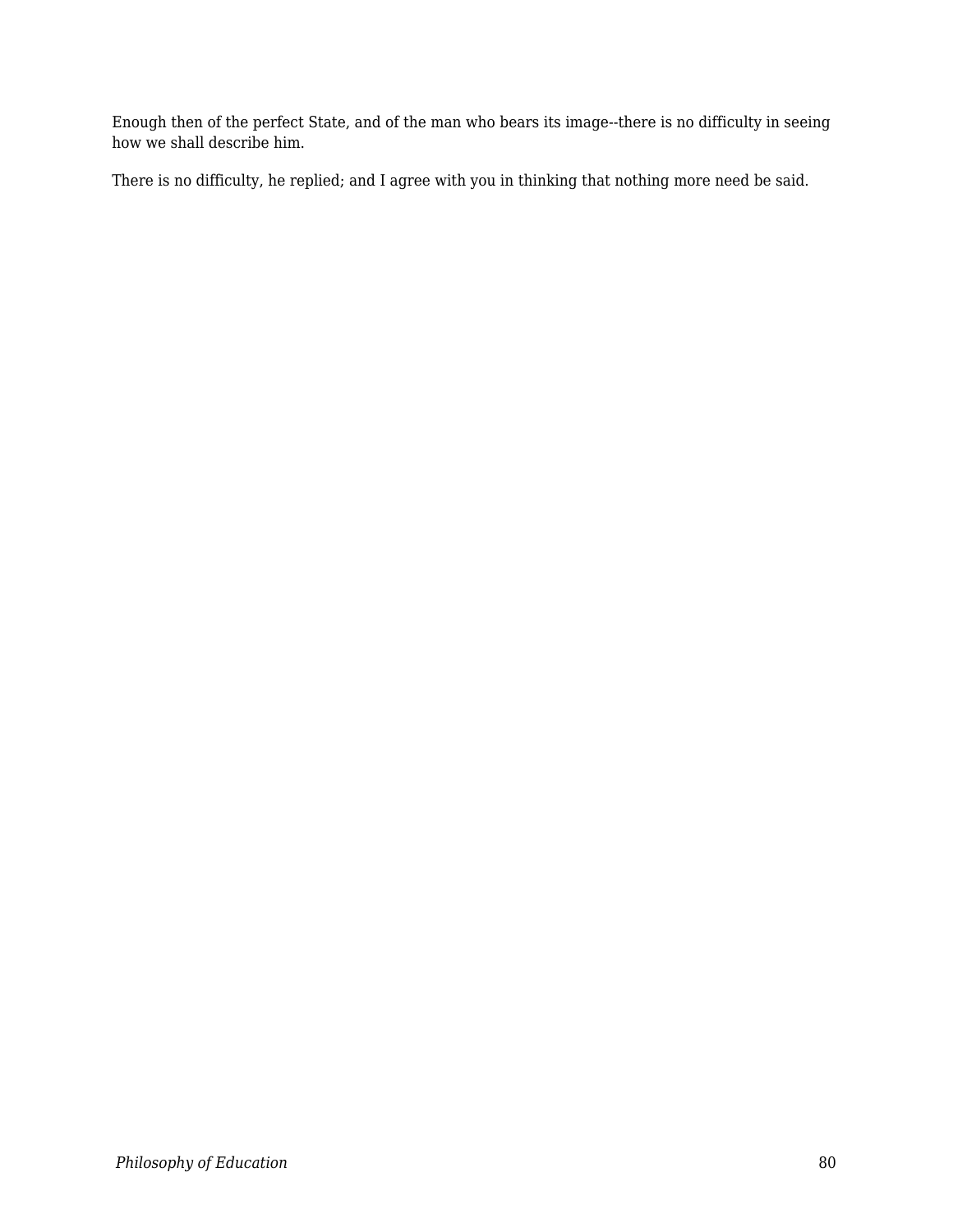## **Rousseau's Emile**

Jean-Jacques Rousseau

The following chapters are abridged from Jean Jacques Rousseau's *Emile, or Education* (1762), as translated by Barbara Foxley (New York: EP Dutton & Co., Inc. [1911] 1948).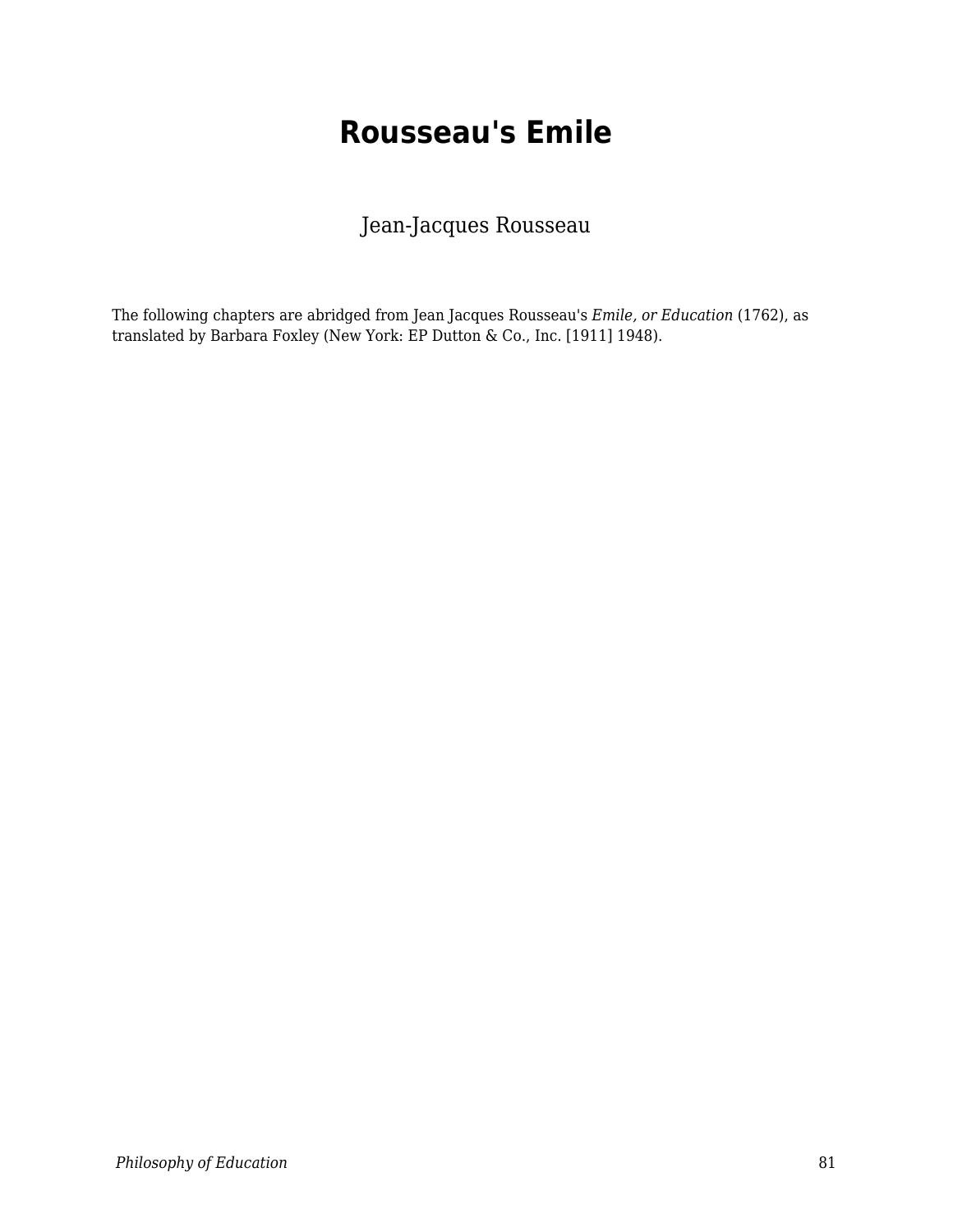## Emile, or Education

# **Book 1**

### Jean-Jacques Rousseau

God makes all things good; man meddles with them and they become evil. He forces one soil to yield the products of another, one tree to bear another's fruit. He confuses and confounds time, place, and natural conditions. He mutilates his dog, his horse, and his slave. He destroys and defaces all things; he loves all that is disformed and monstrous; he will have nothing as nature made it, not even man himself, who must learn his paces like a saddle-horse, and be shaped to his master's taste like the trees in his garden.

Yet things would be worse without this education, and mankind cannot be made by halves. Under existing conditions a man left to himself from birth would be more of a monster than the rest. Prejudice, authority, necessity, example, all the social conditions into which we are plunged, would stifle nature in him and put nothing in her place. She would be like a sapling chance sown in the midst of the highway, bent hither and thither and soon crushed by the passers-by.

Tender, anxious mother, I appeal to you. You can remove this young tree from the highway and shield it from the crushing force of social conventions. Tend and water it ere it dies. One day the fruit will reward your care. From the outset raise a wall round your child's soul; another may sketch the plan, you alone should carry it into execution.

Plants are fashioned by cultivation, man by education. If a man were born tall and strong, his size and strength would be of no good to him till he had learnt to use them; they would even harm him by preventing others from coming to his aid; left to himself he would die of want before he knew his needs. We lament the helplessness of infancy; we fail to perceive that the race would have perished had not man begun by being a child.

We are born weak, we need strength; helpless, we need aid; foolish, we need reason. All that we lack at birth, all that we need when we come to man's estate, is the gift of education.

This education comes to us from nature, from men, or from things. The inner growth of our organs and faculties is the education of nature, the use we learn to make of this growth is the education of men, what we gain by our experience of our surroundings is the education of things.

Thus we are each taught by three masters. If their teaching conflicts, the scholar is ill-educated and will never be at peace with himself; if their teaching agrees, he goes straight to his goal, he lives at peace with himself, he is well-educated.

Now of these three factors in education nature is wholly beyond our control, things are only partly in our power; the education of men is the only one controlled by us; and even here our power is largely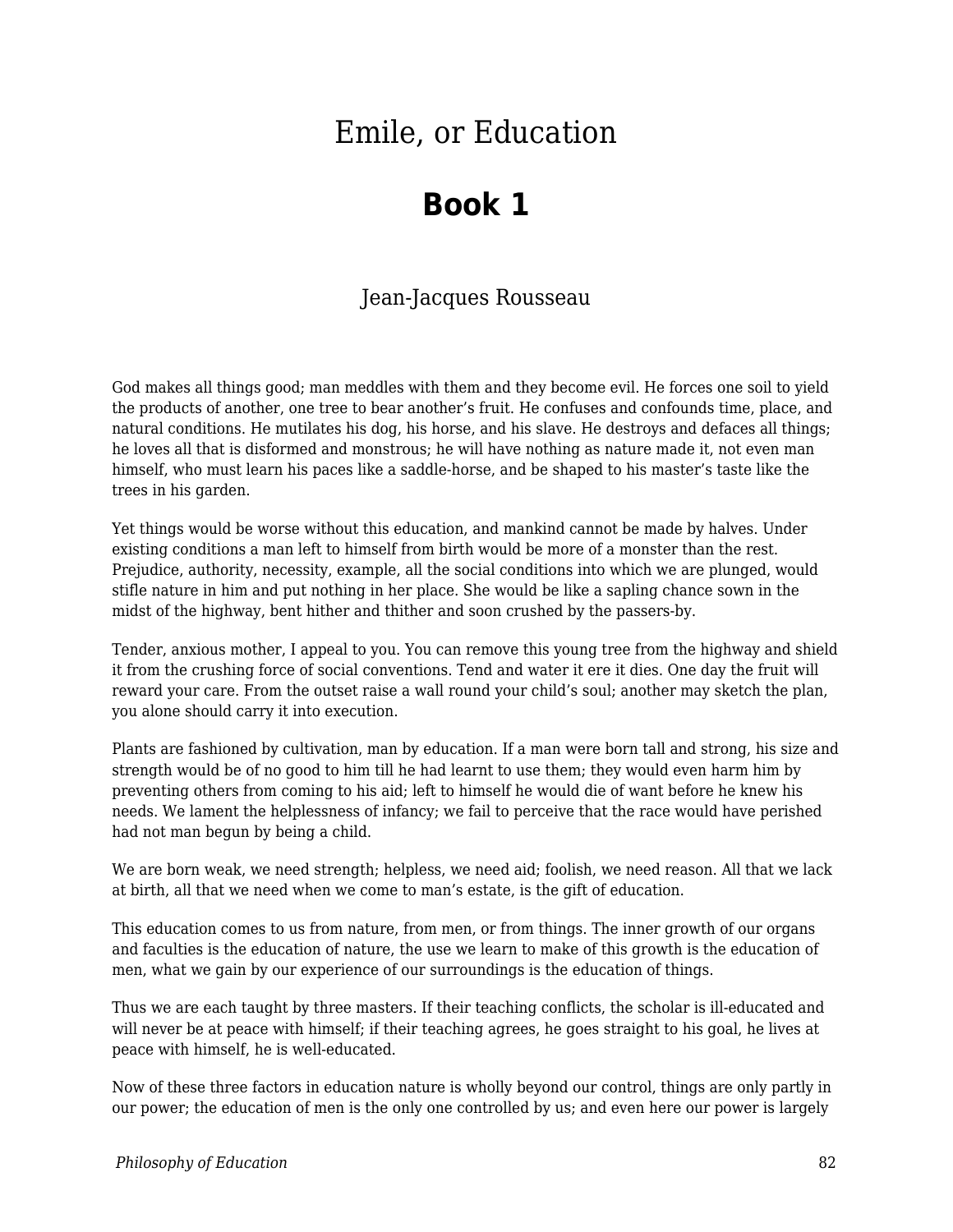illusory, for who can hope to direct every word and deed of all with whom the child has to do.

Viewed as an art, the success of education is almost impossible since the essential conditions of success are beyond our control. Our efforts may bring us within sight of the goal, but fortune must favor us if we are to reach it.

What is the goal? As we have just shown, it is the goal of nature. Since all three modes of education must work together, the two that we can control must follow the lead of that which is beyond our control. Perhaps this word Nature has too vague a meaning. Let us try to define it.

Nature, we are told, is merely habit. What does that mean? Are there not habits formed under compulsion, habits which never stifle nature? Such, for example, are the habits of plants trained horizontally. The plant keeps its artificial shape, but the sap has not changed its course, and any new growth the plant may make will be vertical. It is the same with a man's disposition; while the conditions remain the same, habits, even the least natural of them, hold good; but change the conditions, habits vanish, nature reasserts herself. Education itself is but habit, for are there not people who forget or lose their education and others who keep it? Whence comes this difference? If the term nature is to be restricted to habits conformable to nature we need say no more.

We are born sensitive and from our birth onwards we are affected in various ways by our environment. As soon as we become conscious of our sensations we tend to seek or shun the things that cause them, at first because they are pleasant or unpleasant, then because they suit us or not, and at last because of judgments formed by means of the ideas of happiness and goodness which reason gives us. These tendencies gain strength and permanence with the growth of reason, but hindered by our habits they are more or less warped by our prejudices. Before this change they are what I call Nature within us.

Everything should therefore be brought into harmony with these natural tendencies, and that might well be if our three modes of education merely differed from one another; but what can be done when they conflict, when instead of training man for himself you try to train him for others? Harmony becomes impossible. Forced to combat either nature or society, you must make your choice between the man and the citizen, you cannot train both.

The smaller social group, firmly united in itself and dwelling apart from others, tends to withdraw itself from the larger society. Every patriot hates foreigners; they are only men, and nothing to him. This defect is inevitable, but of little importance. The great thing is to be kind to our neighbors. Among strangers the Spartan was selfish, grasping, and unjust, but unselfishness, justice and harmony ruled his home life. Distrust those cosmopolitans who search out remote duties in their books and neglect those that lie nearest. Such philosophers will love the Tartans to avoid loving their neighbor.

The natural man lives for himself; he is the unit, the whole dependent only on himself and on his like. The citizen is but the numerator of a fraction, whose value depends on its denominator; his value depends upon the whole, that is, on the community. Good social institutions are those best fitted to make a man unnatural, to exchange his independence for dependence, to merge the unit in the group, so that he no longer regards himself as one, but as a part of the whole, and is only conscious of the common life. A citizen of Rome was neither Caius nor Lucius, he was a Roman; he ever loved his country better than his life. The captive Regulus professed himself a Carthaginian; as a foreigner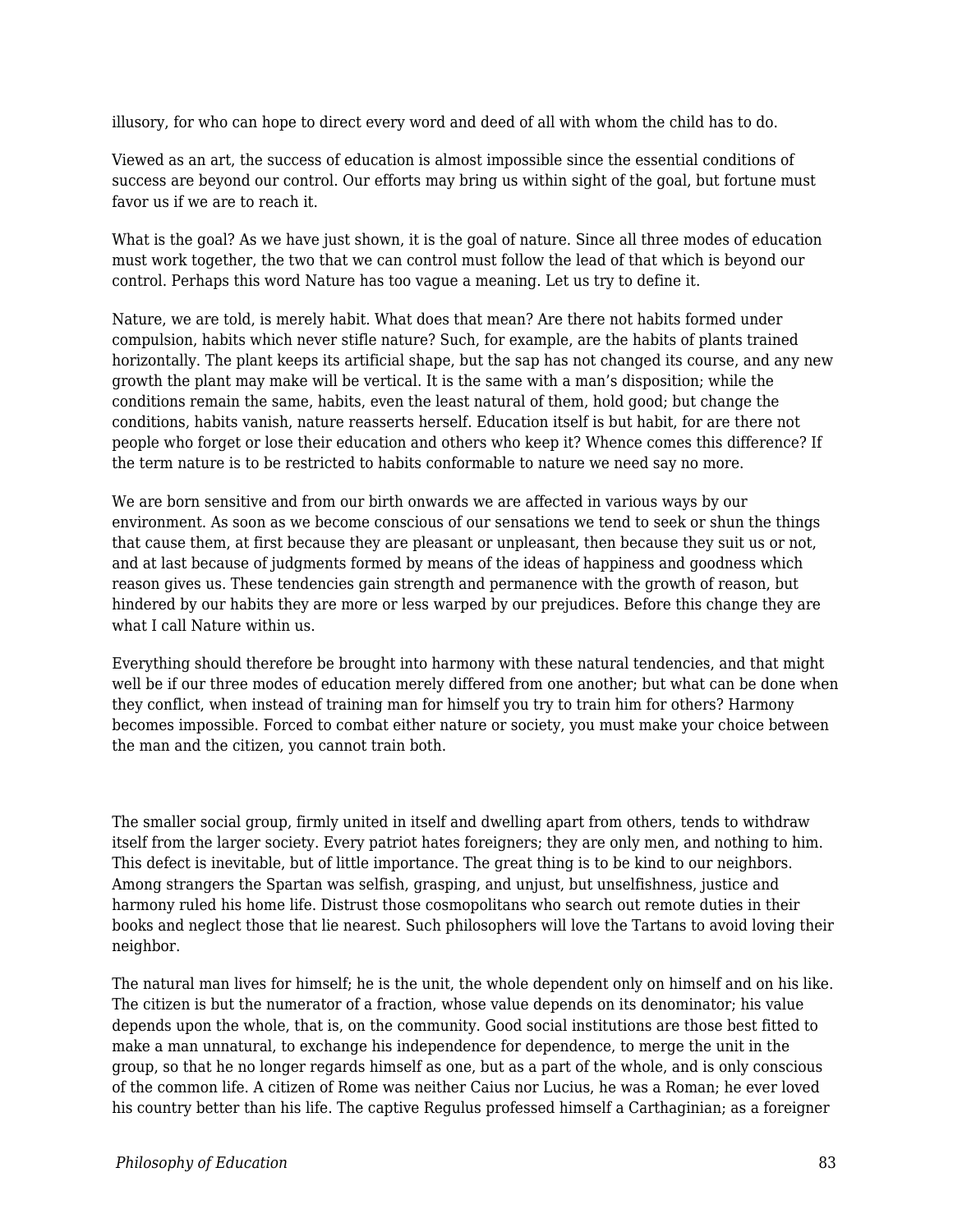he refused to take his seat in the Senate except at his master's bidding. He scorned the attempt to save his life. He had his will, and returned in triumph to a cruel death. There is no great likeness between Regulus and the men of our own day.

A Spartan mother had five sons with the army. A helot arrived; trembling she asked his news. "Your five sons are slain." "Vile slave, was that what I asked thee?" "We have won the victory." She hastened to the temple to render thanks to the gods. That was a citizen.

He who would preserve the supremacy of natural feelings in social life knows not what he asks. Ever at war with himself, hesitating between his wishes and his duties, he will be neither a man nor a citizen. He will be of no use to himself nor to others. He will be a man of our day, a Frenchman, an Englishman, one of the great middle class.

To be something, to be himself, and always at one with himself, a man must act as he speaks, must know what course he ought to take, and must follow that course with vigor and persistence. When I meet this miracle it will be time enough to decide whether he is a man or a citizen, or how he contrives to be both.

Two conflicting types of educational systems spring from these conflicting aims. One is public and common to many, the other private and domestic.

If you wish to know what is meant by public education, read Plato's Republic. Those who merely judge books by their titles take this for a treatise on politics, but it is the finest treatise on education ever written.

I do not consider our ridiculous colleges as public institutes, nor do I include under this head a fashionable education, for this education facing two ways at once achieves nothing. It is only fit to turn out hypocrites, always professing to live for others, while thinking of themselves alone. These professions, however, deceive no one, for every one has his share in them; they are so much labor wasted.

Our inner conflicts are caused by these contradictions. Drawn this way by nature and that way by man, compelled to yield to both forces, we make a compromise and reach neither goal. We go through life, struggling and hesitating, and die before we have found peace, useless alike to ourselves and to others.

There remains the education of the home or of nature; but how will a man live with others if he is educated for himself alone? If the twofold aims could be resolved into one by removing the man's selfcontradictions, one great obstacle to his happiness would be gone. To judge of this you must see the man full-grown; you must have noted his inclinations, watched his progress, followed his steps; in a word you must really know a natural man. When you have read this work, I think you will have made some progress in this inquiry.

What must be done to train this exceptional man! We can do much, but the chief thing is to prevent anything being done. To sail against the wind we merely follow one tack and another; to keep our position in a stormy sea we must cast anchor. Beware, young pilot, lest your boat slip its cable or drag its anchor before you know it.

In the social order where each has his own place a man must be educated for it. If such a one leave his own station he is fit for nothing else. His education is only useful when fate agrees with his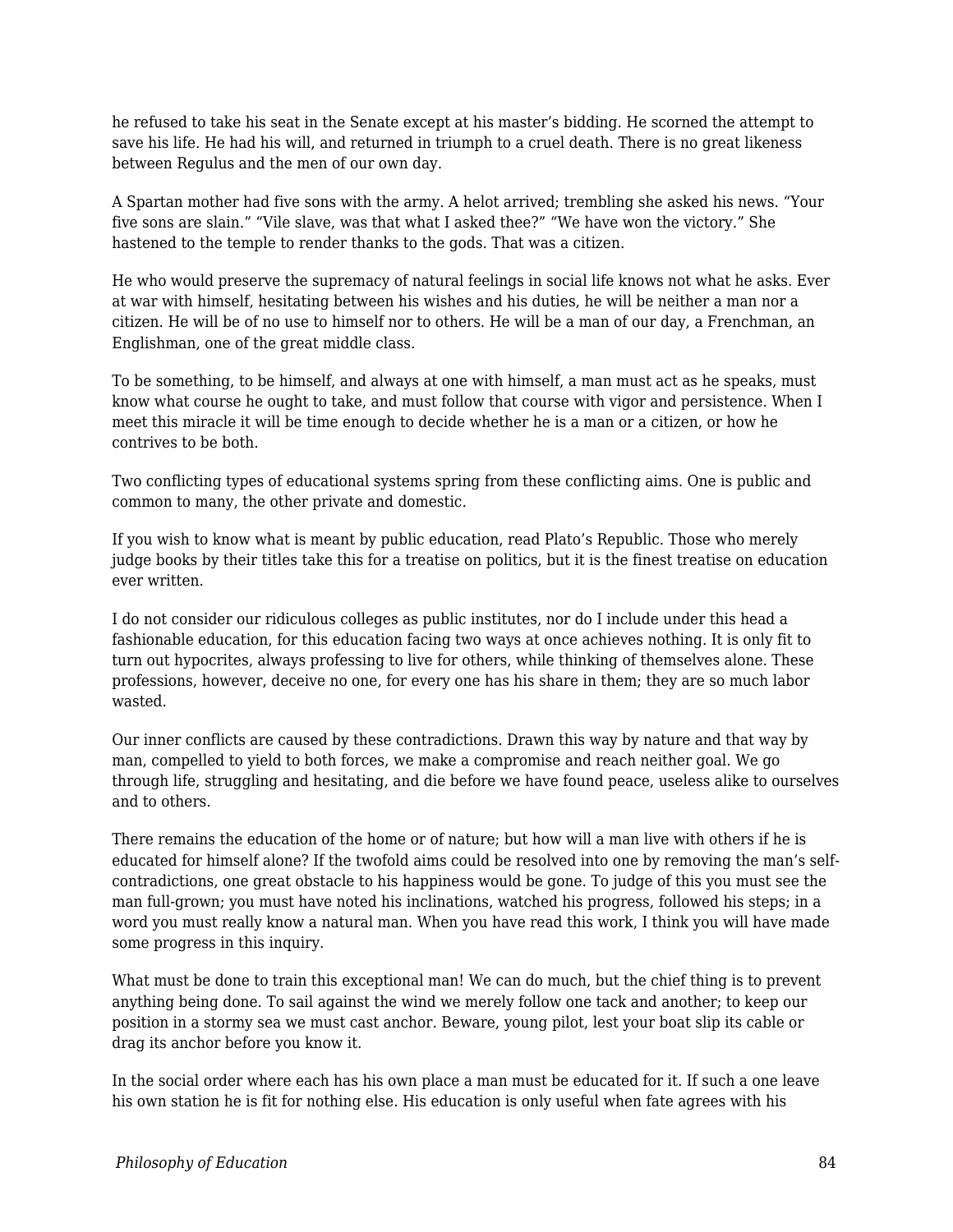parents' choice; if not, education harms the scholar, if only by the prejudices it has created. In Egypt, where the son was compelled to adopt his father's calling, education had at least a settled aim; where social grades remain fixed, but the men who form them are constantly changing, no one knows whether he is not harming his son by educating him for his own class.

In the natural order men are all equal and their common calling is that of manhood, so that a welleducated man cannot fail to do well in that calling and those related to it. It matters little to me whether my pupil is intended for the army, the church, or the law. Before his parents chose a calling for him nature called him to be a man. Life is the trade I would teach him. When he leaves me, I grant you, he will be neither a magistrate, a soldier, nor a priest; he will be a man. All that becomes a man he will learn as quickly as his right place. "Occupavi te, fortuna, atque cepi; omnes-que aditus tuos interclusi, ut ad me aspirare non posses." The real object of our study is man and his environment. To my mind those of us who can best endure the good and evil of life are the best educated; hence it follows that true education consists less in precept than in practice. We begin to learn when we begin to live; our education begins with ourselves, our first teacher is our nurse. The ancients used the word "Education" in a different sense, it meant "Nurture." "educit obstetrix," says Varro. "educat nurtix, instituit pedagogus, docet magister.

Thus, education, discipline, and instruction are three things as different in their purpose as the dame, the usher, and the teacher. But these distinctions are undesirable and the child should only follow one guide.

We must therefore look at the general rather than the particular, and consider our scholar as man in the abstract, man exposed to all the changes and chances of mortal life. If men were born attached to the soil of our country, if one season lasted all the year round, if every man's fortune were so firmly grasped that he could never lose it, then the established method of education would have certain advantages; the child brought up to his own calling would never leave it, he could never have to face the difficulties of any other condition. But when we consider the fleeting nature of human affairs the restless and uneasy spirit of our times, when every generation overturns the work of its predecessor, can we conceive a more senseless plan than to educate a child as if he would never leave his room, as if he would always have his servants about him? If the wretched creature takes a single step up or down he is lost. This is not teaching him to bear pain; it is training him to feel it.

People think only of preserving their child's life; this is not enough, he must be taught to preserve his own life when he is a man, to bear the buffets of fortune, to brave wealth and poverty, to live at need among the snows of Iceland or on the scorching rocks of Malta. In vain you guard against death; he must needs die; and even if you do not kill him with your precautions, they are mistaken. Teach him to live rather than to avoid death: life is not breath, but action, the use of our senses, our mind, our faculties, every part of ourselves which makes us conscious of our being. Life consists less in length of days than in the keen sense of living. A man may be buried at a hundred and may never have lived at all. He would have fared better had he died young.

Our wisdom is slavish prejudice, our customs consist in control, constraint, compulsion. Civilized man is born and dies a slave. The infant is bound up in swaddling clothes, the corpse is nailed down in his coffin. All his life long man is imprisoned by our institutions.

...Fix your eyes on nature, follow the path traced by her. She keeps children at work, she hardens them by all kinds of difficulties, she soon teaches them the meaning of pain and grief. They cut their teeth and are feverish, sharp colics bring on convulsions, they are choked by fits of coughing and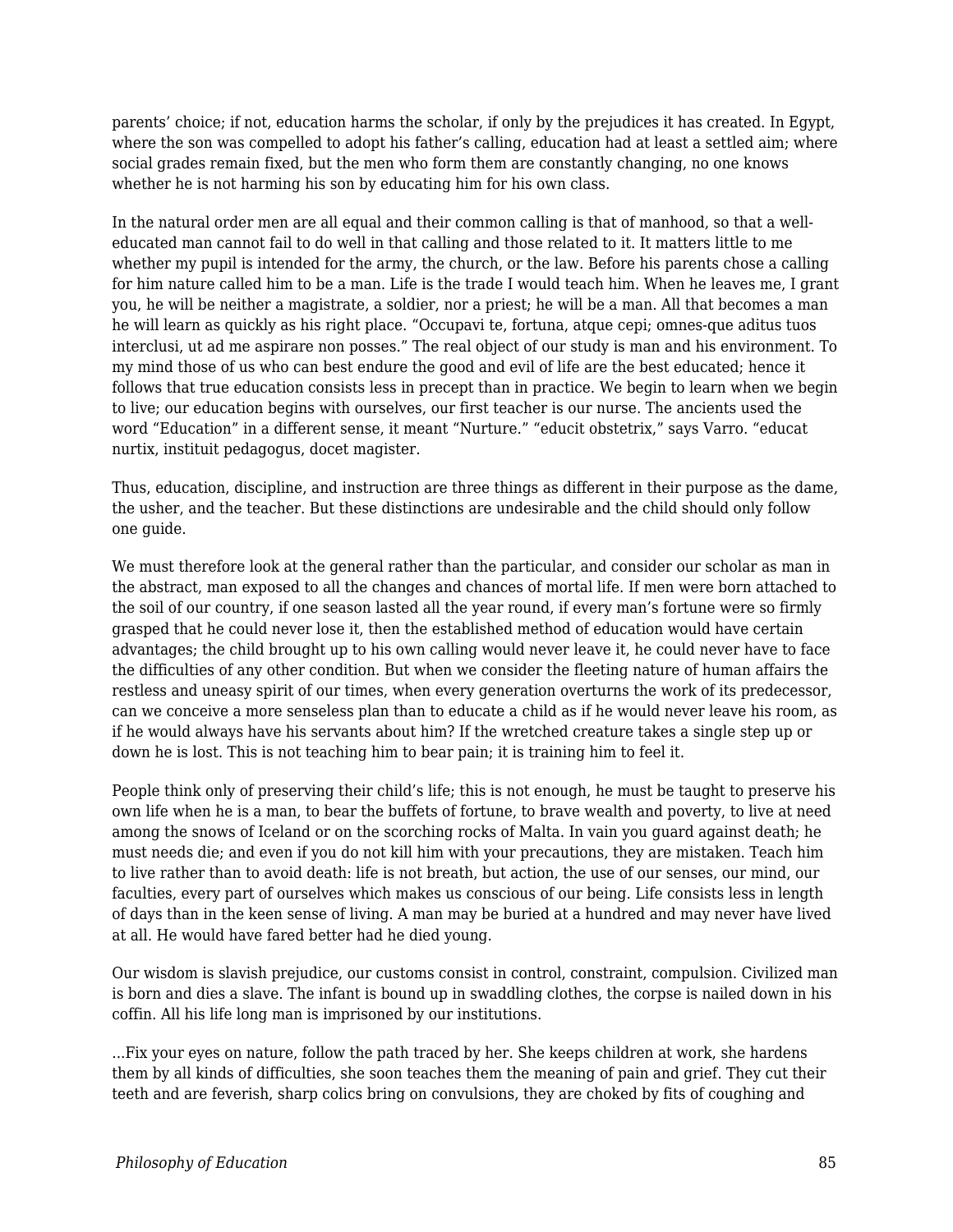tormented by worms, evil humors corrupt the blood, germs of various kinds ferment in it, causing dangerous eruptions. Sickness and danger play the chief part in infancy. One half of the children who are born die before their eighth year. The child who has overcome hardships has gained strength, and as soon as he can use his life he holds it more securely.

This is nature's law; why contradict it? Do you not see that in your efforts to improve upon her handiwork you are destroying it; her cares are wasted? To do from without what she does within is according to you to increase the danger twofold. On the contrary, it is the way to avert it; experience shows that children delicately nurtured are more likely to die. Provided we do not overdo it, there is less risk in using their strength than in sparing it. Accustom them therefore to the hardships they will have to face; train them to endure extremes of temperature, climate and condition, hunger, thirst, and weariness. Dip them in the waters of Styx. Before bodily habits become fixed you may teach what habits you will without any risk, but once habits are established any change is fraught with peril. A child will bear changes which a man cannot bear, the muscles of the one are soft and flexible, they take whatever direction you give them without any effort; the muscles of the grown man are harder and they only change their accustomed mode of action when subjected to violence. So we can make a child strong without risking his life or health, and even if there were some risk, it should not be taken into consideration. Since human life is full of dangers, can we do better than face them at a time when they can do the least harm?...

Man is born to suffer; pain is the means of his preservation. His childhood is happy, knowing only pain of body. These bodily sufferings are much less cruel, much less painful, than other forms of suffering, and they rarely lead to self-destruction. It is not the twinges of gout which make a man kill himself, it is mental suffering that leads to despair. We pity the sufferings of childhood; we should pity ourselves; our worst sorrows are of our own making.

The new-born infant cries, his early days are spent in crying. He is alternately petted and shaken by way of soothing him; sometimes he is threatened, sometimes beaten, to keep him quiet. We do what he wants or we make him do what we want, we submit to his whims or subject him to our own. There is no middle course; he must rule or obey. Thus his earliest ideas are those of the tyrant or the slave. He commands before he can speak, he obeys before he can act, and sometimes he is punished for faults before he is aware of them, or rather before they are committed. Thus early are the seeds of evil passions sown in his young heart. At a later day these are attributed to nature, and when we have taken pains to make him bad we lament his badness.

In this way the child passes six or seven years in the hands of women, the victim of his own caprices or theirs, and after they have taught him all sorts of things, when they have burdened his memory with words he cannot understand, or things which are of no use to him, when nature has been stifled by the passions they have implanted in him, this sham article is sent to a tutor. The tutor completes the development of the germs of artificiality which he finds already well grown, he teaches him everything except self-knowledge and self-control, the arts of life and happiness. When at length this infant slave and tyrant, crammed with knowledge but empty of sense, feeble alike in mind and body, is flung upon the world, and his helplessness, his pride, and his other vices are displayed, we begin to lament the wretchedness and perversity of mankind. We are wrong; this is the creature of our fantasy; the natural man is cast in another world.

Would you keep as nature made him? Watch over him from his birth. Take possession of him as soon as he comes into the world and keep him till he is a man; you will never succeed otherwise. The real nurse is the mother and the real teacher is the father. Let them agree in the ordering of their duties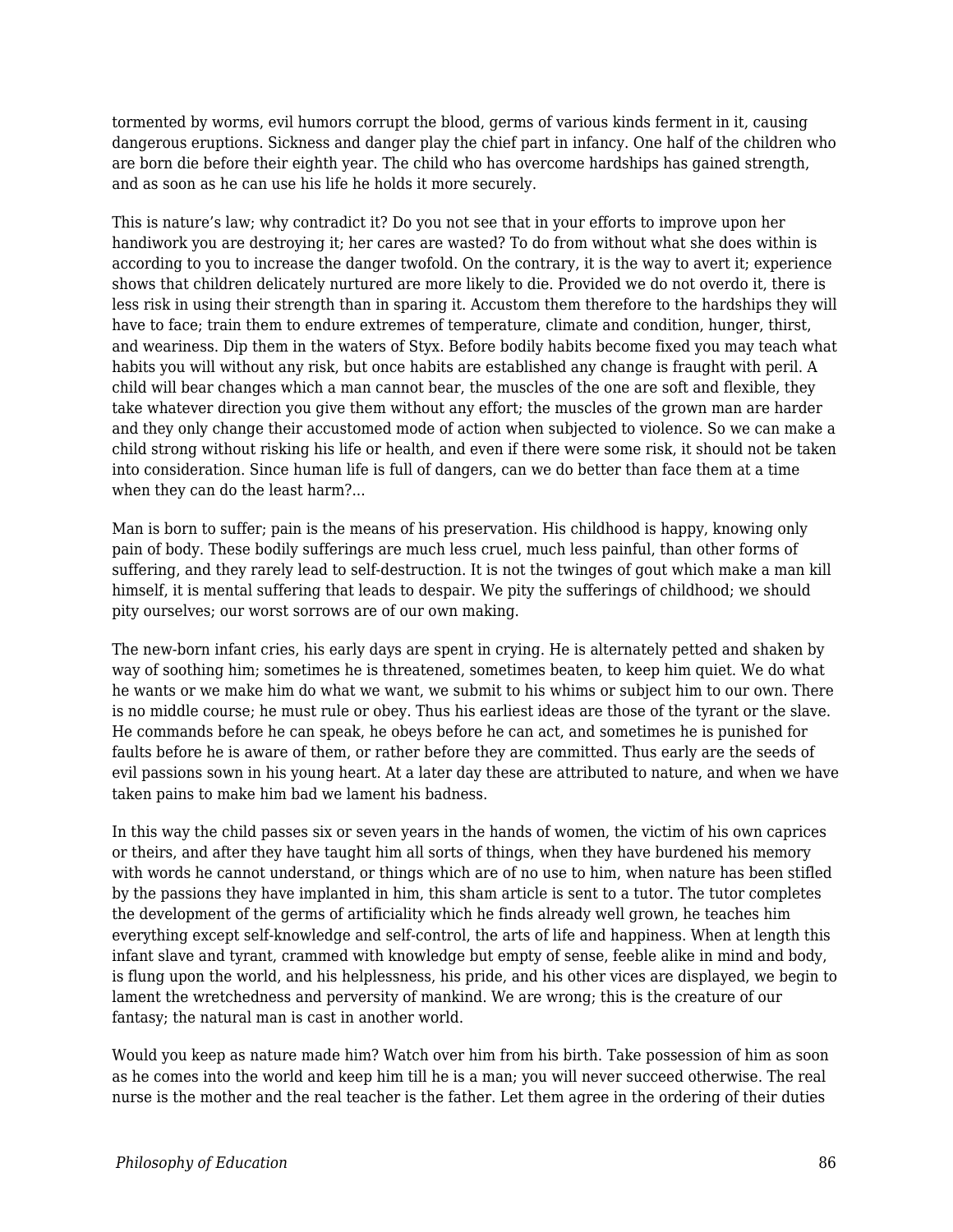as well as in their method, let the child pass from one to the other. He will be better educated by a sensible though ignorant father than by the cleverest master in the world. For zeal will alone for lack of knowledge, rather than knowledge for lack of zeal....

A father has done but a third of his task when he begets children and provides a living for them. He owes men to humanity, citizens to the state. A man who can pay this threefold debt and neglects to do so is guilty, more guilty, perhaps, if he pays it in part than when he neglects it entirely. He has no right to be a father if he cannot fulfill a father's duties. Poverty, pressure of business, mistaken social prejudices, none of these can excuse a man from his duty, which is to support and educate his own children. If a man of any natural feeling neglects these sacred duties he will repent it with bitter tears and will never be comforted...

There is much discussion as to the characteristics of a good tutor. My first requirement, and it implies a good many more, is that he should not take up his task for reward. There are callings so great that they cannot be undertaken for money without showing our unfitness for them; such callings are those of the soldier and the teacher.

"But who must train my child?" "I have just told you, you should do it yourself." "I cannot." "You cannot!" Then find a friend. I see no other course."

A tutor! What a noble soul! Indeed for the training of a man one must either be a father or more than man. It is this duty you would calmly hand over to a hireling!...

I feel too deeply the importance of a tutor's duties and my own unfitness, ever to accept such a post, whoever offered it, and even the claims of friendship would be only an additional motive for my refusal. Few, I think, will be tempted to make me such an offer when they have read this book, and I beg any one who would do so to spare his pains. I have had enough experience of the task to convince myself of my own unfitness, and my circumstances would make it impossible, even if my talents were such as to fit me for it. I have thought it my duty to make this public declaration to those who apparently refuse to do me the honor of believing in the sincerity of my determination. If I am unable to undertake the more useful task, I will at least venture to attempt the easier one; I will follow the example of my predecessors and take up, not the task, but my pen; and instead of doing the right thing I will try to say it...

I have therefore decided to take an imaginary pupil, to assume on my own part the age, health, knowledge, and talents required for the work of his education, to guide him from birth to manhood, when he needs no guide but himself. This method seems to me useful for an author who fears lest he may stray from the practical to the visionary; for as soon as he departs from common practice he has only to try his method on his pupil; he will soon know, or the reader will know for him, whether he is following the development of the child and the natural growth of the human heart....

People seek a tutor who has already educated one pupil. This is too much; one man can only educate one pupil; if two were essential to success, what right would he have to undertake the first? With more experience you may know better what to do, but you are less capable of doing it; once this task has been well done, you will know too much of its difficulties to attempt it a second time-- if ill done, the first attempt augurs badly for the second....

There is only one science for children to learn--the duties of man. This science is one, and, whatever Xenophon may say of the education of the Persians, it is indivisible. Besides, I prefer to call the man who has this knowledge master rather than teacher, since it is a question of guidance rather than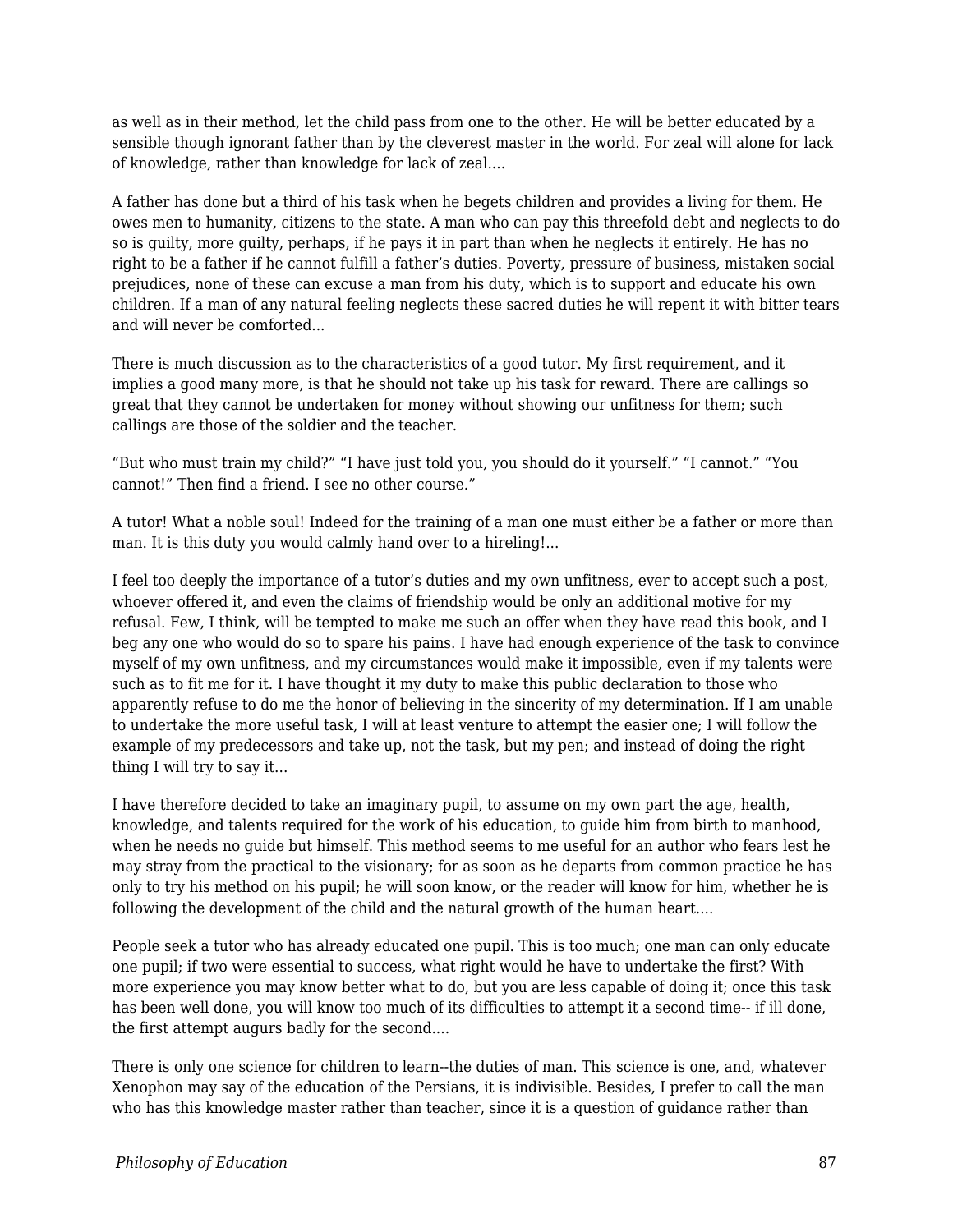instruction. He must not give precepts, he must let the scholar find them out for himself....

If I had my choice I would take a child of ordinary mind, such as I assume in my pupil. It is ordinary people who have to be educated, and their education alone can serve as a pattern for the education of their fellows. The others find their way alone.

The birthplace is not a matter of indifference in the education of man; it is only in temperate climes that he comes to his full growth. The disadvantages of extremes are easily seen. A man is not planted in one place like a tree, to stay there the rest of his life, and to pass from one extreme to another you must travel twice as far as he who starts half-way...

The poor man has no need of education. The education of his own station in life is forced upon him, he can have no other; the education received by the rich man from his own station is least fitted for himself and for society. Moreover, a natural education should fit a man for any position... Let us choose our scholar among the rich; we shall at least have made another man; the poor may come to manhood without our help.

For the same reason I should not be sorry if Emile came of a good family. He will be another victim snatched from prejudice.

Emile is an orphan. No matter whether he has father or mother, having undertaken their duties I am invested with their rights. He must honor his parents, but he must obey me. That is my first and only condition.

I must add that there is just one other point arising out of this we must never be separated except by mutual consent. This clause is essential, and I would have tutor and scholar so inseparable that they should regard their fate as one. If once they perceive the time of their separation drawing near, the time which must make them strangers to one another, they become strangers then and there; each makes his own little world and both of them being busy in thought with the time when they will no longer be together, they remain together against their will....

The body must be strong enough to obey the mind; a good servant must be strong...A feeble body makes a feeble mind. Hence the influence of physic [medicine], an art which does more harm to man than all the evils it professes to cure. I do not know what the doctors cure us of, but I know this: they infect us with very deadly diseases, cowardice, timidity, credulity, the fear of death. What matter if they make the dead walk, we have no need of corpses; they fail to give us men, and it is men we need... I cannot refrain from saying that men employ the same sophism about medicine as they do about the search for truth....

Would you find a really brave man? Seek him where there are no doctors, where the results of disease are unknown, and when death is little thought of. By nature a man bears pain bravely and dies in peace. It is the doctors with their rules, the philosophers with their precepts, the priests with their exhortations, who debase the heart and make us afraid to die...

When our life begins our needs begin too....A child who passes through many hands in turn, can never be well brought up. At every change he makes a secret comparison, which continually tends to lessen his respect for those who control him, and with it their authority over him. If once he thinks there are grown-up people with no more sense than children the authority of age is destroyed and his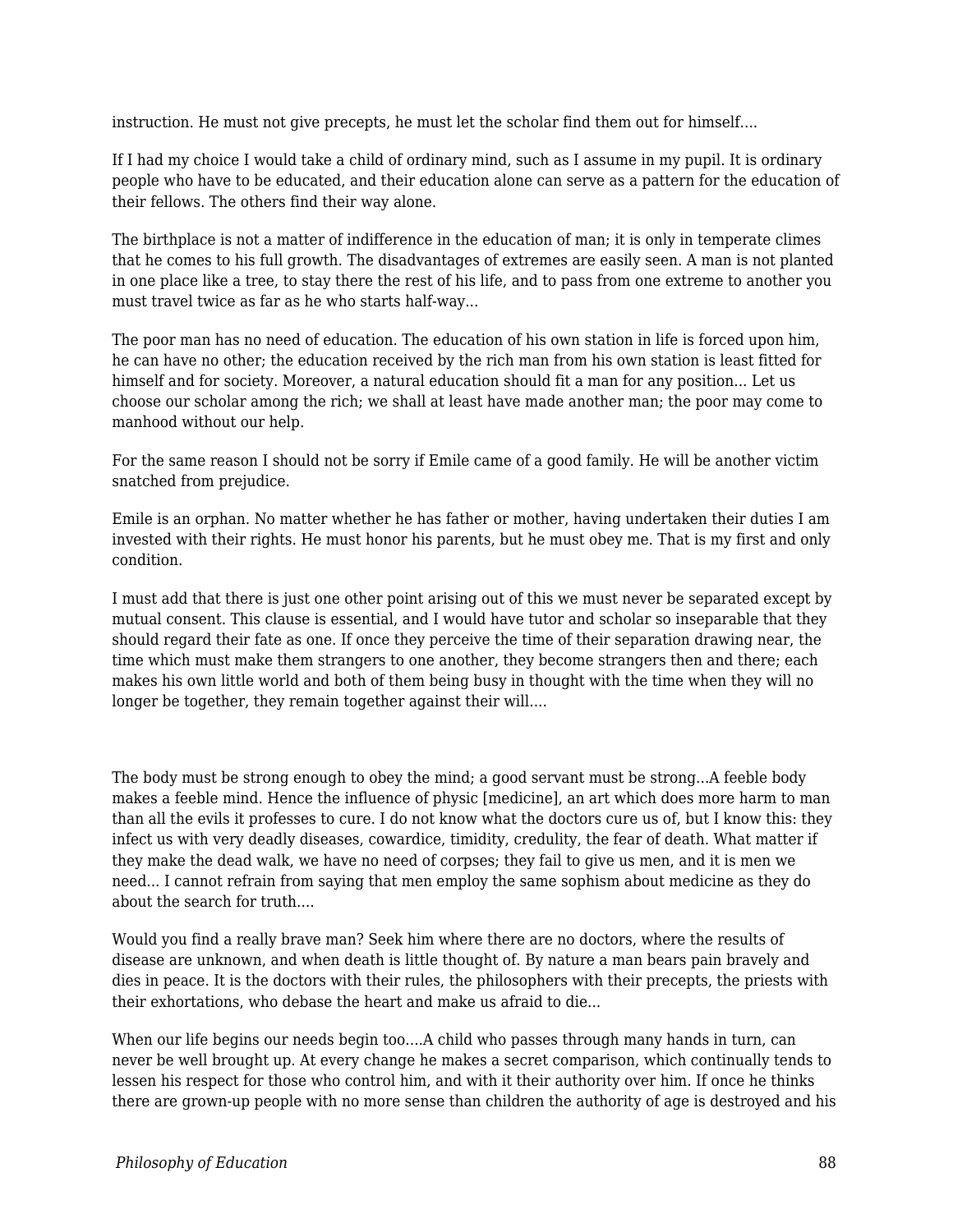education is ruined. A child should know no betters but its father and mother, or failing them its foster-mother and its tutor, and even this is one too many, but this division is inevitable, and the best that can be done in the way of remedy is that the man and woman who control him shall be so well agreed with regard to him that they seem like one...

Men are not to be crowded together in ant-hills, but scattered over the earth to till it. The more they are massed together, the more corrupt they become. Disease and vice are the sure results of overcrowded cities. Of all creatures man is least fitted to live in herds. Huddled together like sheep, men would very soon die. Man's breath is fatal to his fellows. This is literally as well as figuratively true.

Men are devoured by our towns. In a few generations the race dies out or becomes degenerate; it needs renewal, and it is always renewed from the country. Send your children to renew themselves, so to speak, send them to regain in the open fields the strength lost in the foul air of our crowded cities. Women hurry home that their children may be born in the town; they ought to do just the opposite, especially those who mean to nurse their own children. They would lose less than they think, and in more natural surroundings the pleasures associated by nature with maternal duties would soon destroy the taste for other delights...

In the same way it is unnecessary to take the precaution of heating the water; in fact among many races the new-born infants are bathed with no more ado in rivers or in the sea. Our children, made tender before birth by the softness of their parents, come into the world with a constitution already enfeebled, which cannot be at once exposed to all the trials required to restore it to health. Little by little they must be restored to their natural vigor...

When the child draws its first breath do not confine it in tight wrappings. No cap, no bandages, nor swaddling clothes. Loose and flowing flannel wrappers, which leave its limbs free and are not too heavy to check his movements, not too warm to prevent his feeling the air. Put him in a big cradle, well padded, where he can move easily and safely. As he begins to grow stronger, let him crawl about the room; let him develop and stretch his tiny limbs; you will see him gain strength from day to day. Compare him with a well swaddled child of the same age and you will be surprised at their different rates of progress.

...when education begins with life, the new-born child is already a disciple, not of tutor, but of nature. The tutor merely studies under this master, and sees that his orders are not evaded. He watches over the infant, he observes it, he looks for the first feeble glimmering of intelligence, as the Moslem looks for the moment of the moon's rising in her first quarter.

We are born capable of learning, but knowing nothing, perceiving nothing. The mind, bound up within imperfect and half grown organs, is not even aware of its own existence. The movements and cries of the new-born child are purely reflex, without knowledge or will...

As I said before, man's education begins at birth; before he can speak or understand he is learning. Experience precedes instruction; when he recognizes his nurse he has learnt much. The knowledge of the most ignorant man would surprise us if we had followed his course from birth to the present time. If all human knowledge were divided into two parts, one common to all, the other peculiar to the learned, the latter would seem very small compared with the former. But we scarcely heed this general experience, because it is acquired before the age of reason. Moreover, knowledge only attracts attention by its rarity, as in algebraic equations common factors count for nothing... Food and sleep, too, exactly measured, become necessary at regular intervals, and soon desire is no longer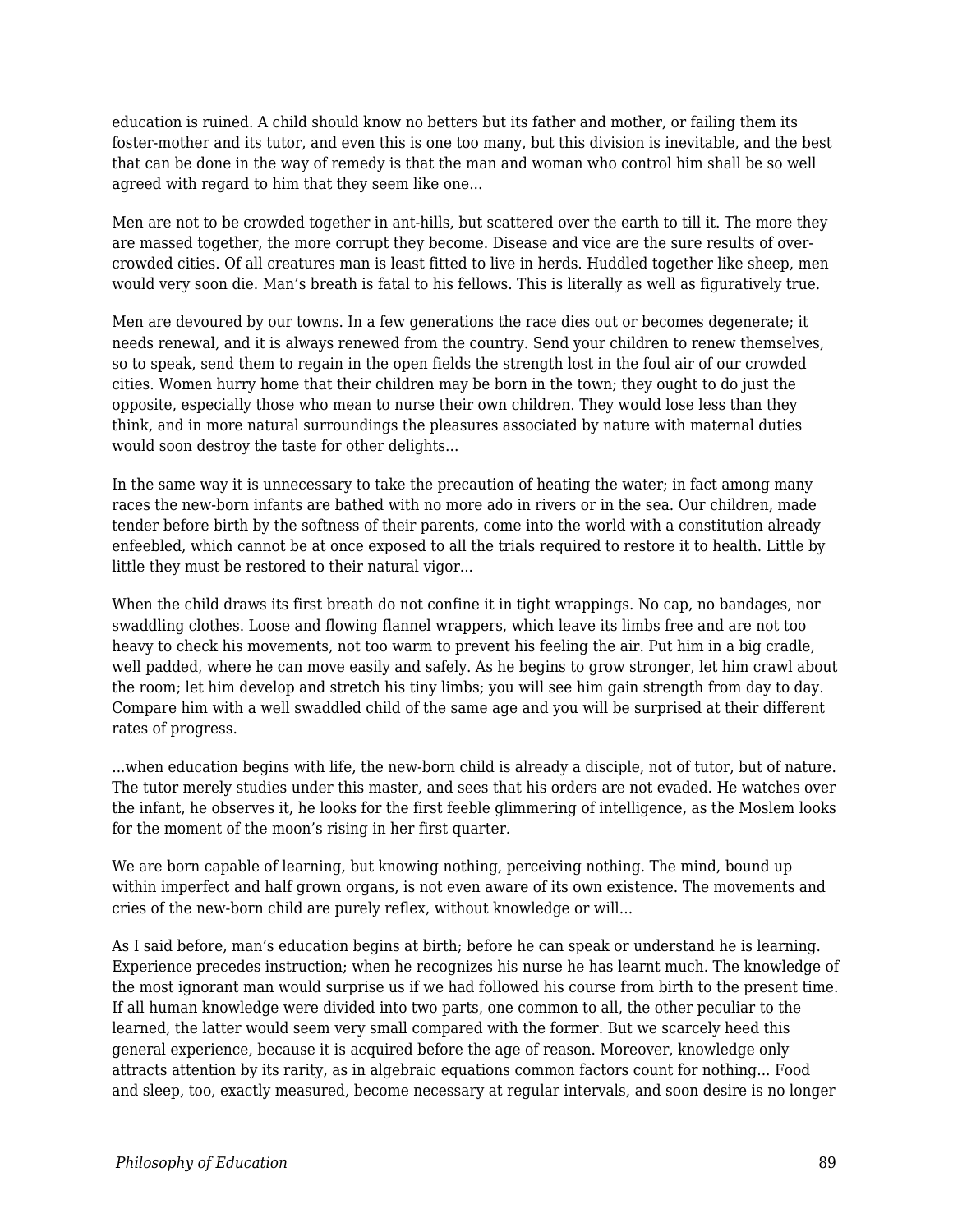the effect of need, but of habit, or rather habit adds a fresh need to those of nature. You must be on your guard against this.

The only habit the child should be allowed to contract is that of having no habits; let him be carried on either arm, let him be accustomed to offer either hand, to use one or other indifferently; let him not want to eat, sleep, or do anything at fixed hours, nor be unable to be left alone by day or night. Prepare the way for his control of his liberty and the use of his strength by leaving his body its natural habit, by making him capable of lasting self-control, of doing all that he wills when his will is formed.

As soon as the child begins to take notice, what is shown him must be carefully chosen. The natural man is interested in all new things. He feels so feeble that he fears the unknown: the habit of seeing fresh things without ill effects destroys this fear. Children brought up in clean houses where there are no spiders are afraid of spiders, and this fear often lasts through life. I never saw peasants, man, woman, or child, afraid of spiders.

All our languages are the result of art. It has long been a subject of inquiry whether there ever was a natural language common to all; no doubt there is, and it is the language of children before they begin to speak. This language is inarticulate, but it has tone, stress, and meaning. The use of our own language has led to neglect it so far as to forget it altogether. Let us study children and we shall soon learn it afresh from them. Nurses can teach us this language; they understand all their nurslings say to them, hey answer them, and keep up long conversations with them; and though they use words, these words are quite useless. It is not the hearing of the word, but its accompanying intonation that is understood.

To the language of intonation is added the no less forcible language of gesture. The child uses, not its weak hands, but its face. The amount of expression in these undeveloped faces is extraordinary; their features change from one moment to another with incredible speed. You see smiles, desires, terror, come and go like lightning; every time the face seems different. The muscles of the face are undoubtedly more mobile than our own. On the other hand the eyes are almost expressionless. Such must be the sort of signs they use at an age when their only needs are those of the body. Grimaces are the sign of sensation, the glace expresses sentiment.

At man's first state is one of want and weakness, his first sounds are cries and tears. The child feels his needs and cannot satisfy them, he begs for help by his cries. Is he hungry or thirsty? there are tears; is he too cold or too hot? more tears; he needs movement and is kept quiet, more tears; he wants to sleep and is disturbed, he weeps. The less comfortable he is, the more he demands change. He has only one language because he has, so to say, only one kind of discomfort. In the imperfect state of his sense organs he does not distinguish their several impressions; all ills produce one feeling of sorrow.

These tears, which you think so little worthy of your attention, give rise to the first relation between man and his environment; here is forged the first link in the long chain of social order.

When the child cries he is uneasy, he feels some need which he cannot satisfy; you watch him, seek this need, find it, and satisfy it. If you can neither find it nor satisfy it, the tears continue and become tiresome. The child is petted to quiet him, he is rocked or sung to sleep; if he is obstinate, the nurse sometimes strikes him. What strange lessons for him at his first entrance into life!..

The child's first tears are prayers, beware lest they become commands; he begins by asking for aid,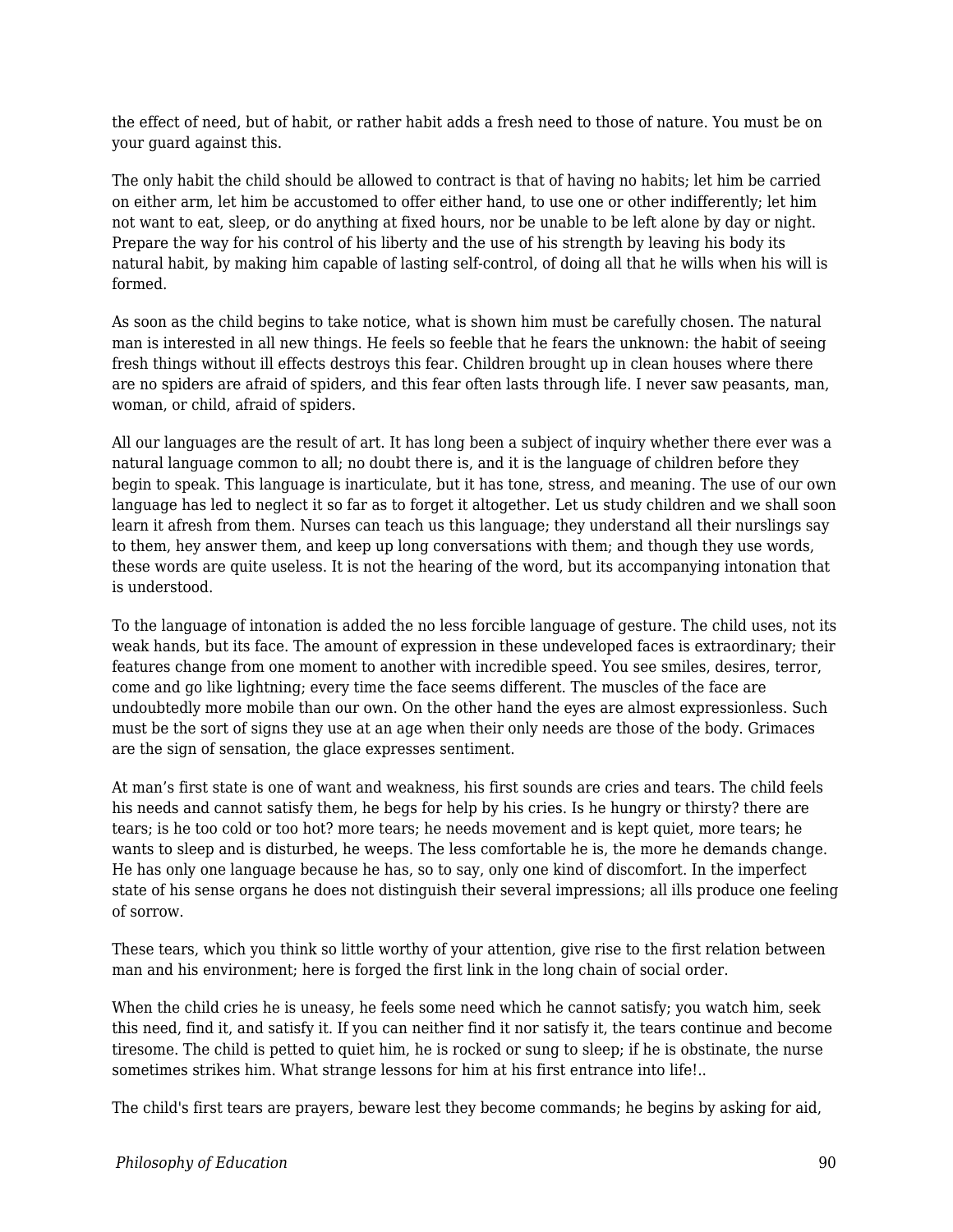he ends by demanding service. Thus from his own weakness, the source of his first consciousness of dependence, springs the later idea of rule and tyranny; but as this idea is aroused rather by his needs than by our services, we begin to see moral results whose causes are not in nature; thus we see how important it is, even at the earliest age, to discern the secret meaning of the gesture or cry.

When the child tries to seize something without speaking, he thinks he can reach the object, for he does not rightly judge its distance; when he cries and stretches out his hands he no longer misjudges the distance, he bids the object approach, or orders you to bring it to him. In the first case bring it to him slowly; in the second do not even seem to hear his cries. The more he cries the less you should heed him. He must learn in good time not to give commands to men, for he is not their master, not to things, for they cannot hear him. Thus when the child wants something you mean to give him, it is better to carry him to it rather than to bring the thing to him. From this he will draw a conclusion suited to his age, and there is no other way of suggesting it to him....

All wickedness comes from weakness. The child is only naughty because he is weak; make him strong and he will be good; if we could do everything we should never do wrong... Reason alone teaches us to know good from evil. Therefore conscience, which makes us love the one and hate the other, though it is independent of reason, cannot develop without it. Before the age of reason we do good or ill without knowing it, and there is no morality in our actions, although there is sometimes in our feeling with regard to other people's actions in relation to ourselves. A child wants to overturn everything he sees. He breaks and smashes everything he can reach; he seizes a bird as he seizes a stone, and strangles it without knowing what he is about...

While the Author of nature has given children this activity, He takes care that it shall do little harm by giving them small power to use it. But as soon as they can think of people as tools to be used, they use them to carry out their wishes and to supplement their own weakness. This is how they become tiresome, masterful, imperious, naughty, and unmanageable; a development which does not spring from a natural love of power, but one which has been taught them, for it does not need much experience to realize how pleasant it is to set others to work and to move the world by a word.

As the child grows it gains strength and becomes less restless and unquiet and more independent. Soul and body become better balanced and nature no longer asks for more movement than is required for self-preservation. But the love of power does not die with the need that aroused it; power arouses and flatters self-love, and habit strengthens it; thus caprice follows upon need, and the first seeds of prejudice and obstinacy are sown.

First Maxim.-- Far from being too strong, children are not strong enough for all the claims of nature. Give them full use of such strength as they have; they will not abuse it.

Second Maxim.-- Help them and supply the experience and strength they lack whenever the need is of the body.

Third Maxim.-- In the help you give them confine yourself to what is really needful, without granting anything to caprice or unreason; for they will not be tormented by caprice if you do not call it into existence, seeing it is no part of nature.

Fourth Maxim.-- Study carefully their speech and gestures, so that at an age when they are incapable of deceit you may discriminate between those desires which come from nature and those which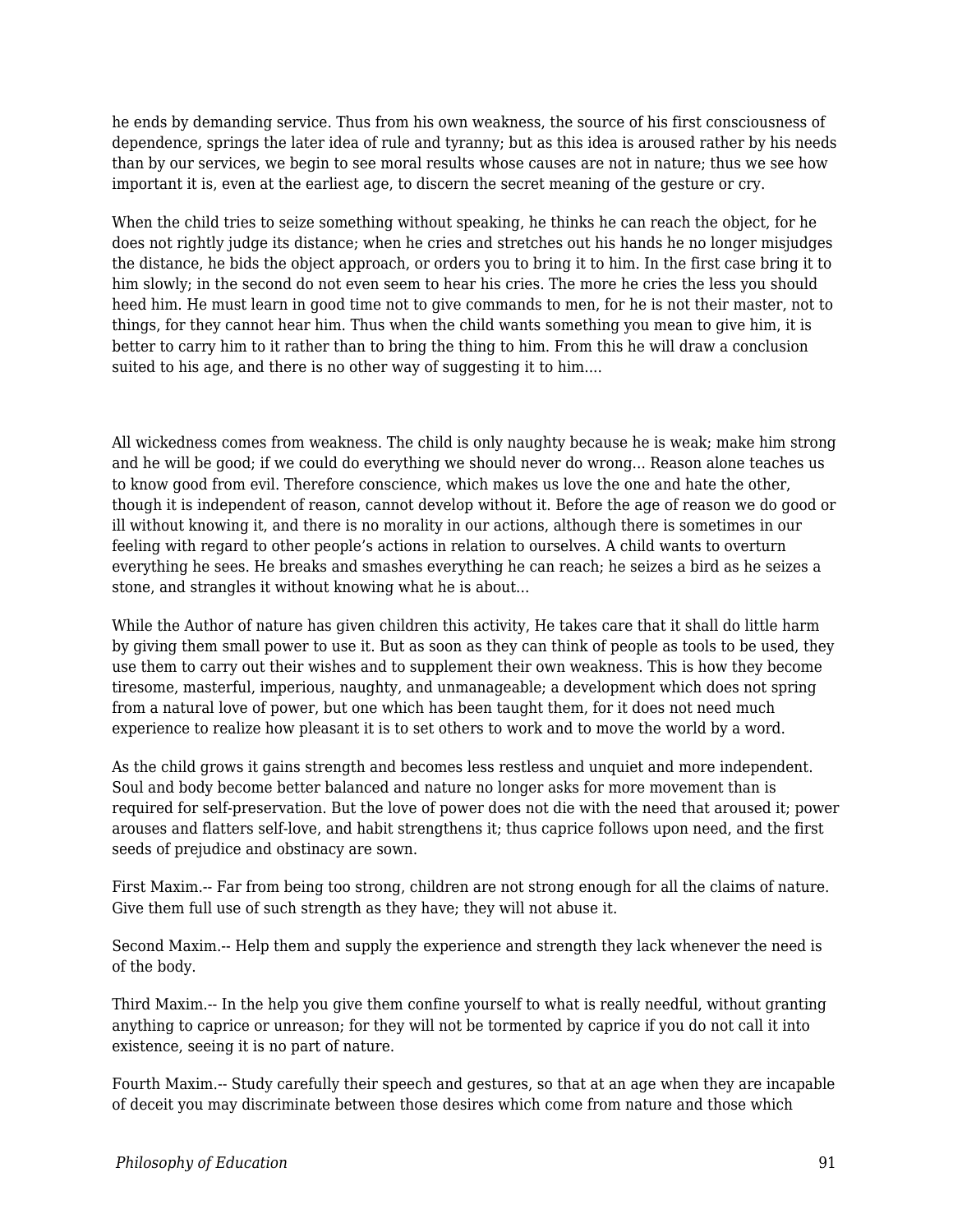spring from perversity.

The spirit of these rules is to give children more real liberty and less power, to let them do more for themselves and demand less of others; so that by teaching them from the first to confine their wishes within the limits of their powers they will scarcely feel the want of whatever is not in their power... He who knows only bodily needs, only cries when in pain; and this is a great advantage, for then we know exactly when he needs help, and if possible we should no delay our help for an instant. But if you cannot relieve his pain, stay where you are and do not flatter him by way of soothing him; your caresses will not cure his colic, but he will remember what he must do to win them; and if he once finds out how to gain your attention at will, he is your master; the whole education is spoilt....

We can do nothing simply, not even for our children. Toys of silver, gold, coral, cut crystal, rattles of every price and kind; what vain and useless appliances. Away with them all! Let us have no corals or rattles; a small branch of a tree with its leaves and fruit, a stick of liquorice which he may suck and chew, will amuse him as well as these splendid trifles, and they will have this advantage at least, he will not be brought up to luxury from his birth...

From the very first children hear spoken language; we speak to them before they can understand or even imitate spoken sounds... I would have the first words he hears few in number, distinctly and often repeated, while the words themselves should be related to things which can first be shown to the child. That fatal facility in the use of words we do not understand begins earlier than we think. In the schoolroom the scholar listens to the verbiage of his master as he listened in the cradle to the babble of his nurse. I think it would be a very useful education to leave him in ignorance of both.

All sorts of ideas crowd in upon us when we try to consider the development of speech and the child's first words. Whatever we do they all learn to talk in the same way, and all philosophical speculations are utterly useless...

It is an intolerable piece of pedantry and most superfluous attention to detail to make a point of correcting all children's little sins against the customary expression, for they always cure themselves with time. Always speak correctly before them, let them never be so happy with any one as with you, and be sure that their speech will be imperceptibly modeled upon yours without any correction on your part.

But a much greater evil, and one far less easy to guard against, is that they are urged to speak too much, as if people were afraid they would not learn to talk for themselves. This indiscreet zeal produces an effect directly opposite to what is meant. They speak later and more confusedly; the extreme attention paid to everything they say makes it unnecessary for them to speak distinctly, and as they will scarcely open their mouths, many of them contract a vicious pronunciation and a confused speech, which last all their life and make them almost unintelligible... Emile will speak the purest French I know, but he will speak it more distinctly and with a better articulation than myself.

The child who is trying to speak should hear nothing but words he can understand, nor should he say words he cannot articulate; his efforts lead him to repeat the same syllable as if he were practicing its clear pronunciation. When he begins to stammer, do not try to understand him. To expect to be always listened to is a form of tyranny which is not good for the child. See carefully to his real needs,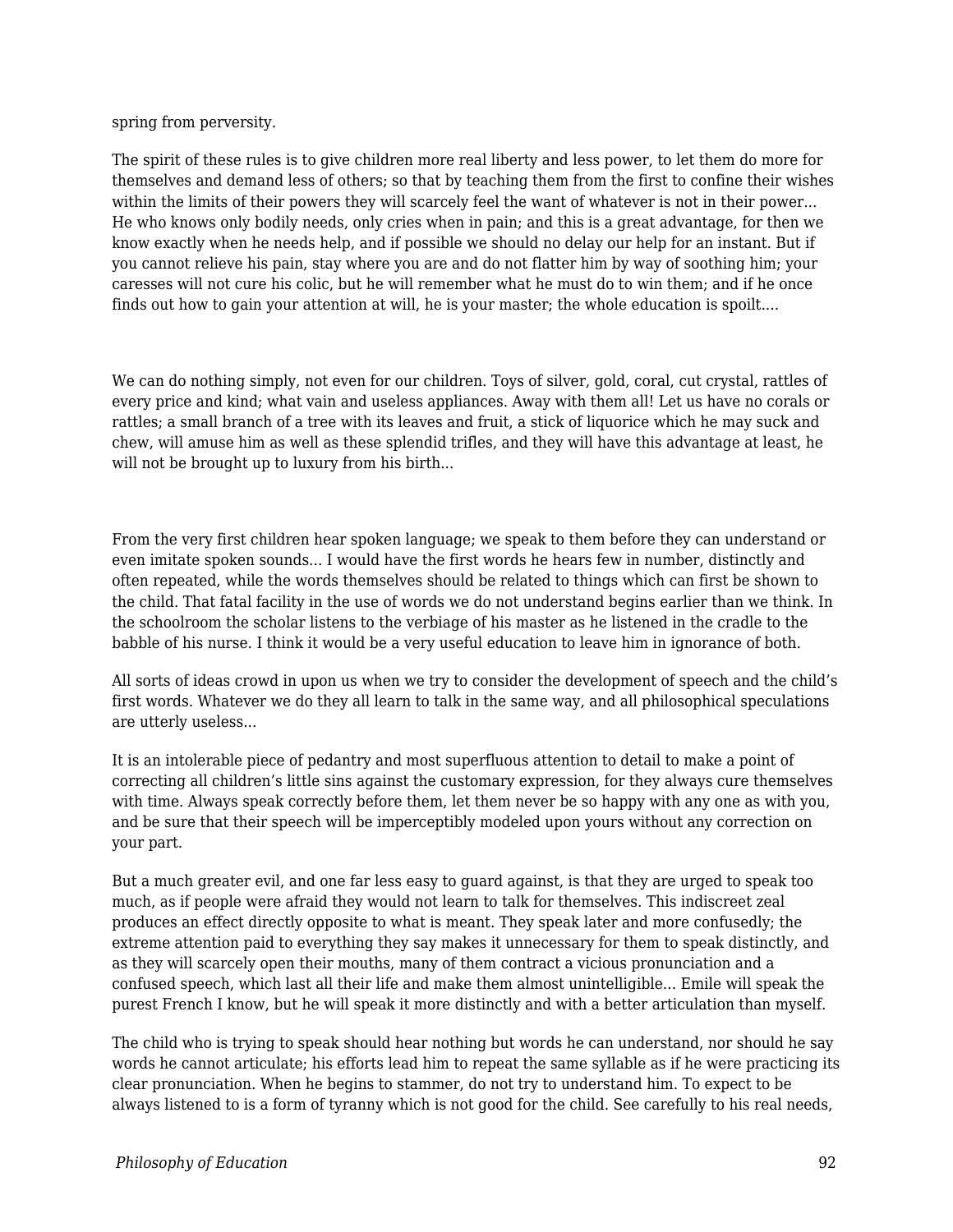and let him try to make you understand the rest. Still less should you hurry him into speech; he will learn to talk when he feels the want of it....

The worst evil resulting from the precocious use of speech by young children is that we not only fail to understand the first words they use, we misunderstand them without knowing it; so that while they seem to answer us correctly, they fail to understand us and we them. This is the most frequent cause of our surprise at children's sayings; we attribute to them ideas which they did not attach to their words. This lack of attention on our part to the real meaning which words have for children seems to me the cause of their earliest misconceptions; and these misconceptions, even when corrected, color their whole course of thought for the rest of their life. I shall have several opportunities of illustrating these by examples later on.

Let the child's vocabulary, therefore, be limited; it is very undesirable that he should have more words than ideas, that he should be able to say more than he thinks. One of the reasons why peasants are generally shrewder than townsfolk is, I think, that their vocabulary is smaller. They have few ideas, but those few are thoroughly grasped.

The infant is progressing in several ways at once; he is learning to talk, eat, and walk about the same time. This is really the first phase of his life. Up till now, he was little more than he was before birth; he had neither feeling nor thought, he was barely capable of sensation; he was unconscious of his own existence.

"He lives and is unconscious of his life." --Ovid.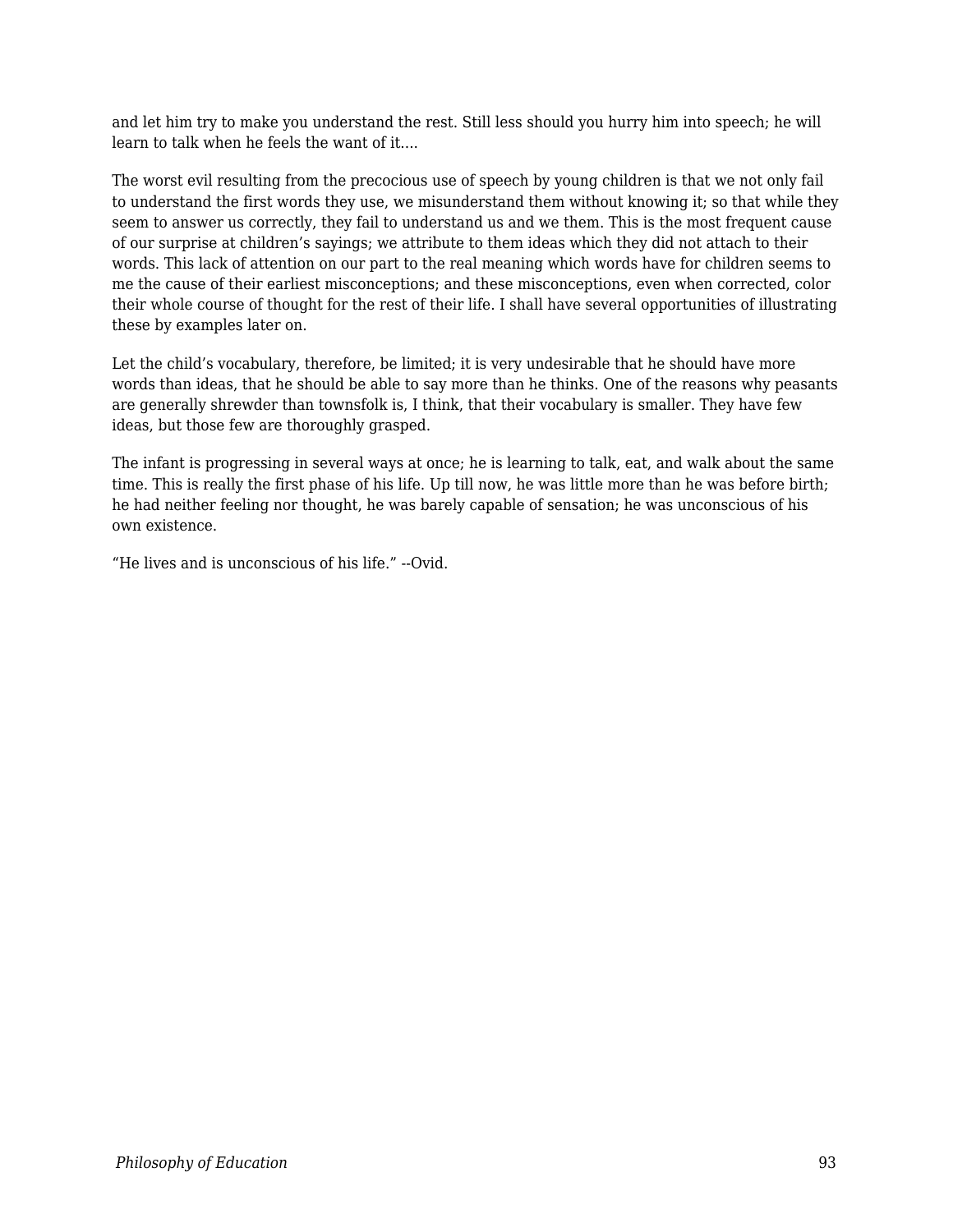## Emile, or Education

# **Book 2**

### Jean-Jacques Rousseau

We have now reached the second phase of life; infancy, strictly so-called, is over;...When children begin to talk they cry less. This progress is quite natural; one language supplants another. As soon as they can say "It hurts me," why should they cry, unless the pain is too sharp for words? If they still cry, those about them are to blame. When once Emile has said, "It hurts me," it will take a very sharp pain to make him cry.

If the child is delicate and sensitive, if by nature he begins to cry for nothing, I let him cry in vain and soon check his tears at their source. So long as he cries I will not go near him; I come at once when he leaves off crying. He will soon be quiet when he wants to call me, or rather he will utter a single cry. Children learn the meaning of signs by their effects; they have no other meaning for them. However much a child hurts himself when he is alone, he rarely cries, unless he expects to be heard.

Should he fall or bump his head, or make his nose bleed, or cut his fingers, I shall show no alarm, nor shall I make any fuss over him; I shall take no notice, at any rate at first. The harm is done; he must bear it; all my zeal could only frighten him more and make him more nervous... This is the time for his first lesson in courage, and by bearing slight ills without fear we gradually learn to bear greater.

I shall not take pains to prevent Emile hurting himself; far from it, I should be vexed if he never hurt himself, if he grew up unacquainted with pain. To bear pain is the first and most useful lesson. It seems as if children were small and weak on purpose to teach them those valuable lessons without danger. The child has such a little way to

fall he will not break his leg; if he knocks himself with a stick he will not break his arm; if he seizes a sharp knife he will not grasp it tight enough to make a deep wound. So far as I know, no child, left to himself, has ever been known to kill or maim itself, or even to do itself any serous harm, unless it has been foolishly left on a high place, or alone near the fire, or within reach of dangerous weapons. What is there to be said for all the paraphernalia with which the child is surrounded to shield him on every side so that he grows up at the mercy of pain, with neither courage nor experience, so that he thinks he is killed by a pin-prick and faints at the sight of blood?

With our foolish and pedantic methods we are always preventing children from learning what they could learn much better by themselves, while we neglect what we alone can teach them. Can anything be sillier than the pains taken to teach them to walk, as if there were any one who was unable to walk when he grows up through his nurse's neglect? How many we see walking badly all their life because they were ill taught?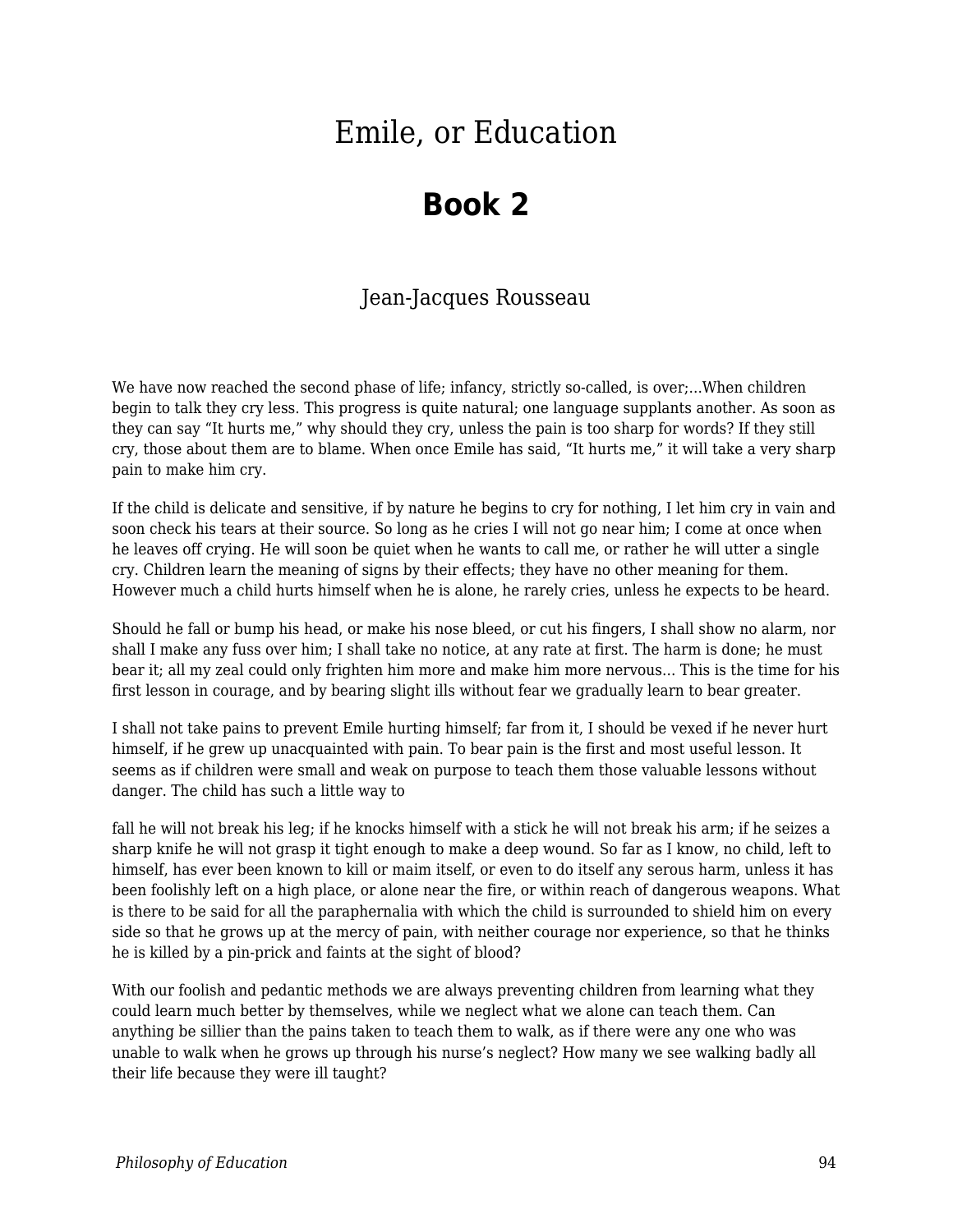Emile shall have no head-pads, no go-carts [strollers], no leading-strings; or at least as soon as he can put one foot before another he shall only be supported along pavements, and he shall be taken quickly across them. Instead of keeping him mewed up in a stuffy room, take him out into a meadow every day; let him run about, let him struggle and fall again and again, the oftener the better; he will learn all the sooner to pick himself up. The delights of liberty will make up for many bruises. My pupil will hurt himself oftener than yours, but he will always be thwarted, constrained, and sad. I doubt whether they are any better off.

As their strength increases, children have also less need for tears. They can do more for themselves, they need the help of others less frequently. With strength comes the sense to use it. It is with this second phase that the real personal life has its beginning; it is then that the child becomes conscious of himself. During every moment of his life memory calls up the feeling of self; he becomes really one person, always the same, and therefore capable of joy or sorrow. Hence we must begin to consider him as a moral being.

...The chief risks occur at the beginning of life; the shorter our past life, the less we must hope to live. Of all the children who are born scarcely one half reach adolescence, and it is very likely your pupil will not live to be a man.

What is to be thought, therefore, of that cruel education which sacrifices the present to an uncertain future, that burdens a child with all sorts of restrictions and begins by making him miserable, in order to prepare him for some far-off happiness which he may never enjoy? Even if I considered that education wise in its aims, how could I view without indignation those poor wretches subjected to an intolerable slavery and condemned like galley-slaves to endless toil, with no certainty that they will gain anything by it? The age of harmless mirth is spent in tears, punishments, threats, and slavery. You torment the poor thing for his good; you fail to see that you are calling Death to snatch him from these gloomy surroundings. Who can say how many children fall victims to the excessive care of their fathers and mothers? They are happy to escape from this cruelty; this is all that they gain from the ills they are forced to endure: they die without regretting, having known nothing of life but its sorrows.

Men, be kind to your fellow-men; this is your first duty, kind to every age and station, kind to all that is not foreign to humanity. What wisdom can you find that is greater than kindness? Love childhood, indulge its sports, its pleasures, its delightful instincts. Who has not sometimes regretted that age when laughter was ever on the lips, and when the heart was ever at peace? Why rob these innocents of the joys which pass so quickly, of that precious gift which they cannot abuse? Why fill with bitterness the fleeting days of early childhood, days which will no more return for them than for you? Fathers, can you tell when death will call your children to him? Do not lay up sorrow for yourselves by robbing them of the short span which nature has allotted to them. As soon as they are aware of the joy of life, let them rejoice in it, so that whenever God calls them they may not die without having tasted the joy of life.

...the man must be treated as a man and the child as a child. Give each his place, and keep them there. Control human passions according to man's nature; that is all we can do for his welfare. The rest depends on external forces, which are beyond our control.

...The happiest is he who suffers least; the most miserable is he who enjoys least. Ever more sorrow than joy--this is the lot of all of us...Every feeling of hardship is inseparable from the desire to escape from it; every idea of pleasure from the desire to enjoy it. All desire implies a want, and all wants are painful; hence our wretchedness consists in the disproportion between our desires and our powers. A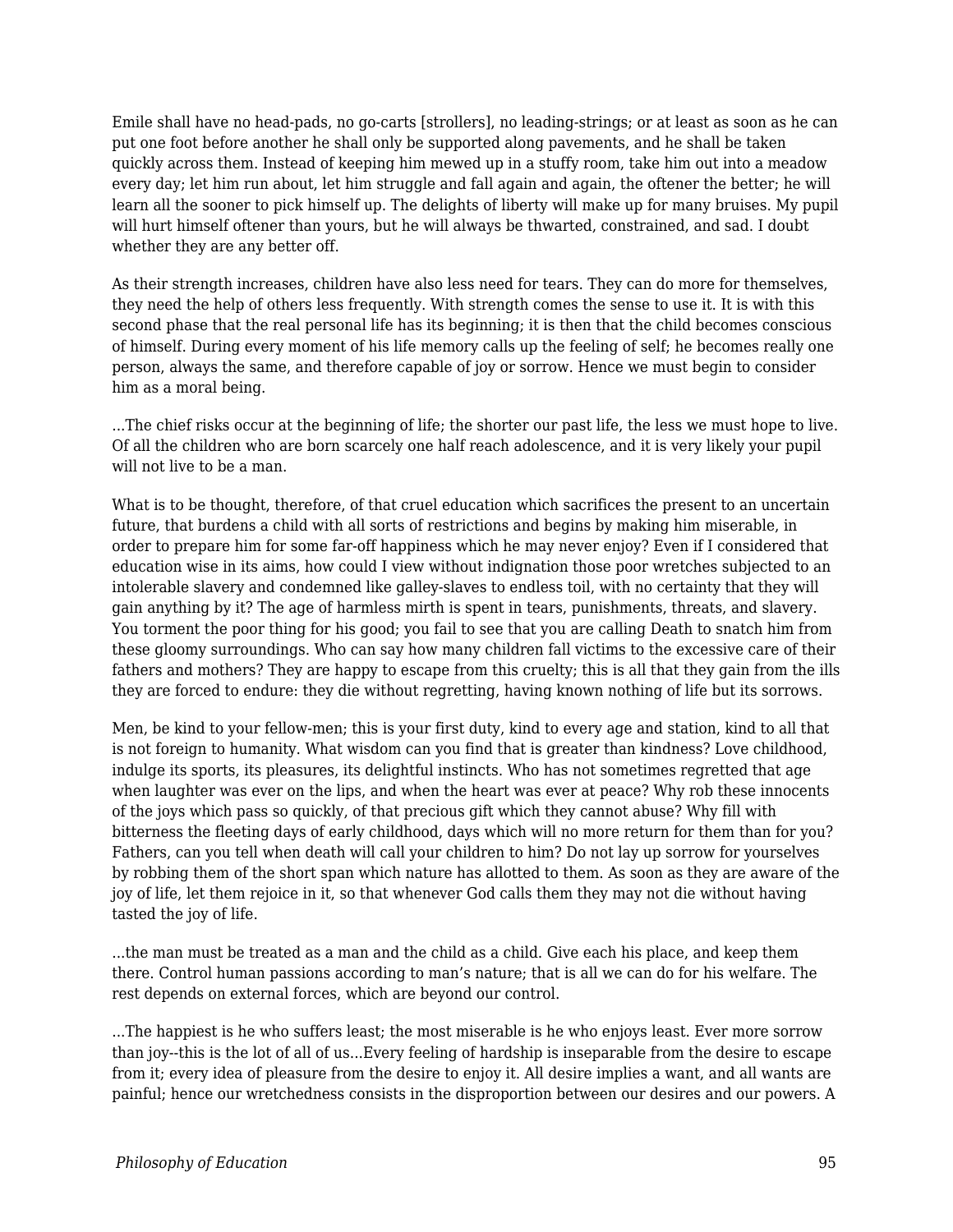conscious being whose powers were equal to his desires would be perfectly happy.

...True happiness consists in decreasing the difference between our desires and our powers, in establishing a perfect equilibrium between the power and the will. Then only, when all its forces are employed, will the soul be at rest and man will find himself in his true position.

The world of reality has its bounds, the world of imagination is boundless; as we cannot enlarge the one, let us restrict the other; for all the sufferings which really make us miserable arise from the difference between the real and the imaginary. Health, strength, and a good conscience excepted, all the good things of life are a matter of opinion; except bodily suffering and remorse, all our woes are imaginary. You will tell me this is a commonplace; I admit it, but its practical application is no commonplace, and it is with practice only that we are now concerned.

Oh, man! live your own life and you will no longer be wretched. Keep to your appointed place in the order of nature and nothing can tear you from it. Do not kick against the stern law of necessity, nor waste in vain resistance the strength bestowed on you by heaven, not to prolong or extend your existence, but to preserve it so far and so long as heaven pleases. Your freedom and your power extend as far and no further than your natural strength; anything more is but slavery, deceit, and trickery. Power itself is servile when it depends upon public opinion; for you are dependent on the prejudices of others when you rule them by means of those prejudices. To lead them as you will, they must be led as they will. They have only to change their way of thinking and you are forced to changed your course of action. Those who approach you need only contrive to sway the opinions of those you rule, or the favorite by whom you are ruled, or those of your own family or theirs. Had you the genius of Themistocles, viziers, courtiers, priests, soldiers, servants, babblers, the very children themselves, would lead you like a child in the midst of your legions. Whatever you do, your actual authority can never extend beyond your own powers. As soon as you are obliged to see with another's eyes you must will what he wills. You say with pride, "My people are my subjects." Granted, but what are you? The subject of your ministers. And your ministers, what are they? The subjects of their clerks, their mistresses, the servants of their servants. Grasp all, usurp all, and then pour out your silver with both hands; set up your batteries, raise the gallows and the wheel; make laws, issue proclamations, multiply your spies, your soldiers, your hangmen, your prisons, and your chains. Poor little men, what good does it do you? You will be no better served, you will be none the less robbed and deceived, you will be no nearer absolute power. You will say continually, "It is our will," and you will continually do the will of others.

There is only one man who gets his own way--he who can get it single-handed; therefore freedom, not power, is the greatest good. That man is truly free who desires what he is able to perform, and does what he desires. This is my fundamental maxim. Apply it to childhood, and all the rules of education spring from it.

Society has enfeebled man, not merely by robbing him of the right to his own strength, but still more by making him his strength insufficient for his needs. This is why his desires increase in proportion to his weakness; and this is why the child is weaker than the man....

...He must feel his weakness, but not suffer through it; he must be dependent, but he must not obey; he must ask, not command. He is only subject to others because of his needs, and because they see better than he what he really needs, what may help or hinder his existence. No one, not even his father, has the right to bid the child do what is of no use to him.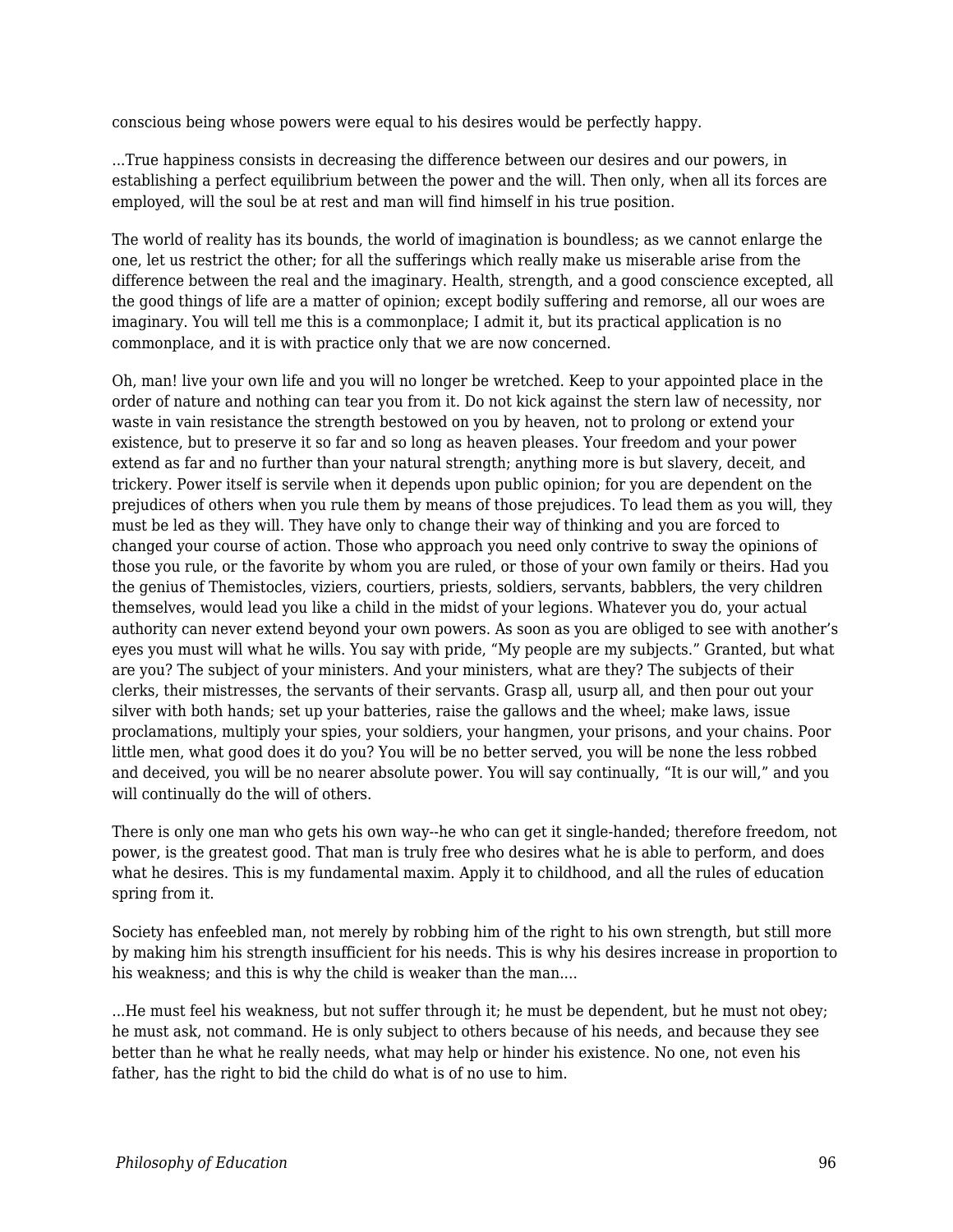When our natural tendencies have not been interfered with by human prejudice and human institutions, the happiness alike of children and of men consists in the enjoyment of their liberty. But the child's liberty is restricted by his lack of strength., He who does as he likes is happy provided he is self-sufficing; it is so with a child in like conditions. Even in a state of nature children only enjoy an imperfect liberty, like that enjoyed by men in social life. Each of us, unable to dispense with the help of others, becomes so far weak and wretched. We were meant to be men, laws and customs thrust us back into infancy. The rich and great, the very kings themselves are but children; they see that we are ready to relieve their misery; this makes them childishly vain, and they are quite proud of the care bestowed on them, a care which they would never get if they were grown men.

These are weighty considerations, and they provide a solution for all the conflicting problems of our social system. There are two kinds of dependence: dependence on things, which is the work of nature; and dependence on men, which is the work of society. Dependence on things, being nonmoral, does no injury to liberty and begets no vices; dependence on men, being out of order, gives rise to every kind of vice, and through this master and slave become mutually depraved. If there is any cure for this social evil, it is to be found in the substitution of law for the individual; in arming the general will with a real strength beyond the power of any individual will. If the laws of nations, like the laws of nature could never be broken by any human power, dependence on men would become dependence on things; all the advantages of a state of nature would be combined with all the advantages of social life in the commonwealth. The liberty which preserves a man from vice would be united with the morality which raises him to virtue.

Keep the child dependent on things only. By this course of education you will have followed the order of nature. Let his unreasonable wishes meet with physical obstacles only, or the punishment which results from his own actions, lessons which will be recalled when the same circumstances occur again. It is enough to prevent him from wrong doing without forbidding him to do wrong. Experience or lack of power should take the place of law. Give him, not what he wants, but what he needs. Let there be no question of obedience for him or tyranny for you. Supply the strength he lacks just so far as is required for freedom, not for power, so that he may receive your services with a sort of shame, and look forward to the time when he may dispense with them and may achieve the honor of selfhelp.

Nature provides for the child's growth in her own fashion, and this should never be thwarted. Do not make him sit still when he wants to run about, nor run when he wants to be quiet. If we did not spoil our children's wills by our blunders their desires would be free from caprice. Let them run, jump, and shout to their heart's content. All their own activities are instincts of the body for the growth in strength; but you should regard with suspicion those wishes which they cannot carry out for themselves, those which others must carry out for them. Then you must distinguish carefully between natural and artificial needs, between the needs of budding caprice and the needs which spring from the overflowing life just described.

...if his words were prompted by a real need you should recognize it and satisfy it at once; but to yield to his tears is to encourage him to cry, to teach him to doubt your kindness, and to think that you are influenced more by his importunity than your own good-will. If he does not think you kind he will soon think you unkind; if he thinks you weak he will soon become obstinate; what you mean to give must be given at once. Be chary of refusing, but, having refused, do not change your mind.

Above all, beware of teaching the child empty phrases of politeness, which serve as spells to subdue those around him to his will, and to get him what he wants at once. The artificial education of the rich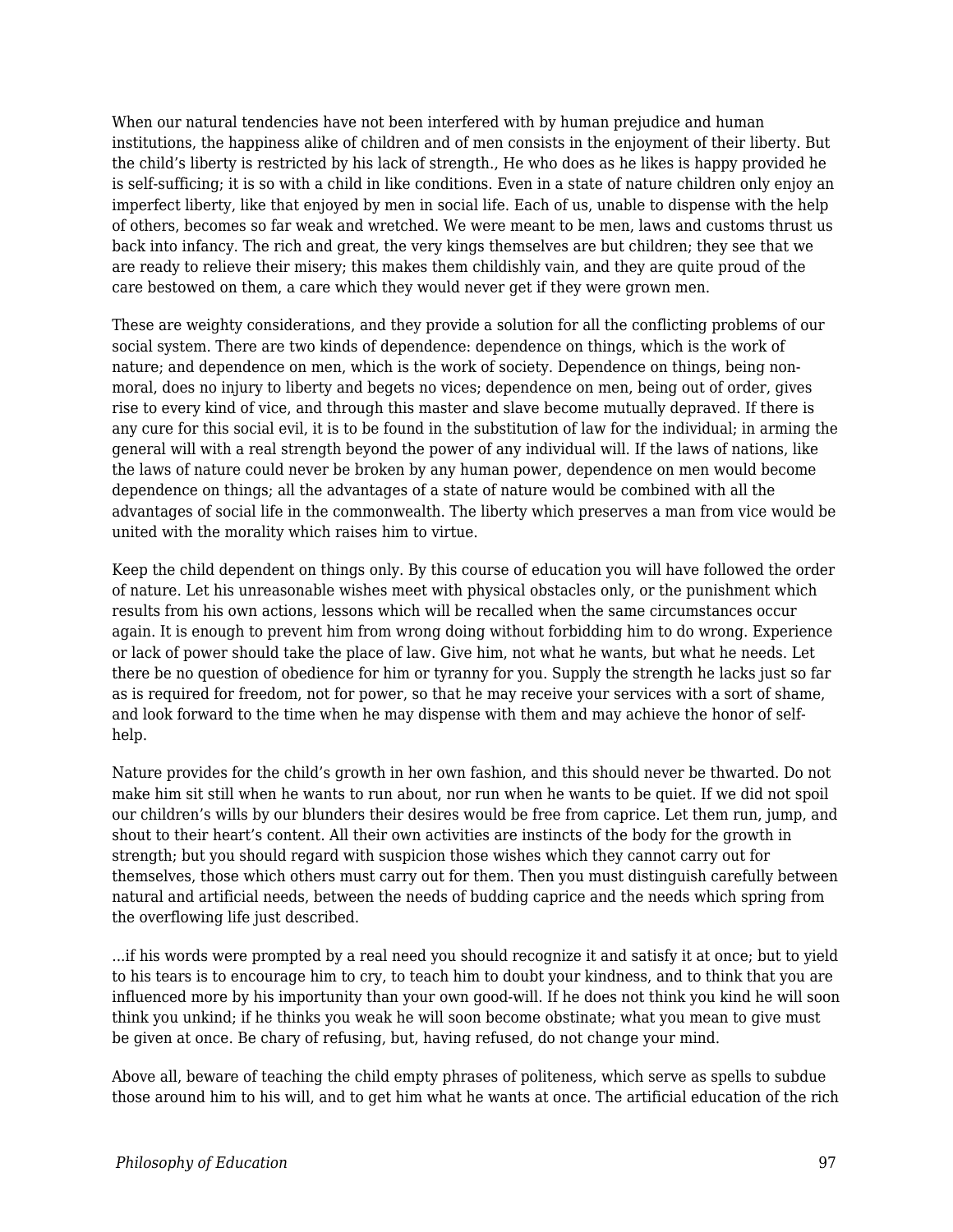never fails to make them politely imperious, by teaching them the words to use so that no one will dare to resist them. Their children have neither the tone nor the manner of suppliants; they are as haughty or even more haughty in their entreaties than in their commands, as though they were more certain to be obeyed. You see at once that "If you please" means "It pleases me," and "I beg" means "I command." What a fine sort of politeness which only succeeds in changing the meaning of words so that every word is a command!

Do you know the surest way to make your child miserable? Let him have everything he wants; for as his wants increase in proportion to the ease with which they are satisfied, you will be compelled, sooner or later, to refuse his demands, and this unlooked for refusal will hurt him more than the lack of what he wants. He will want your stick first, then your watch, the bird that flies, or the star that shines above him. He will want all he sets eyes on, and unless you were God himself, how could you satisfy him?

Man naturally considers all that he can get as his own. In this sense Hobbes' theory is true to a certain extent: Multiply both our wishes and the means of satisfying them, and each will be master of all. The child, who has only to ask and have, thinks himself the master of the universe; he considers all men as his slaves; and when you are at last compelled to refuse, he takes your refusal as act of rebellion, for he thinks he has only to command...

How should I suppose that such a child can ever be happy? He is the slave of anger, a prey to the fiercest passions. Happy! He is a tyrant, at once the basest of slaves and the most wretched of creatures. I have known children brought up like this who expected you to knock the house down, to give them the weather-cock on the steeple, to stop a regiment on the march so that they might listen to the band; when they could not get their way they screamed and cried and would pay no attention to any one. In vain everybody strove to please them; as their desires were stimulated by the ease with which they got their own way, they set their hearts to impossibilities, and found themselves face to face with opposition and difficulty, pain and grief. Scolding, sulking, or in a rage, they wept and cried all day. Were they really so greatly favored? Weakness, combined with love of power, produces nothing but folly and suffering....

If their childhood is made wretched by these notions of power and tyranny, what of their manhood, when their relations with their fellow-men begin to grow and multiply? They are used to find everything give way to them; what a painful surprise to enter society and meet with opposition on every side, to be crushed beneath the weight of a universe which they expected to move at will. Their insolent manners, their childish vanity, only draw down upon them mortification, scorn, and mockery; they swallow insults like water; sharp experience soon teaches them that they have realized neither their position nor their strength. As they cannot do everything, they think they can do nothing. They are daunted by unexpected obstacles, degraded by the scorn of men; they become base, cowardly, and deceitful, and fall as far below their true level as they formerly soared above it.

Let us come back to the primitive law. Nature has made children helpless and in need of affection; did she make them to be obeyed and feared?...

If we consider childhood itself, is there anything so weak and wretched as a child, anything so utterly at the mercy of those about it, so dependent on their pity, their care, and their affection?...

...Before the age of reason it is impossible to form any idea of moral beings or social relations; so avoid, as far as may be, the use of words which express these ideas, lest the child at an early age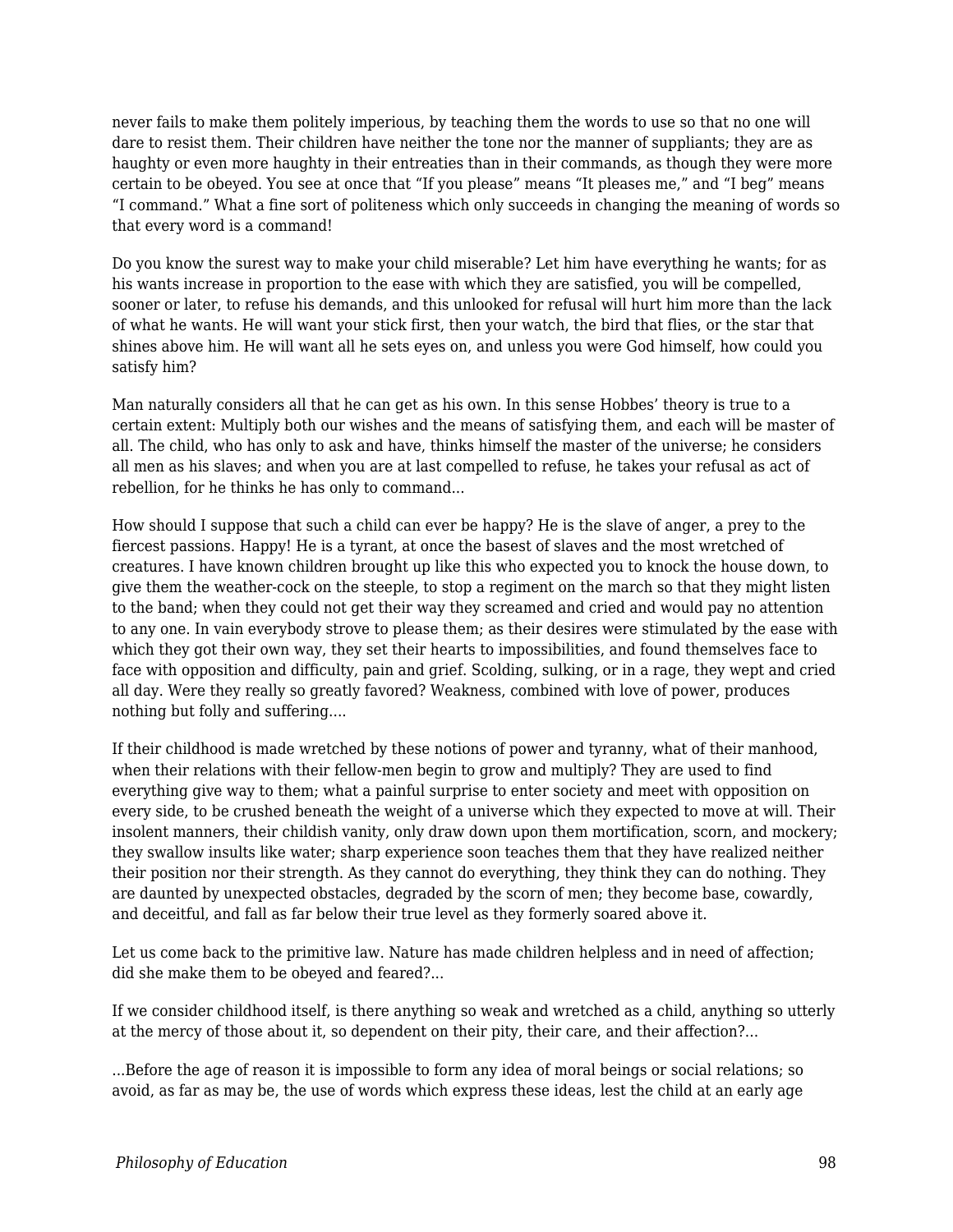should attach wrong ideas to them, ideas which you cannot or will not destroy when he is older....

"Reason with children" was Locke's chief maxim; it is in the height of fashion at present, and I hardly think it is justified by its results; those children who have been constantly reasoned with strike me as exceedingly silly. Of all man's faculties, reason, which is so to speak, compounded of all the rest, is the last and choicest growth, and it is this you would use for the child's early training. To make a man reasonable is the coping stone of a good education, and yet you profess to train a child through his reason! You begin at the wrong end, you make the end the means. If children understood reason they would not need education, but by talking to them from their earliest age in a language they do not understand you accustom them to be satisfied with words, to question all that is said to them, to think themselves as wise as their teachers; you train them to be argumentative and rebellious; and whatever you think you gain from motives of reason, you really gain from greediness, fear, or vanity with which you are obliged to reinforce your reasoning....

Nature would have them children before they are men. If we try to invert this order we shall produce a forced fruit immature and flavorless, fruit which will be rotten before it is ripe; we shall have young doctors and old children. Childhood has its own ways of seeing, thinking, and feeling; nothing is more foolish than to try to substitute our ways; and I should no more expect judgment in a ten-year-old child than I should expect him to be five feet high. Indeed, what use would reason be to him at that age? It is the curb of strength, and the child does not need the curb...

...Use force with children and reasoning with men; this is the natural order; the wise man needs no laws.

Treat your scholar according to his age. Put him in his place from the first, and keep him in it, so that he no longer tries to leave it. Then before he knows what goodness is, he will be practicing its chief lesson. Give him no orders at all, absolutely none. Do not even let him think that you claim any authority over him. Let him only know that he is weak and you are strong, that his condition and yours puts him at your mercy; let this be perceived, learned, and felt. Let him early find upon his proud neck, the heavy yoke which nature has imposed upon us, the heavy yoke of necessity, under which every finite being must bow. Let him find this necessity in things, not in the caprices of man; let the curb be force, not authority. If there is something he should not do, do not forbid him, but prevent him without explanation or reasoning; what you give him, give it at his first word without prayers or entreaties, above all without conditions. Give willingly, refuse unwillingly, but let your refusal be irrevocable; let no entreaties move you; let your "No," once uttered, be a wall of brass, against which the child may exhaust his strength some five or six times, but in the end he will try no more to overthrow it.

Thus you will make him patient, equable, calm, and resigned, even when he does not get all he wants; for it is in man's nature to bear patiently with the nature of things, but not with the ill-will of another. A child never rebels against, "there is none left," unless he thinks the reply is false....

Give your scholar no verbal lessons; he should be taught by experience alone; never punish him, for he does not know what it is to do wrong; never make him say, "Forgive me," for he does not know how to do you wrong. Wholly unmoral in his actions, he can do nothing morally wrong, and he deserves neither punishment nor reproof.

Already I see the frightened reader comparing this child with those of our time; he is mistaken. The perpetual restraint imposed upon your scholars stimulates their activity; the more subdued they are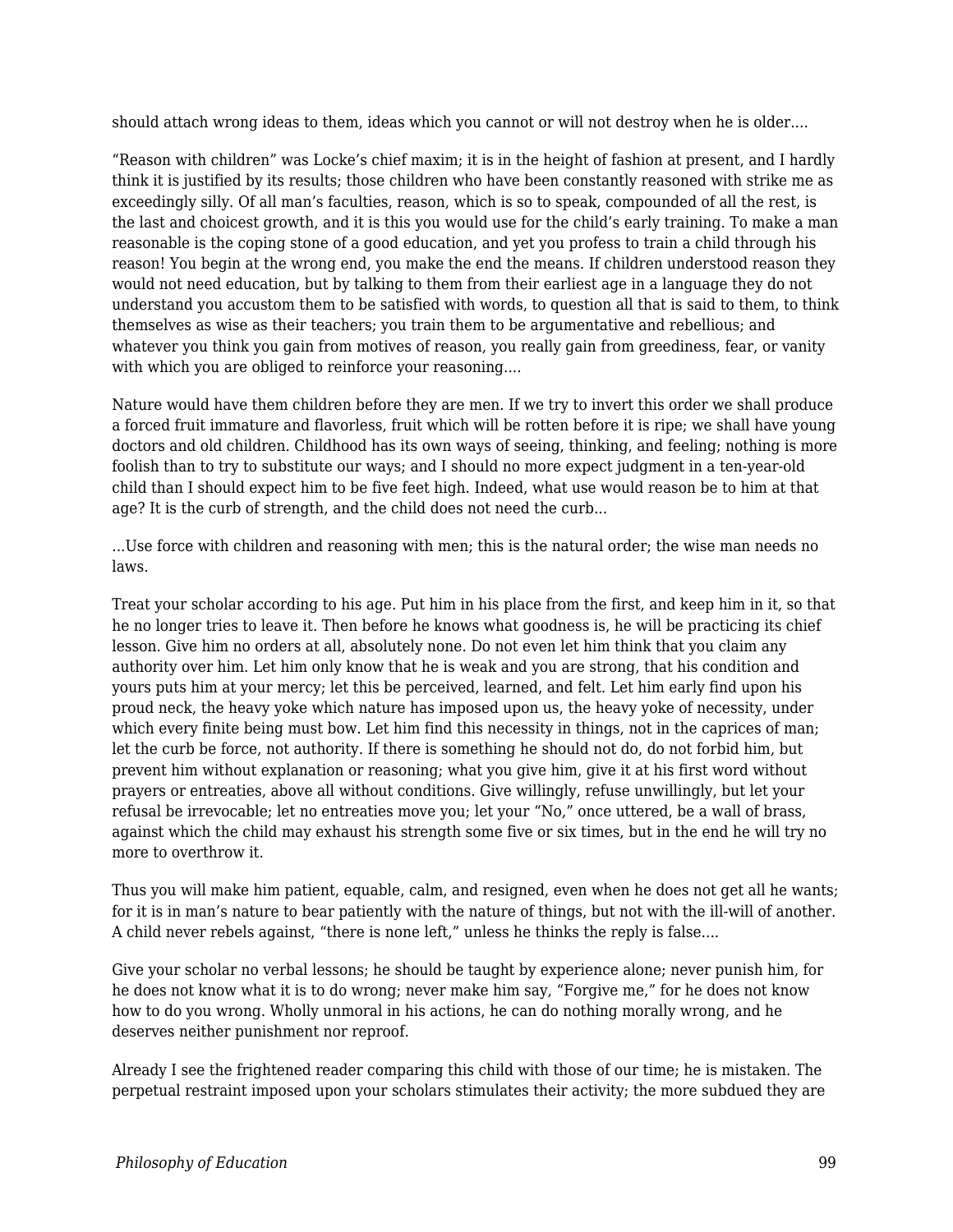in your presence, the more boisterous they are as soon as they are out of your sight.

Shut up a young gentleman and a young peasant in a room; the former will have upset and smashed everything before the latter has stirred from his place. Why is that, unless that the one hastens to misuse a moment's license, while the other, always sure of freedom, does not use it rashly.

Let us lay it down as an incontrovertible rule that the first human heart, the how and why of the entrance of every vice can be traced. The only natural passion is self-love or selfishness taken in a wider sense. This selfishness is good in itself and in relation to ourselves; and as the child has no necessary relations to other people he is naturally indifferent to them; his self-love only becomes good or bad by the use made of it and the relations established by its means. Until the time is ripe for the appearance of reason, that guide of selfishness, the main thing is that the child shall do nothing because you are watching him or listening to him; in a word, nothing because of other people, but only what nature asks of him; then he will never do wrong.

I do not mean to say that he will never do any mischief, never hurt himself, never break a costly ornament if you leave it within his reach. He might do much damage without doing wrong, since wrong-doing depends on the harmful intention which will never be his. If once he meant to do harm, his whole education would be ruined; he would be almost hopelessly bad.

Let the room be furnished with plain and solid furniture; no mirrors, china, or useless ornaments. My pupil Emile, who is brought up in the country, shall have a room just like a peasant's. Why take such pains to adorn it when he will be so little in it? I am mistaken, however; he will ornament it for himself, and we shall soon see how.

But if, in spite of your precautions, the child contrives to do some damage, if he breaks some useful article, do not punish him for your carelessness, do not even scold him; let him hear no word of reproval, do not even let him see that he has vexed you; behave just as if the thing had come to pieces of itself; you may consider you have done great things if you have managed to hold your tongue.

May I venture at this point to state the greatest, the most important, the most useful rule of education? It is: Do not save time, but lose it. I hope that every-day readers will excuse my paradoxes; you cannot avoid paradox if you think for yourself, and whatever you may say I would rather fall into paradox than into prejudice. The most dangerous period in human life lies between birth and the age of twelve. It is the time when errors and vices spring up, while as yet there is no means to destroy them; when the means of destruction are ready, the roots have gone too deep to be pulled up. If the infant sprang at one bound from its mother's breast to the age of reason, the present type of education would be quite suitable, but its natural growth calls for quite a different training. The mind should be left undisturbed till its faculties have developed; for while it is blind it cannot see the torch you offer it, nor can it follow through the vast expanse of ideas a path so faintly traced by reason that the best eyes can scarcely follow it.

Therefore the education of the earliest years should be merely negative. It consists, not in teaching virtue or truth, but in preserving the heart from vice and from the spirit of error. If only you could let well alone, and get others to follow your example; if you could bring your scholar to the age of twelve strong and healthy, but unable to tell his right hand from his left, the eyes of his understanding would be open to reason as soon as you began to teach him. Free from prejudices and free from habits, there would be nothing in him to counteract the effects of your labors. In your hands he would soon become the wisest of men; by doing nothing to begin with, you would end with a prodigy of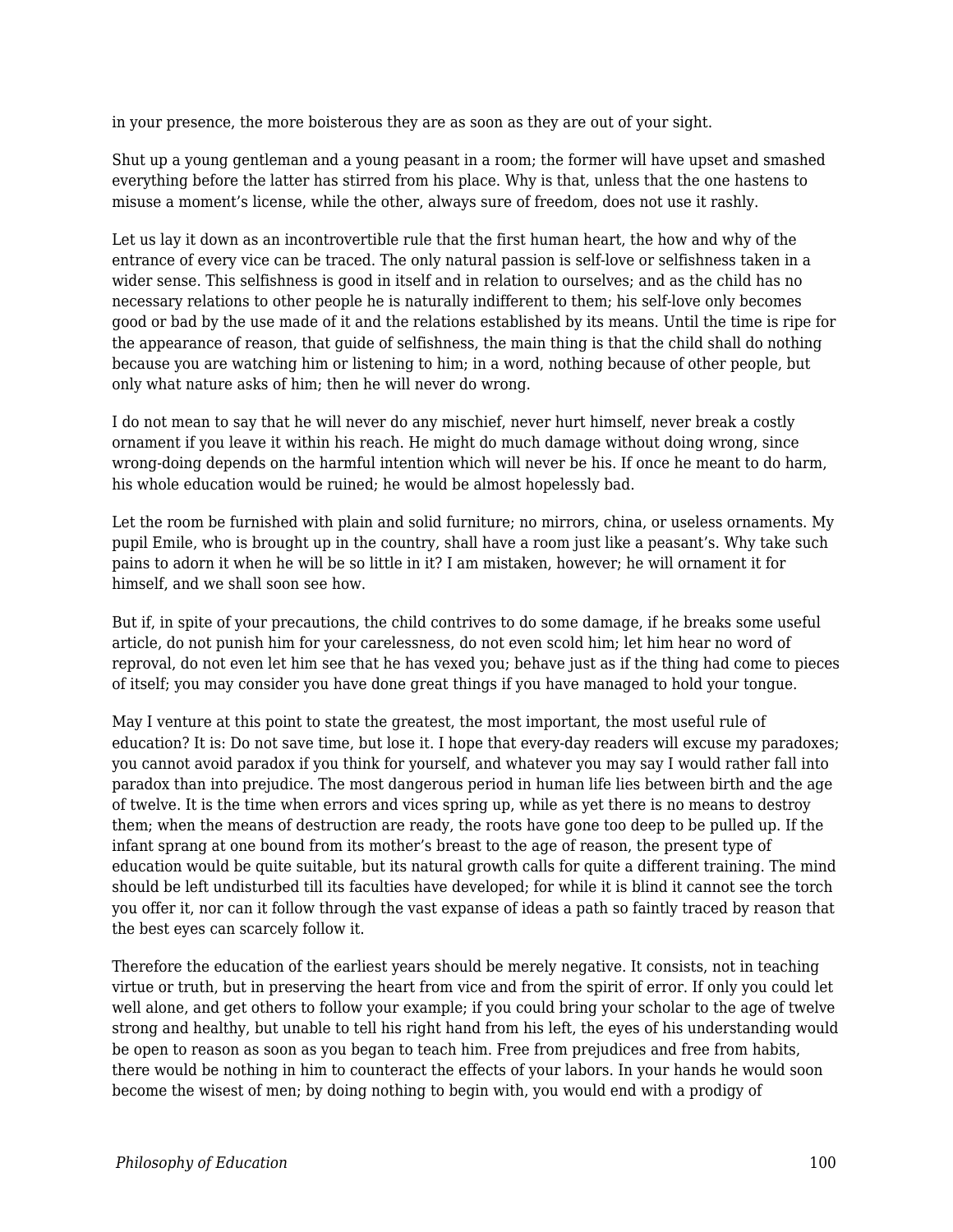education. Reverse the usual practice and you will almost always do right.

If reason is always connected with disagreeable matters, you make it distasteful to him, you discredit it at an early age in a mind not yet ready to understand it. Exercise his body, his limbs, his senses, his strength, but keep his mind idle as long as you can. Distrust all opinions which appear before the judgment to discriminate between them.

You have achieved much, you approach the boundary without loss. Leave childhood to ripen in your children. In a word, beware of giving anything they need today if it can be deferred without danger to tomorrow.

...Oh, wise man, take time to observe nature; watch your scholar well before you say a word to him; first leave the germ of his character free to show itself, do not constrain him in anything, the better to see him as he really is. Do you think this time of liberty is wasted? On the contrary, your scholar will be the better employed, for this is the way you yourself will learn not to lose a single moment when time is of more value. If, however, you begin to act before you know what to do, you act at random; you may make mistakes, and must retrace your steps; your haste to reach your goal will only take you further from it. Do not imitate the miser who loses much lest he should lose a little. Sacrifice a little time in early childhood, and it will be repaid you with usury when your scholar is older. The wise physician does not hastily give prescriptions at first sight, but he studies the constitution of the sick man before he prescribes anything; the treatment is begun later, but the patient is cured, while the hasty doctor kills him.

Remember you must be a man yourself before you try to train a child; you yourself must set the pattern he shall copy. While the child is still unconscious there is time to prepare his surroundings, so that nothing shall strike his eye but what is fit for his sight.... You will not be master of the child if you cannot control every one about him; and this authority will never suffice unless it rests upon respect for your goodness....Do not give alms alone, give charity; works of mercy do more than money for the relief of suffering; love others and they will love you; serve them and they will serve you; be their brother and they will be your children.

This is one reason why I want to bring up Emile in the country,...far from the vile morals of the town, whose gilded surface makes them seductive and contagious to children.... In the village a tutor will have much more control over the things he wishes to show the child.

...With your endless preaching, moralizing, and pedantry, for one idea you give your scholars, believing it to be good, you give them twenty more which are good for nothing; you are full of what is going on in your own minds, and you fail to see the effect you produce on theirs... Zealous teachers, be simple, sensible, and reticent; be in no hurry to act unless to prevent the actions of others. Again and again I say, reject, if it may be, a good lesson for fear of giving a bad one. Beware of playing the tempter in this world, which nature intended as an earthly paradise for men, and do not attempt to give the innocent child the knowledge of good and evil; since you cannot prevent the child learning by what he sees outside himself, restrict your own efforts to impressing those examples on his mind in the form best suited for him.

The explosive passions produce a great effect upon the child when he sees them; their outward expression is very marked; he is struck by this and his attention is arrested. Anger especially is so noisy in its rage that it is impossible not to perceive it if you are within reach.... If it happens that you yourself in a moment's heat depart from the calm and self-control which you should aim at, do not try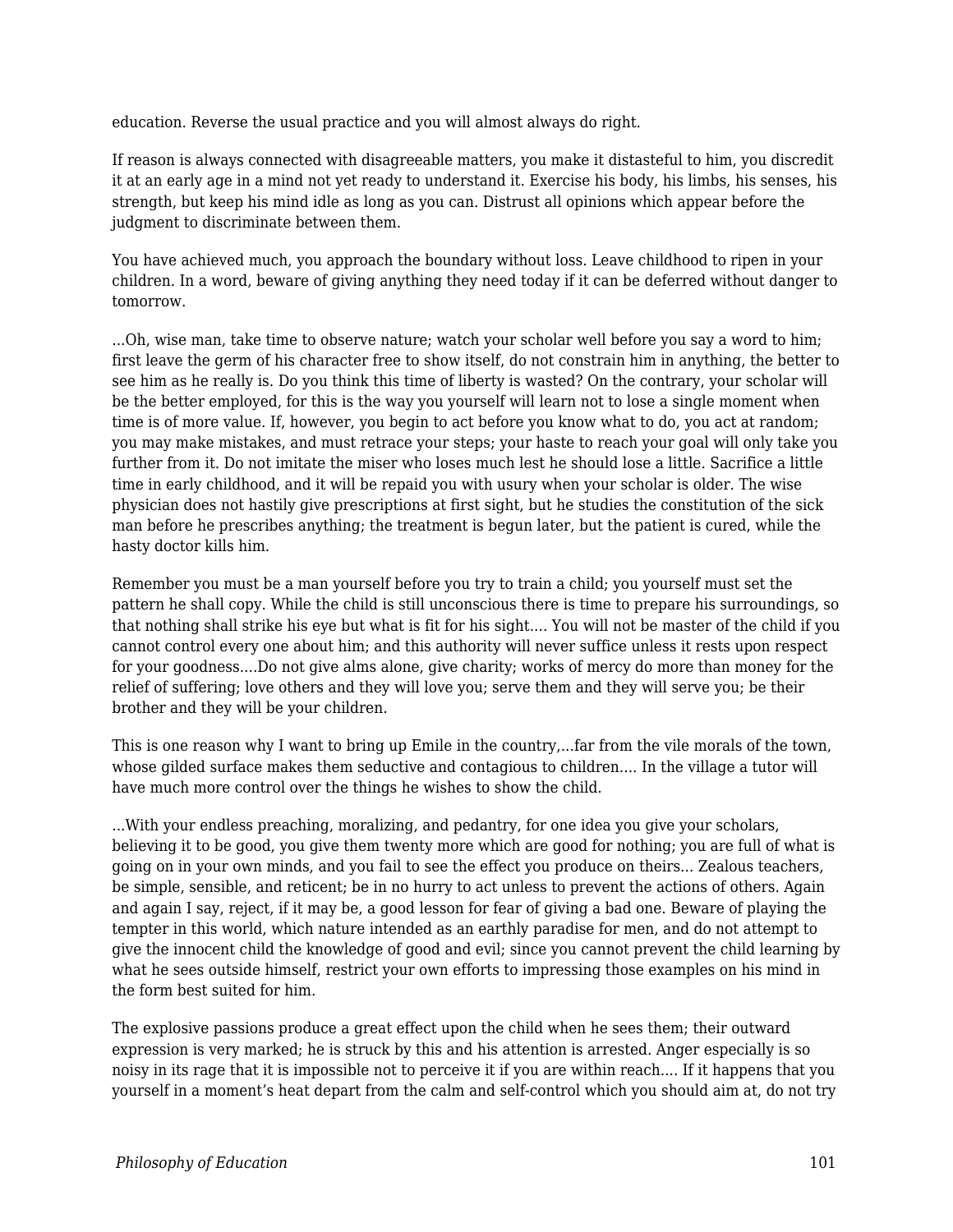to conceal your fault, but tell him frankly, with a gentle reproach, "My dear, you have hurt me."... I cannot repeat too often that to control the child one must often control oneself.

I think it is impossible to train a child up to the age of twelve in the midst of society, without giving him some idea of the relations between one man and another, and of the morality of human actions. It is enough to delay the development of these ideas as long as possible, and when they can no longer be avoided to limit them to present needs, so that he may neither think himself master of everything nor do harm to others without knowing or caring....

Our first duties are to ourselves; our first feelings are centered on self; all our instincts are at first directed to our own preservation and our own welfare. Thus the first notion of justice springs not from what we owe to others, but from what is due to us. Here is another error in popular methods of education. If you talk to children of their duties, and not of their rights, you are beginning at the wrong end, and telling them what they cannot understand, what cannot be of any interest to them... "A child never attacks people, only things; and he soon learns by experience to respect those older and stronger than himself. Things, however, do not defend themselves. Therefore the first idea he needs is not that of liberty but of property, and that he may get this idea he must have something of his own." It is useless to enumerate his clothes, furniture, and playthings; although he uses these he knows not how or why he has come by them. To tell him they were given him is little better, for giving implies having...

We must therefore go back to the origin of property, for that is where the first idea of it must begin. The child, living in the country, will have got some idea of field work; eyes and leisure suffice for that, and he will have both. In every age, and especially in childhood, we want to create, to copy, to produce, to give all the signs of power and activity. He will hardly have seen the gardener at work twice, sowing, planting, and growing vegetables, before he will want to garden himself.

According to the principles I have already laid down, I shall not thwart him; on the contrary, I shall approve of his plan, share his hobby, and work with him, not for his pleasure but my own; at least, so he thinks; I shall be his under-gardener, and dig the ground for him till his arms are strong enough to do it; he will take possession of it by planting a bean... We water the beans every day, we watch them coming up with the greatest delight. Day by day I increase this delight by saying, "Those belong to you." To explain what that word "belong" means, I show him how he has given his time, his labor, and his trouble, his very self to it; that in this ground there is a part of himself which he can claim against all the world, as he could withdraw his arm from the hand of another who wanted to keep it against his will.

One fine day he hurries up with his watering-can in his hand. What a scene of woe! Alas! all the beans are pulled up, the soil is dug over, you can scarcely find the place. Oh! what has become of my labor, my work, the beloved fruits of my care and effort? Who has stolen my property? Who has taken my beans? The young heart revolts; the first feeling of injustice brings its sorrow and bitterness; tears come in torrents, the unhappy child fills the air with cries and groans. I share his sorrow and anger; we look around us, we make inquiries. At last we discover that the gardener did it. We send for him.

But we are greatly mistaken. The gardener, hearing our complaint, begins to complain louder than we:--

What, gentlemen, was it you who spoilt my work! I had sown some Maltese melons; the seed was given me as something quite out of the common, and I meant to give you a treat when they were ripe;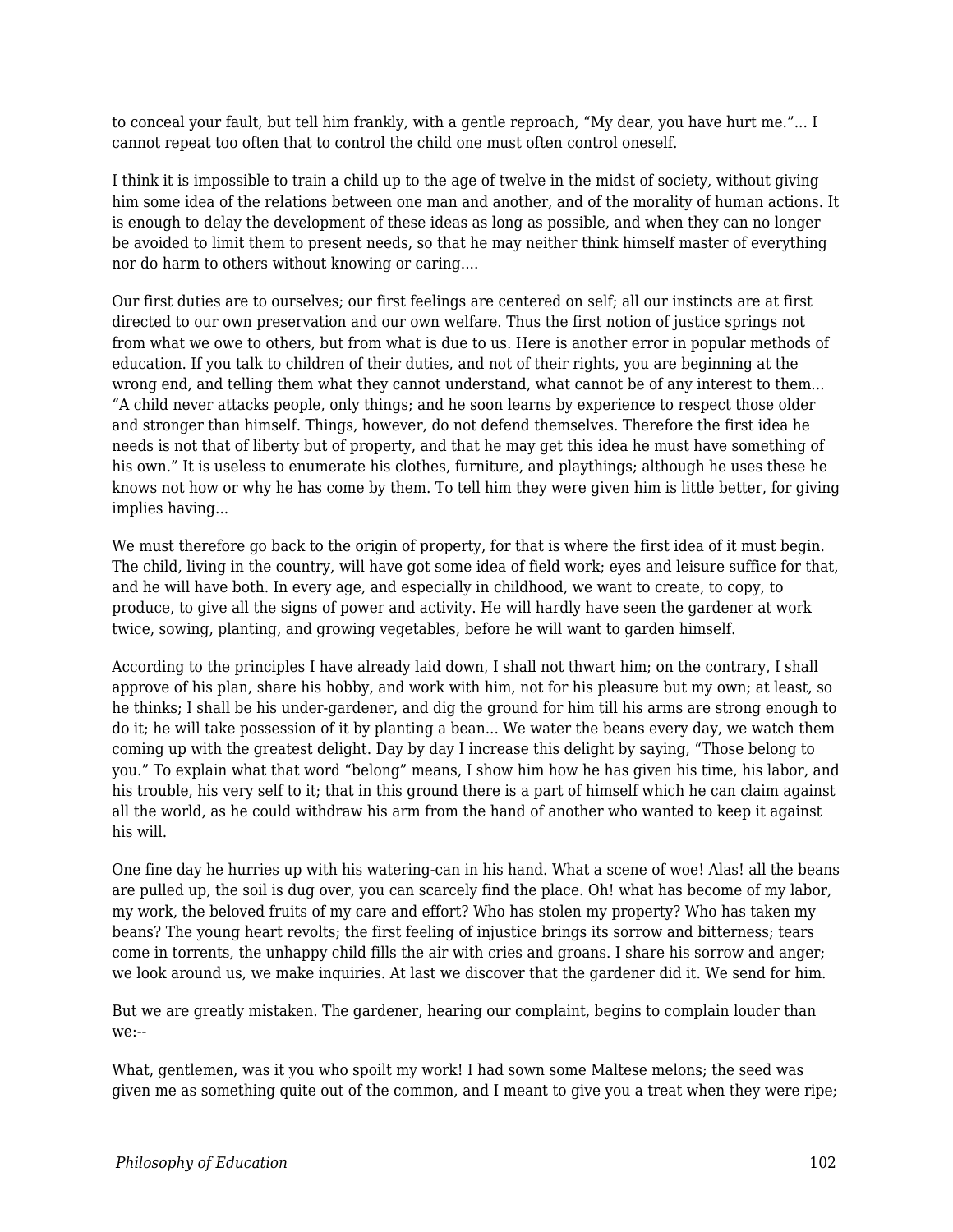but you have planted your miserable beans and destroyed my melons, which were coming up so nicely, and I can never get any more. You have behaved very badly to me and you have deprived yourselves of the pleasure of eating most delicious melons.

Jean Jacques. My poor Robert, you must forgive us. You had given your labor and your pains to it. I see we were wrong to spoil your work, but we will send to Malta for some more seed for you, and we will never dig the ground again without finding out if some one else has been beforehand with us.

Robert. Well, gentlemen, you need not trouble yourselves, for there is no more waste ground. I dig what my father tilled; every one does the same... No one meddles with his neighbor's garden; every one respects other people's work so that his own may be safe.

Emile. But I have not a garden.

Robert. I don't care; if you spoil mine I won't let you walk in it, for you see I do not mean to lose my labor.

Jean Jacques. Could not we suggest an arrangement with this kind Robert? Let him give my young friend and myself a corner of his garden to cultivate, on condition that he has half the crop.

Robert. You may have it free. But remember I shall dig up your beans if you touch my melons.

In this attempt to show how a child may be taught certain primitive ideas we see how the notion of property goes back naturally to the right of the first occupier to the results of his work. That is plain and simple, and quite within the child's grasp. From that to the rights of property and exchange there is but a step, after which you must stop short.

You also see that an explanation which I can give in writing in a couple of pages may take a year in practice, for in the course of moral ideas we cannot advance too slowly, nor plant each step too firmly. Young teacher, pray consider this example, and remember that your lessons should always be in deeds rather than words, for children soon forget what they say or what is said to them, but not what they have done nor what has been done to them....

Your ill-tempered child destroys everything he touches. Do not vex yourself; put anything he can spoil out of his reach. He breaks the things he is using; do not be in a hurry to give him more; let him feel the want of them. He breaks the windows of his room; let the wind blow upon him night and day, and do not be afraid of his catching cold; it is better to catch cold than to be reckless. Never complain of the inconvenience he causes you, but let him feel it first. At last you will have the windows mended without saying anything. He breaks them again; then change your plan; tell him dryly and without anger, "The windows are mine, I took pains to have them put in, and I mean to keep them safe." Then you will shut him up in a dark place without a window. At this unexpected proceeding he cries and howls; no one heeds. Soon he gets tired and changes his tone; he laments and sighs; a servant appears, the rebel begs to be let out. Without seeking any excuse for refusing, the servant merely says, "I, too, have windows to keep." and goes away. At last, when the child has been there several hours, long enough to get very tired of it, long enough to make an impression on his memory, some one suggests to him that he should offer to make terms with you, so that you may set him free and he will never break windows again. That is just what he wants. He will send and ask you to come and see him; you will come, he will suggest his plan, and you will agree to it at once, saying, "That is a very good idea; it will suit us both; why didn't you think of it sooner?" Then without asking for any affirmation or confirmation of his promise, you will embrace him joyfully and take him back at once to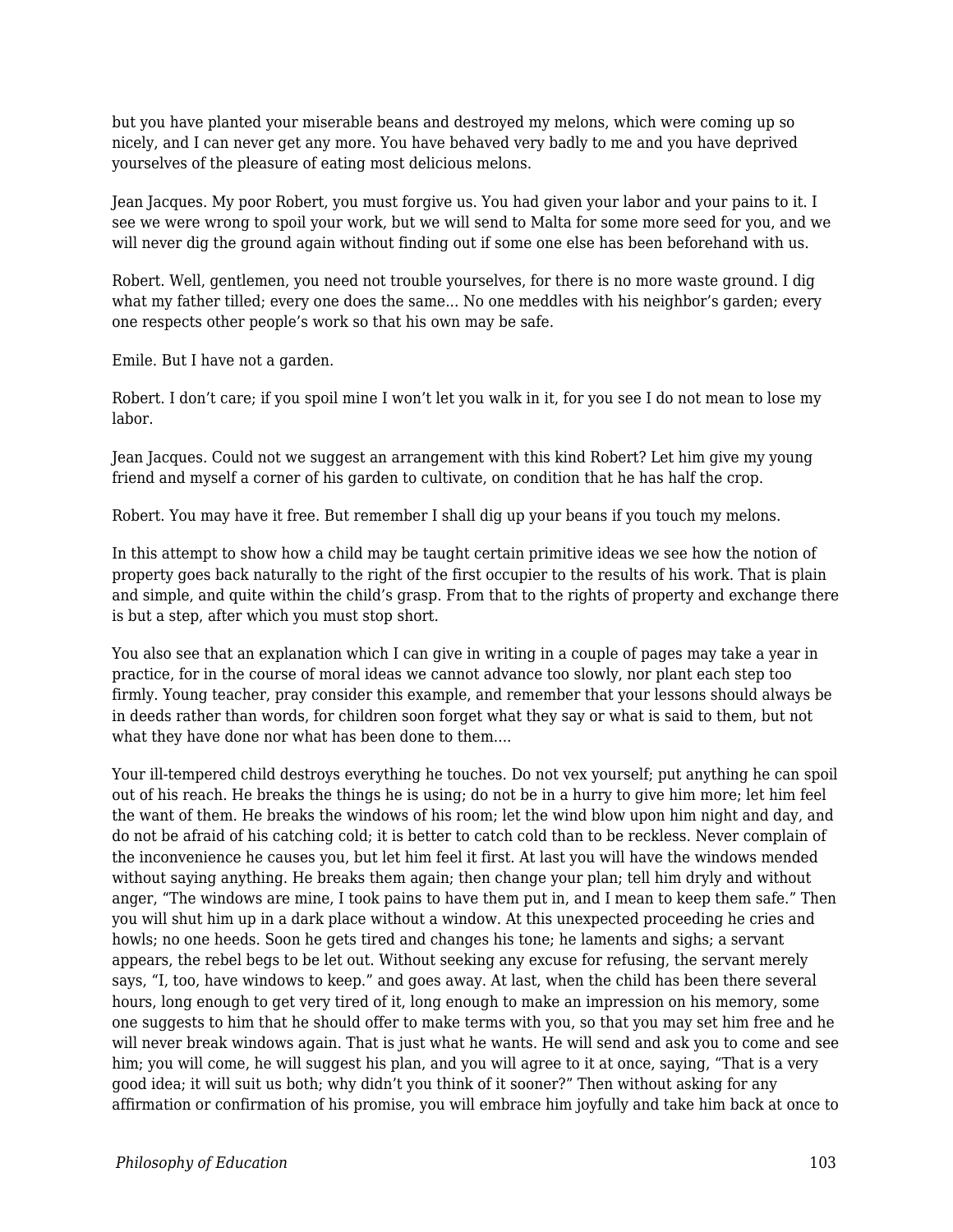his own room, considering this agreement as sacred as if he had confirmed it by a formal oath...

We are now in the world of morals, the door to vice is open. Deceit and falsehood are born along with conventions and duties. As soon as we can do what we ought not to do, we try to hide what we ought not to have done. ...we naturally take refuge in concealment and falsehood. As we have not been able to prevent vice, we must punish it. The sorrows of life begin with its mistakes.

I have already said enough to show that children should never receive punishment merely as such; it should always come as the natural consequence of their fault. Thus you will not exclaim against their falsehood, you will not exactly punish them for lying, but you will arrange that all the ill effects of lying, such as not being believed when we speak the truth, or being accused of what we have not done in spite of our protests, shall fall on their heads when they have told a lie...

He who feels the need of help from others, he who is constantly experiencing their kindness, has nothing to gain by deceiving them... It is therefore plain that lying with regard to actual facts is not natural to children, but lying is made necessary by the law of obedience; since obedience is disagreeable, children disobey as far as they can in secret, and the present good of avoiding punishment or reproof outweighs the remoter good of speaking the truth. Under a free and natural education why should your child lie? What has he to conceal from you? You do not thwart him, you do not punish him, you demand nothing from him. Why should he not tell everything to you as simply as to his little playmate?... Moreover all promises made by children are in themselves void; when they pledge themselves they do not know what they are doing, for their narrow vision cannot look beyond the present... If he could escape a whipping or get a packet of sweets by promising to throw himself out of the window tomorrow, he would promise on the spot.

Children's lies are therefore entirely the work of their teachers, and to teach them to speak the truth is nothing less than to teach them the art of lying... We, who only give our scholars lessons in practice, who prefer to have them good rather than clever, never demand the truth lest they should conceal it, and never claim any promise lest they should be tempted to break it.... I feel almost certain that Emile will not know for many years what it is to lie, and that when he does find out, he will be astonished and unable to understand what can be the use of it... Would you have him keep his promise faithfully, be moderate in your claims upon him.

The detailed treatment I have just given to lying may be applied in many respects to all the other duties imposed upon children, whereby these duties are made not only hateful but impracticable. For the sake of a show of preaching virtue you make them love every vice; you instill these views by forbidding them. Would you have them pious, you take them to church till they are sick of it; you teach them to gabble prayers until they long for the happy time when they will not have to pray to God. To teach them charity you make them give alms as if you scorned to give yourself. It is not the child, but the master, who should give; however much he loves his pupil he should vie with him for this honor; he should make him think that he is too young to deserve it. Alms-giving is the deed of a man who can measure the worth of his gift and the needs of his fellowmen. The child, who knows nothing of these, can have no merit in giving; he gives without kindness; he is almost ashamed to give, for, to judge by your practice and his own, he thinks it is only children who give, and that there is no need for charity when we are grown up...

I have scarcely seen generosity in children except to get back again. "Arrange things," says Locke, "so that experience may convince them that the most generous giver gets the biggest share." That is to make the child superficially generous but really greedy...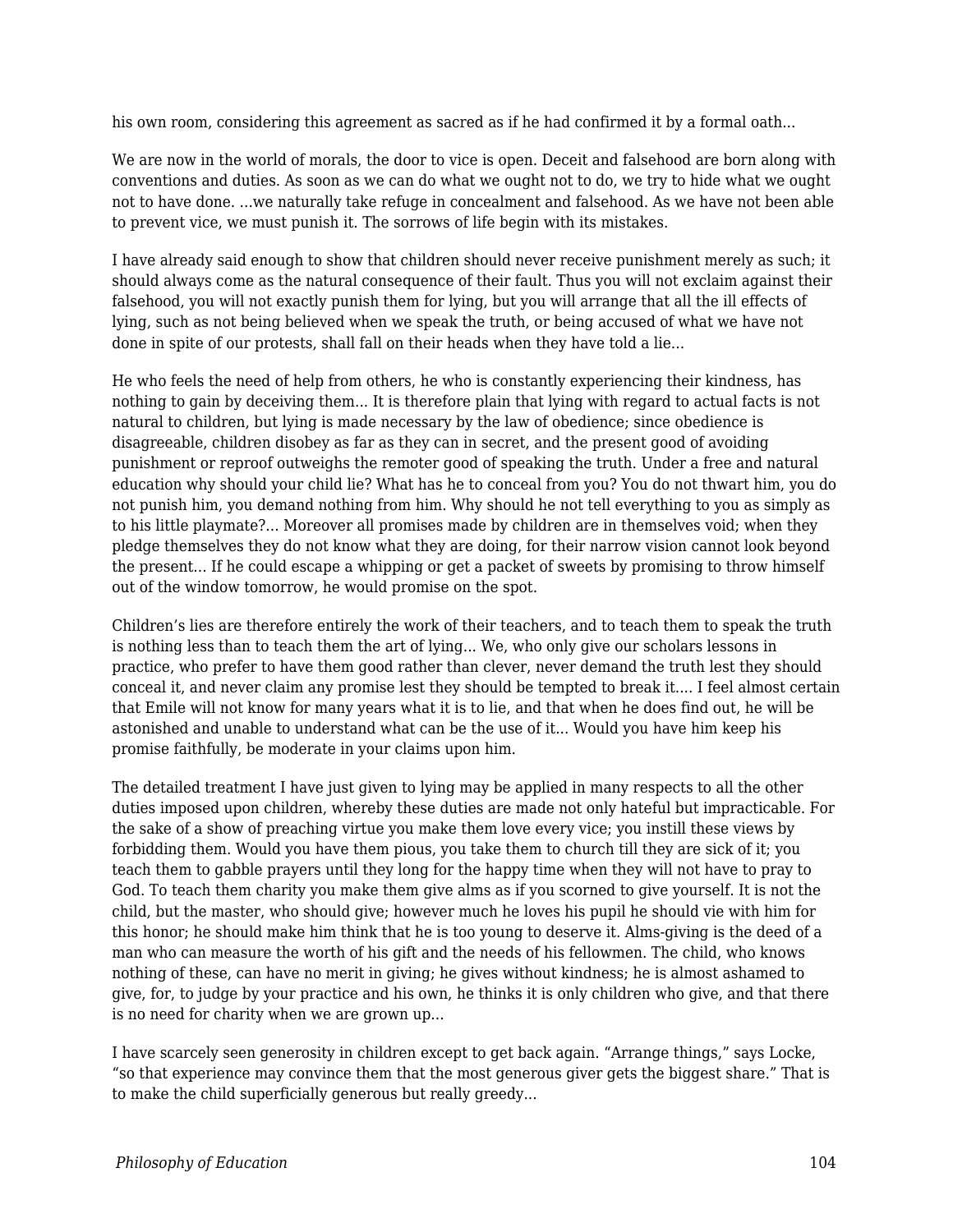Teachers, have done with these shams; be good and kind; let your example sink into your scholar's memories till they are old enough to take it to heart. Rather than hasten to demand deeds of charity from my pupil I prefer to perform such deeds in his presence, even depriving him of the means of imitating me, as an honor beyond his years...

I know that all these imitative virtues are only the virtues of a monkey, and that a good action is only morally good when it is done as such and not because of others. But at an age when the heart does not yet feel anything, you must make children copy the deeds you wish to grow into habits, until they can do them with understanding and for the love of what is good. Man imitates, as do the beasts. The love of imitating is well regulated by nature; in society it becomes a vice.... Imitation has its roots in our desire to escape from ourselves. If I succeed in my undertaking, Emile will certainly have no such wish...

Examine your rules of education; you will find them all topsy-turvy, especially in all that concerns virtue and morals. The only moral lesson which is suited for a child--the most important lesson for every time of life-- is this: "Never hurt anybody." The very rule of well-doing, if not subordinated to this rule, is dangerous, false, and contradictory...

If you want to say something clever, you have only to talk long enough... The finest thoughts may spring from a child's brain, or rather the best words may drop from his lips, just as diamonds of great worth may fall into his hands, while neither the thoughts nor the diamonds are his own; at that age neither can be really his. The child's sayings do not mean to him what they mean to us, the ideas he attaches to them are different...

Hold childhood in reverence, and do not be in any hurry to judge it for good or ill. Leave exceptional cases to show themselves, let their qualities be tested and confirmed, before special methods are adopted. Give nature time to work before you take over her business, lest you interfere with her dealings. You assert that you know the value of time and are afraid to waste it. You fail to perceive that it is a greater waste of time to use it ill than to do nothing, and that a child ill taught is further from virtue than a child who has learnt nothing at all. You are afraid to see him spending his early years doing nothing. What! is it nothing to be happy, nothing to run and jump all day? He will never be so busy again all his life long.... Do not be afraid, therefore, of this so-called idleness. What would you think of a man who refused to sleep lest he should waste part of his life? You would say, "He is mad; he is not enjoying his life, he is robbing himself of part of it; to avoid sleep he is hastening his death." Remember that these two causes are alike, and that childhood is the sleep of reason.

The apparent ease with which children learn is their ruin. You fail to see that this very facility proves that they are not learning. Their shining, polished brain reflects, as in a mirror, the things you show them, but nothing sinks in. The child remembers the words and the ideas are reflected back; his hearers understand them, but to him they are meaningless...

I am far from thinking, however, that children have no sort of reason. On the contrary, I think they reason very well with regard to things that affect their actual and sensible well-being. But people are mistaken as to the extent of their information, and they attribute to them knowledge they do not possess, and make them reason about things they cannot understand...

You will be surprised to find that I reckon the study of languages among the useless lumber of education; but you must remember that I am speaking of the studies of the earliest years, and whatever you may say, I do not believe any child under twelve or fifteen ever really acquired two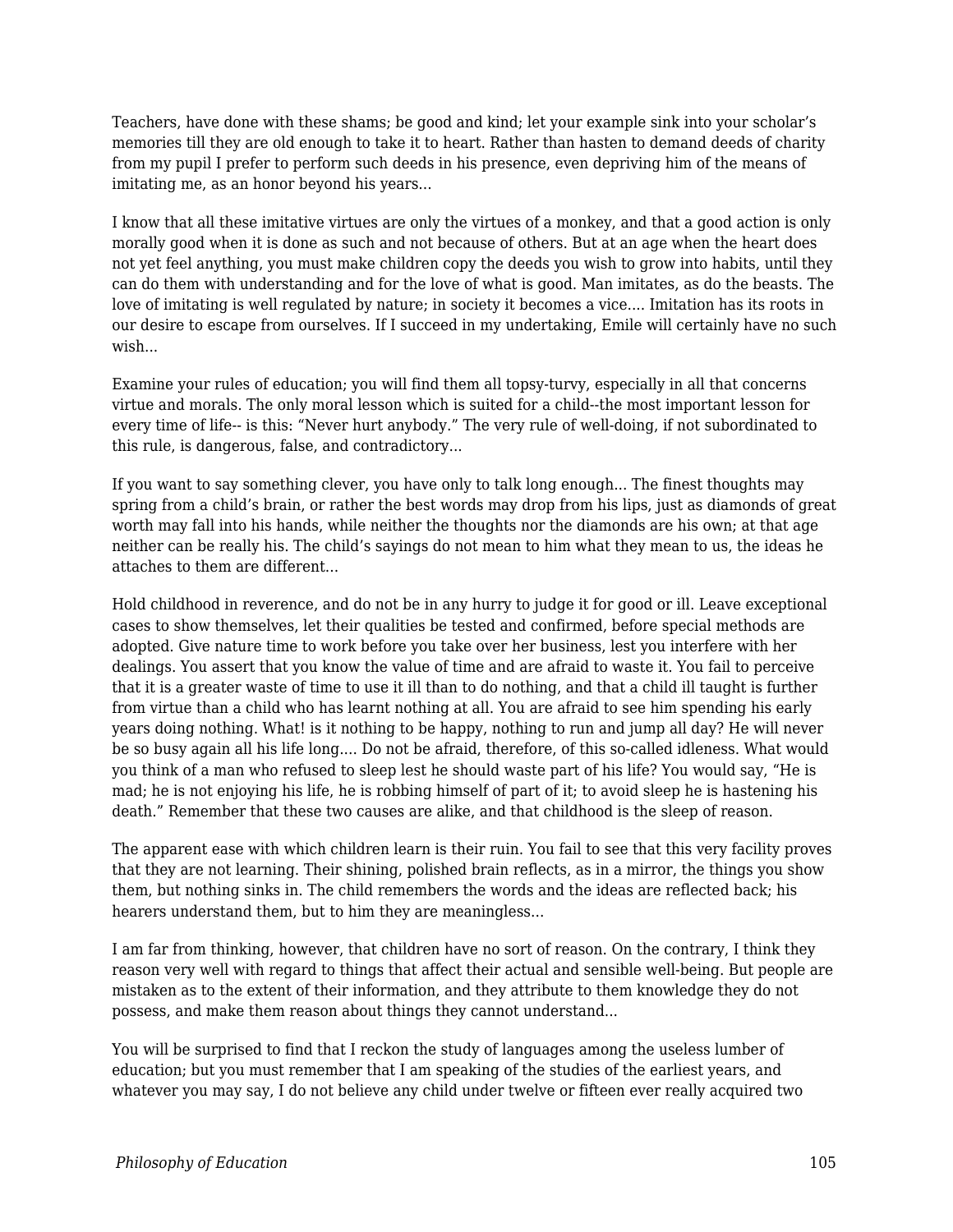languages... To acquire two languages he must be able to compare their ideas, and how can be compare ideas he can barely understand? Everything may have a thousand meanings to him, but each idea can only have one form, so he can only learn one language. You assure me he learns several languages; I deny it. I have seen those little prodigies who are supposed to speak half a dozen languages. I have heard them, speak first in German, then in Latin, French, or Italian; true, they used half a dozen different vocabularies, but they always spoke German. In a word, you may give children as many synonyms as you like; it is not their language but their words that you change; they will never have but one language...

In any study whatsoever the symbols are of no value without the idea of the things symbolized. Yet the education of the child is confined to those symbols, while no one ever succeeds in making him understand the thing signified. You think you are teaching what the world is like; he is only learning the map; he is taught the names of towns, countries, rivers, which have no existence for him except on the paper before him. I remember seeing a geography somewhere which began with: "What is the world?"-- "A sphere of cardboard." That is the child's geography. I maintain that after two years' work with the globe and cosmography, there is not a single ten-year-old child who could find his way from Paris to Saint Denis by the help of the rules he has learnt...

It is a still more ridiculous error to set them to study history which is considered within their grasp because it is merely a collection of facts. But what is meant by this word "fact"? Do you think the relations which determine the facts of history are so easy to grasp that the corresponding ideas are easily developed in the child's mind? ...this study, robbed of all that makes it interesting, gives you neither pleasure nor information.

If children have no knowledge of words, there is no study that is suitable for them. If they have no real ideas they have no real memory, for I do not call that a memory which only recalls sensations. What is the use of inscribing on their brains a list of symbols which mean nothing to them? They will learn the symbols when they learn the things signified; why give them the useless trouble of learning them twice over?.. Men may be taught by fables; children require the naked truth. All children learn La Fontaine's fables, but not one of them understands them. It is just as well that they do not understand, for the morality of the fables is so mixed and so unsuitable for their age that it would be more likely to incline them to vice than to virtue...

Watch children learning their fables and you will see that when they have a chance of applying them they almost always use them exactly contrary to the author's meaning; instead of being on their guard against the fault which you would prevent or cure, they are disposed to like the vice by which one takes advantage of another's defects... When I thus get rid of children's lessons, I get rid of the chief cause of their sorrows, namely their books. Reading is the curse of childhood, yet it is almost the only occupation you can find for children. Emile, at twelve years old, will hardly know what a book is. "But," you say, "he must, at least, know how to read." When reading is of use to him, I admit he must learn to read, but till then he will only find it a nuisance.

If children are not to be required to do anything as a matter of obedience, it follows that they will only learn what they perceive to be real and present value, either for use or enjoyment; what other motive could they have for learning?... People make a great fuss about discovering the best way to teach children to read. They invent "bureaux" [a case containing letters] and cards, they turn the nursery into a printer's shop. Locke would have them taught to read by means of dice. What a fine idea! And the pity of it! There is a better way than any of these, and one which is generally overlooked-- it consists in the desire to learn. Arouse this desire to your scholar and have done with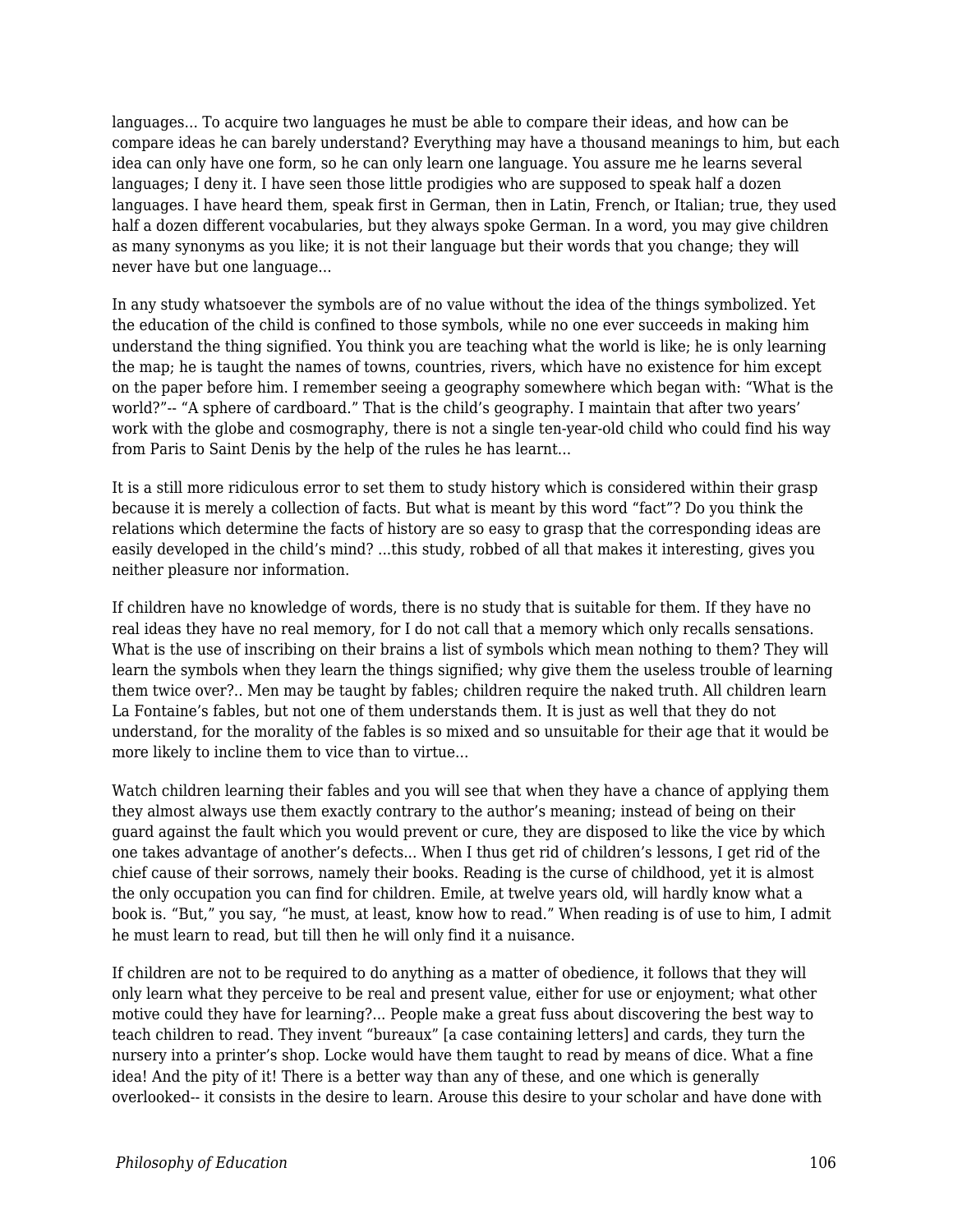your "bureaux" and your dice-- any method will serve...

Not till his strength is in excess of what is needed for self-preservation, is the speculative faculty developed... you will make him stupid if you are always giving him directions, always saying come here, go there, stop, do this, don't do that. If your head always guides his hands, his own mind will become useless...

There are two classes of men who are constantly engaged in bodily activity, peasants and savages, and certainly neither of these pays the least attention to the cultivation of the mind. Peasants are rough, coarse, and clumsy; savages are noted, not only for their keen senses, but for great subtility of mind. Speaking generally, there is nothing duller than a peasant or sharper than a savage. What is the cause of this difference? The peasant has always done as he was told, what his father did before him, what he himself has always done; he is the creature of habit, he spends his life almost like an automaton on the same tasks; habit and obedience have taken the place of reason.

The case of the savage is very different; he is tied to no one place, he has no prescribed task, no superior to obey, he knows no law but his own will; he is therefore forced to reason at every step he takes. He can neither move nor walk without considering the consequences. Thus the more his body is exercised, the more alert is his mind; his strength and his reason increases together, and each helps to develop the other.

Oh, learned tutor, let us see which of our two scholars is most like the savage and which is most like the peasant. Your scholar is subject to a power which is continually giving him instruction; he acts only at the word of command; he dare not eat when he is hungry, nor laugh when he is merry, nor weep when he is sad, nor offer one hand rather than the other, nor stir a foot unless he is told to do it; before long he will not venture to breathe without orders. What would you have him think about, when you do all the thinking for him? He rests securely on your foresight, why should he think for himself? He knows you have undertaken to take care of him, to secure his welfare, and he feels himself freed from this responsibility. His judgment relies on yours; what you have not forbidden that he does, knowing that he runs no risk. Why should he learn the signs of rain? He knows you watch the clouds for him. Why should he time his walk? He knows there is no fear of your letting him miss his dinner hour. He eats till you tell him to stop, he stops when you tell him to do so; he does not attend to the teaching of his own stomach, but yours. In vain do you make his body soft by inaction; his understanding does not become subtle. Far from it, you complete your task of discrediting reason in his eyes, by making him use such reasoning power as he has on the things which seem of least importance to him. As he never finds his reason any use to him, he decides at last that it is useless. If he reasons badly he will be found fault with; nothing worse will happen to him; and he has been found fault with so often that he pays no attention to it, such a common danger no longer alarms him.... you will find him a hundredfold more stupid and silly than the son of the roughest laborer.

As for my pupil, or rather Nature's pupil, he has been trained from the outset to be as self-reliant as possible, he has not formed the habit of constantly seeking help from others, still less of displaying his stores of learning. On the other hand, he exercises discrimination and forethought, he reasons about everything that concerns himself. He does not chatter, he acts. Not a word does he know of what is going on in the world at large, but he knows very thoroughly what affects himself. As he is always stirring he is compelled to notice many things, to recognize many effects; he soon acquires a good deal of experience. Nature, not man, is his schoolmaster, and he learns all the quicker because he is not aware that he has any lesson to learn. So mind and body work together. He is carrying out his own ideas, not those of other people, and thus he unites thought and action; as he grows in health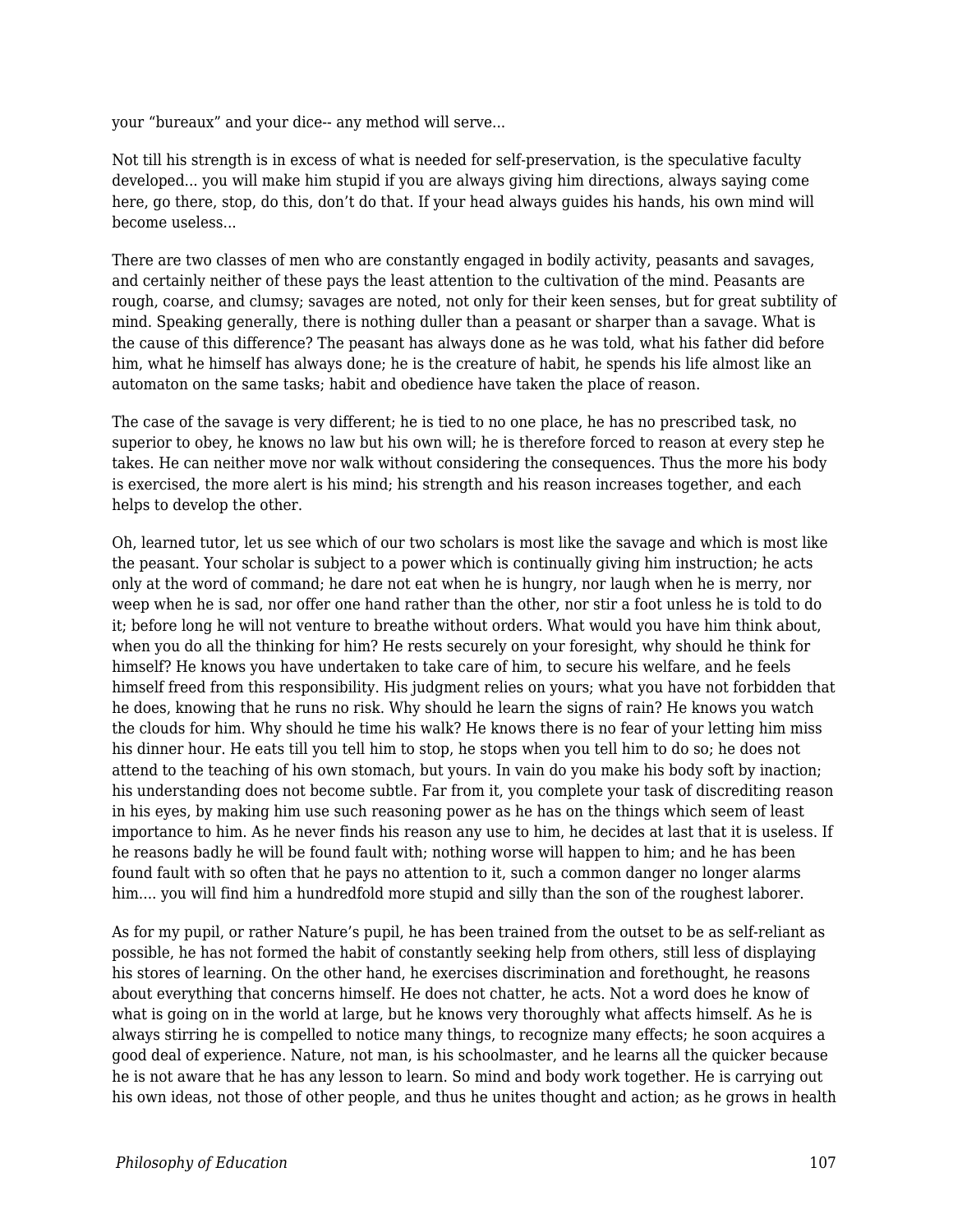and strength he grows in wisdom and discernment. This is the way to attain later on to what is generally considered incompatible, though most great men have achieved it, strength of body and strength of mind, the reason of the philosopher and the vigor of the athlete.

Young teacher, I am setting before you a difficult task, the art of controlling without precepts, and doing everything without doing anything at all...When education is most carefully attended to, the teacher issues his orders and thinks himself master, but it is the child who is real master. He uses the tasks you set him to obtain what he wants from you, and he can always make you pay for an hour's industry by a week's complaisance. You must always be making bargains with him... The child is usually much quicker to read the master's thoughts than the master to read the child's feelings. And that is as it should be, for all the sagacity which the child would have devoted to self-preservation, had he been left to himself, is now devoted to the rescue of his native freedom from the chains of his tyrant; while the latter, who has no such pressing need to understand the child, sometimes finds it pays him better to leave him in idleness or vanity.

Take the opposite course with your pupil; let him always think he is master while you are really master. There is no subjection so complete as that which preserves the forms of freedom; it is thus that the will itself is taken captive. Is not this poor child, without knowledge, strength, or wisdom, entirely at your mercy? Are you not master of his whole environment so far as it affects him? Cannot you make of him what you please? His work and play, his pleasure and pain, are they not, unknown to him, under your control? No doubt he ought only to do what he wants, but he ought to want to do nothing but what you want him to do. He should never take a step you have not foreseen, nor utter a word you could not foretell...

Thus when he does not find you continually thwarting him, when he no longer distrusts you, no longer has anything to conceal from you, he will neither tell you lies nor deceive you; he will show himself fearlessly as he really is, and you can study him at your ease, and surround him with all the lessons you would have him learn, without awaking his suspicions...

Since everything that comes into the human mind enters through the gates of sense, man's first reason is a reason of sense-experience. It is this that serves as a foundation for the reason of the intelligence; our first teachers in natural philosophy are our feet, hands, and eyes. To substitute books for them does not teach us to reason, it teaches us to use the reason of others rather than our own; it teaches us to believe much and know little.

Before you can practice an art you must first get your tools; and if you are to make good use of those tools, they must be fashioned sufficiently strong to stand use. To learn to think we must therefore exercise our limbs, our senses, and our bodily organs, which are the tools of the intellect; and to get the best use out of these tools, the body which supplies us with them must be strong and healthy.... You teach science; well and good; I am busy fashioning the necessary tools for its acquisition.

The limbs of a growing child should be free to move easily in his clothing; nothing should cramp their growth or movement; there should be nothing tight, nothing fitting closely to the body, no belts of any kind... The best plan is to keep children in frocks as long as possible and then to provide them with loose clothing, without trying to define the shape which is only another way of deforming it. Their defects of body and mind may all be traced to the same source, the desire to make men of them before their time... Children are generally too much wrapped up, particularly in infancy. They should be accustomed to cold rather than heat; great cold never does them any harm, if they are exposed to it soon enough; but their skin is still too soft and tender and leaves too free a course for perspiration,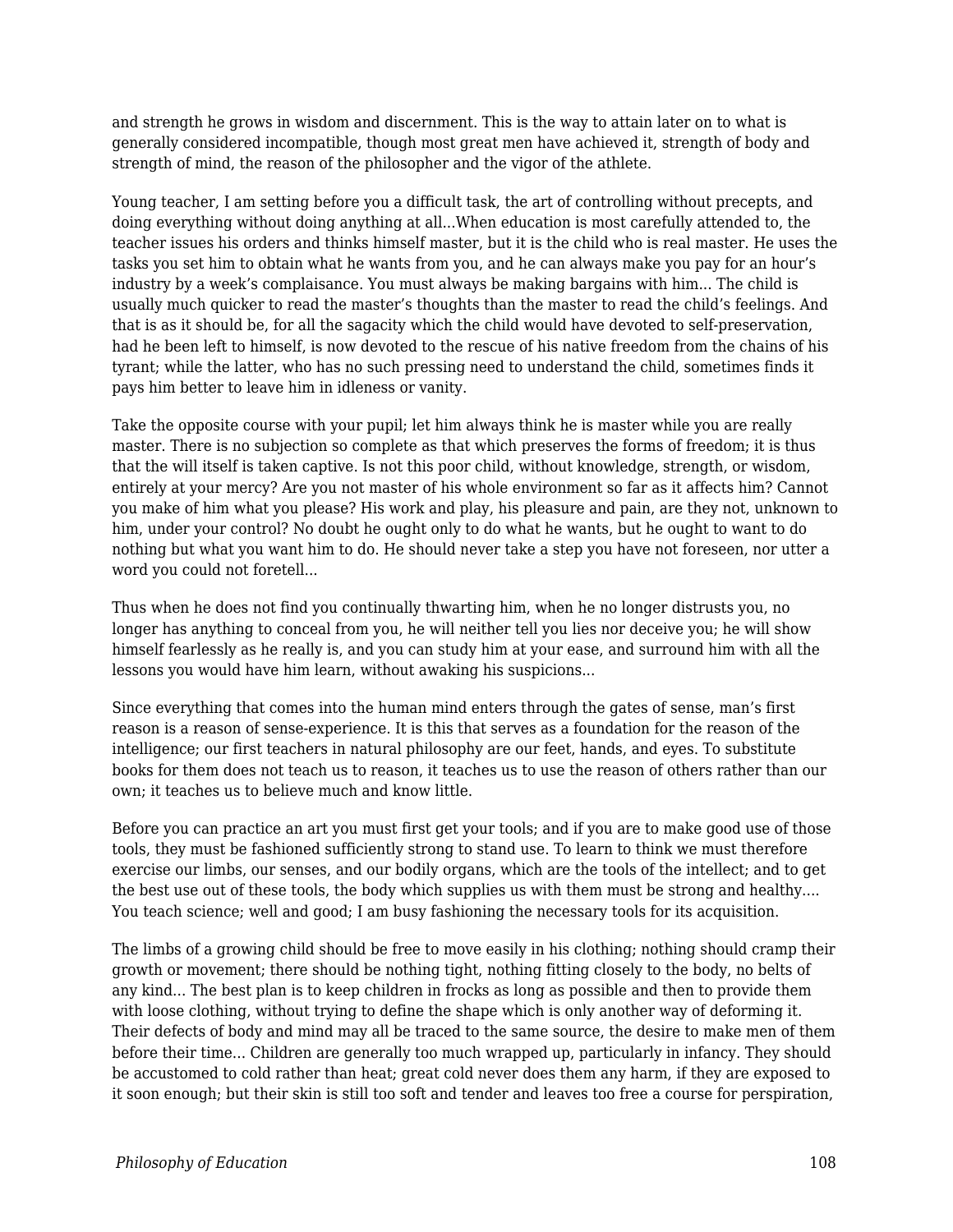so that they are inevitably exhausted by excessive heat... I would rather he were ill now and then, than always thinking about his health.

Since children take such violent exercise they need a great deal of sleep. The one makes up for the other, and this shows that both are necessary. Night is the time set apart by nature for rest.... No doubts he must submit to rules; but the chief rule is this-- be able to break the rule if necessary. So do not be so foolish as to soften your pupil by letting him always sleep his sleep out...

In the next place he must be accustomed to sleep in an uncomfortable bed, which is the best way to find no bed uncomfortable. Speaking generally, a hard life, when once we have become used to it, increases our pleasant experiences; an easy life prepares this way for innumerable unpleasant experiences... When the child is put to bed and his nurse grows weary of his chatter, she says to him, "Go to sleep." That is much like saying, "Get well," when he is ill. The right way is to let him get tired of himself. Talk so much that he is compelled to hold his tongue, and he will soon be asleep. Here is one use for sermons, and you may as well preach to him as rock his cradle; but if you use this narcotic at night, do not use it by day....

The senses are the first of our faculties to mature; they are those most frequently overlooked or neglected. To train the senses it is not enough merely to use them; we must learn to judge by their means, to learn to feel, so to speak; for we cannot touch, see, or hear, except as we have been taught... We know that the blind have a surer and more delicate sense of touch than we, for not being guided by the one sense, they are forced to get from the touch what we get from sight. Why, then, are not we trained to walk as they do in the dark, to recognize what we touch, to distinguish things about us; in a word, to do at night and in the dark what they do in the daytime without sight?... We have lights, you say. What! always artificial aids. Who can insure that they will always be at hand when required. I had rather Emile's eyes were in his finger tips, than in the chandler's shop... As the trained touch takes the place of sight, why should it not, to some extent, take the place of hearing, since sounds set up, in sonorous bodies, vibrations perceptible by touch?...

Why should my pupil be always compelled to wear the skin of an ox under his foot? What harm would come of it if his own skin could serve him at need as a sole... Let Emile run about barefoot all the year round, upstairs, downstairs, and in the garden. Far from scolding him, I shall follow his example; only I shall be careful to remove any broken glass. I shall soon proceed to speak of work and manual occupations. Meanwhile, let him learn to perform every exercise which encourages agility of body; let him learn to hold himself easily and steadily in any position, let him practice jumping and leaping, climbing trees and walls... He should emulate the mountain-goat, not the ballet dancer...

All children in the course of their endless imitation try to draw; and I would have Emile cultivate this art; not as much for art's sake, as to give him exactness of eye and flexibility of hand... He should have the real thing before his eyes, not its copy on paper. Let him draw a house from a house, a tree from a tree, a man from a man...We badly needed ornaments for our room, and now we have them ready to our hand. I will have our drawings framed and covered with good glass, so that no one will touch them, and thus seeing them where we put them, each of us has a motive for taking care of his own...

I have said already that geometry is beyond the child's reach; but that is our own fault. We fail to perceive that their method is not ours, that what is for us the art of reasoning, should be for them the art of seeing. Instead of teaching them our way, we should do better to adopt theirs... Instead of making him discover proofs, they are dictated to us; instead of teaching us to reason, our memory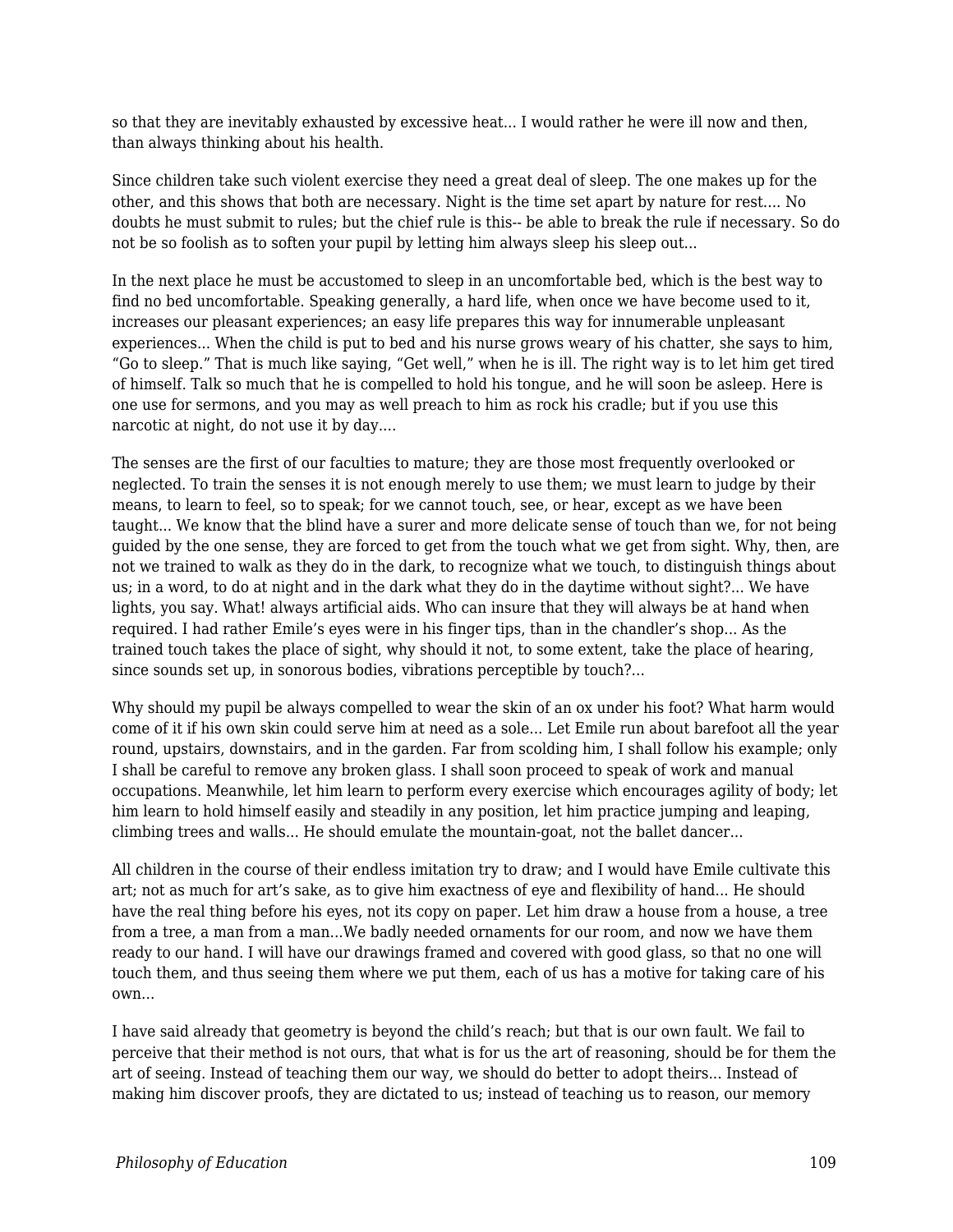only is employed.... I do not profess to teach Emile geometry; he will teach me; I shall seek for relations, he will find them, for I shall seek in such a fashion as to make him find....

When you see the flash of a cannon, you have still time to take cover; but when you gear the sound it is too late, the ball is close to you. One can reckon the distance of a thunderstorm by the interval between the lightning and the thunder. Let the child learn all these facts, let him learn those that are within his reach by experiment, and discover the rest by induction; but I would far rather he knew nothing at all about them, than that you should tell him...

If we had to wait till experience taught us to know and choose fit food for ourselves, we should die of hunger or poison; but a kindly providence which has made pleasure the means of self-preservation to sentient beings teaches us through our palate what is suitable for our stomach. In a state of nature there is no better doctor than a man's own appetite, and no doubt in a state of nature man could find the most palatable food the most wholesome... The further we are from a state of nature, the more we lose our natural tastes; or rather, habit becomes a second nature, and so completely replaces our real nature, that we have lost all knowledge of it...

This seems to be true of all our senses, especially of taste. Our first food is milk; we only become accustomed by degrees to strong flavors; at first we dislike them. Fruit, vegetables, herbs, and then fried meat without salt or seasoning, formed the feasts of primitive man. When the savages tastes wine for the first time, he makes a grimace and spits it out... Did you ever meet with any one who disliked bread or water? Here is the finger of nature, this then is our rule. Preserve the child's primitive tastes as long as possible; let his food be plain and simple, let strong flavors be unknown to his palate, and do not let his diet be too uniform... the best way to lead children is by the mouth. Greediness is a better motive than vanity; for the former is a natural appetite directly dependent on the senses, while the latter is the outcome of convention, it is the slave of human caprice and liable to every kind of abuse. Believe me the child will cease to care about his food only too soon, and when his heart is too busy, his palate will be idle...

Gluttony is the vice of feeble minds. The gourmand has his brains in his palate, he can do nothing but eat; he is so stupid and incapable that the table is the only place for him, and dishes are the only things he knows anything about. Let us leave him to this business without regret; it is better for him and for us. It is a small mind that fears lest greediness should take root in the child who is fit for something better. The child thinks of nothing but his food, the youth pays no heed to it at all; every kind of food is good, and we have other things to attend to... A good meal should never be a reward; but why should it not be sometimes the result of efforts made to get it. Emile does not consider the cake I put on the stone as a reward for good running; he knows that the only way to get the cake is to get there first...

The indifference of children towards meat is one proof that the taste for meat is unnatural; their preference is for vegetable foods, such as milk, pastry, fruit, etc. Beware of changing this natural taste and making children flesh-eaters, if not for their health's sake, for the sake of their character... "You ask me," said Plutarch, "why Pythagoras abstained from eating the flesh of beasts, but I ask you, what courage must have been needed by the first man who raised to his lips the flesh of the slain, who broke with his teeth the bones of a dying beast, who had dead bodies, corpses, placed before him and swallowed down limbs which a few moments ago were bleating, bellowing, walking, and seeing? How could his hand plunge the knife into the heart of a sentient creature, how could his eyes look on murder, how could he behold a poor helpless animal bled to death, scorched, and dismembered? how can he bear the sight of this quivering flesh? does not the very smell of it turn his stomach? is he not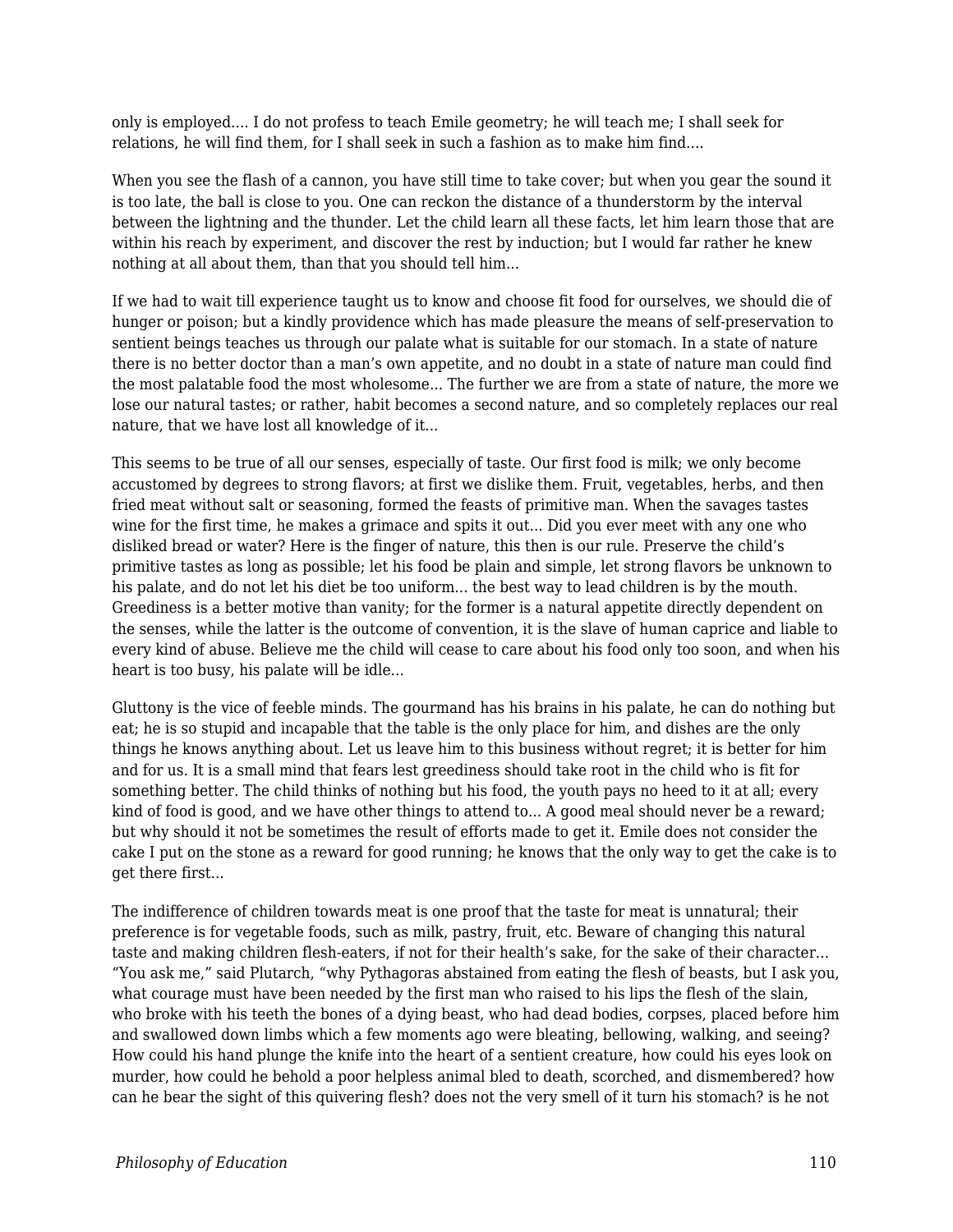repelled, disgusted, horror-struck, when he has to handle the blood from these wounds, and to cleanse his fingers from the dark and viscous blood-stains?"

"O unnatural murderer! if you persist in the assertion that nature has made you to devour your fellow creatures, beings of flesh and blood, living and feeling like yourself, stifle if you can that horror with which nature makes you regard these horrible feasts; slay the animals yourself, slay them, I say, with your own hands, without knife or mallet; tear them with your nails like the lion and the bear, take this ox and rend him in pieces, plunge your claws into his hide; eat this lamb while it is yet alive, devour its warm flesh, drink its soul with its blood. You shudder! you dare not feel the living throbbing flesh between your teeth? Ruthless man; you begin by slaying the animal and then you devour it, as if to slay it twice. It is not enough. You turn against the dead flesh, it revolts you, it must be transformed by fire, boiled and roasted, seasoned and disguised with drugs; you must have butchers, cooks, turnspits, men who will rid the murder of its horrors, who will dress the dead bodies so that the taste deceived by these disguises will not reject what is strange to it, and will feast on corpses, the very sight of which would sicken you...."

Our appetite is only excessive because we try to impose on it rules other than those of nature, opposing, controlling, prescribing, adding, or subtracting; the scales are always in our hands, but the scales are the measure of our caprices not of our stomachs... Smell is the sense of the imagination; as it gives tone to the nerves it must have a great effect on the brain... Hence the sense of smell should not be over-active in early childhood; the imagination, as yet unstirred by changing passions, is scarcely susceptible of emotion, and we have not enough experience to discern beforehand from one sense the promise of another...

...When I think of a child of ten or twelve, strong, healthy, well-grown for his age, only pleasant thoughts are called up, whether of the present or the future. I see him keen, eager, and full of life, free from gnawing cares and painful forebodings, absorbed in this present state, and delighting in a fullness of life which seems to extend beyond himself... The hour strikes, the scene is changed. All of a sudden his eye grows dim, his mirth has fled. Farewell mirth, farewell untrammelled sports in which he delighted. A stern, angry man takes him by the hand, saying gravely, "Come with me, sir," and he is led away. As they are entering the room, I catch a glimpse of books. Books, what a dull food for a child of his age! The poor child allows himself to be dragged away; he casts a sorrowful look on all about him, and departs in silence, his eyes swollen with the tears he dare not shed, and his heart bursting with the sighs he dare not utter.

You who have no such cause for fear; you for whom no period of life is a time of weariness and tedium, you who welcomed days without care and nights without impatience, you who only reckon time by your pleasures, come, my happy kindly pupil, and console us for the departure of that miserable creature. Come! Here he is and at his approach I feel a thrill of delight which I see he shares. It is his friend, his comrade, who meets him; when he sees me he knows very well that he will not be long without amusement; we are never dependent on each other, but we are always on good terms, and we are never so happy as when together...

Behold in his quick and certain movements the natural vigor of his age and the confidence of independence. His manner is free and open, but without a trace of insolence or vanity; his head which has not been bent over books does not fall upon his breast... expect nothing from him but the plain, simple truth, without addition or ornament and without vanity. He will tell you the wrong things he has done and thought as readily as the right, without troubling himself in the least as to the effect of his words upon you; he will use speech with all the simplicity of its first beginnings... His ideas are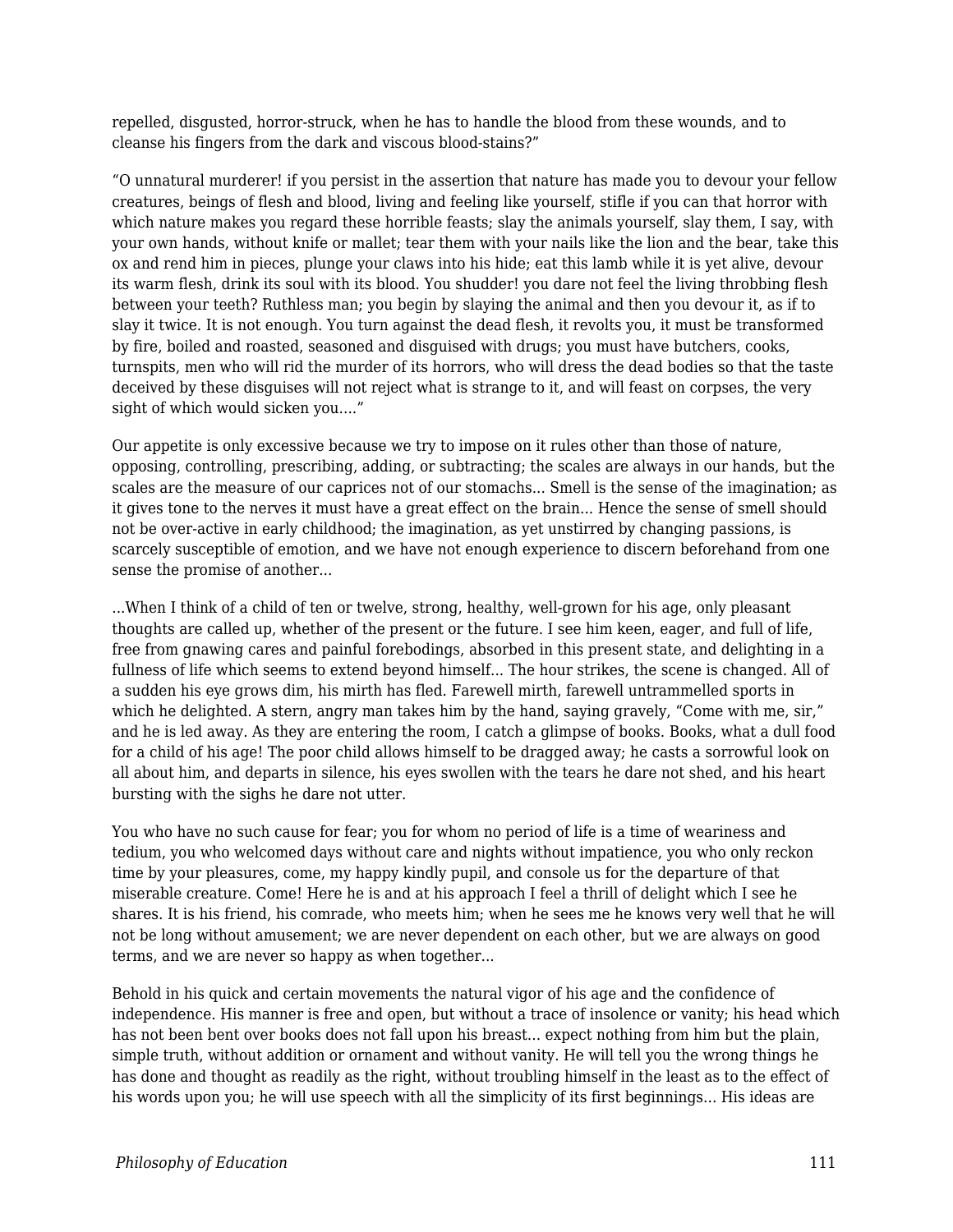few but precise, he knows nothing by rote but much by experience. If he reads our books worse than other children, he reads far better in the book of nature; his thoughts are not in his tongue but in his brain; he has less memory and more judgment; he can only speak one language, but he understands what he is saying, and if his speech is not so good as that of other children, his deeds are better.

He does not know the meaning of habit, routine, and custom; what he did yesterday has no control over what he is doing today; he follows no rule, submits to no authority, copies no patter, and only acts or speaks as he pleases. So do not expect set speeches or studied manners from, but just the faithful expression of his thoughts and the conduct that springs from his inclinations.

You will find he has a few moral ideas concerning his present state and none concerning manhood; what use could he make of them, for the child is not, as yet, an active member of society. Speak to him of freedom, of property, or even of what is usually done; he may understand you so far; he knows why his things are his own, and why other things are not his, and nothing more. Speak to him of duty or obedience; he will not know what you are talking about...

For his own part, should he need help, he will ask it readily of the first person he meets. He will ask it of a king as readily as of his servant; all men are equals in his eyes. From his way of asking you will see he knows you owe him nothing, that he is asking a favor. He knows too that humanity moves you to grant this favor; his words are few and simple. His voice, his look, his gesture are those of a being equally familiar with compliance and refusal. It is neither the crawling, servile submission of the slave, nor the imperious tone of the master, it is a modest confidence in mankind; it is the noble and touching gentleness of a creature, free, yet sensitive and feeble, who asks aid of a being, free, but strong and kindly...

Work or play are all one to him, his games are his work; he knows no difference. He brings to everything the cheerfulness of interest, the charm of freedom, and he shows the bent of his own mind and the extent of his knowledge...Would you now judge him by comparison? Set him among other children and leave him to himself. You will soon see which has made most progress, which comes nearer to the perfection of childhood. Among all the children in the town there is none more skillful and none so strong. Among young peasants he is their equal in strength and their superior in skill. In everything within a child's grasp he judges, reasons, and shows a forethought beyond the rest... He is made to lead, to rule his fellows; talent and experience take the place of right and authority. In any garb, under any name, he will still be first , everywhere he will rule the rest, they will always feel his superiority, he will be master without knowing it, and they will serve him unawares....

The chief drawback to this early education is that it is only appreciated by the wise; to vulgar eyes the child so carefully educated is nothing but a rough little boy. A tutor thinks rather of the advantage to himself than to his pupil; he makes a point of showing that there has been no time wasted; he provides his pupil with goods which can be readily displayed in the shop window, accomplishments which can be shown off at will; no matter whether they are useful, provided they are easily seen. Without choice or discrimination he loads his memory with a pack of rubbish. If the child is to be examined he is set to display his wares; he spreads them out, satisfies those who behold them, packs up his bundle and goes his way. My pupil is poorer, he has no bundle to display, he has only himself to show. Now neither child nor man can be read at a glance. Where are the observers who can at once discern the characteristics of this child? There are such people, but they are few and far between; among a thousand fathers you will scarcely find one...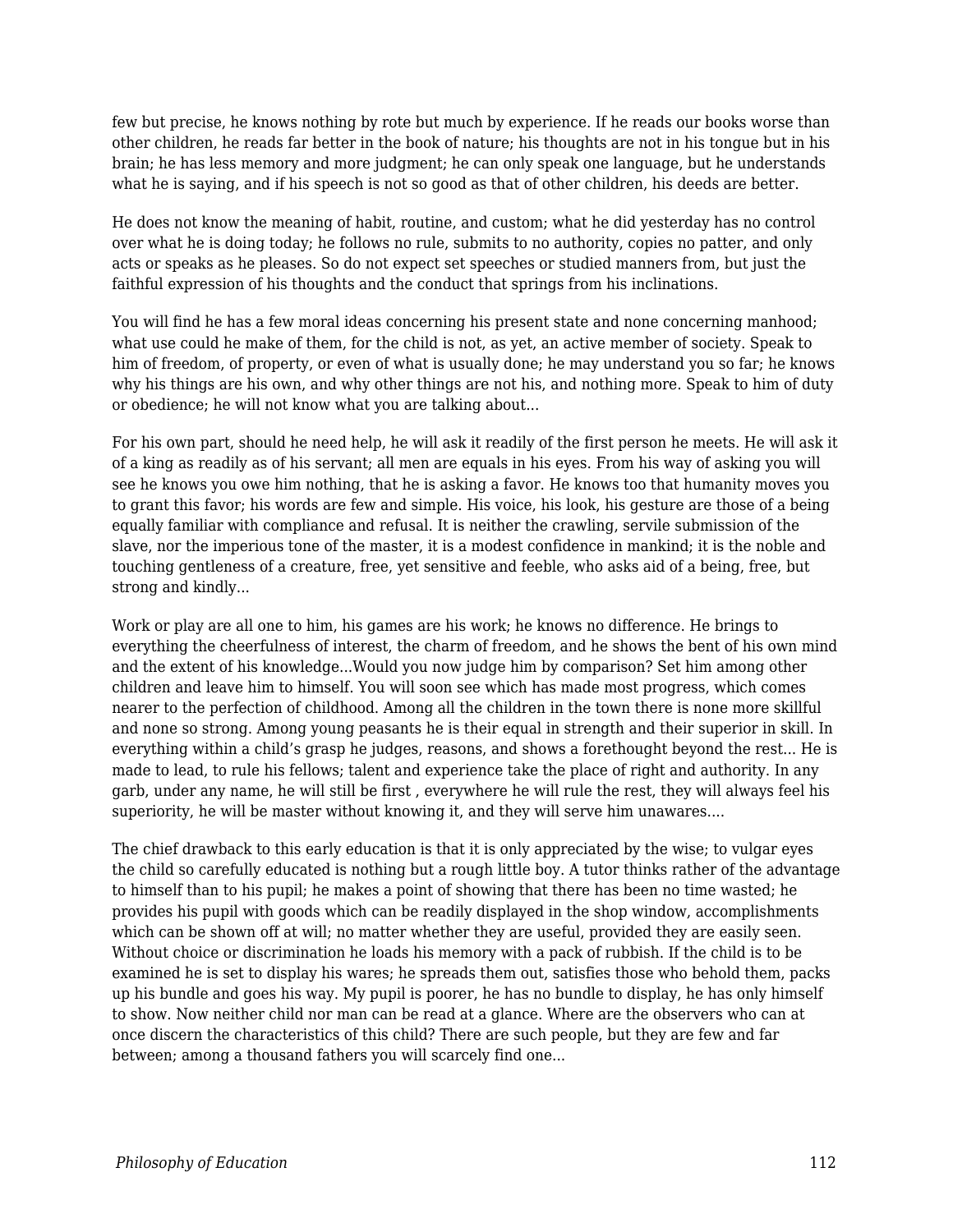### Emile, or Education

# **Book 3**

#### Jean-Jacques Rousseau

The whole course of man's life up to adolescence is a period of weakness; yet there comes a time during these early years when the child's strength overtakes the demands upon it, when the growing creature, though absolutely weak, is relatively strong. His needs are not fully developed and his present strength is more than enough for them. He would be a very feeble man, but he is a strong child.

What is the cause of man's weakness? It is to be found in the disproportion between his strength and his needs. It is our passions that make us weak, for our natural strength is not enough for their satisfaction. To limit our desires comes to the same thing, therefore, as to increase our strength. When we can do more than we want, we have strength enough and to spare, we are really strong. This is the third stage of childhood, the stage with which I am about to deal. I still speak of childhood for want of a better word; for our scholar is approaching adolescence, though he has not yet reached the age of puberty.

About twelve or thirteen the child's strength increases far more rapidly than his needs. The strongest and fiercest of the passions is still unknown, his physical development is still imperfect and seems to await the call of the will. He is scarcely aware of extremes of heat and cold and braves them with impunity. He needs no coat, his blood is warm; no spices, hunger is his sauce, no food comes amiss at this age; if he is sleepy he stretches himself on the ground and goes to sleep; he finds all he needs within his reach; he is not tormented by any imaginary wants; he cares nothing what others think; his desires are not beyond his grasp; not only is he self-sufficing, but for the first and last time in his life he has more strength than he needs...

This interval in which the strength of the individual is in excess of his wants is, as I have said, relatively though not absolutely the time of greatest strength. It is the most precious time in his life; it comes but once; it is very short, all too short, as you will see when you consider the importance of using it aright... This is the time for work, instruction, and inquiry. And note that this is no arbitrary choice of mine, it is the way of nature herself.

Human intelligence is finite, and not only can no man know everything, he cannot even acquire all the scanty knowledge of others. Since the contrary of every false proposition is a truth, there are as many truths as falsehoods. We must, therefore, choose what to teach as well as when to teach it. Some of the information within our reach is false, some is useless, some merely serves to puff up its possessor. The small store which really contributes to our welfare alone deserves the study of a wise man, and therefore of a child whom one would have wise. He must know not merely what is, but what is useful...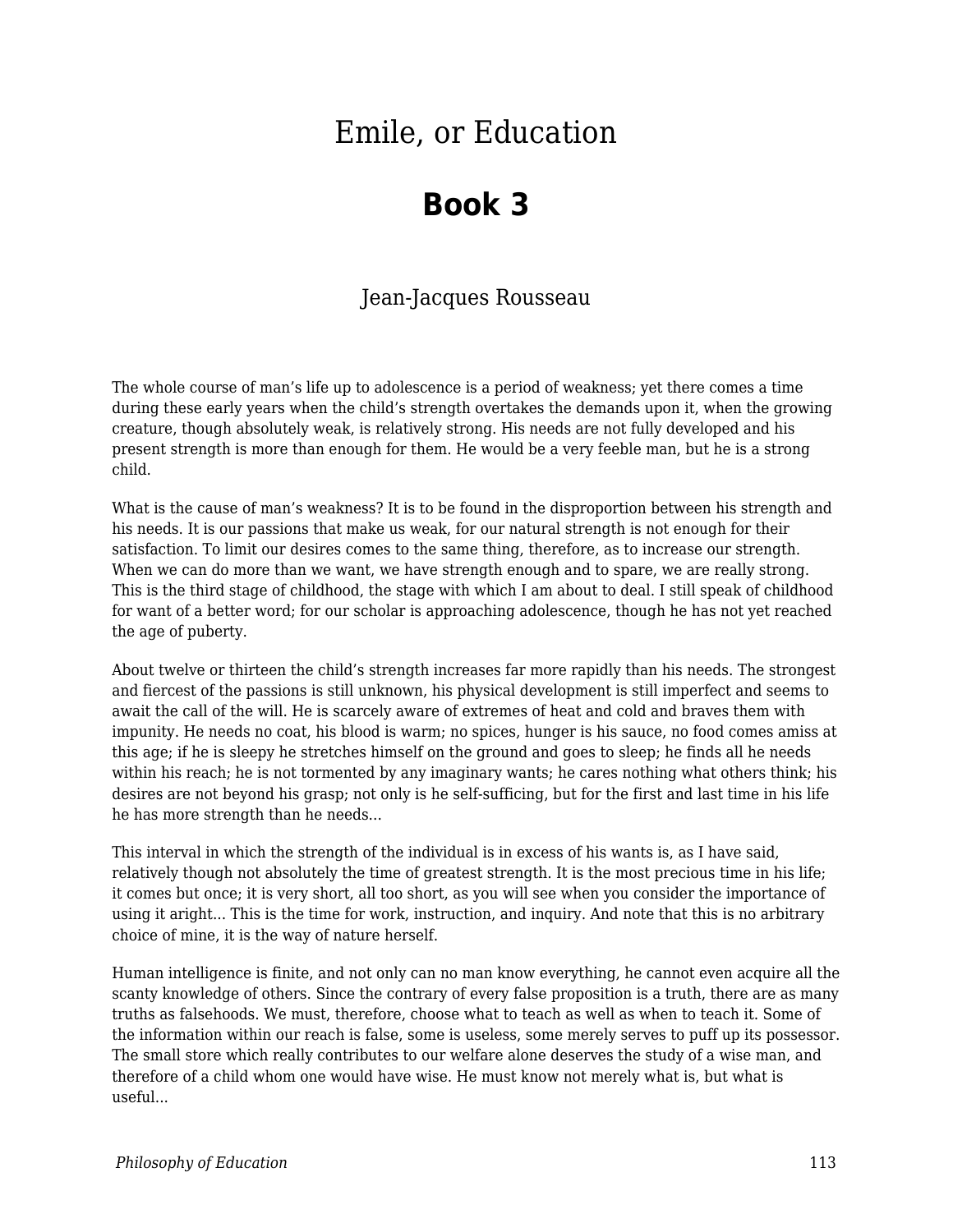Beware of the specious charms of error and the intoxicating fumes of pride. Keep this truth ever before you-- Ignorance never did any one any harm, error alone is fatal, and we do not lose our way through ignorance but through self-confidence... See how we are gradually approaching the moral ideas which distinguish between good and evil. Hitherto we have known no law but necessity, now we are considering what is useful; we shall soon come to what is fitting and right.

Man's diverse powers are stirred by the same instinct. The bodily activity, which seeks an outlet for its energies, is succeeded by the mental activity which seeks for knowledge. Children are first restless, then curious; and this curiosity, rightly directed, is the means of development for the age with which we are dealing. Always distinguish between natural and acquired tendencies. There is a zeal for learning which has no other foundation than a wish to appear learned, and there is another which springs from man's natural curiosity about all things far or near which may affect himself... This is the first principle of curiosity; a principle natural to the human heart, though its growth is proportional to the development of our feeling and knowledge. If a man of science were left on a desert island with his books and instruments and knowing that he must spend the rest of his life there, he would scarcely trouble himself about the solar system, the laws of attraction, or the differential calculus. He might never even open a book again; but he would never rest till he had explored the furthest corner of his island, however large it might be. Let us therefore omit from our early studies such knowledge as has no natural attraction for us, and confine ourselves to such things as instinct impels us to study.

Our island is this earth... all at once we are exploring the round world and leaping to the bounds of the universe. This change is the result of our growing strength and of the natural bent of the mind. While we were weak and feeble, self-preservation concentrated our attention on ourselves; now that we are strong and powerful, the desire for a wider sphere carries us beyond ourselves as far as our eyes can reach.... Let the senses be the only guide for the first workings of reason. No book but the world, no teaching but that of fact. The child who reads ceases to think, he only reads. He is acquiring words not knowledge.

Teach your scholar to observe the phenomena of nature; you will soon rouse his curiosity, but if you would have it grow, do not be in too great a hurry to satisfy this curiosity. Put the problems before him and let him solve them himself. Let him know nothing because you have told him, but because he has learnt it for himself. Let him not be taught science, let him discover it. If ever you substitute authority for reason he will cease to reason; he will be a plaything of other people's thoughts.

You wish to teach this child geography and you provide him with globes, spheres, and maps. What elaborate preparations! What is the use of all these symbols; why not begin by showing him the real thing so that he may at least know what you are talking about?... Never tell the child what he cannot understand: no descriptions, no eloquence, no figure of speech, no poetry. The time has not come for feeling or taste. Continue to be clear and cold; the time will come only too soon when you must adopt another tone.

Brought up in the spirit of our maxims, accustomed to make his own tools and not to appeal to others until he has tried and failed, he will examine everything he sees carefully and in silence. He thinks rather than questions. Be content, therefore, to show him things at a fit season; then, when you see that his curiosity is thoroughly aroused, put some brief question which will set him trying to discover the answer...

As a general rule-- never substitute the symbol for the thing signified, unless it is impossible to show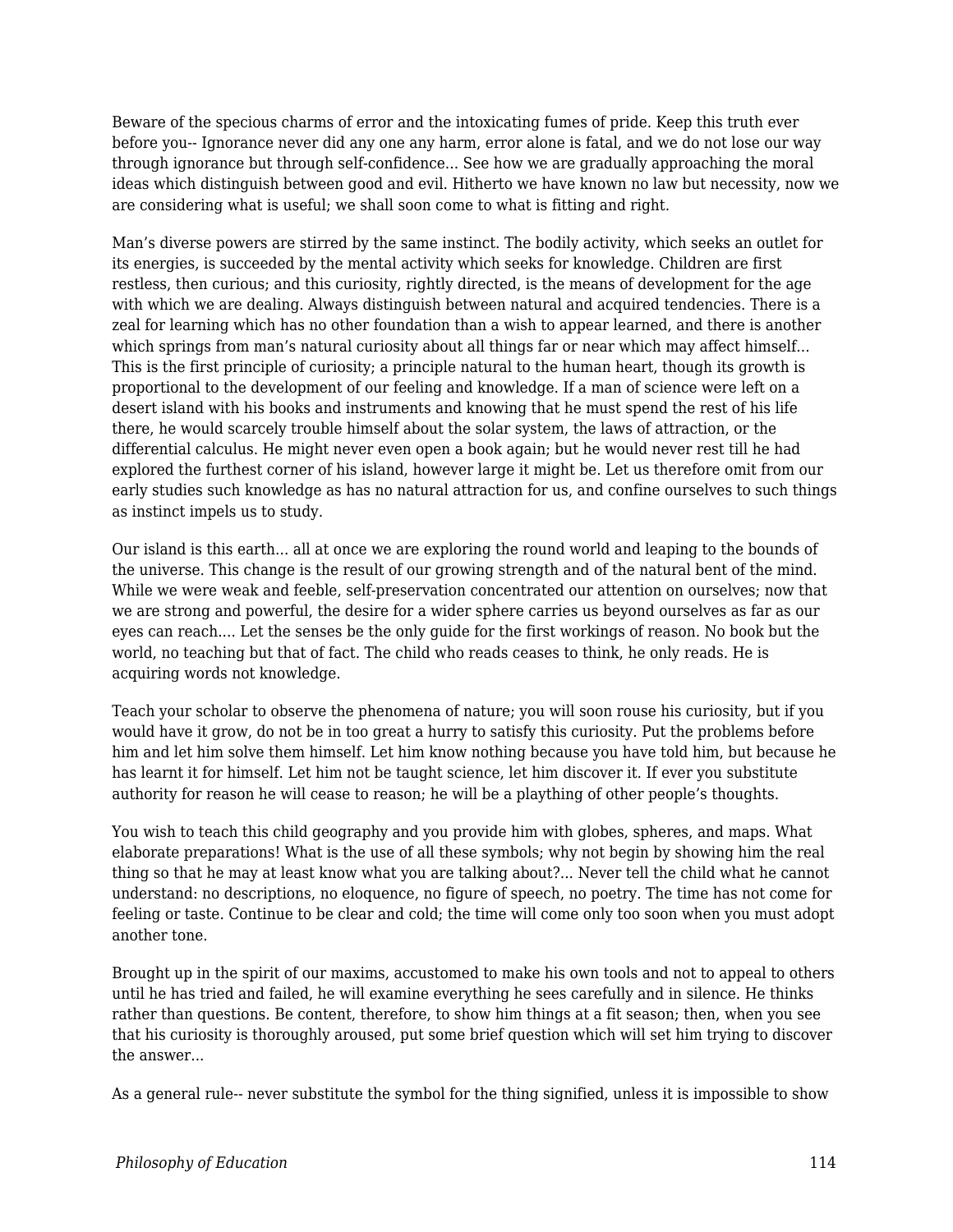the thing itself; for the child's attention is so taken up with the symbol that he will forget what it signifies....

We are unable to put ourselves in the child's place, we fail to enter into his thoughts, we invest him with our own ideas, and while we are following our own chain of reasoning, we merely fill his head with errors and absurdities....

His geography will begin with the town he lives in and his father's country house, then the places between them, the rivers near them, and then the sun's aspect and how to find one's way by its aid. This is the meeting place. Let him make his own map, a very simple map, at first containing only two places; others may be added from time to time, as he is able to estimate their distance and position. You see at once what a good start we have given him by making his eye his compass.

No doubt he will require some guidance in spite of this, but very little, and that little without his knowing it. If he goes wrong let him alone, do not correct his mistakes; hold your tongue till he finds them out for himself and corrects them, or at most arrange something, as opportunity offers, which may show him his mistakes. If he never makes mistakes he will never learn anything thoroughly? Moreover, what he needs is not an exact knowledge of local topography, but how to find out for himself. No matter whether he carries maps in his head provided he understands what they mean, and has a clear idea of the art of making them. See what a difference there is already between the knowledge of your scholars and the ignorance of mine. They learn maps, he makes them. Here are fresh ornaments for his room

Remember that this is the essential point in my method--Do you teach the child many things, but never to let him form inaccurate or confused ideas. I care not if he knows nothing provided he is not mistaken, and I only acquaint him with truths to guard him against the errors he might put in their place. Reason and judgment come slowly, prejudices flock to us in crowds, and from these he must be protected. But if you make science itself your object, you embark on the unfathomable and shoreless ocean, an ocean strewn with reefs from which you will never return....

Time was long during early childhood; we only tried to pass our time for fear of using it ill; now it is the other way; we have not time enough for all that would be of use. The passions, remember, are drawing near, and when they knock at the door your scholar will have no ear for anything else. The peaceful age of intelligence is so short, it flies so swiftly, there is so much to be done, that it is madness to try to make your child learned. It is not your business to teach him the various sciences, but to give him a taste for them and methods of learning them when this taste is more mature. That is assuredly a fundamental principle of all good education.

This is also the time to train him gradually to prolonged attention to a given object; but this attention should never be the result of constraint, but of interest or desire; you must be very careful that it is not too much for his strength, and that it is not carried to the point of tedium. Watch him, therefore, and whatever happens, stop before he is tired, for it matters little what he learns; it does matter that he should do nothing against his will.

If he asks questions let your answers be enough to whet his curiosity but not enough to satisfy it; above all, when you find him talking at random and overwhelming you with silly questions instead of asking for information, at once refuse to answer; for it is clear that he no longer cares about the matter in hand, but wants to make you a slave to his questions. Consider his motives rather than his words. This warning, which was scarcely needed before, becomes of supreme importance when the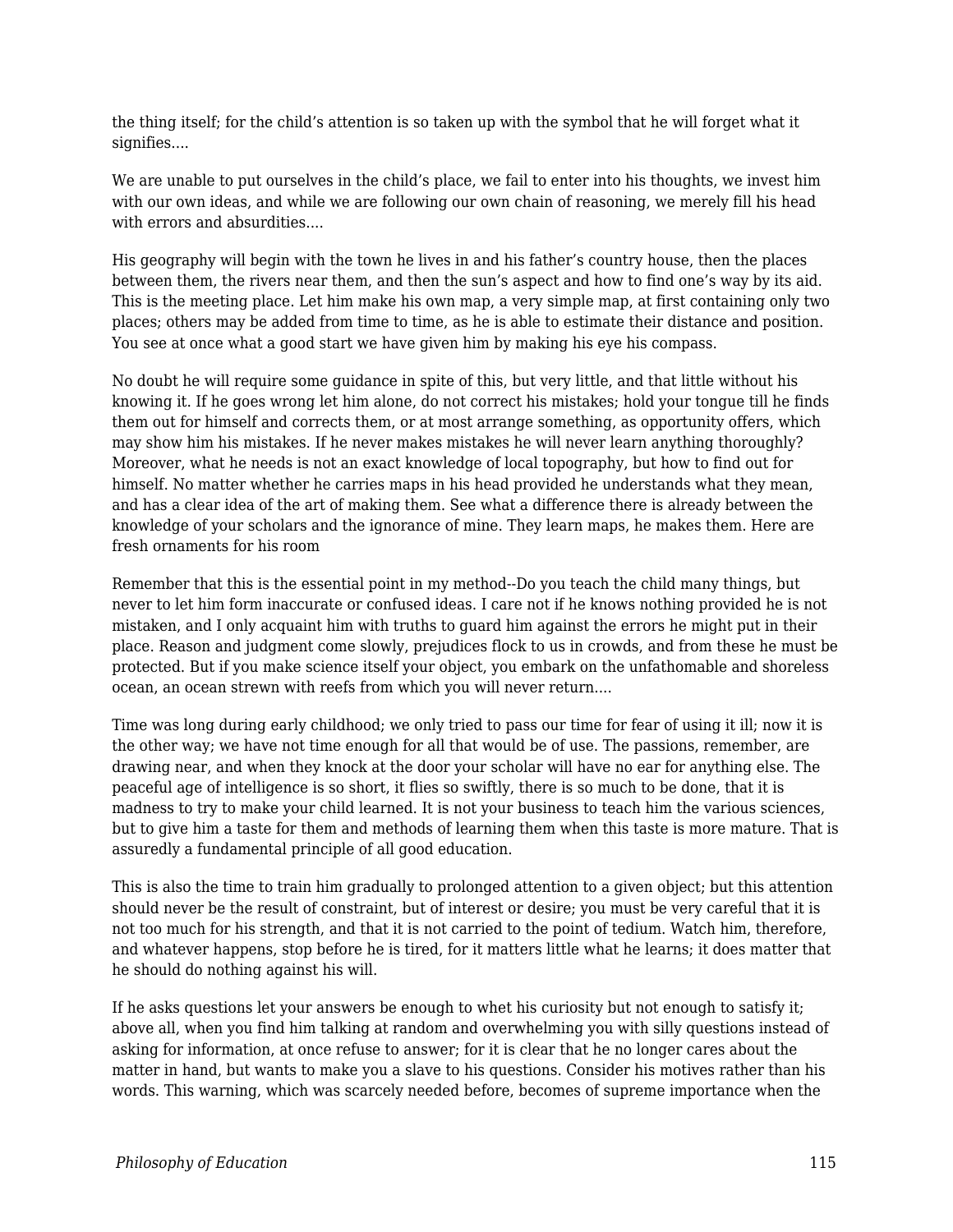child begins to reason....

I dislike that array of instruments and apparatus. The scientific atmosphere destroys science. Either the child is frightened by these instruments or his attention, which should be fixed on their effects, is distracted by their appearance.

We shall make all our apparatus ourselves, and I would not make it beforehand, but having caught a glimpse of the experiment by chance we mean to invent step by step an instrument for its verification. I would rather our apparatus was somewhat clumsy and imperfect, but our ideas clear as to what the apparatus ought to be, and the results to be obtained by means of it... Too much apparatus, designed to guide us in our experiments and to supplement the exactness of our senses, makes us neglect to use those senses... The more ingenious our apparatus, the coarser and more unskillful are our senses. We surround ourselves with tools and fail to use those with which nature has provided every one of us.

But when we devote to the making of these instruments the skill which they did replace,...we add art to nature, we gain ingenuity without loss of skill. If instead of making a child stick to his books I employ him in a workshop, his hands work for the development of his mind. While he fancies himself a workman he is becoming a philosopher.... I cannot repeat too often that it is only objects which can be perceived by the senses which can have any interest for children, especially children whose vanity has not been stimulated nor their minds corrupted by social conventions...

Let the child do nothing because he is told; nothing is good for him but what he recognizes as good. When you are always urging him beyond his present understanding, you think you are exercising a foresight which you really lack. To provide him with useless tools which he may never require, you deprive him of man's most useful tool-- common sense... Why urge him to the studies of an age he may never reach, to the neglect of those studies which meet his present needs? "But," you ask, "will it not be too late to learn what he ought to know when the time comes to use it?" I cannot tell; but this I do know, it is impossible to teach it sooner, for our real teachers are experience and emotion, and man will never learn what befits a man except under its own conditions...

We all make it a rule never to own to the faults we really have. Now I would make it a rule to admit even the faults I have not, if I could not make my reasons clear to him; as my conduct will always be intelligible to him, he will never doubt me and I shall gain more credit by confessing my imaginary faults than those who conceal their real defects.

In the first place do not forget that it is rarely your business to suggest what he ought to learn; it is for him to want to learn, to seek and to find it. You should put it within his reach, you should skillfully awaken the desire and supply him with means for its satisfaction. So your questions should be few and well-chosen, and as he will always have more questions to put to you than you to him, you will always have the advantage and will be able to ask all the oftener, "What is the use of that question?"...

I do not like verbal explanations. Young people pay little heed to them, nor do they remember them. Things! Things! I cannot repeat it too often. We lay too much stress upon words; we teachers babble, and our scholars follow our example... He finds it pays best to pretend to listen to what he is forced to hear. This is the practical result of our fine systems of education... for once more I repeat the risk is not in what he does not know, but in what he thinks he knows...

While you are thinking what will be useful to him when he is older, talk to him of what he knows he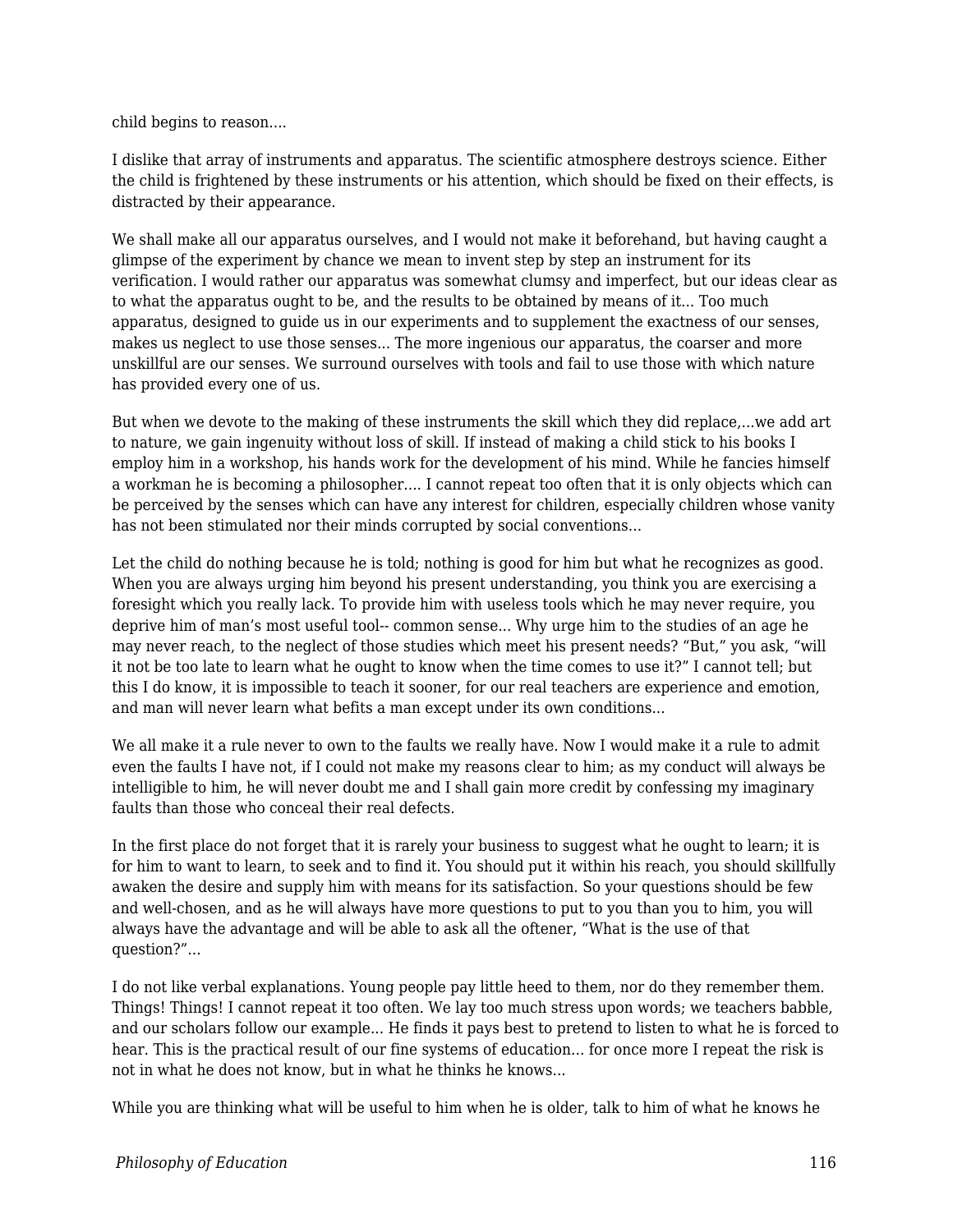can use now. Moreover, as soon as he begins to reason let there be no comparison with other children, no rivalry, no competition, not even in running races. I would far rather he did not learn anything than have him learn it through jealousy or self-conceit. Year by year I shall just note the progress he had made, I shall compare the results with those of the following year, I shall say, "You have grown so much; that is the ditch you jumped, the weight you carried, the distance you flung a pebble, the race you ran without stopping to take breath, etc.; let us see what you can do now."

In this way he is stimulated to further effort without jealousy. He wants to excel himself as he ought to do; I see no reason why he should not emulate his own performances.

I hate books; they only teach us to talk about things we know nothing about... Since we must have books, there is one book which, to my thinking, supplies the best treatise on an education according to nature. This is the first book Emile will read; for a long time it will form his whole library...What is this wonderful book? Is it Aristotle? Pliny? Buffon? No; it is Robinson Crusoe... Let him think he is Robinson himself; let him see himself clad in skins, wearing a tall cap, a great cutlass, all the grotesque get-up of Robinson Crusoe, even to the umbrella which he will scarcely need. He should anxiously consider what steps to take; will this or that be wanting.

Your main object should be to keep out of your scholar's way all idea of such social relations as he cannot understand... Be yourself the apprentice that he may become a master; you may expect him to learn more in one hour's work than he would retain after a whole day's explanation.

The value set by the general public on the various arts inverse ratio to their real utility. They are even valued directly according to their uselessness. This might be expected. The most useful arts are the worst paid, for the number of workmen is regulated by the demand, and the work which everybody requires must necessarily be paid at a rate which puts it within the reach of the poor. On the other hand, those great people who are called artists, not artisans, who labor only for the rich and idle, put a fancy price on their trifles; and as the real value of this vain labor is purely imaginary, the price itself adds to their market value, and they are valued according to their costliness. The rich think so much of these things, not because they are useful, but because they are beyond the reach of the poor...

To make a young man judge rightly, you must form his judgment rather than teach him your own... The happy child enjoys time without being a slave to it;... He will want to know all about everything he sees or does, to learn the why and the wherefore of it; from tool to tool he will go back to the first beginning, taking nothing for granted; he will decline to learn anything that requires previous knowledge which he has not acquired. If he sees a spring made he will want to know how they got the steel from the mine; if he sees the pieces of a chest put together, he will want to know how the tree was cut down; when at work he will say of each tool, "If I had not got this, how could I make one like it, or how could I get along without it?"...

The child must come first, and you must devote yourself entirely to him. Watch him, study him constantly, without his knowing it; consider his feelings beforehand, and provide against those which are undesirable, keep him occupied in such a way that he not only feels the usefulness of the thing, but takes a pleasure in understanding the purpose which his work will serve...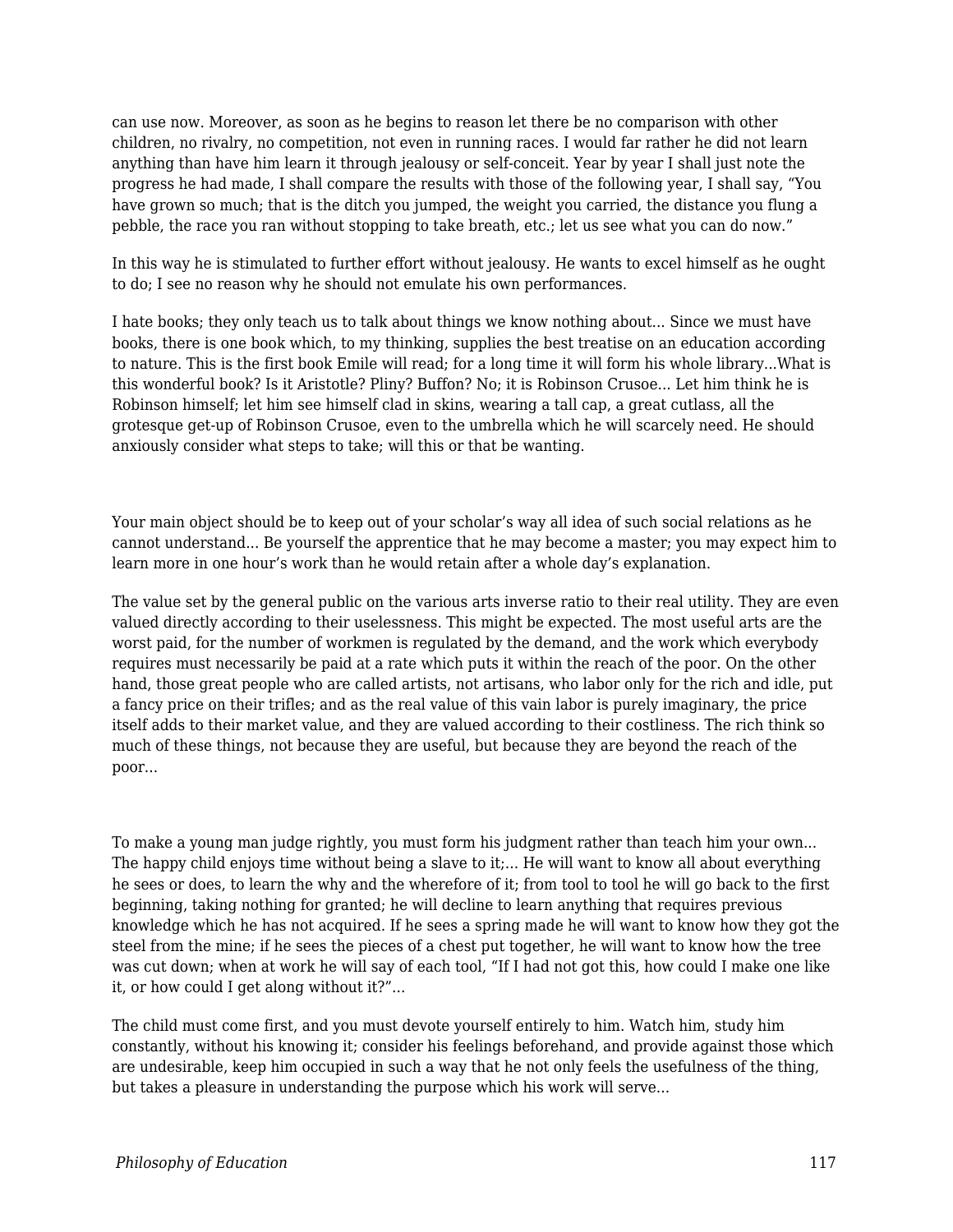Let us form these ten men into a society, and let each devote himself to the trade for which he is best adapted, and let him work at it for himself and for the rest. Each will reap the advantage of the others' talents, just as if they were his own; by practice each will perfect his own talent, and thus all the ten, well provided for, will still have something to spare for others. This is the plain foundation of all institutions. It is not my aim to examine its results here; I have done so in another book (Discours sur l'inégalité).

According to this principle, any one who wanted to consider himself as an isolated individual, selfsufficing and independent of others, could only be utterly wretched. He could not even continue to exist, for finding the whole earth appropriated by others while he had only himself, how could he get the means of subsistence? When we leave the state of nature we compel others to do the same; no one can remain in a state of nature in spite of his fellow-creatures, and to try to remain in it when it is no longer practicable, would really be to leave it, for self-preservation is nature's first law...

Do you not see that in striving to fit him merely for one station, you are unfitting him for anything else, so that some caprice of Fortune may make your work really harmful to him? What could be more absurd than a nobleman in rags, who carries with him into his poverty the prejudices of his birth? What is more despicable than a rich man fallen into poverty, who recalls the scorn with which he himself regarded the poor, and feels that he has sunk to the lowest depth of degradation?... This haughty fool who cannot use his own hands, who prides himself on what is not really his, what will he do when he is stripped of all? In that day, happy will he be who can give up the rank which is no longer his, and be still a man in Fate's despite....

The man who eats in idleness what he has not himself earned, is a thief, and in my eyes, the man who lives on an income paid him by the state for doing nothing, differs little from a highwayman who lives on those who travel his way... Man in society is bound to work; rich or poor, weak or strong, every idler is a thief. Now of all the pursuits by which a man may earn his living, the nearest to a state of nature is manual labor; of all stations that of the artisan is least dependent on Fortune... "Learn a trade."

"A trade for my son! My son a working man! What are you thinking of, sir?" Madam, my thoughts are wiser than yours; you want to make him fit for nothing but a lord, a marquis, or a prince; and some day he may be less than nothing. I want to give him a rank which he cannot lose, a rank which will always do him honor; I want to raise him to the status of a man, and, whatever you may say, he will have fewer equals in that rank than in your own.

The letter killeth, the spirit giveth life. Learning a trade matters less than overcoming the prejudices he despises. You will never be reduced to earning your livelihood; so much the worse for you. No matter; work for honor, not for need; stoop to the position of a working man, to rise above your own. To conquer Fortune and everything else, begin by independence. To rule through public opinion, begin by ruling over it.... Emile shall learn a trade. "An honest trade,"... I would rather have him a shoemaker than a poet, I would rather he paved streets than painted flowers on china...

Perhaps we are laying too much stress on the choice of a trade; as it is a manual occupation, Emile's choice is no great matter... What would you have him do? He is ready for anything. He can handle the spade and hoe, he can use the lathe, hammer, plane, or file; he is already familiar with these tools which are common to many trades. He only needs to acquire sufficient skill in the use of any one of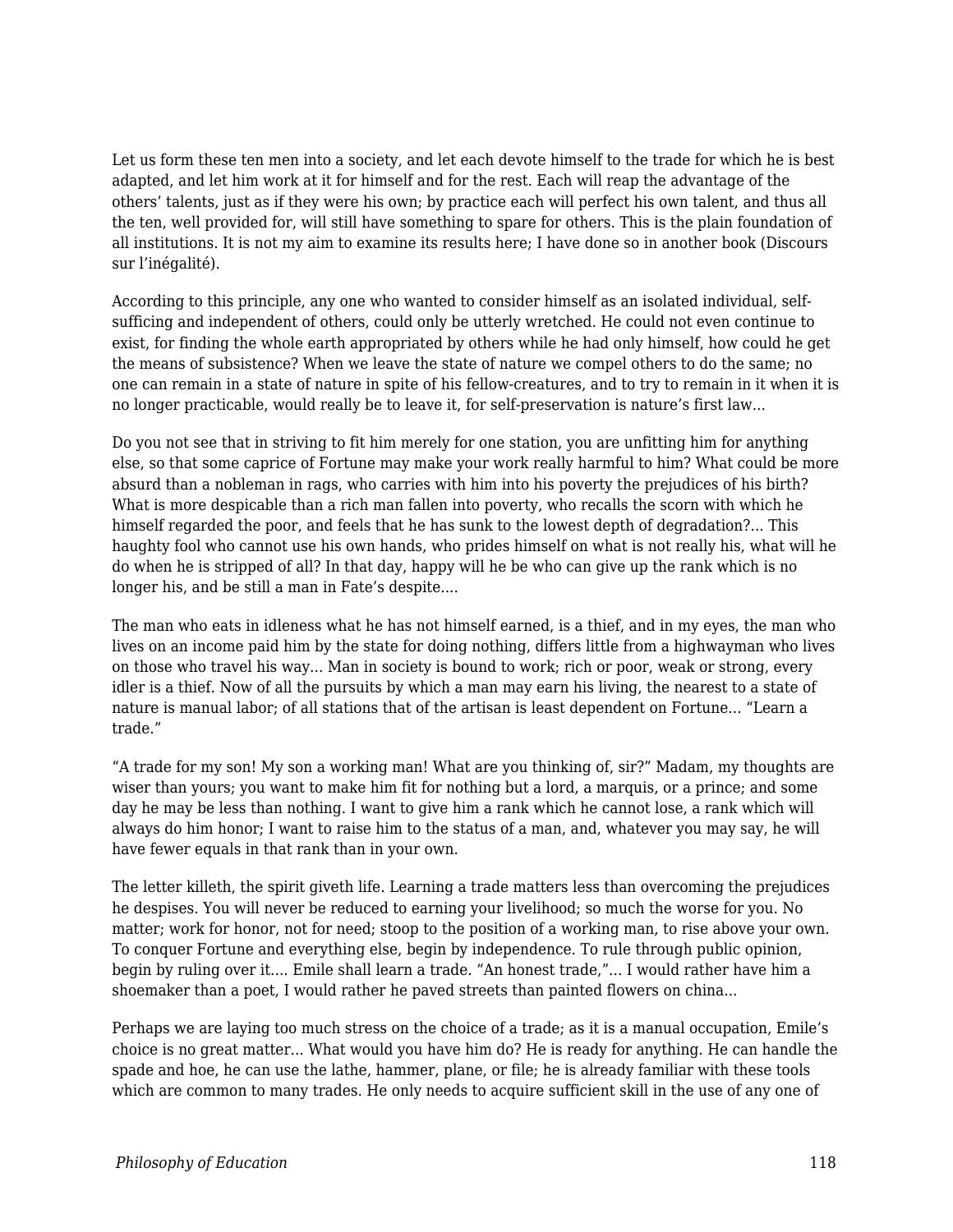them to rival the speed, familiarity, and the diligence of good workmen... To honor trades we are not obliged to practice every one of them, so long as we do not think them beneath us...

All things considered, the trade I should choose for my pupil, among the trades he likes, is that of a carpenter... I am convinced he will never learn anything thoroughly unless we learn it together... Once or twice a week I think we should spend the whole day at our master's; we should get up when he does, we should be at our work before him, we should take our meals with him, work under his orders, and after having had the honor of supping at his table we may if we please return to sleep upon our own hard beds. This is the way to learn several trades at once, to learn to do manual work without neglecting our apprenticeship to life...

Let us keep Emile's hand from money lest he should become an ass, let him take the work but not the wages. Never let his work be judged by any standard but that of the work of a master. Let it be judged as work, not because it is his. If anything is well done, I say, "That is a good piece of work," but do not ask who did it. If he is pleased and proud and says, "I did it." answer indifferently, "No matter who did it, it is well done."...

He must work like a peasant and think like a philosopher, if he is not to be as idle as a savage. The great secret of education is to use exercise of mind and body as relaxation one to the other... Nature never deceives us; we deceive ourselves... There is all the difference in the world between a natural man living in a state of nature, and a natural man living in society. Emile is no savage to be banished to the desert, he is a savage who has to live in the town. He must know how to get his living in a town, how to use its inhabitants, and how to live among them, if not of them....

You have not got to teach him truths so much as to show him how to set about discovering them for himself. To teach him better you must not be in such a hurry to correct his mistakes... We should be more ashamed to deceive ourselves with bad reasoning, than to find no explanation at all. There is no phrase so appropriate to us, or so often on our lips, as, "I do not know;" neither of us are ashamed to use it....

Compelled to learn for himself, he uses his own reason not that of others, for there must be no submission to authority if you would have no submission to convention. Most of our errors are due to others more than ourselves.... Emile knows little, but what he knows is really his own; he has no halfknowledge... Caprice and prejudice have no part in it. He values most the things which are of use to himself, and as he never departs from this standard of values, he owes nothing to prejudice.

Emile is industrious, temperate, patient, steadfast, and full of courage. His imagination is still asleep, so he has no exaggerated ideas of danger; the few ills he feels he knows how to endure in patience, because he has not learnt to rebel against fate... He thinks not of others but of himself, and prefers that others should do the same... He has no errors, or at least only such as are inevitable; he has no vices; or only those from which no man can escape. His body is healthy; his limbs are supple, his mind is accurate and unprejudiced, his heart is free and untroubled by passion. Pride, the earliest and the most natural of passions, has scarcely shown itself. Without disturbing the peace of others, he has passed his life contented, happy, and free, so far as nature allows. Do you think that the earlier years of a child, who has reached his fifteenth year in this condition, has been wasted?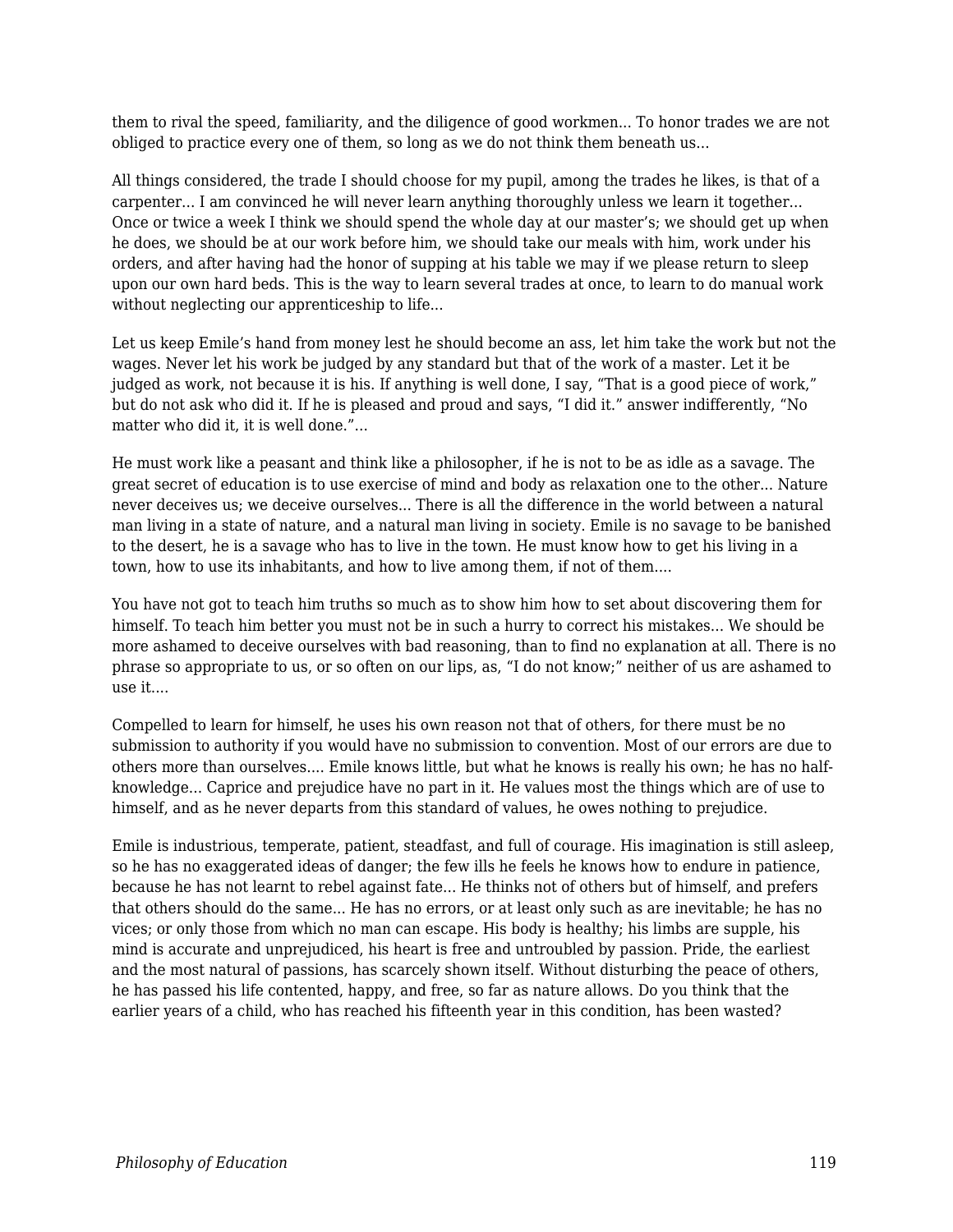### Emile, or Education

## **Book 4**

#### Jean-Jacques Rousseau

How swiftly life passes here below The first quarter of it is gone before we know how to use it; the last quarter finds us incapable of enjoying life. At first we do not know how to live; and when we know how to live it is too late. In the interval between these two useless extremes we waste threefourths of our time sleeping, working sorrowing, enduring restraint and every kind of suffering. Life is short, not so much because of the short time it lasts, but because we are allowed scarcely any time to enjoy it. In vain is there a long interval between the hour of death and that of birth; life is still too short, if this interval is not well spent.

We are born, so to speak, twice over; born into existence, and born into life; born a human being, and born a man. Those who regard woman as an imperfect man are no doubt mistaken, but they have the external resemblance on their side. Up to the age of puberty children of both sexes have little to distinguish them to the eye, the same face and form, the same complexion and voice, everything is the same; girls are children and boys are children; on name is enough for creatures so closely resembling one another. Males whose development is arrested preserve this resemblance all their lives; they are always big children; and women who never lose this resemblance seem in many respects never to be more than children.

But, speaking generally, man is not meant to remain a child. He leaves childhood behind him at the time ordained by nature; and this critical moment, short enough in itself, has far-reaching consequences.

As the roaring of the waves precedes the tempest, so the murmur of rising passions announces this tumultuous change; a suppressed excitement warns us of the approaching danger. A change of temper, frequent outbreaks of anger, a perpetual stirring of the mind, make the child almost ungovernable. He becomes deaf to the voice he used to obey; he is a lion in a fever; he distrusts his keeper and refuses to be controlled.

With the moral symptoms of a changing temper there are perceptible changes in appearance. his countenance develops and takes the stamp of his character; the soft and sparse down upon his cheeks becomes darker and stiffer. His voice grows hoarse or rather he loses it altogether. He is neither a child nor a man and cannot speak like either of them. His eyes, those organs of the soul which till now were dumb, find speech and meaning; a kindling fire illumines them, there is still a sacred innocence in their ever brightening glance, but they have lost their first meaningless expression; he is already aware that they can say too much; he is beginning to learn to lower his eyes and blush, he is becoming sensitive, though he does not know what it is that he feels; he is uneasy without knowing why. All this may happen gradually and give you time enough; but if his keenness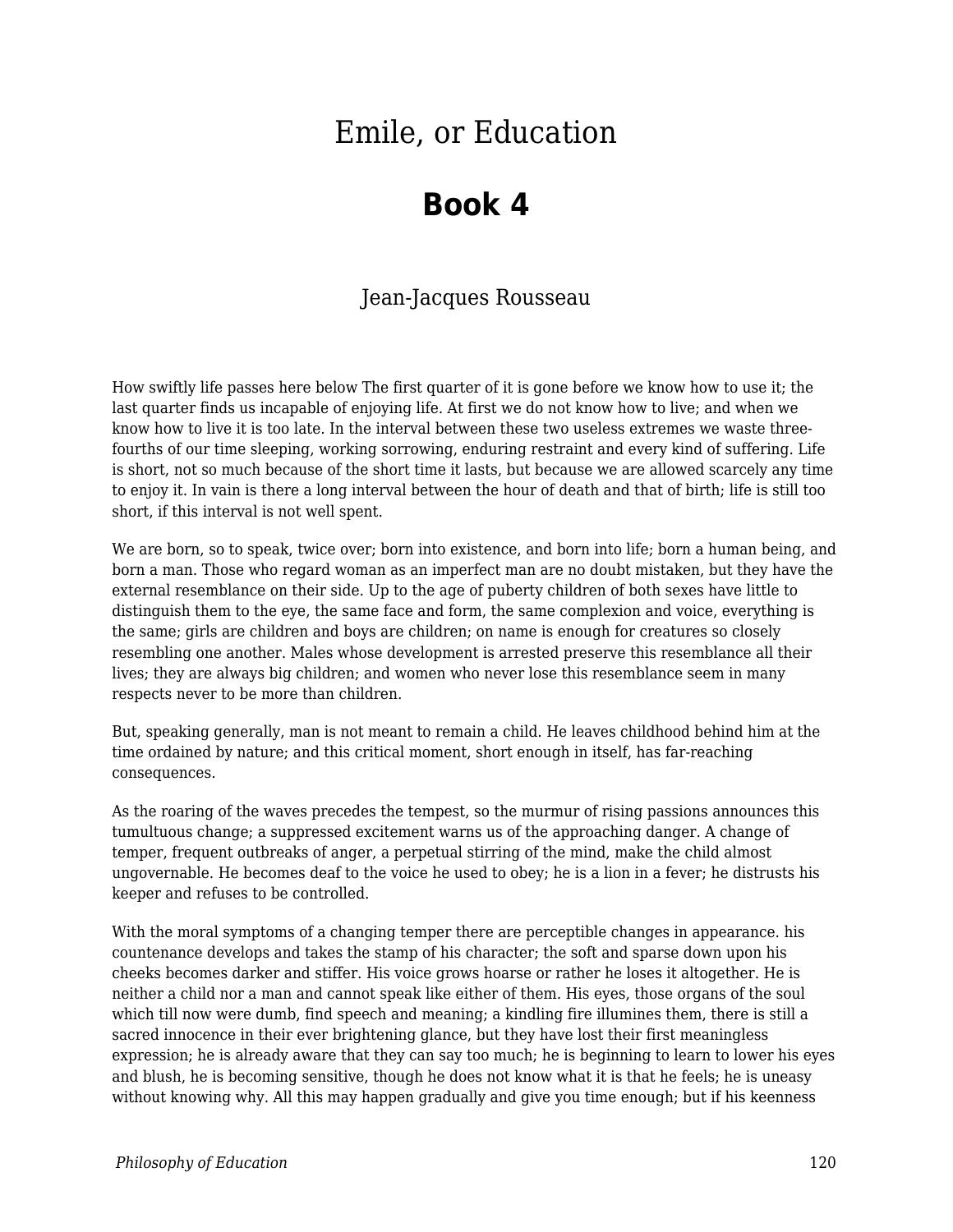becomes impatience, his eagerness madness, if he is angry and sorry all in a moment, if he weeps without cause, if in the presence of objects which are beginning to be a source of danger his pulse quickens and his eyes sparkle if he trembles when a woman's hand touches his, if he is troubled or timid in her presence, O Ulysses, wise Ulysses! have a care! The passages you closed with so much pains are open; the winds are unloosed; keep your hand upon the helm or all is lost.

This is the second birth I spoke of; then it is that man really enters upon life; henceforth no human passion is a stranger to him. Our efforts so far have been child's play, now they are of the greatest importance. This period when education is usually finished is just the time to begin; but to explain this new plan properly, let us take up our story where we left it.

Our passions are the chief means of self- preservation; to try to destroy them is therefore as absurd as it is useless; this would be to overcome nature, to reshape God's handiwork. If God bade man annihilate the passions he has given him, God would bid him be and not be; He would contradict himself. He has never given such a foolish commandment, there is nothing like it written on the heart of man, and what God will have a man do, He does not leave to the words of another man, He speaks himself; His words are written in the secret heart.

Now I consider those who would prevent the birth of the passions almost as foolish as those who would destroy them, and those who think this has been my object hitherto are greatly mistaken...

Our natural passions are few in number; they are the means to freedom, they tend to selfpreservation. All those which enslave and destroy us have another source; nature does not bestow them on us; we seize on them in her despite.

The origin of our passions, the root and spring of all the rest the only one which is born with man, which never leaves him as long as he lives, is self-love; this passion is primitive, instinctive, it precedes all the rest, which are in a sense only modifications of it. In this sense if you like, they are all natural. But most of these modifications are the result of external influences, without which they would never occur, and such modifications, far from being advantageous to us, are harmful. They change the original purpose and work against its end; then it is that man finds himself outside nature and at strife with himself.

Self love is always good, always in accordance with the order of nature. The preservation of our own life is specially entrusted to each one of us, and our first care is, and must be, to watch over our own life; and how can we continually watch over it, if we do not take the greatest interest in it?

Self-preservation requires, therefore, that we shall love ourselves, we must love ourselves above everything, and it follows directly from this that we love what contributes to our preservation... At first this attachment is quite unconscious; the individual is attracted to that which contributes to his welfare and repelled by that which is harmful; this is merely blind instinct. What transforms this instinct into feeling, the liking into love, the aversion into hatred, is the evident intention of helping or hurting us... Something does us good, we seek after it; but we love the person who does us good; something harms us and we shrink from it, but we hate the person who tries to hurt us.

The child's first sentiment is self-love, his second, which is derived from it, is love of those about him; for in his present state of weakness he is only aware of people through the help and attention received from them... It takes a long time to discover not merely that they are useful to him, but that they desire to be useful to him, and then it is that he begins to love them... the expansions of his relations, his needs, his dependence, active or passive, the consciousness of his relations to others is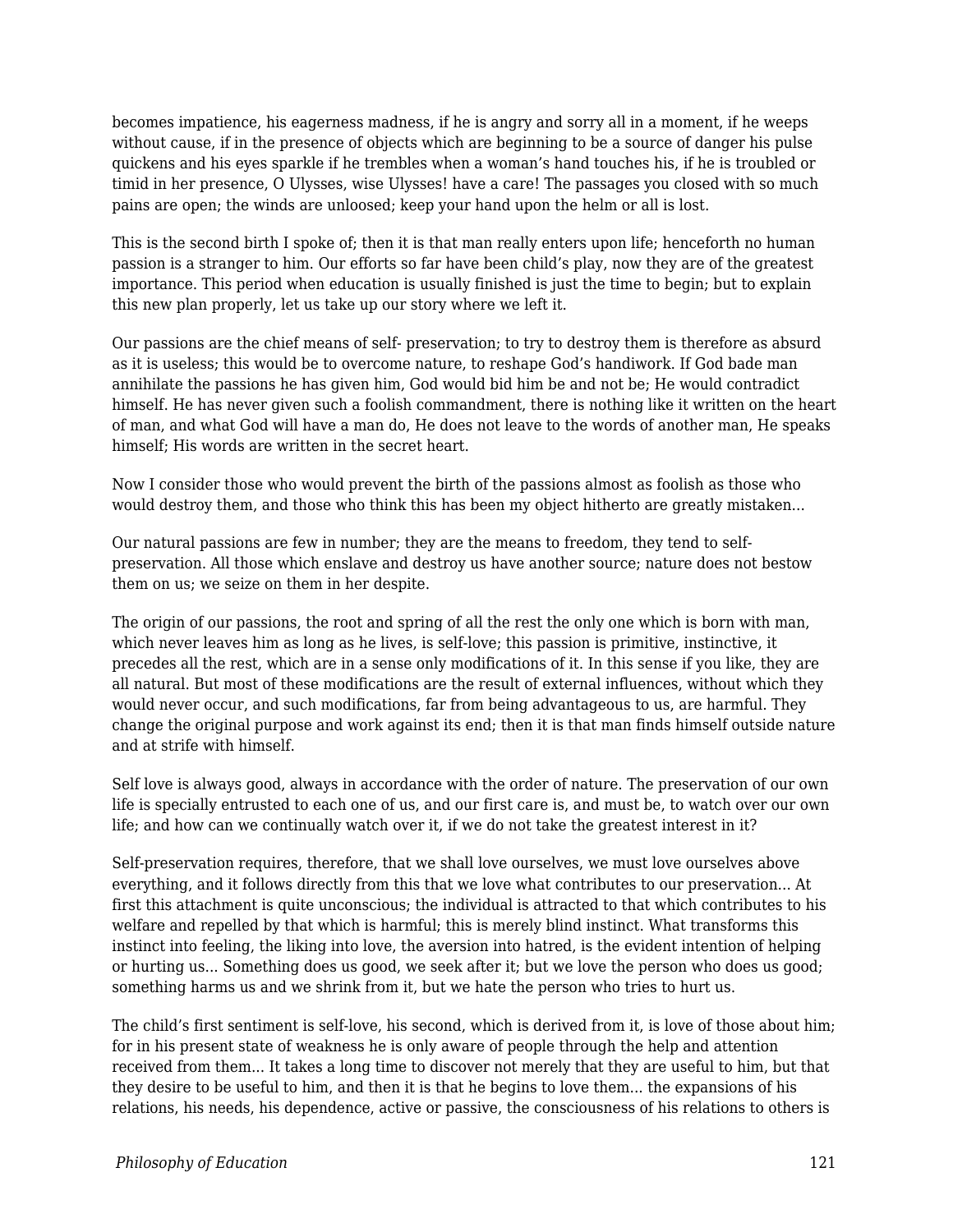awakened, and leads to the sense of duties and preferences. Then the child becomes masterful, jealous, deceitful, and vindictive. If he is not compelled to obedience, when he does not see the usefulness of what he is told to do, he attributes it to caprice, to an intention of tormenting him, he rebels. If people give in to him, as soon as anything opposes him he regards it as rebellion, as a determination to resist him; he beats the chair or table for disobeying him. Self-love, which concerns itself only with ourselves, is content to satisfy our own needs; but selfishness, which is always comparing self with others, is never satisfied and never can be; for this feeling which prefers ourselves to others, requires that they should prefer us to themselves, which is impossible. Thus the tender and gentle passion spring from self-love, while the hateful and angry passions spring selfishness. So it is the fewness of his needs, the narrow limits within which he can compare himself with others, that makes a man really good; what makes him really bad is a multiplicity of needs and dependence on the opinions of others. It is easy to see how we can apply this principle and guide every passion of children and men towards good or evil... For this reason, above all, the dangers of social life demand that the necessary skill and care shall be devoted to guarding the human heart against the depravity, which springs from fresh needs.

Man's proper study is that of his relation to his environment. So long as he only knows that environment through his physical nature, he should study himself in relation to things; this is the business of his childhood; when he begins to be aware of his moral nature, he should study himself in relation to his fellow-men; this is the business of his whole life, and we have now reached the time when that study should be begun.

As soon as a man needs a companion he is no longer an isolated creature, his heart is no longer alone. All his relations with his species, all the affections of his heart, come into being along with this. His first passion soon arouses the rest... Choice, preferences, individual likings, are the work of reason, prejudice, and habit; time and knowledge are required to make us capable of love; we do not love without comparison. These judgments are none the less real, although they are formed unconsciously. True love, whatever you may say, will always be held in honor by mankind; for although its impulses lead us astray, although it does not bar the door of the heart to certain detestable qualities, although it even gives rise to these, yet it always presupposes certain worthy characteristics, without which we should be incapable of love...

We wish to inspire the preference we feel; love must be mutual. To be loved we must be worthy of love; to be preferred we must be more worthy than the rest, at least in the eyes of our beloved. Hence we begin to look around among our fellows; we begin to compare ourselves with them, there is emulation, rivalry, and jealousy. A heart full to overflowing loves to make itself known; from the need of a mistress there soon springs the need of a friend. He who feels how sweet it is to be loved, desires to be loved by everybody; and there could be no preferences if there were not so many that fail to find satisfaction. With love and friendship there begin dissensions, enmity, and hatred. I behold deference to other people's opinions enthroned among all these divers passions, and foolish mortals, enslaved by her power, base their very existence merely on what other people think.

Expand these ideas and you will see where we get that form of selfishness which we call natural selfishness, and how selfishness ceases to be a simple feeling and becomes pride in great minds, vanity in little ones, and in both feeds continually at our neighbor's cost. Passions of this kind, not having any germ in the child's heart, cannot spring up in it of themselves; it is we who sow the seeds, and they never take root unless by our fault. Not so with the young man; they will find an entrance in spite of us. It is therefore time to change our methods...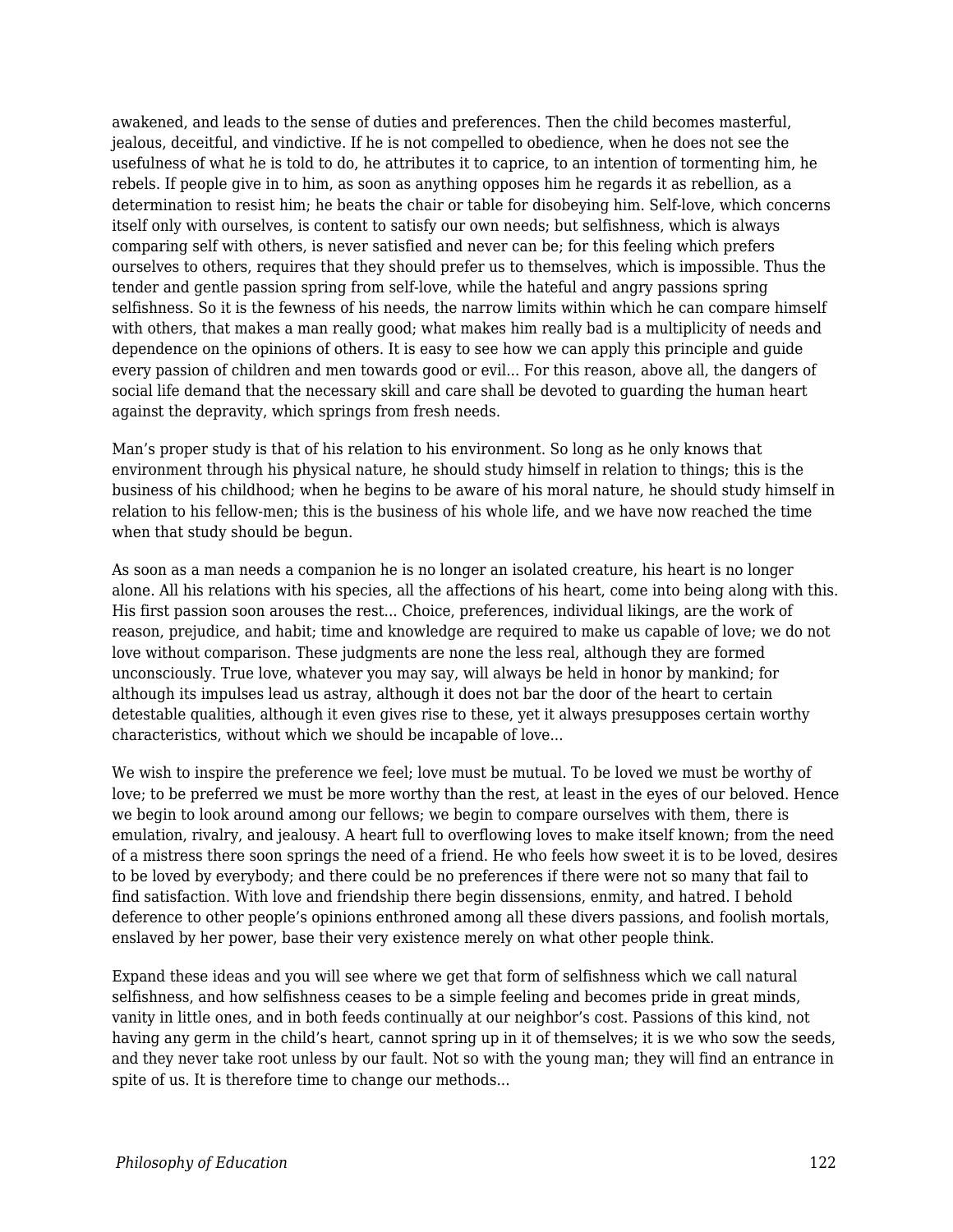The change from childhood to puberty is not so clearly determined by nature but that it varies according to individual temperament and racial conditions... The teaching of nature comes slowly; man's lessons are mostly premature. In the former case, the senses kindle the imagination, in the latter the imagination kindles the senses... The prim speech imposed upon them, the lessons in good behavior the veil of mystery you profess to hang before their eyes, serve but to stimulate their curiosity. It is plain, from the way you set about it, that they are meant to learn what you profess to conceal; and of all you teach them this is most quickly assimilated...

If the age at which a man becomes conscious of his sex is deferred as much by the effects of education as by the action of nature, it follows that this age may be hastened or retarded according to the way in which the child is brought up... From these considerations I arrive at the solution of the question so often discussed-- Should we enlighten children at an early period as to the objects of their curiosity, or is it better to put them off with decent shams? I think we need do neither. In the first place, this curiosity will not arise unless we give it a chance. We must therefore take care not to give it an opportunity. In the next place, questions one is not obliged to answer do not compel us to deceive those who ask them; it is better to bid the child hold his tongue than to tell him a lie. He will not be greatly surprised at this treatment if you have already accustomed him to it in matters of no importance. Lastly, if you decide to answer his questions, let it be with the greatest plainness, without mystery or confusion, without a smile. It is much less dangerous to satisfy a child's curiosity than to stimulate it.

Let your answers be always grave, brief, decided, and without trace of hesitation. I need not add that they should be true. We cannot teach children the danger of telling lies to men without realizing, on the man's part, the danger of telling lies to children...

Complete ignorance with regard to certain matters is perhaps the best thing for children; but let them learn very early what it is impossible to conceal from them permanently. Either their curiosity must never be aroused, or it must be satisfied before the age when it becomes a source of danger... Nothing must be left to chance; and if you are not sure of keeping him in ignorance of the difference between the sexes till he is sixteen, take care you teach him before he is ten...

Although modesty is natural to man, it is not natural to children. Modesty only begins with the knowledge of evil; and how should children without this knowledge of evil have the feeling which results from it? To give them lessons in modesty and good conduct is to teach them that there are things shameful and wicked, and to give them a secret wish to know what these things are... Blushes are the sign of guilt; true innocence is ashamed of nothing...

I can only find one satisfactory way of preserving the child's innocence, to surround him by those who respect and love him. Without this all our efforts to keep him in ignorance fail sooner or later; a smile, a wink, a careless gesture tells him all we sought to hide; it is enough to teach him to perceive that there is something we want to hide from him... There is a certain directness of speech which is suitable and pleasing to innocence; this is the right tone to adopt in order to turn the child from dangerous curiosity...

"Where do little children come from?" This is an embarrassing question, which occurs very naturally to children, one which foolishly or wisely answered may decide their health or their morals for life. The quickest way for a mother to escape from it without deceiving her son is to tell him to hold his tongue. That will serve its turn if he has always been accustomed to it in matters of no importance, and if he does not suspect some mystery from this new way of speaking. But the mother rarely stops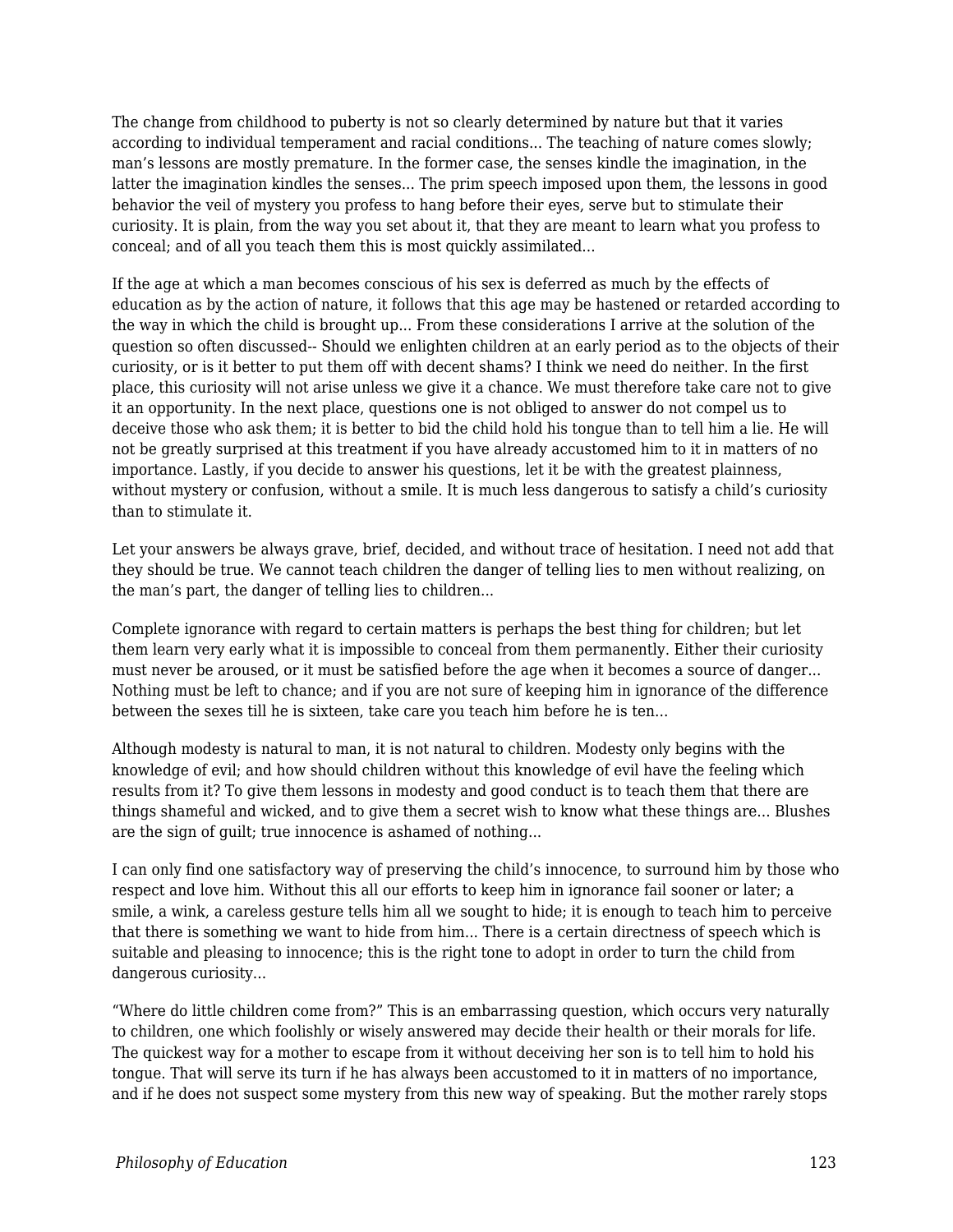there. "It is the married people's secret," she will say, "little boys should not be so curious." That is all very well so far as the mother is concerned, but she may be sure that the little boy, piqued by her scornful manner, will not rest till he has found out the married people's secret, which will very soon be the case.

Let me tell you a very different answer which I heard given to the same question, one which made all the more impression on me, coming as it did, from a woman, modest in speech and behavior, but one who was able on occasion, for the welfare of her child and for the cause of virtue, to cast aside the false fear of blame and the silly jests of the foolish. Not long before the child had passed a small stone which had torn the passage, but the trouble was over and forgotten. "Mamma," said the eager child, "where do little children come from?" "My child," replied his mother without hesitation, "women pass them with pains that sometimes cost their life." Let fools laugh and silly people be shocked; but let the wise inquire if it is possible to find a wiser answer and one which would better serve its purpose...

Your children read; in the course of their reading they meet with things they would never have known without reading... Do they move in the world of society, they hear a strange jargon, they see conduct which makes a great impression on them; they have been told so continually that they are men that in everything men do in their presence they at once try to find how that will suit themselves; the conduct of others must indeed serve as their pattern when the opinions of others are their law. Servants, dependent on them, and therefore anxious to please them, flatter them at the expense of their morals; giggling governesses say things to the four-year-old child which the most shameless woman would not dare to say to them at fifteen..

The child brought up in accordance with his age is alone. He knows no attachment but that of habit, he loves his sister like his watch, and his friend like his dog. He is unconscious of his sex and his species; men and women are alike unknown... Do you wish to establish law and order among the rising passions, prolong the period of their development, so that they may have time to find their proper place as they arise. Then they are controlled by nature herself, not by man; your task is merely to leave it in her hands. If your pupil were alone, you would have nothing to do; but everything about him enflames his imagination... Imagination must be curbed by feeling and reason must silence the voice of conventionality...

This is the sum of human wisdom with regard to the use of the passions. First, to be conscious of the true relations of man both in the species and the individual; second, to control all the affections in accordance with these relations...

A child sophisticated, polished, and civilized, who is only awaiting the power to put into practice the precocious instruction he has received, is never mistaken with regard to the time when this power is acquired. Far from awaiting it, he accelerates it; he stirs his blood to a premature ferment; he knows what should be the object of his desires long before those desires are experienced. It is not nature which stimulates him; it is he who forces the hand of nature; she has nothing to teach him when he becomes a man; he was a man in thought long before he was a man in reality.

The true course of nature is slower and more gradual. Little by little the blood grows warmer, the faculties expand, the character is formed... The first sentiment of which the well-trained youth is capable is not love but friendship. The first work of his rising imagination is to make known to him his fellows; the species affects him before the sex. Here is another advantage to be gained from prolonged innocence; you may take advantage of his dawning sensibility to sow the first seeds of humanity in the heart of the young adolescent. This advantage is all the greater because this is the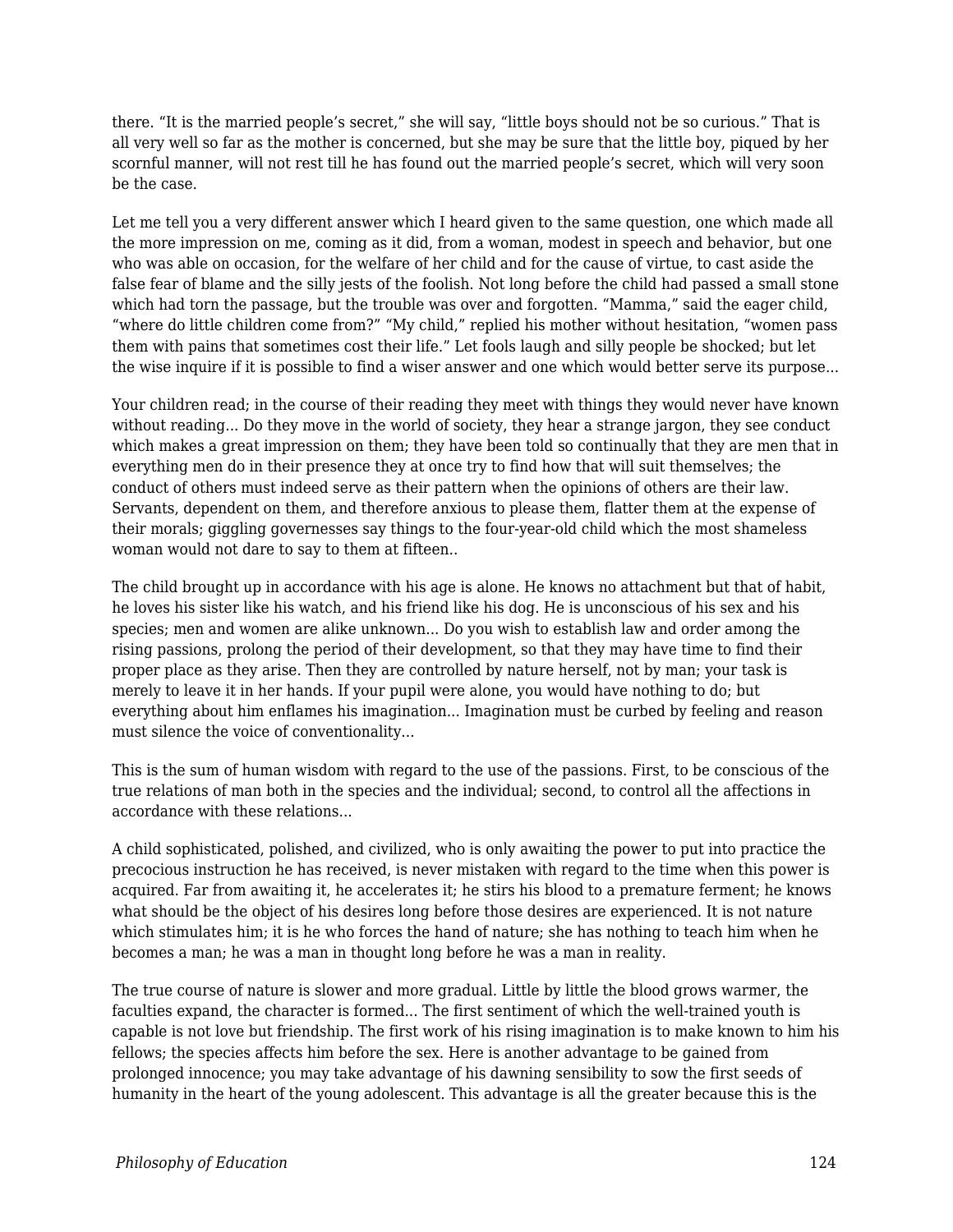only time in his life when such efforts may be really successful.

I have always observed that young men, corrupted in early youth and addicted to women and debauchery, are inhuman and cruel; their passionate temperament makes them impatient, vindictive, and angry... Adolescence is not the age of hatred or vengeance; it is the age of pity, mercy, and generosity... You never heard such a thing; I can well believe that philosophers such as you, brought up among the corruption of the public schools, are unaware of it.

Man's weakness makes him sociable. Our common sufferings draw our hearts to our fellow-creatures; we should have no duties to mankind if we were not men... To our thinking he would be wretched and alone. I do not understand how one who has need of nothing could love anything nor do I understand how he who loves nothing can be happy.

Hence it follows that we are drawn towards our fellow-creatures less by our feeling for their joys than for their sorrows; for in them we discern more plainly a nature like our own, and a pledge of their affection for us. If our common needs create a bond of interest our common sufferings create a bond of affection. The sight of a happy man arouses in others envy rather than love, we are ready to accuse him of usurping a right which is not his, of seeking happiness for himself alone, and our selfishness suffers an additional pang in the thought that this man has no need of us. But who does not pity the wretch when he beholds his sufferings? who would not deliver him from his woes if a wish could do it? Imagination puts us more readily in the place of the miserable man than of the happy man; we feel that the one condition touches us more nearly than the other. Pity is sweet, because, when we put ourselves in the place of one who suffers, we are aware, nevertheless, of the pleasure of not suffering like him. Envy is bitter, because the sight of a happy man, far from putting the envious in his place, inspires him with regret that he is not there. The one seems to exempt us from the pains he suffers, the other seems to deprive us of the good things he enjoys.

Do you desire to stimulate and nourish the first stirrings of the awakening sensibility in the heart of a young man, do you desire to incline his disposition towards kindly deed and thought, do not cause the seeds of pride, vanity, and envy to spring up in him through the misleading picture of the happiness of mankind; do not show him to begin with the pomp of courts, the pride of palaces, the delights of pageants; do not take him into society and into brilliant assemblies; do not show him the outside of society till you have made him capable of estimating it at its true worth. To show him the world before he is acquainted with men, is not to train him, but to corrupt him; not to teach, but to mislead.

By nature men are neither kings, nobles, courtiers, nor millionaires. All men are born poor and naked, all are liable to the sorrows of life, its disappointments, its ills, its needs, its suffering of every kind; and all are condemned at length to die. This is what it really means to be a man, this is what no mortal can escape. Begin then with the study of the essentials of humanity, that which really constitutes mankind.

At sixteen the adolescent knows what it is to suffer, for he himself has suffered; but he scarcely realizes that others suffer too; to see without feeling is not knowledge, and as I have said again and again the child who does not picture the feelings of others knows no ills but his own; but when his imagination is kindled by the first beginnings of growing sensibility, he begins to perceive himself in his fellow-creatures, to be touched by their cries, to suffer in their sufferings. It is as this time that the sorrowful picture of suffering humanity should stir his heart with the first touch of pity he has ever known...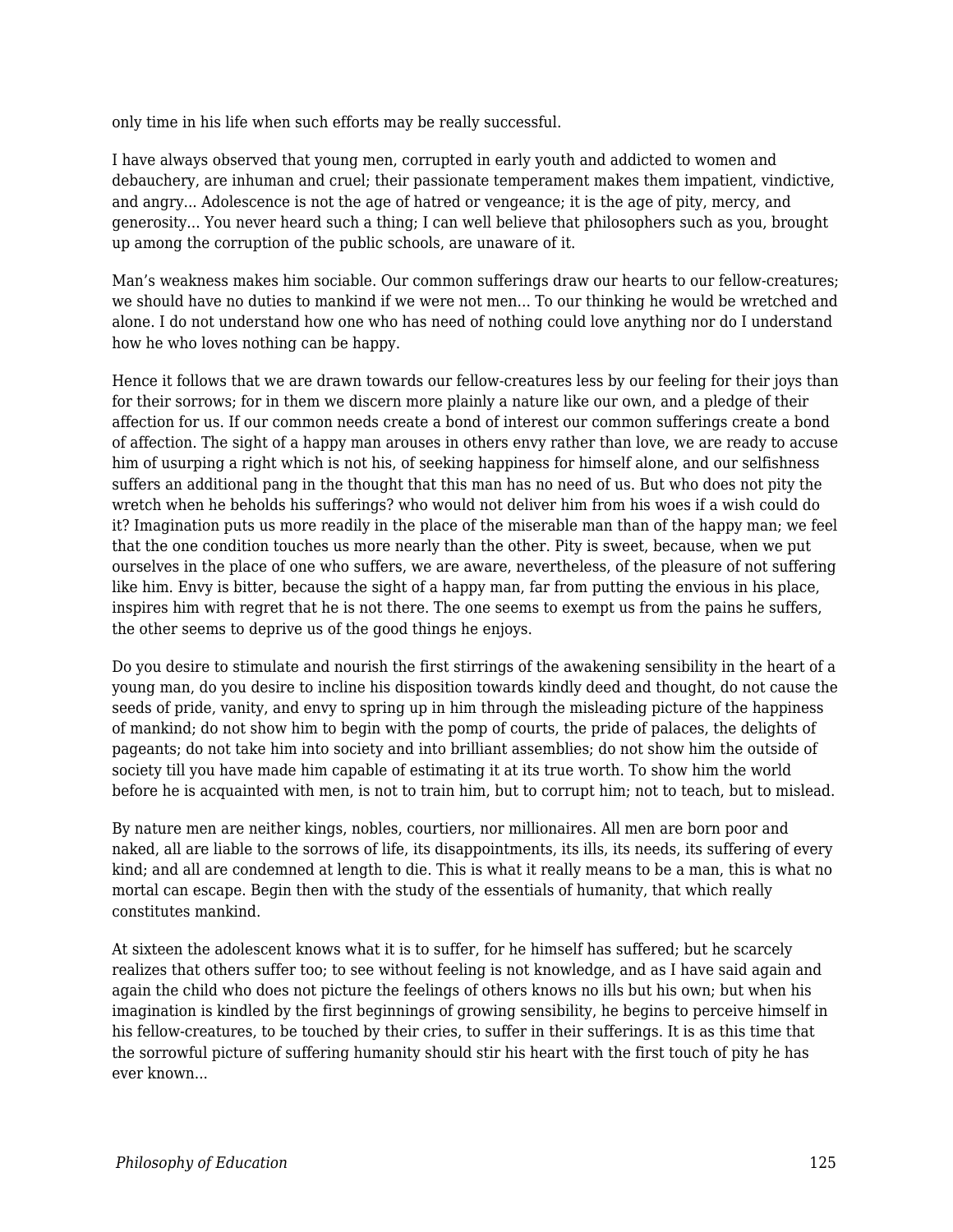So pity is born, the first relative sentiment which touches the human heart according to the order of nature. To become sensitive and pitiful the child must know that he has fellow-creatures who suffer as he has suffered, who feel the pains he has felt, and others which he can form some idea of, being capable of feeling them himself. Indeed, how can we let ourselves be stirred by pity unless we go beyond ourselves, and identify ourselves with the suffering animal, by leaving, so to speak, our own nature and taking his. We only suffer so far as we suppose he suffers; the suffering is not ours but his. So no one becomes sensitive till his imagination is aroused and begins to carry him outside himself...

First Maxim-- It is not in human nature to put ourselves in the place of those who are happier than ourselves, but only in the place of those who can claim our pity...

From this we see that to incline a young man to humanity you must not make him admire the brilliant lot of others; you must show him life in its sorrowful aspects and arouse his fears. Thus it becomes clear that he must force his own way to happiness, without interfering with the happiness of others.

Second Maxim-- We never pity another's woes unless we know we may suffer in like manner ourselves. Non ignara mali, miseris succurrere disco.--Virgil. I know nothing so fine, so full of meaning, so touching, so true as these words.

Why have kings no pity on their people? Because they never expect to be ordinary men. Why are the rich so hard on the poor? Because they have no fear of becoming poor. Why do the nobles look down upon the people? Because a nobleman will never be one of the lower classes...

So do not train your pupil to look down from the height of his glory upon the sufferings of the unfortunate, the labors of the wretched, and do not hope to teach him to pity them while he considers them as far removed from himself. Make him thoroughly aware of the fact that the fate of these unhappy persons may one day be his own, that his feet are standing on the edge of the abyss, into which he may be plunged at any moment by a thousand unexpected irresistible misfortunes. Teach him to put no trust in birth, health, or riches; show him all the changes of fortune; find him examples- -there are only too many of them-- in which men of higher rank than himself have sunk below the condition of these wretched ones... Above all do not teach him this, like his catechism, in cold blood; let him see and feel the calamities which overtake men; surprise and startle his imagination with the perils which lurk continually about a man's path...

Third Maxim-- The pity we feel for others is proportionate, not to the amount of evil, but to the feelings we attribute to the sufferers.

We only pity the wretched so far as we think they feel the need of pity. The bodily effect of our sufferings is less than one would suppose; it is memory that prolongs the pain, imagination which projects it into the future, and makes us really to be pitied... We scarcely pity the cart-horse in his shed, for we do not suppose that while he is eating his hay he is thinking of the blows he has received and the labors in store for him. Neither do we pity the sheep grazing in the field, though we know it is about to be slaughtered, for we believe it knows nothing of the fate in store for it. In this way we also become callous to the fate of our fellow-men, and the rich console themselves for the harm done by them to the poor, by the assumption that the poor are too stupid to feel...

All distinctions of rank fade away before the eyes of a thoughtful person; he sees the same passions, the same feelings in the noble and the guttersnipe; there is merely a slight difference in speech, and more or less artificiality of tone; and if there is indeed any essential difference between them, the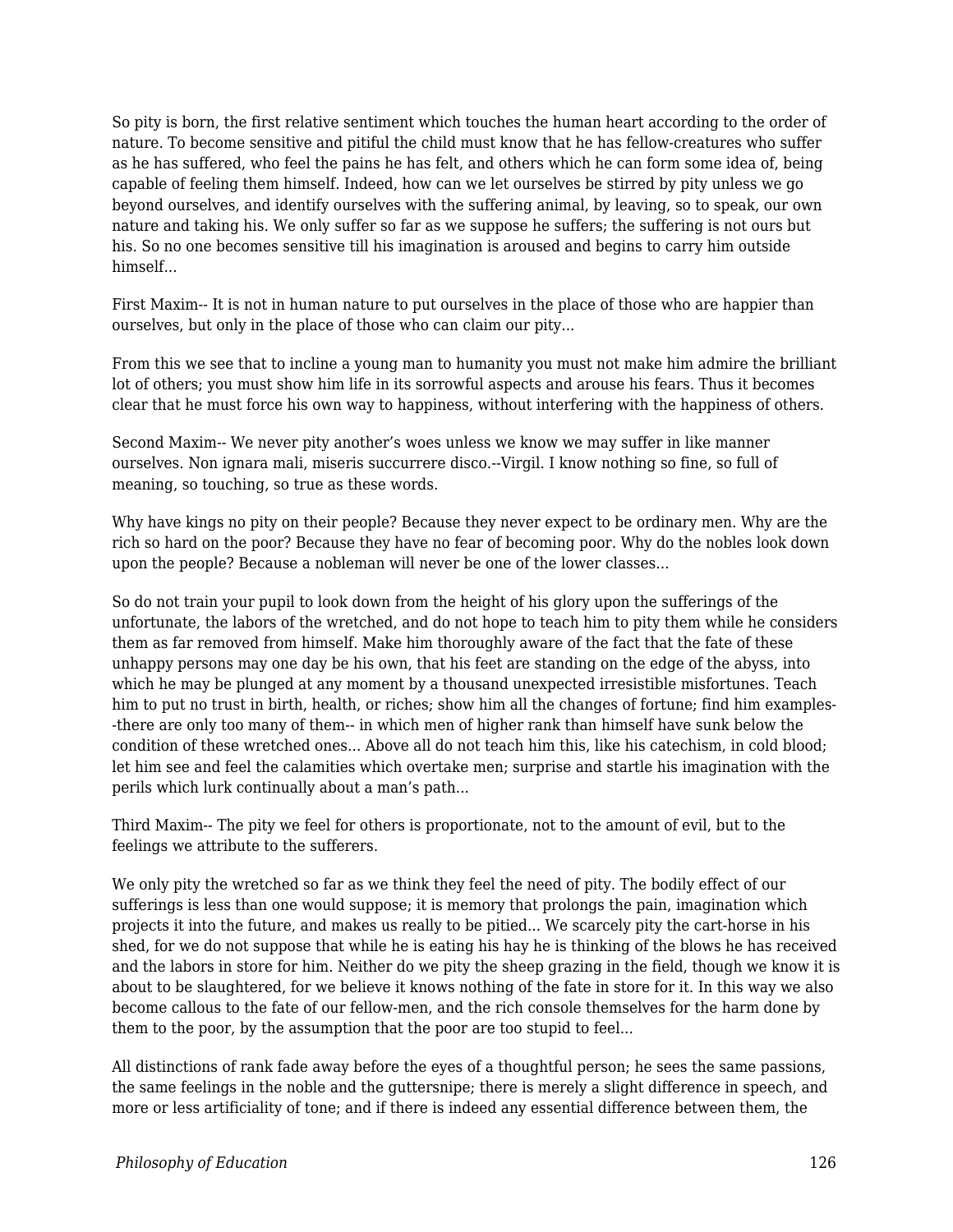disadvantage is all on the side of those who are more sophisticated. The people show themselves as they are, and they are not attractive; but the fashionable world is compelled to adopt a disguise; we should be horrified if we saw it as it really is...

Have respect then for your species; remember that it consists essentially of the people, that if all the kings and all the philosophers were removed they would scarcely be missed, and things would go on none the worse. In a word, teach your pupil to love all men, even those who fail to appreciate him; act in such a way that he is not a member of any class, but takes his place in all alike: speak in his hearing of the human race with tenderness, and even with pity, but never with scorn. You are a man; do not dishonor mankind...

Above all, no vanity, no emulation, no boasting, none of those sentiments which force us to compare ourselves with others; for such comparisons are never made without arousing some measure of hatred against those who dispute our claim to the first place, were it only in our own estimation. Then we must be either blind or angry, a bad man or a fool; let us try to avoid this dilemma...

It is at this age that the clever teacher begins his real business, as a student and a philosopher who knows how to probe the heart and strives to guide it aright. While the young man has not learnt to pretend, while he does not even know the meaning of pretence, you see by his look, his manner, his gestures, the impression he has received from any object presented to him; you read in his countenance every impulse of his heart; by watching his expression you learn to protect his impulses and actually to control them...

Let us take two young men at the close of their early education, and let them enter the world by the opposite doors. The one mounts at once to Olympus, and moves in the smartest society; he is taken to court, he is presented in the houses of the great, of the rich, of the pretty women. I assume that he is everywhere made much of, and I do not regard too closely the effect of this reception on his reason; I assume it can stand it. Pleasures fly before him, every day provides him with fresh amusements; he flings himself into everything with an eagerness which carries you away. You find him busy, eager, and curious; his first wonder makes a great impression on you; you think him happy; but behold the state of his heart; you think he is rejoicing, I think he suffers... If he meets a young man better dressed than himself, I find him secretly complaining of his parents' meanness. If he is better dressed than another, he suffers because the latter is his superior in birth or in intellect, and all his gold lace is put to shame by a plain cloth coat...

Let us grant him everything, let us not grudge him charm and worth; let him be well-made, witty, and attractive; the women will run after him; but by pursuing him before he is in love with them, they will inspire rage rather than love... He is tempted by everything that flatters him; what others have, he must have too; he covets everything, he envies every one, he would always be master. He is devoured by vanity, his young heart is enflamed by unbridled passions, jealousy and hatred among the rest; all these violent passions burst out at once; their sting rankles in him in the busy world, they return with him at night, he comes back dissatisfied with himself, with others; he falls asleep among a thousand foolish schemes disturbed by a thousand fancies, and his pride shows him even in his dreams those fancied pleasures; he is tormented by a desire which will never be satisfied. So much for your pupil; let us turn to mine...

When we have suffered, when we are in fear of suffering, we pity those who suffer; but when we suffer ourselves, we pity none but ourselves... The men who are jovial, friendly, and content at their club are almost always gloomy grumblers at home, and their servants have to pay for the amusement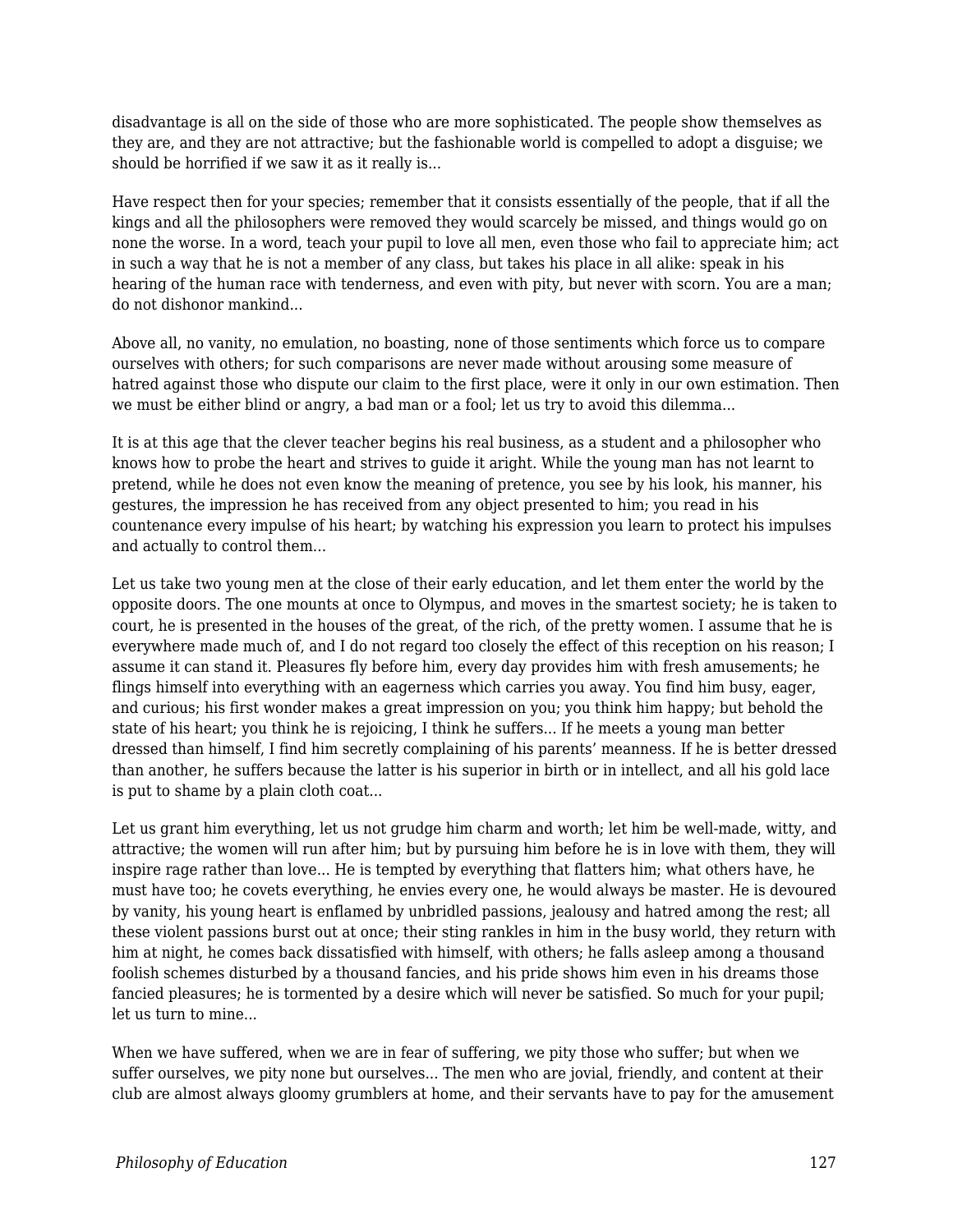they give among their friends. True contentment is neither merry nor noisy; we are jealous of so sweet a sentiment, when we enjoy it we think about it, we delight in it for fear it should escape us. A really happy man says little and laughs little; he hugs his happiness, so to speak, to his heart. Noisy games, violent delight, conceal the disappointment of satiety. But melancholy is the friend of pleasure; tears and pity attend our sweetest enjoyment, and great joys call for tears rather than laughter...

The man of the world almost always wears a mask. He is scarcely ever himself and is almost a stranger to himself; he is ill at ease when he is forced into his own company. Not what he is, but what he seems, is all he cares for... In the countenance of my own pupil a simple and interesting expression which indicates the real contentment and the calm of his mind; an expression which inspires respect and confidence, and seems only to await the establishment of friendly relations to bestow his own confidence in return...

I do not know whether my young man will be any the less amiable for not having learnt to copy conventional manners and to feign sentiments which are not his own; that does not concern me at present, I only know he will be more affectionate...

I return to my system, and I say, when the critical age approaches, present to young people spectacles which restrain rather than excite them; put off their dawning imagination with objects which, far from inflaming their senses, put a check to their activity. Remove them from great cities, where the flaunting attire and the boldness of the women hasten and anticipate the teaching of nature, where everything presents to their view pleasures of which they should know nothing till they are of an age to choose for themselves. Bring them back to their early home, where rural simplicity allows the passions of their age to develop more slowly; or if their taste for the arts keeps them in town, guard them by means of this very taste from a dangerous idleness. Choose carefully their company, their occupations, and their pleasures... you need not distress him by the perpetual sight of pain and suffering; you need not take him from one hospital to another, from the gallows to the prison. He must be softened, not hardened, by the sight of human misery... Let your pupil therefore know something of the lot of man and the woes of his fellow-creatures, but let him not see them too often. A single thing, carefully selected and shown at the right time, will fill him with pity and set him thinking for a month...

Far from being a hindrance to education, this enthusiasm of adolescence is its crown and copingstone; this it is that gives you a hold on the youth's heart when he is no longer weaker than you. His first affections are the reins by which you control his movements; he was free, and now I behold him in your power. So long as he loved nothing, he was independent of everything but himself and his own necessities; as soon as he loves, he is dependent on his affections. Thus the first ties which unite him to his species are already formed. When you direct his increasing sensibility in this direction, do not expect that it will at once include all men, and that the word "mankind" will have any meaning for him. Not so; this sensibility will at first confine itself to those like himself, and these will not be strangers to him, but those he knows, those whom habit has made dear to him or necessary to him, those who are evidently thinking and feeling as he does, those whom he perceives to be exposed to the pains he has endured, those who enjoy the pleasures he has enjoyed; in a word, those who are so like himself that he is the more disposed to self-love. It is only after long training, after much consideration as to his own feelings and the feelings he observes in others, that he will be able to generalize his individual notions under the attack idea of humanity, and add to his individual affections those which may identify him with the race.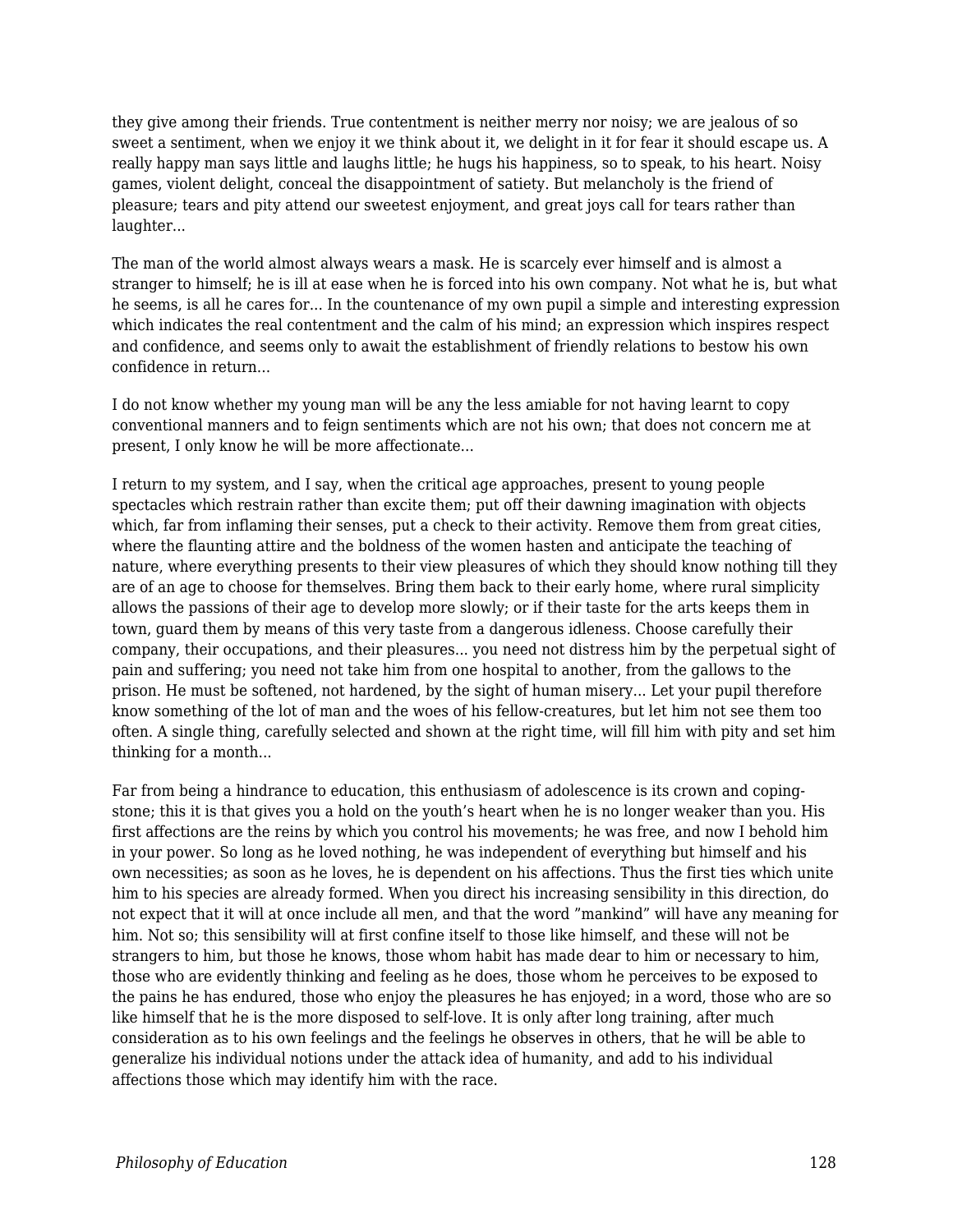When he becomes capable of affection, he becomes aware of the affection of others, and he is on the lookout for the signs of that affection. Do you not see how you will acquire a fresh hold on him? What bands have you bound about his heart while he was yet unaware of them! What will he feel, when he beholds himself and sees what you have done for him; when he beholds himself and sees what you have done for him; when he can compare himself with other youths, and other tutors with you! I say, "When he sees it," but beware lest you tell him of it; if you tell him he will not perceive it. If you claim his obedience in return for the care bestowed upon him, he will think you have over-reached him; he will see that while you profess to have cared for him without, you meant to saddle him with a debt and to bind him with a debt and to bind him to a bargain which he never made. In vain you will add that what you demand is for his own good; you demand it, and you demand it in virtue of what you have done without his consent...

Those who are ungrateful for benefits received are fewer than those who do a kindness for their own ends. If you sell me your gifts, I will haggle over the price; but if you pretend to give, in order to sell later on at your own price; you are guilty of fraud; it is the free gift which is beyond price. The heart is a law to itself; if you try to bind it, you lose it; give it its liberty, and you make it your own...

If therefore gratitude is a natural feeling, and you do not destroy its effects by your blunders, be sure your pupil, as he begins to understand the value of your care for him, will be grateful for it, provided you have not put a price upon it; and this will give you an authority over his heart which nothing can overthrow. But beware of losing this advantage before it is really yours, beware of insisting on your own importance. Boast of your services and they become intolerable; forget them and they will not be forgotten. Until the time comes to treat him as a man let there be no question of his duty to you, but his duty to himself. Let him have his freedom if you would make him docile; hide yourself so that he may seek you; raise his heart to the noble sentiment of gratitude by only speaking of his own interest. Until he was able to understand I would not have him told that what was done was for his good; he would only have understood such words to mean that you were dependent on him and he would merely have made you his servant. But now that he is beginning to feel what love is, he also knows what a tender affection may bind a man to what he loves; and in the zeal which keeps you busy on his account, he now sees not the bonds of a slave, but the affection of a friend. Now there is nothing which carries so much weight with the human heart as the voice of friendship recognized as such, for we know that it never speaks but for our good. We may think our friend is mistaken, but we never believe he is deceiving us. We may reject his advice now and then, but we never scorn it.

We have reached the moral order at last; we have just taken the second step towards manhood. If this were the place for it, I would try to show how the first impulses of the heart give rise to the first stirrings of conscience, and how from the feelings of love and hatred spring the first notions of good and evil. I would show that justice and kindness are no mere abstract terms, no mere moral conceptions framed by the understanding, but true affections of the heart enlightened by reason...

Hitherto my Emile has thought only of himself, so his first glance at his equals leads him to compare himself with them; and the first feeling excited by this comparison is the desire to be first. It is here that self-love is transformed into selfishness, and this is the starting point of all the passions which spring from selfishness. But to determine whether the passions by which his life will be governed shall be humane and gentle or harsh and cruel, whether they shall be the passions to benevolence and pity or those of envy and covetousness, we must know what he believes his place among men to be, and what sort of obstacles he expects to have to overcome in order to attain to the position he seeks...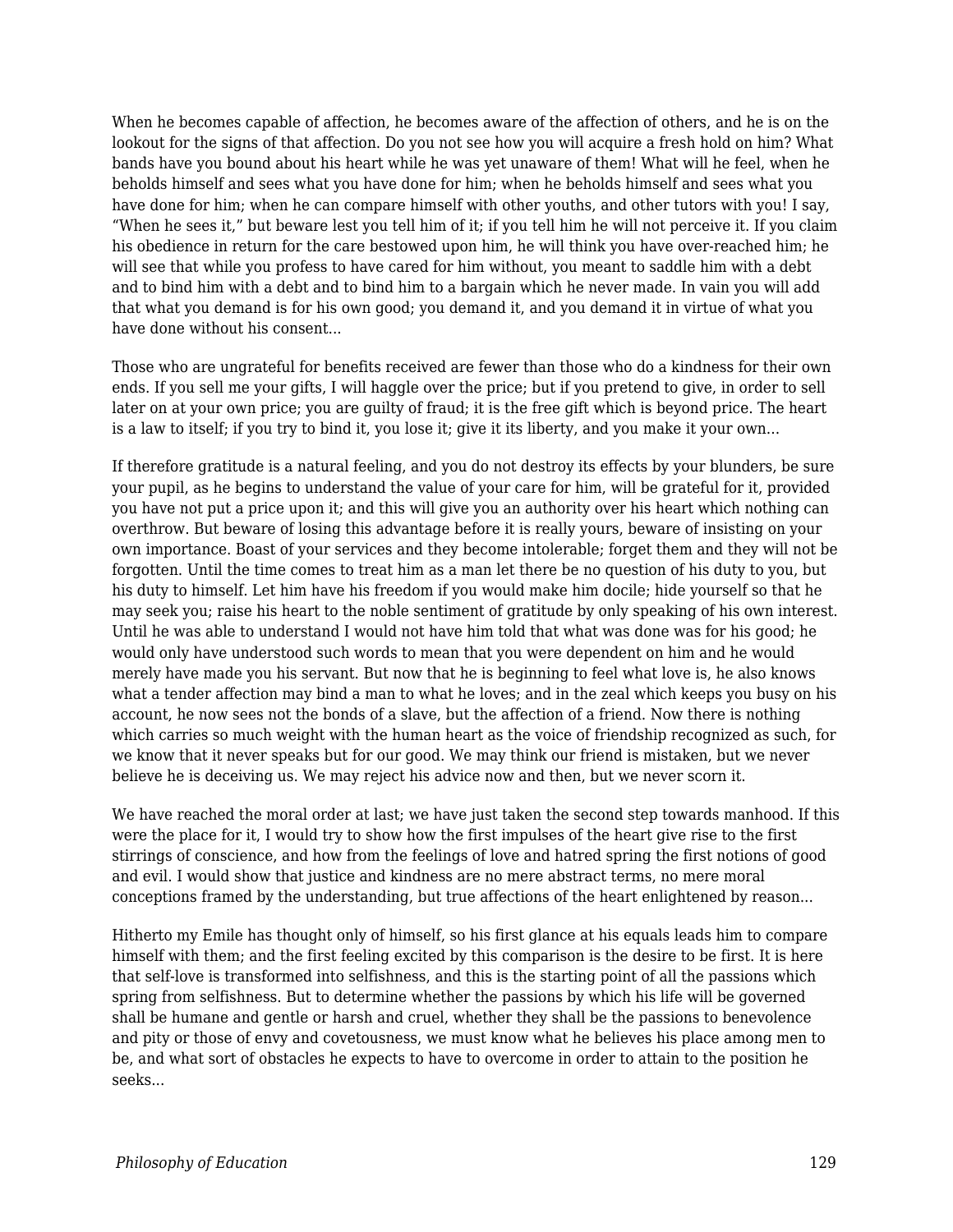This is the time for estimating inequality natural and civil, and for the scheme of the whole social order. Society must be studied in the individual and the individual in society; those who desire to treat politics and morals apart from one another will never understand either... It is not so much strength of arm as moderation of spirit which makes men free and independent. The man whose wants are few is dependent on but few people, but those who constantly confound our vain desires with our bodily needs, those who have made these needs the basis of human society, are continually mistaking effects for causes, and they have only confused themselves by their own reasoning...

In the civil state there is a vain and chimerical equality of right; the means intended for its maintenance, themselves serve to destroy it; ... From the first contradiction spring all the other contradictions between the real and the apparent, which are to be found in the civil order. The many will always be sacrificed to the few, the common weal to private interest; those specious words- justice and subordination-- will always serve as the tools of violence and the weapons of injustice; hence it follows that the higher classes which claim to be useful to the rest are really only seeking their own welfare at the expense of others; from this we may judge how much consideration is due to them according to right and justice... This is the study with which we are now concerned; but to do it thoroughly we must begin with a knowledge of the human heart...

When you paint men for your scholar, paint them as they are, not that he may hate them, but that he may pity them and have no wish to be like them. In my opinion that is the most reasonable view a man can hold with regard to his fellow-men. With this object in view we must take the opposite way from that hitherto followed, and instruct the youth rather through the experience of others than through his own. If men deceive him he will hate them; but if, while they treat him with respect, he sees them deceiving each other, he will pity them...

Let him know that man is by nature good, let him feel it, let him judge his neighbor by himself; but let him see how men are depraved and perverted by society; let him find in their prejudices the source of all their vices; let him be disposed to respect the individual, but to despise the multitude; let him see that all men wear almost the same mask that conceals them.

It must be admitted that this method has its drawbacks, and it is not easy to carry it out; for if he becomes too soon engrossed in watching other people, if you train him to mark too closely the actions of others, you will make him spiteful and satirical, quick and decided in his judgments of others; he will find a hateful pleasure in seeking bad motives, and will fail to see the good even in that which is really good. He will, at least, get used to the sight of vice, he will behold the wicked without horror, just as we get used to seeing the wretched without pity. Soon the perversity of mankind will be not so much a warning as an excuse; he will say, "Man is made so," and he will have no wish to be different from the rest...

To bring the human heart within his reach without risk of spoiling his own, I would show him men from afar, in other times or in other places, so that he may behold the scene but cannot take part in it. This is the time for history; with its help he will read the hearts of men without any lessons in philosophy; with its help he will view them as a mere spectator, dispassionate and without prejudice; he will view them as their judge, not as their accomplice or their accuser.

To know men you must behold their actions. In society we hear them talk; they show their words and hide their deeds. Their sayings even help us to understand them; for comparing what they say and what they do, we see not only what they are but what they would appear; the more they disguise themselves the more thoroughly they stand revealed.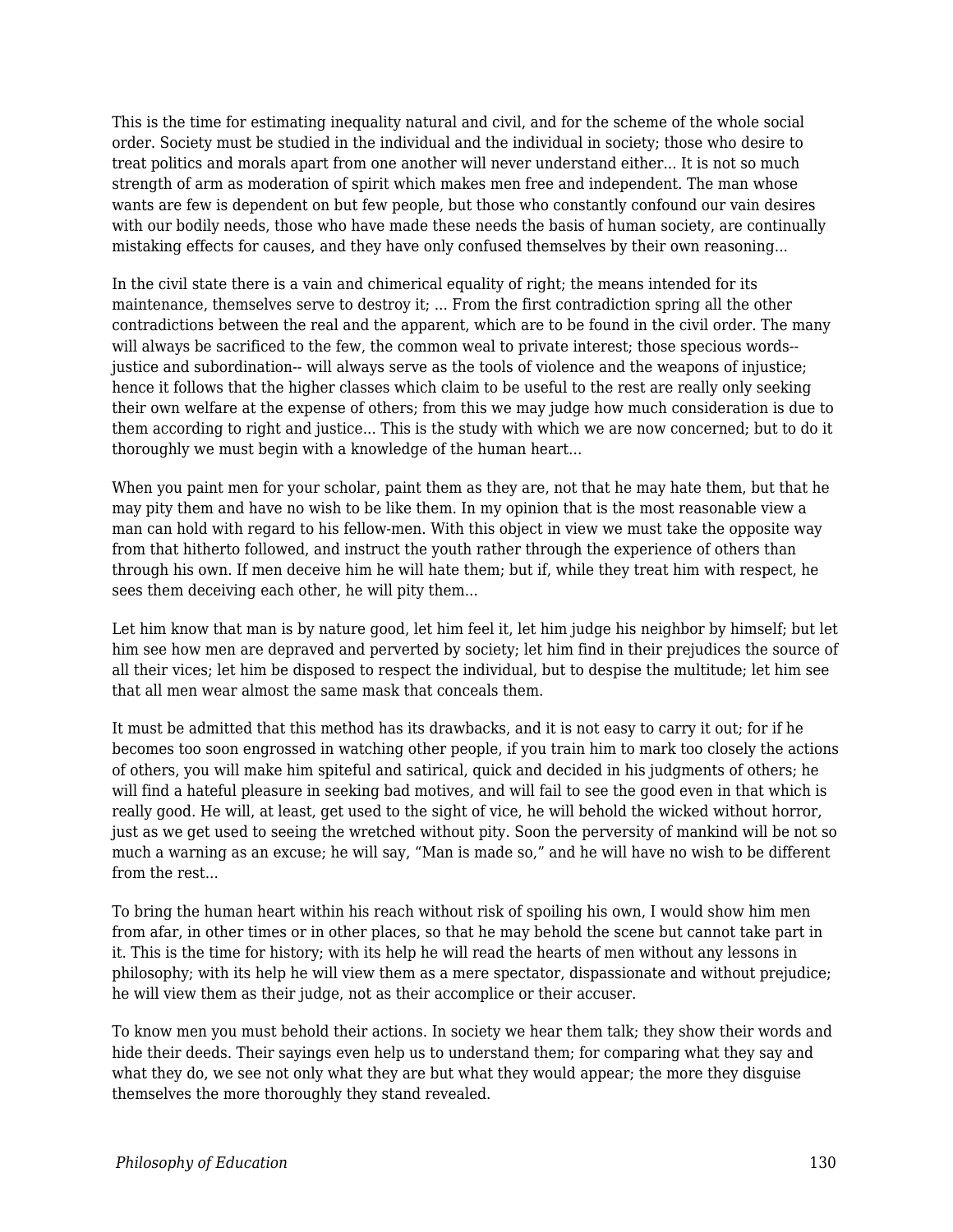Unluckily this study has its dangers, its drawbacks of several kinds. It is difficult to adopt a point of view which will enable one to judge one's fellow-creatures fairly. It is one of the chief defects of history to paint men's evil deeds rather than their good ones;... We have very accurate accounts of declining nations; what we lack is the history of those nations which are multiplying; they are so happy and so good that history has nothing to tell us of them; and we see indeed in our own times that the most successful governments are least talked of. We only hear what is bad; the good is scarcely mentioned. Only the wicked become famous, the good are forgotten or laughed to scorn, and thus history, like philosophy, is for ever slandering mankind...

Ignorance or partiality disguises everything... The historian indeed gives me a reason, but he invents it; and criticism itself, of which we hear so much, is only the art of guessing, the art of choosing from among several lies, the lie that is most like truth... but if the model is to be found for the most part in the historian's imagination, are you not falling into the very error you intended to avoid, and surrendering to the authority of the historian what you would not yield to the authority of the teacher? If my pupil is merely to see fancy pictures, I would rather draw them myself; they will, at least, be better suited to him.

The worst historians for a youth are those who give their opinions. Facts! Facts! and let him decide for himself; this is how he will learn to know mankind. If he is always directed by the opinion of the author, he is only seeing through the eyes of another person, and when those eyes are no longer at his disposal he can see nothing... Philosophy in the form of maxims is only fit for the experienced. Youth should never deal with the general, all its teaching should deal with individual instances... The rage for systems has got possession of all alike, no one seeks to see things as they are, but only as they agree with his system.

Add to all these considerations the fact that history shows us actions rather than men, because she only seizes men at certain chosen times in full dress; she only portrays the statesman when he is prepared to be seen; she does not follow him to his home, to his study, among his family and his friends; she only shows him in state; it is his clothes rather than himself that she describes... Our disposition does not show itself in our features, nor our character in our great deeds; it is trifles that show what we really are. What is done in public is either too commonplace or too artificial, and our modern authors are almost too grand to tell us anything else...

But imagine my Emile, who has been carefully guarded for eighteen years with the sole object of preserving a right judgment and a healthy heart, imagine him when the curtain goes up casting his eyes for the first time upon the world's stage; or rather picture him behind the scenes watching the actors don their costumes, and counting the cords and pulleys which deceive with their feigned shows the eyes of the spectators. His first surprise will soon give place to feelings of shame and scorn of his fellow-man; he will be indignant at the sight of the whole human race deceiving itself and stooping to this childish folly; he will grieve to see his brothers tearing each other limb from limb for a mere dream, and transforming themselves into wild beasts because they could not be content to be men...

All conquerors have not been killed; all usurpers have not failed in their plans; to minds imbued with vulgar prejudices many of them will seem happy, but he who looks below the surface and reckons men's happiness by the condition of their hearts will perceive their wretchedness even in the midst of their successes... the youth never observes others without coming back to himself and comparing himself with them. From the way young men are taught to study history I see that they are transformed, so to speak, into the people they behold...but, so far as Emile is concerned, should it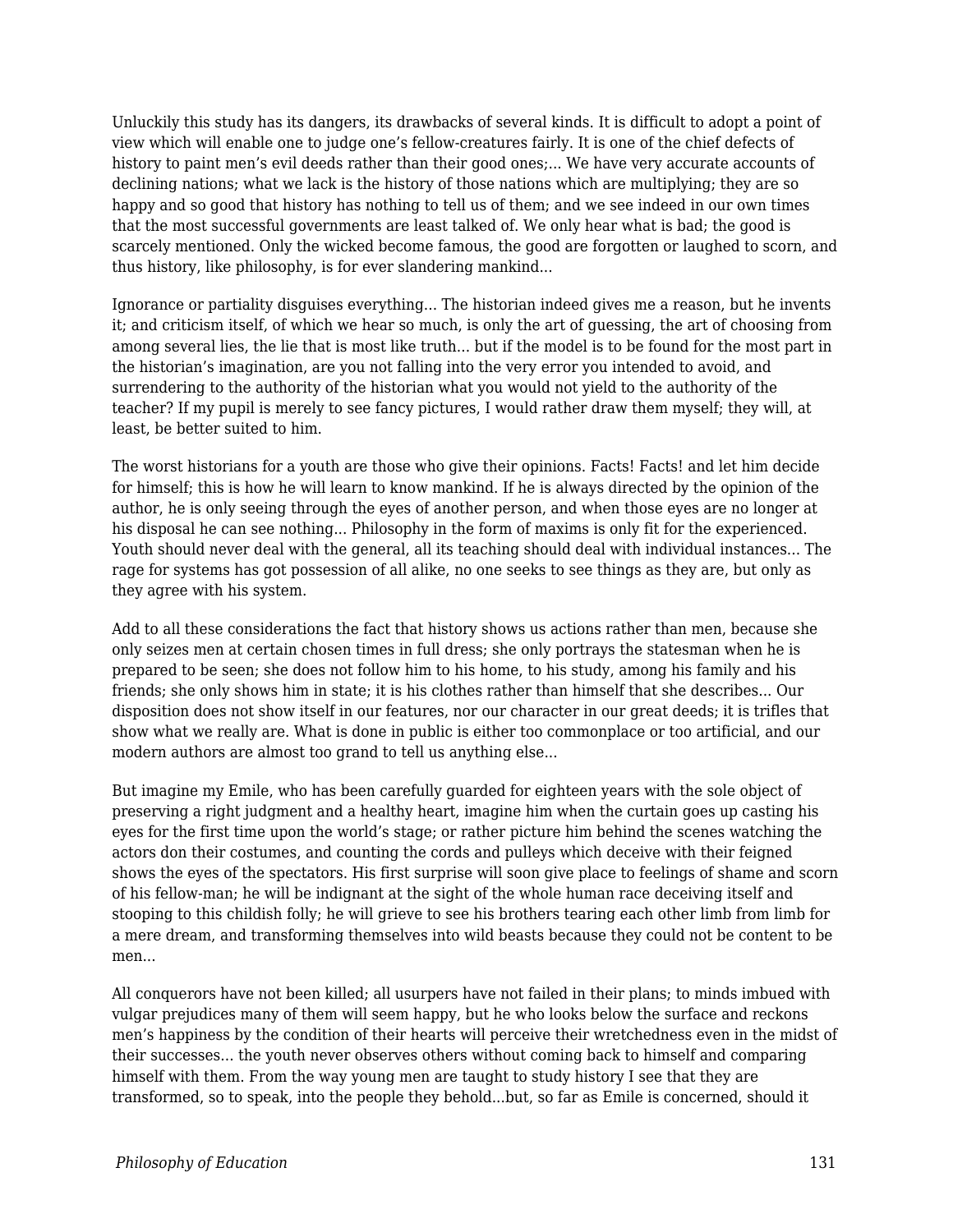happen at any time when he is making these comparisons that he wishes to be any one but himself- were it Socrates or Cato-- I have failed entirely; he who begins to regard himself as a stranger will soon forget himself altogether.

It is not philosophers who know most about men; they only view them through the preconceived ideas of philosophy, and I know no one so prejudiced as philosophers. A savage would judge us more sanely...

It is our own passions that excite us against the passions of others; it is our self-interest which makes us hate the wicked; if they did us no harm we should pity rather than hate them. We should readily forgive their vices if we could perceive how their own heart punishes those vices... in vain he displays his good fortune and hides his heart; in spite of himself his conduct betrays him; but to discern this, our own heart must be utterly unlike his...

What then is required for the proper study of men? A great wish to know men, great impartiality of judgment, a heart sufficiently sensitive to understand every human passion, and calm enough to be free from passion. If there is any time in our life when this study is likely to be appreciated, it is this that I have chosen for Emile; before this time men would have been strangers to him; later on he would have been like them... He is a man; he takes an interest in his brethren; he is a just man and he judges his peers. Now it is certain that if he judges them rightly he will not want to change places with any one of them, for the goal of all their anxious efforts is the result of prejudices which he does not share, and that goal seems to him a mere dream. For his own part, he has all he wants within his reach. How should he be dependent on any one when he is self-sufficing and free from prejudice? Strong arms, good health, moderation, few needs, together with the means to satisfy those needs, are his. He has been brought up in complete liberty and servitude is the greatest ill he understands. He pities these miserable kings, slaves of all who obey them; he pities these false prophets fettered by their empty fame; he pities these rich fools, martyrs to their own pomp; he pities these ostentatious voluptuaries, who spend their life in deadly dullness that they may seem to enjoy its pleasures. He would pity the very foe who harmed him, for he would discern his wretchedness beneath his cloak of spite. He would say to himself, "This man has yielded to his desire to hurt me, and this need of his places him at my mercy."

One step more and our goal is attain. Selfishness is a dangerous tool tough a useful one; it often wounds the hand that uses it, and it rarely does good unmixed with evil. When Emile considers his place among men, when he finds himself so fortunately situated, he will be tempted to give credit to his own reason for the work of yours, and to attribute to his own deserts what is really the result of his good fortune. He will say to himself, "I am wise and other men are fools." He will pity and despise them and will congratulate himself all the more heartily; and as he knows he is happier than they, he will think his deserts are greater. This is the fault we have most to fear, for it is the most difficult to eradicate. If he remained in this state of mind, he would have profited little by all our care; and if I had to choose, I hardly know whether I would not rather choose the illusions of prejudice than those of pride...

If, therefore, as a result of my care, Emile prefers his way of living, seeing, and feeling to that of others, he is right; but if he thinks because of this that he is nobler and better born than they, he is wrong; he is deceiving himself; he must be undeceived, or rather let us prevent the mistake, lest it be too late to correct it... This is another instance of an exception to my own rules; I must voluntarily expose my pupil to every accident which may convince him that he is no wiser than we. The adventure with the conjurer will be repeated again and again in different ways; I shall let flatterers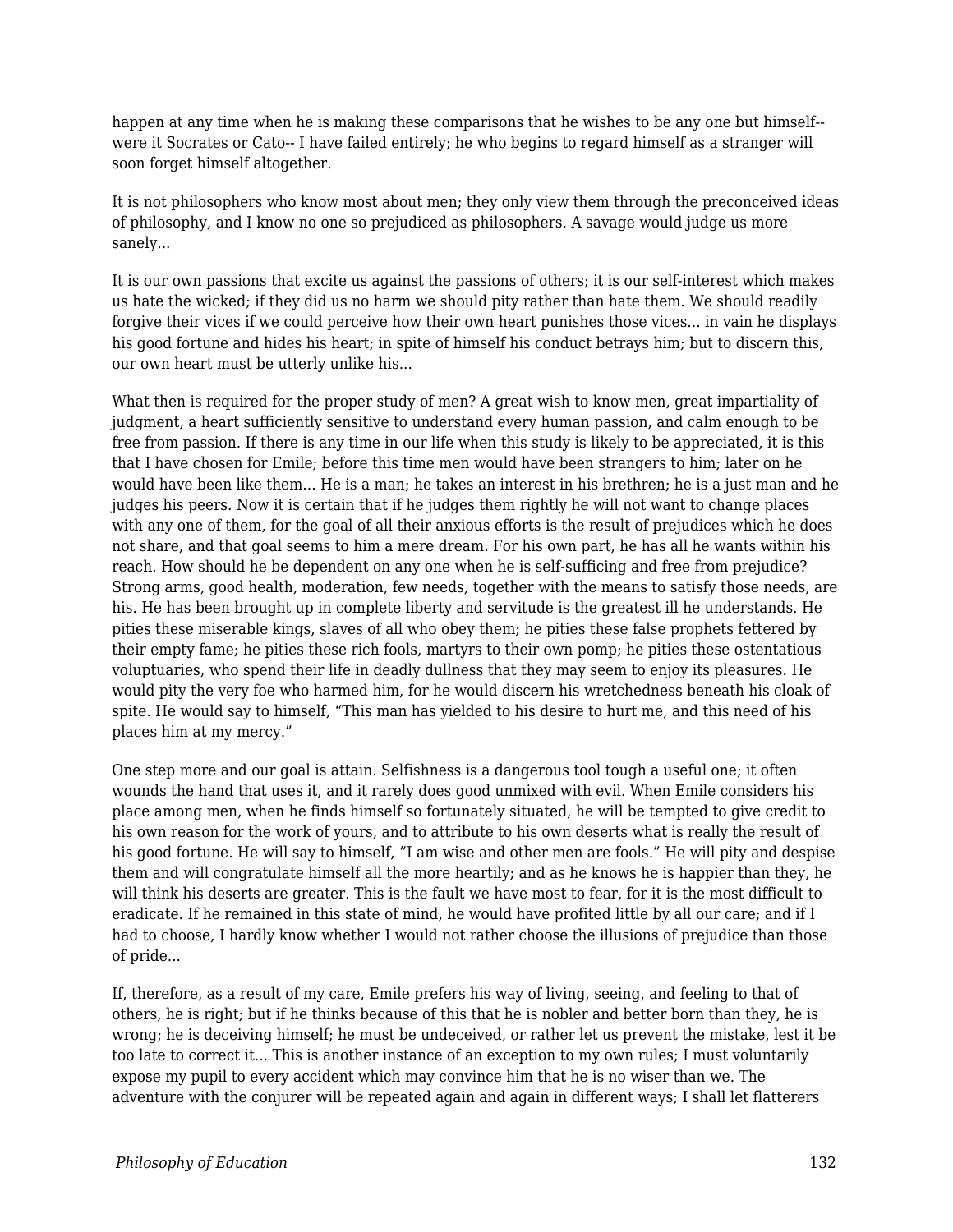take advantage of him; if rash comrades draw him into some perilous adventure, I will let him run the risk; if he falls into the hands of sharpers at the card-table, I will abandon him to them as their dupe. I will let them flatter him, pluck him, and rob him; and when having sucked him dry they turn and mock him, I will even thank them to his face for the lessons they have been good enough to give him. The only snares from which I will guard him with my utmost care are the wiles of wanton women. The only precaution I shall take will be to share all the dangers I let him run, and all the insults I let him receive. I will bear everything in silence, without a murmur or reproach, without a word to him, and be sure that if this wise conduct is faithfully adhered to, what he sees me endure on his account will make more impression on his heart than what he himself suffers.

I cannot refrain at this point from drawing attention to the sham dignity of tutors, who foolishly pretend to be wise, who discourage their pupils by always professing to treat them as children, and by emphasizing the difference between themselves and their scholars in everything they do. Far from damping their youthful spirits in this fashion, spare no effort to stimulate their courage; that they may become your equals, treat them as such already, and if they cannot rise to your level, do not scruple to come down to theirs without being ashamed of it. Remember that your honor is no longer in your own keeping but in your pupil's. Share his faults that you may correct them, bear his disgrace that you may wipe it out; follow the example of that brave Roman who, unable to rally his fleeing soldiers, placed himself at their head, exclaiming, "They do not flee, they follow their captain!"...

Long experience has convinced him that his tutor loves him, that he is a wise and good man who desires his happiness and knows how to procure it. He ought to know that it is to his own advantage to listen to his advice... be frank and straightforward like himself; warn him of the dangers to which he is exposed, point them out plainly and sensibly, without exaggeration, without temper, without pedantic display, and above all without giving your opinions in the form of orders... Now under these circumstances the great art of the master consist in controlling events and directing his exhortations so that he may know beforehand when the youth will give in, and when he will refuse to do so, so that all around him he may encompass him with the lessons of experience, and yet never let him run too great a risk.

Warn him of his faults before he commits them; do not blame him when once they are committed; you would only stir his self-love to mutiny. We learn nothing from a lesson we detest. I know nothing more foolish than the phrase, "I told you so." The best way to make him remember what you told him is to seem to have forgotten it. Go further than this, and when you find him ashamed of having refused to believe you, gently smooth away the shame with kindly words. He will indeed hold you dear when he sees how you forget yourself on his account, and how you console him instead of reproaching him. But if you increase his annoyance by your reproaches he will hate you, and will make it a rule never to heed you, as if to show you that he does not agree with you as to the value of your opinion...

When one thinks oneself better than other people it is a very mortifying excuse to console oneself by their example; it means that we must realize that the most we can say is that they are no better than we... The time of faults is the time for fables. When we blame the guilty under the cover of a story we instruct without offending him; and he then understands that the story is not untrue by means of the truth he finds in its application to himself... There is no knowledge of morals which cannot be acquired through our own experience or that of others. When there is danger, instead of letting him try the experiment himself, we have recourse to history...

Nothing is so foolish and unwise as the moral at the end of most of the fables; as if the moral was not or ought not to be so clear in the fable itself that the reader cannot fail to perceive it. Why then add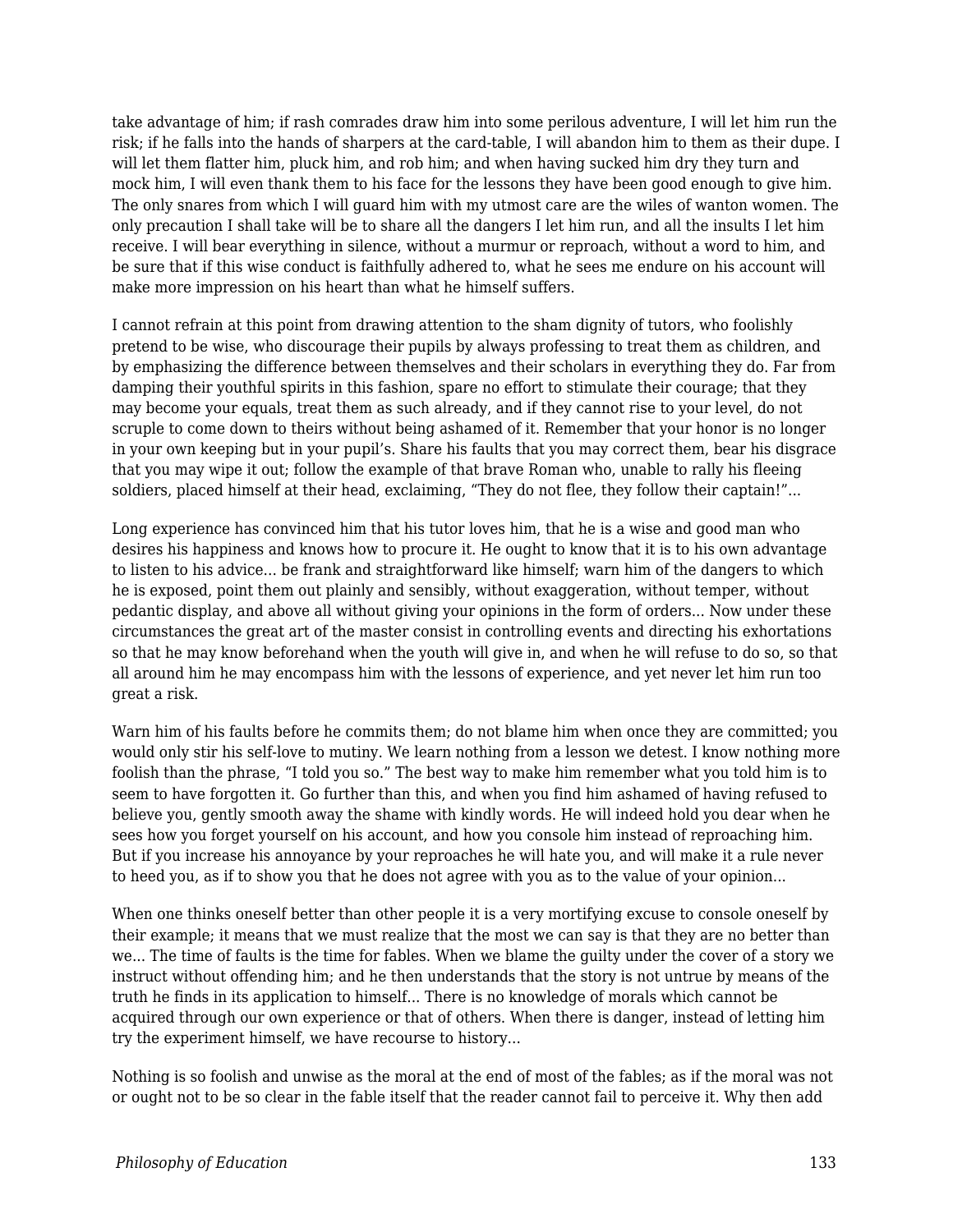the moral at the end, and so deprive him of the pleasure of discovering it for himself. The art of teaching consists in making the pupil wish to learn. But if the pupil is to wish to learn, his mind must not remain in such a passive state with regard to what you tell him that there is really nothing for him to do but listen to you. The master's vanity must always give way to the scholars; he must be able to say, I understand, I see it, I am getting at it, I am learning something... Before I put the fables of this inimitable author into the hands of a youth, I should like to cut out all the conclusions with which he strives to explain what he has just said so clearly and pleasantly. If your pupil does not understand the fable without the explanation, he will not understand it with it...

When I see the studies of young men at the period of their greatest activity confined to purely speculative matters, while later on they are suddenly plunged, without any sort of experience, into the world of men and affairs, it strikes me as contrary alike to reason and to nature, and I cease to be surprised that so few men know what to do. How strange a choice to teach us so many useless things, while the art of doing is never touched upon! They profess to fit us for society, and we are taught as if each of us were to live a life of contemplation in a solitary cell, or to discuss theories with persons whom they did not concern. You think you are teaching your scholars how to live, and you teach them certain bodily contortions and certain forms of words without meaning. I, too, have taught Emile how to live; for I have taught him to enjoy his own society and, more than that, to earn his own bread. But this is not enough. To live in the world he must know how to get on with other people...

By doing good we become good; and I know no surer way to this end. Keep your pupil busy with the good deeds that are within his power, let the cause of the poor be his own, let him help them not merely with his money, but with his service; let him work for them, protect them, let his person and his time be at their disposal; let him be their agent; he will never all his life long have a more honorable office. How many of the oppressed, who have never got a hearing, will obtain justice when he demands it for them with that courage and firmness which the practice of virtue inspires; when he makes his way into the presence of the rich and great, when he goes, if need be, to the footstool of the king himself, to plead the cause of the wretched, the cause of those who find all doors closed to them by their poverty, those who are so afraid of being punished for their misfortunes that they do not dare to complain?...

He knows that his first duty is to himself; that young men should distrust themselves; that they should act circumspectly; that they should show respect to those older than themselves, reticence and discretion in talking without cause, modesty in things indifferent, but courage in well doing, and boldness to speak the truth...

Emile is not fond of noise or quarrelling, not only among men, but among animals... The sight of suffering make him suffer too; this is a natural feeling. It is one of the after effects of vanity that hardens a young man and makes him take a delight in seeing the torments of a living and feeling creature; it makes him consider himself beyond the reach of similar sufferings through his superior wisdom or virtue. He who is beyond the reach of vanity cannot fall into the vice which results from vanity. So Emile loves peace. He is delighted at the sight of happiness, and if he can help to bring it about, this is an additional reason for sharing it... His kindness is active and teaches him much he would have learnt far more slowly, or he would never have learnt at all, if his heart had been harder. If he finds his comrades at strife, he tries to reconcile them; if he sees the afflicted, he inquires as to the cause of their sufferings; if he meets two men who hate each other, he wants to know the reason to their enmity; if he finds one who is down-trodden, groaning under the oppression of the rich and powerful, he tries to discover by what means he can counteract this oppression...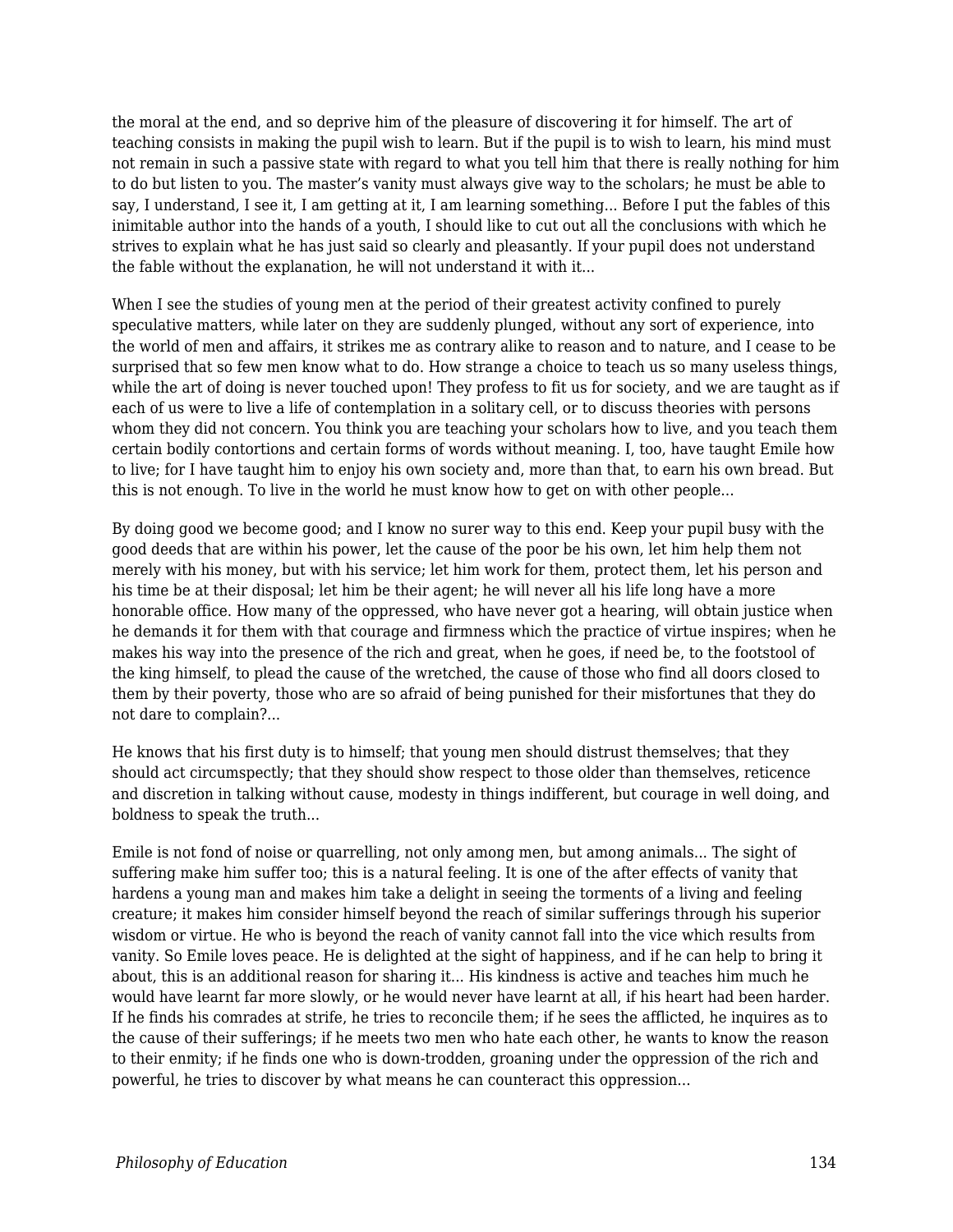I am never weary of repeating: let all the lessons of young people take the form of doing rather than talking; let them learn nothing from books which they can learn from experience. How absurd to attempt to give them practice in speaking when they have nothing to say, to expect to make them feel, at their school desks, the vigor of the language of passion and all the force of the arts of persuasion when they have nothing and nobody to persuade!... But Emile is not in a condition so favorable to the art of oratory...

The lofty feeling with which he is inspired gives him strength and nobility; imbued with tender love for mankind his words betray the thoughts of his heart; I know not how it is, but there is more charm in his open-hearted generosity than in the artificial eloquence of others; or rather this eloquence of his is the only true eloquence, for he has only to show what he feels to make others share his feelings...

Extend self-love to others and it is transformed into virtue, a virtue which has its root in the heart of every one of us. The less the object of our care is directly dependent on ourselves, the less we have to fear from the illusion of self-interest; the more general this interest becomes, the juster it is; and the love of the human race is nothing but the love of justice within us... Reason and self-love compel us to love mankind even more than our neighbor, and to pity the wicked is to be very cruel to other men...

Now if in accordance with this method you follow from infancy the course of a youth who has not been shaped to any special mould, one who depends as little as possible on authority and the opinions of others, which will he most resemble, my pupil or yours? It seems to me that this is the question you must answer if you would know if I am mistaken.

It is not easy for a man to begin to think; but when once he has begun he will never leave off. Once a thinker, always a thinker, and the understanding once practiced in reflection will never rest. You may therefore think that I do too much or too little... But remember, in the first place, that when I want to train a natural man, I do not want him a savage and to send him back to the woods, but that living in the whirl of social life it is enough that he should not let himself be carried away by the passions and prejudices of men; let him see with his eyes and feel with his heart, let him own no sway but that of reason...

The Incomprehensible embraces all, he gives its motion to the earth, and shapes the system of all creatures, but our eyes cannot see him nor can our hands search him out, he evades the efforts of our senses; we behold the work, but the workman is hidden from our eyes. It is no small matter to know that he exists, and when we have got so far, and when we ask, What is he? Where is he? our mind is overwhelmed, we lose ourselves, we know not what to think.

Locke would have us begin with the study of spirits and go on to that of bodies. This is the method of superstition, prejudice, and error; it is not the method of nature, nor even that of well-ordered reason; it is to learn to see by shutting our eyes. We must have studied bodies long enough before we can form any true idea of spirits, or even suspect that there are such beings. The contrary practice merely puts materialism on a firmer footing.

Since our senses are the first instruments to our learning, corporeal and sensible bodies are the only bodies we directly apprehend. The word "spirit" has no meaning for any one who has not philosophized. To the unlearned and to the child a spirit is merely a body... I admit that we are taught that God is everywhere; but we also believe that there is air everywhere, at least in our atmosphere; and the word Spirit meant originally nothing more than breath and wind. Once you teach people to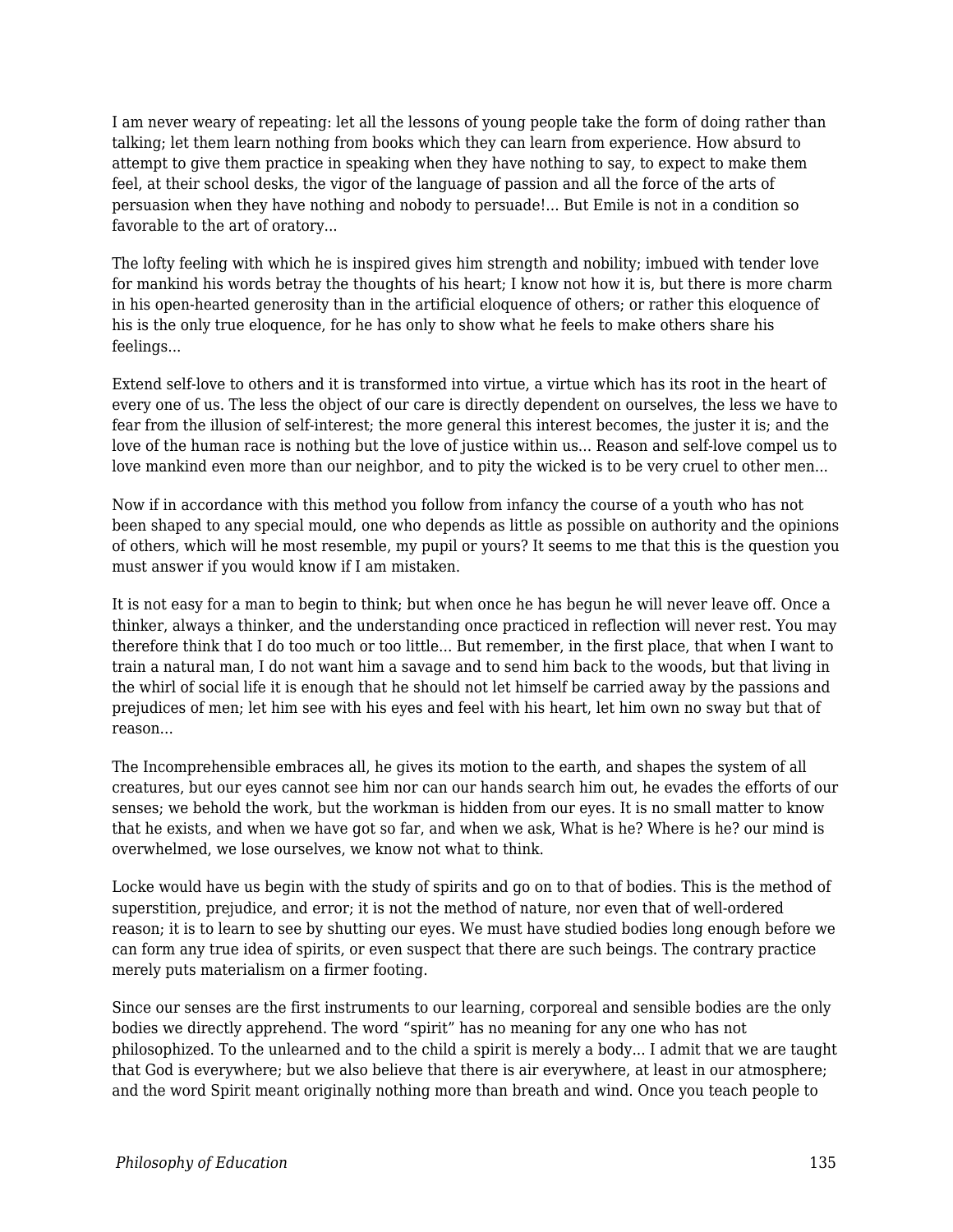say what they do not understand, it is easy enough to get them to say anything you like... So every child who believes in God is of necessity an idolater or at least he regards the Deity as a man, and when once the imagination has perceived God, it is very seldom that the understanding conceives him. Locke's order leads us into this same mistake...

I am aware that many of my readers will be surprised to find me tracing the course of my scholar through his early years without speaking to him of religion. At fifteen he will not even know that he has a soul, at eighteen even he may not be ready to learn about it. For if he learns about it too soon, there is the risk of his never really knowing anything about it.

If I had to depict the most heart-breaking stupidity, I would paint a pedant teaching children the catechism; if I wanted to drive a child crazy I would set him to explain what he learned in his catechism. You will reply that as most of the Christian doctrines are mysteries, you must wait, not merely till the child is a man, but till the man is dead, before the human mind will understand those doctrines. To that I reply, that there are mysteries which the heart of man can neither conceive nor believe, and I see no use in teaching them to children, unless you want to make liars of them. Moreover, I assert that to admit that there are mysteries, you must at least realize that they are incomprehensible, and children are not even capable of this conception! At an age when everything is mysterious, there are no mysteries properly so-called.

"We must believe in God if we would be saved." This doctrine wrongly understood is the root of bloodthirsty intolerance and the cause of all the futile teaching which strikes a deadly blow at human reason by training it to cheat itself with mere words. No doubt there is not a moment to be lost if we would deserve eternal salvation; but if the repetition of certain words suffices to obtain it, I do not see why we should not people heaven with starlings and magpies as well as with children.

The obligation of faith assumes the possibility of belief. The philosopher who does not believe is wrong, for he misuses the reason he has cultivated, and he is able to understand the truths he rejects. But the child who professes the Christian faith-- what does he believe? Just what he is made to repeat that if you tell him to say just the opposite he will be quite ready to do it... We hold that no child who dies before the age of reason will be deprived of everlasting happiness; the Catholics believe the same of all children who have been baptized, even though they have never heard of God...

From the same principle it is plain that any man having reached old age without faith in God will not, therefore, be deprived of God's presence in another life if his blindness was not willful; and I maintain that it is not always willful... Reason tells that man should only be punished for his willful faults, and that invincible ignorance can never be imputed to him as a crime. Hence it follows that in the sight of the Eternal Justice every man who would believe if he had the necessary knowledge is counted a believer, and that there will be no unbelievers to be punished except those who have closed their hearts against the truth.

Let us beware of proclaiming the truth to those who cannot as yet comprehend it, for to do so is to try to inculcate error. It would be better to have no idea at all of the Divinity than to have mean, grotesque, harmful, and unworthy ideas; to fail to perceive the Divine is a lesser evil than to insult it... The chief harm which results from the monstrous ideas of God which are instilled into the minds of children is that they last all their life long, and as men they understand no more of God than they did as children...

It is in matters of religion more than in anything else that prejudice is triumphant... We will not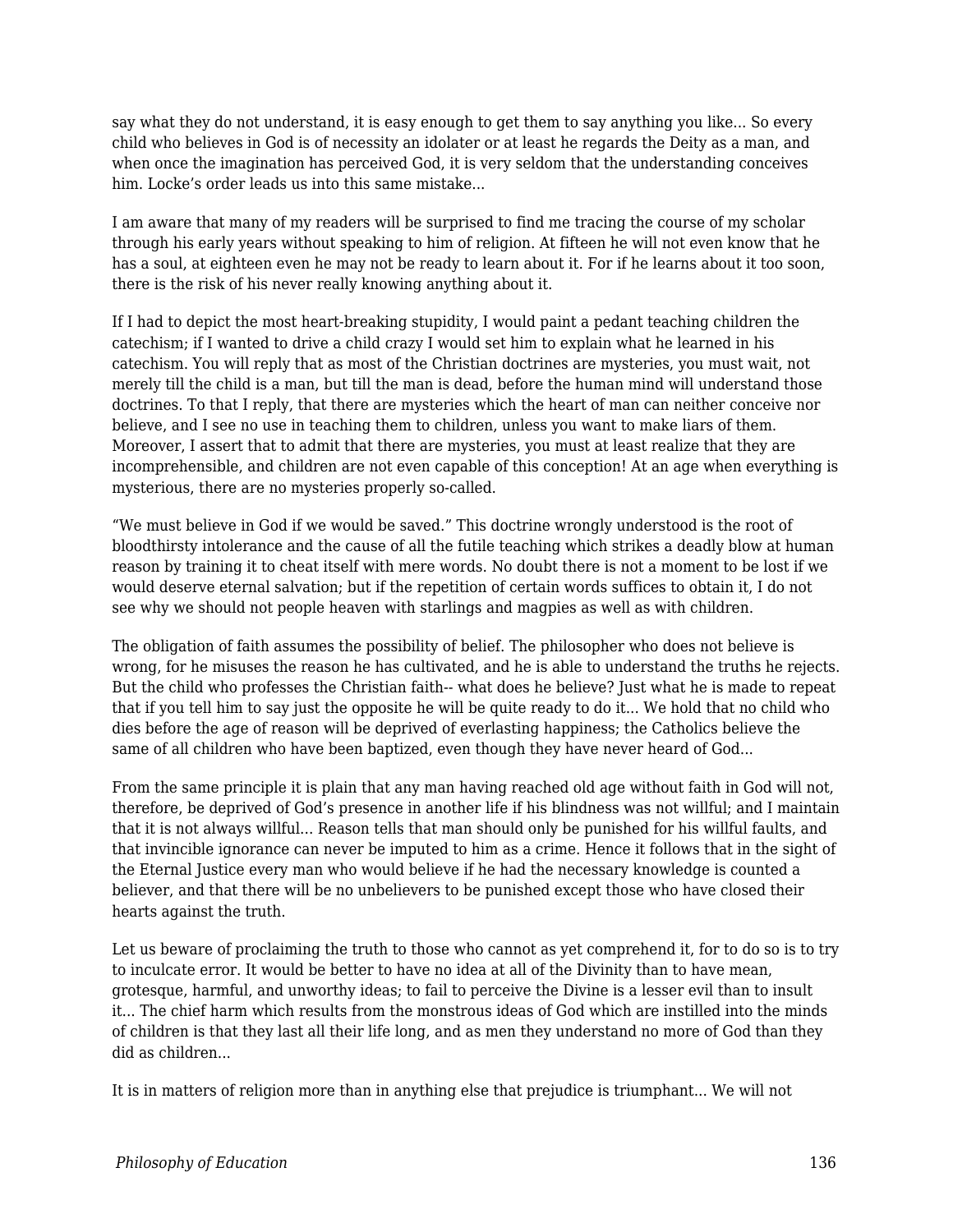attach him to any sect, but we will give him the means to choose for himself according to the right use of his own reason...

#### **The Creed of a Savoyard Priest**

My child, do not look to me for learned speeches or profound arguments. I am no great philosopher, nor do I desire to be one. I have, however, a certain amount of common-sense and a constant devotion to truth;. I have no wish to argue with you nor even to convince you; it is enough for me to show you, in all simplicity of heart, what I really think. Consult your own heart while I speak that is all I ask....

I was in that state of doubt and uncertainty which Descartes considers essential to the search for truth. It is a state which cannot continue, it is disquieting and painful; only vicious tendencies and an idle heart can keep us in that state. My heart was not so corrupt as to delight in it... I pondered, therefore, on the sad fate of mortals, adrift upon this sea of human opinions, without compass or rudder, and abandoned to their stormy passions with no guide but an inexperienced pilot who does not know whence he comes or whither he is going...I cannot understand how any one can be a skeptic sincerely and on principle. Either such philosophers do not exist or they are the most miserable of men... in spite of itself the mind decides one way or another, and it prefers to be deceived rather than to believe nothing...

I consulted the philosophers, I searched their books and examined their various theories; I found them all alike proud, assertive, dogmatic, professing, even in their so-called skepticism, to know everything, proving nothing, scoffing at each other.... If the philosophers were in a position to declare the truth, which of them would care to do so? Every one of them knows that his own system rests on no surer foundations than the rest, but he maintains it because it is his own. There is not one of them who, if he chanced to discover the difference between truth and falsehood, would not prefer his own lie to the truth which another had discovered. Where is the philosopher who would not deceive the whole world for his own glory?...

I also realized that the philosophers, far from ridding me of my vain doubts, only multiplied the doubts that tormented me and failed to removed any one of them. So I chose another guide and said, "Let me follow the Inner Light; it will not lead me so far astray as others have done, or if it does it will be my own fault, and I shall not go so far wrong if I follow my own illusions as if I trusted to their deceits."...I was resolved to admit as self-evident all that I could not honestly refuse to believe, and to admit as true all that seemed to follow directly from this; all the rest I determined to leave undecided, neither accepting nor rejecting it, nor yet troubling myself to clear up difficulties which did not lead to any practical ends...

The more I observe the action and reaction of the forces of nature playing on one another, the more I see that we must always go back from one effect to another, till we arrive at a first cause in some will;...This is my first principle. I believe, therefore, that there is a will which sets the universe in motion and gives life to nature. This is my first dogma, or the first article of my creed....If matter in motion points me to a will, matter in motion according to fixed laws points me to an intelligence; that is the second article of my creed. To act, to compare, to choose, are the operations of an active, thinking being; so this being exists...I am like a man who sees the works of a watch for the first time; he is never weary of admiring the mechanism, though he does not know the use of the instrument and has never seen its face...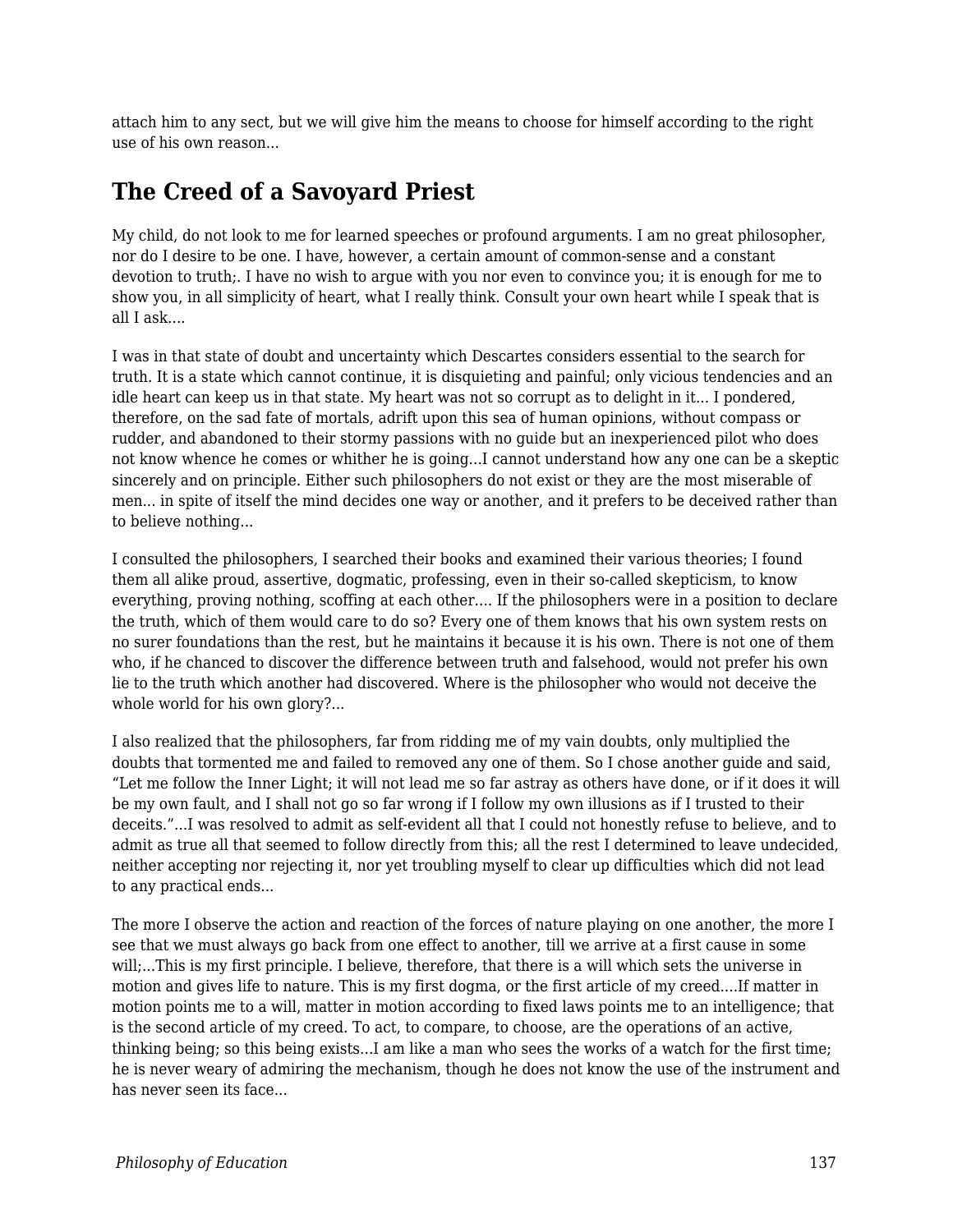Let us compare the special ends, the means, the ordered relations of every kind, then let us listen to the inner voice of feeling; what healthy mind can reject its evidence? Unless the eyes are blinded by prejudices, can they fail to see that the visible order of the universe proclaims a supreme intelligence?...For my own part the only possible assumption is that the chances are infinity to one that the product is not the work of chance. In addition to this, chance combinations yield nothing but products of the same nature as the elements combined, so that life and organization will not be produced by a flow of atoms...It is not in my power to believe that passive and dead matter can have brought forth living and feeling beings, that blind chance has brought forth intelligent beings, that that which does not think has brought forth thinking beings...

Recollect that I am not preaching my own opinion but explaining it. This being who wills and can perform his will, this being active through his own power, this being, whoever he may be, who moves the universe and orders all things, is what I call God...He hides himself alike from my senses and my understanding; the more I think of him, the more perplexed I am; I know full well that he exists, and that he exists of himself alone; I know that my existence depends on his, and that everything I know depends upon him also. I see God everywhere in his works; I feel him within myself; I behold him, all around me; but if I try to ponder him himself, if I try to find out where he is, what he is, what is his substance, he escapes me and my troubled spirit finds nothing...

No doubt I am not free not to desire my own welfare, I am not free to desire my own hurt; but my freedom consists in this very thing, that I can will what is for my own good, or what I esteem as such, without any external compulsion. Does it follow that I am not my own master because I cannot be other than myself?.. Providence does not will the evil that man does when he misuses the freedom given to him; neither does Providence prevent him doing it, either because the wrong done by so feeble a creature is as nothing in its eyes, or because it could not prevent it without doing a greater wrong and degrading his nature. Providence has made him free that he may choose the good and refuse the evil...

It is the abuse of our powers that makes us unhappy and wicked. Our cares, our sorrows, our sufferings are of our own making... O Man! seek no further for the author of evil; thou art he. There is no evil but the evil you do or the evil you suffer, and both come from yourself...Oh! let us first be good and then we shall be happy. Let us not claim the prize before we have won it, nor demand our wages before we have finished our work...What need to seek a hell in the future life? It is here in the breast of the wicked...

The more I strive to envisage his infinite essence the less do I comprehend it; but it is, and that is enough for me; the less I understand, the more I adore. I abase myself, saying, "Being of beings, I am because thou art; to fix my thoughts on thee is to ascend to the source of my being. The best use I can make of my reason is to resign it before thee; my mind delights, my weakness rejoices, to feel myself overwhelmed by thy greatness."...

I must now seek such principles of conduct as can draw from them, and such rules as I must lay down for my guidance in the fulfillment of my destiny in this world, according to the purpose of my Maker. Still following the same method, I do not derive these rules from the principles of the higher philosophy, I find them in the depths of my heart, traced by nature in characters which nothing can efface. I need only consult myself with regard to what I wish to do; what I feel to be right is right, what I feel to be wrong is wrong; conscience is the best casuist; and it is only when we haggle with conscience that we have recourse to the subtleties of argument... Conscience is the voice of the soul, the passions are the voice of the body. Is it strange that these voices often contradict each other? And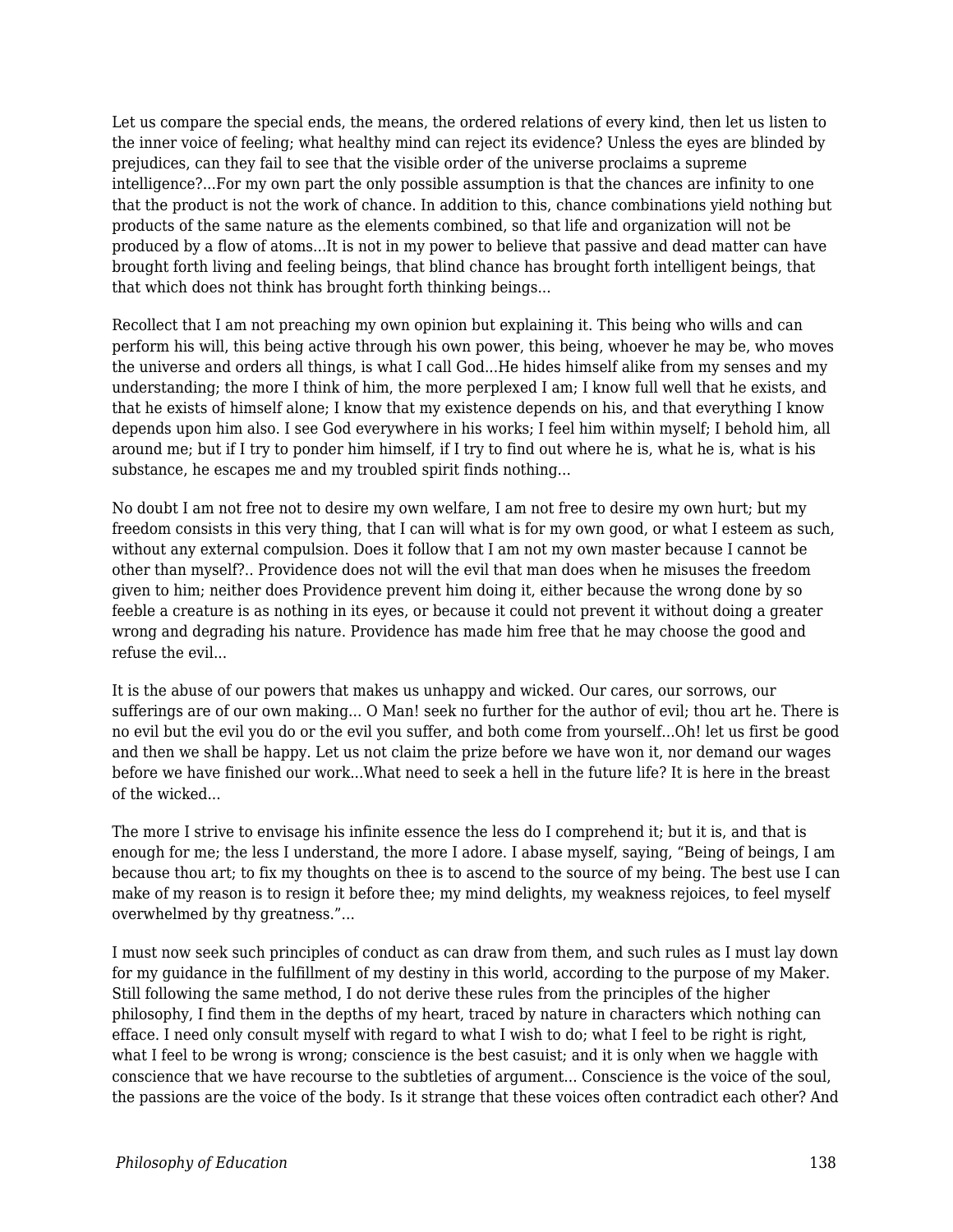then to which should we give heed? Too often does reason deceive us; we have only too good a right to doubt here; but conscience never deceives us; she is the true guide of man; it is to the soul what instinct is to the body; he who obeys his conscience is following nature and he need not fear that he will go astray...

The morality of our actions consists entirely in the judgments we ourselves form with regard to them. If good is good, it must be good in the depth of our heart as well as in our actions; and this first reward of justice is the consciousness that we are acting justly...Cast your eyes over every nation of the world; peruse every volume of its history; in the midst of all these strange and cruel forms of worship, among this amazing variety of manners and customs, you will everywhere find the same ideas of right and justice; everywhere the same principles of morality, the same ideas of good and evil...There is therefore at the bottom of our hearts an innate principle of justice and virtue, by which, in spite of our maxims, we judge our own actions or those of others to be good or evil; and it is this principle that I call conscience.

But at this word I hear the murmurs of all the wise men so-called. Childish errors, prejudices of our upbringing, they exclaim in concert! There is nothing in the human mind but what it has gained by experience; and we judge everything solely by means of the ideas we have acquired...If all the philosophers in the world should prove that I am wrong, and you feel that I am right, that is all I ask.

For this purpose it is enough to lead you to distinguish between our acquired ideas and our natural feelings; for feeling precedes knowledge; and since we do not learn to seek what is good for us and avoid what is bad for us, but get this desire from nature, in the same way the love of good and the hatred of evil are as natural to us as our self-love... To know good is not to love it; this knowledge is not innate in man; but as soon as his reason leads him to perceive it, his conscience impels him to love it; it is this feeling which is innate... let us be simpler and less pretentious; let us be content with the first feelings we experience in ourselves, since science always brings us back to these, unless it has led us astray.

Conscience! Conscience! Divine instinct, immortal voice from heaven; sure guide for a creature ignorant and finite indeed, yet intelligent and free; infallible judge of good and evil, making man like to God! In thee consists the excellence of man's nature and the morality of his actions; apart from thee, I find nothing in myself to raise me above the beasts-- nothing but the sad privilege of wandering from one error to another, by the help of an unbridled understanding and a reason which knows no principle.

But it is not enough to be aware that there is such a guide; we must know her and follow her. If she speaks to all hearts, how is it that so few give heed to her voice? She speaks to us in the language of nature, and everything leads us to forget that tongue. Conscience is timid, she loves peace and retirement; she is startled by noise and numbers; the prejudices from which she is said to arise are her worst enemies. She flees before them or she is silent; their noisy voices drown her words, so that she cannot get a hearing; fanaticism dares to counterfeit her voice and to inspire crimes in her names. She is discouraged by ill-treatment; she no longer speaks to us, no longer answers to our call; when she has been scorned so long, it is as hard to recall her as it was to banish her...

The joy of well-doing is the prize of having done well, and we must deserve the prize before we win it. There is nothing sweeter than virtue; but we do not know this till we have tried it.... Reason alone is not a sufficient foundation for virtue; what solid ground can be found? ...The good man orders his life with regard to all men; the wicked orders it for self alone. The latter centers all things round himself;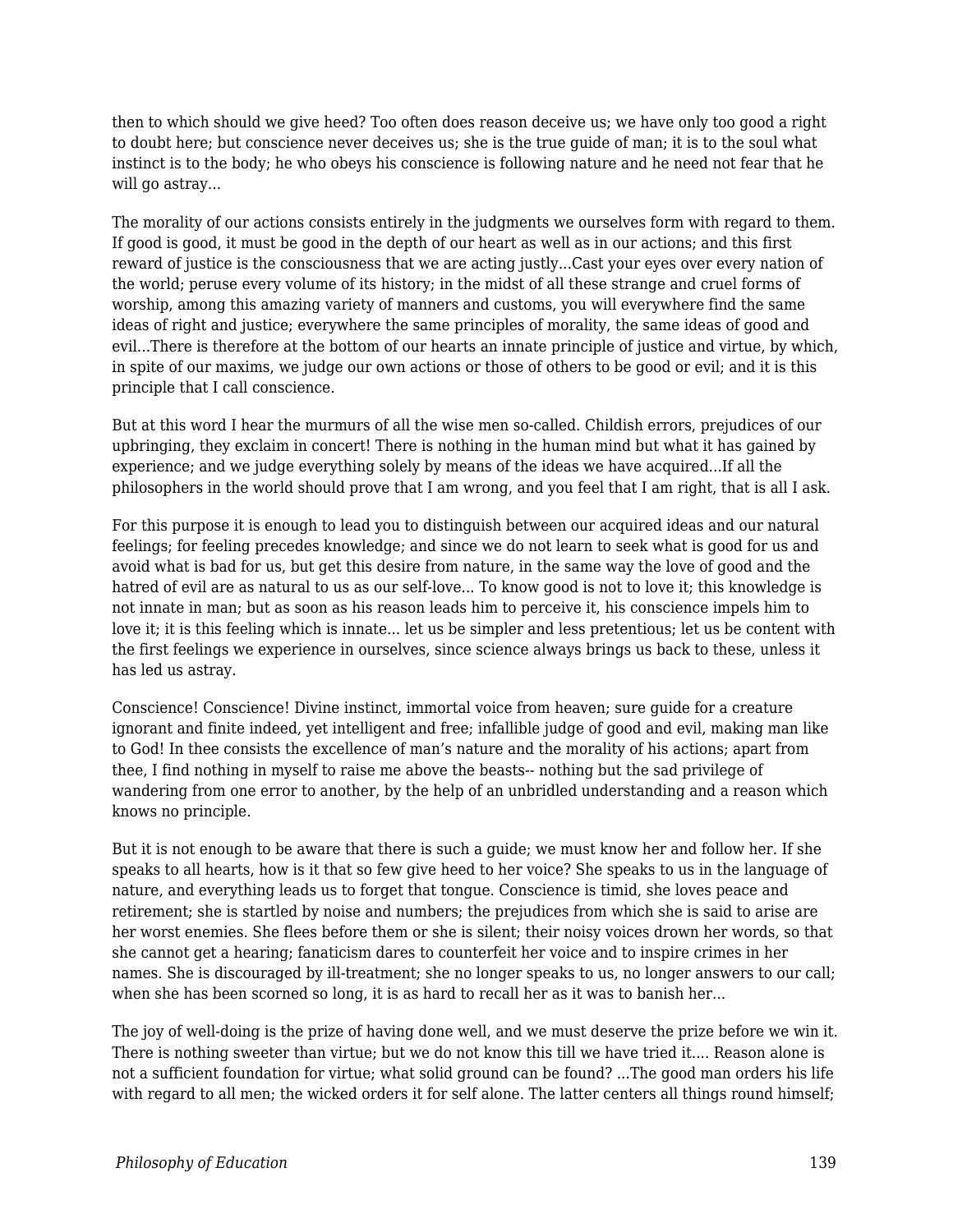the other measures his radius and remains on the circumference. Thus his place depends on the common center, which is God...

Every duty of natural law, which man's injustice had almost effaced from my heart, is engraven there, for the second time in the name of that eternal justice which lays those duties upon me and beholds my fulfillment of them. I feel myself merely the instrument of the Omnipotent, who wills what is good, who performs it, who will bring about my own good through the cooperation of my will with his own, and by the right use of my liberty...

I am overwhelmed by his kindness, I bless him and his gifts, but I do not pray to him. What should I ask of him-- to change the order of nature, to work miracles on my behalf? Should I, who am bound to love all things the order which he has established in his wisdom and maintained by his providence, should I desire the disturbance of that order on my own account? No that rash prayer would deserve to be punished rather than to be granted. Neither do I ask of him the power to do right; why should I ask what he has given me already? Has he not given me conscience that I may love the right, reason that I may perceive it, and freedom that I may choose it? If I do evil, I have no excuse; I do it of my own free will; to ask him to change my will is to ask him to do what he asks of me; it is to want him to do the work while I get the wages; to be dissatisfied with my lot is to wish to be no longer a man, to wish to be other than what I am, to wish for disorder and evil. Thou source of justice and truth, merciful and gracious God, in thee do I trust, and the desire of my heart is-- Thy will be done. When I unite my will with thine I do what thou doest; I have share in thy goodness; I believe that I enjoy beforehand the supreme happiness which is the reward of goodness...

So far I have told you nothing but what I thought would be of service to you, nothing but what I was quite convinced of. The inquiry which remains to be made is very different. It seems to me full of perplexity, mystery, and darkness; I bring to it only doubt and distrust. I make up my mind with trembling, and I tell you my doubts rather than my convictions. If your own opinions were more settled I should hesitate to show you mine; but in your present condition, to think like me would be gain. Moreover, give to my words only the authority of reason... Seek truth for yourself; for my own part I only promise you sincerity...

Show me what you can add to the duties of the natural law, for the glory of God, for the good of mankind, and for my own welfare; and what virtue you will get from the new form of religion which does not result from mine. The grandest ideas of the Divine nature come to us from reason only. Behold the spectacle of nature; listen to the inner voice. Has not God spoken it all to our eyes, to our conscience, to our reason? What more can man tell us? Their revelations do but degrade God, by investing him with passions like our own. Far from throwing light upon the ideas of the Supreme Being, special doctrines seen to me to confuse these ideas; far from ennobling them, they degrade them; to the inconceivable mysteries which surround the Almighty, they add absurd contradictions, they make man proud, intolerant, and cruel; instead of bringing peace upon earth, they bring fire and sword. I ask myself what is the use of it all, and I find no answer. I see nothing but the crimes of men and the misery of mankind.

"They tell me a revelation was required to teach men how God would be served; as a proof of this they point to the many strange rites which men have instituted, and they do not perceive that this very diversity springs from the fanciful nature of the revelations. As soon as the nations took to making God speak, every one made him speak in his own fashion, and made him say what he himself wanted. Had they listened only to what God says in the heart of man, there would have been but one religion upon earth...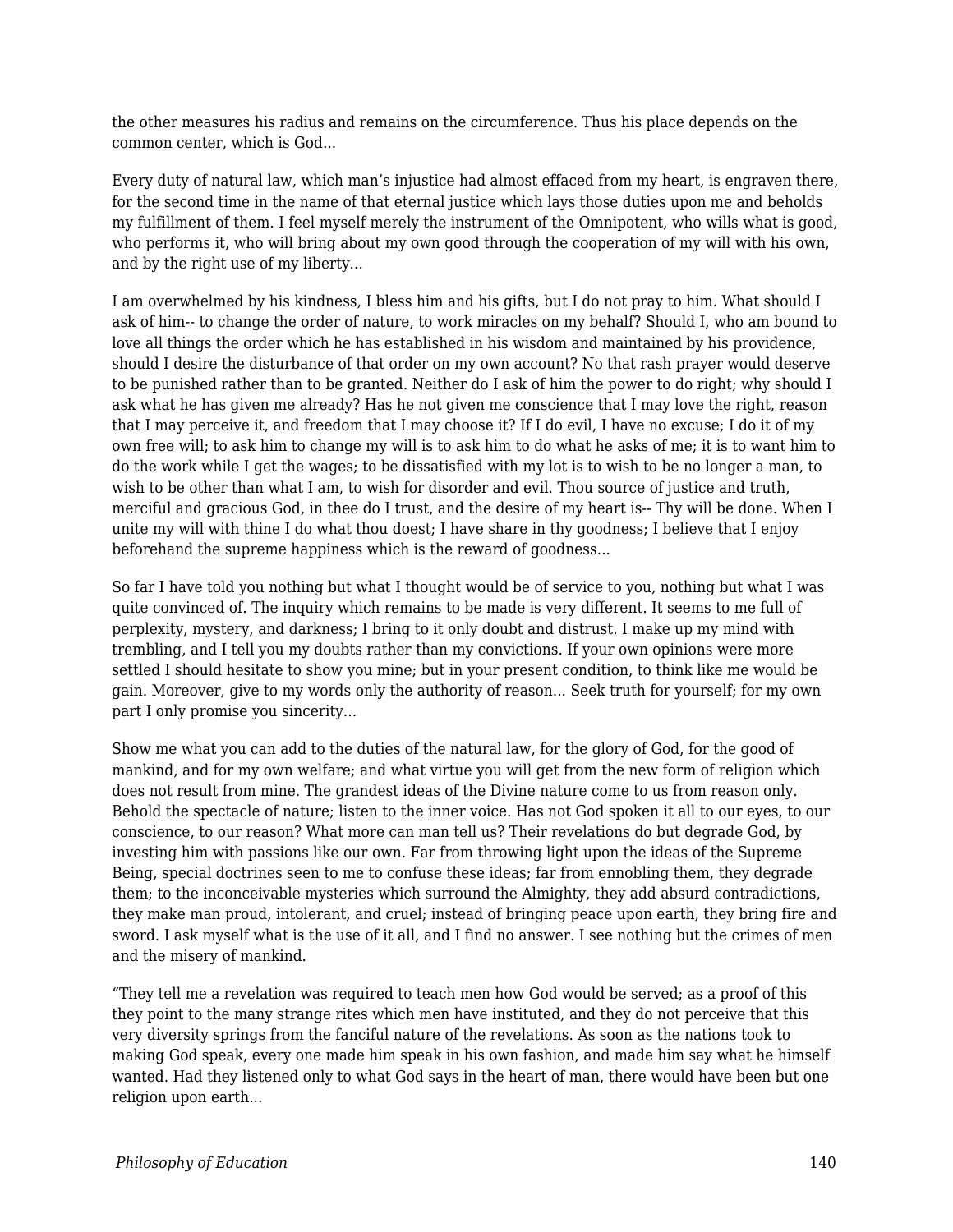"Do not let us confuse the outward forms of religion with religion itself. The service God requires is of the heart; and when the heart is sincere that is ever the same. It is a strange sort of conceit which fancies that God takes such an interest in the shape of the priest's vestments, the form of words he utters, the gestures he makes before the altar and all his genuflections...

"Either all religions are good and pleasing to God, or if there is one which he prescribes for men, if they will be punished for despising it, he will have distinguished it by plain and certain signs by which it can be known as the only true religion; these signs are alike in every time and place, equally plain to all men, great or small, learned or unlearned, Europeans, Indians, Africans, savages. If there were but one religion upon earth, and if all beyond its pale were condemned to eternal punishment, and if there were in any corner of the world one single honest man who was not convinced by this evidence, the God of that religion would be the most unjust and cruel of tyrants...

"God has spoken, these are indeed words which demand attention. To whom has he spoken? He has spoken to men. Why then have I heard nothing? He has instructed others to make known his words to you. I understand; it is men who come and tell me what God has said. I would rather have heard the words of God himself; it would have been as easy for him and I should have been secure from fraud. He protects you from fraud by showing that his envoys come from him. How does he show this? By miracles. Where are these miracles? In the books. And who wrote the books? Men. And who saw the miracles? The men who bear witness to them. What! Nothing but human testimony! Nothing but men who tell me what others told them! How many men between God and me? Let us see, however, let us examine, compare, and verify. Oh! If God had but deigned to free me from all this labor, I would have served him with all my heart...

"...he who consigns to eternal punishment the greater part of his creatures, is not the merciful and gracious God revealed to me by my reason.

"Reason tells me that dogmas should be plain, clear, and striking in their simplicity... The best religion is of necessity the simplest. He who hides beneath mysteries and contradictions the religion that he preaches to me, teaches me at the same time to distrust that religion. The God whom I adorn is not the God of darkness, he has not given me understanding in order to forbid me to use it; to tell me to submit my reason is to insult the giver of reason.

The minister of truth does not tyrannize over my reason, he enlightens it...

"Inspiration. Reason tells you that the whole is greater than the part; but I tell you, in God's name, that the part is greater than the whole.

Reason. And who are you to dare to tell me that God contradicts himself? And which shall I choose to believe, God who teaches me, through my reason, the eternal truth, or you who, in his name, proclaim an absurdity?

"Inspiration. Believe me, for my teaching is more positive; and I will prove you beyond all manner of doubt that he has sent me.

"Reason. What! You will convince me that God has sent you to bear witness against himself? What sort of proofs will you adduce to convince me that God speaks more surely by your mouth than through the understanding he has given me?

"Inspiration. The understanding he has given you! Petty, conceited creature! As if you were the first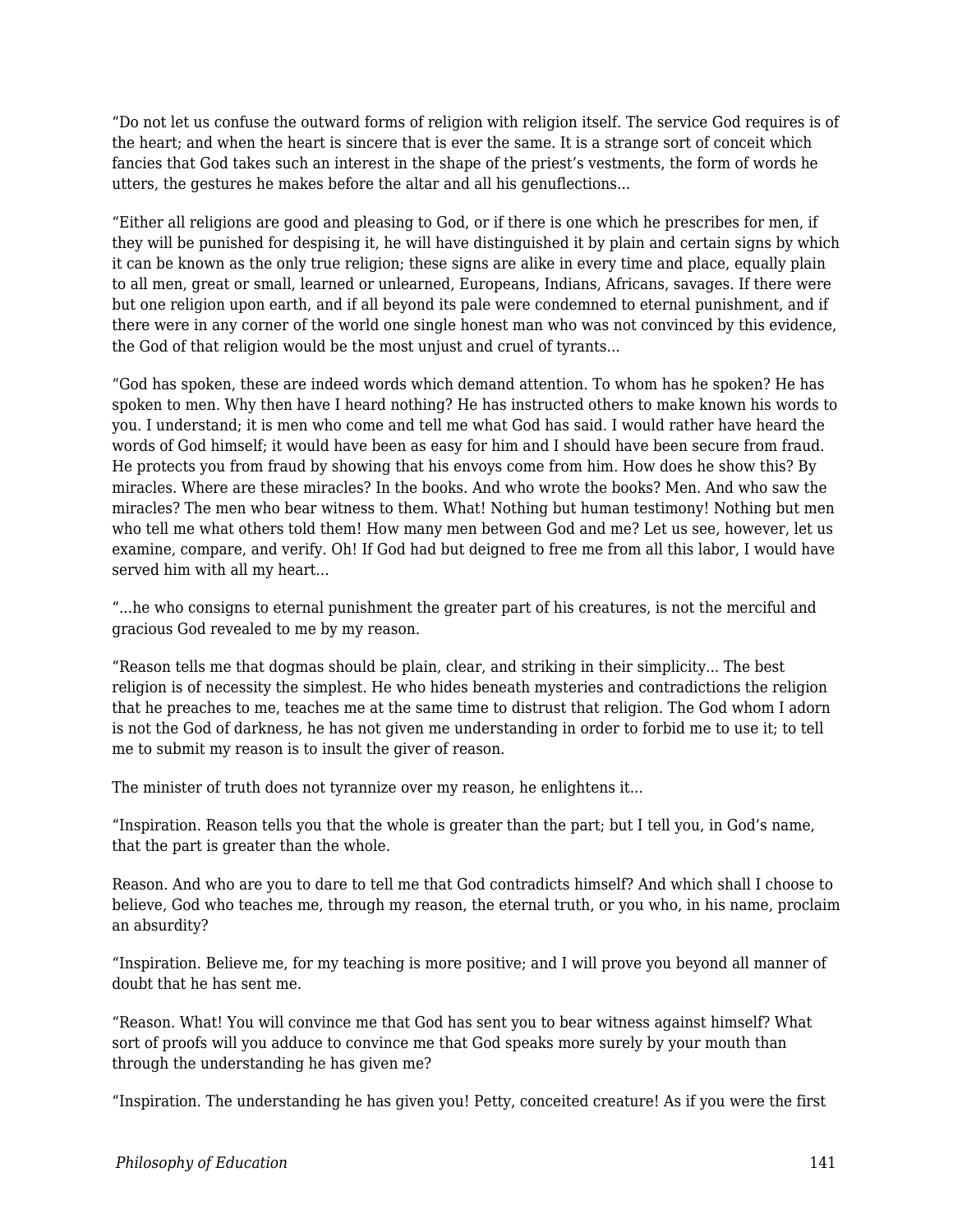impious person who had been led astray through his reason corrupted by sin.

"Reason. Man of God, you would not be the first scoundrel who asserts his arrogance as a proof of his mission... When you teach me that my reason misleads me, do you not refute what it might have said on your behalf? He who denies the right of reason, must convince me without recourse to her aid. For suppose you have convinced me by reason, how am I to know that it is not my reason, corrupted by sin, which makes me accept what you say? Besides, what proof, what demonstration, can you advance, more self-evident than the axiom it is to destroy?...

"See what your so-called supernatural proofs, your miracles, your prophecies come to: believe all this upon the word of another, submit to the authority of men the authority of God which speaks to my reason... Who will guide me in such a choice? It will be hard to find the best books on the opposite side in any one country, and all the harder to find those on all sides; when found they would be easily answered. The absent are always in the wrong, and bad arguments boldly asserted easily efface good arguments put forward with scorn. Besides books are often very misleading, and scarcely express the opinions of their authors... Yet everyone finds truth in his own religion, and thinks the religion of other nations absurd; so all these foreign religions are not so absurd as they seem to us, or else the reason we find for our own proves nothing.

"...the sacred books are written in languages unknown to the people who believe in them... These books are translated, you say. What an answer! How am I to know that the translations are correct, or how am I to make sure that such a thing as a correct translation is possible? If God has gone so far as to speak to men, why should he require an interpreter?

I can never believe that every man is obliged to know what is contained in books, and that he who is out of reach of these books, and of those who understand them, will be punished for an ignorance which is no fault of his. Books upon books! What madness!

"If it were true that the gospel is preached throughout the world, what advantage would there be? The day before the first missionary set foot in any country, no doubt somebody died who could not hear him. Now tell me what we shall do with him? If there were a single soul in the whole world, to whom Jesus Christ had never been preached, this objection would be as strong for that man as for a quarter of the human race...

"You might as well expect me to know what was happening in the moon. You say you have come to teach me; but why did you not come and teach my father, or why do you consign that good old man to damnation because he knew nothing of all this? Must he be punished everlastingly for your laziness, he who was so kind and helpful, he who sought only for truth? Be honest; put yourself in my place; see if I ought to believe, on your word alone, all these incredible things which you have told me, and reconcile all this injustice with the just God you proclaim to me... No one has a right to depend on another's judgment...

"Behold, my son, the absurdities to which pride and intolerance bring us, when everybody wants others to think as he does, and everybody fancies that he has an exclusive claim upon the rest of mankind. I call to witness the God of peace whom I adore, and whom I proclaim to you... I could never convince myself that God would require such learning of me under pain of hell. So I closed all my books. There is one book which is open to every one-- the book of nature. In this good and great volume I learn to serve and adore its Author. There is no excuse for not reading this book, for it speaks to all in a language they can understand...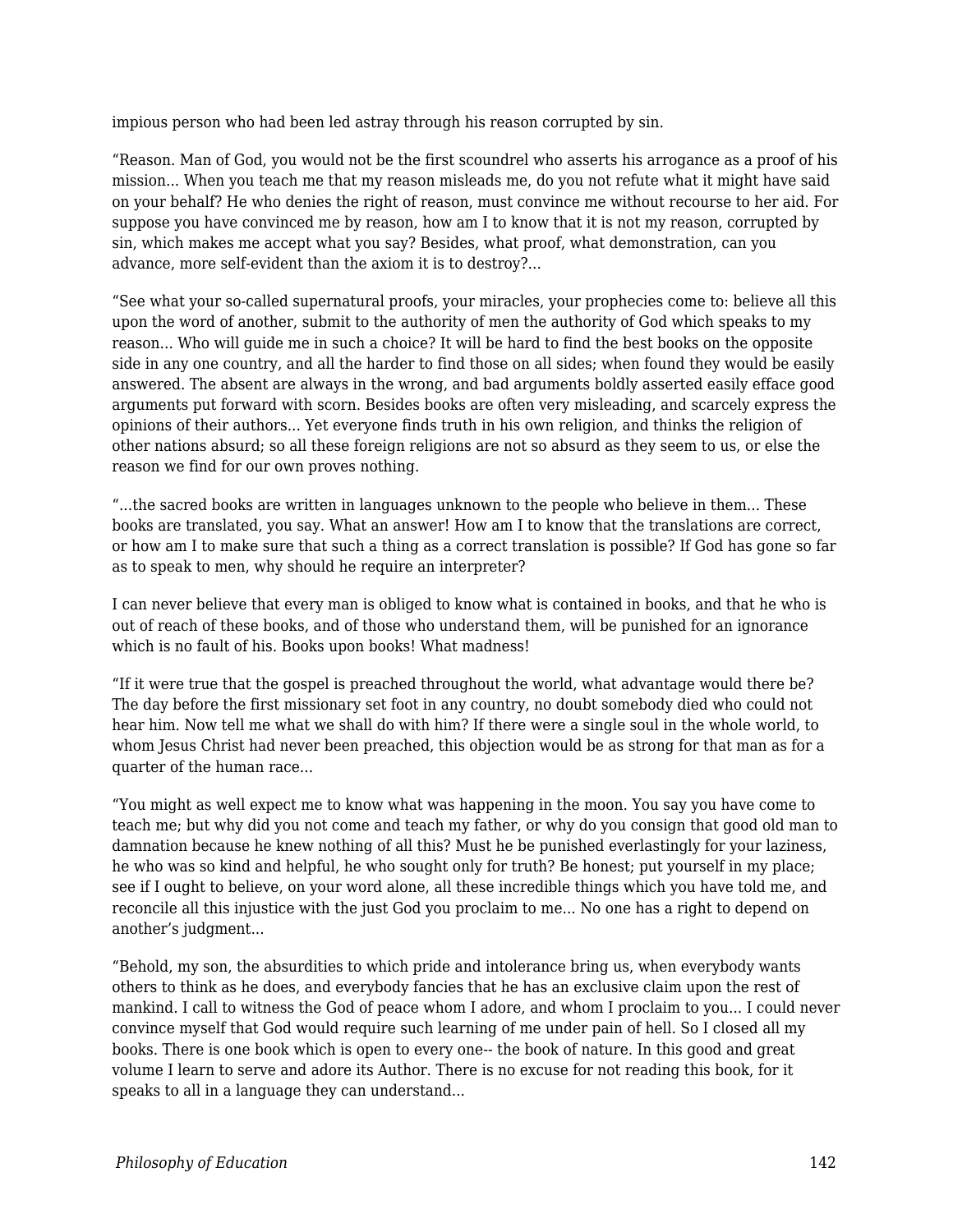"Respect in silence what you can neither reject nor understand...This is the unwilling skepticism in which I rest; but this skepticism is in no way painful to me, for it does not extend to matters of practice, and I am well assured as to the principles underlying all my duties... True worship is of the heart. God rejects no homage, however offered, provided it is sincere...

"To ask any one to abandon the religion in which he was born is, I consider, to ask him to do wrong, and therefore to do wrong oneself...

"My young friend, I have now repeated to you my creed as God reads it in my heart; you are the first to whom I have told it; perhaps you will be the last. As long as there is any true faith left among men, we must not trouble quiet souls, nor scare the faith of the ignorant with problems they cannot solve, with difficulties which cause them uneasiness, but do not give them any guidance. But when once everything is shaken, the trunk must be preserved at the cost of the branches...

"Return to your own country, go back to the religion of your country, go back to the religion of your fathers, and follow it in sincerity of heart, and never forsake it... remember that the real duties of religion are independent of human institutions; that a righteous heart is the true temple of the Godhead; that in every land, in every sect, to love God above all things and to love our neighbor as ourself is the whole law...

My good youth, be honest and humble; learn how to be ignorant, then you will never deceive yourself or others... A haughty philosophy leads to atheism just as blind devotion leads to fanaticism. Avoid these extremes; keep steadfastly to the path of truth, or what seems to you truth, in simplicity of heart, and never let yourself be turned aside by pride or weakness. Dare to confess God before the philosophers; dare to preach humanity to the intolerant. It may be you will stand alone, but you will bear within you a witness which will make the witness of men of no account with you. Let them love or hate, let then read your writings or despise them; no matter. Speak the truth and do the right; the one thing that really matters is to do one's duty in this world; and when we forget ourselves we are really working for ourselves. My child, self-interest misleads us; the hope of the just is the only sure guide...

...it is an easy thing to raise him from the study of nature to the search for the author of nature...

Nature's due time comes at length, as come it must. Since man must die, he must reproduce himself, so that the species may endure and the order of the world continue. When by the signs I have spoken of you perceive that the critical moment is at hand, at once abandon for ever your former tone. He is still your disciple, but not your scholar. He is a man and your friend; henceforth you must treat him as such.

What! Must I abdicate my authority when most I need it? Must I abandon the adult to himself just when he least knows how to control himself, when he may fall into the gravest errors? Must I renounce my rights when it matters most that I should use them on his behalf? Who bids you renounce them; he is only just becoming conscious of them. Hitherto all you have gained has been won by force or guile; authority, the law of duty, were unknown to him, you had to constrain or deceive him to gain his obedience. But see what fresh chains you have bound about his heart. Reason, friendship, affection, gratitude, a thousand bonds of affection, speak to him in a voice he cannot fail to hear. His ears are not yet dulled by vice, he is still sensitive only to the passions of nature. Selflove, the first of these, delivers him into your hands; habit confirms this...

I grant you, indeed, that if you directly oppose his growing desires and foolishly treat as crimes the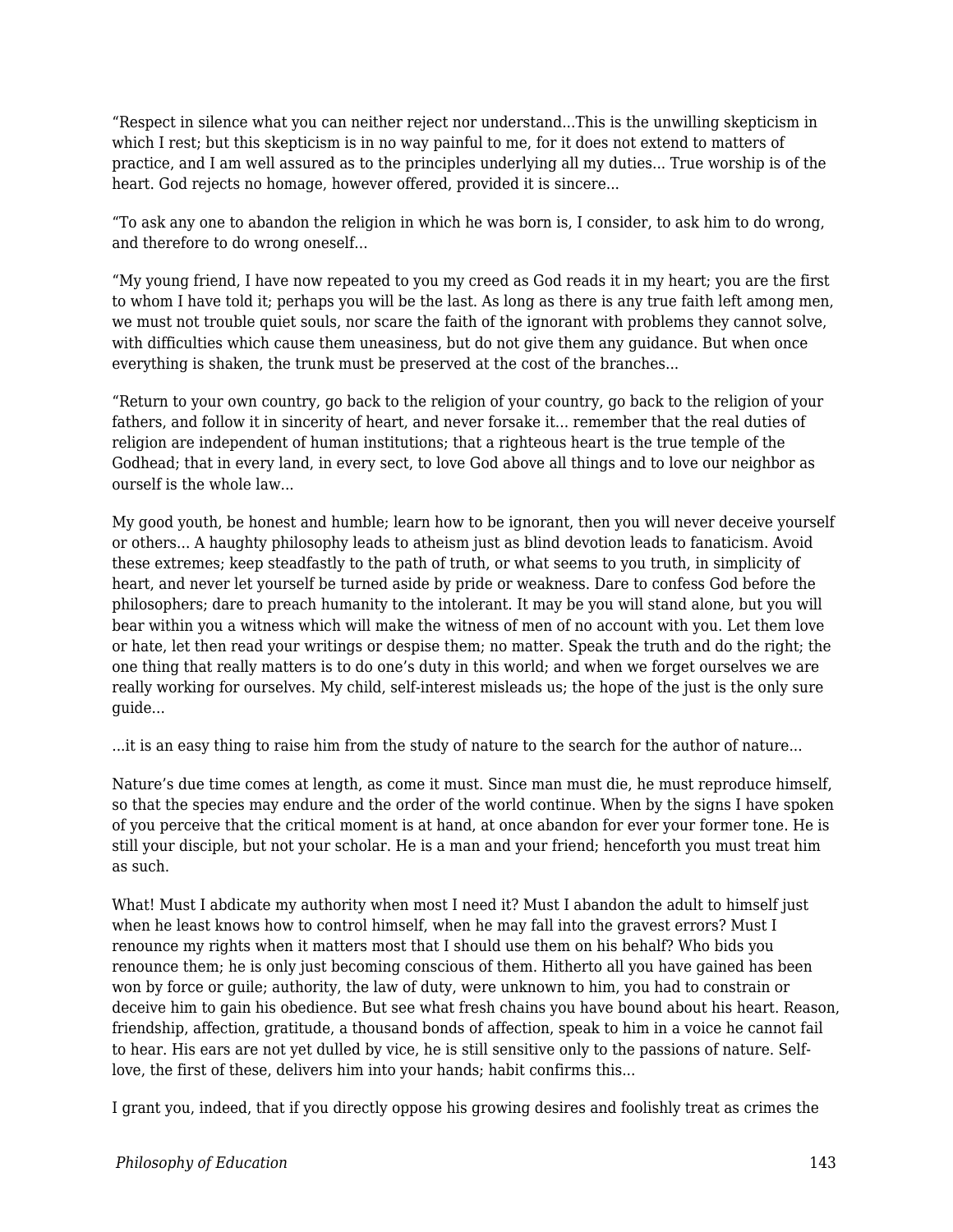fresh needs which are beginning to make themselves felt in him, he will not listen to you for long; but as soon as you abandon my method I cannot be answerable for the consequences. Remember that you are nature's minister; you will never be her foe.

But what shall we decide to do? You see no alternative but either to favor his inclinations or to resist them; to tyrannize or to wink at his misconduct; and both of these may lead to such dangerous results that one must indeed hesitate between them... Remember that to guide a grown man you must reverse all that you did to guide the child. Do not hesitate to speak to him of those dangerous mysteries which you have so carefully concealed from him hitherto. since he must become aware of them, let him not learn them from another, nor from himself, but from you alone; since he must henceforth fight against them, let him know his enemy, that he may not be taken unawares...

You may be sure that when the child knows you will neither preach nor scold, he will always tell you everything, and that no one will dare to tell him anything he must conceal from you, for they will know very well that he will tell you everything... he has no more knowledge of pretence than of vice; reproach and scorn have not made a coward of him; base fears have never taught him the art of concealment. He has all the indiscretion of innocence; he is absolutely out-spoken; he does not even know the use of deceit. Every impulse of his heart is betrayed either by word or look, and I often know what he is feeling before he is aware of it himself...

Before we sow we must till the ground; the seed of virtue is hard to grow; and a long period of preparation is required before it will take root. ...Therefore never reason with young men, even when they have reached the age of reason, unless you have first prepared the way...

Reading, solitude, idleness, a soft and sedentary life, intercourse with women and young people, these are perilous paths for a young man, and these lead him into danger... When the arms are hard at work, the imagination is quiet; when the body is weary, the passions are not easily inflamed. The quickest and easiest precaution is to remove him from immediate danger. At once I take him away from towns, away from things which might lead him into temptation. But that is not enough; in what desert in what wilds, shall he escape from the thoughts which pursue him?..

He must some fresh occupation which has the interest of novelty-- an occupation which he may become passionately fond of, one to which he will devote himself entirely. Now the only one which seems to possess all these characteristics is the chase. If hunting is ever an innocent pleasure, if it is ever worthy of a man, now is the time to betake ourselves to it. Emile is well-fitted to succeed in it...

Only through passion can we gain the mastery over passions; their tyranny must be controlled by their legitimate power, and nature herself must furnish us with the means to control her.

Emile is not made to live alone, he is a member of society, and must fulfil his duties as such. He is made to live among his fellowmen and he must get to know them... Give me a child of twelve who knows nothing at all; at fifteen I will restore him to you knowing as much as those who have been under instruction from infancy; with this difference, that your scholars only know things by heart, while mine knows how to use his knowledge. In the same way plunge a young man of twenty into society; under good guidance, in a year's time, he will be more charming and more truly polite than one brought up in society from childhood...

At this age there are more dangers than at any other; but I do not expose my pupil to them without safeguards...I only give my authority to his excesses, and relieve his conscience at the expense of my own... Your heart, I say to the young man, requires a companion; let us go in search of a fitting one;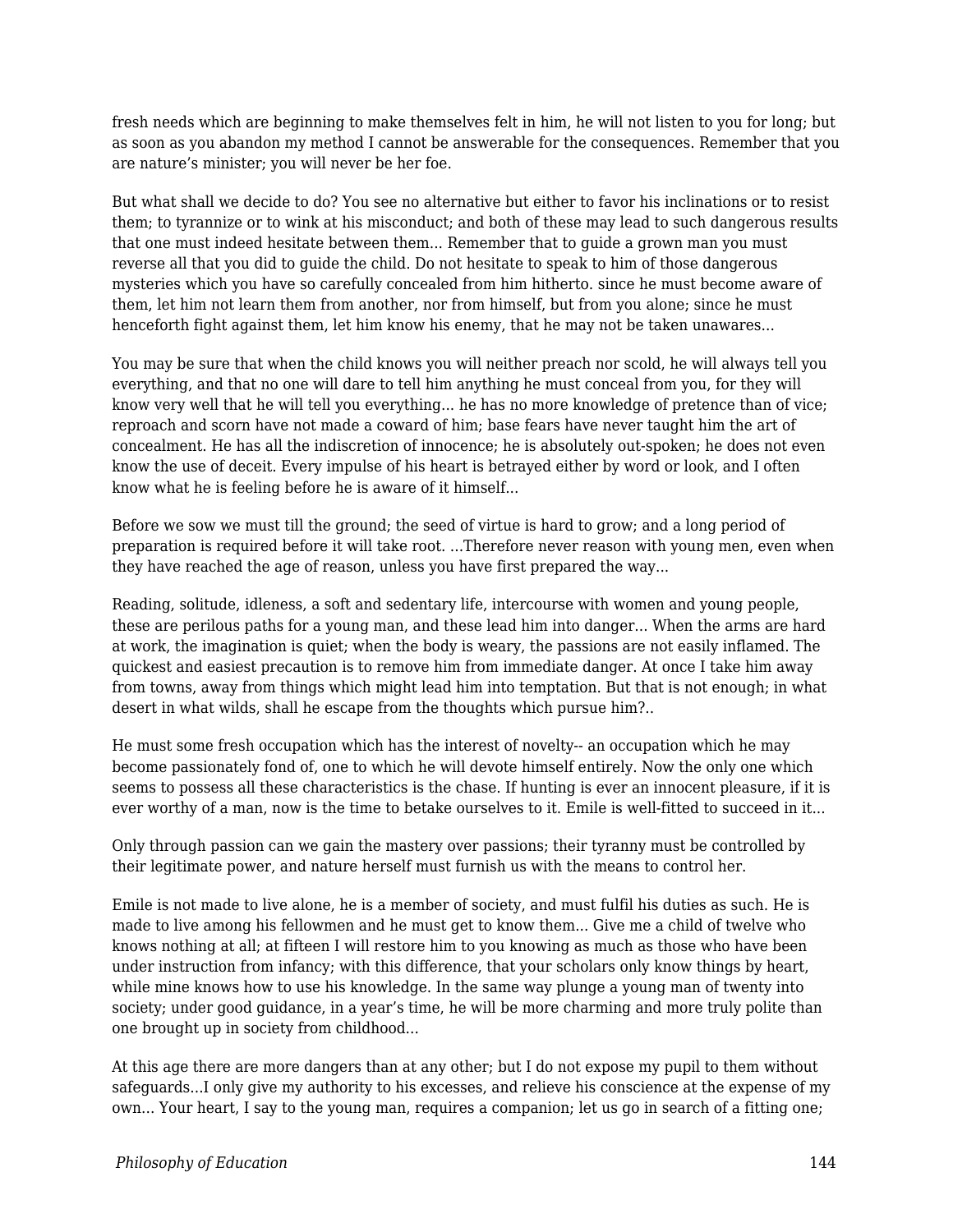perhaps we shall not easily find such a one, true worth is always rare, but we will be in no hurry, nor will we be easily discouraged. No doubt there is such a one, and we shall find her at last, or at least we shall find some one like her. With an end so attractive to himself, I introduce him into society. What more need I say? Have I not achieved my purpose?

By describing to him his future mistress, you may imagine whether I shall gain a hearing, whether I shall succeed in making the qualities he ought to love pleasing and dear to him, whether I shall sway his feelings to seek or shun what is good or bad for him. I shall be the stupidest of men if I fail to make him in love with he knows not whom. No matter that the person I describe is imaginary, it is enough to disgust him with those who might have attracted him; it is enough if it is continually suggesting comparisons which make him prefer his fancy to the real people he sees; and is not love itself a fancy, a falsehood, an illusion? We are far more in love with our own fancy than with the object of it. If we saw the object of our affections as it is, there would be no such thing as love. When we cease to love, the person we used to love remains unchanged, but we no longer see with the same eyes; the magic veil is drawn aside, and love disappears. But when I supply the object of imagination, I have control over comparisons, and I am able easily to prevent illusion with regard to realities.

For all that I would not mislead a young man by describing a model of perfection which could never exist; but I would so choose the faults of his mistress that they will suit him, that he will be pleased by them, and they may serve to correct his own. Neither would I like to him and affirm that there really is such a person; let him delight in the portrait, he will soon desire to find the original. From desire to belief the transition is easy; it is a matter of a little skillful description, which under more perceptible features will give to this imaginary object an air of greater reality. I would go so far as to giver her a name; I would say, smiling, Let us call your future mistress Sophy; Sophy is a name of good omen; if it is not the name of the lady of your choice at least she will be worthy of the name; we may honor her with it meanwhile. If after all these details, without affirming or denying, we excuse ourselves from giving an answer, his suspicions will become certainty; he will think that his destined bride is purposely concealed from him, and that he will see her in good time. If once he has arrived at this conclusion and if the characteristics to be shown to him have been well chosen, the rest is easy; there will be little risk in exposing him to the world; protect him from his senses, and his heart is safe...

What a means to preserve his heart from the dangers to which his appearance would expose him, to repress his senses by means of his imagination, to rescue him from the hands of those women who profess to educate young men, and make them pay so dear for their teaching, and only teach a young man manners by making him utterly shameless. Sophy is so modest! What would she think of their advances! Sophy is so simple! How would she like their airs? They are too far from his thoughts and his observations to be dangerous...

A young man is led astray in the first place neither by temperament nor by his senses, but by popular opinion... it is not nature that corrupts them but example... So a young man when he enters society must be preserved from vanity rather than from sensibility; he succumbs rather to the tastes of others than to his own, and self-love is responsible for more libertines than love...

I have labored twenty years to arm him against mockery; they will not make him their dupe in a day; for in his eyes ridicule is the argument of fools... I will say to him, You will see that your welfare, in which my own is bound up, compels me to speak; I can do nothing else. But why do these young men want to persuade you? Because they desire to seduce you; they do not care for you, they take no real interest in you; their only motive is a secret spite because they see you are better than they; they want to drag you down to their level, and they only reproach you with submitting to control that they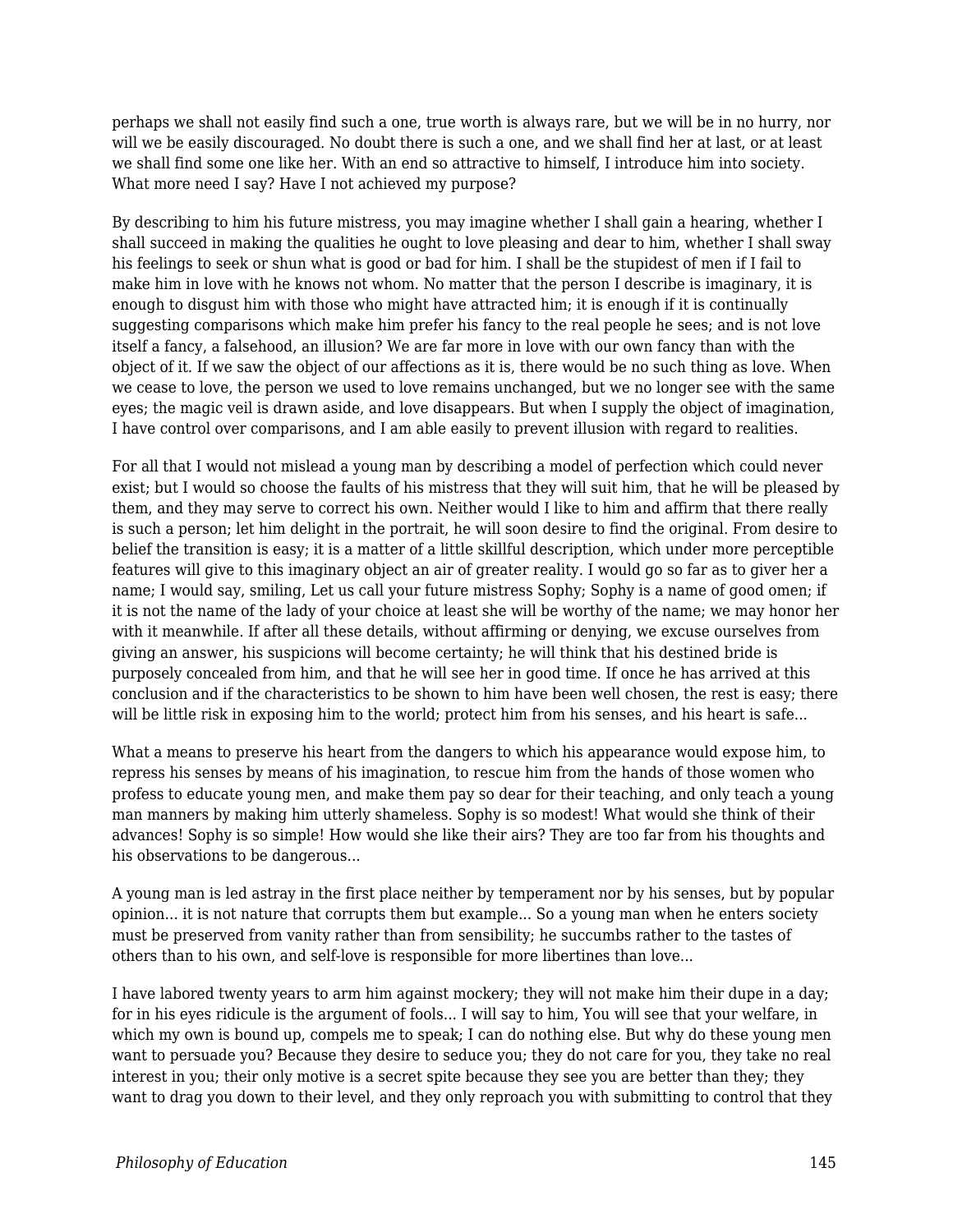may themselves control you. Do you think you have anything to gain by this?.. To escape from the socalled prejudices of their fathers, they yield to those of their comrades...The triumph of mockers is soon over; truth endures, and their foolish laughter dies away...

...he recognizes the voice of friendship and he knows how to obey reason. It is true I allow him a show of freedom, but he was never more completely under control, because he obeys of his own free will. So long as I could not get the mastery over his will, I retained my control over his person; I never left him for a moment. Now I sometimes leave him to himself because I control him continually. When I leave him I embrace him and I say with confidence: Emile I trust you to my friend, I leave you to his honor; he will answer to you...

Whatever we may do, a young man's worst enemy is himself, and this is an enemy we cannot avoid. Yet this is an enemy of our own making, for, as I have said again and again, it is the imagination which stirs the senses. Desire is not a physical need; it is not true that it is a need at all. If no lascivious object had met our eye, if no unclean thought had entered our mind, this so-called need might never have made itself felt, and we should have remained chaste, without temptation, effort, or merit...

Distrust instinct as soon as you cease to rely altogether upon it. Instinct was good while he acted under its guidance only; now that he is in the midst of human institutions, instinct is not to be trusted; it must not be destroyed, it must be controlled, which is perhaps a more difficult matter... If you be a slave, I prefer to surrender you to a tyrant from whom I may deliver you; whatever happens I can free you more easily from the slavery of women than from yourself...

Show your pupil your own weaknesses if you want to cure his; let him see in your struggles like his own; let him learn by your example to master himself... the qualities which make a good impression at the first glance are not his, he neither possesses them, nor desires to possess them. He cares too little for the opinions of other people to value their prejudices, and he is indifferent whether people esteem him or not until they know him... He cannot bear to see any one suffer...

Although Emile has no very high opinion of people in general, he does not show any scorn of them, because he pities them and is sorry for them... So he neither argues nor contradicts; neither does he flatter nor agree; he states his opinion without arguing with others, because he loves liberty above all things, and freedom is one of the fairest gifts of liberty...he is most at his ease when no one pays any attention to him...his manners are easy, not haughty; an insolent look is the mark of a slave...

He who loves desires to be loved. Emile loves his fellows and desires to please them. Even more does he wish to please the women; his age, his character, the object he has in view, all increase this desire. I say his character, for this has great effect; men of good character are those who really adore women. They have not the mocking jargon of gallantry like the rest, but their eagerness is more genuinely tender, because it comes from the heart... He will be more modest and respectful to married women, more eager and tender towards young girls. He never loses sight of his purpose, and it is always those who most recall it to him who receive the greater share of his attentions...

"The worst effect of artificial politeness is that it teaches us how to dispense with the virtues it imitates. If our education teaches us kindness and humanity, we shall be polite, or we shall have no need of politeness..."

Now is the time to read pleasant books; now is the time to teach him to analyze speech and to appreciate all the beauties of eloquence and diction. It is a small matter to learn languages, they are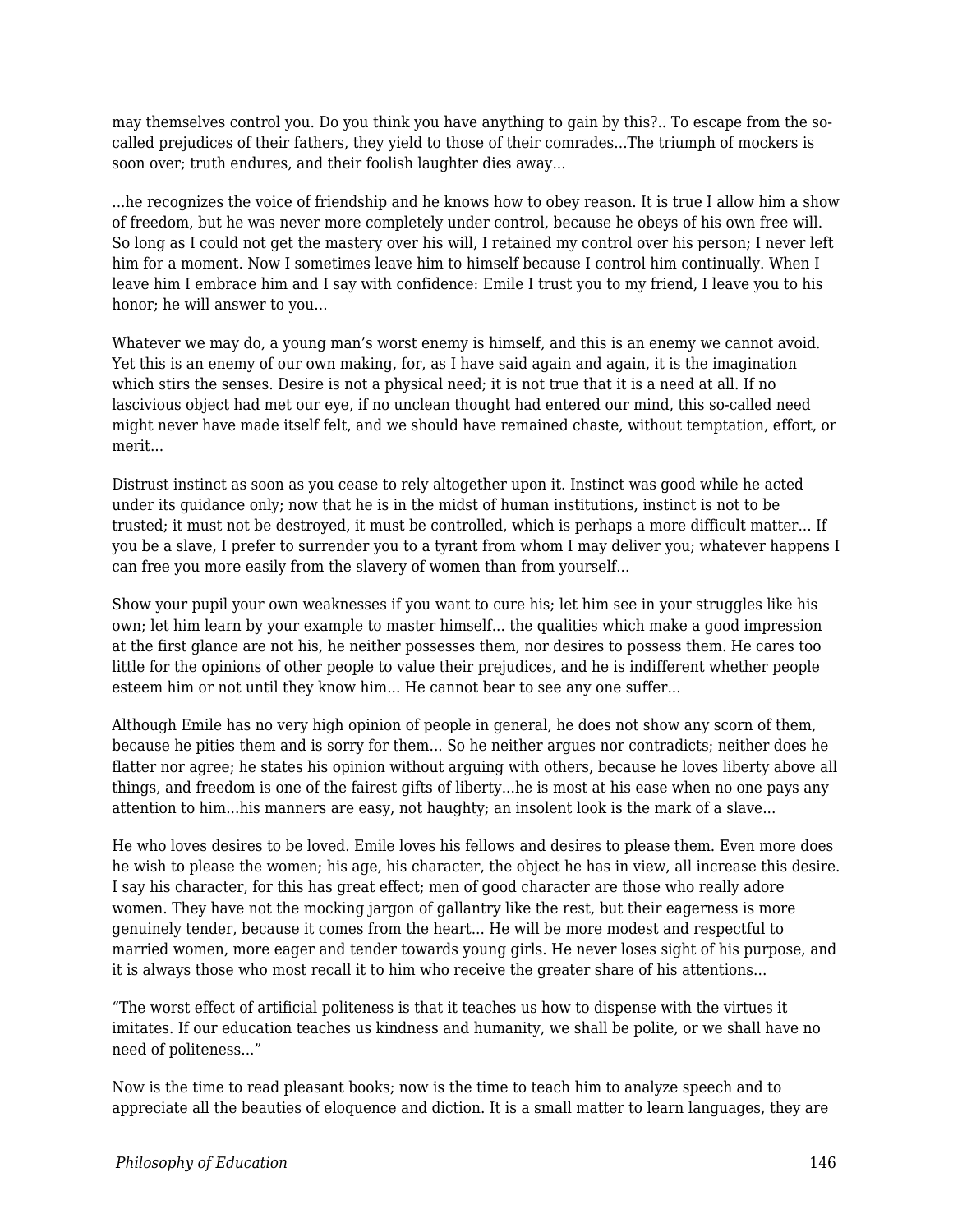less useful than people think; but the study of languages leads us on to that of grammar in general... There is, moreover, a certain simplicity of taste which goes straight to the heart; and this is only to be found in the classics. In oratory, poetry, and every kind of literature, Emile will find the classical authors as he found them in history, full of matter and sober in their judgment. The authors of our own time, on the contrary, say little and talk much. To take their judgment as our constant law is not the way to form our own judgment... Speaking generally Emile will have more taste for the books of the ancients than for our own, just because they were the first, and therefore the ancients are nearer to nature and their genius is more distinct...

To amuse him he shall hear the chatter of the academies; I will draw his attention to the fact that every member of them is worth more by himself than he is as a member of society; he will then draw his own conclusions as to the utility of these fine institutions.

I take him to the theater to study taste, not morals; for in the theater above all taste is revealed to those who can think. Lay aside precepts and morality, I should say; this is not the place to study them. The stage is not made for truth; its object is to flatter and amuse; there is no place where one can learn so completely the art of pleasing and of interesting the human heart...

Oh, good youth, stay, make a pause in your reading, you are too deeply moved; I would have you find pleasure in the language of love, but I would not have you carried away by it; be a wise man, but be a good man too. If you are only one of these, you are nothing...

Neither a friend nor a mistress can be bought. Women may be got for money, but that road will never lead to love. Love is not only not for sale; money strikes it dead... The chief curse of the rich is dullness; in the midst of costly amusements, among so many men striving to give them pleasure, they are devoured and slain by dullness; their life is spent in fleeing from it and in being overtaken by it... We will be our own servants in order to be our own masters... Monopoly destroys pleasure. Real pleasures are those which we share with the crowd; we lose what we try to keep to ourselves alone... The demon of property spoils everything he lays hands upon. A rich man wants to be master everywhere, and he is never happy where he is; he is continually driven to flee from himself. I shall therefore continue to do in my prosperity what I did in my poverty. Henceforward, richer in the wealth of others than I ever shall be in my own wealth...

You will say, no doubt, that such amusements lie within the reach of all, that we need not be rich to enjoy them. That is the very point I was coming to. Pleasure is ours when we want it; it is only social prejudice which makes everything hard to obtain, and drives pleasure before us. To be happy is a hundredfold easier than it seems. If he really desires to enjoy himself the man of taste has no need of riches; all he wants is to be free and to be his own master...

While our time is thus employed, we are ever on the look-out for Sophy, and we have not yet found her. It was not desirable that she should be found too easily, and I have taken care to look for her where I knew we should not find her.

The time is come; we must now seek her in earnest, lest Emile should mistake some one else for Sophy, and only discover his error when it is too late. Then farewell Paris, far-famed Paris, with all your noise and smoke and dirt, where the women have ceased to believe in honor and the men in virtue. We are in search of love, happiness, innocence; the further we go from Paris the better.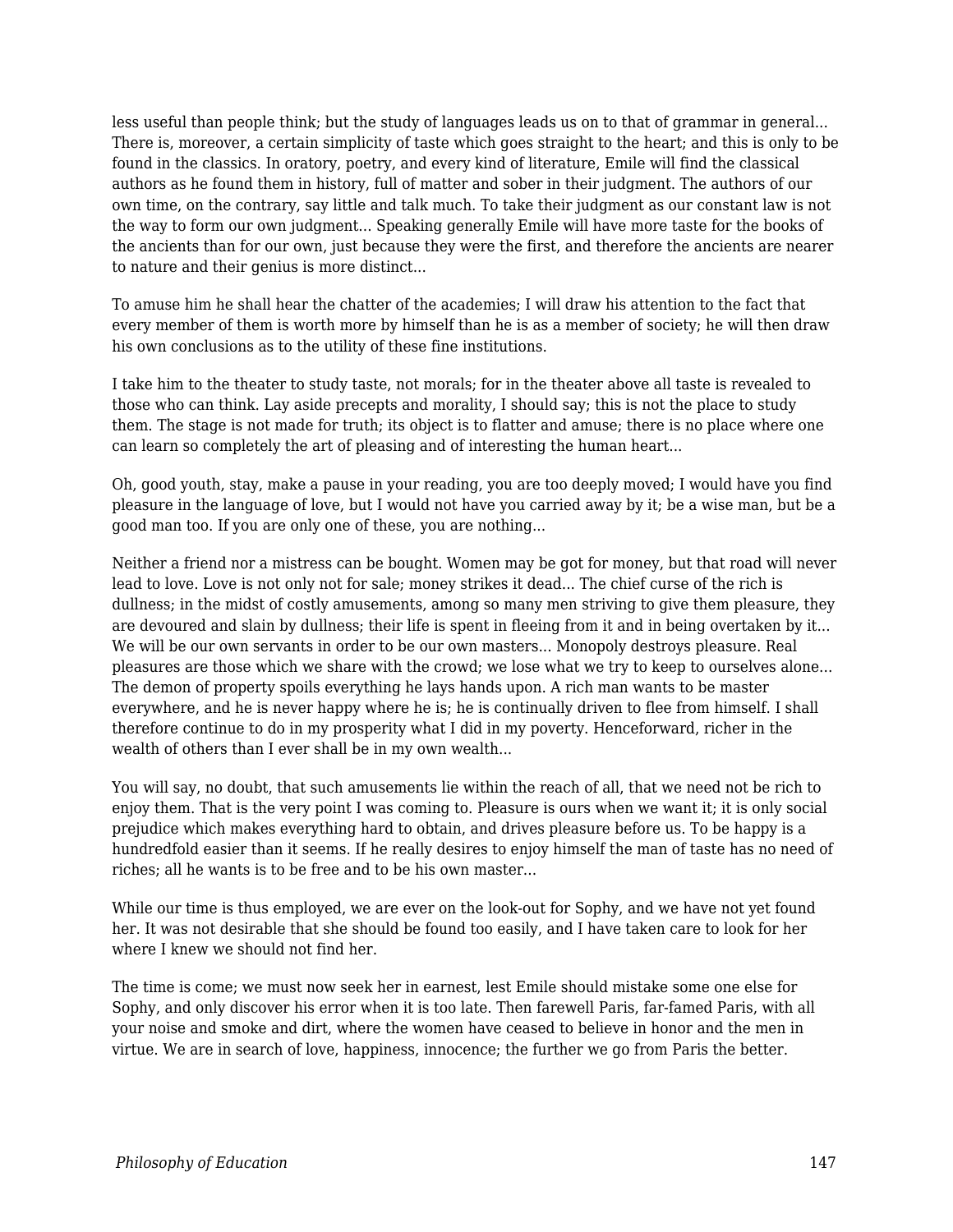# Emile, or Education

# **Book 5**

#### Jean-Jacques Rousseau

It is not good that man should be alone. Emile is now a man, and we must give him his promised helpmeet. That helpmeet is Sophy. Where is her dwelling-place, where shall she be found? We must know beforehand what she is, and then we can decide where to look for her. And when she is found, our task is not ended. "Since our young gentleman," says Locke, "is about to marry, it is time to leave him with his mistress." And with these words he ends his book. As I have not the honor of educating "A young gentleman," I shall take care not to follow his example.

### **Sophy, or Woman**

Sophy should be as truly a woman as Emile is a man, i.e., she must possess all those characters of her sex which are required to enable her to play her part in the physical and moral order. Let us inquire to begin with in what respects her sex differs from our own.

But for her sex, a woman is a man; she has the same organs, the same needs, the same faculties. The machine is the same in its construction; its parts, its working, and its appearance are similar. Regard it as you will the difference is only in degree.

Yet where sex is concerned man and woman are unlike; each is the complement of the other; the difficulty in comparing them lies in our inability to decide, in either case, what is a matter of sex, and what is not. General differences present themselves to the comparative anatomist and even to the superficial observer; they seem not to be a matter of sex; yet they are really sex differences, though the connection eludes our observation. How far such differences may extend we cannot tell; all we know for certain is that where man and woman are alike we have to do with the characteristics of the species; where they are unlike, we have to do with the characteristics of sex. Considered from these two standpoints, we find so many instances of likeness and unlikeness that it is perhaps one of the greatest of marvels how nature has contrived to make two beings so like and yet so different.

These resemblances and differences must have an influence on the moral nature; this inference is obvious, and it is confirmed by experience; it shows the vanity of the disputes as to the superiority or the equality of the sexes; as if each sex, pursuing the path marked out for it by nature, were not more perfect in that very divergence than if it more closely resembled the other. A perfect man and a perfect woman should no more be alike in mind than in face, and perfection admits of neither less nor more.

In the union of the sexes each alike contributes to the common end, but in different ways. From this diversity springs the first difference which may be observed between man and woman in their moral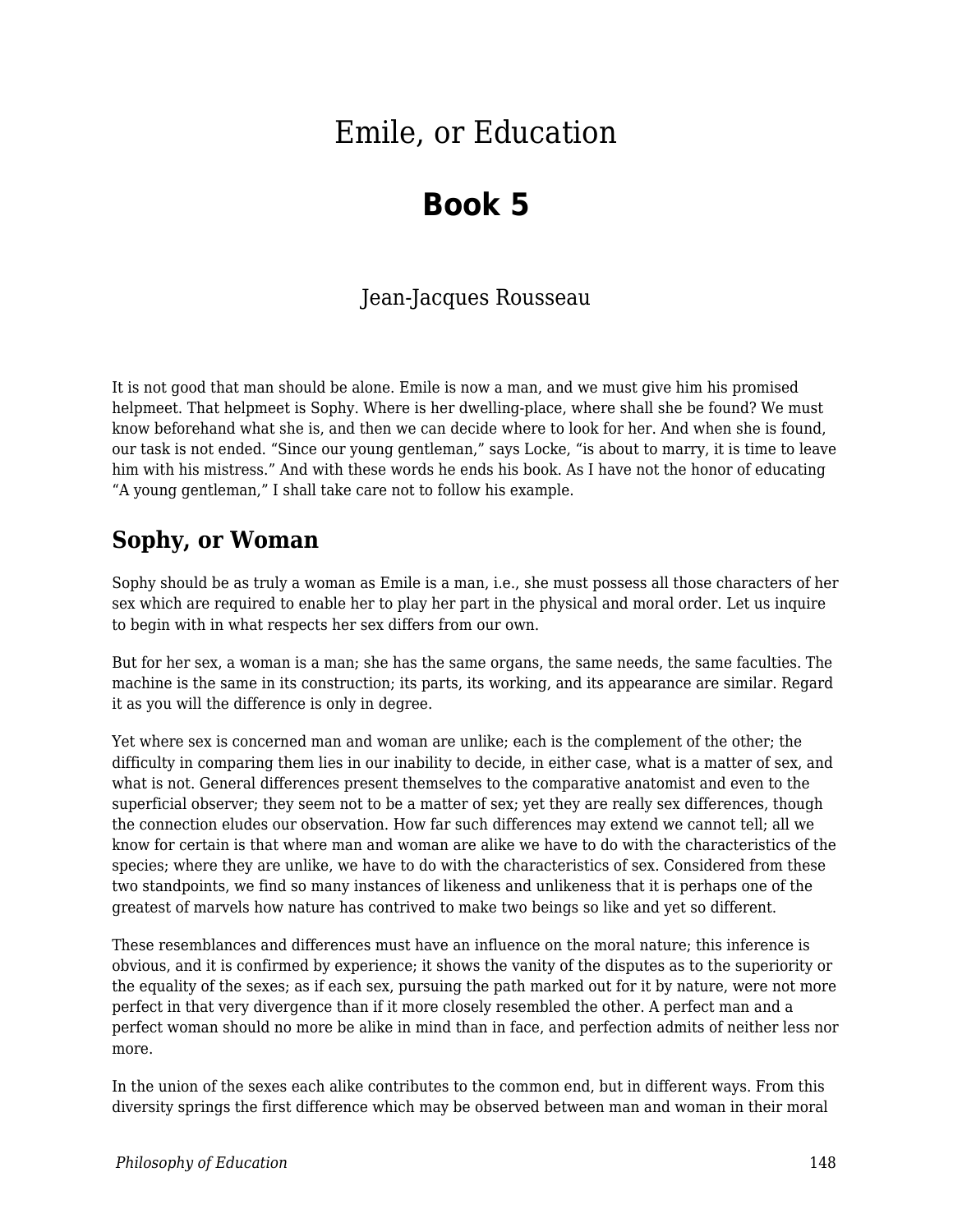relations. The man should be strong and active; the woman should be weak and passive; the one must have both the power and the will; it is enough that the other should offer little resistance.

When this principle is admitted, it follows that woman is specially made for man's delight. If man in his turn ought to be pleasing in her eyes, the necessity is less urgent, his virtue is in his strength, he please because he is strong. I grant you this is not the law of love, but it is the law of nature, which is older than love itself.

If woman is made to please and to be in subjection to man, she ought to make herself pleasing in his eyes and not provoke him to anger; her strength is in her charms, by their means she should compel him to discover and use his strength. The surest way of arousing this strength is to make it necessary by resistance. Thus pride comes to help of desire and each exults in the other's victory. This is the origin of attack and defense, of the boldness of one sex and the timidity of the other, and even of the shame and modesty with which nature has armed the weak for the conquest of the strong.

Who can possibly suppose that nature has prescribed the same advances to the one sex as to the other... if the one were not controlled by modesty as the other is controlled by nature, the result would be the destruction of both, and the human race would perish through the very means ordained for its continuance?

Women so easily stir a man's senses and fan the ashes of a dying passion, that if philosophy ever succeeded in introducing this custom into any unlucky country, especially if it were a warm country where more women are born than men, tyrannized over by the women, would at last become their victims, and would be dragged to their death without the least chance of escape...

The desires of the animals are the result of necessity, and when the need is satisfied, the desire ceases; they no longer make a feint of repulsing the male, they do it in earnest. Their seasons of complaisance are short and soon over... The Most High had deigned to do honor to mankind; he has endowed man with boundless passions, together with a law to guide them, so that man may be alike free and self-controlled; though swayed by these passions man is endowed with reason by which to control them. Woman is also endowed with boundless passions; God has given her modesty to restrain them. Moreover, he has given to both a present reward for the right use of their powers, in the delight which springs from that right use of them, i.e., the taste for right conduct established as the law of our behavior. To my mind this is far higher than the instinct of the beasts...

If the siege is to be successful, the besieged must permit or direct the attack. How skillfully can she stimulate the efforts of the aggressor. The freest and most delightful of activities does not permit of any real violence; reason and nature are alike against it; nature, in that she has given the weaker party strength enough to resist if she chooses; reason, in that actual violence is not only most brutal in itself, but it defeats its own end...

Thus the different constitution of the two sexes leads us to a third conclusion, that the stronger party seems to be master, but is as a matter of fact dependent on the weaker, and that, not by any foolish custom of gallantry, nor yet by the magnanimity of the protector, but by an inexorable law of nature. For nature has endowed woman with a power of stimulating man's passions in excess of man's power of satisfying those passions, and has thus made him dependent on her goodwill, and compelled him in his turn to endeavor to please her, so that she may be willing to yield to his superior strength... In this respect the woman's mind exactly resembles her body; far from being ashamed of her weakness, she is proud of it; her soft muscles offer no resistance, she professes that she cannot lift the lightest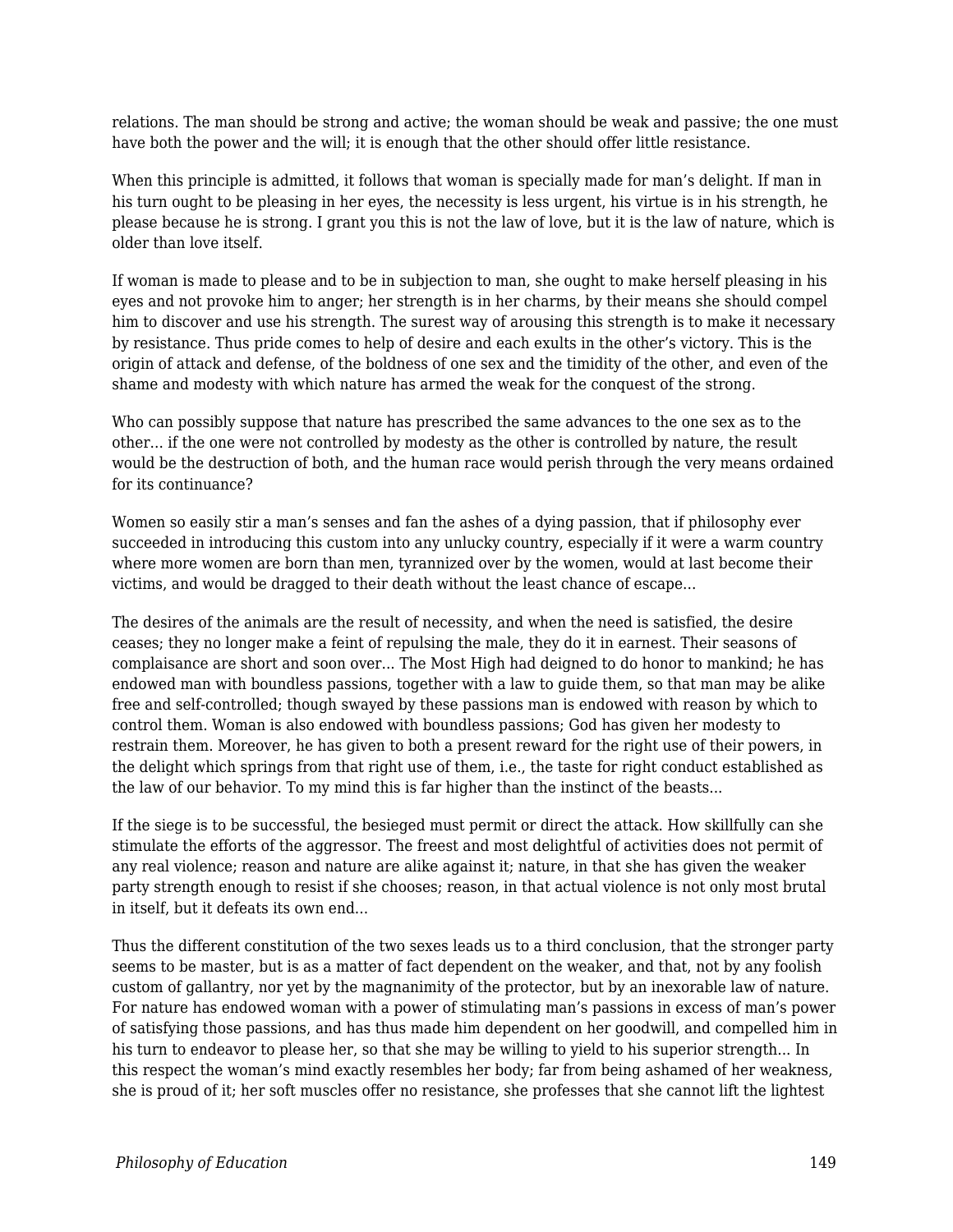weight; she would be ashamed to be strong. And why? Not only to gain an appearance of refinement; she is too clever for that; she is providing herself beforehand with excuses, with the right to be weak if she chooses...

Woman reigns, not by the will of man, but by the decrees of nature herself; she had the power long before she showed it. That same Hercules who proposed to violate all the fifty daughters of Thespis was compelled to spin at the feet of Omphale, and Samson, the strong man, was less strong than Delilah. This power cannot be taken from woman; it is hers by right; she would have lost it long ago, were it possible.

The consequence of sex are wholly unlike for man and woman. The male is only a male now and again, the female is always a female, or at least all her youth; everything reminds her of her sex; the performance of her functions requires a special constitution. She needs care during pregnancy and freedom from work when her child is born; she must have quiet, easy life while she nurses her children; their education calls for patience and gentleness, for a zeal and love which nothing can dismay; she forms a bond between father and child, she alone can win the father's love for his children and convince him that they are indeed his own. What loving care is required to preserve a united family! And there should be no question of virtue in all this, it must be a labor of love, without which the human race would be doomed to extinction.

The mutual duties of the two sexes are not, and cannot be, equally binding on both. Women do wrong to complain of the inequality of man-made laws; this inequality is not of man's making, or at any rate it is not the result of mere prejudices, but of reason. She to whom nature has entrusted the care of the children must hold herself responsible for them to their father. No doubt every breach of faith is wrong, and every faithless husband, who robs his wife of the sole reward of the stern duties of her sex, is cruel and unjust; but the faithless wife is worse; she destroys the family and breaks the bonds of nature; when she gives her husband children who are not his own, she is false both to him and them, her crime is not infidelity but treason...

Thus it is not enough that a wife should be faithful; her husband along with his friends and neighbors, must believe in her fidelity; she must be modest, devoted, retiring; she should have the witness not only of a good conscience, but of a good reputation. In a word, if a father must love his children, he must be able to respect their mother. For these reasons it is not enough that the woman should be chaste, she must preserve her reputation and her good name...

Can a woman suddenly change her way of life without danger? Can she be a nursing mother today and a soldier tomorrow? Will she change her tastes and her feelings as a chameleon changes his color? Will she pass at once from the privacy of household duties and indoor occupations to the buffeting winds, the toils, the labors, the perils of war? Will she be now timid, now brave, now fragile, now robust?... There are countries, I grant you, where women bear and rear children with little or no difficulty, but in those lands the men go half-naked in all weathers, they strike down the wild beasts, they carry a canoe as easily as a knapsack, they pursue the chase for 700 or 800 leagues, they sleep in the open on the bare ground; they bear incredible fatigues and go many days without food. When women become strong, men become still stronger; when men become soft, women become softer; change both the terms and the ratio remains unaltered.

I am quite aware that Plato, in the Republic, assigns the same gymnastics to women and men. Having got rid of the family there is no place for women in his system of government, so he is forced to turn them into men... Will the bonds of convention hold firm without some foundation in nature? Can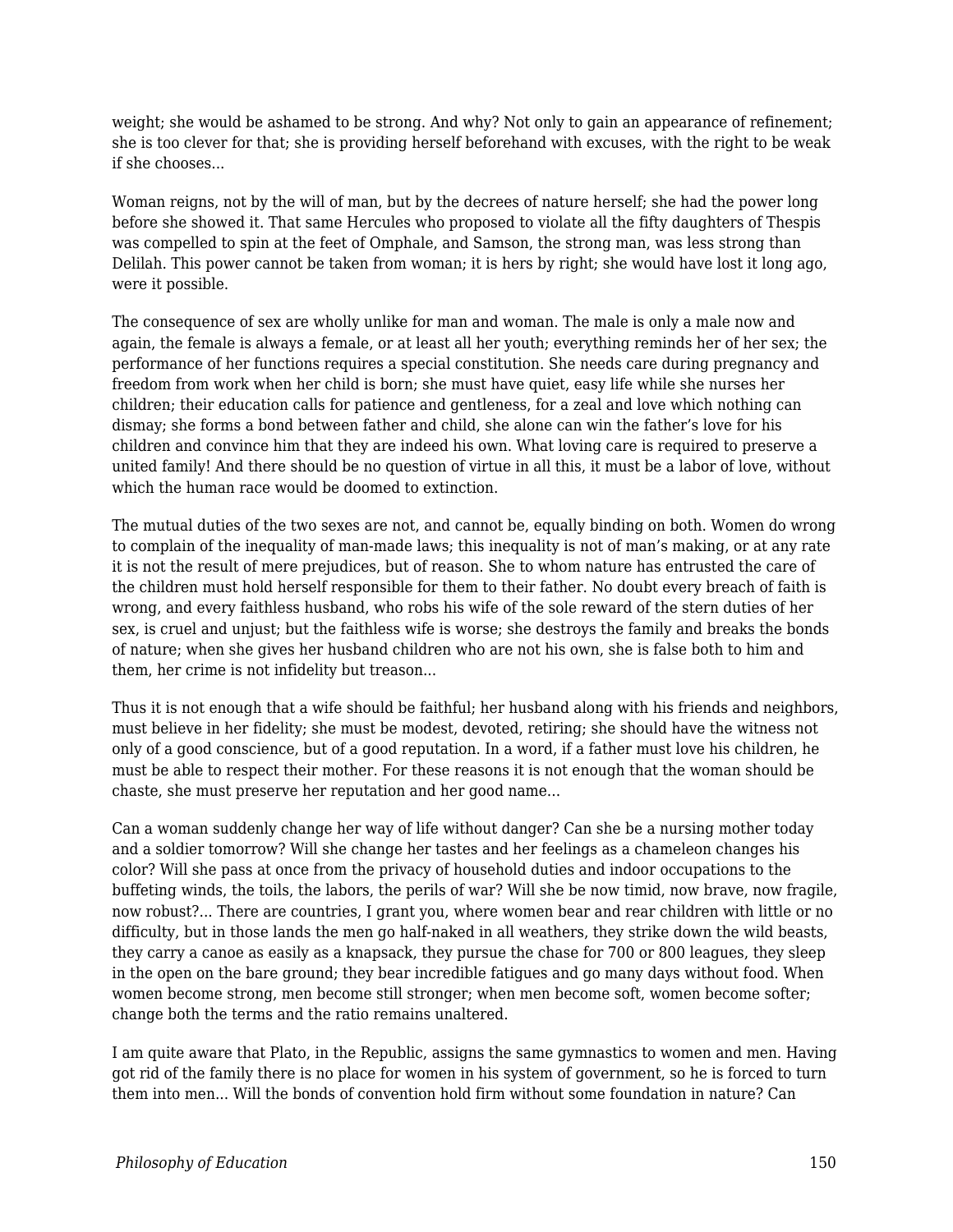devotion to the state exist apart from the love of those near and dear to us? Can patriotism thrive except in the soil of that miniature fatherland, the home? Is it not the good son, the good husband, the good father, who makes the good citizen?

When once it is proved that men and women are and ought to be unlike in constitution and in temperament, it follows that their education must be different... We have attempted to paint a natural man, let us try to paint a helpmeet for him.

You must follow nature's guidance if you would walk aright. The native characters of sex should be respected as nature's handiwork. You are always saying, "Women have such and such faults, from which we are free." You are misled by your vanity; what would be faults in you are virtues in them; and things go worse, if they were without these so-called faults. Take care that they do not degenerate into evil, but beware of destroying them.

On the other hand, women are always exclaiming that we educate them for nothing but vanity and coquetry, that we keep them amused with trifles that we may be their masters; we are responsible, so they say, for the faults we attribute to them. How silly! What have men to do with the education of girls? What is there to hinder their mothers educating them as they please? There are no colleges for girls; so much the better for them! Would God there were none for the boys, their education would be more sensible and more wholesome... Is it our fault that we are charmed by their beauty and delighted by their airs and graces, if we are attracted and flattered by the arts they learn from you, if we love to see them prettily dressed, if we let them display at leisure the weapons by which we are subjugated? Well then, educate them like men. The more women are like men, the less influence they will have over men, and then men will be masters indeed...

Woman is worth more as a woman and less as a man; when she makes a good use of her own rights, she has the best of it; when she tries to usurp our rights, she is our inferior. It is impossible to controvert this... they fall below their own level as women, instead of rising to the level of men. If you are sensible mother you will take my advice. Do not try to make your daughter a good man in defiance of nature. Maker her a good woman, and be sure it will be better both for her and us.

Does this mean that she must be brought up in ignorance and kept to housework only?... Nature means them to think, to will, to love, to cultivate their minds as well as their persons; she puts these weapons in their hands to make up for their lack of strength and to enable them to direct the strength of men... Man is dependent on woman through his desires; woman is dependent on man through her desires and also through her needs; he could do without her better than she can do without him. She cannot fulfill her purpose in life without his aid, without his goodwill, without his respect; she is dependent on our feelings, on the price we put upon her virtue, and the opinion we have of her charms and her deserts. Nature herself has decreed that woman, both for herself and her children, should be at the mercy of man's judgment.

Worth alone will not suffice, a woman must be thought worthy... A woman's education must therefore be planned in relation to man. To be pleasing in his sight, to win his respect and love, to train him in childhood, to tend him in manhood, to counsel and console, to make his life pleasant and happy, these are the duties of woman for all time, and this is what she should be taught while she is young. The further we depart from this principle, the further we shall be from our goal, and all our precepts will fail to secure her happiness or our own.

Every woman desires to be pleasing in men's eyes, and this is right; but there is a great difference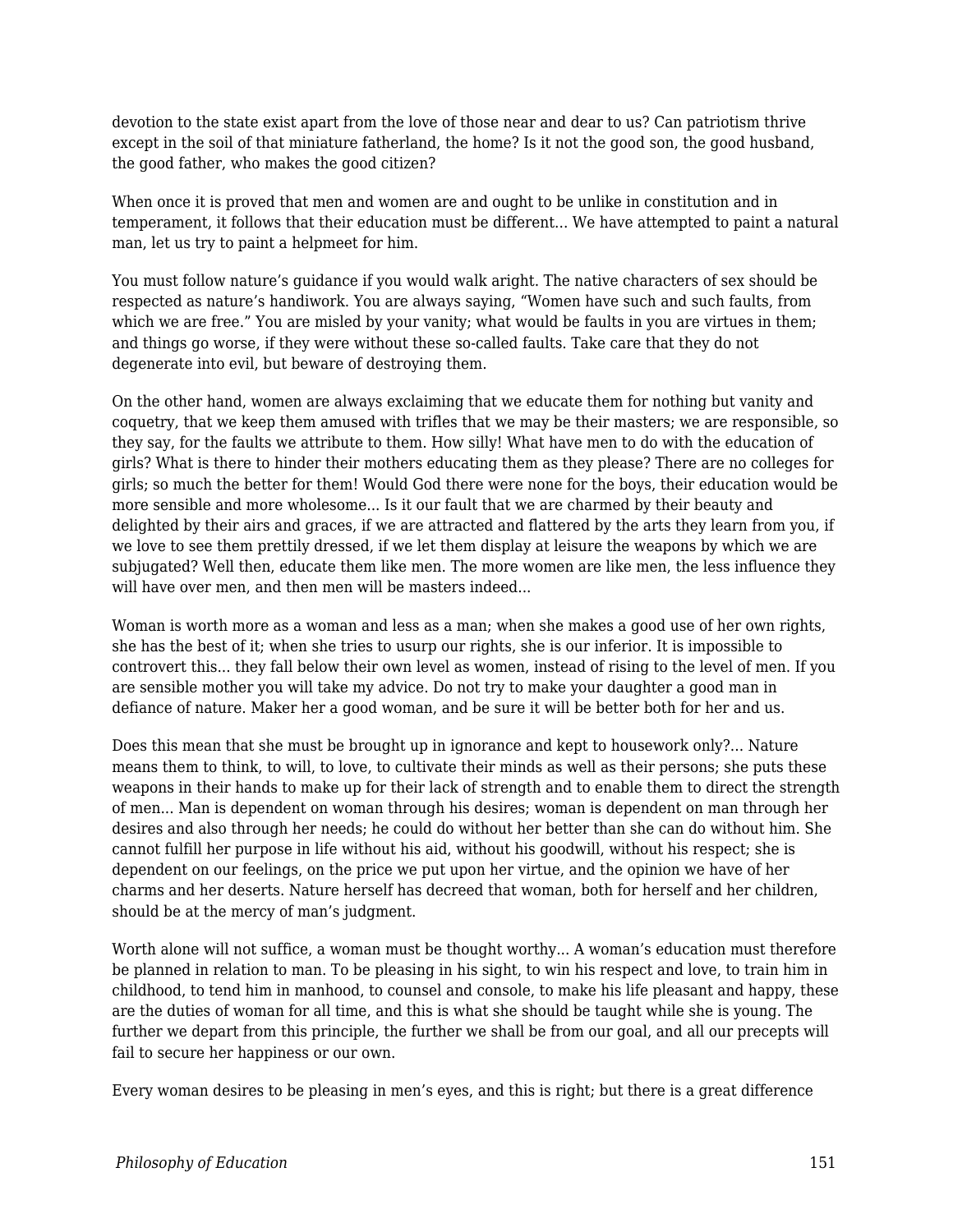between wishing to please a man of worth, a really lovable man, and seeking to please those foppish manikins who are a disgrace to their own sex and to the sex which they imitate. Neither nature nor reason can induce a woman to love an effeminate person, nor will she win love by imitating such a person... Only a fool likes folly; to wish to attract such men only shows her own foolishness. If there were no frivolous men, women would soon make them, and women are more responsible for men's follies than men are for theirs. The woman who loves true manhood and seeks to find favor in its sight will adopt means adapted to her ends...

As the birth of the body must precede the birth of the mind, so the training of the body must precede the cultivation of the mind. This is true of both sexes; but the aim of physical training for boys and girls is not the same; in the one case it is the development of strength, in the other of grace; not that these qualities should be peculiar to either sex, but that their relative values should be different. Women should be strong enough to do anything gracefully; men should be skillful enough to do anything easily.

The exaggeration of feminine delicacy leads to effeminacy in men. Women should not be strong like men but for them, so that their sons may be strong. Convents and boarding-schools, with their plain food and ample opportunities for amusements, races, and games in the open air and in the garden, are better in this respect than the home, where the little girl is fed on delicacies, continually encouraged or reproved, where she is kept sitting in a stuffy room, always under her mother's eye, afraid to stand or walk or speak or breathe, without a moment's freedom to play or jump or run or shout, or to be her natural, lively, little self...

Everything which cramps and confines nature is in bad taste; this is as true of the adornments of the person as of the ornaments of the mind. Life, health, common-sense, and comfort must come first; there is no grace in discomfort, languor is not refinement, there is no charm in ill-health; suffering may excite pity, but pleasure and delight demand the freshness of health.

Boys and girls have many games in common, and this is as it should be; do they not play together when they are grown up? They have also special tastes of their own. Boys want movement and noise, drums, tops, toy-carts; girls prefer things which appeal to the eye, and can be used for dressing-up - mirrors, jewelry, finery, and specially dolls. The doll is the girl's special plaything; this shows her instinctive bent towards her life's work. The art of pleasing finds its physical basis in person adornment, and this physical side of the art is the only one which the child can cultivate.

Here is a little girl busy all day with her doll; she is always changing its clothes, dressing and undressing it, trying new combinations of trimmings well or ill matched; her fingers are clumsy, her taste is crude, but there is no mistaking her bent; in this endless occupation time flies unheeded, the hours slip away unnoticed, even meals are forgotten... Little girls always dislike learning to read and write, but they are always ready to learn to sew. They think they are grown up, and in imagination they are using their knowledge for their own adornment...

Speaking, generally, if it is desirable to restrict a man's studies to what is useful, this is even more necessary for women... good sense belongs to both sexes alike. Girls are usually more docile than boys, and they should be subjected to more authority, as I shall show later on, but that is no reason why they should be required to do things in which they can see neither rhyme nor reason. The mother's art consists in showing the use of everything they are set to do, and this is all the easier as the girl's intelligence is more precocious than the boy's... If I object to little boys being made to learn to read, still more to I object to it for little girls until they are able to see the use of reading; we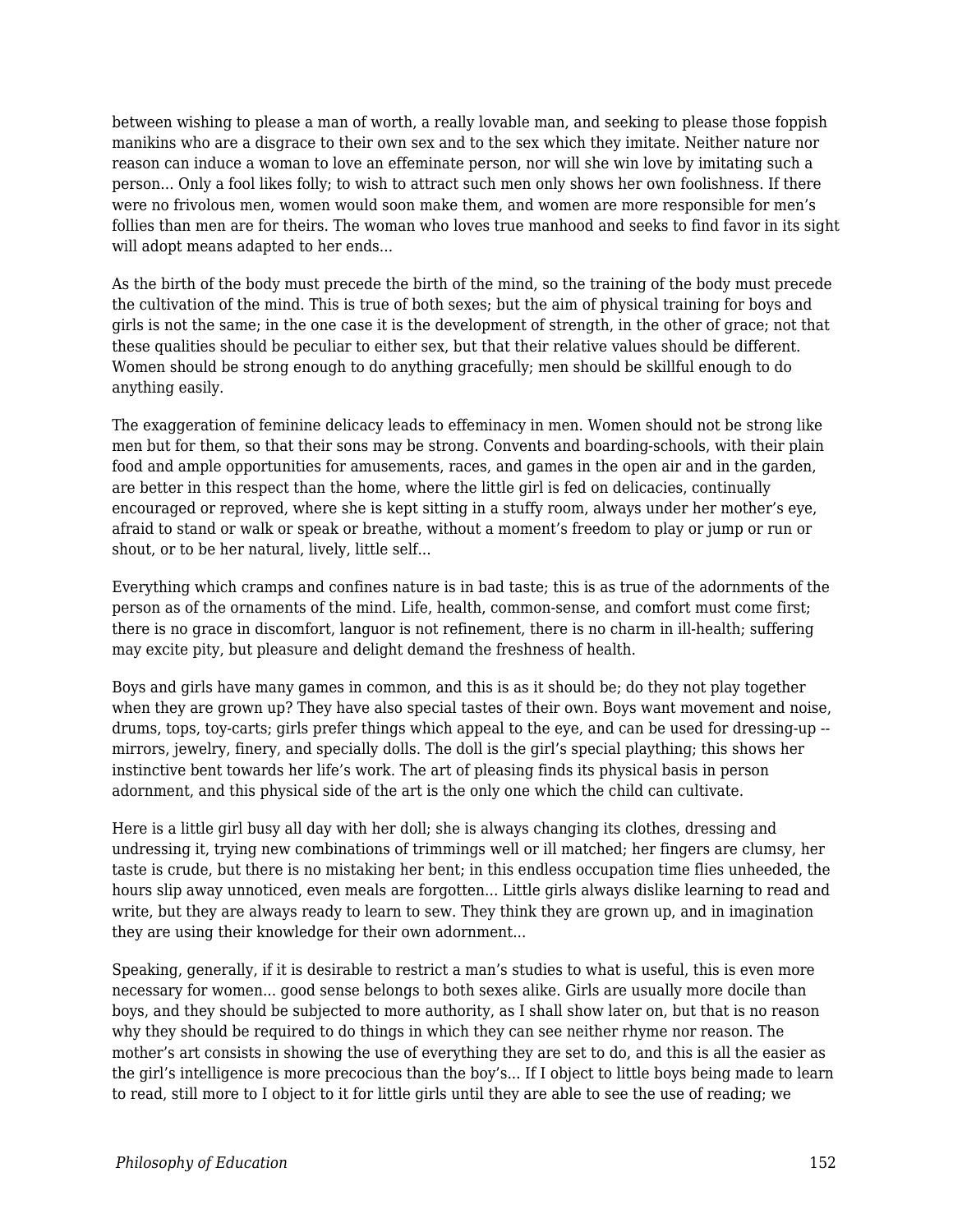generally think more of our own ideas than theirs in our attempts to convince them of the utility of this art...

Show the sense of the tasks you set your little girls, but keep them busy. Idleness and insubordination are two very dangerous faults, and very hard to cure when once established. Girls should be attentive and industrious, but this is not enough by itself; they should early be accustomed to restraint. This misfortune, if such it be, is inherent in their sex, and they will never escape from it, unless to endure more cruel sufferings... teach them above all things self-control. Under our senseless conditions, the life of a good woman is a perpetual struggle against self; it is only fair that woman should bear her share of the ills she has brought upon man.

Beware lest your girls become weary of their tasks and infatuated with their amusements; this often happens under our ordinary methods of education... A little girl who is fond of her mother or her friend will work by her side all day without getting tired; the chatter alone will make up for any loss of liberty... Neither should they be told that they ought to love their mother. Affection is not the result of duty, and in this respect constraint is out of place. Continual intercourse, constant care, habit itself, all these will lead a child to love her mother, if the mother does nothing to deserve the child's ill-will. The very control she exercises over the child, if well directed, will increase rather than diminish the affection, for women being made for dependence, girls feel themselves made to obey...

Do not deprive them of mirth, laughter, noise, and romping games, but do not let them tire of one game and go off to another; do not leave them for a moment without restraint. Train them to break off their games and return to their other occupations without a murmur. Habit is all that is needed, as you have nature on your side...

What is most wanted in a woman is gentleness; formed to obey a creature so imperfect as man, a creature often vicious and always faulty, she should early learn to submit to injustice and to suffer the wrongs inflicted on her by her husband without complaint; she must be gentle for her own sake, not his. Bitterness and obstinacy only multiply the sufferings of the wife... Heaven did not make women attractive and persuasive that they might degenerate into bitterness, or meek that they should desire the mastery; their soft voice was not meant for hard words, nor their delicate features for the frowns of anger... a man, unless he is a perfect monster, will sooner or later yield to his wife's gentleness, and the victory will be hers...

To make a girl docile you need not make her miserable; to make her modest you need not terrify her... Cunning is a natural gift of woman, and so convinced am I that all our natural inclinations are right, that I would cultivate this among others, only guarding against its abuse... This special skill with which the female sex is endowed is a fair equivalent for its lack of strength; without it woman would be man's slave, not his helpmeet. By her superiority in this respect she maintains her equality with man, and rules in obedience. She has everything against her, our faults and her own weakness and timidity; her beauty and her wiles are all that she has. Should she not cultivate both? Yet beauty is not universal; it may be destroyed by all sorts of accidents, it will disappear with years, and habit will destroy its influence. A women's real resource is her wit; not that foolish wit which is so greatly admired in society, a wit which does nothing to make life happier; but that wit which is adapted to her condition, the art of taking advantage of our position and controlling us through our own strength. Words cannot tell how beneficial this is to man, what a charm it gives to the society of men and women, how it checks the petulant child and restrains the brutal husband; without it the home would be a scene of strife; with it, it is the abode of happiness. I know that this power is abused by the sly and the spiteful; but what is there that is not liable to abuse? Do not destroy the means of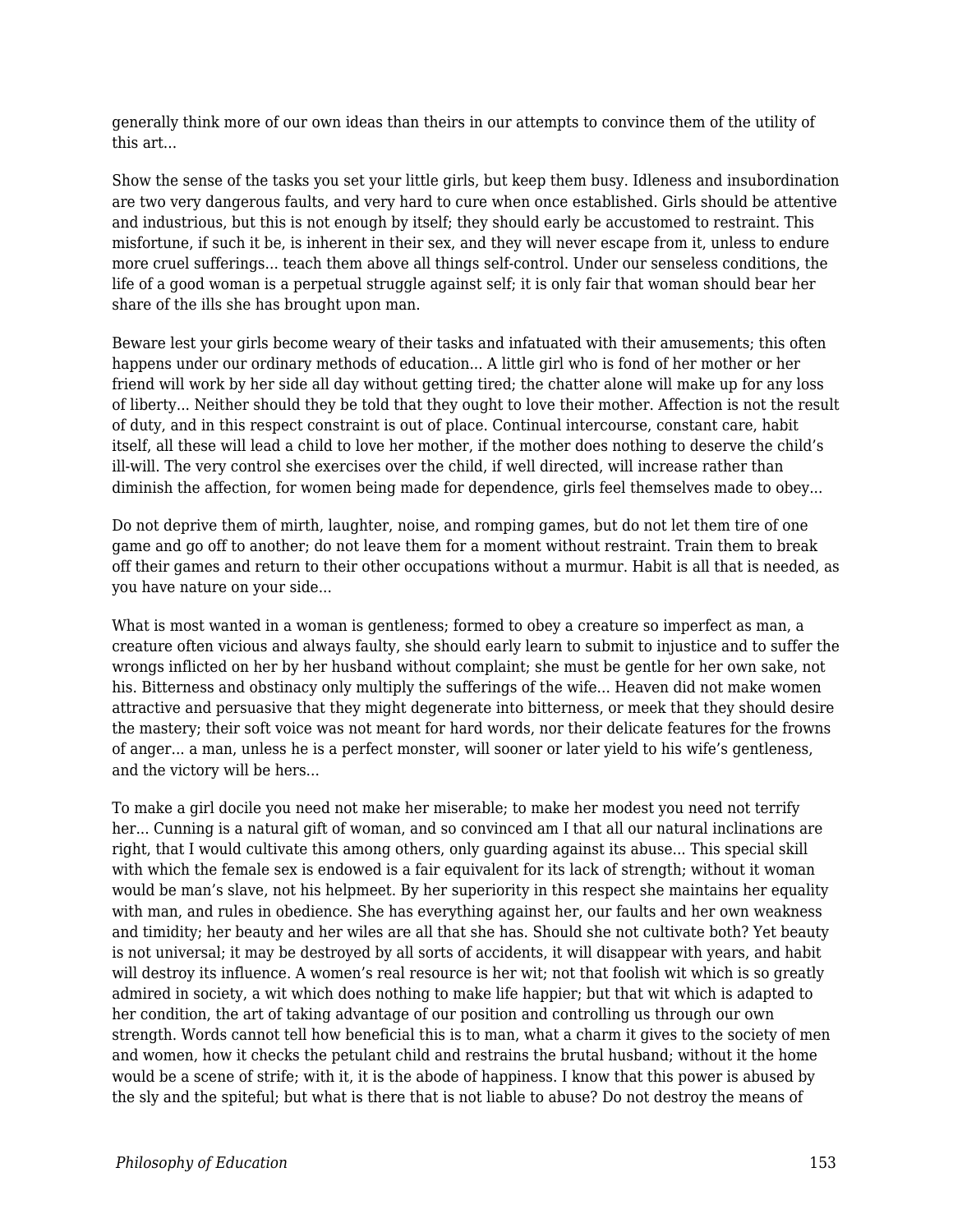happiness because the wicked use them to our hurt.

The toilet may attract notice, but it is the person that wins our hearts. Our finery is not us; its very artificiality often offends, and that which is least noticeable in itself often wins the most attention... "How lovely she is!" people say when she is most dressed up. On the contrary, they should be taught that so much finery is only required to hide their defects, and that beauty's real triumph is to shine alone...

If I saw a young girl decked out like a little peacock, I should show myself anxious about her figure so disguised, and anxious what people would think of her; I should say, "She is over-dressed with all those ornaments; what a pity! Do you think she could do with something simpler? Is she pretty enough to do without this or that?.. Moreover, though there are figures that require adornment there are none that require expensive clothes...

Do not be afraid to educate your women as women; teach them a woman's business, that they be modest, that they may know how to manage their house and look after their family... Growing girls perceive at once that all this outside adornment is not enough unless they have charms of their own. They cannot make themselves beautiful, they are too young for coquetry, but they are not too young to acquire graceful gestures, a pleasing voice, a self-possessed manner, a light step, a graceful gestures, pleasing voice, a self-possessed manner, a light step, a graceful bearing, to choose whatever advantages are within their reach... a young girl should not live like her grandmother; she should be lively, merry, and eager; she should sing and dance to her heart's content, and enjoy all the innocent pleasures of youth; the time will come, all too soon, when she must settle down and adopt a more serious tone...

Where pleasure is the only end in view, any one may serve as teacher-- father, mother, brother, sister, friend, governess, the girl's mirror, and above all her own taste. Do not offer to teach, let her ask; do not make a task of what should be a reward, and in those studies above all remember that the wish to succeed is the first step. If formal instruction is required I leave it to you to choose between a master and a mistress... Taste is formed partly by industry and partly by talent, and by its means the mind is unconsciously opened to the idea of beauty of every kind, till at length it attains to those moral ideas which are so closely related to beauty. Perhaps this is one reason why ideas of propriety and modesty are acquired earlier by girls than by boys...

Women have ready tongues; they talk earlier, more easily, and more pleasantly than men. they are also said to talk more; this may be true, but I am prepared to reckon it to their credit; eyes and mouth are equally busy and for the same cause. A man says what he knows, a woman says what will please; the one needs knowledge, the other taste; utility should be the man's object; the woman speaks to give pleasure. There should be nothing in common but truth.

You should not check a girl's prattle like a boy's by the harsh question, "What is the use of that?" but by another question at least as difficult to answer, "What effect will that have?"... A man seeks to serve, a woman seeks to please. Hence a woman's politeness is less insincere than ours, whatever we may think of her character; for she is only acting upon a fundamental instinct... The social relation of the sexes is a wonderful thing. This relation produces a moral person of which woman is the eye and man the hand, but the two are so dependent on one another that the man teaches the woman what to see, while she teaches him what to do. If women could discover principles and if men had as good heads for detail, they would be mutually independent, they would live in perpetual strife, and there would be an end to all society. But in their mutual harmony each contributes to a common purpose;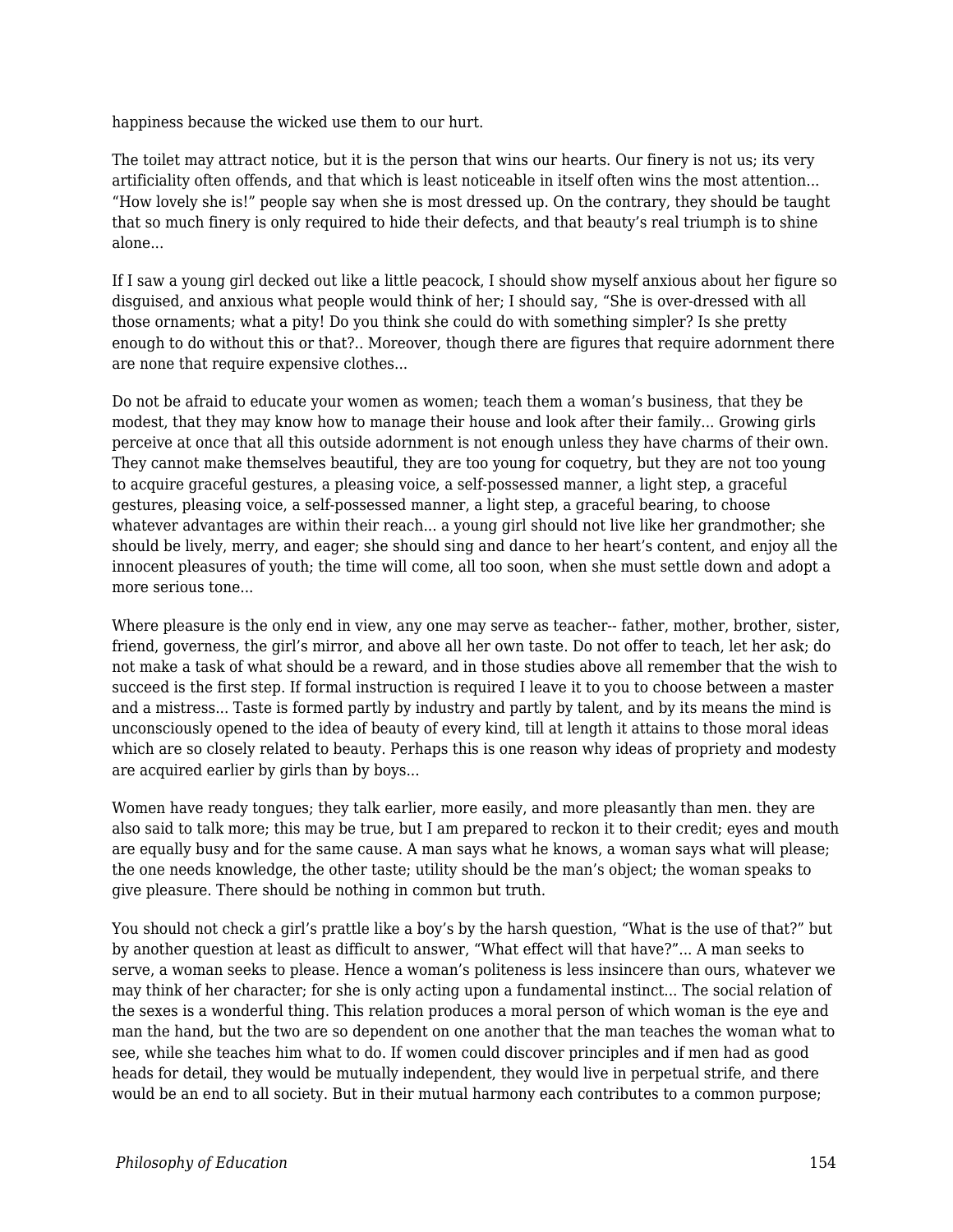each follows the other's lead, each commands and each obeys...

In the first place, when you teach religion to little girls never make it gloomy or tiresome, never make it a task or a duty, and therefore never give them anything to learn by heart, not even their prayers. Be content to say your own prayers regularly in their presence, but do not compel them to join you. Let their prayers be short, as Christ himself has taught us... Example! Example! Without it you will never succeed in teaching children anything.

When you explain the Articles of Faith let it be by direct teaching, not by question and answer. Children should only answer what they think, not what has been drilled into them. All the answers in the catechism are the wrong way about; it is the scholar who instructs the teacher; in the child's mouth they are a downright lie, since they explain what he does not understand, and affirm what he cannot believe...

I wish some one who really understands the development of children's minds would write a catechism for them. It might be the most useful book ever written, and, in my opinion, it would do its author no little honor. This at least is certain-- if it were a good book it would be very unlike our catechisms...

But what does concern my fellow-creatures and myself alike is to know that there is indeed a judge of human fate, that we are all His children, that He bids us all be just, He bids us love one another, He bids us be kindly and merciful, He bids us keep our word with all men, even with our own enemies and His; we must know that the apparent happiness of this world is naught; that there is another life to come, in which this Supreme Being will be the rewarder of the just and the judge of the unjust. Children need to be taught these doctrines and others like them and all citizens require to be persuaded of their truth...

Give no heed, therefore, to all those mysterious doctrines which are words without ideas for us, all those strange teachings, the study of which is too often offered as a substitute for virtue, a study which more often makes men mad rather than good... train them to feel that they are always in the presence of God, who sees their thoughts and deeds, their virtue and their pleasures; teach them to do good without ostentation and because they love it, to suffer evil without a murmur, because God will reward them; in a word to be all their life long what they will be glad to have been when they appear in His presence. This is true religion; this alone is incapable of abuse, impiety, or fanaticism. Let those who will, teach a religion more sublime, but this is the only religion I know...

To what shall we reduce the education of our women if we give them no law but that of conventional prejudice? Let us not degrade so far the sex which rules over us, and which does us honor when we have not made it vile. For all mankind there is a law anterior to that of public opinion. All other laws should bend before the inflexible control of this law; it is the judge of public opinion, and only in so far as the esteem of men is in accordance with this law has it any claim on our conscience.

This law is our individual conscience. I will not repeat what has been said already; it is enough to point out that if these two laws clash, the education of women will always be imperfect. Right feeling without respect for public opinion will not give them the delicacy of soul which lends to right conduct the charm of social approval; while respect for public opinion without right feeling will only make false and wicked women who put appearances in the place of virtue.

It is, therefore, important to cultivate a faculty which serves as judge between the two guides, which does not permit conscience to go astray and corrects the errors of prejudice. That faculty is reason... The reason which teaches a man his duties is not very complex; the reason which teaches a woman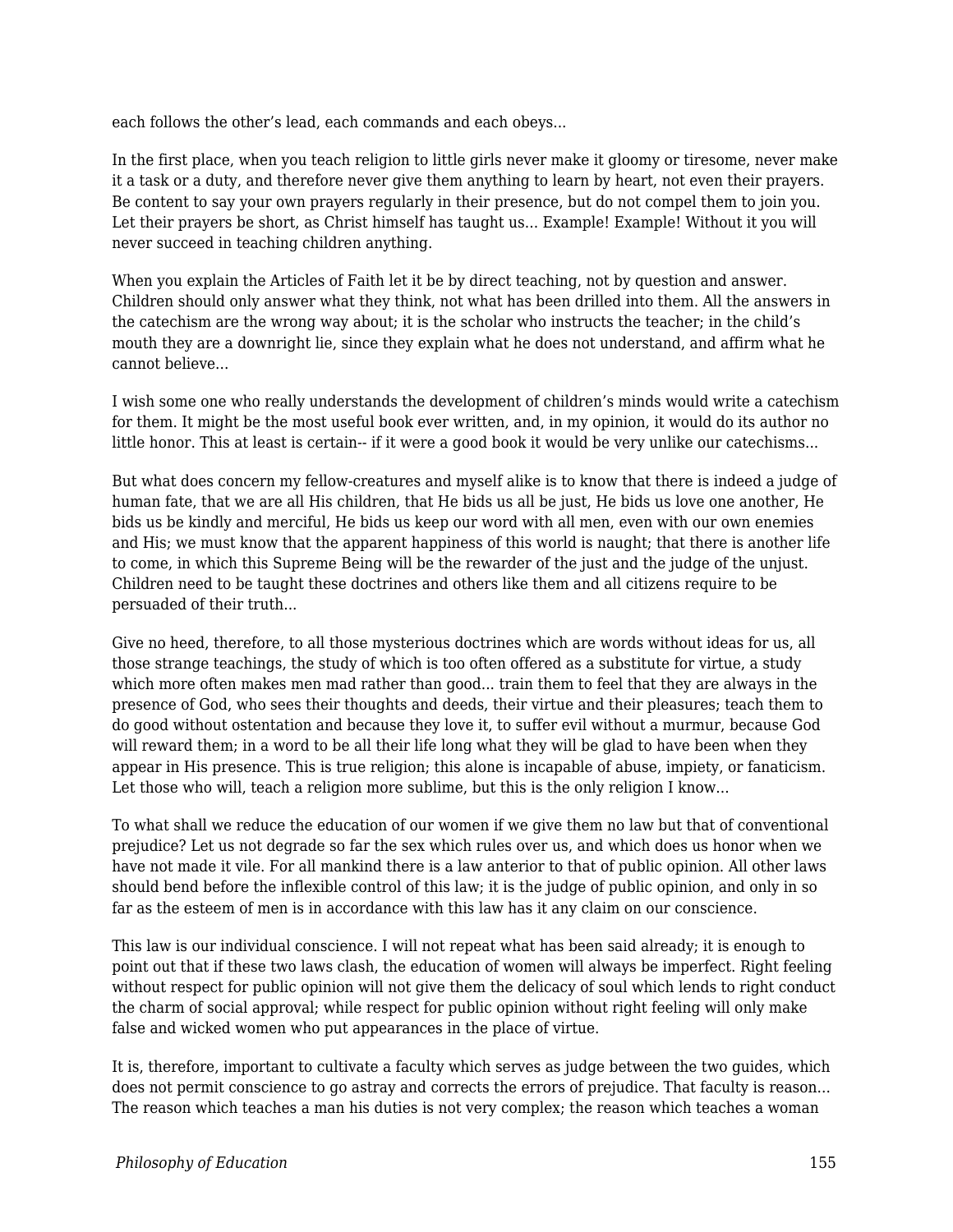hers is even simpler. The obedience and fidelity which she owes to her husband, the tenderness and care due to her children, are such natural and self-evident consequences of her position that she cannot honestly refuse her consent to the inner voice which is her guide, nor fail to discern her duty in her natural inclination... Since she depends both on her own conscience and on public opinion, she must learn to know and reconcile these two laws, and to put her own conscience first only when the two are opposed to each other. She becomes the judge of her own judges, she decides when she should obey and when she should refuse her obedience...

Self-possession, penetration, delicate observation, this is a woman's science; the skill to make use of it is her chief accomplishment...Consult their eyes, their color, their breathing, their timid manner, their slight resistance, that is the language nature gave them for your answer... Will she tell the shepherd who pursues her among the willows that she only flees that he may follow? If she did, it would be a lie; for she would no longer attract him. The more modest a woman is, the more art she needs, even with her husband. Yes, I maintain that coquetry, kept within bounds, becomes modest and true, and out of it springs a law of right conduct...

We are quick to see our duty if we love it. Honor your position as a woman, and in whatever station of life to which it shall please heaven to call you, you will be well off. The essential thing is to be what nature has made you; women are only too ready to be what men would have them.

The search for abstract and speculative truths, for principles and axioms in science, for all that tends to wide generalization, is beyond a woman's grasp; their studies should be thoroughly practical. It is their business to apply the principles discovered by men, it is their place to make the observations which lead men to discover those principles. A woman's thoughts, beyond the range of her immediate duties, should be directed to the study of men, or the acquirement of that agreeable learning whose sole end is the formation of taste; for the works of genius are beyond her reach, and she has neither the accuracy nor the attention for success in the exact sciences; as for the physical sciences, to decide the relations between living creatures and the laws of nature is the task of that sex which is more active and enterprising, which sees more things, that sex which is possessed of greater strength and is more accustomed to the exercise of that strength. Woman, weak as she is and limited in her range of observation, perceives and judges the forces at her disposal to supplement her weakness, and those forces are the passions of man. Her own mechanism is more powerful than ours; she has many levers which may set the human heart in motion. She must find a way to make us desire what she cannot achieve unaided and what she considers necessary or pleasing; therefore she must have a thorough knowledge of man's mind; not an abstract knowledge of the mind of man in general, but the mind of those men who are about her, either by law or custom. She must learn to divine their feelings from speech and action, look and gesture. By her own speech and action, look and gesture, she must be able to inspire them with the feelings she desires, without seeming to have any such purpose. The men will have a better philosophy of the human heart, but she will read more accurately in the heart of men. Woman should discover, so to speak, an experimental morality, man should reduce it to a system. Woman has more wit, man more genius; woman observes, man reasons; together they provide the clearest light and profoundest knowledge which is possible to the unaided human mind; in a word, the surest knowledge of self and of others of which the human race is capable. In this way art may constantly tend to the perfection of the instrument which nature has given us...

Mothers, let your daughters be your companions. Give them good sense and an honest heart, and then conceal from them nothing that a pure eye may behold. Balls, assemblies, sports, the theater itself; everything which viewed amiss delights imprudent youth may be safely displayed to a healthy mind. The more they know of these noisy pleasures, the sooner they will cease to desire them...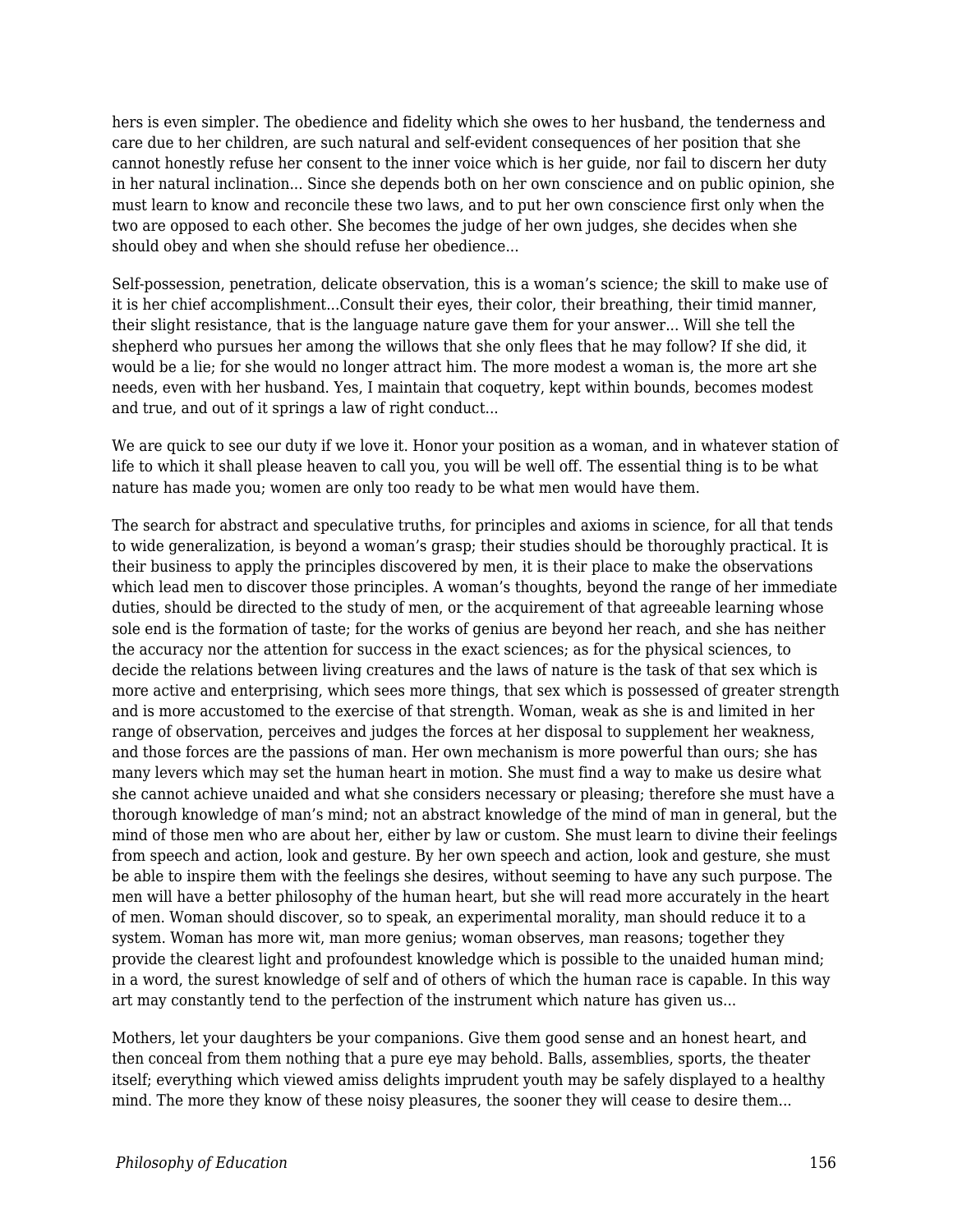before you showed them this deceitful prospect did you prepare them to behold it without emotion? Did you tell them plainly what it was they would see? Did you show it in its true light? Did you arm them against the illusions of vanity? Did you inspire their young hearts with a taste for the true pleasures which are not to be met with in this tumult?...Your own example is their teacher. Young people on their entrance into society have no guide but their mother, who is often just as silly as they are themselves, and quite unable to show them things except as she sees them herself. Her example is stronger than reason; it justifies them in their own eyes, and the mother's authority is an unanswerable excuse for the daughter. If I ask a mother to bring her daughter into society, I assume that she will show it in its true light...

The charms of a peaceful family life must be known to be enjoyed; their delights should be tasted in childhood. It is only in our father's home that we learn to love our own, and a woman whose mother did not educate her herself will not be willing to educate her own children. Unfortunately, there is no such thing as home education in our large towns... Girls are compelled to assume an air of propriety so that men may be deceived into marrying them by their appearance. But watch these young people for a moment; under a pretense of coyness they barely conceal the passion which devours them, and already you may read in their eager eyes their desire to imitate their mothers. It is not a husband they want, but the license of a married woman... There is modesty on the brow, but vice in the heart; this sham modesty is one of its outward signs; they affect it that they may be rid of it once for all. Women of Paris and London, forgive me! There may be miracles everywhere, but I am not aware of them...

Young women brought up in the country are soon taught to despise the happy simplicity of their lives, and hasten to Paris to share the corruption of ours. Vices, cloaked under the fair name of accomplishments, are the sole object of their journey; ashamed to find themselves so much behind the noble license of the Parisian ladies, they hasten to become worthy of the name of Parisian... I would not have a sensible mother bring her girl to Paris to show her these sights so harmful to others; but I assert that if she did so, either the girl has been badly brought up, or such sights have little danger for her. With good taste, good sense, and a love of what is right, these things are less attractive than to those who abandon themselves to their charms... Fools make a stir; good women pass unnoticed...

You can do this without preaching endless sermons to your daughters, without crediting them with your harsh morality. The only effect of such teaching is to inspire a dislike for the teacher and the lessons... Is it so hard to win love by love, happiness by an amiable disposition, obedience by worth, and honor by self-respect?... a woman's empire begins with her virtues; her charms are only in the bud, yet she reigns already by the gentleness of her character and the dignity of her modesty... Alas for the age whose women lose their ascendancy, and fail to make men respect their judgment! This is the last stage of degradation...

No doubt a girl brought up to goodness and piety has strong weapons against temptation; but one whose heart, or rather her ears, are merely filled with the jargon of piety, will certainly fall a prey to the first skillful seducer who attacks her...

If you would inspire young people with a love of good conduct avoid saying, "Be good;" make it their interest to be good; make them feel the value of goodness and they will love it. It is not enough to show this effect in the distant future, show it now, in the relations of the present, in the character of their lovers. Describe a good man, a man of worth, teach them to recognize him when they see him, to love him for their own sake; convince them that such a man alone can make them happy as friend,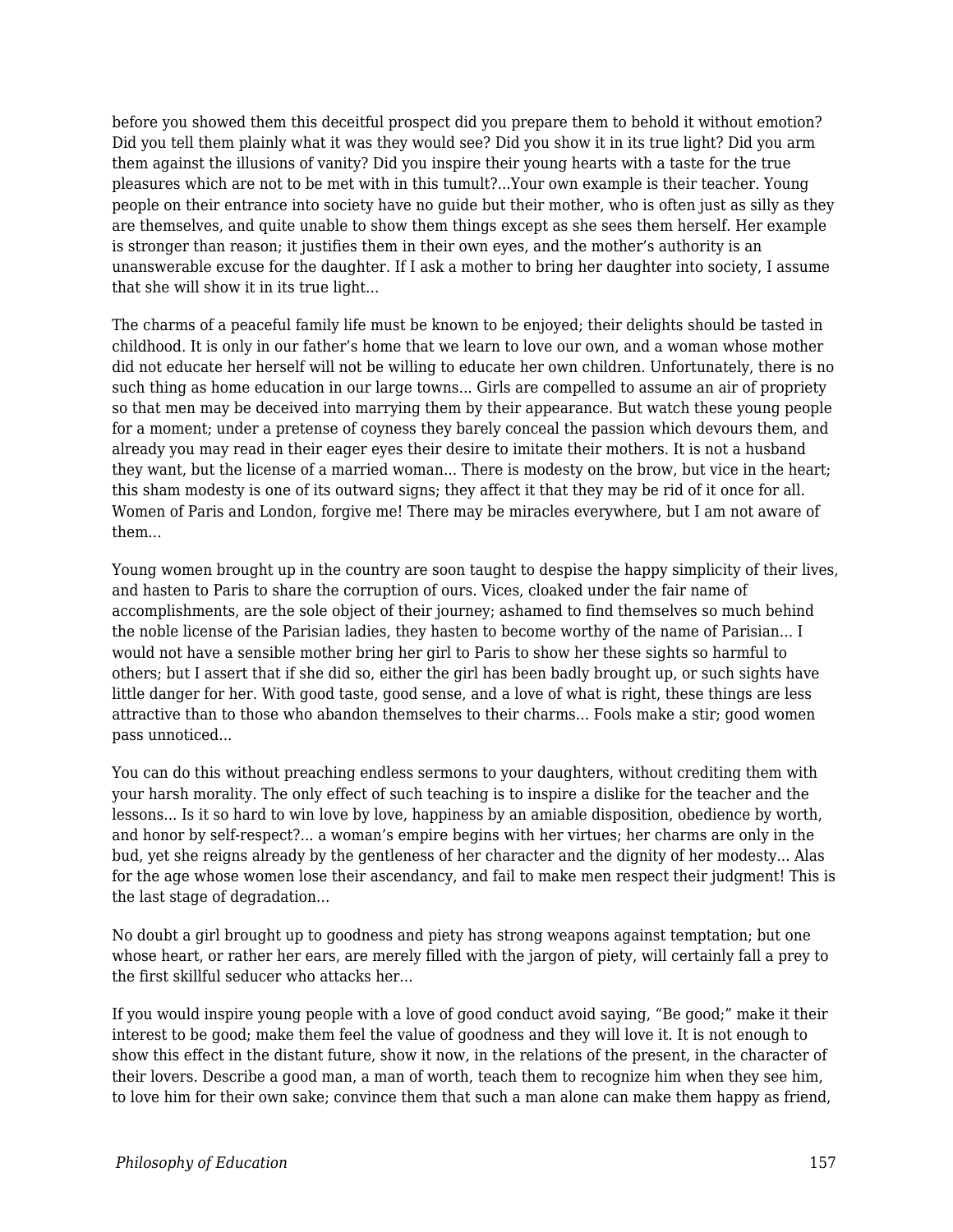wife, or mistress. Let reason lead the way to virtue; make them feel that the empire of their sex and all the advantages derived from it depend not merely on the right conduct, the morality, of women, but also on that of men; that they have little hold over the vile and base, and that the lover is incapable of serving his mistress unless he can do homage to virtue...A bold, shameless, intriguing woman, who can only attract her lovers by coquetry and retain them by her favors, wins a servile obedience in common things; in weighty and important matters she has no influence over them. But the woman who is both virtuous, wise, and charming, she who in a word, combines love and esteem, can send them at her bidding to the end of the world, to war, to glory, and to death at her behest. This is a fine kingdom and worth the winning.

This is the spirit in which Sophy has been educated, she has been trained carefully rather than strictly, and her taste has been followed rather than thwarted... I cannot repeat too often that I am not dealing with prodigies. Emile is not prodigy, neither is Sophy. He is a man and she is a woman; this is all they have to boast of. In the present confusion between the sexes it is almost a miracle to belong to one's own sex.

Sophy is well born and she has a good disposition; she is very warm-hearted, and this warmth of heart sometimes makes her imagination run away with her. Her mind is keen rather than accurate, her temper is pleasant but variable, her person pleasing though nothing out of the common, her countenance bespeaks a soul and it speaks true; you may meet her with indifference, but you will not leave her without emotion. Others possess which she lacks; others possess her good qualities in a higher degree, but in no one are these qualities better blended to form a happy disposition. She knows how to make the best of her very faults, and if she were more perfect she would be less pleasing.

Sophy is fond of dress, and she knows how to dress; her mother has no other maid; she has taste enough to dress herself well; but she hates rich clothes; her own are always simple but elegant. She doe not know what colors are fashionable, but she makes no mistake about those that suit her. No girl seems more simply dressed, but no one could take more pains over her toilet; no article is selected at random, and yet there is no trace of artificiality. Her dress is very modest in appearance and very coquettish in reality; she does not display her charms, she conceals them, but in such a way as to enhance them. When you see her you say, "That is a good modest girl," but while you are with her, you cannot take your eyes or your thoughts off her, and one might say that this very simple adornment is only put on to be removed bit by bit by the imagination.

Sophy has natural gifts; she is aware of them, and they have not been neglected; but never having had a chance of much training she is content to use her pretty voice to sing tastefully and truly; her little feet step lightly, easily, and gracefully, she can always make an easy graceful courtesy. She has had no singing master but her father, no dancing mistress but her mother; a neighboring organist has given her a few lessons in playing accompaniments on the spinet, and she has improved herself by practice. At first she only wished to show off her hand on the dark keys; then she discovered that the thin clear tone of the spinet made her voice sound sweeter; little by little she recognized the charms of harmony; as she grew older she at last began to enjoy the charms of expression, to love music for its own sake. But she has taste rather than talent; she cannot read a simple air from notes.

Needlework is what Sophy likes best; and the feminine arts have been taught her most carefully, even those you would not expect such as cutting out and dressmaking. There is nothing she cannot do with her needle, and nothing that she does not take a delight in doing; but lace-making is her favorite occupation, because there is nothing which requires such a pleasing attitude, nothing which calls for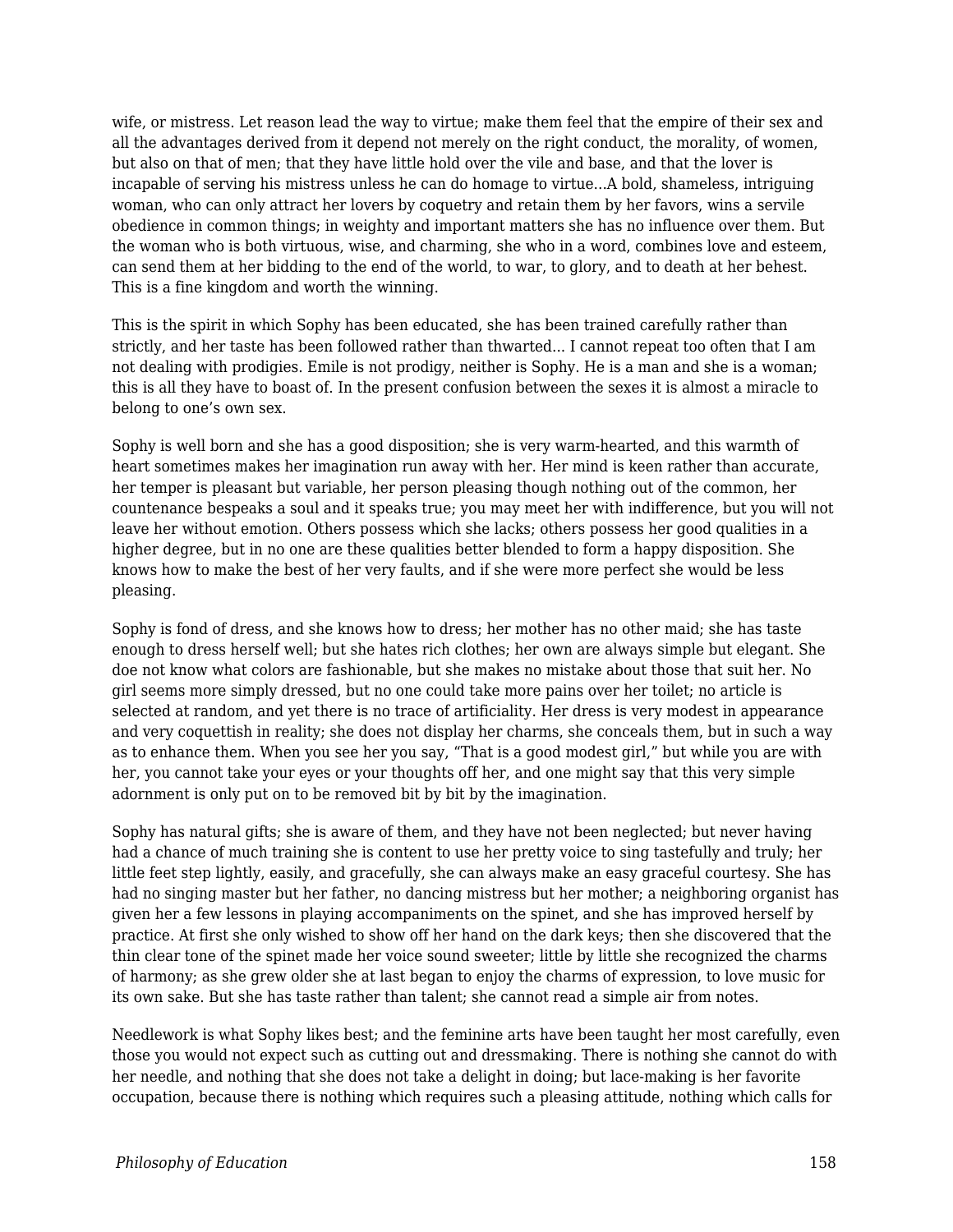such grace and dexterity of finger. She has also studied all the details of housekeeping; she understands cooking and cleaning; she knows the prices of food, and also how to choose it; she can keep accounts accurately, she is her mother's housekeeper. Some day she will be the mother of a family; by managing her father's house she is preparing to manage her own; she can take the place of any of the servants and she is always ready to do so. You cannot give orders unless you can do the work yourself; that is why her mother sets her to do it. Sophy does not think of that; her first duty is to be a good daughter, and that is all she thinks about for the present. Her one idea is to help her mother and relieve her of some of her anxieties. However, she does not like them all equally well. For instance, she likes dainty food, but she does not like cooking; the details of cookery offend her, and things are never clean enough for her. She is extremely sensitive in this respect and carries her sensitiveness to a fault; she would let the whole dinner boil over into the fire rather than soil her cuffs. She has always disliked inspecting the kitchen-garden for the same reason. The soil is dirty, and as soon as she sees the manure heap she fancies there is a disagreeable smell...Yet this has not degenerated into mere affection and softness; there is none of the over refinement of luxury. Nothing but clean water enters her room; she knows no perfumes but the scent of flowers... Sophy is more than clean, she is pure... In all things she likes what is good, and knows how to appreciate it; but she can also put up with what is not so good, or can go without it.

Sophy's mind is pleasing but not brilliant, and thorough but not deep; it is the sort of mind which calls for no remark, as she never seems cleverer or stupider than oneself. When people talk to her they always find what she says attractive, though it may not be highly ornamental according to modern ideas of an educated woman; her mind has been formed not only by reading, but by conversation with her father and mother, by her own reflections, and by her own observations in the little world in which she has lived...

Sophy is too sensitive to be always good humored, but too gentle to let this be really disagreeable to other people; it is only herself who suffers. If you say anything that hurts her she does not sulk, but her heart swells; she tries to run away and cry. In the midst of her tears, at a word from her father or mother she returns at once laughing and playing, secretly wiping her eyes and trying to stifle her sobs.

Yet she has her whims; if her temper is too much indulged it degenerates into rebellion, and then she forgets herself. But giver her time to come round and her way of making you forget her wrong-doing is almost a virtue. If you punish her she is gentle and submissive, and you see that she is more ashamed of the fault than the punishment...

Sophy's religion is reasonable and simple, with few doctrines and fewer observances; or rather as she knows no course of conduct but the right her whole life is devoted to the service of God and to doing good... Sophy loves virtue; this love has come to be her ruling passion; she loves virtue because there is nothing fairer in itself, she loves it because it is a woman's glory and because a virtuous woman is little lower than the angels; she loves virtue as the only road to real happiness, because she sees nothing but poverty, neglect, unhappiness, shame, and disgrace in the life of a bad woman; she loves virtue because it is dear to her revered father and to her tender and worthy mother; they are not content to be happy in their own virtue, they desire hers; and she finds her chief happiness in the hope of making them happy...

Sophy is not so fortunate as to be a charming French woman, cold-hearted and vain, who would rather attract attention than give pleasure, who seeks amusement rather than delight. She suffers from a consuming desire for love; it even disturbs and troubles her heart in the midst of festivities;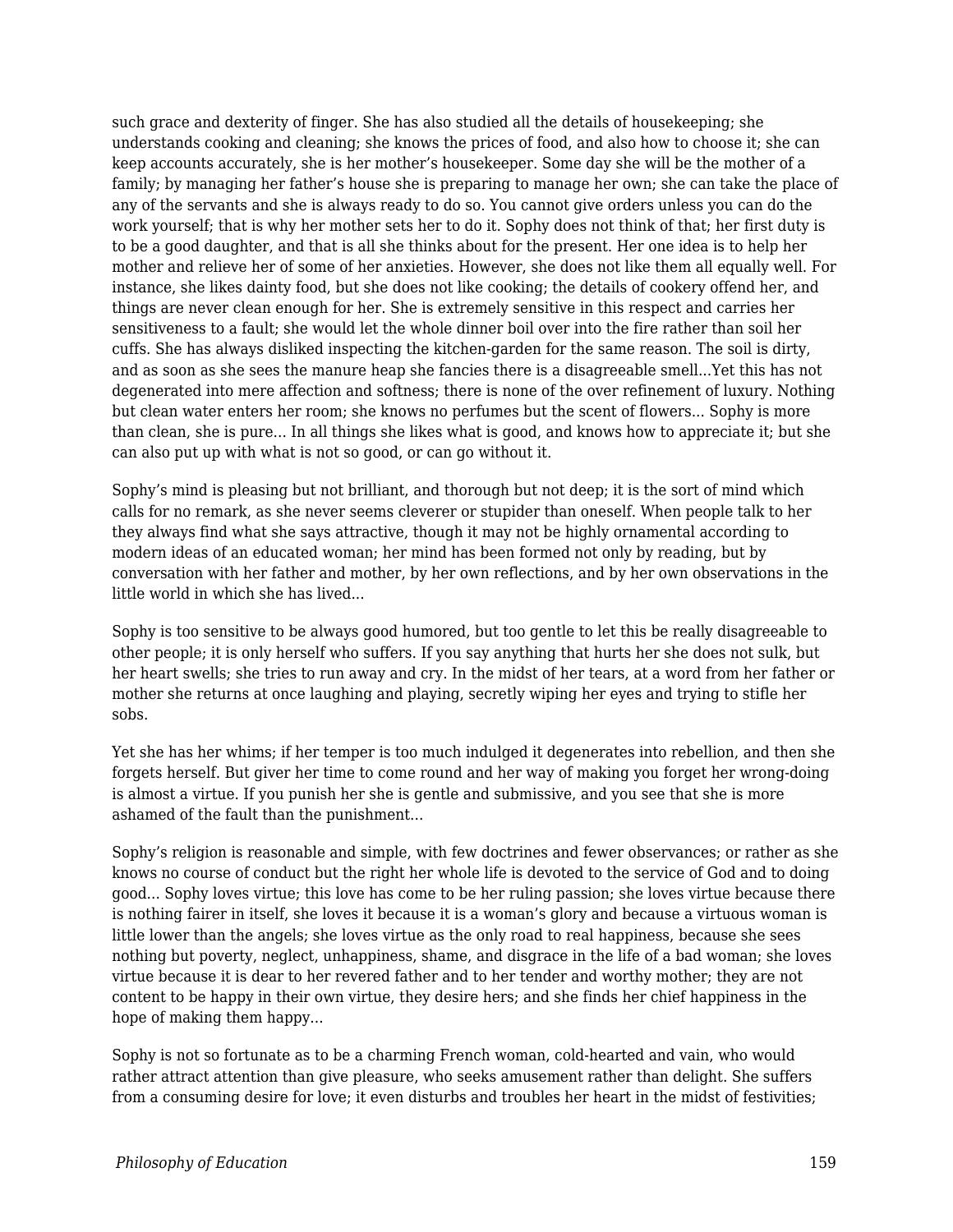she has lost her former liveliness, and her taste for merry games; far from being afraid of the tedium of solitude she desires it. her thoughts go out to him who will make solitude sweet to her. She finds strangers tedious, she wants a lover, not a circle of admirers. She would rather give pleasure to one good man than be a general favorite, or win that applause of society which lasts but a day and tomorrow is turned to scorn...

She is extremely careful what she says about those who are absent, particularly if they are women... A happy disposition does more for her than much art. She has a certain courtesy of her own, which is not dependent on fashion, and does not change with its changes; it is not a matter of custom, but it arises from a feminine desire to please... She responds to an attention or a customary piece of politeness by a courtesy or a mere "Thank you;" but this phrase in her mouth is quite enough. If you do her a real service, she lets her heart speak and its words are no empty compliment. She has never allowed French manners to make her a slave to appearances... She has an utter contempt for the jargon of gallantry, which she considers an insult to her sex. She feels sure that the man she seeks does not speak that jargon, and she will never permit in another what would be displeasing to her in him whose character is engraved on her heart... Ask you lady-killers if it is easy to continue to babble to such an unsympathetic ear...

With a judgment so mature, and a mind like that of a woman of twenty, Sophy, at fifteen, is no longer treated as a child by her parents... "You are a big girl now, Sophy, you will soon be a woman. We want you to be happy, for our own sakes as well as yours, for our happiness depends on yours. A good girl finds her own happiness in the happiness of a good man, so we must consider your marriage; we must think of it in good time, for marriage makes or mars our whole life, and we cannot have too much time to consider it.

"There is nothing so hard to choose as a good husband, unless it is a good wife. You will be that rare creature, Sophy, you will be the crown of our life and the blessing of our declining years... Perfect happiness is not to be found in this world, but we can, at least, avoid the worst form of unhappiness, that for which ourselves are to blame...

"Your mother had rank, I had wealth; this was all that our parents considered in arranging our marriage. I lost my money, she lost her position; forgotten by her family, what good did it do her to be a lady born? In the midst of our misfortunes, the union of our hearts has outweighed them all; the similarity of our tastes led ut to choose this retreat; we live happily in our poverty, we are all in all to each other... the conventional motives which brought about our marriage no longer exist, our happiness consists in that natural suitability which was held of no account..."

"My child, you are good and sensible, upright and pious, you have the accomplishments of a good woman and your are not altogether without charms; but you are poor; you have the gifts most worthy of esteem, but no those which are most esteemed. Do not seek what is beyond your reach, and let your ambition be controlled, not by your ideas or ours, but by the opinion of others... Believe me, Sophy, do not seek those good things we indeed thank heaven for having taken from us; we did not know what happiness was till we lost our money..."

"You will be sought in marriage, it may be by those who are unworthy of you. If they showed themselves in their true colors, you would rate them at their real value; all their outward show would not long deceive you; but though your judgment is good and you know what merit is when you see it, you are inexperienced and you do not know how people can conceal their real selves. A skillful knave might study your tastes in order to seduce you, and make a pretense of those virtues which he does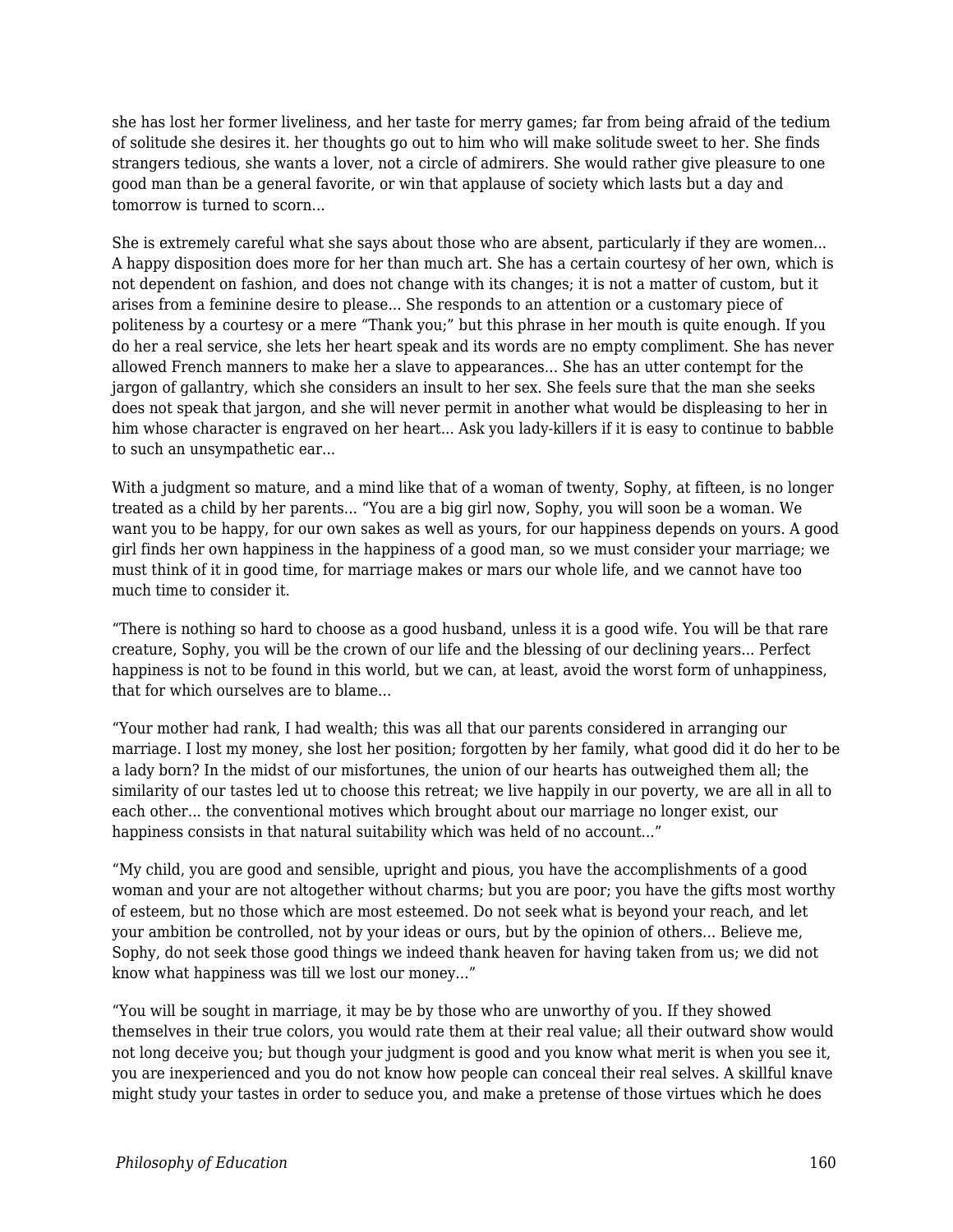not possess. You would be ruined, Sophy, before you knew what you were doing... My child, I trust you to Sophy's own reason; I do not trust you to the fancies of your own heart. Judge for yourself so long as your heart is untouched, but when you love, betake yourself to your mother's care..."

"The husband suitable for you should be chosen by you not us. But it is for us to judge whether he is really suitable, or whether, without knowing it, you are only following your own wishes. Birth, wealth, position, conventional opinions will count for nothing with us. Choose a good man whose person and character suit you; whatever he may be in other respects, we will accept him as our son-in-law. he will be rich enough if he has bodily strength, a good character, and family affection. His position will be good enough if it is ennobled by virtue. If everybody blames us, we do not care. We do not seek the approbation of men, but your happiness..."

What was said will remain engraved upon her heart as long as she lives, and that if any human resolution may be trusted, we may rely on her determination to deserve her parent's esteem... She would rather a virgin martyr than distress her parents by marrying a worthless man and exposing herself to the unhappiness of an ill-assorted marriage... After the conversation related above, her father and mother thought that suitable husbands would not be likely to offer themselves in the hamlet where they lived; so they decided to send her to spend the winter in town, under the care of an aunt who was privately acquainted with the object of the journey...

In response to her parents' wishes her aunt introduced her to her friends, took her into company, both private and public, showed her society, or rather showed her in society, for Sophy paid little heed to its bustle. Yet it was plain that she did not shrink from young men of pleasing appearance and modest seemly behavior... Sophy did not find what she sought, and she felt sure she never would, so she got tired of the town. She loved her parents dearly and nothing made up for their absence, nothing could make her forget them; she went home long before the time fixed for the end of her visit.

Scarcely had she resumed her home duties when they perceived that her temper had changed though her conduct was unaltered, she was forgetful, impatient, sad, and dreamy; she wept in secret. At first they thought she was in love and was ashamed to own it; they spoke to her, but she repudiated the idea. She protested she had seen no one who could touch her heart, and Sophy always spoke the truth...

If it were only a question of the partner of her youth, her choice would soon be made; but a master for life is not so easily chosen; and since the two cannot be separated, people must often wait and sacrifice their youth before they find the man with whom they could spend their life. Such was Sophy's case; she wanted a lover, but this lover must be her husband; and to discover a heart such as she required, a lover and husband were equally difficult to find. All these dashing young men were only her equals in age, in everything else they were found lacking; their empty wit, their vanity, their affectations of speech, their ill-regulated conduct, their frivolous imitations alike disgusted her. She sought a man and she found monkeys; she sought a soul and there was none to find.

"How unhappy I am!" said she to her mother; "I am compelled to love and yet I am dissatisfied with every one. My heart rejects every one who appeals to my senses... She can love no other; she can make no one happy but him, and she cannot be happy without him... She would rather die than live to suffer."

Her mother urged her to speak; she hesitated, she yielded, and leaving the room without a word, she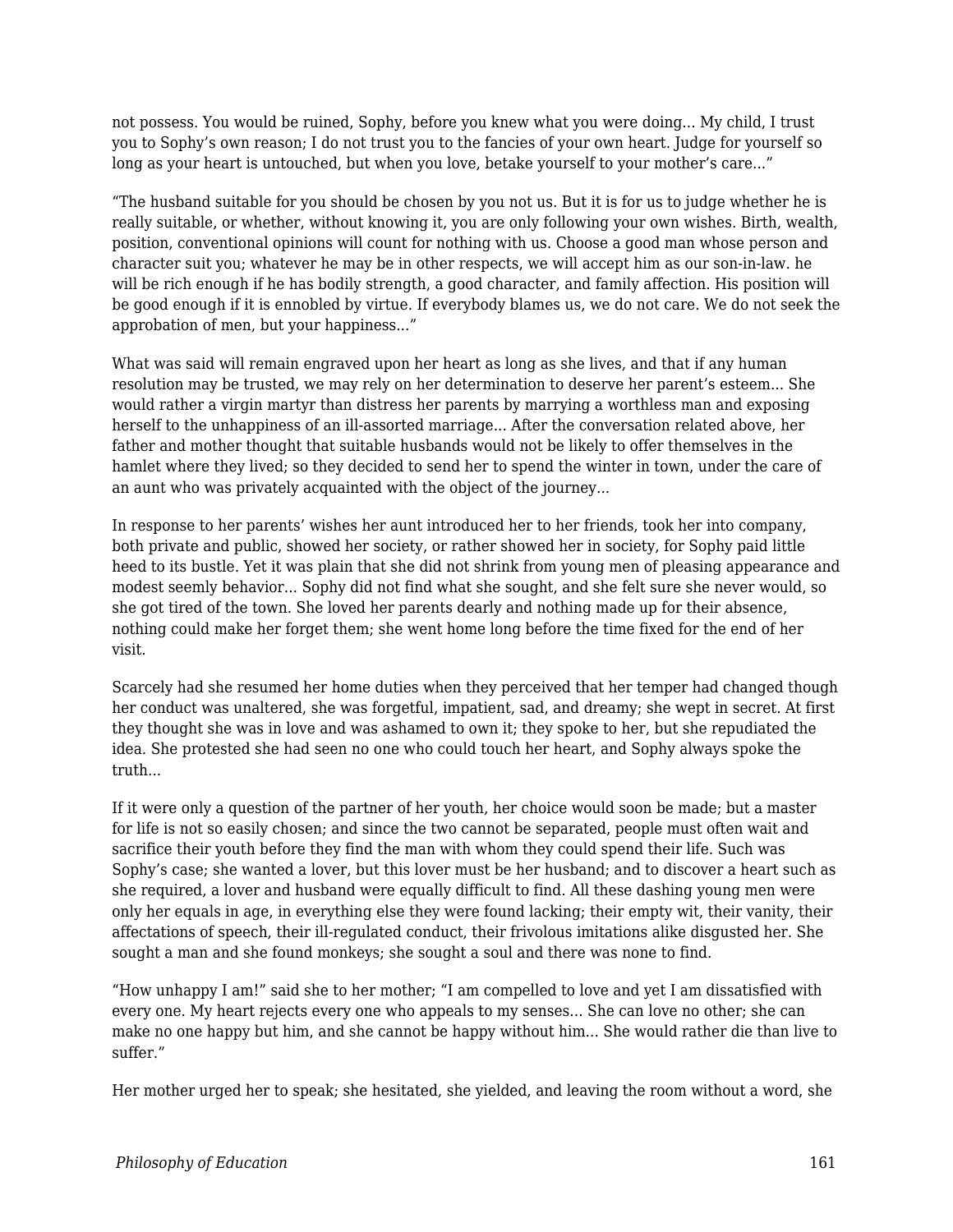presently returned with a book in her hand. "Have pity on your unhappy daughter, there is no remedy for her grief, her tears cannot be dried. You would know the cause: well, here it is," said she, flinging the book on the table. Her mother took the book and opened it; it was The Adventures of Telemachus...

Sophy was in love with Telemachus, and loved him with a passion which nothing could cure. When her father and mother became aware of her infatuation, they laughed at it and tried to cure her by reasoning with her. They were mistaken, reason was not altogether on their side; Sophy had her own reason and knew how to use it... "Give me," said she, "a man who holds the same opinions as I do, or one who will be willing to learn them from me, and I will marry him; but until then, why do you scold me? Pity me; I am miserable, but not mad. Is the heart controlled by the will?... Is it my fault if I love what has no existence? I am no visionary; I desire no prince, I seek no Telemachus, I know he is only an imaginary person; I seek some one like him. And why should there be no such person, since there is such a person as I, I who feel that my heart is like his? No, let us not wrong humanity so greatly, let us not think that an amiable and virtuous man is a figment of the imagination. He exists, he lives, perhaps he is seeking me; he is seeking a soul which is capable of love for him. But who is he, where is he? I know not; he is not among those I have seen; and no doubt I shall never see him. Oh! Mother, why did you make virtue too attractive? If I can love nothing less, you are more to blame than I..."

Let us give Emile his Sophy; let us restore this sweet girl to life and provide her with a less vivid imagination and a happier fate... Sophy has only a good disposition and an ordinary heart; her education is responsible for everything in which she excels other women... We can only make a match by introducing them to each other to see if they suit each other in every respect, or at least we can let them make that choice which gives the most promise of mutual suitability.

The difficulty is this: while social life develops character it differentiates classes, and these two classifications do not correspond, so that the greater the social distinctions, the greater the difficulty of finding the corresponding character... Neither master nor slave belongs to a family, but only to a class... Consult nature. Do not join together those who are only alike in one given condition, those who will not suit one another if that condition is changed; but those who are adapted to one another in every situation, in every country, and in every rank in which they may be placed... I maintain indeed that every possible misfortune may overtake husband and wife if they mingle their tears, than if they possessed all the riches of the world, poisoned by divided hearts...

Do not suppose, however, that I have delayed to find a wife or Emile till I sent him in search of her. This search is only a pretext for acquainting him with women, so that he may perceive the value of a suitable wife. Sophy was discovered long since; Emile may even have seen her already, but he will not recognize her till the time is come... It makes a considerable difference as to the suitability of a marriage whether a man marries above or beneath him... When he marries into a lower rank, a man does not lower himself, he raises his wife; if, on the other hand, he marries above his position, he lowers his wife and does not raise himself...

I expect that many of my readers will remember that I think women have a natural gift for managing men, and will accuse me of contradicting myself; yet they are mistaken. There is a vast difference between claiming the right to command, and managing him who commands. Woman's reign in the home as a minister reigns in the state, by contriving to be ordered to do what she wants. In this sense, I grant you, that the best managed homes are those where the wife has most power. But when she despises the voice of her head, when she desires to usurp his rights and take the command upon herself, this inversion of the proper order of things leads only to misery, scandal, and dishonor...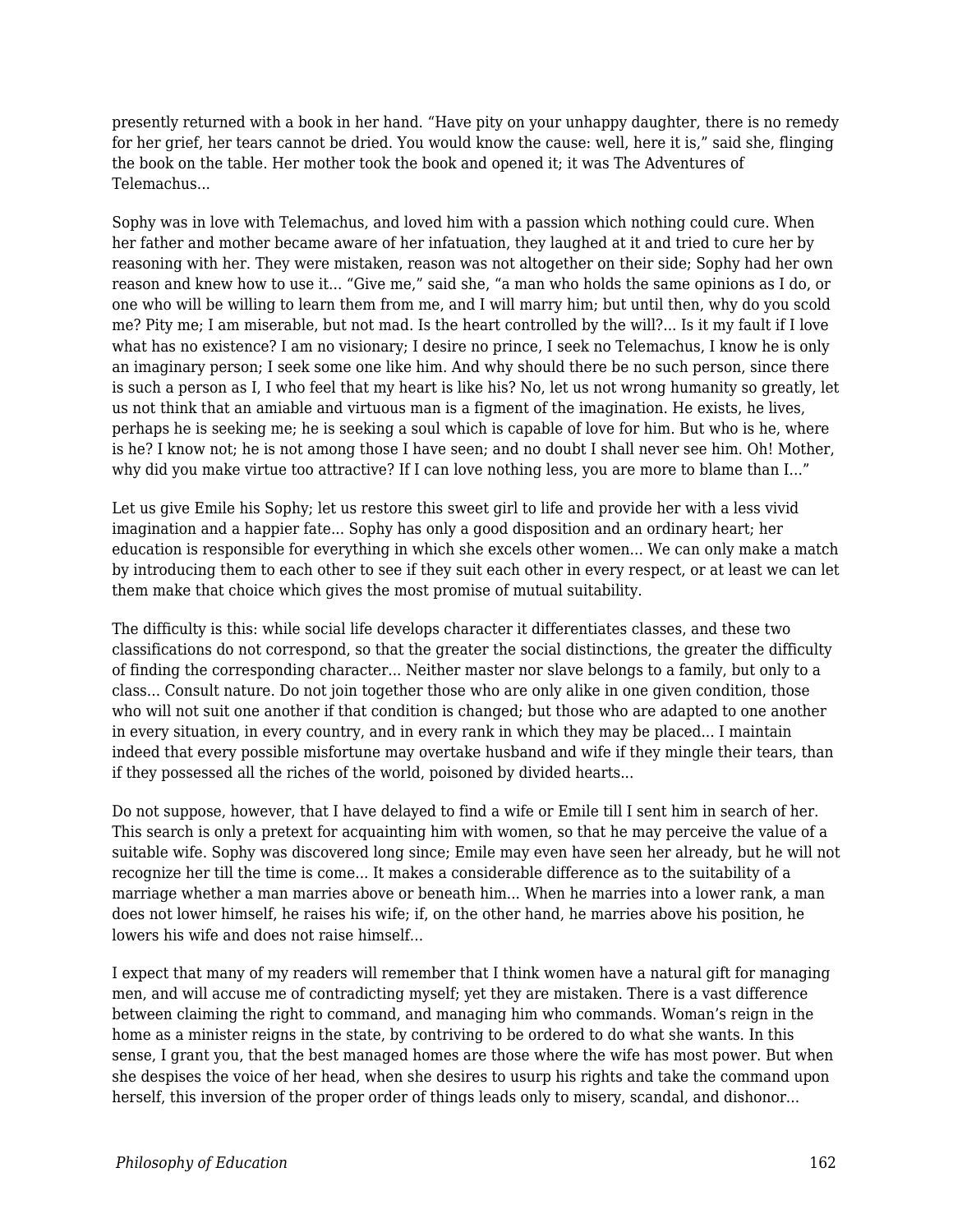In both sexes alike I am only aware of two really distinct classes, those who think and those who do not; and this difference is almost entirely one of education. A man who thinks should not ally himself with a woman who does not think, for he loses the chief delight of social life if he has a wife who cannot share his thoughts. People who spend their whole life in working for a living have no ideas beyond their work and their own interests, and their mind seems to reside in their arms... Conscience is the most enlightened philosopher...

Moreover, if a woman is quite unaccustomed to think, how can she bring up her children? How will she know what is good for them? How can she incline them to virtues of which she is ignorant, to merit of which she has no conception? She can only flatter or threaten, she can only make them insolent or timid; she will make them performing monkeys or noisy little rascals; she will never make them intelligent or pleasing children.

Therefore it is not fitting that a man of education should choose a wife who has none, or take her from a class where she cannot be expected to have any education. But I would a thousand times rather have a homely girl, simply brought up, than a learned lady... From the lofty height of her genius she scorns every womanly duty, and she is always trying to make a man of herself... These highly talented women only get a hold over fools...

Looks must next be considered; they are the first thing that strikes us and they ought to be the last, still they should not count for nothing. I think that great beauty is rather to be shunned than sought after in marriage. Possession soon exhausts our appreciation of beauty; in six weeks' time we think no more about it, but its dangers endure as long as life itself. Unless a beautiful woman is an angel, her husband is the most miserable of men; and even if she were an angel he would still be the center of a hostile crowd and she could not prevent it. If extreme ugliness were not repulsive I should prefer it to extreme beauty; for before very long the husband would cease to notice either, but beauty would still have its disadvantages and ugliness its advantages. But ugliness which is actually repulsive is the worst misfortune; repulsion increases rather than diminishes, and it turns to hatred. Such a union is a hell upon earth; better death than such a marriage... Charm is less perishable than beauty; it is a living thing, which constantly renews itself, and after thirty years of married life, the charms of a good woman delight her husband even as they did on the wedding day.

Such are the considerations which decided my choice of Sophy. Brought up, like Emile, by Nature, she is better suited to him than any other; she will be his true mate. She is his equal in birth and character, his inferior in fortune. She makes no great impression at first sight, but day by day reveals fresh charms. Her chief influence only takes effect gradually, it is only discovered in friendly intercourse; and her husband will feel it more than any one. Her education is neither showy nor neglected; she has taste without deep study, talent without art, judgment without learning. Her mind knows little, but it is trained to learn; it is well-tilled soil ready for the sower... She will not be her husband's teacher but his scholar; far from seeking to control his tastes, she will share them. She will suit him far better than a blue-stocking and he will have the pleasure of teaching her everything. It is time they made acquaintance; let us try to plan a meeting.

When we left Paris we were sorrowful and wrapped in thought. This Babel is not our home. Emile casts a scornful glance towards the great city, saying angrily, "What a time we have wasted; the bride of my heart is not there. My friend, you know it, but you think nothing of my time, and you pay no heed to my sufferings." With steady look and firm voice I reply, "Emile, do you mean what you say?" At once he flings his arms round my neck and clasps me to his breast without speaking. That is his answer when he knows he is in the wrong.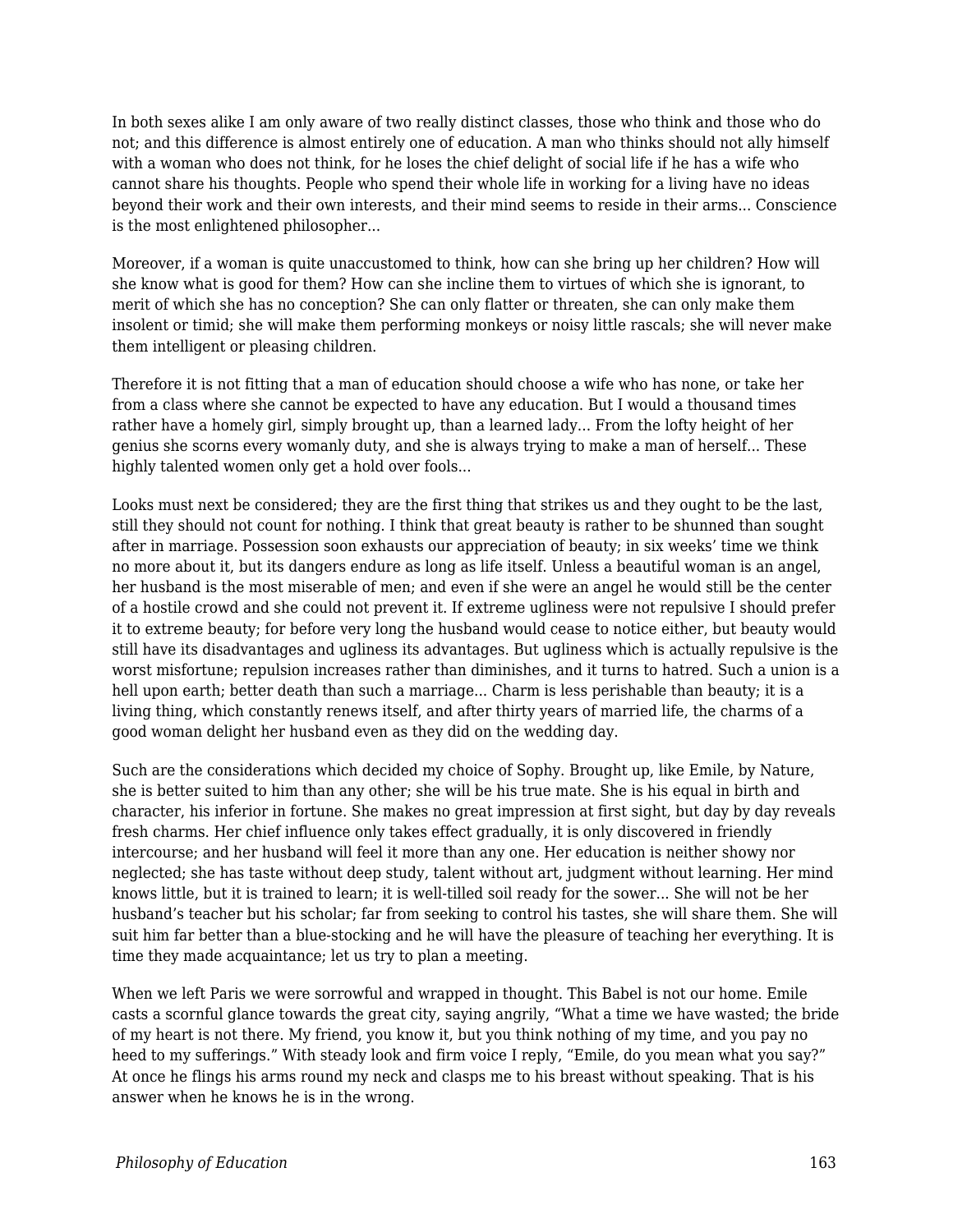And now we are wandering through the country like true knights-errant; yet we are not seeking adventures when we leave Paris; we are escaping from them... Men say life is short, and I see them doing their best to shorten it. As they do not know how to spend their time they lament the swiftness of its flight, and I perceive that for them it goes only too slowly... A man spends his whole life rushing from Paris to Versailles, from Versailles to Paris, from town to country, from country to town, from one district of the town to another; but he would not know what to do with his time if he had not discovered this way of wasting it, by leaving his business on purpose to find something to do in coming back to it; he thinks he is saving the time he speeds, which would otherwise be unoccupied; or maybe he rushes for the sake of rushing...

So we do not travel like couriers but like explorers. We do not merely consider the beginning and the end, but the space between. The journey itself is a delight... I can only think of one way of traveling pleasanter than traveling on horseback, and that is to travel on foot. Your town-bred scientists study natural history in cabinets; they have small specimens; they know their names but nothing of their nature. Emile's museum is richer than that of kings; it is the whole world...

We came across a peasant who took us to his cottage; we enjoyed his poor dinner with a hearty appetite. When he saw how hungry and tired we were he said, "If the Lord had led you to the other side of the hill you would have had a better welcome, you would have found a good resting place, such good, kindly people! They could not wish to do more for you than I, but they are richer, though folks say they used to be much better off. Still they are not reduced to poverty, and the whole country-side is the better for what they have."

When Emile heard of these good people his heart warmed to them. "My friend," said he, looking at me, "let us visit this house, whose owners are a blessing to the district; I shall be very glad to see them; perhaps they will be pleased to see us too; I am sure we shall be welcome; we shall just suit each other."

Our host told us how to find our way to the house and we set off, but lost our way in the woods. We were caught in a heavy rainstorm, which delayed us further. At last we found the right path and in the evening we reached the house, which had been described to us. It was the only house among the cottage of the little hamlet, and though plain it had an air of dignity. We went up to the door and asked for hospitality...

The room we were shown into was very small, but clean and comfortable; a fire was lighted, and we found line, clothes, and everything we needed. "Why," said Emile, in astonishment, "one would think they were expecting us. The peasant was quite right; how kind and attentive, how considerate, and for strangers too!... You need not be surprised; where strangers are scarce, they are welcome; nothing makes people more hospitable than the fact that calls upon their hospitality are rare; when guests are frequent there is an end to hospitality...

Having dried ourselves and changed our clothes, we rejoined the master of the house, who introduced us to his wife; she received us not merely with courtesy but with kindness. Her glance rested on Emile. A mother, in her position, rarely receives a young man into her house without some anxiety or some curiosity at least.

Supper was hurried forward on our account.. When we went into the dining-room there were five places laid; we took our seats and the fifth chair remained empty. Presently a young girl entered, made a deep courtesy, and modestly took her place without a word. Emile was busy with his supper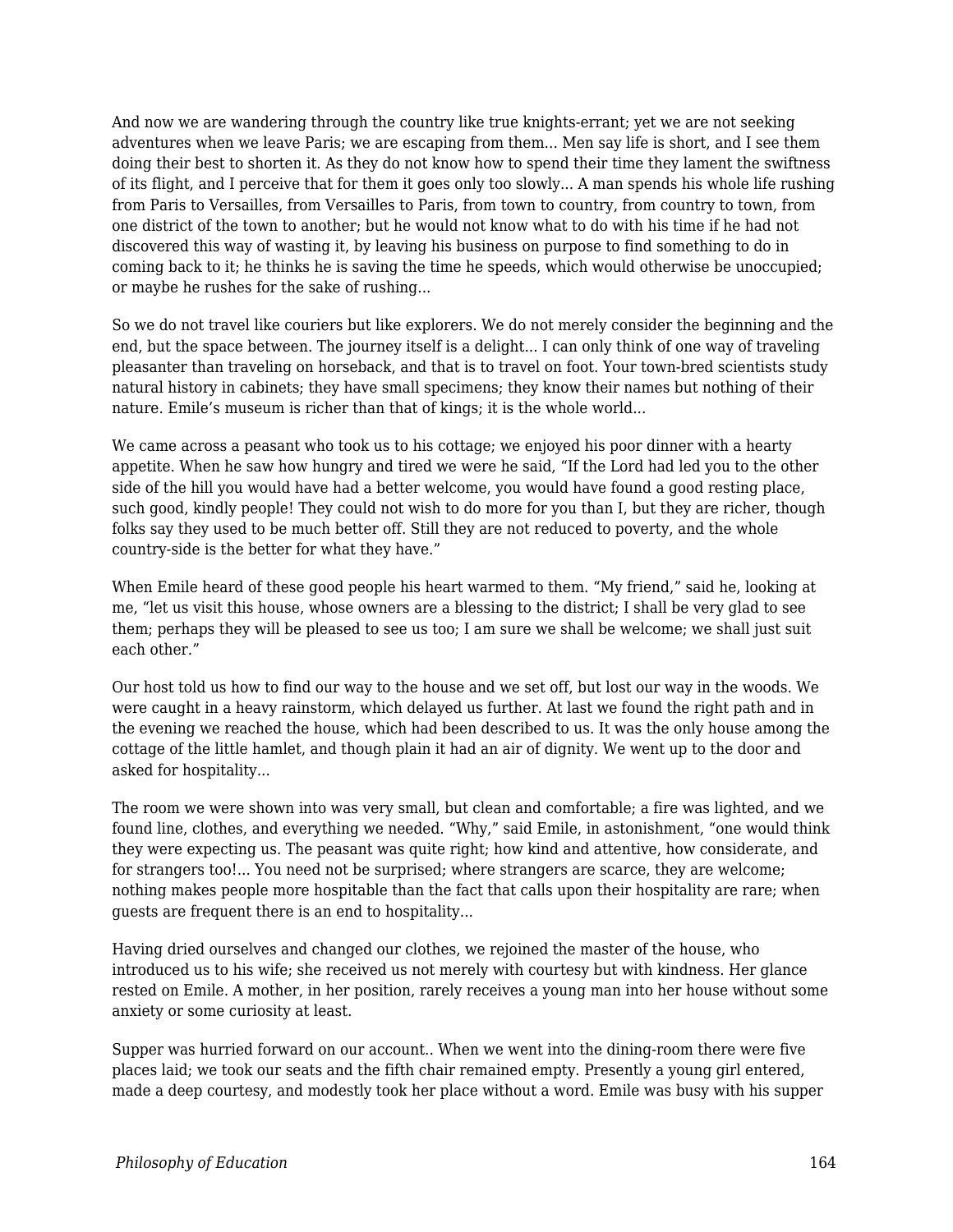or considering how to reply to what was said to him; he bowed to her and continued talking and eating... "Sire," said the master of the house to Emile, "you seem to be a pleasant well-behaved young gentleman, and that reminds me that your tutor and you arrived wet and weary like Telemachus and Mentor in the island of Calypso." "Indeed," said Emile, "we have found the hospitality of Calypso

." His Mentor added, "And the charms of Eucharis." But Emile knew the Odyssey and he had not read Telemachus, so he knew nothing of Eucharis. As for the young girl, I saw she blushed up to her eyebrows, fixed her eyes on her plate, and hardly dared to breathe. Her mother, noticing her confusion, made a sign to her father to turn the conversation. When he talked of his lonely life, he unconsciously began to relate the circumstances which brought him into it;p his misfortunes, his wife's fidelity, the consolations they found in their marriage, their quiet, peaceful life in their retirement, and all this without a word of the young girl; it is a pleasing and a touching story, which cannot fail to interest. Emile, interested and sympathetic, leaves off eating and listens... The young girl, seeing him weep, is ready to mingle her tears with his...

Her mother, who has been watching her ever since she sat down to supper, sees her distress, and to relieve it she sends her on some errand. The daughter returns directly, but so little recovered that her distress, and to relieve it she sends her on some errand. The daughter returns directly, but so little recovered that her distress is apparent to all. Her mother says gently, "Sophy, control yourself; will you never cease to weep for the misfortunes of your parents? Why should you, who are their chief comfort, be more sensitive than they are themselves?"

At the name of Sophy you would have seen Emile give a start. His attention is arrested by this dear name, and he awakes all at once and looks eagerly at one who dares to bear it. Sophy! Are you the Sophy whom my heart is seeking? Is it you that I love? He looks at her; he watches her with a sort of fear and self-distrust. The face is not quite what he pictured; he cannot tell whether he likes it more or less. He studies every feature, he watches every movement, every gesture; he has a hundred fleeting interpretations for them all; he would give half his life if she would but speak...

There is no one in the world less able to conceal his feelings than Emile. How should he conceal them, in the midst of the greatest disturbance he has ever experienced, and under the eyes of four spectators who are all watching him, while she who seems to heed him least is really most occupied with him. His uneasiness does not escape the keen eyes of Sophy; his own eyes tell her that she is its cause; she sees that this uneasiness is not yet love; what matter? He is thinking of her, and that is enough; she will be very unlucky if he things of her with impunity.

Mothers, like daughters, have eyes; and they have experience too. Sophy's mother smiles at the success of our schemes. She reads the hearts of the young people; she sees that the time has come to secure the heart of this new Telemachus; she makes her daughter speak. Her daughter, with her native sweetness, replies in a timid tone which makes all the more impression. At the first sound of her voice, Emile surrenders; it is Sophy herself; there can be no doubt about it. If it were not so, it would be too late to deny it.

The charms of this maiden enchantress rush like torrents through his heart, and he begins to drain the draughts of poison with which he is intoxicated. He says nothing; questions pass unheeded; he sees only Sophy, he hears only Sophy; if she says a word, he opens his mouth; if her eyes are cast down, so are his; if he sees her sigh, he sighs too; it is Sophy's heart which seems to speak in his. What a change have these few moments wrought in her heart! It is no longer her turn to tremble, it is Emile's. Farewell liberty, simplicity, frankness. Confused, embarrassed, fearful, he dare not look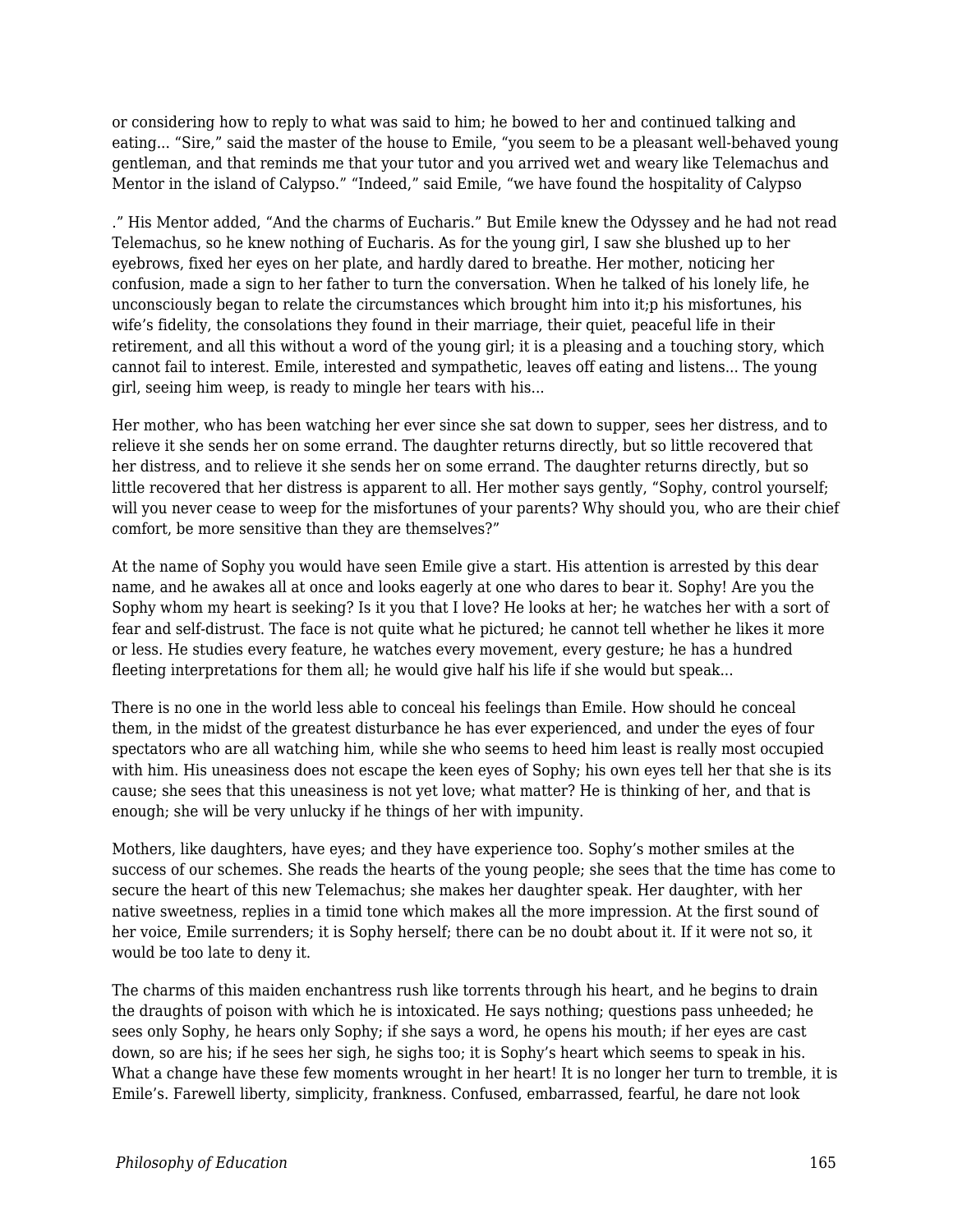about him for fear he should see that we are watching him. Ashamed that we should read his secret, he would fain become invisible to every one, that he might feed in secret on the sight of Sophy. Sophy, on the other hand, regains her confidence at the sight of Emile's fear; she sees her triumph and rejoices in it. "No'l mostra gia, ben che in suo cor ne rida." (Tasso, Jerus, Del., c. iv. v. 33) Her expression remains unchanged; but in spite of her modest look and downcast eyes, her tender heart is throbbing with joy, and it tells her that she has found Telemachus...

Works on education are crammed with wordy and unnecessary accounts of the imaginary duties of children; but there is not a word about the most important and most difficult part of their education, the crisis which forms the bridge between the child and the man... If my book is a romance, the fault lies with those who deprave mankind...

This is no time for teaching, and what I say will receive scant attention. It only serves to stimulate Emile to further interest in Sophy, through his desire to find reasons for his fancy. The unexpected coincidence in the name, the meeting which, so far as he knows, was quite accidental, my very caution itself, only serve as fuel to the fire. He is so convinced already of Sophy's excellence, that he feels sure he can make me fond of her.

Next morning I have no doubt Emile will make himself as smart as his old traveling suit permits... I expected to find Sophy rather more carefully dressed too; but I was mistaken... Sophy is dressed, if possible, more simply than last night, though as usual her frock is exquisitely clean. The only sign of coquetry is her self-consciousness. She knows that an elaborate toilet is a sign of love, but she does not know that a careless toilet is another of its signs; it shows a desire to be liked not merely for one's clothes but for oneself...

We may take it for granted that while Emile and I were talking last night, Sophy and her mother were not silent; a confession was made and instructions given. The morning's meeting is not unprepared. Twelve hours ago our young people had never met; they have never said a word to each other; but it is clear that there is already an understanding between them. Their greeting is formal, confused, timid; they say nothing, their downcast eyes seem to avoid each other, but that is in itself a sign that they understand... When we depart we ask leave to come again to return the borrowed clothes in person. Emile's words are addressed to the father and mother, but his eyes seek Sophy's, and his looks are more eloquent than his words. Sophy says nothing by word or gesture; she seems deaf and blind, but she blushes, and that blush is an answer even plainer than that of her parents.

We receive permission to come again, though we are not invited to stay. This is only fitting; you offer shelter to benighted travelers, but a lover does not sleep in the house of his mistress... Is he not aware that the least breath of scandal with regard to a young girl is an indelible stain, which not even marriage with him who has caused the scandal can efface? What man of feeling would ruin the women he loves?... We must therefore seek a lodging at a distance, but not too far. We look about us, we make inquiries; we find that there is a town at least two leagues away...

My course is drawing to a close; the end is in view. All the chief difficulties are vanquished, the chief obstacles overcome; the hardest thing left to do is to refrain from spoiling my work by undue haste to complete it...

Consider my Emile over twenty years of age, well formed, well developed in mind and body, strong, healthy, active, skillful, robust, full of sense, reason, kindness, humanity, possessed of good morals and good taste, loving what is beautiful, doing what is good, free from the sway of fierce passions, but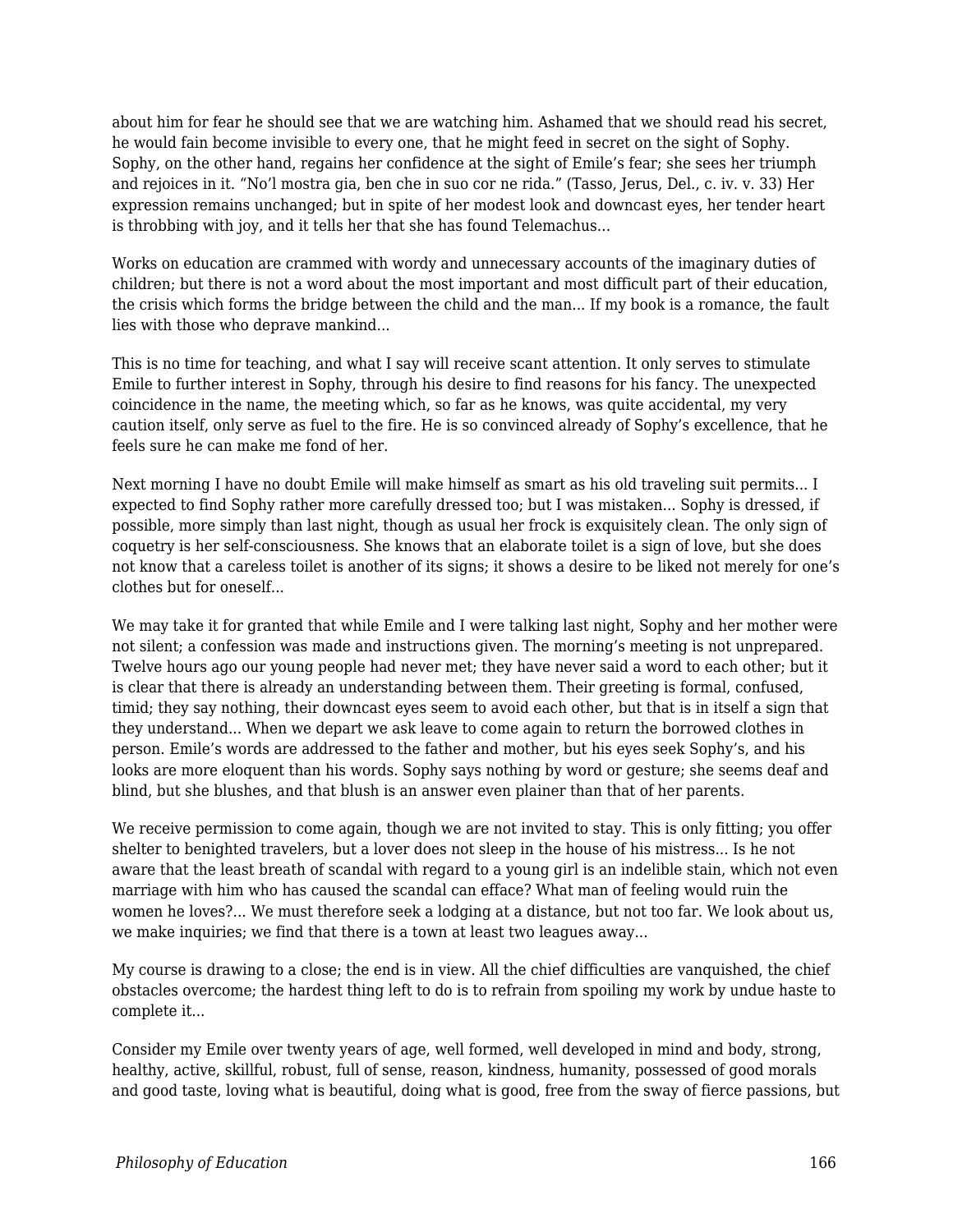subject to the law of wisdom, and easily guided by the voice of a friend; gifted with so many useful and pleasant accomplishments, caring little for wealth, able to earn a living with his own hands, and not afraid of want, whatever may come. Behold him in the intoxication of a growing passion; his heart opens to the first beams of love; its pleasant fancies reveal to him a whole world of new delights and enjoyments; he loves a sweet woman, whose character is even more delightful than her person; he hopes, he expects the reward which he deserves...

He is as happy as man can be. Shall I choose this time to cut short so sweet a period? Shall I disturb such pure enjoyment? The happiness he enjoys is my life's reward... That supreme joy is a hundredfold greater in anticipation than in possession; its savor is greater while we wait for it than when it is ours. O worthy Emile! Love and be loved! Prolong your enjoyment before it is yours; rejoice in your love and in your innocence, find your paradise upon earth, while you await your heaven...

Emile has not forgotten that we have something to return. As soon as the things are ready, we take horse and set off at a great pace, for on this occasion he is anxious to get there... We are there at last! Our reception is much simpler and more friendly than on the previous occasion; we are already old acquaintances. Emile and Sophy bow shyly and say nothing; what can they say in our presence? What they wish to say requires no spectators. We walk I the garden; a well-kept kitchen garden takes the place of flower beds, the park is an orchard full of fine tall fruit trees of every kind, divided by pretty streams and borders full of flowers...

We continue our walk, the young people at first keeping close beside us; but they find it hard to adapt themselves to our slower pace, and presently they are a little in front of us, they are walking side by side, they begin to talk, and before long they are a good way ahead. Sophy seems to be listening quietly, Emile is talking and gesticulating vigorously; they seem to find their conversation interesting. When we turn homewards a full hour later, we call them to us and they return slowly enough now, and we can see they are making good use of their time. Their conversation ceases suddenly before they come within earshot, and they hurry up to us. Emile meets us with a frank affectionate expression; his eyes are sparkling with joy; yet he looks anxiously at Sophy's mother to see how she takes it. Sophy is not nearly so much at her ease... She runs up to her mother, somewhat out of breath, and makes some trivial remark, as if to pretend she had been with her for some time.

From the happy expression of these dear children we see that this conversation has taken a load off their hearts... Emile ventures to say a few words to her, she ventures to reply, but she always looks at her mother before she dares to answer. The most remarkable change is in her attitude towards me. She shows me the greatest respect, she watches me with interest, she takes pains to please me; I see that I am honored with her esteem, and that she is not indifferent to mine...

Our visit is repeated. There are frequent conversations between the young people. Emile is madly in love and thinks that his happiness is within his grasp. Yet he does not succeed in winning any formal avowal from Sophy; she listens to what he says and answers nothing. Emile knows how modest she is, and is not surprised at her reticence; he feels sure that she likes him; he knows that parents decide whom their daughters shall marry; he supposes that Sophy is awaiting her parents' commands... He is immensely surprised to hear that Sophy is her own mistress, that his happiness depends on her alone. He begins to be puzzled by her conduct. He is less self-confident, he takes alarm, he sees that he has not made so much progress as he expected, and then it is that his love appeals to her I the tenderest and most moving language...

She has not forgotten her parents teaching. She is poor; Emile is rich; so much she knows. He must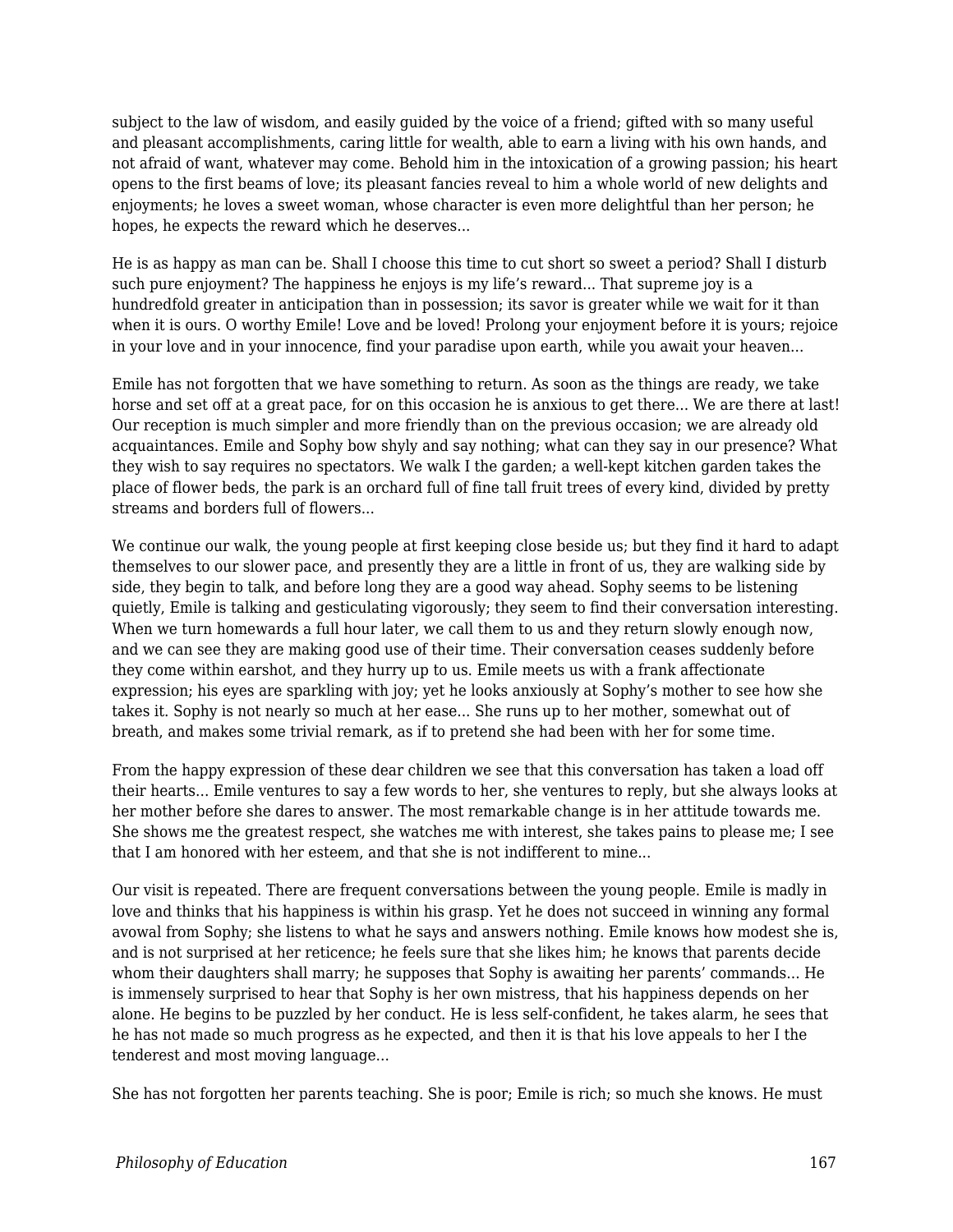win her esteem; his deserts must be great indeed to remove this inequality. But how should he perceive these obstacles? Is Emile aware that he is rich? ... The good he does comes from his heart, not his purse...Her glance is enough to disarm and terrify him; he is more submissive than he used to be... She takes an interest in me, that I am sure; far from avoiding me she is pleased to see me; when I come she shows signs of pleasure, when I go she shows regret; she receives my attention kindly, my services seem to give her pleasure, she condescends to give me her advice and even her commands...

I speak to Sophy, and have no difficulty in getting her to confide her secret to me, a secret which was known to me already. It is not so easy to get permission to tell Emile; but at last she gives leave and I tell him what is the matter. He cannot get over his surprise at this explanation... He is so wild with delight that he wants to be off at once to tear up his title deeds and renounce his money...

"Do you really think she is afraid of wealth, and that she is opposed to great possessions in themselves? No, dear Emile, there are more serious and substantial grounds for her opinion, in the effect produced by wealth on its possessor. She knows that those who are possessed of fortune's gifts are apt to place them first. The rich always put wealth before merit... What must you do, Emile, to calm her fears? Let her get to know you better; that is not done in a day. Show her the treasures of your heart, to counterbalance the wealth which is unfortunately yours. Time and constancy will overcome her resistance; let your great and noble feelings make her forget your wealth. Love her, serve her, serve her worthy parents..."

At length Sophy is persuaded, though with some difficulty, to assume the authority of a betrothed, to decide what he shall do, to command instead of to ask, to accept instead of to thank, to control the frequency and the hours of the visits, to forbid him to come till such a day or to stay beyond such an hour... But whatever her commands, they are obeyed without question, and often when at her bidding he is about to leave her, he glances at me his eyes full of delight, as if to say, "You see she has taken possession of me..."

Sophy is fond of singing, he sings with her; he does more, he teaches her music. She is lively and light of foot, she loves skipping; he dances with her, he perfects and develops her untrained movements into the steps of the dance... A lover may enjoy teaching his betrothed-- he has a right to be her teacher... She cultivates her talents, and her grace gives a charm to all she does...

As the idolater gives what he loves best to the shrine of the object of his worship, so the lover is not content to see perfection in his mistress; he must be ever trying to add to her adornment. She does not need it for his pleasure, it is he who needs the pleasure of giving, it is a fresh homage to be rendered to her, a fresh pleasure in the joy of beholding her. Everything of beauty seems to find its place only as an accessory to the supreme beauty. It is both touching and amusing to see Emile eager to teach Sophy everything he knows, without asking whether she wants to learn it or whether it is suitable for her. He talks about all sorts of things and explains them to her with boyish eagerness; he thinks he has only to speak and she will understand; he looks forward to arguing, and discussing philosophy with her; everything he cannot display before her is so much useless learning; he is quite ashamed of knowing more than she.

So he gives her lessons in philosophy, physics, mathematics, history, and everything else. Sophy is delighted to share his enthusiasm and to try and profit by it... Women are no strangers to the art of thinking, but they should only skim the surface of logic and metaphysics... Sometimes in the course of their walks, the spectacle of the wonders of nature bids them not fear to raise their pure and innocent hearts to nature's God; they are not afraid of His presence, and they pour out their hearts before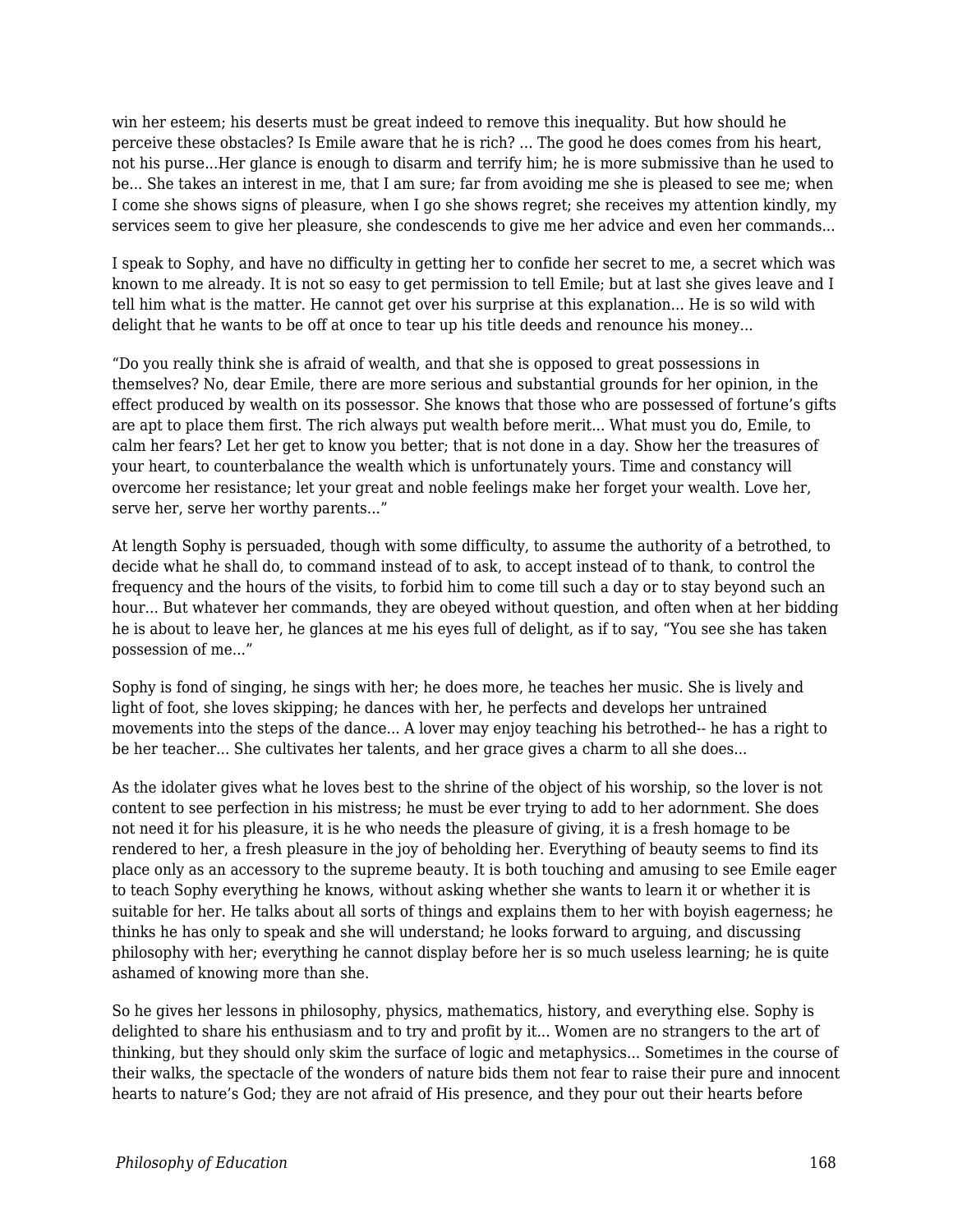him... They are perfect in each other's eyes; they love one another, they are perfect in each other's eyes; they love one another, they talk eagerly of all that makes virtue worth having. Their sacrifice to virtue make her all the dearer to them. Their struggles after self-control draw from them tears purer than the dew of heaven, and these sweet tears are the joy of life; no human heart has ever experienced a sweeter intoxication. Their very renunciation adds to their happiness, and their sacrifices increase their self-respect...

Emile is in love, but he is not presuming; and you will easily understand that the dignified Sophy is not the sort of girl to allow any kind of familiarity... If she is gracious enough to take his arm when they are out walking, a favor which she will never permit him to claim as a right, it is only occasionally that he dare venture with a sigh to press her hand to his heart... When I consider the folly of worldly maxims, whereby real purity is continually sacrificed to a show of propriety, I understand why speech becomes more refined while the heart becomes more corrupt, and why etiquette is stricter while those who conform to it are most immoral...

Emile, full of love and jealousy, will not be angry, sullen, suspicious, but delicate, sensitive, and timid; he will be more alarmed than vexed; he will think more of securing his lady love than of threatening his rival; he will treat him as an obstacle to be removed if possible from his path, rather than as a rival to be hated; if he hates him, it is not because he presumes to compete with him for Sophy's affection, but because Emile feels that there is a real danger of losing that affection...he understands that the law of preference rests upon merit only, and that honor depends upon success; he will redouble his efforts to make himself acceptable, and he will probably succeed...

Where is that young man so sternly fashioned, who braved all weathers, who devoted his body to the hardest tasks and his soul to the laws of wisdom; untouched by prejudice or passion, a lover of truth, swayed by reason only, unheeding all that was not hers? Living in softness and idleness he now lets himself be ruled by women; their amusements are the business of his life, their wishes are his laws; a young girl is the arbiter of his fate, he cringes and grovels before her; the earnest Emile is the plaything of a child...

Most of the habits you think you have instilled into children and young people are not really habits at all; they have only been acquired under compulsion, and being followed reluctantly they will be cast off at the first opportunity. However long you remain in prison you never get a taste for prison life; so aversion is increased rather than diminished by habit...

Emile loves Sophy; but what were the charms by which he was first attracted? Sensibility, virtue, and love for things pure and honest. When he loves this love in Sophy, will he cease to feel it himself? And what price did she put upon herself? She required all her lover's natural feelings-- esteem of what is really good, frugality, simplicity, generous unselfishness, a scorn of pomp and riches. These virtues were Emile's before love claimed them of him. Is he really changed? He has all the more reason to be himself...

You see that the young man is very far from spending his days with Sophy, and seeing as much of her as he wants. One or two visits a week are all that is permitted, and these visits are often only for the afternoon... He spends much more of his time in longing to see her, or in rejoicing that he has seen her, than he actually spends in her presence... On the days when he does not see Sophy he is not sitting idle at home. He is Emile himself and quite unchanged...his zeal and attention are bestowed on everything that is really useful to everybody; nor does he stop there. He visits the peasants in their homes; inquires into their circumstances, their families, the number of their children, the extent of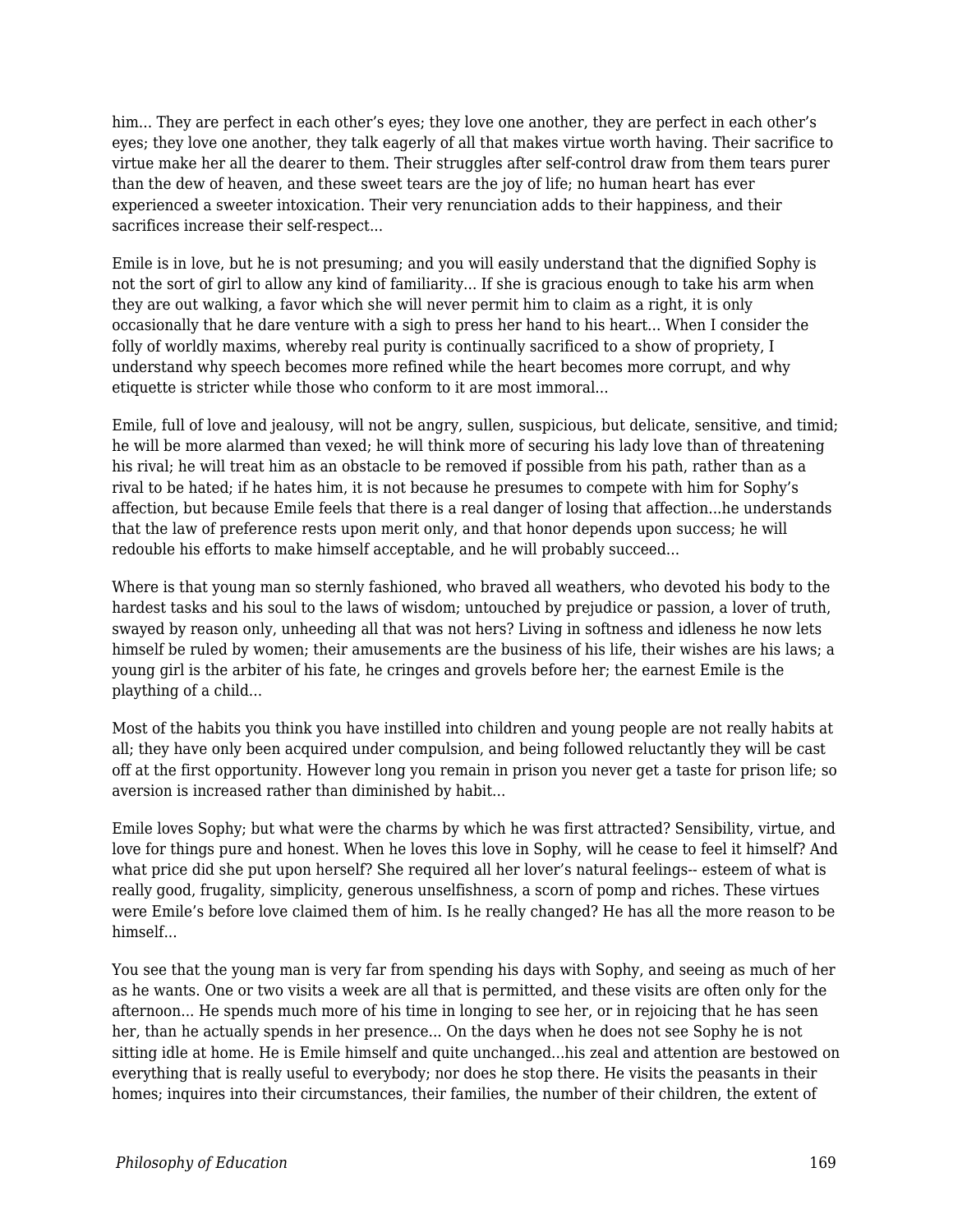their holdings, the nature of their produce, their markets, their rights, their burdens, their debts, etc. He gives away very little money, for he knows it is usually ill spent; but he himself directs the use of his money, and makes it helpful to them without distributing it among them. He supplies them with laborers, and often pays them for work done by themselves, on tasks for their own benefit...though he is the benefactor of some and the friend of all, he is none the less their equal. In conclusion, he always does as much good by his personal efforts as by his money...

Along with such occupations there is also the trade we learnt. One day a week at least, and every day when the weather is too bad for country pursuits, Emile and I go to work under a master-joiner. We do not work for show, like people above our trade; we work in earnest like regular workmen...

On her arrival, Sophy sees, at the other end of the shop, a young man in his shirt sleeves, with his hair all untidy, so hard at work that he does not see her; she makes a sign to her mother. Emile, a chisel in one hand and a hammer in the other, is just finishing a mortise; then he saws a piece of wood and places it in the vice in order to polish it. The sight of this does not set Sophy laughing; if affects her greatly; it wins her respect...

Yet Sophy's mother questions the master. "Sir, how much do you pay these two men a day?" "I give them each tenpence a day and their food; but if that young fellow wanted he could earn much more, for he is the best workman in the country." "Tenpence a day and their food," said she looking at us tenderly. "That is so, madam," replied the master. At these words she hurries up to Emile, kisses him, and clasps him to her breast with tears; unable to say more she repeats again and again, "My son, my son!"

When they had spent some time chatting with us, but without interrupting our work, "We must be going now," said the mother to her daughter... Then approaching Emile she tapped him playfully on the cheek, saying, "Well, my good workman, won't you come with us?" He replied sadly, "I am at work, ask the master." The master is asked if he can spare us. He replies that he cannot, "I have work on hand," said he, "which is wanted the day after tomorrow... Emile hung his head in silence...and merely said, "You see I am bound to stay..."

On the way home, the mother, somewhat vexed at his conduct, spoke to her daughter..."Why," said she, "was it so difficult to arrange matters with the master without being obliged to stay... "Oh, mamma," replied Sophy, "I trust Emile will never rely so much on money as to use it to break an engagement, to fail to keep his own word, and to make another break his!...he would become accustomed to place wealth before duty, and he would think that any duty might be neglected provided he was ready to pay. That is not Emile's way of thinking... It was for my sake that he stayed; I saw it in his eyes..."

..."Emile, take this hand; it is yours. When you will, you shall be my husband and my master; I will try to be worthy of that honor..." I will not describe our happiness; everybody will feel with us. After dinner Sophy asked if it were too far to go and see the poor invalids. It was her wish and it was a work of mercy... This fastidious girl was not disgusted by the dirt or smells, and she managed to get rid of both without disturbing the sick people. She who had always appeared so modest and sometimes so disdainful, she who would not for all the world have touched a man's bed with her little finger, lifted the sick man and changed his linen without any fuss, and placed him to rest in a more comfortable position. The zeal of charity is of more value than modesty...

They longed for their wedding day; they thought it was close at hand... One morning, I entered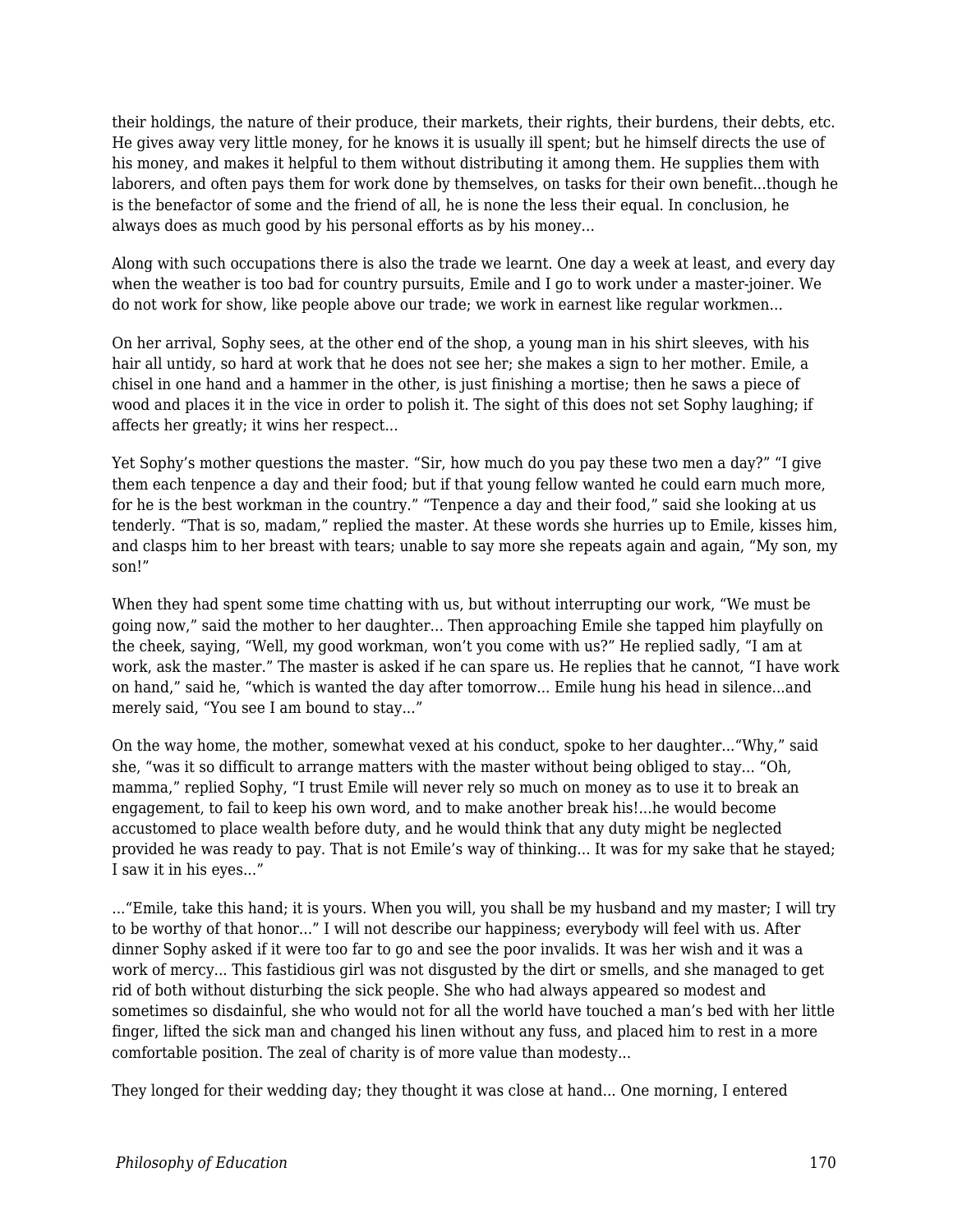Emile's room... "So long as we do not know what to do, wisdom consists in doing nothing. Of all rules there is none so greatly needed by man, and none which he is less able to obey... I kept to the path of nature, until she should show me the path of happiness. And lo! Their paths were the same, and without knowing it this was the path I trod."

"Be at once my witness and my judge; I will never refuse to accept your decision. Your early years have not been sacrificed to those that were to follow, you have enjoyed all the good gifts which nature bestowed upon you... You ;have never suffered any evil, except to escape a greater. You have known neither hatred nor servitude. Free and happy... When you reached the age of reason, I secured you from the influence of human prejudice; when your heart awoke I preserved you from the sway of passion... a fresh enemy has spread whom you have not yet learnt to conquer, and from whom I cannot save you. That enemy is yourself... you have learnt to desire and now you are the slave of your desires... what pains may you suffer without sickness, how many deaths may you die and yet live! A lie, an error, a suspicion, may plunge you in despair...

"You know how to suffer and to die; you know how to bear the heavy yoke of necessity in ills of the body, but you have not yet learnt to give a law to the desires of your heart; and the difficulties of life arise rather from our affections than from our needs... Everything upon earth has an end; sooner or later all that we love escapes from our fingers, and we behave as if it would last for ever. What was your terror at the mere suspicion of Sophy's death? Do you suppose she will live for ever? Do not young people of her age die? She must die, my son, and perhaps before you... You possess nothing because of the fear of losing it... How can you sacrifice desire to duty, and resist your heart in order to listen to your reason?... Tell me then what crime will stop a man who has no law but his heart's desires, who knows not how to resist his own passions.

"My son, there is no happiness without courage, nor virtue without a struggle. The word virtue is derived from a word signifying strength... As long as virtue is quite easy to practice, there is little need to know it. This need arises with the awakening of the passions; your time has come... So far you have had only the semblance of liberty, the precarious liberty of the slave who has not received his orders. Now is the time for real freedom; learn to be your own master; control your heart, my Emile, and you will be virtuous.

"There is another apprenticeship before you, an apprenticeship more difficult than the former... Happy lovers! for you the charms of virtue do but add to those of love; and the blessed union to which you are looking forward is less the reward of your goodness than of your affection. But tell me, O truthful man, though this passion is pure, is it any the less your master?... To feel or not to feel a passion is beyond our control, but we can control ourselves. Every sentiment under our own control is lawful; those which control us are criminal...

"Do not expect me to supply you with lengthy precepts of morality, I have only one rule to give you which sums up all the rest. Be a man; restrain your heart within the limits of your manhood. Study and know these limits; however narrow they may be, we are not unhappy within them... wishes without hope cease to torture us... The illusions of pride are the source of our greatest ills; but the contemplation of human suffering keeps the wise humble... Oh, Emile my son! if I were to lose you, what would be left of myself? And yet I must learn to lose you, for who knows when you may be taken from me?...

"Would you live in wisdom and happiness, fix your heart on the beauty that is eternal... learn to lose what may be taken from you; learn to forsake all things at the command of virtue, to set yourself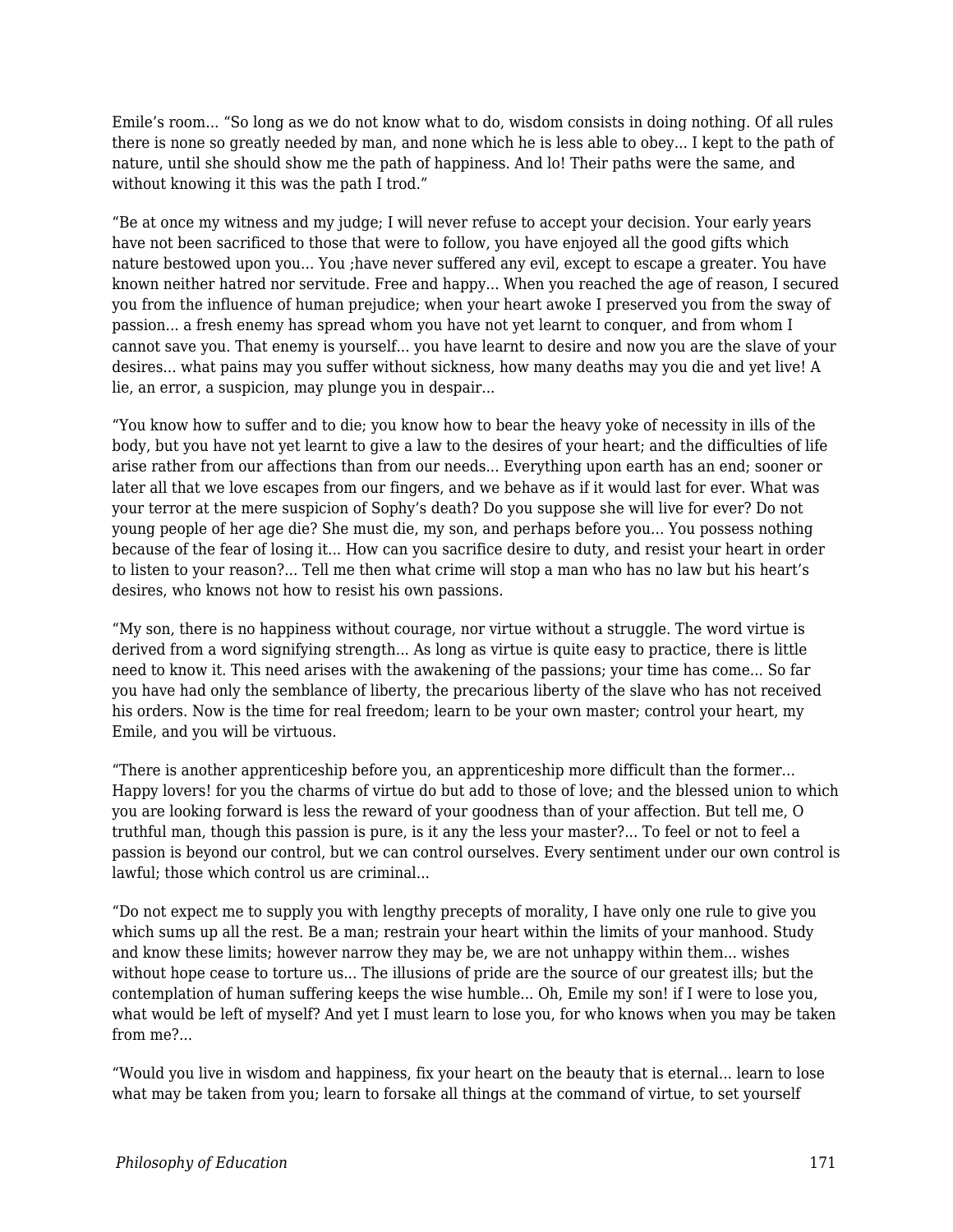above the chances of life... Then you will be happy in spite of fortune, and good in spite of your passions. You will find a pleasure that cannot be destroyed..."

Emile heard me with attention not unmixed with anxiety. After such a startling preface he feared some gloomy conclusion... "What must I do?" says he almost trembling, not daring to raise his eyes. "What must you do?" I reply firmly. "You must leave Sophy." "What are you saying?" he exclaimed angrily. "Leave Sophy, leave Sophy, deceive her, become a traitor, a villain, a perjurer!"...

I was prepared for this first outburst; I let it pass unheeded. If I had not the moderation I preach it would not be much use preaching it! Emile knows me too well to believe me capable of demanding any wrong action from him, and he knows that it would be wrong to leave Sophy, in the sense he attaches to the phrase. So he waits for an explanation. Then I resume my speech.

"My dear Emile, do you think any man whatsoever can be happier than you have been for the last months? If you think so, undeceive yourself. Before tasting the pleasures of life you have plumbed the depths of its happiness. There is nothing more than you have already experienced. The joys of sense are soon over; habit invariably destroys them. You have tasted greater joys through hope than you will ever enjoy in reality... If that state could have lasted for ever, you would have found perfect happiness...

"You wish to marry Sophy and you have only known her five months! You wish to marry her, not because she is a fit wife for you, but because she pleases you; as if love were never mistaken as to fitness, as if those, who begin with love, never ended with hatred! I know she is virtuous; but is that enough?... Is four months of liking a sufficient pledge for the rest of your life?... Sentiments are not a matter of principle; she may be perfectly virtuous and yet cease to love you. I am inclined to think she will be faithful and true; but who will answer for her, and who will answer for you if you are not put to the proof?...

"Sophy is not eighteen, and you are barely twenty-two; this is the age for love, but not for marriage. What a father and mother for a family! If you want to know how to bring up children, you should at least wait till you yourselves are children no longer... Let us speak of yourself. You hope to be a husband and a father; have you seriously considered your duties? When you become the head of a family you will become a citizen of your country. And what is a citizen of the state? What do you know about it? You have studied your duties as a man, but what do you know of the duties of a citizen? Do you know the meaning of such terms as government, laws, country?... Before you take your place in the civil order, learn to perceive and know what is your proper place.

"Emile, you must leave Sophy; I do not bid you forsake her; if you were capable of such conduct, she would be only too happy not to have married you; you must leave her in order to return worthy of her... Unaccustomed to struggle with himself, untrained to desire one thing and to will another, the young man will not give way; he resists, he argues. Why should he refuse the happiness which awaits him? ...Why need he leave her to learn what he ought to know? And if it were necessary to leave her why not leave her as his wife with a certain pledge of his return? Let him be her husband, and he is ready to follow me: let them be married and he will leave her without fear. "Marry her in order to leave her, dear Emile! what a contradiction!... I see delay must be involuntary on your part; you must be able to tell Sophy you leave her against you will. Very well, be content, and since you will not follow the commands of reason, you must submit to another master. You have not forgotten your promise. Emile, you must leave Sophy; I will have it."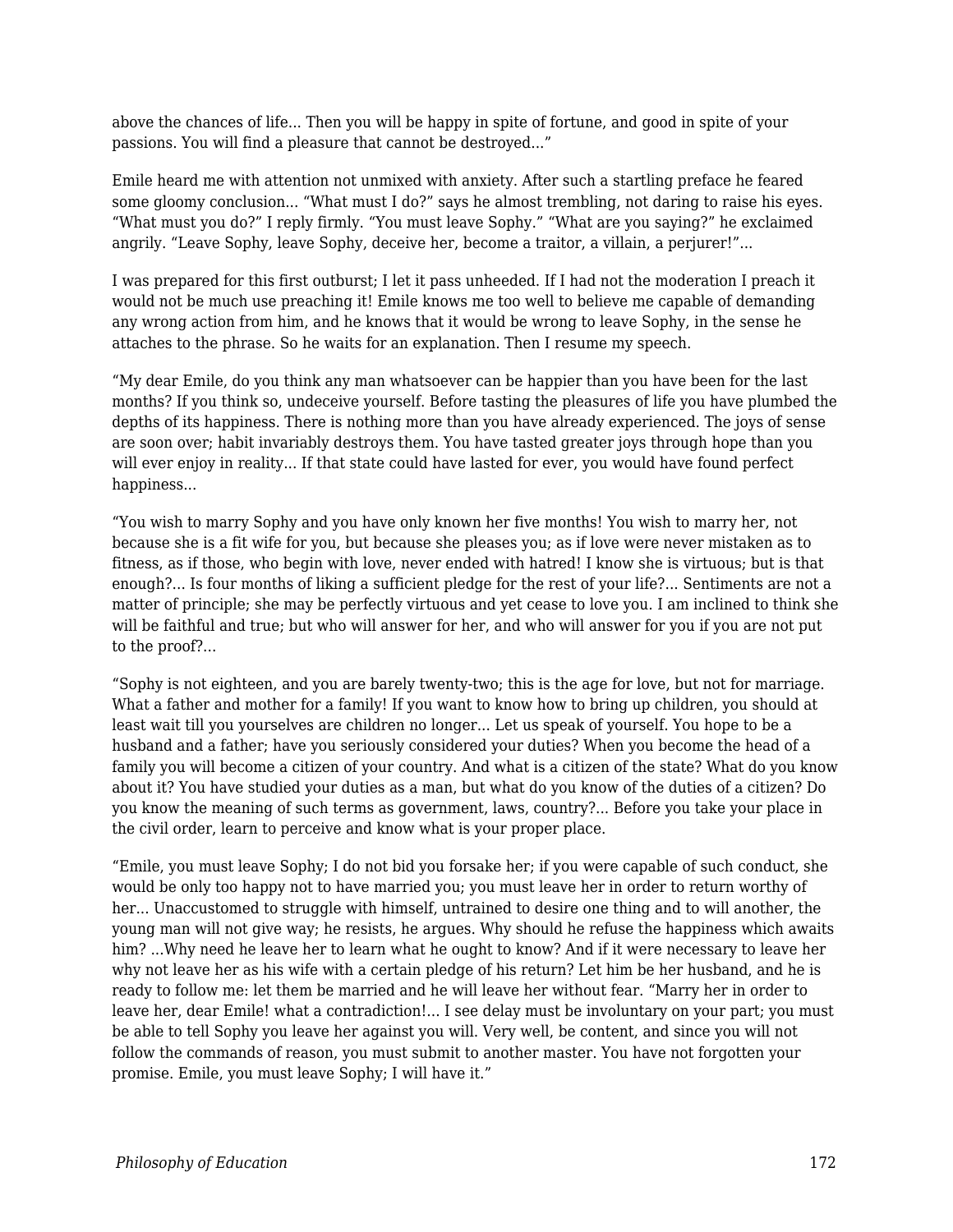"For a moment or two he was downcast, silent, and thoughtful, then looking me full in the face he said, "When do we start?" "In a week's time," I replied; "Sophy must be prepared for our going. Women are weaker than we are, and we must show consideration for them; and this parting is not a duty for her as it is for you, so she may be allowed to bear it less bravely..."

Sophy tries to bear the unforeseen blow with her usual pride and dignity... She weeps, she sighs against her will, and the fear of being forgotten embitters the pain of parting. She does not weep in her lover's sight, she does not let him see her terror...

...He sees, he feels, he is heartbroken. I drag him reluctantly away; if I left him another minute, he would never go. I am delighted that he should carry this touching picture with him...

## **Of Travel**

Are men the better for having traveled? The misuse of books is the death of sound learning. People think they know what they have read, and take no pains to learn. Too much reading only produces pretentious ignoramus... So many books lead us to neglect the book of the world; if we read it at all, we keep to our own page... To discover the truth amidst our own prejudices and those of the authors is too hard a task...

I maintain that it is beyond dispute that any one who has only seen one nation does not know men; he only knows those men among who he has lived. Hence there is another way of stating the question about travel: "Is it enough for a well-educated man to know his fellow-countrymen, or ought he to know mankind in general?"... He who has compared a dozen nations knows men, just he who has compared a dozen Frenchmen knows the French.

To acquire knowledge it is not enough to travel hastily through a country. Observation demands eyes, and the power of directing them towards the object we desire to know. There are plenty of people who learn no more from their travels than from their books, because they do not know how to think; because in reading their mind is at least under the guidance of the author, and in their travels they do not know how to see for themselves... The information acquired by travel depends upon the object of the journey. If this object is a system of philosophy, the traveler only sees what he desires to see; if it is self-interest, it engrosses the whole attention of those concerned...

It is a good thing to know all the places where we might live, so as to choose those where we can live most comfortably. If everyone lived by his own efforts, all he would need to know would be how much land would keep him in food... Man should begin by studying his fellows; he can study things later if time permits...

Traveling accelerates the progress of nature, and completes the man for good or evil. When a man returns from travelling about the world, he is what he will be all his life; there are more who return bad than good, because there are more who start with an inclination towards evil. In the course of their travels, young people, ill-educated and ill-behaved, pick up all the vices of the nations among whom they have sojourned, and none of the virtues with which those vices are associated...

Travel, undertaken as a part of education, should therefore have its rules. To travel for traveling's sake is to wander, to be a vagabond; to travel to learn is still too vague; learning without some definite aim is worthless. I would give a young man a personal interest in learning, and that interest, well-chosen, will also decide the nature of the instruction. This is merely the continuation of the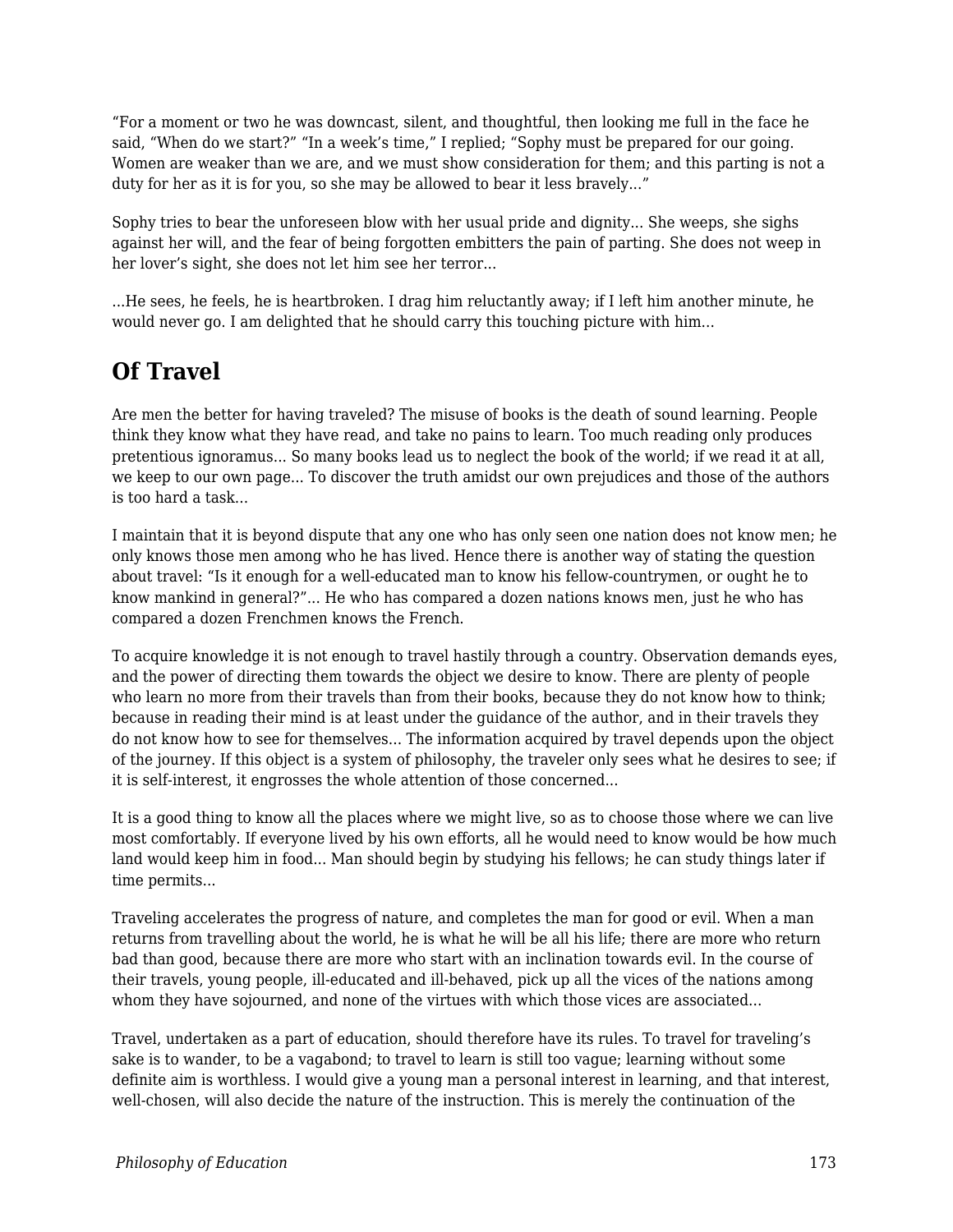method I have hitherto practiced.

Now after he has considered himself in his physical relations to other creatures, in his moral relations with other men, there remains to be considered his civil relations with other ;men, there remains to be considered his civil relations with his fellow-citizens. To do this he must first study the nature of government in general, then the different forms of government, and lastly the particular government under which he was born, to know if it suits him to live under it; for by a right which nothing can abrogate, every man, when he comes of age, becomes his own master, free to renounce the contract by which he forms part of the community, by leaving the country in which that contract holds good... Strictly speaking, every man remains in the land of his birth at his own risk unless he voluntarily submits to its laws in order to acquire a right to their protection...

But now you are approaching the age when the law, giving you the control over your property, makes you master of your person. You are about to find yourself alone in society, dependent on everything, even on your patrimony. You mean to marry; that is a praiseworthy intention, it is one of the duties of man; but before you marry you must know what sort of man you want to be, how you wish to spend your life, what steps you mean to take to secure a living for your family and yourself...

In the next place I would show him every possible way of using his money in trade, in the civil service, in finance... "There is yet another way of spending your time and money; you may join the army; that is to say, you may hire yourself out at the very high wages to go and kill men who never did you any harm..."

We can hardly suppose that any of these occupations will be much to Emile's taste. "Why," he will exclaim, "have I forgotten the amusements of my childhood? Have I lost the use of my arms?... The only property I desire is a little farm in some quiet corner... Give me Sophy and my land, and I shall be rich."... "A field of your own, dear Emile! Where will you find it... Do you think it is so easy to find a place where you can always live like an honest man? If there is any safe and lawful way of living without intrigues, without lawsuits, without dependence on others, it is, I admit, to live by the labor of our hands, by the cultivation of our own land; but where is the state in which a man can say, 'The earth which I dig is my own?' Before choosing this happy spot, be sure that you will find the peace you desire; beware lest an unjust government, a persecuting religion, and evil habits should disturb you in your home...

Let us devote the two years from now till the time of your return to choosing a place in Europe where you could live happily with your family, secure from all the dangers I have just described. If we succeed, you will have discovered that true happiness, so often sought for in vain; and you will not have to regret the time spent in its search. If we fail, you will be cured of a mistaken idea; you will console yourself for an inevitable ill, and you will bow to the law of necessity?"

I do not know whether all my readers will see whither this suggested inquiry will lead us; but this I do know, if Emile returns from his travels, begun and continued with this end in view, without a full knowledge of questions of government, public morality, and political philosophy of every kind, we are greatly lacking, he in intelligence and I in judgment... Our principles of political law are our scale. Our actual measurements are the civil law of each country... we shall see whether men are born slaves or free, in a community or independent; is their association the result of free will or of force?... Suppose we reject this theory that might is right and admit the right of nature, or the authority of the father, as the foundation of society; we shall inquire into the extent of this authority... Suppose the nations to have been formed each by its own choice; we shall then distinguish between right and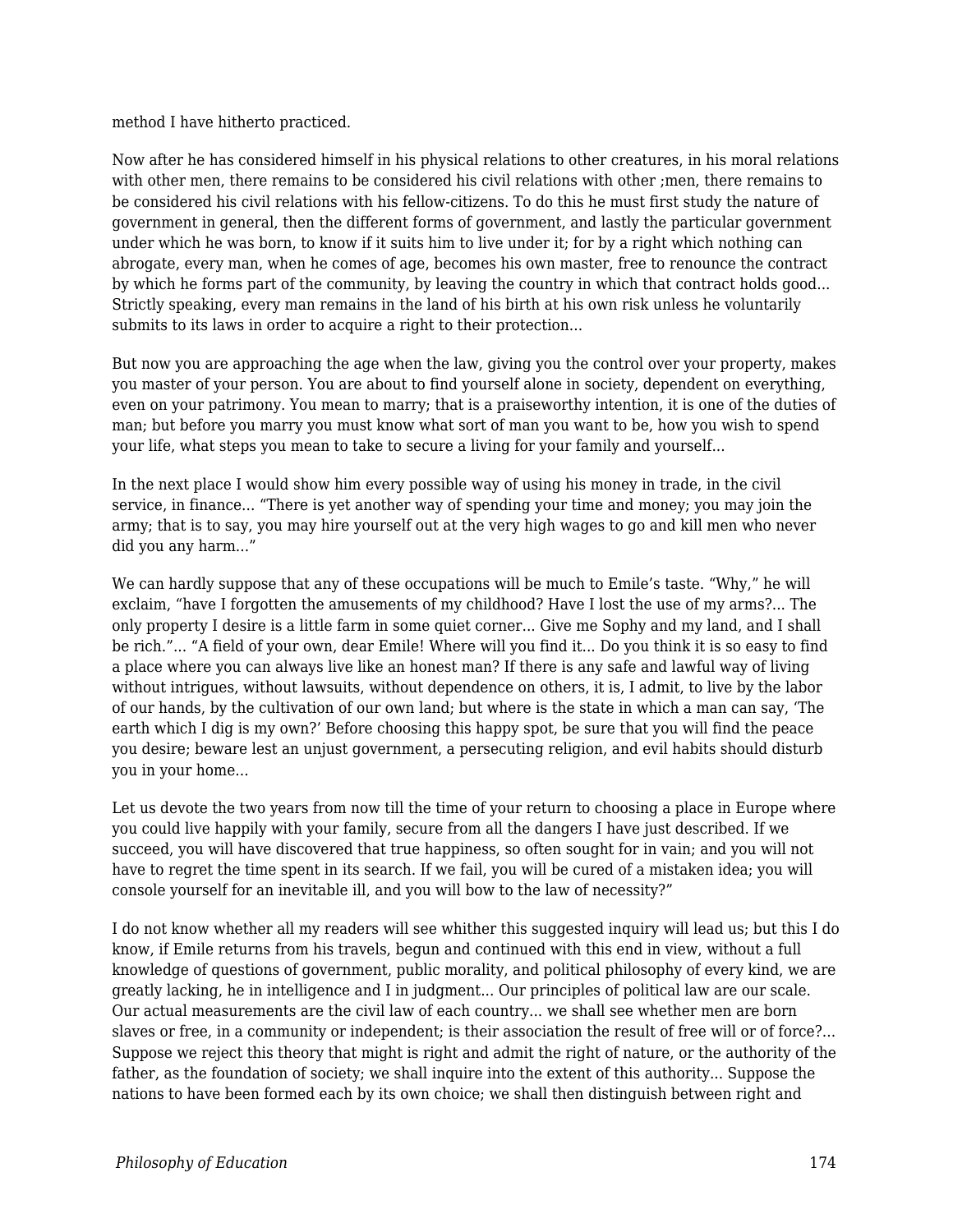fact... Taking next the law of slaver, we shall inquire whether a man can make over to another his right to himself, without restriction...

Since the nation was a nation before it chose a king, what made it a nation, except the social contract? Therefore the social contract is the foundation of all civil society, and it is in the nature of this contract that we must seek the nature of society formed by it.

We will inquire into the meaning of this contract; may it not be fairly well expressed in this formula? As an individual every one of us contributes his goods, his person, his life, to the common stock, under the supreme direction of the general will; while as a body we receive each member as an indivisible part of the whole...

Individuals having only submitted themselves to the sovereign, and the sovereign power being only the general will, we shall see that every man in obeying the sovereign only obeys himself, and how much freer are we under the social part than in the state of nature...

The greater the state, the smaller the government... the sovereign may entrust the care of the government to the whole nation or to the greater part of the nation, so that there are more citizen magistrates than private citizens. This form of government is called Democracy.

Or the sovereign may restrict the government in the hands of a lesser number, so that there are more plain citizens than magistrates; and this form of government is called Aristocracy.

Finally, the sovereign may concentrate the whole government in the hands of one man. This is the third and commonest form of government, and is called Monarchy or royal government...

In all ages there have been great disputes as to which is the best form of government, and people have failed to consider that each is the best in some cases and the worst in others... we infer that generally a democratic government is adapted to small states, an aristocratic government to those of moderate size, and a monarchy to large states...

Having thus considered every kind of civil society in itself, we shall compare them, so as to note their relations one with another; great and small, strong and weak, attacking one another, insulting one another, destroying one another... I should not be surprised if my pupil, who is a sensible young man, should interrupt me saying, "one would think we were building our edifice of wood and not of men; we are putting everything so exactly in its place!"...

I have said why travel does so little for everyone. What makes it still more barren for the young is the way in which they are sent on their travels. Tutors, more concerned to amuse than to instruct, take them from town to town, from palace to palace, where if they are men of learning and letters, they make them spend their time in libraries, or visiting antiquaries, or rummaging among old buildings transcribing ancient inscriptions. In every country they are busy over some other century, as if they were living in another country; so that after they have traveled all over Europe at great expense, a prey to frivolity or tedium, they return, having seen nothing to interest them, and having learnt nothing that could be of any possible use to them.

All capitals are just alike, they are a mixture of all nations and all ways of living; they are not the place in which to study the nations. Paris and London seem to me the same town... To study the genius and character of a nation you should go to the more remote provinces, where the inhabitants stay in one place, where there are fewer changes of wealth and position... In these remoter provinces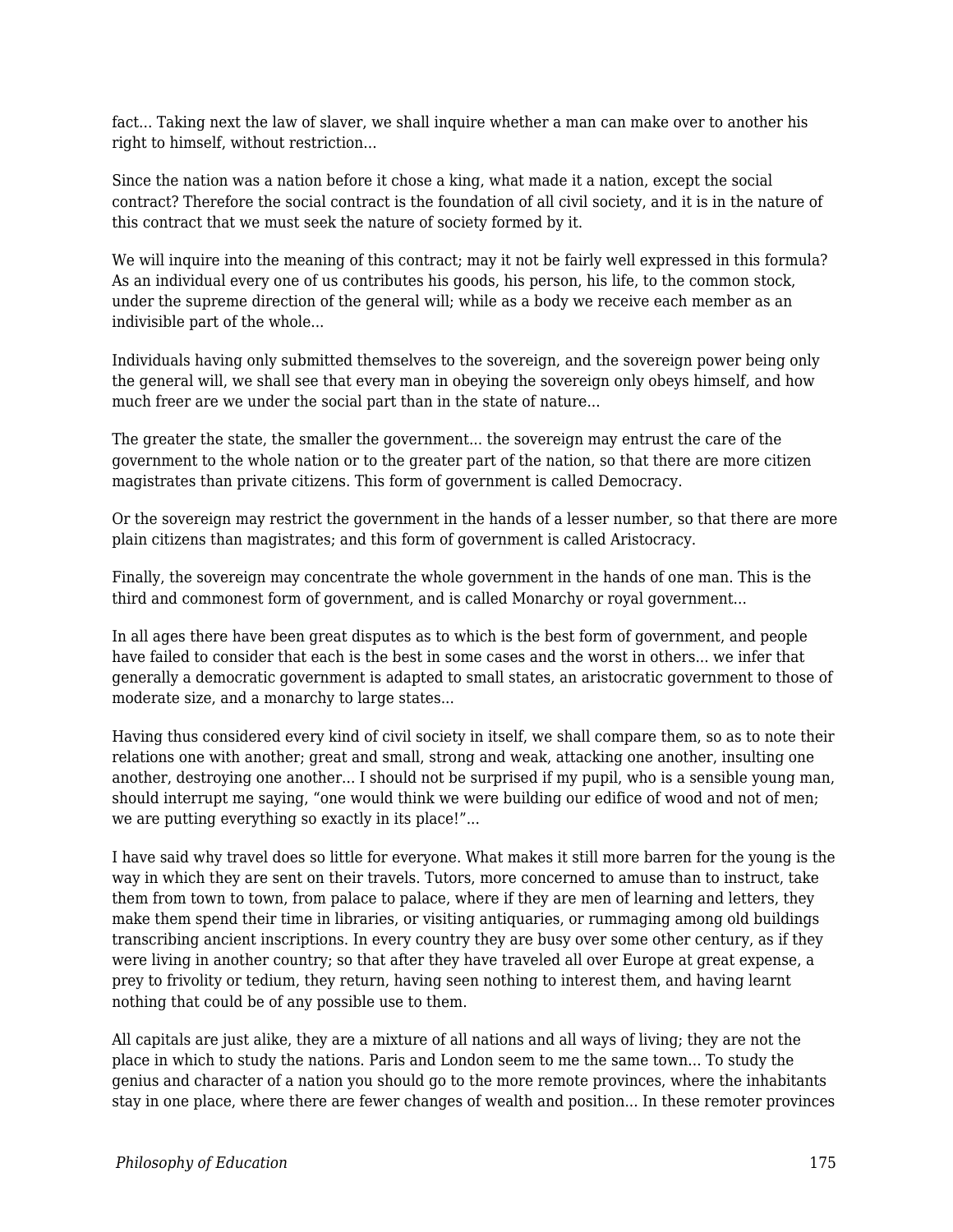a nation assumes its true character and shows what it really is; there the good or ill effects of the government are best perceived... In one country you begin to feel the spirit of the minister in the maneuvers of his underlings; in another you must see the election of members of parliament to see if the nation is really free...

Yet a young man must either love or fall into bad ways. It is easy to be deceived by appearances... He brings her a heart as tender as ever, and a more enlightened mind, and he returns to his native land all the better for having made acquaintance with foreign governments through their virtues. I have even taken care that he should associate himself with some man of worth in every nation, by means of a treaty of hospitality after the fashion of the ancients, and I shall not be sorry if this acquaintance is kept up by means of letters. Not only may this be useful, not only is it always pleasant to have a correspondent in foreign lands, it is also an excellent antidote against the sway of patriotic prejudices, to which we are liable all through our life, and to which sooner or later we are more or less enslaved...

When we have spent nearly two years traveling in a few of the great countries and many of the smaller countries of Europe, when we have learnt two or three of the chief languages, when we have seen what is really interesting in natural history, government, arts, or men. Emile, devoured by impatience, reminds me that our time is almost up. Then I say, "Well, my friend, you remember the main object of our journey; you have seen and observed; what is the final result of your observations? What decision have you come to?" Either my method is wrong, or he will answer me somewhat after this fashion--

"What decision have I come to? I have decided to be what you made me; of my own free will I will add no fetters to those imposed upon me by nature and the laws. The more I study the works of men in their institutions, the more clearly I see that, in their efforts after independence, they become slaves, and that their very freedom is wasted in vain attempts to assure its continuance... It seems to me that to set oneself free we need do nothing, we need only continue to desire freedom. My master, you have made me free by teaching me to yield to necessity.. In our travels I have sought for some corner of the earth where I might be absolutely my own; but where can one dwell among men without being dependent on their passions?... I can only be master of a cottage by ceasing to be master of myself... You argued very forcibly that I could not keep both my wealth and my liberty... Rich or poor, I shall be free. I shall be free not merely in this country or in that; I shall be free in any part of the world. All the chains of prejudice are broken; as far as I am concerned I know only the bonds of necessity...

"What matters my place in the world? What matters it where I am? Wherever there are men, I am among my brethren; wherever there are none, I am in my own home... If my wealth makes a slave of me, I shall find it easy to renounce it. I have hands to work, and I shall get a living... There is only one chain, a chain which I shall ever wear, a chain of which I may be justly proud. Come then, give me my Sophy, and I am free."

"Dear Emile... I knew what the result would be before our travels; I knew that when you saw our institutions you would be far from reposing a confidence in them which they do not deserve. In vain do we seek freedom under the power of the laws... But the eternal laws of nature and of order exist. For the wise man they take the place of positive law; they are written in the depths of his heart by conscience and reason; let him obey these laws and be free; for there is no slave but the evil-doer, for he always does evil against his will. Liberty is not to be found in any form of government, she is in the heart of the free man, he bears her with him everywhere. The vile man bears his slavery in himself; the one would be a slave in Geneva, the other free in Paris...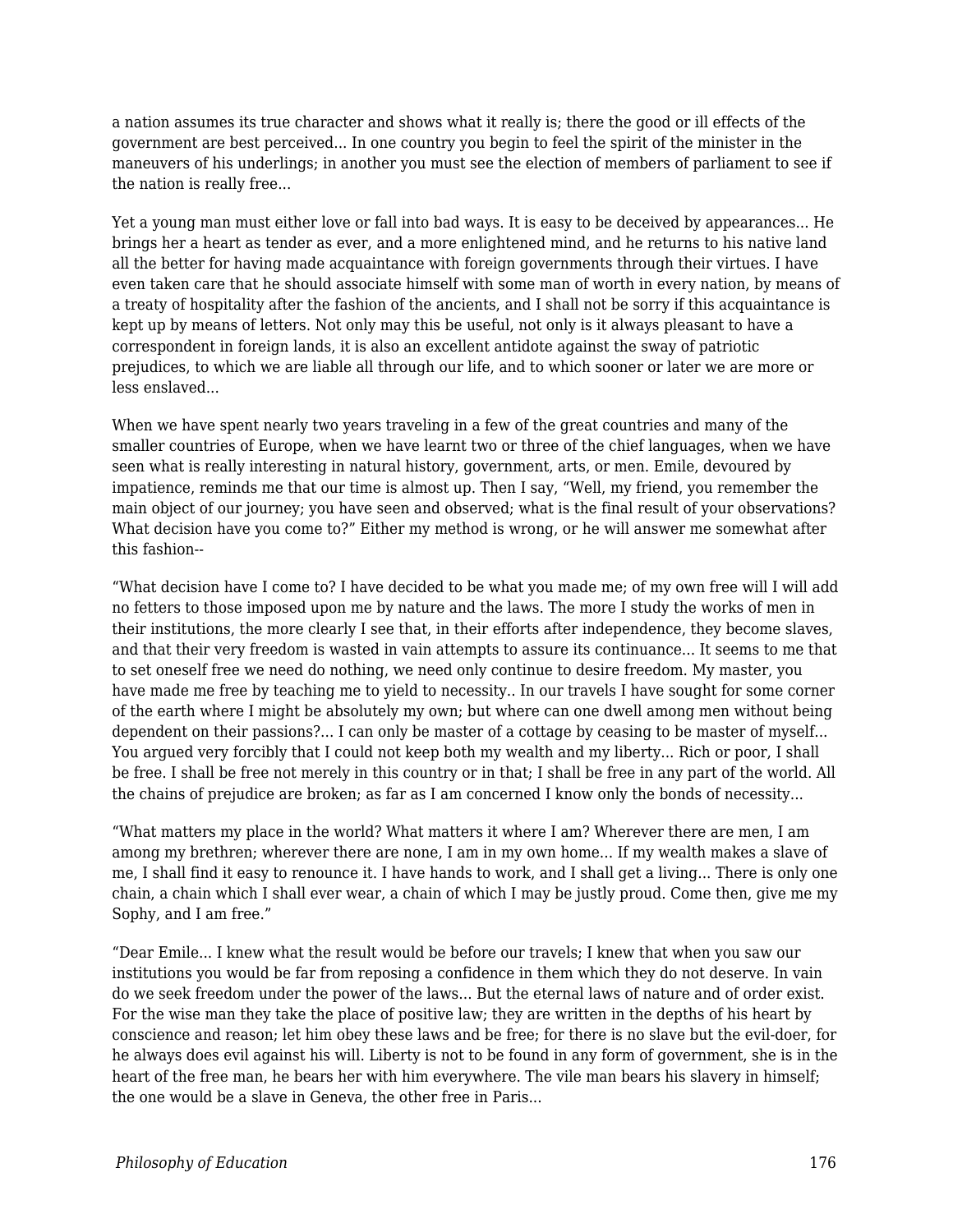"Oh, Emile, where is the man who owes nothing to the land in which he lives? Whatever that land may be, he owes to it the most precious thing possessed by man, the morality of his actions and the love of virtue... it is not true that he gains nothing from the laws; they give him courage to be just, even in the midst of the wicked. It is not true that they have failed to make him free; they have taught him to rule himself.

"Do not say therefore, 'What matter where I am?' It does matter that you should be where you can best do your duty; and one of these duties is to love your native land. Your fellow countrymen protected you in childhood; you should love them in you manhood. You should live among them... you must be their benefactor, their pattern; your example will do more than all our books, and the good they see you do will touch them more deeply than all our empty words...

If the prince or the state calls you to the service of your country, leave all to fulfill the honorable duties of a citizen in the post assigned to you. If you find that duty onerous, there is a sure and honorable means of escaping from it; do your duty so honestly that it will not long be left in your hands...

At last I see the happy day approaching, the happiest day of Emile's life and my own... The noble pair are united till death do part; heart and lips confirm no empty vows; they are man and wife. When they return from the church, they follow where they are led... "My children," say I, taking a hand of each, "it is three years since I beheld the birth of the pure and vigorous passion which is your happiness today. It has gone on growing; your eyes tell me that it has reached its highest point; it must inevitably decline."... how their eyes protest that they will adore each other till their latest breath. I let them have their way; then I continue--

"I have often thought that if the happiness of love could continue in marriage, we should find a Paradise upon earth. So far this has never been. But if it were not quite impossible, you two are quite worthy to set an example you have not received, an example which few married couples could follow. My children, shall I tell you what I think is the way, and the only way, to do it?"...

"It is plain and simple," I continue. "It consists in remaining lovers when you are husband and wife."

"Indeed," said Emile, laughing at my secret, "we shall not find that hard."

"Perhaps you will find it harder than you think... Cords too tightly stretched are soon broken. This is what happens when the marriage bond is subjected to too great a strain. The fidelity imposed by it upon husband and wife is the most sacred of all rights; but it gives to each too great a power over the other. Constraint and love do not agree together, and pleasure is not to be had for the asking...

"It is not so much possession as mastery of which people tire, and affection is often more prolonged with regard to a mistress than a wife. How can people make a duty of the tenderest caresses, and a right of the sweetest pledges of love? It is mutual desire which gives the right, and nature knows no other... No my children, in marriage the hearts are bound, but the bodies are not enslaved... Neither of you may give yourself to another, but neither of you belongs to the other except at your own will.

"If it is true, dear Emile, that you would always be your wife's lover, that she should always be your mistress and her own, be a happy but respectful lover; obtain all from love and nothing from duty, and let the slightest favors never be of right but of grace... Remember that even in marriage this pleasure is only lawful when the desire is mutual...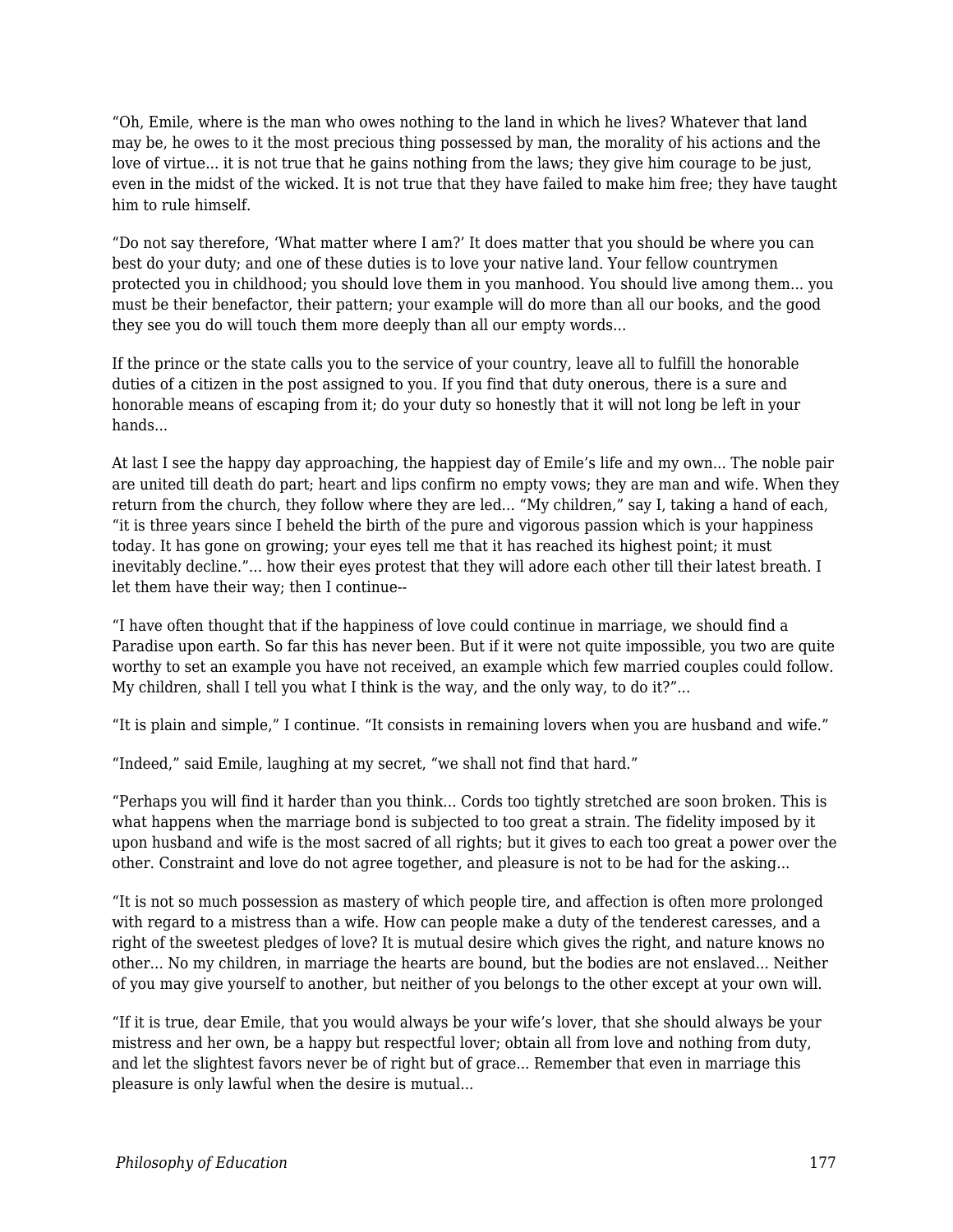[To Sophy]"When the wife is like Sophy, it is, however, good for the man to be led by her; that is another of nature's laws, and it is to give you as much authority over his heart, as his sex gives him over your person, that I have made you the arbiter of his pleasures. It will be hard for you, but you will control him if you can control yourself... You will long rule him by love if you make your favors scarce and precious, if you know how to use them aright. If you want to have your husband always in your power, keep him at a distance... Be all the dearer for your favors and all the more respected when you refuse them; let him honor his wife's chastity, without having to complain of her coldness.

"Thus, my child, he will give you his confidence, he will listen to your opinion, will consult you in his business, and will decide nothing without you... Pleasures are destroyed by possession... When you cease to be Emile's mistress you will be his friend and wife; you will be the mother of his children... Become so truly his better half that he can no longer do without you, and if he must leave you, let him feel that he is far from himself. You have made the charms of home life so powerful in your father's home, let them prevail in your own. Every man who is happy at home loves his wife. Remember that if your husband is happy in his home, you will be a happy wife...

"Dear Emile, all his life through a man needs a guide and counselor. So far I have done my best to fulfill that duty, my lengthy task is now ended, and another will undertake this duty. Today I abdicate the authority which you gave me; henceforward Sophy is your guardian."...

To do honor to their virtues, to paint their felicity, would require the history of their lives...

One morning a few months later Emile enters my room and embraces me, saying, "My master, congratulate your son; he hopes soon to have the honor of being a father. What a responsibility will be ours, how much we shall need you! Yet God forbid that I should let you educate the son as you educated the father. God forbid that so sweet and holy a task should make as good a choice for my child as was made for me! But continue to be the teacher of the young teachers. Advise and control us; we shall be easily led; as long as I live I shall need you. I need you more than ever now that I am taking up the duties of manhood. You have done your own duty; teach me to follow your example, while you enjoy your well-earned leisure."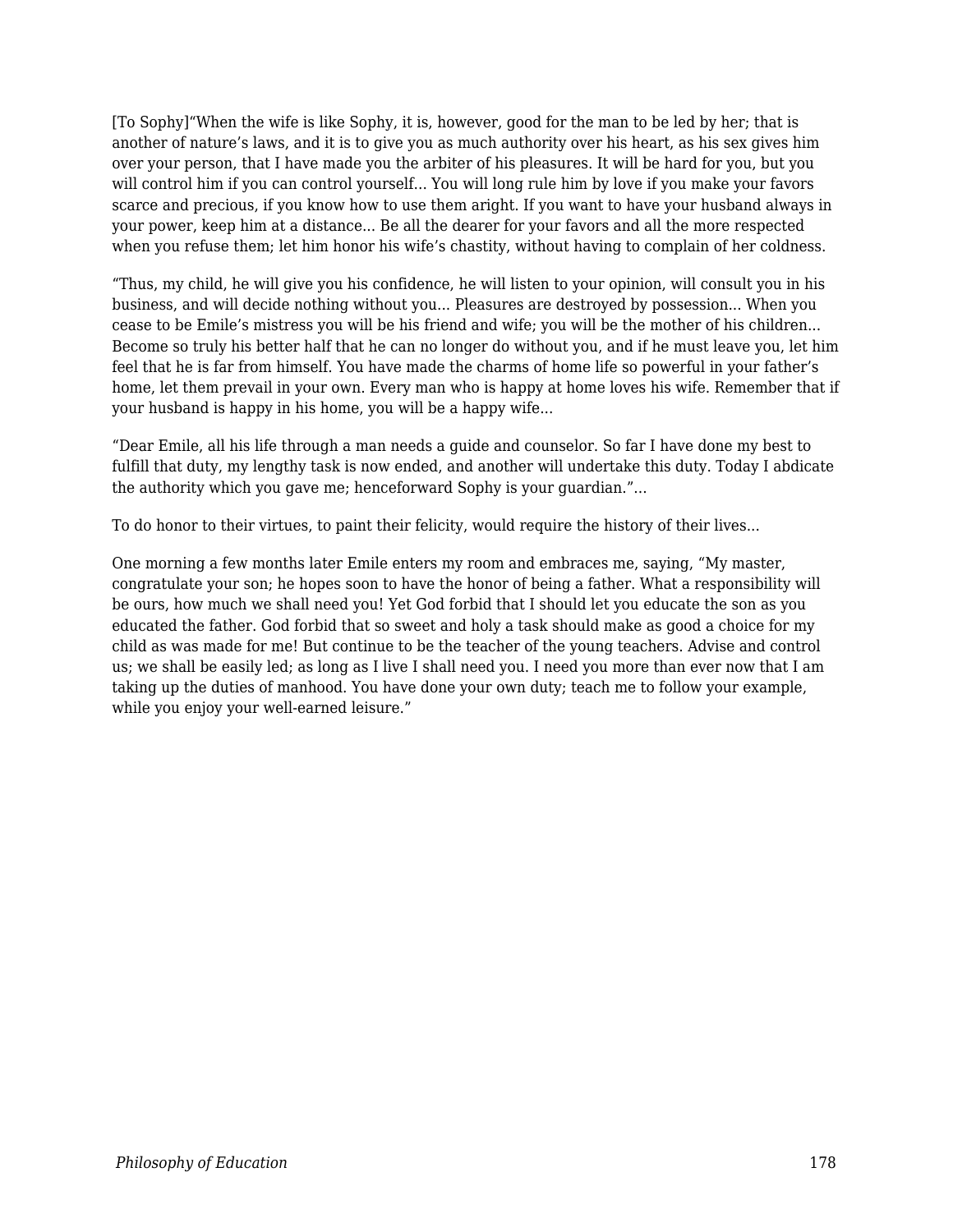## **Locke's Thoughts Concerning Education**

#### John Locke

The following is abridged from John Locke's *Thoughts Concerning Education* (1693).

A sound mind in a sound body, is a short, but full description of a happy state in this world: He that has these two, has little more to wish for; and he that wants either of them, will be but little better for anything else. Men's happiness or misery is most part of their own making. He, whose mind directs not wisely, will never take the right way; and he, whose body is crazy and feeble, will never be able to advance in it. I confess, there are some men's constitutions of body and mind so vigorous, and well framed by nature, that they need not much assistance from others, but by the strength of their natural genius, they are from their cradles carried towards what is excellent; and by the privilege of their happy constitutions are able to do wonders: but examples of this kind are but few, and I think I may say, that of all the men we meet with, nine parts of ten are what they are, good or evil, useful or not, by their education. 'Tis that which makes the great difference in mankind: the little, and almost insensible impressions on our tender infancies, have very important and lasting consequences: and there 'tis, as in the fountains of some rivers, where a gentle application of the hand turns the flexible waters into channels, that make them quite contrary courses, and by this little direction given them at first in the source, they receive different tendencies and arrive at last, at very remote and distant places.

I imagine the minds of children as easily turned this or that way, as water itself; and though this be the principal part, and our main care should be about the inside, yet the clay cottage is not to be neglected. I shall therefore begin with the case, and consider first the health of the body, as that, which perhaps you may rather expect from that study, I have been thought more peculiarly to have applied my self to; and that also which will be soonest dispatched, as lying, if I guess not amiss, in a very little compass.

How necessary health is to our business and happiness; and how requisite a strong constitution, able to endure hardships and fatigue, is to one that will make any figure in the world, is too obvious to need any proof.

The consideration, I shall here have of health, shall be, not what a physician ought to do with a sick or crazy child; but what the parents, without the help of physic, should do for the preservation and improvement of an healthy, or at least, not sickly constitution in their children: and this perhaps might be all dispatched, in this one short rule, viz. That gentlemen should use their children, as the honest farmers and substantial yeomen do theirs. But because the mothers possibly may think this a little too hard, and the fathers too short, I shall explain my self more particularly; only laying down this as a general and certain observation for the women to consider, viz. That most children's constitutions are either spoiled, or at least harmed, by cockering and tenderness.

The first thing to be taken care of, is, that children be not too warmly clad or covered, winter or summer. The face, when we are born, is no less tender than any other part of the body: 'tis use alone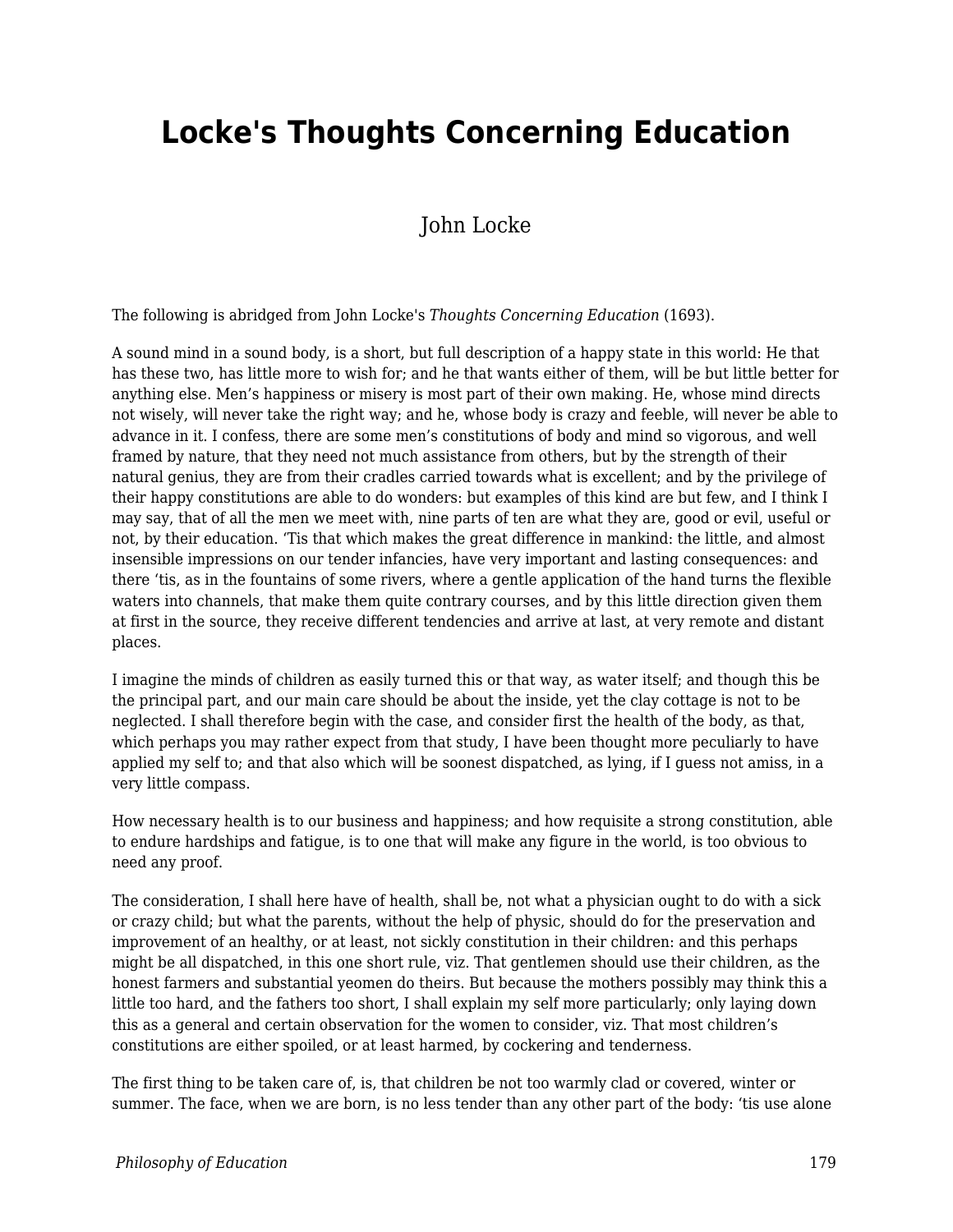hardens it, and makes it more able to endure the cold. And therefore the Scythian philosopher gave a very significant answer to the Athenian, who wondered how he could go naked in frost and snow: how said the Scythian, can you endure your face exposed to the sharp winter air? My face is used to it, said the Athenian. Think me all face, replied the Scythian. Our bodies will endure any thing, that from the beginning they are accustomed to...

Give me leave therefore to advise you, not to fence too carefully against the cold of this our climate. There are those in England who wear the same clothes winter and summer, and that without any inconvenience, or more sense of cold than others find. But if the mother will needs have an allowance for frost and snow, for fear of harm; and the father, for fear of censure; be sure let not his winter clothing be too warm...

I have said he here, because the principal aim of my discourse is, how a young Gentleman should be brought up from his infancy, which, in all things, will not so perfectly suit the education of daughters; though where the difference of sex requires different treatment, 'twill be no hard matter to distinguish.

I would also advise his feet to be washed every day in cold water; and to have his shoes so think that they might leak and let in water, when ever he comes near it...

I shall not need here to mention swimming, when he is of an age able to learn, and has any one to teach him. 'Tis that saves many a man's life: and the Romans thought it so necessary, that they rank's it with Letters; and it was the common phrase to mark one ill educated and good for nothing; that he had neither learnt to read nor to swim...

Another thing that is of great advantage to everyone's health, but especially children's, is, to be much in the open air, and very little as may be by the fire, even in winter. By this he will accustom himself also to heat and cold, shine and rain; all which, if a man's body will not endure, it will serve him to very little purpose in this world: and when he is grown up, it is too late to begin to use him to it: it must be got early and by degrees...

Narrow breasts, short and stinking breath, ill lungs, and crookedness, are the natural and almost constant effects of hard bodice and clothes that pinch. That way of making slender wastes and fine shapes, serves but the more effectually to spoil them...

As for his diet, it ought to be very plain and simple; and, if I might advise, flesh should be forborn as long as he was in the coats, or at least till he was two or three years old...

Of all that looks soft and effeminate, nothing is more to be indulged children than sleep. In this alone they are to be permitted to have their full satisfaction; nothing contributing more to the growth and health of children than sleep. All that is to be regulated in it is, in what part of the twenty four hours they should take it: which will easily be resolved, by only saying, that it is of great use to accustom them to rise early in the morning... 'tis worth the while to accustom him to early rising, and early going to bed, between this and that; for the present improvement of his health, and other advantages...

Let his bed be hard, and rather quilts than feathers...

And thus I have done with what concerns the body and health, which reduces itself to these few and easily observable rules. Plenty of open air, exercise and sleep; plain diet, no wine or strong drink, and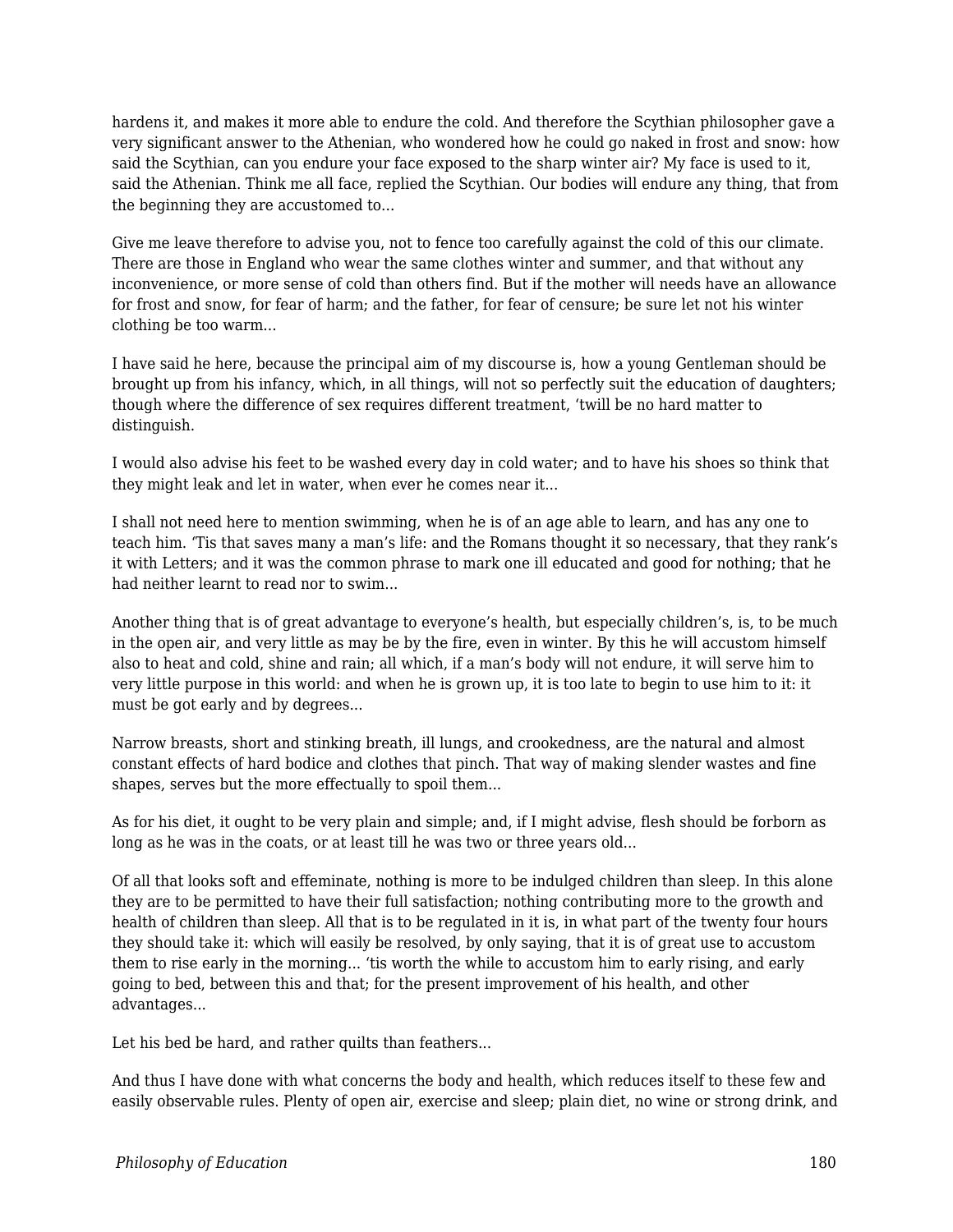very little or no physic; not too warm and straight clothing, especially the head and feet kept cold, and the feet often used to cold water, and exposed to wet.

Due care being had to keep the body in strength and vigor, so that it may be able to obey and execute the orders of the mind, the next and principal business is, to set the mind right, that on all occasions it may be disposed to consent to nothing, but what may be suitable to the dignity and excellency of a rational creature.

If what I have said in the beginning of this discourse be true, as I do not doubt but it is, viz., that the difference to be found in the manners and abilities of men, is owing more to their education than to anything else, we have reason to conclude that great care is to be had of the forming children's minds, and giving them that seasoning early, which shall influence their lives always after. For when they do well or ill, the praise or blame will be laid there; and when anything is done untowardly, the common saying will pass upon them, that it is suitable to their breeding.

As the strength of the body lies chiefly able to endure hardships, so also does that of the mind. And the great principle and foundation of all virtue and worth is placed in this, that a man is able to deny himself his own desires, cross his own inclinations, and purely follow what reason directs as best, though the appetite lean the other way.

The great Mistake I have been observed in people's breeding their children has been that this has not been taken care enough of in its due season; that the mind has not been made obedient to discipline, and pliant to reason, when at first it was most tender, most easy to be bowed. Parents, being wisely ordained by nature to love their children are very apt, if reason watch that natural affection very warily, are apt, I say, to let it run into fondness. They love their little ones and tis their duty, but they often, with them, cherish their faults too. They must not be crossed, forsooth; they must be permitted to have their wills in all things; and they being in their infancies not capable of great vices, their parents think they may safely enough indulge their little irregularities, and make themselves sport with that pretty perverseness, which, they think, well enough becomes that innocent age. But to a fond parent, that would not have his child corrected for a perverse trick, but excused it, saying, it was a small matter; Solon very replied, ay, but custom is a great one.

The fondling must be taught to strike and call names; must have what he cries for and do what he pleases. Thus parents, by humoring and cockering them when little, corrupt the principles of nature in their children, and wonder afterwards to taste the bitter waters when they themselves have poisoned the fountain...

...The coverings of our bodies, which are for modesty, warmth, and defense are, by the folly or vice of parents, recommended to their children for other uses. They are made matters of vanity and emulation. A child is set a-longing after a new suit, for the finery of it; and when the little girl is tricked up in her new gown and commode, how can her mother do less than teach her to admire herself, by calling her, her little queen and her princess? Thus the little ones are taught to be proud of their clothes, before they can put them on. And why should they not continue to value themselves for their outside fashionableness of the tailor or tirewoman's making, when their parents have so early influenced them to do so?...

Craving. It seems plain to me, that the principle of all virtue and excellency lies in a power of denying our selves the satisfaction of our own desires, where reason does not authorize there. This power is to be got and improved by custom, made easy and familiar by an early practice. If therefore I might be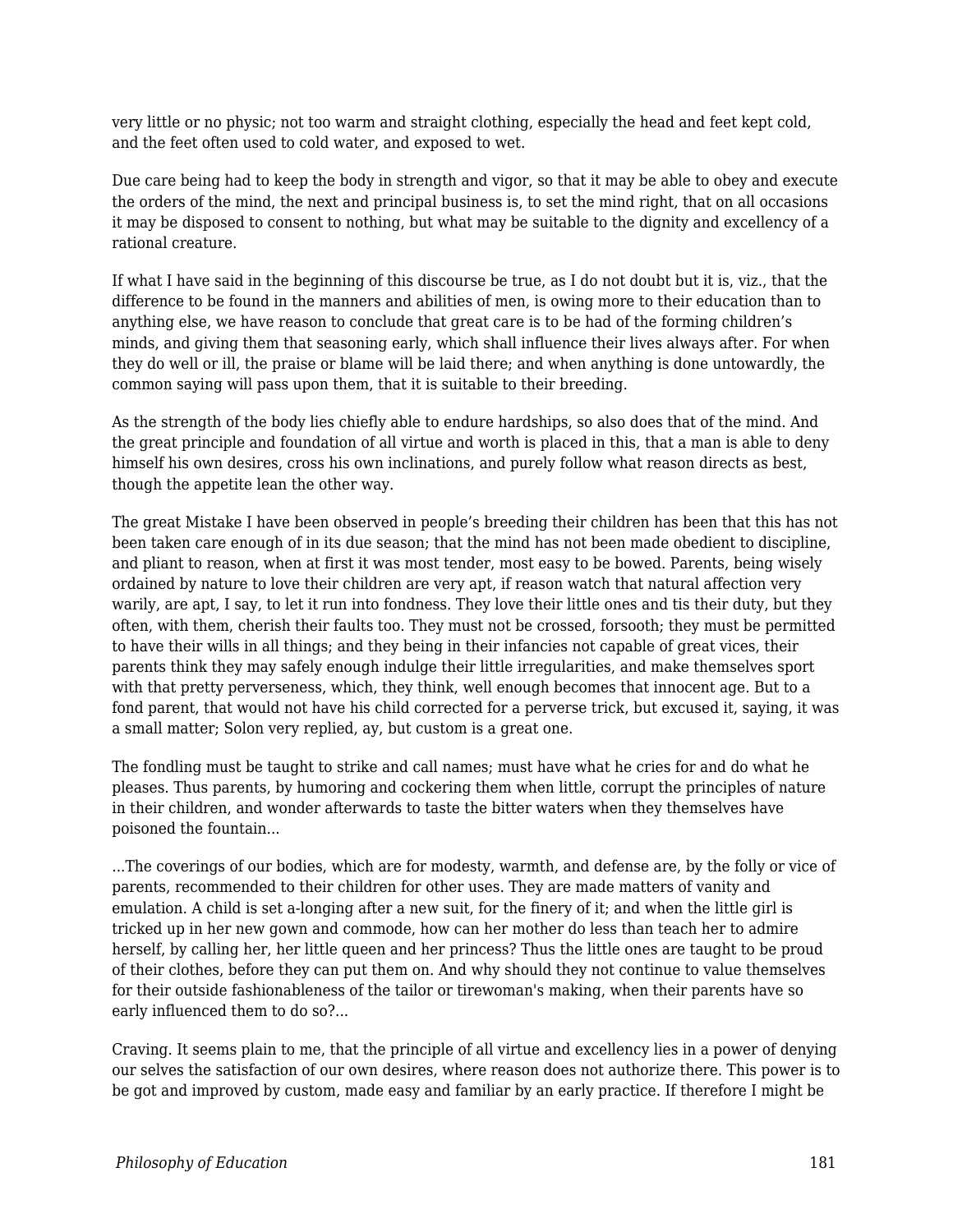heard, I would advise, that, contrary to the ordinary way, children should be used to submit their desires, and go without their longings, even from their very cradles. The first thing they should learn to know, should be, that they were not to have anything, because it pleased them, but because was thought fit for them. If things suitable to their wants were supplied to them, so that they were never suffered to have what they once cried for, they would learn to be content without it; would never with bawling and peevishness contend for mastery; nor be half so uneasy to themselves and others as they are, because from the first beginning they are not thus handled. If they were never suffered to obtain their desire by the impatience they expressed for it, they would no more cry for other things than they do for the moon.

... And that this ought to be observed as an inviolable maxim, that whatever once is denied them, they are certainly not to obtain by crying or importunity; unless one has a mind to teach them to be impatient and troublesome, by rewarding them for it, when they are so.

Those therefore that intend ever to govern their children, should begin it whilst they are very little; and look that they perfectly comply with the will of their parents. Would you have your son obedient to you, when past a child? Be sure then to establish the authority of a father, as soon as he is capable of submission, and can understand in whose power he is. If you would have him stand in awe of you, imprint it in his infancy; and, as he approaches more to a man, admit him nearer to your familiarity: so shall you have him your obedient subject (as is fit) whilst he is a child, and your affectionate friend when he is a man... For liberty and indulgence can do no good to children: their want of judgment makes them stand in need of restraint and discipline. And, an the contrary, imperiousness and. severity is but an ill way of treating men, who have reason of their own to guide them, unless you have a mind to make your children, when grown up, weary of you; and secretly to say within themselves, "When will you die, father?"...

Thus much for the settling your authority over your children in general. Fear and awe ought to give you the first power over their minds, and love and friendship in riper years to hold it: for the time must come, when they will be past the rod and correction; and then, if the love of you make them not obedient and dutiful, if the love of virtue and reputation keep them not in laudable courses, I ask, what hold will you have upon them, to turn them to it? ...

...For I am very apt to think, that great severity of punishment does but very little good; nay, great harm in education: and I believe it will be found, that, caeteris paribus, those children who have been most chastised, seldom make the best men...

The usual lazy and short way by chastisement, and the rod, which is the only instrument of government that tutors generally know, or ever think of, is the most unfit of any to be used in education; because it tends to both those mischiefs, which, as we have shown, are the Scylla and Charybdis, which, on the one hand or the other, ruin all that miscarry.

1. This kind of punishment contributes not at all to the mastery of our natural propensity to indulge corporal and present pleasure, and to avoid pain at any rate, but rather encourages it; and so strengthens that in us, which is the root of all vicious and wrong actions. For what motives, I pray, does a child act by, but of such pleasure and pain, that drudges at his book against his inclination, or abstains from eating unwholesome fruit, that he takes pleasure in, only out of fear of whipping? He in this only prefers the greater corporal pleasure, or avoids the greater corporal pain; and what is it, to govern his actions, and direct his conduct, by such motives as these? What is it, I say, but to cherish that principle in him, which it is our business to root out and destroy? And therefore I cannot think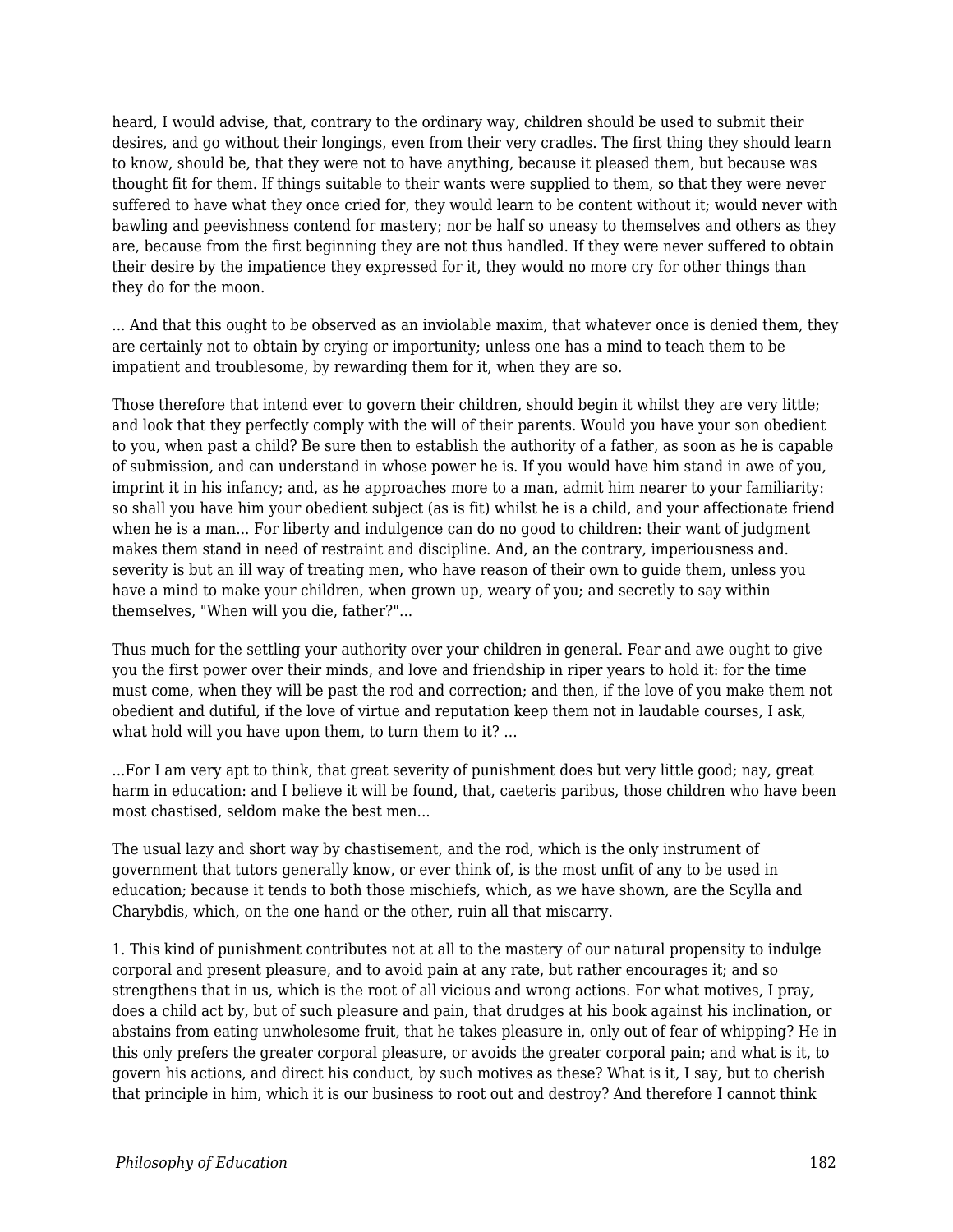any correction useful to a child, where the shame of suffering for having, done amiss does not work more upon him than the pain.

2. This sort of correction naturally breeds an aversion to that which it is the tutor's business to create a liking to. How obvious is it to observe, that children come to hate things liked at first, as soon as they come to be whipped, or chid, and teased about them? And it is not to be wondered at in them, when grown men would not be able to be reconciled to any thing by such ways. Who is there that would not be disgusted with any innocent recreation in itself indifferent to him, if he I should with blows, or ill language, be haled to it, when he had no mind? Or be constantly so treated, for some circumstance in his application to it? This is natural to be so. Offensive circumstances ordinarily infect innocent things which they are joined with: and the very sight of a cup, wherein any one uses to take nauseous physic, turns his stomach, so that nothing will relish well out of it, though the cup be never so clean and well-shaped, and of the richest materials.

3. Such a sort of slavish discipline makes a slavish temper. The child submits, and dissembles obedience, whilst the fear of the rod hangs over him; but when that is removed, and, by being out of sight, he can promise himself impunity, he gives the greater scope to his natural inclination, which by this way is. not at all altered, but on the contrary heightened and increased in him; and after such restraint, breaks out usually with the more violence. or,

4. If severity carried to the highest pitch does prevail, and works a cure upon the present unruly distemper, it is often bringing in the room of it a worse and more dangerous disease, by breaking the mind; and then, in the place of disorderly young fellow, you have a low-spirited, moped creature: who, however with his unnatural sobriety he may please silly people, who commend tame, unactive children because they make no noise, nor give them any trouble; yet, at last, will probably prove as uncomfortable a thing to his friends, as he will be, all his life, an useless thing to himself and others.

Beating them, and all other sorts of slavish and corporal punishments, are not the discipline fit to be used in the education of those we would have wise, good, and ingenuous men; and therefore very rarely to be applied, and that only in great occasions, and cases of extremity. On the other side, to flatter children by rewards of things that are pleasant to them, is as carefully to be avoided. He that will give to his son apples, or sugar-plums, or what else of this kind he is most delighted with, to make him learn his book, does but authorize his love of pleasure, and cocker up that dangerous propensity, which he ought by all means to subdue and stifle in him. You can never hope to teach him to master it whilst you compound for the check you give his inclination in one place, by the satisfaction you propose to it in another. To make a good, a wise, and a virtuous man, it is fit he should learn to cross his appetite, and deny his inclination to riches, finery, or pleasing his palate, etc., whenever his reason advises the contrary, and his duty requires it. But when you draw him to do anything that is fit, by the offer of money or reward the pains of learning his book, by the pleasure of a luscious morsel; when you promise him a lace-cravat, or a fine new suit, upon performance of some of his little tasks; what do you, by proposing these as rewards, but allow them to be the good things he should aim at, and thereby encourage his longing for them, and accustom him to place his happiness in them? Thus people, to prevail with children to be industrious about their grammar, dancing, or some other such matter of no great moment to the happiness or usefulness of their lives by misapplied rewards and punishments, sacrifice their virtue, invert the order of their education, and teach them luxury, pride, or covetousness, etc. For in this way, flattering those wrong inclinations, which they should restrain and suppress, they lay the foundations of those future vices, which cannot be avoided, but by curbing our desires, and accustoming them early to submit to reason.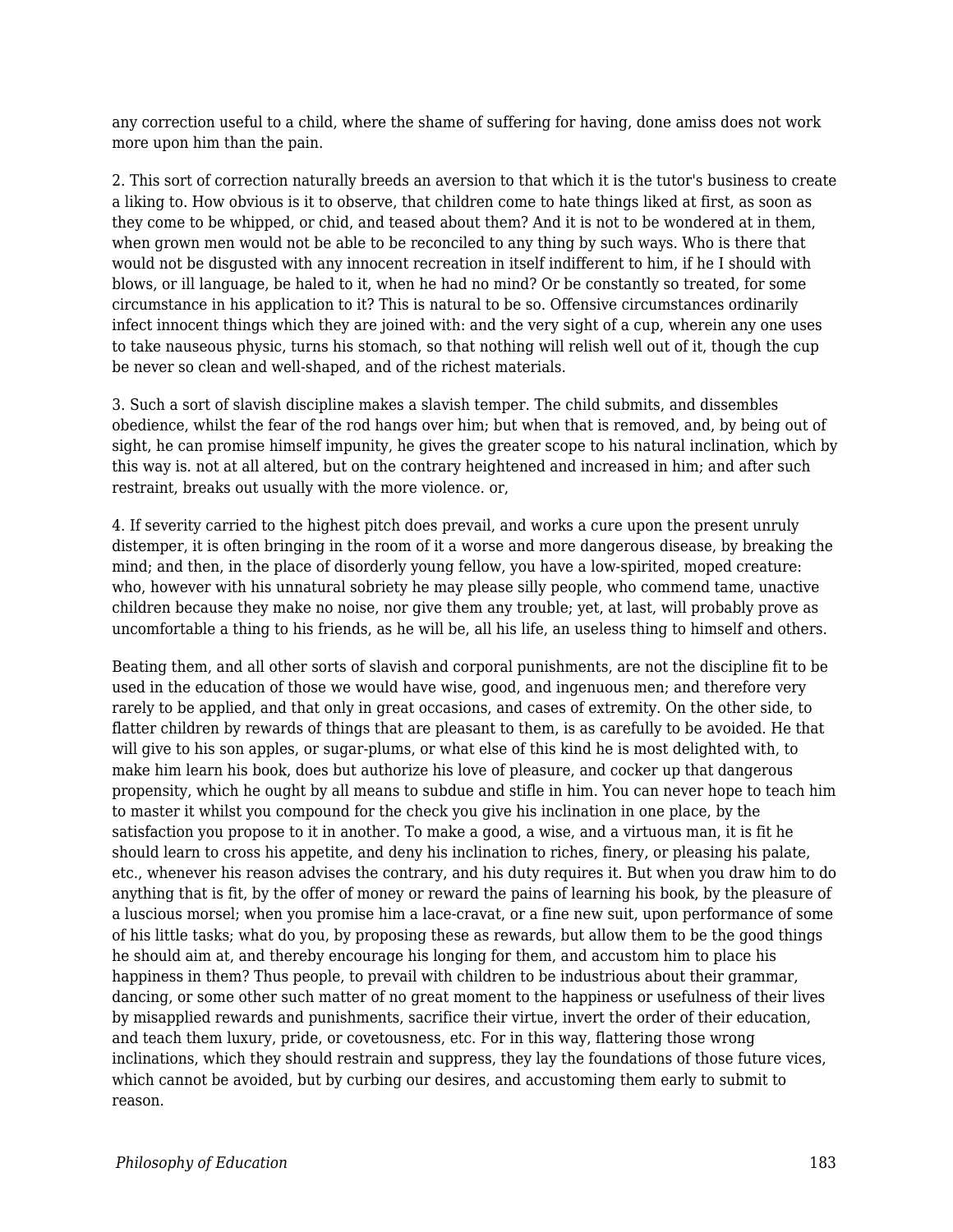I say, not this, that I would have children kept from the conveniences or pleasures of life, that are not injurious to their health or virtue. On the contrary, I would have their lives made as pleasant, and as agreeable to them as may be, in a plentiful enjoyment of whatsoever might innocently delight them: provided it be with this caution, that they have those enjoyments only as the consequences of the state of esteem and acceptation they are in with their parents and governors; but they should never be offered or bestowed on them, as the reward of this or that particular performance, that they show an aversion to, or to which they would not have applied themselves without that temptation.

But if you take away the rod on one hand, and these little encouragements, which they are taken with, on the other, How then (will you say) shall children be governed? Remove hope and fear, and there is an end of all discipline. I grant, that good and evil, reward and punishment, are the only motives to a rational creature; these are the spur and reins whereby all mankind are set on work and guided, and therefore they are to be made use of to children too. For I advise their parents and governors always to carry this in their minds, that they are to be treated as rational creatures.

I grant, and punishments must be proposed to children, if we intend to work upon them. The mistake, I imagine, is that those that are generally made use of, are ill chosen. The pains and pleasures of the body are, I think, of ill consequence, when made the rewards and punishments, whereby men would prevail on their children: for they serve but to increase and strengthen those appetites which 'tis our business to subdue and master. What principle of virtue do you lay in a child, if you will redeem his desires of one pleasure by the proposal of another? This is but to enlarge his appetite, and instruct it to wander. If a child cries for an unwholesome and dangerous fruit, you purchase his quiet by giving him a less hurtful sweetmeat; this perhaps may preserve his health, but spoils his mind, and sets that farther out of order. For here you only change the object, but flatter still his appetite, and allow that must be satisfied: wherein, as I have showed, lies the root of the mischief: and till you bring him to be able to bear a denial of that satisfaction, the child may at present be quiet and orderly, but the disease is not cured. By this way of proceeding you foment and cherish in him, that which is the spring from whence all the evil flows, which will be sure on the next occasion to break out again with more violence, give him stronger longings, and you more trouble.

The rewards and punishments, then, whereby we should keep children in order, are quite of another kind; and of that force, that when we can get them once to work, the business, I think, is done, and the difficulty is over. Esteem and disgrace are, of all others, the most powerful incentives to the mind, when one is brought to relish them. If you can once get into children a love of credit, and an apprehension of shame and disgrace, you have put into them the true principle, which will constantly work, and incline them to the right. But it will be asked, How shall this be done? I confess, it does not, at first appearance, want some difficulty; but yet I think it worth our while to seek the ways (and practice them when found) to attain this, which I look on as the great secret of education.

First, children (earlier perhaps than we think) are very sensible of praise and recommendation. They find a pleasure in being esteemed and valued, especially by their parents, and those whom they depend on. If therefore the father caress and commend them, when they do well; show a cold and neglectful countenance to them upon doing ill; and this accompanied by a like carriage of the mother; and all others that are about them, it will in a little time make them sensible of the difference: and this, if constantly observed, I doubt not but will of itself work more than threats or blows, which lose their force, when once grown common, and are of no use when shame does not attend them; and therefore are to be forborne, and never to be used, but in the case hereafter-mentioned, when it is brought to extremity.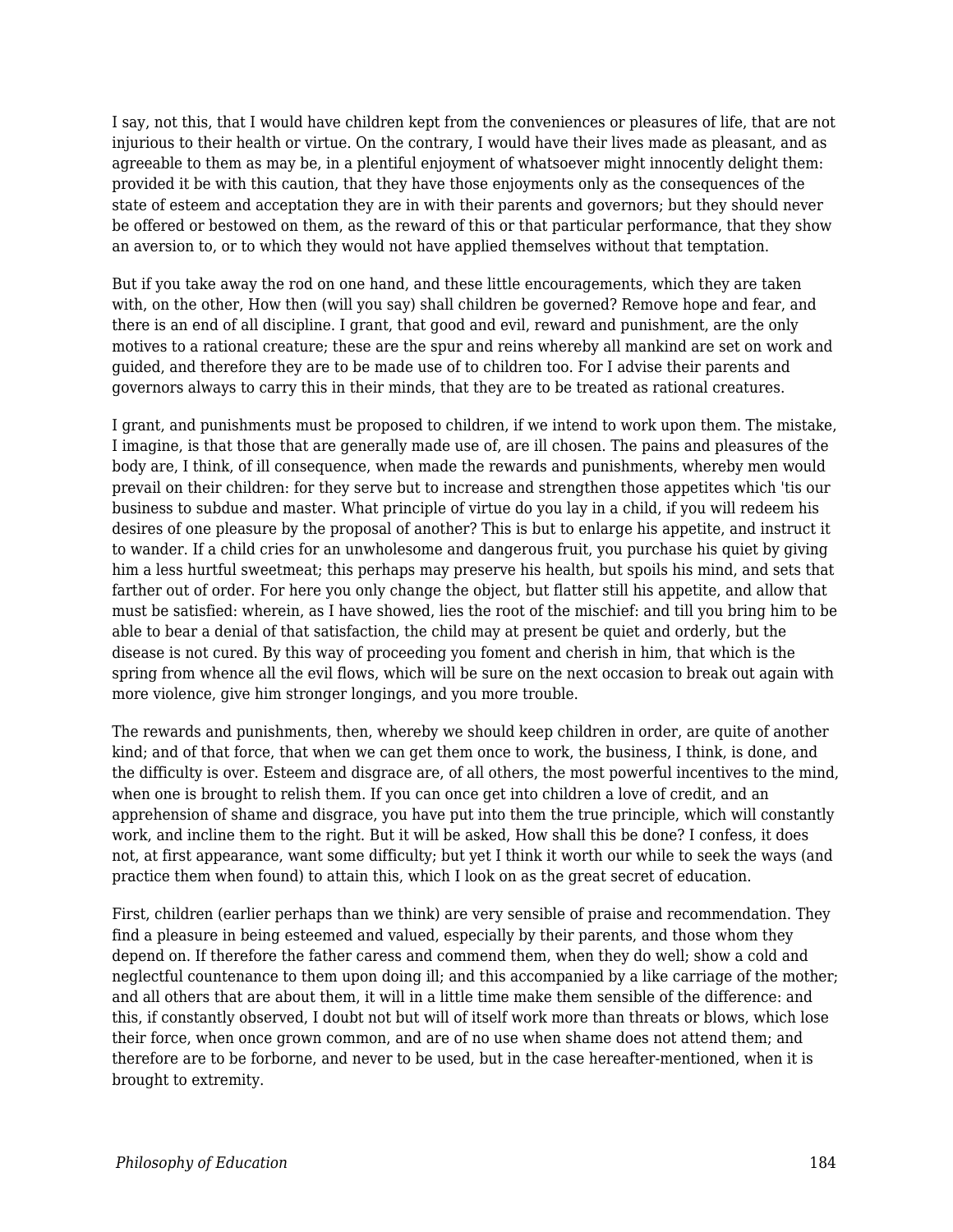... If by these means you can come once to shame them out of their faults, (for besides that, I would willingly have no punishment,) and make them in love with the pleasure of being well thought on, you may turn them as you please, and they will be in love with all the ways of virtue.

The great difficulty here is, I imagine, from the folly and perverseness of servants, who are hardly to be hindered from crossing herein the design of the father and mother. Children, discountenanced by their parents for any fault, find usually a refuge and relief in the caresses of these foolish flatterers, who thereby undo whatever the parents endeavor to establish. When the father or mother looks sour on the child, everybody else should put on the same carriage to him, and nobody give him countenance, till forgiveness asked, and a contrary carriage restored him to his esteem and former credit again. If this were constantly observed, I guess there would be little need of blows or chiding: their own ease and satisfaction would quickly teach children to court commendation, and avoid doing that which they found everybody condemned, and they were sure to suffer for, without being chid or beaten. This would teach them modesty and shame; and they would quickly come to have a natural abhorrence for that which they found made them slighted and neglected by everybody. But how this inconvenience from servants is to be remedied, I can only leave to parents' care and consideration. Only I think it of great importance; and that they are very happy, who can get discreet people about their children...

Concerning reputation, I shall only remark this one thing more of it: that, though it be not the true principle and measure of virtue, (for that is the knowledge of a man's duty, and the satisfaction it is to obey his Maker, in following the dictates of that light God has given him, with the hopes of acceptation and reward), yet it is that which comes nearest to it: and being the testimony and applause that other people's reason, as it were, by common consent, gives to virtuous and wellordered actions, is the proper guide and encouragement of children, till they grow able to judge for themselves, and to find what is right by their own reason.

This consideration may direct parents how to manage themselves in reproving and commending their children. The rebukes and chiding, which their faults will sometimes make hardly to be avoided, should not only be sober, grave, and unpassionate words, but also alone and in private: but the commendations children deserve, they should receive before others. This doubles the reward, by spreading their praise; but the backwardness parents show in divulging their faults, will make them set a greater value on their credit themselves, and teach them to be the more careful to preserve the good opinion of others, whilst they think they have it: but when being exposed to shame, by publishing their miscarriages, they give it up for lost, that check upon them is taken off, and they will be the less careful to preserve other's good thoughts of them, the more they suspect that their reputation with them is already blemished.

But if a right course be taken with children, there will not be so much need of the application of the common rewards and punishments, as we imagine, and as the general practice has established. For, all their innocent folly, playing, and childish actions are to be left perfectly free and unrestrained, as far as they can consist with the respect due to those that are present; and that with the greatest allowance.

...Let therefore your rules to your son be as few as is possible, and rather fewer than more than seem absolutely necessary. For if you burden him with many rules, one of these two things must necessarily follow; that either he must be very often punished, which will be of ill consequence, by making punishment too frequent and familiar; or else you must let the transgressions of some of your rules go unpunished, whereby they will of course grow contemptible, and your authority become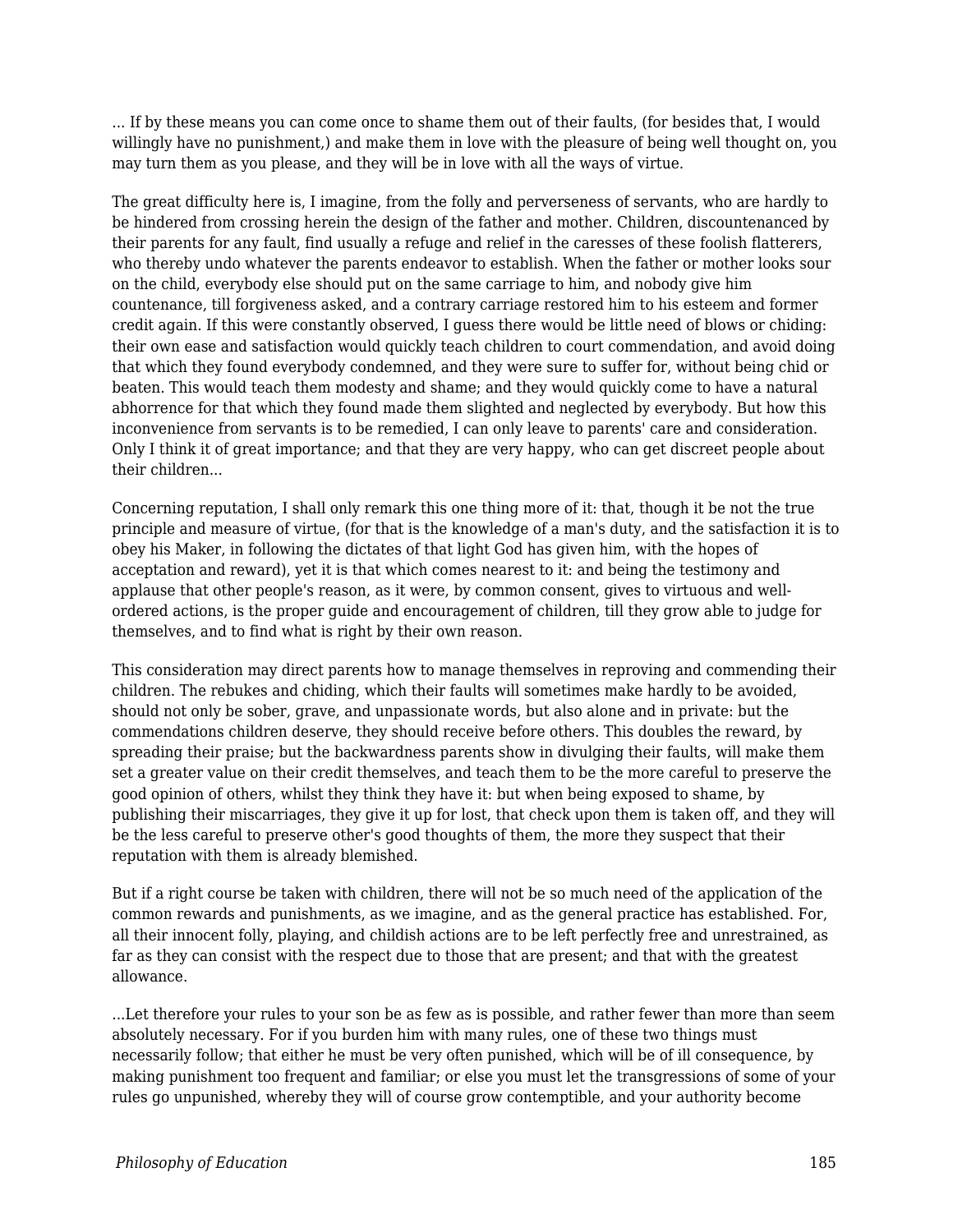cheap to him. Make but few laws, but see they be well observed, when once made. Few years require but few laws; and as his age increases when one rule is by practice well established, you may add another.

...keep them to the practice of what you would have grow into a habit in them by kind words and gentle admonitions, rather as minding them of what they forget, than by harsh rebukes and chiding, as if they were willfully guilty...

...Never trouble yourself about those faults in them, which you know age will cure... If his tender mind be filled with a veneration for his parents and teachers, which consists in love and esteem, and a fear to offend them; and with respect and good-will to all people; that respect will of itself teach those ways of expressing it, which he observes most acceptable. Be sure to keep up in him the principles of good-nature and kindness; make them as habitual as you can, by credit and commendation, and the good things accompanying that state: and when they have taken root in his mind, and are settled there by a continued practice, fear not; the ornaments of conversation, and the outside of fashionable manners, will come in their due time...

...What shall I do with my son? If I keep him always at home, he will be in danger to be my young master; and if I send him abroad, how is it possible to keep him from the contagion of rudeness and vice, which is so everywhere in fashion? In my house, he will perhaps be more innocent, but more ignorant, too, of the world, and being used constantly to the same faces, and little company will, when he comes abroad, be a sheepish or conceited creature... Virtue is harder to be got than a knowledge of the world; and if lost in a young man, is seldom recovered... A young man, before he leaves the shelter of his father's house, and the guard of a tutor, should be fortified with resolution, and made acquainted with men, to secure his virtue; lest he should be led into some ruinous course, or fatal precipice, before he is sufficiently acquainted with the dangers of conversation, and has steadiness enough not to yield to every temptation... But how any one's being put into a mixed herd of unruly boys, and then learning to wrangle at trap, or rook at span-farthing, fits him for civil conversation or business I do not see... I am sure, he who is able to be at the charge of a tutor at home, may there give his son a more genteel carriage, more manly thoughts, and a sense of what is worthy and becoming, with a greater proficiency in learning into the bargain, and ripen him up sooner into a man, than any at school can do... And if a young gentleman, bred at home, be not taught more of them than he could learn at school, his father has made a very ill choice of a tutor. Take a boy from the top of a grammar-school, and one of the same age, bred as he should be in his father's family, and bring them into good company together; and then see which of the two will have the more manly carriage, and address himself with the more becoming assurance to strangers....

Vice, if we may believe the general complaint, ripens so fast now-a-days, and runs up to seed so early in young people, that it is impossible to keep a lad from the spreading contagion, if you will venture him abroad in the herd, and trust to chance, or his own inclination, for the choice of his company at school...

It is virtue then, direct virtue, which is the hard and valuable part to be aimed at in education... And therefore I cannot but prefer breeding of a young gentleman at home in his father's sight, under a good governor, as much the best and safest way to this great and main end of education, when it can be had, and is ordered as it should be... This I am sure, a father that breeds his son at home, has the opportunity to have him more in his own company, and there give him what encouragement he thinks fit; and can keep him better from the taint of servants, and the meaner sort of people, than is possible to be done abroad. But what shall be resolved in the case, must in great measure be left to the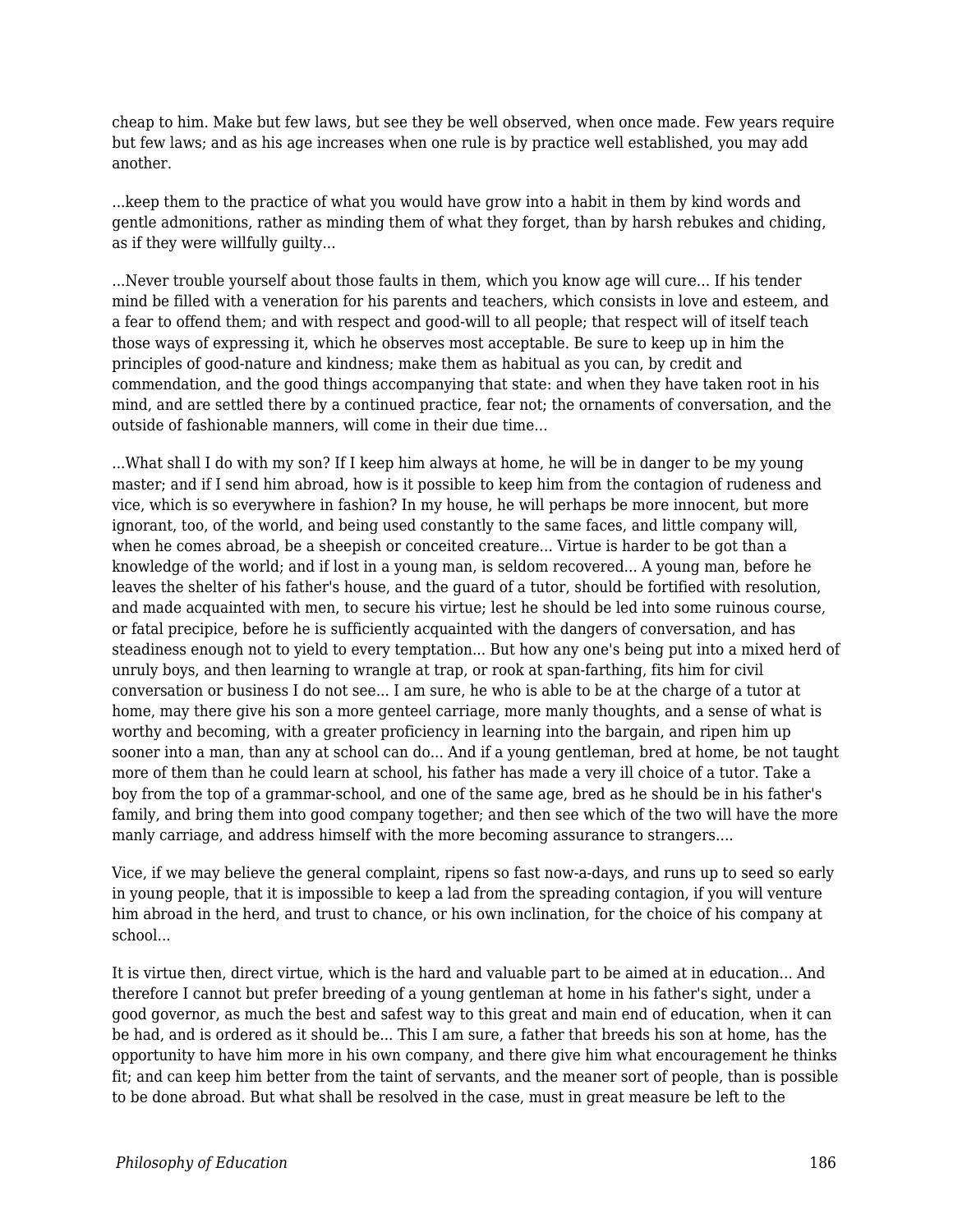## parents...

Having under consideration how great the influence of company is, and how prone we are all, especially children, to imitation, I must here take the liberty to mind parents of this one thing, viz. That he that will have his son have a respect for him and his orders, must himself have a great reverence for his son. Maxima debetur pueris reverentia [The most scrupulous respect is due to boyhood]. You must do nothing before him, which you would not have him imitate... What I say of the father's carriage before his children, must extend itself to all those who have any authority over them, or for whom he would have them have any respect.

...learning to read, write, dance, foreign language, etc., as under the same privilege, there will be but very rarely any occasion for blows or force in an ingenuous education. The right way to teach them those things, is, to give them a liking and inclination to what you propose to them to be learned, and that will engage their industry and application. This I think no hard matter to do, if children be handled as they should be, and the rewards and punishments above-mentioned be carefully applied, and with them these few rules observed in the method of instructing them.

1. None of the things they are to learn should ever be made a burden to them, or imposed on them as a task. Whatever is so proposed, presently becomes irksome: the mind takes an aversion to it, though before it were a thing of delight or indifferency. Let a child be but ordered to whip his top at a certain time every day, whether he has, or has not a mind to it; let this be but required of him as a duty, wherein he must spend so many hours morning and afternoon, and see whether he will not soon be weary of any play at this rate. Is it not so with grown men? What they do cheerfully of themselves, do they not presently grow sick of, and can no more endure, as soon as they find it is expected of them as a duty? Children have as much a mind to show that they are free, that their own good actions come front themselves, that they are absolute and independent, as any of the proudest of you grown men, think of them as you please.

2. As a consequence of this, they should seldom be put upon doing even those things you have got an inclination in them to, but when they have a mind and disposition to it. He that loves reading, writing, music, etc., finds yet in himself certain seasons wherein those things have no relish to him; and, if at that time he forces himself to it, he only bothers and wearies himself to no purpose. So it is with children... For a child will learn three times as much when he is in tune, as he will with double the time and pains, when he goes awkwardly, or is dragged unwillingly to it. If this were minded as it should, children might be permitted to weary themselves with play, and yet have time enough to learn what is suited to the capacity of each age. And if things were ordered right, learning anything they should be taught, might be made as much a recreation to their play, as their play is to their learning... Get them but to ask their tutor to teach them, as they do often their play-fellows, instead of this calling upon them to learn, and they being satisfied that they act as freely in this, as they do in other things) they will go on with as much pleasure in it, and it will not differ from their other sports and play. By these ways, carefully pursued, I guess a child may be brought to desire to be taught anything you have a mind he should learn...

...But to things we would have them learn, the great and only discouragement I can observe, is, that they are called to it, 'tis made their business; they are teased and chid about it, and do it with trembling and apprehension; or, when they come willingly to it, are kept too long at it, till they are quite tired; all which intrenches too much on that natural freedom they extremely affect, and 'tis that liberty alone, which gives the true relish and delight to their ordinary play-games. Turn the tables, and you will find they will soon change their application; especially if they see the examples of others,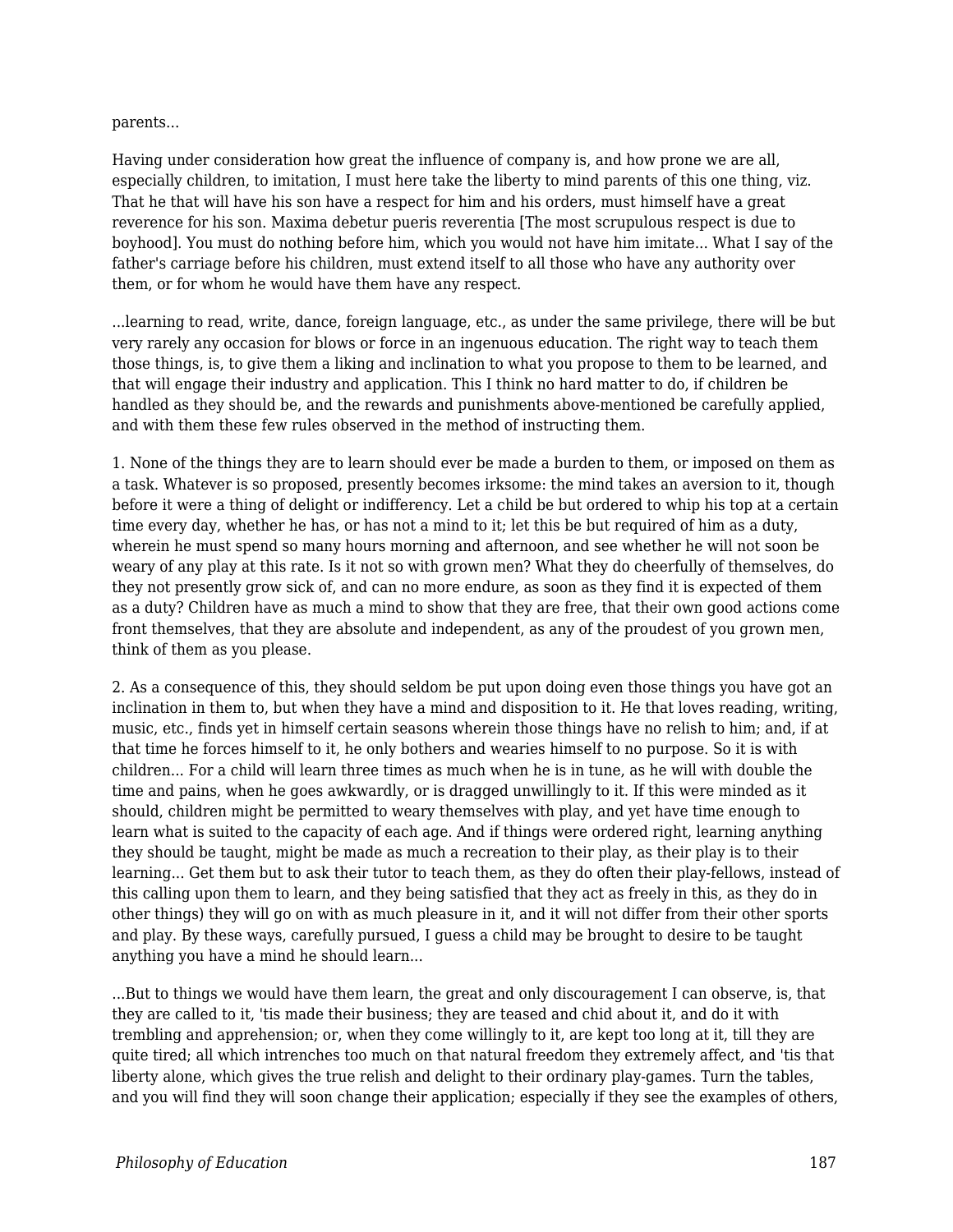whom they esteem and think above themselves... And I think it no hard matter, to gain this point; I am sure it will not be, where children have no ill examples set before them. The great danger therefore I apprehend, is only from servants and other ill-ordered children, or such other vicious or foolish people, who spoil children, both by the ill pattern they set before them in their own ill manners, and by giving them together, the two things they should never have at once; I mean vicious pleasures, and commendation.

...Children being to be restrained by the parents only in vicious (which, in their tender years, are only a few)things, a look a nod only ought to correct them, when they do amiss: Or, if words are sometimes to be used, they ought to be grave, kind and sober, representing the ill, or unbecomingness of the fault, rather than a hasty rating of the child for it, which makes him not sufficiently distinguish, whether your dislike be not more directed to him, than his fault...

...the shame of the whipping, and not the pain, should be the greatest part of the punishment. Shame of doing amiss, and deserving chastisement, is the only true restraint belonging to virtue. The smart of the rod, if shame accompanies it not soon ceases, and is forgotten; and will quickly, by use, lose its terror. I have known the children of a person of quality kept in awe, by the fear of having their shoes pulled off, as much as others by apprehension of a rod hanging over them. Some such punishment I think better than beating; for 'tis shame of the fault and the disgrace that attends it, that they should stand in fear of, rather than pain, if you would have them have a temper truly ingenuous. But stubbornness and an obstinate disobedience must be mastered with force and blows... For when once it comes to be a trial of skill, a contest for mastery betwixt you, as it is, if you command, and he refuses, you must be sure to carry it, whatever blows it costs, if a nod or words will not prevail; unless, for ever after, you intend to live in obedience to your son... The pain of the rod, the first occasion that requires it, continued and increased without leaving off till it has thoroughly prevailed, should first bend the mind, and settle the parent's authority: and then gravity mixed with kindness should forever after keep it...

...This is certain, however, if it does no good, it does great harm; if it reaches not the mind, and makes not the will supple, it hardens the offender; and whatever pain he has suffered for it, it does but endear to him his beloved stubbornness, which has got him this time the victory, and prepares him to contest and hope for it for the future. Thus, I doubt not but by ill-ordered correction, many have been taught to be obstinate and refractory, who otherwise would have been very pliant and tractable...

It will perhaps be wondered, that I mention reasoning with children: and yet I cannot but think that the true way of dealing with them. They understand it as early as they do language; and, if I misobserve not, they love to be treated as rational creatures, sooner than is imagined. 'Tis a pride should be cherished in them, and, as much as can be, made the greatest instrument to turn them by.

But when I talk of reasoning, I do not intend any other, but such as is suited to the child's capacity and apprehension. Nobody can think a boy of three or seven years old, should be argued with, as a grown man. Long discourses, and philosophical reasonings, at best, amaze and confound, but do not instruct, children. When I say therefore, that they must be treated as rational creatures, I mean, that you should make them sensible, by the mildness of your carriage, and the composure, even in your correction of them, that what you do is reasonable in you, and useful and necessary for them... Much less are children capable of reasonings from remote principles. They cannot conceive the force of long deductions: the reasons that move them must be obvious, and level to their thoughts, and such as may (if I may so say) be felt and touched. But yet, if their age, temper, and inclinations, be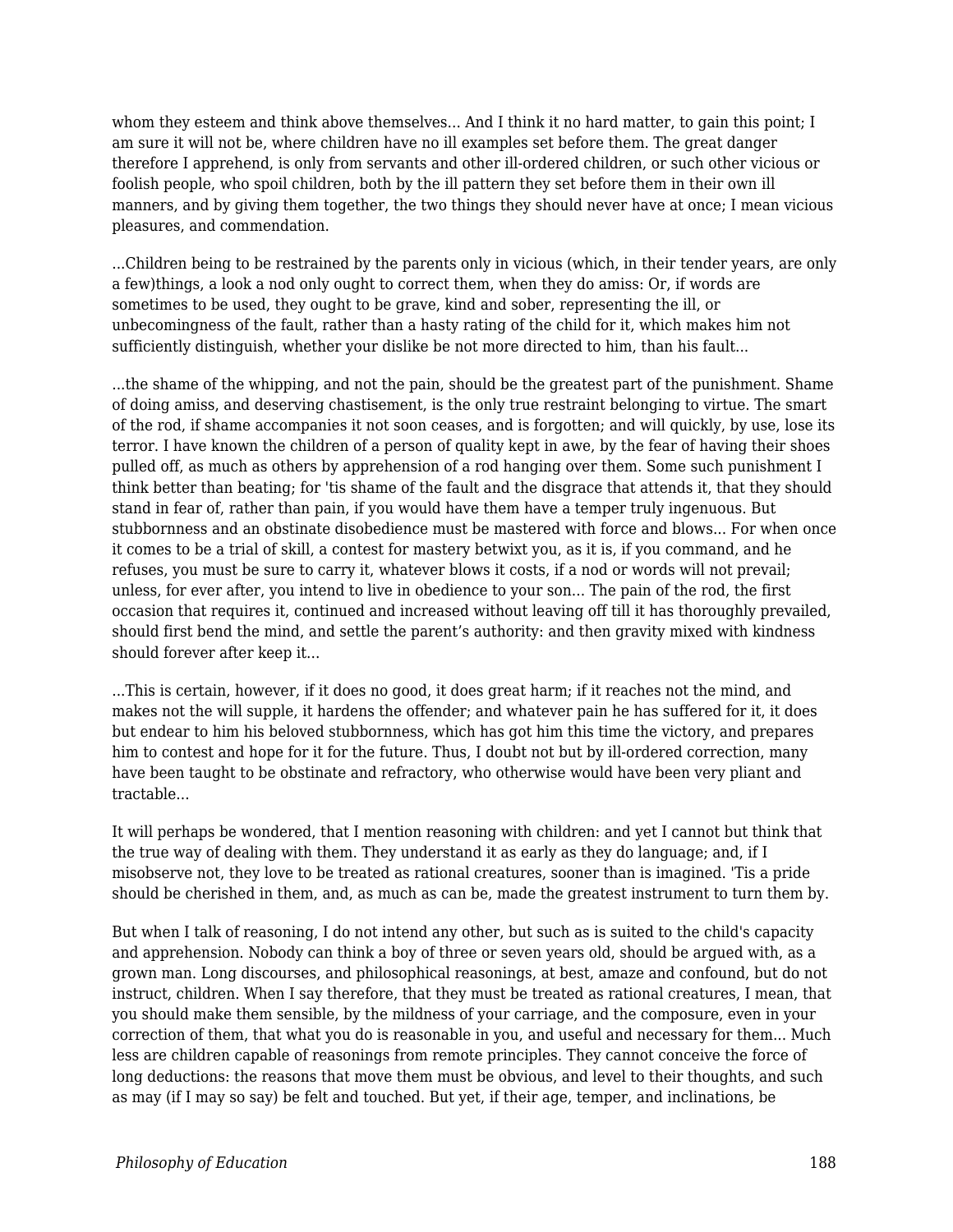considered, they will never want such motives, as may be sufficient to convince them. If there be no other more particular, yet these will always be intelligible, and of force, to deter them from any fault, fit to be taken notice of in them, (viz.) that it will be a discredit and disgrace to them, and displease you.

But, of all the ways whereby children are to be instructed, and their manners formed, the plainest, easiest, and most efficacious, is to set before their eyes the examples of those things you would have them do or avoid. Which, when they are pointed out to them, in the practice of persons within their knowledge, with some reflections on their beauty or unbecomingness, are of more force to draw or deter their imitation, than any discourses which can be made to them. Virtues and vices can by no words be so plainly set before their understandings, as the actions of other men will show them, when you direct their observation, and bid them view this or that good or bad quality in their practice. And the beauty or uncomeliness of many things, in good and ill breeding, will be better learnt, and make deeper impressions on them, in the examples of others, than from any rules or instructions that can be given about them. This is a method to be used, not only whilst they are young, but to be continued, even as long as they shall be under another's tuition or conduct. Nay, I know not whether it be not the best way to be used by a father, as long as he shall think fit, on any occasion, to reform anything he wishes mended in his son; nothing sinking so gently and so deep, into men's minds, as example. And what ill they either overlook, or indulge in them themselves, they cannot but dislike, and be ashamed of, when it is set before them in another.

...'Tis not good husbandry to make his fortune rich, and his mind poor. I have often, with great admiration, seen people lavish it profusely in tricking up their children in fine clothes, lodging and feeding them sumptuously, allowing them more than enough of useless servants, and yet at the same time starve their minds, and not take sufficient care to cover that, which is the most shameful nakedness, viz., their natural wrong inclinations and ignorance. This I can look on as no other than a sacrificing to their own vanity; it showing more their pride, than true care of the good of their children...

The consideration of charge ought not, therefore, to deter those who are able: the great difficulty will be, where to find a proper person. For those of small age, parts, and virtue, are unfit for this employment: and those that have greater, will hardly be got to undertake such a charge. You must therefore look out early, and enquire everywhere; for the world has people of all sorts...

If you find it difficult to meet with such a tutor as we desire, you are not to wonder. I only can say, Spare no care nor cost to get such an one. All things are to be had that way: and I dare assure you, that, if you can get a good one, you will never repent the charge; but will always have the satisfaction to think it the money of all other the best laid out... In this choice be as curious, as you would in that of a wife for him: for you must not think of trial, or changing afterwards; that will cause great inconvenience to you, and greater to your son...

...The tutor therefore ought, in the first place, to be well-bred: and a young gentleman, who gets this one qualification from his governor, lets out with great advantage, and will find, that this one accomplishment will more open his way to him, get him more friends, and carry him farther it the world, than all hard words, or real knowledge he has got from the liberal arts, or his tutors learned encyclopaedia. Not that those should be neglected, but by no means preferred, or suffered to thrust out the other.

Besides being well-bred, the tutor should know the world well: the ways, the humors, the follies, the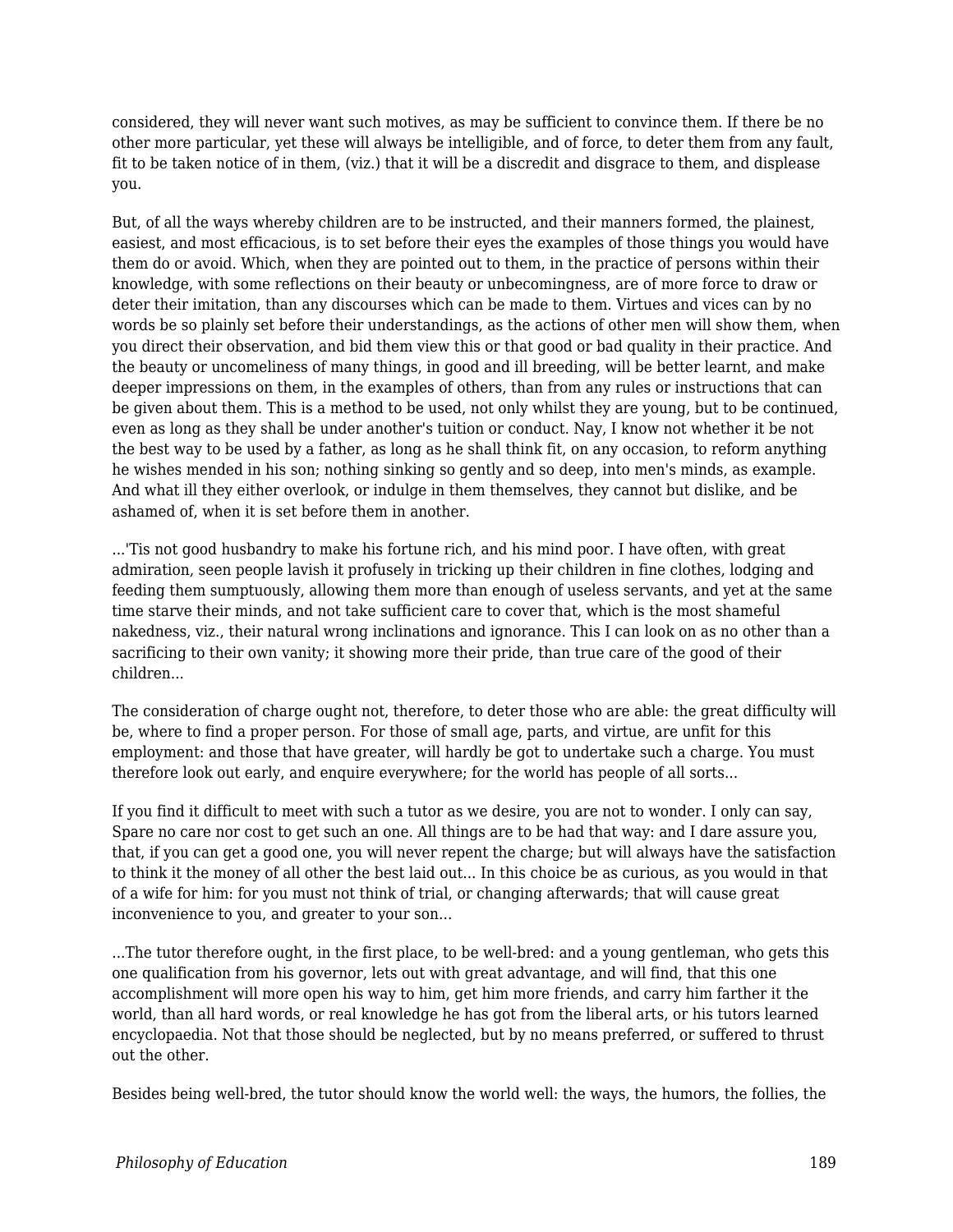cheats, the faults of the age he has fallen into, and particularly of the country he lives in. These he should be able to show to his pupil, as he finds him capable; teach him skill in men, and their manners; pull off the mask which their several callings and pretenses cover them with, and make his pupil discern what lies at the bottom, under such appearances, that he may not, as unexperienced young men are apt to do, if they are unwarned, take one thing for another, judge by the outside, and give himself up to show, and the insinuation of a fair carriage, or an obliging application...

The only fence against the world is a thorough knowledge of it, into which a young gentleman should be entered by degrees, as he can bear it; and the earlier the better, so he be in safe and skillful hands to guide him. The scene should be gently opened, and his entrance made step by step, and the dangers pointed out that attend him, from the several degrees, tempers, designs, and clubs of men. He should be prepared to be shocked by some, and caressed by others; warned who are like to oppose, who to mislead, who to undermine him, and who to serve him...This, I confess, containing one great part of wisdom, is not the product of some superficial thoughts, or much reading; but the effect of experience and observation in a man, who has lived in the world with his eyes open, and conversed with men of all sorts...

A great part of the learning now in fashion in the schools of Europe, and that goes ordinarily into the round of education, a gentleman may, in a good measure, be unfurnished with, without any great disparagement to himself, or prejudice to his affairs. But prudence and good breeding are, in all the stations and occurrences of life, necessary; and most young men suffer in the want of them... Nor is it requisite that he should be a thorough scholar, or possess in perfection all those sciences, which it is convenient a young gentleman should have a taste of, in some general view, or short system. A gentleman, that would penetrate deeper, must do it by his own genius and industry afterwards; for nobody ever went far in knowledge, or became eminent in any of the sciences, by the discipline. and constraint of a master.

The great work of a governor is to fashion the carriage, and form the mind; to settle in his pupil good habits, and the principles of virtue and wisdom; to give him, by little and little, a view of mankind; and work him into a love and imitation of what is excellent and praise-worthy; and in the prosecution of it, to give him vigor, activity, and industry... For who expects, that under a tutor a young gentleman should be an accomplished critic, orator, or logician; go to the bottom of metaphysics, natural philosophy, or mathematics; or be a master in history or chronology? Though something of each of these is to be taught him: but it is only to open the door, that he may look in, and, as it were, begin, an acquaintance, but not to dwell there: and a governor (would be much blamed, that should keep his pupil too long, and lead him too far in most of them...

Seneca complains of the contrary practice in his time; and yet the Burgersdiciuses and the Scheiblers did not swarm in those days, as they do now in these. What would he have thought, if he had lived now, when the tutors think it their great business to fill the studies and heads of their pupils with such authors as these? He would have had much more reason to say, as he does, "Non vitae, sed scholae discimus," we learn not to live, but to dispute, and our education fits us rather for the university than the world...

...The sooner you treat him as a man, the sooner he will begin to be one: and if you admit him into serious discourses sometimes with you, you will insensibly raise his mind above the usual amusements of youth, and those trifling occupations which it is commonly wasted in. For it is easy to observe, that many young men continue longer in the thought and conversation of school-boys, than otherwise they would, because their parents keep them at that, distance, and in that low rank, by all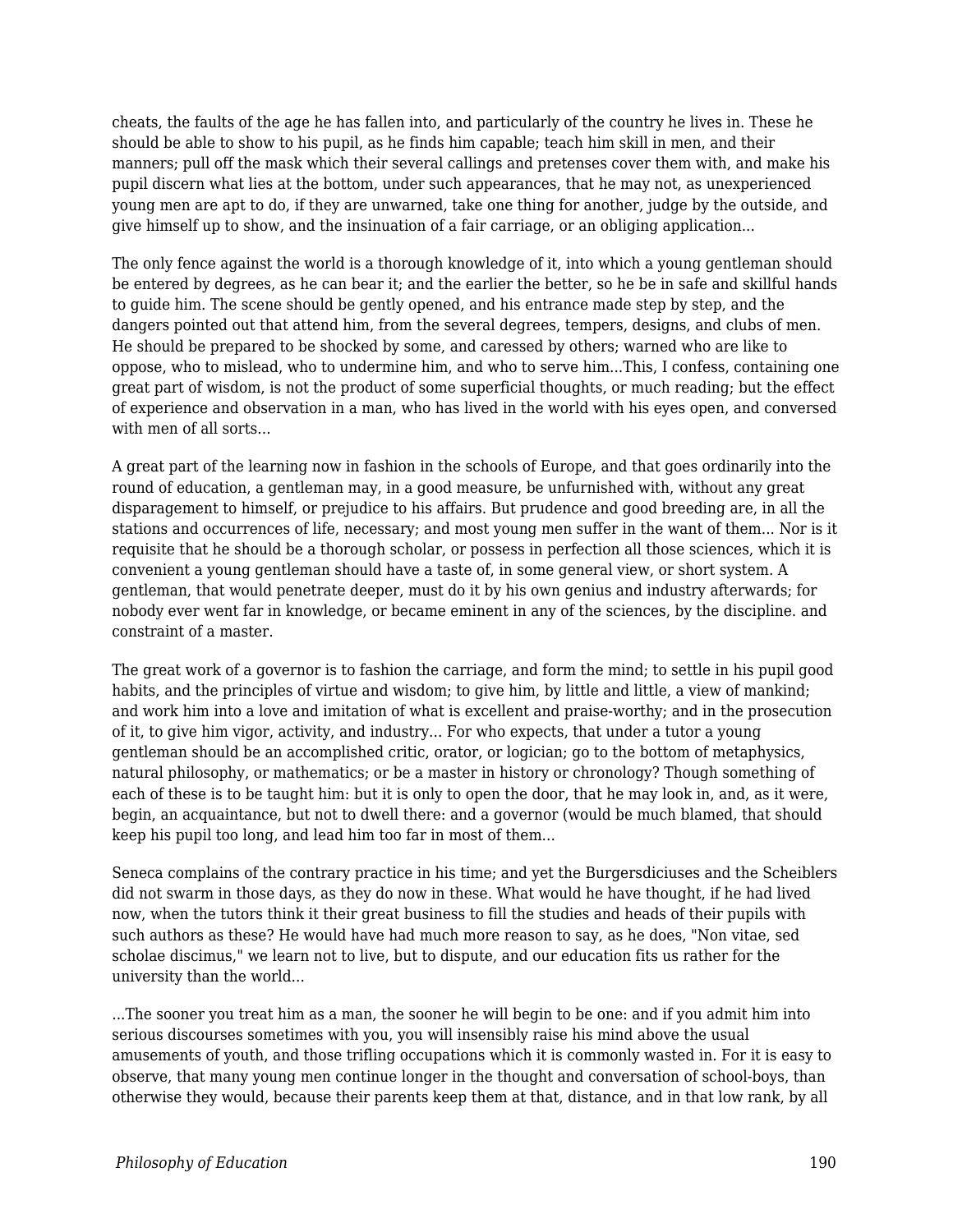their carriage to them.

...Nothing cements and establishes friendship and good-will, so much as confident communication of concernments and affairs... The reservedness and distance that fathers keep, often deprives their sons of that refuge, which would be of more advantage to them than an hundred rebukes and chidings...

But whatever he consults you about, unless it lead to some fatal and irremediable mischief, be sure you advise only as a friend of more experience; but with your advice mingle nothing of command or authority, no more than you would to your equal or a stranger...

...it will be fit to consider which way the natural make of his mind inclines him. Some men, by the unalterable frame of their constitutions, are stout, others timorous; some confident others modest, tractable or obstinate, curious or careless. There are not more differences in men's faces, and the outward lineaments of their bodies, than there are in the makes and tempers of their minds; only there is this difference, that the distinguishing characters of the face; and the lineaments of the body, grow more plain and visible with time and age but the peculiar physiognomy of the mind is most discernible in children; before art and cunning have taught them to hide their deformities, and conceal their ill inclinations under a dissembled outside.

Begin therefore betimes nicely to observe your son's temper, and that, when he is under least restraint. See what are his predominant passions and prevailing inclinations; whether he be fierce or mild, bold or bashful, compassionate or cruel, open or reserved, etc. For as these are different in him, so are your methods to be different, and your authority must hence take measures to apply it self [in] different ways to him. These native propensities, these prevalences of constitution, are not to be cured by rules, or a direct contest, especially those of them that are the humbler and meaner sort, which proceed from fear and lowness of spirit; though with art they may be much mended, and turned to good purposes. But of this be sure, after all is done, the bias will always hang on that side that nature first placed it: and, if you carefully observe the characters of his mind now in the first scenes of his life, you will ever after be able to judge which way his thoughts lean, and what he aims at even hereafter, when, as he grows up, the plot thickens, and he puts on several shapes to act it.

I told you before, that children love liberty, and therefore they should be brought to do the things that are fit for them, without feeling any restraint laid upon them. I now tell you, they love something more; and that is dominion: and this is the first original of most vicious habits, that are ordinary and natural. This love of power and dominion shews itself very early, and that in these two things.

...whatever the matter be, about which it is conversant, whether great or small, the main (I had almost said only) thing to be considered, in every action of a child, is, what influence it will have upon his mind; what habit it tends to, and is like to settle in him; How it will become him when he is bigger; and if it be encouraged, whither it will lead him, when he is grown up... They should be brought to deny their appetites; and their minds as well as bodies, be made vigorous, easy, and strong, by the custom of having their inclinations in subjection, and their bodies exercised with hardships: but all this without giving them any mark or apprehension of ill-will towards them. The constant loss of what they craved or carved to themselves should teach them modesty, submission, and a power to forbear: but the rewarding their modesty, and silence, by giving them, what they liked, should also assure them of the love of those, who rigorously exacted this obedience. The contenting themselves now in the want of what they wished for is a Virtue, that another time should be rewarded with what is suited and acceptable to them; which should be bestowed on them, as if it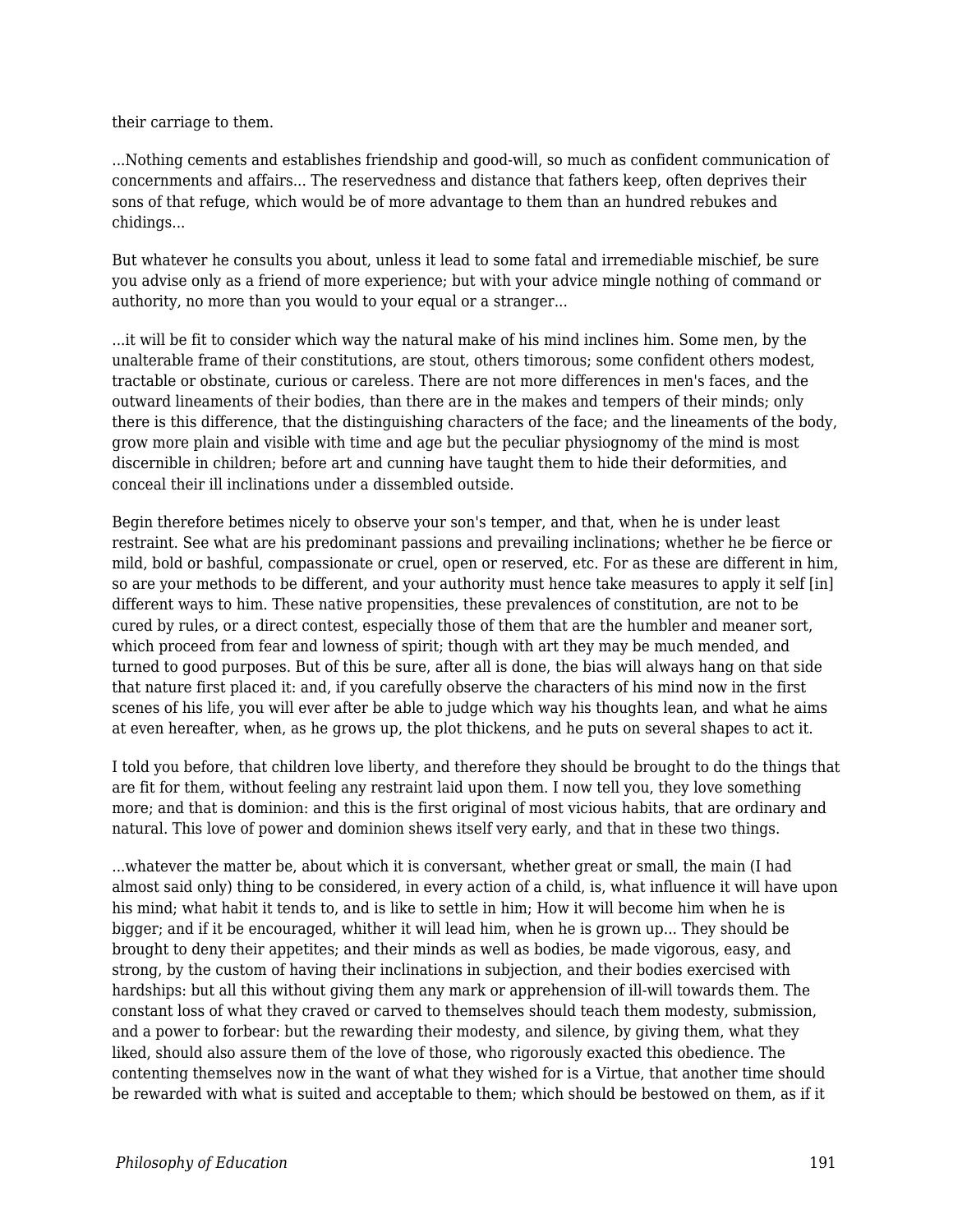were a natural consequence of their good behavior; and not a bargain about it. But you will lose your labor, and what is more, their love and reverence too, if they can receive from others what you deny them. This is to be kept very stanch, and carefully to be watched. And here the servants come again in my way.

...so they should always he heard, and fairly and kindly answered, when they ask after anything they would know, and desire to be informed about. Curiosity should be as carefully cherished in children, as other appetites suppressed... if a right course be taken to raise in them the desire of credit, esteem, and reputation, I do not at all doubt. And when they have so much true life put into them, they may freely be talked with about what most delights them, and be directed, or let loose to it; so that they may perceive that they are beloved and cherished, and that those under whose Tuition they are, are not Enemies to their satisfaction. Such a management will make them in love with the hand that directs them, and the virtue they are directed them, and the virtue they are directed to...

3. As to the having and possessing of things, teach them to part with what they have easily and freely to their friends; and let them find by experience, that the most liberal has always most plenty, with esteem and commendation to boot, and they will quickly learn to practice it. This, I imagine, will make brothers and sisters kinder and civiler to one another and consequently to others, than twenty rules about good manners, with which children are ordinarily perplexed and cumbered. Covetousness, and the desire of having in our possession, and under our dominion, more than we have need of, being the root of all evil, should be early and carefully weeded out; and the contrary quality, of a readiness to impart to others, implanted. This should be encouraged by great commendation and credit, and constantly taking care, that he loses nothing by his liberality. Let all the instances he gives of such freeness be always repaid, and with interest; and let him sensibly perceive, that the kindness he shows to others is no ill husbandry for himself; but that it brings a return of kindness, both from those that receive it, and those who look on. Make this a contest among children, who shall out-do one another this way. And by this means, by a constant practice, children having made it easy to themselves to part with what they have, good-nature may be settled in them into an habit, and they may take pleasure, and pique themselves in being kind, liberal, and civil to others...

Crying is a fault that should not be tolerated in children; not only for the unpleasant and unbecoming noise it fills the house with, but for more considerable reasons, in reference to the children themselves, which is to be our aim in education. Their crying is of two sorts; either stubborn and domineering, or querulous and whining. 1. Their crying is very often a contention for mastery, and an open declaration of their insolence or obstinacy; when they have not the power to obtain their desire, they will, by their clamor and sobbing, maintain their title and right to it. This is open justifying themselves, and a sort of remonstrance of the unjustness of the oppression which denies them what they have a mind to.

2. Sometimes their crying is the effect of pain or true sorrow, and a bemoaning themselves under it. ... 1. The obstinate or stomachful crying should by no means be permitted; because it is but another way of flattering their desires, and encouraging those passions, which 'tis our main business to subdue: and if it be, as often it is, upon the receiving any correction, it quite defeats all the good effects of it; for any chastisement, which leaves them in this declared opposition, only serves to make them worse. The restraints and punishments laid on children are all misapplied and lost, as far as they do not prevail over their wills, teach them to submit their passions, and make their minds supple and pliant to what their parent's reason advises them now, and so prepare them to obey what their own reason shall advise hereafter. But if, in anything wherein they are crossed, they may be suffered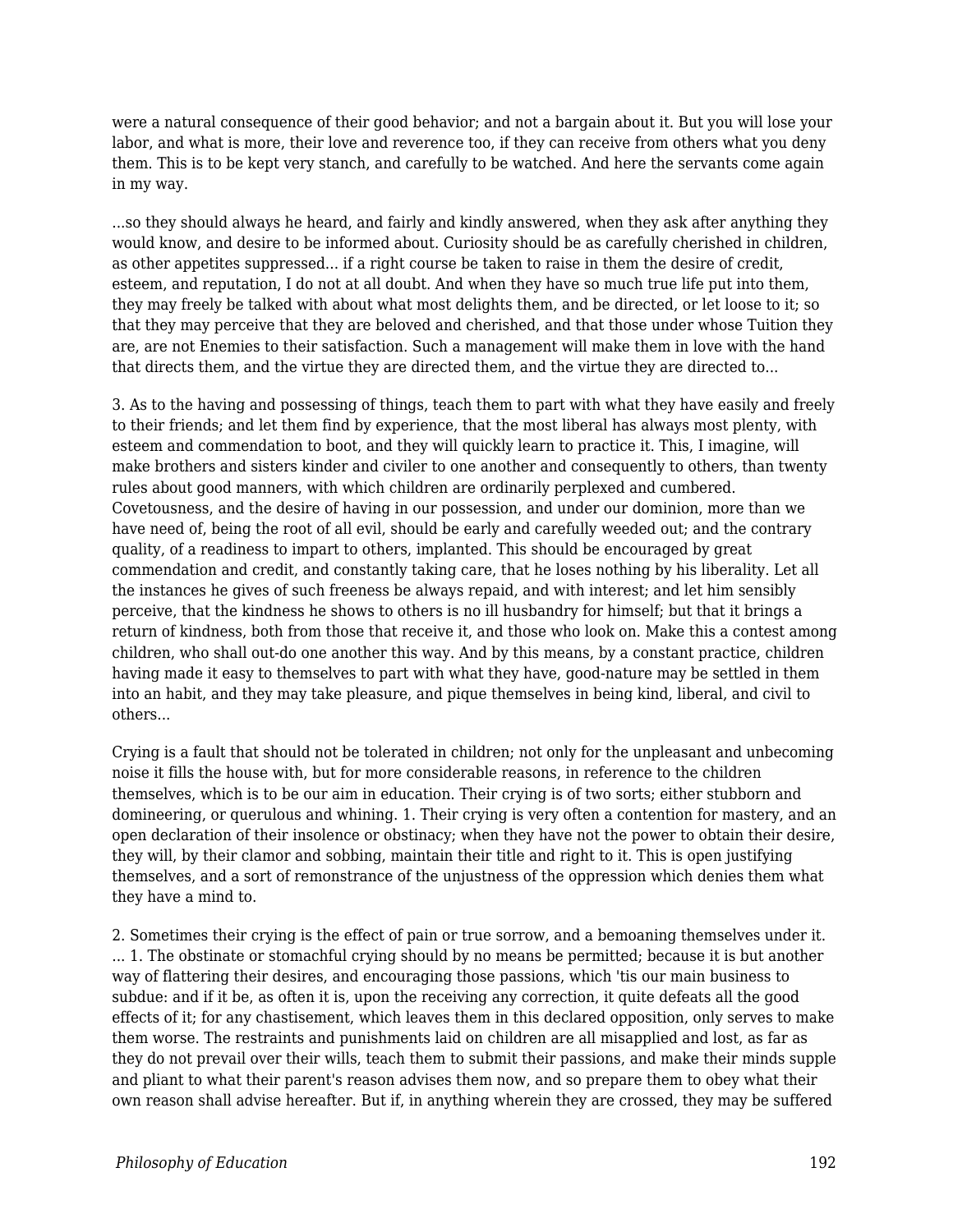to go away crying, they confirm themselves in their desires, and cherish the ill humor, with a declaration of their right, and a resolution to satisfy their inclination the first opportunity... This therefore is another reason why you should seldom chastise your children: for, whenever you come to that extremity, 'tis not enough to whip or beat them; you must do it till you find you have subdued their minds; till with submission and patience they yield to the correction; which you shall best discover by their crying, and their ceasing from it upon your bidding. Without this, the beating of children is but a passionate tyranny over them: and it is mere cruelty, and not correction, to put their bodies in pain, without doing their minds any good...

2. ...They should be hardened against all sufferings, especially of the body, and have a tenderness only of shame and for reputation. The many inconveniences this life is exposed to, require we should not be too sensible of every little hurt... In the little harms they suffer, from knocks and falls, they should not be pitied for falling, but bid do so again; which is a better way to cure their falling than either chiding or bemoaning them. But, let the hurts they receive be what they will, stop their crying, and that will give them more quiet and ease at present, and harden them for the future.

Cowardice and courage are so nearly related to the fore-mentioned tempers, that it may not be amiss here to take notice of them. Fear is a passion, that, if rightly governed, has its use. And though selflove seldom fails to keep it watchful and high enough in us, yet there may be an excess on the daring side. Fool-hardiness and insensibility of danger, being as little reasonable, as trembling and shrinking at the approach of every little evil. Fear was given us as a monitor to quicken our industry, and keep us upon our guard against the approaches of evil; and therefore to have no apprehension of mischief at hand, not to mistake a just estimate of the danger, but heedlessly to run into it, be the hazard what it will, without considering of what use or consequence it may be, is not the resolution of a rational creature, but brutish fury.

...Courage, that makes us bear up against dangers that we fear, and evils that we feel, is of great use in an estate, as ours is in this life, exposed to assaults on all hands: and therefore it is very advisable to get children into this armor as early as you can... True fortitude is prepared for dangers of all kinds; and unmoved, whatsoever evil it be that threatens. I do not mean unmoved with any fear at all. Where danger shows itself, apprehension cannot, without stupidity, be wanting: where danger is, sense of danger should be; and so much fear as should keep us awake, and excite our attention, industry and vigor; but not disturb the calm use of our reason, nor hinder the execution of what that dictates.

The first step to get this noble and manly steadiness, is, what I have above-mentioned, carefully to keep children, from frights of all kinds, when they are young. Let not any fearful apprehension be talked into them, nor terrible objects surprise them... The next thing is, by gentle degrees to accustom children to those things they are too much afraid of. But here great caution is to be used, that you do not make too much haste, nor attempt this cure too early, for fear lest you increase the mischief instead of remedying it... The only thing we naturally are afraid of is pain, or loss of pleasure. And because these are not annexed to any shape, color, or size of visible objects, we are frightened with none of them, till either we have felt pain from them, or have notions put into us that they will do us harm... Your child shrieks, and runs away at the sight of a frog; let another catch it, and lay it down at a good distance from him: at first accustom him to look upon it; when he can do that, then to come nearer to it, and see it leap, without emotion; then to touch it lightly, when it is held fast in another's hand and so on, till he can come to handle it as confidently as a butterfly, or a sparrow. By the same way any other vain terrors may be removed; if care be taken, that you go not too fast, and push not the child on to a new degree of assurance, till he be thoroughly confirmed in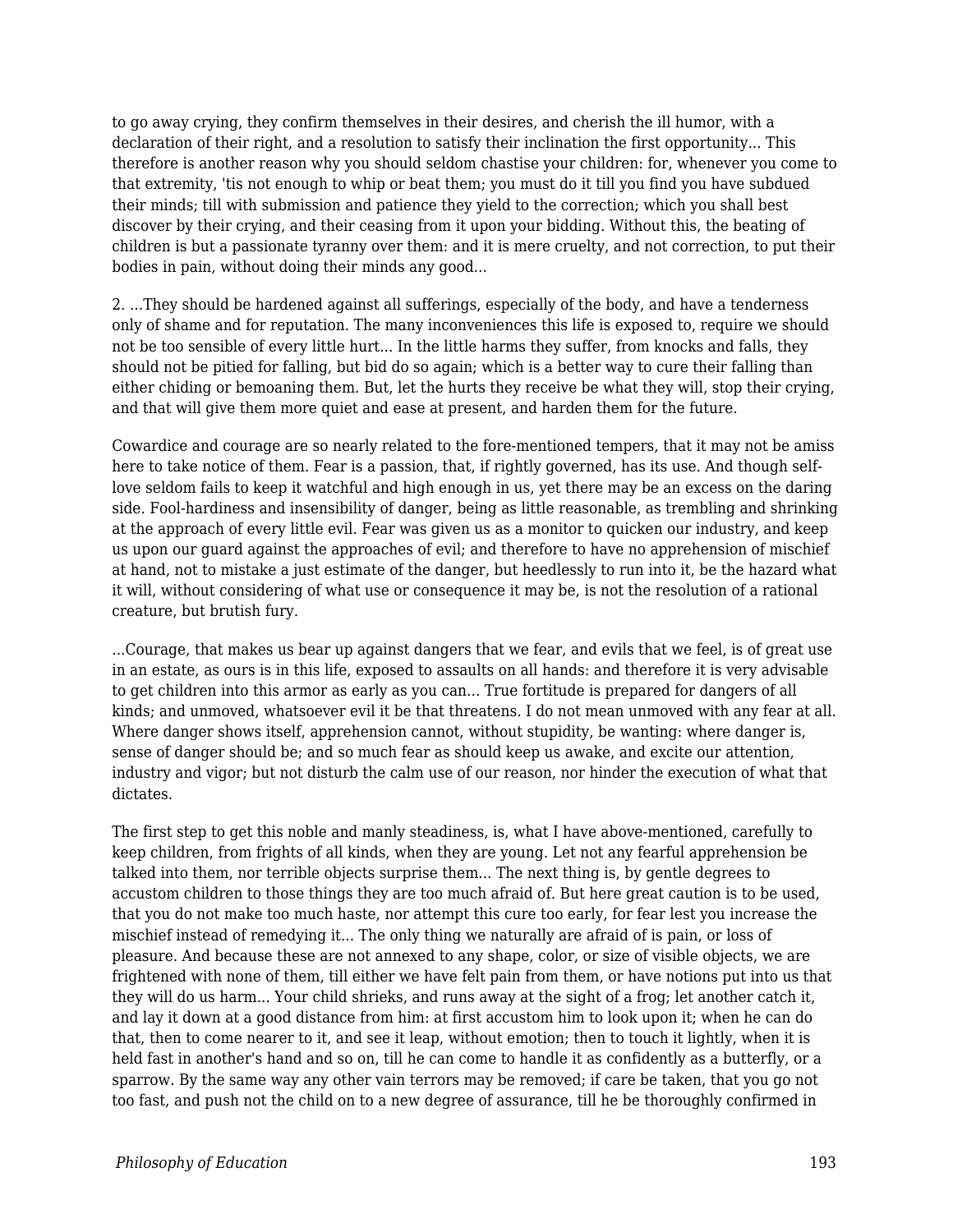the former... Successes of this kind, often repeated, will make him find, that evils are not always so certain, or so great, as our fears represent them; and that the way to avoid them, is not to run away, or be discomposed, dejected and deterred by fear, where either our credit or duty requires us to go on.

But since the great foundation of fear in children is pain, the way to harden and fortify children against fear and danger is, to accustom them to suffer pain... and they who have once brought themselves not to think bodily pain the greater of evils, or that which they ought to hand most in fear of, have made no small advance towards virtue... inuring children gently to suffer some degrees of pain without shrinking, is a way to gain firmness to their minds, and lay a foundation for courage and resolution in the future part of their lives...

Managed by these degrees, and with such circumstances, I have seen a child run away laughing, with good smart blows of a wand on his back, who would have cried for an unkind word, and been very sensible of the chastisement of a cold look from the same person...

...Children should from the beginning be bred up in an abhorrence of killing or tormenting any living creature, and be taught not to spoil or destroy anything, unless it be for the preservation or advantage of some other that is nobler...

...whatever miscarriage a child is guilty of, and whatever be the consequence of it, the thing to be regarded in taking notice of it, is only what root it springs from, and what habit it is like to establish; and to that the correction ought to be directed, and the child not to suffer any punishment for any harm which may have come by his play or inadvertency. The faults to be amended lie in the mind; and if they are such as either age will cure, or no ill habits will follow from...

...It is not unusual to observe the children in gentlemen's families treat the servants of the house with domineering words, names of contempt, and an imperious carriage; as if they were of another race and species beneath them. Whether ill example, the advantage of fortune, or their natural vanity inspire this haughtiness; it should be prevented, or weeded out; and a gentle, courteous, affable carriage towards the lower ranks of men, placed in the room of it. No part of their superiority will be hereby lost: but the distinction increased, and their authority strengthened...If they are suffered from their cradles to treat men ill and rudely, because by their father's title they think they have a little power over them, at best it is ill-bred, and if care be not taken, will by degrees nurse up their natural pride into an habitual contempt of those beneath them. And where will that probably end, but in oppression and cruelty?

Curiosity in children (which I had occasion just to mention, section 108) is but an appetite after knowledge, and therefore ought to be encouraged in them, not only as a good sign, but as the great instrument nature has provided to remove that ignorance they were born with, and which, without this busy inquisitiveness, will make them dull and useless creatures. The ways to encourage it, and keep it active and vigorous, are, I suppose, these following: 1. Not to check or discountenance any inquiries he shall make, nor suffer them to be laughed at; but to answer all his questions, and explain the matters he desires to know, so as to make them as much intelligible to him. as suits the capacity of his age and knowledge... Mark what 'tis his mind aims at in the question, and not what words he expresses it in... For knowledge to the understanding is acceptable as light to the eyes: and children are please and delighted with it exceedingly, especially if they see that their inquiries are regarded, and that their desire of knowing is encouraged and commended. And I doubt not, but one great reason why many children abandon themselves wholly to silly sports; and trifle away all their time in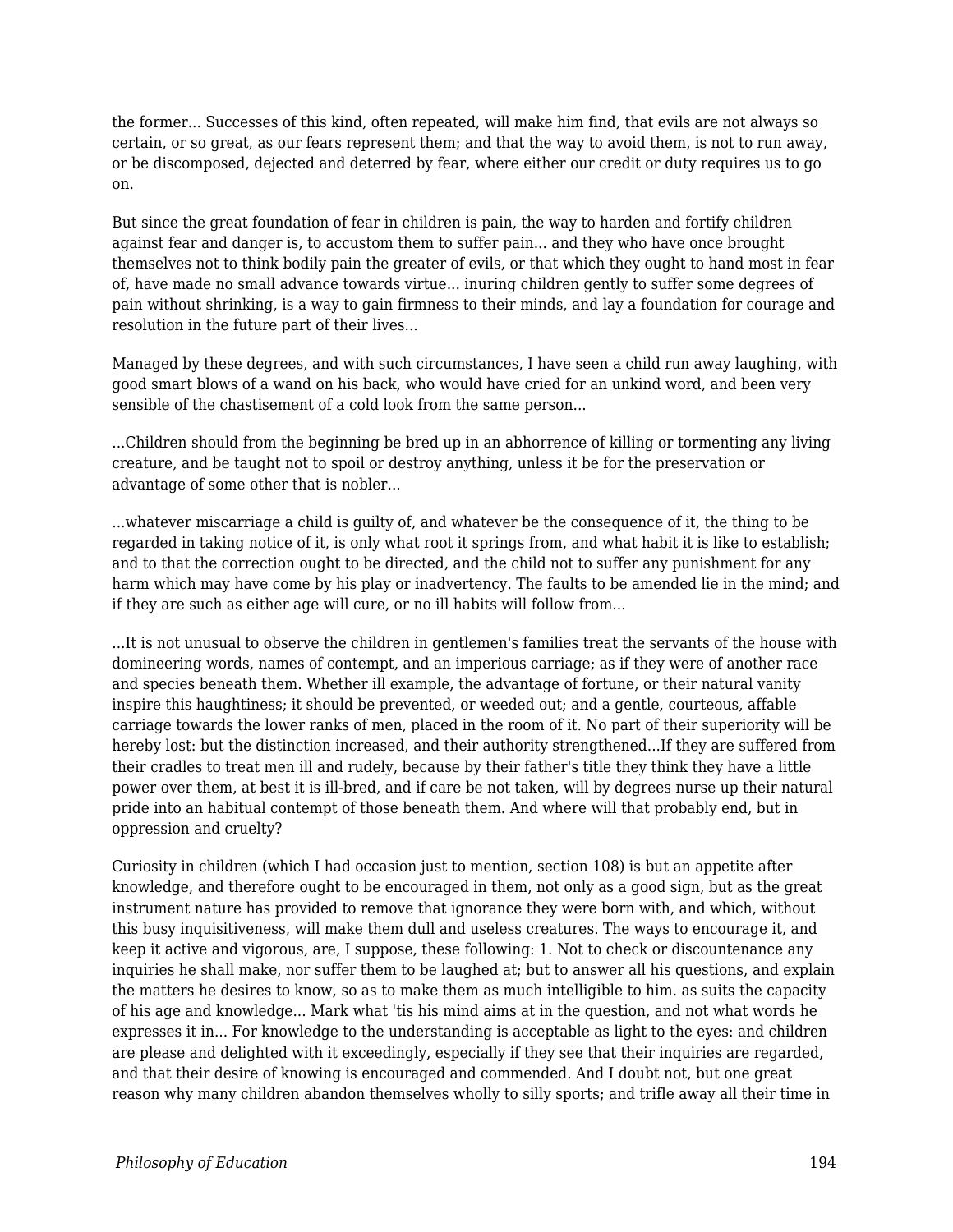trifling, is, because they have found their curiosity balked, and their inquiries neglected...

...Let others, whom they esteem, be told before their faces of the knowledge they have in such and such things; and since we are all, even from our cradles, vain and proud creatures, let their vanity be flattered with things that will do them good, and let their pride set them on work on something which may turn to their advantage. Upon this ground you shall find, that there cannot be a greater spur to the attaining what you would have the eldest learn and know himself, than to set him upon teaching it his younger brothers and sisters.

3. As children's inquiries are not to be slighted, so also great care is to be taken that they never receive deceitful and eluding answers...

...and if by chance their curiosity leads them to ask what they should not know, it is a great deal better to tell them plainly that it is a thing that belongs not to them to know, than to pop them off with a falsehood or a frivolous answer.

...For where there is no desire, there will be no industry.

If you have not hold enough upon him this way to stir up rigor and activity in him, you must employ him in some constant bodily labor, whereby he may get a habit of doing something... and if they have some little hardship and shame in them, it may not be the worse, to make them the sooner weary him, and desire to return to his book...

We formerly observed, that variety and freedom was that that delighted children, and recommended their plays to them; and that therefore their book, or anything we would have them learn, should not be enjoined them as business. This their parents, tutors, and teachers are apt to forget... Children quickly distinguish between what is required of them and what not... Make him play so many hours every day, not as a punishment for playing, but as if it were the business required of him. This, if I mistake not, will in a few days, make him so weary of his most beloved sport, that he will prefer his book, or any thing to it...

This, I think, is sufficiently evident, that children generally hate to be idle. All the care then is, that their busy humor should be constantly employed in something of use to them; which if you will attain, you must make what you would have them do a recreation to them, and not a business. The way to do this, so that they may not perceive you have any hand in it is this proposed here, viz. to make them weary of that which you would not have them do, by enjoining and making them, under some pretense or other, do it till they are surfeited. For example: Does your son play at top and scourge too much? Enjoin him to play so many hours every day, and look that he do it; and you shall see he will quickly be sick of it and willing to leave it. By this means, making the recreations you dislike a business to him, he will of himself with delight betake himself to those things you would have him do, especially if they be proposed as rewards for having performed his task in that play which is commanded him...

...One thing more about children's play-things may be worth their parents care. Though it be agreed they should have of several sorts; yet, I think they should have none bought for them. This will hinder that great variety they are often overcharged with, which serves only to teach the mind to wander after change and superfluity, to be unquiet, and perpetually stretching itself after something more still, though it knows not what, and never to be satisfied with what it has...

How then shall they have the play-games you allow them, if none must be bought for them? I answer,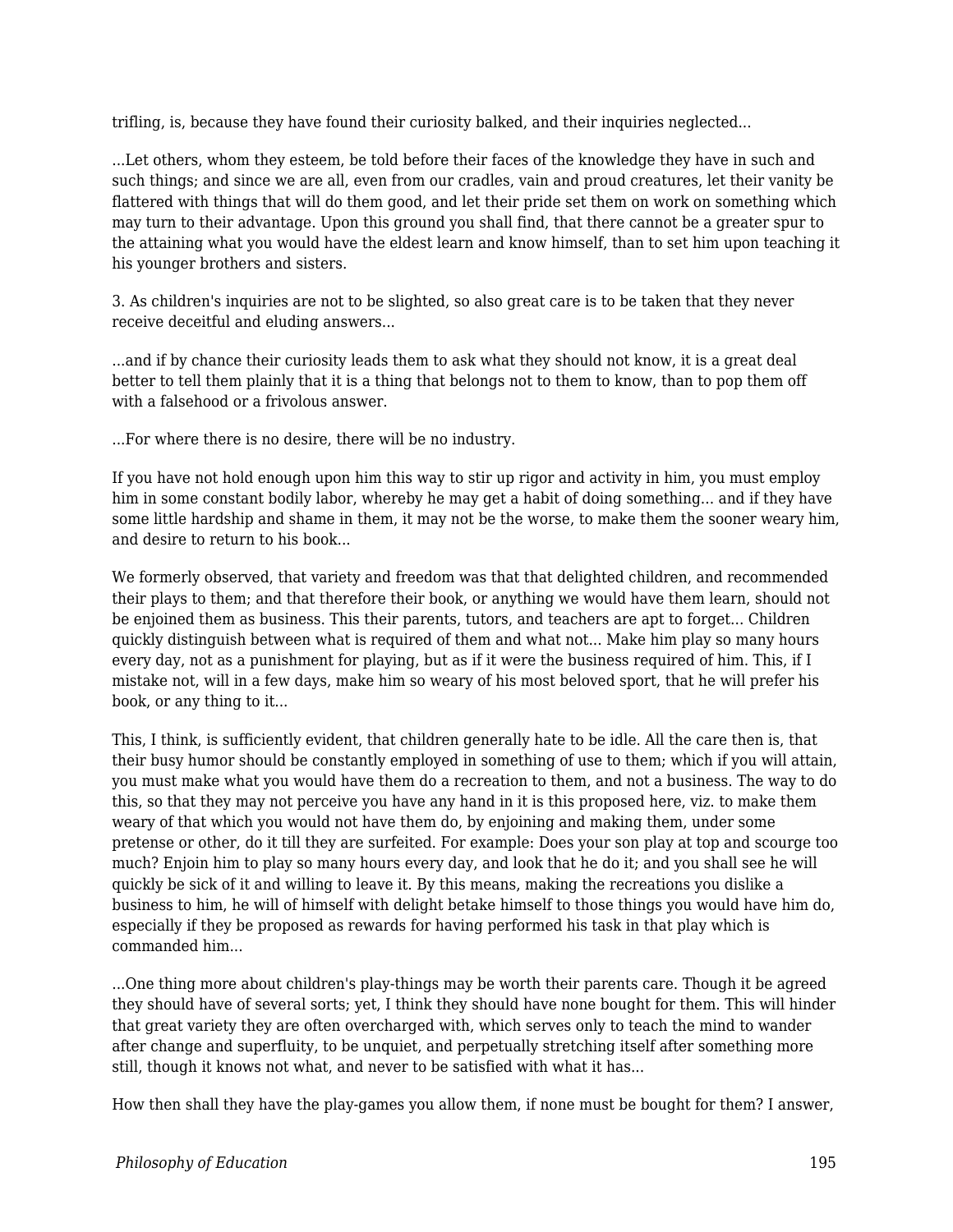they should make them themselves, or at least endeavor it, and set themselves about it; till then they should have none, and till then they will want none of any great artifice. A smooth pebble, a piece of paper, the mother's bunch of keys, or any thing they cannot hurt themselves with, serves as much to divert little children, as those more chargeable and curious toys from the shops, which are presently out of order and broken...

Lying is so ready and cheap a cover for any miscarriage, and so much in fashion amongst all sorts of people, that a child can hardly avoid observing the use is made of it on all occasions, and so can scarce be kept, without great care, from getting into it... And the first time he is found in a lie, it should rather be wondered at, as a monstrous thing in him, than reproved as an ordinary fault. If that keeps him not from relapsing, the next time he must be sharply rebuked, and fall into the state of great displeasure of his father and mother, and all about him, who take notice of it. And if this way work not the cure, you must come to blows; for, after he has been thus warned, a premeditated lie must always be looked upon as obstinacy, and never be permitted to 'scape unpunished.

Children, afraid to have their faults seen in their naked colors, will like the rest of the sons of Adam, be apt to make excuses. This is a fault usually bordering upon, and leading to untruth, and is not to be indulged in them...

That which every gentleman (that takes any care of his education) desires for his son, besides the estate he leaves him, is contained I suppose in these four things, Virtue, Wisdom, Breeding, and Learning...

I place Virtue as the first and most necessary of those endowments that belong to a man or a gentleman, as absolutely requisite to make him valued and beloved by others, acceptable or tolerable to himself; without that, I think, he will be happy neither in this nor the other world.

As the foundation of this, there ought very early to be imprinted on his mind a true notion of God, as of the independent Supreme Being, Author and Maker of all things, from whom we receive all our good, who loves us, and gives us all things; and, consequent to it, a love and reverence of this Supreme Being... And I am apt to think, the keeping children constantly morning and evening to acts of devotion to God, as to their Maker, Preserver, and Benefactor, in some plain and short form of prayer, suitable to their age and capacity, will be of much more use to them in religion, knowledge, and virtue, than to distract their thoughts with curious inquiries into his inscrutable essence and being.

...Forbear any discourse of other spirits, till the mention of them coming in his way, upon occasion hereafter to be set down, and his reading the Scripture history, put him upon that inquiry.

Wisdom I take, in the popular acceptation, for a man's managing his business ably and with foresight in this world. This is the product of a good natural temper, application of mind and experience together, and not to be taught children...

The next good quality belonging to a gentleman is good breeding...

...We ought not to think so well of ourselves as to stand upon our own value; or assume a preference to others, because of any advantage we may imagine we have over them; but modestly to take what is offered, when it is our due. But yet we ought to think so well of ourselves, as to perform those actions which are incumbent on and expected of us, without discomposure or disorder...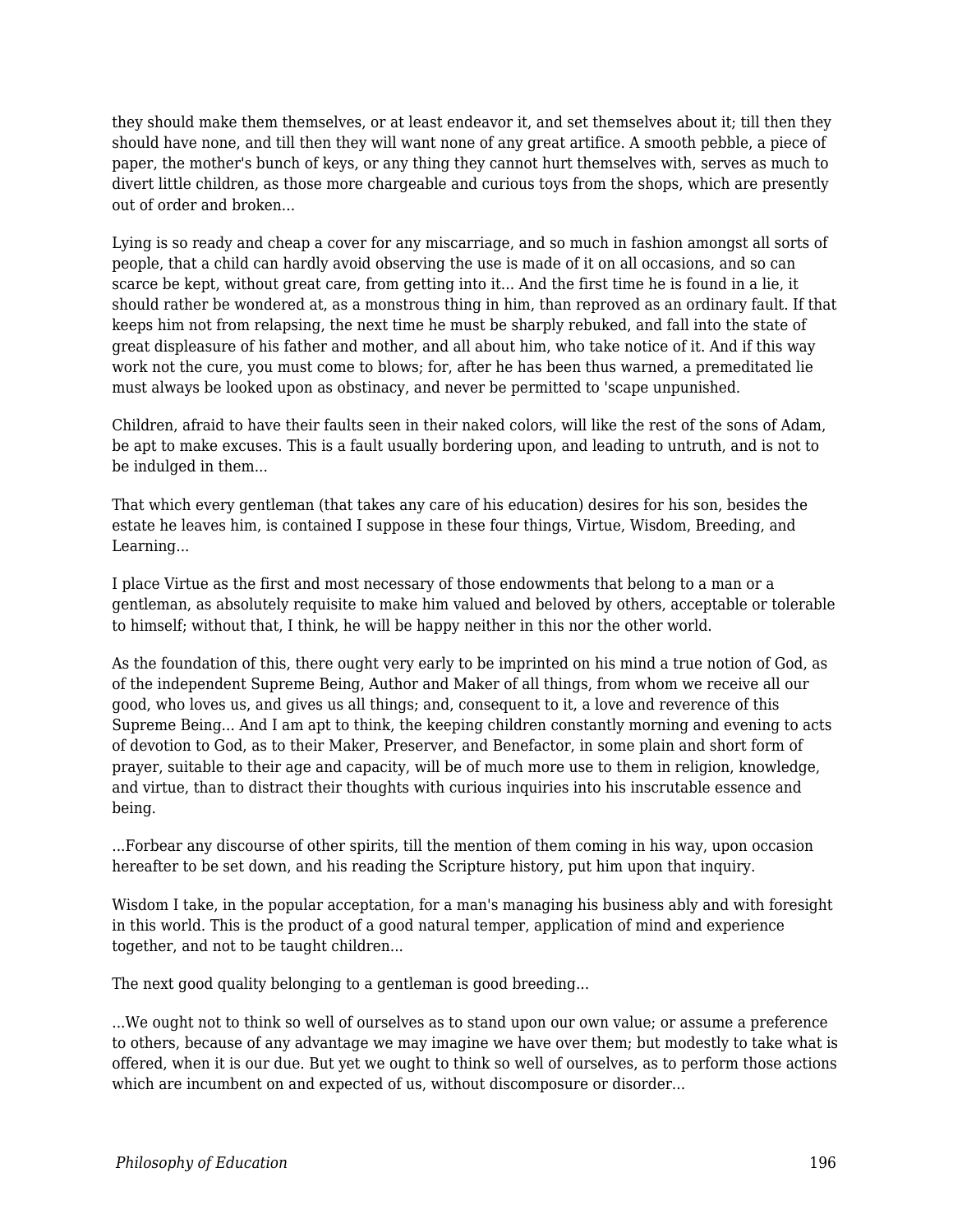...part of ill breeding lies in the appearance of too little care of pleasing or showing respect to those we have to do with. To avoid these, two things are requisite: first, a disposition of the mind not to offend others: and, secondly, the most acceptable and agreeable way of expressing that disposition. From the one, men are called civil: from the other, well-fashioned...

You will wonder, perhaps, that I put learning last, especially if I tell you I think it the least part. This will seem strange in the mouth of a bookish man: and this making usually the chief, if not only bustle and stir about children, this being almost that alone, which is thought on, when people talk of education, makes it the greater paradox. When I consider what a-do is made about a little Latin and Greek, how many years are spent in it, and what a noise and business it makes to no purpose, I can hardly forbear thinking that the parents of children still live in fear of the school-master's rod, which they look on as the only instrument of education; as a language or two to be its whole business. How else is it possible, that a child should be chained to the oar seven, eight, or ten of the best years of his life, to get a language or two, which I think might be had at a great deal cheaper rate of pains and time, and be learned almost in playing. Forgive me therefore, if I say, I cannot with patience think, that a young gentleman should be put into the herd, and be driven with a whip and scourge, as if he were to run the gauntlet through the several classes, "ad cariendum in genii cultum."...Not so, not so fast, I beseech you. Reading, and writing, and learning, I allow to be necessary, but yet not the chief business. I imagine you would think him a very foolish fellow, that should not value a virtuous or a wise man infinitely before a great scholar. Not but that I think learning a great help to both, in welldisposed minds; but yet it must be confessed also, that in others not so disposed, it helps them only to be the more foolish or worse men. I say this, that, when you consider of the breeding of your son, and are looking out for a school-master, or a tutor, you would not have (as is usual) Latin and logic only in your thoughts. Learning must be had, but in the second place, as subservient only to greater qualities. Seek out somebody that may know how discreetly to frame his manners; place him in hands where you may, as much as possible, secure his innocence, cherish and nurse up the good, and gently correct and weed out any bad inclinations, and settle in him good habits. This is the main point; and this being provided for, learning may be had into the bargain, and that, as I think, at a very easy rate, by methods that may be thought on.

When he can talk, 'tis time he should begin to learn to read. But as to this, give me leave here to inculcate again what is very apt to be forgotten, viz. that a great care is to be taken that it be never made as a business to him, nor he look on it as a task. We naturally, as I said; even from our cradles, love liberty, and have therefore an aversion to many things for no other reason but because they are enjoined us. I have always had a fancy that learning might be made a play and recreation to children; and that they might be brought to desire to be taught, if it were proposed to them as a thing of honor, credit, delight, and recreation, or as a reward for doing something else, and if they were never chid or corrected for the neglect of it. That which confirms me in this opinion, is, that amongst the Portuguese, 'tis so much a fashion and emulation amongst their children to learn to read and write, that they cannot hinder them from it: they will learn it one from another and are as intent on it as if it were forbid them... make them seek it, as another sort of play or recreation. But then, as I said before, it must never be imposed as a task, nor made a trouble to them. There may be dice and playthings, with the letters on them, to teach children the alphabet by playing; and twenty other ways may be found, suitable to their particular tempers, to make this kind of learning a sport to them.

Thus children may be cozened into a knowledge the letters; be taught to read without perceiving it to be anything but a sport, and play themselves into that others are whipped for. Children should not have anything like work, or serious, laid on them; neither their minds nor bodies will bear it. It injures their health; and their being forced and tied down to their books, in an age at enmity with all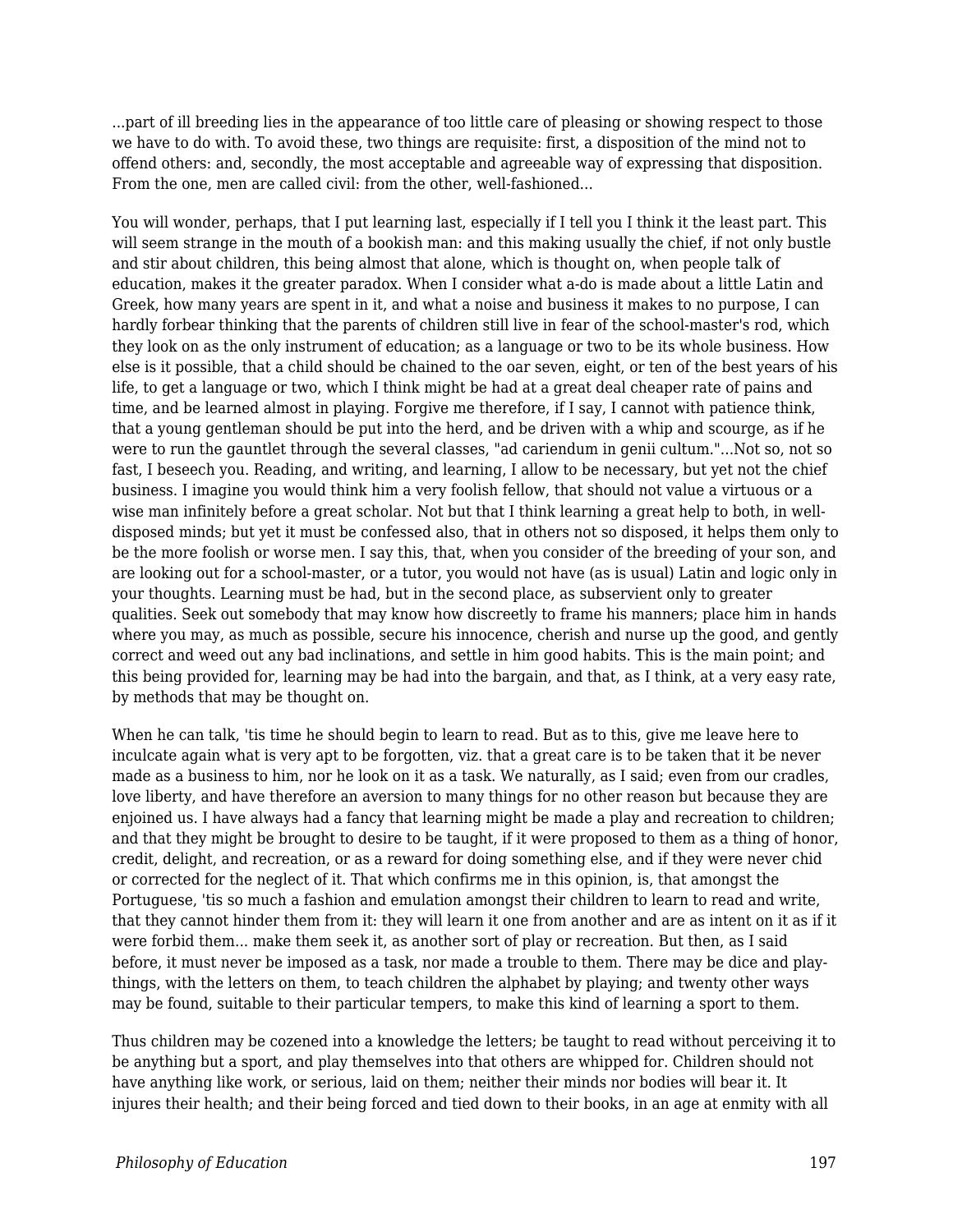such restraint, has; I doubt not, been the reason why a great many have hated books and learning all their lives after: it is like a surfeit, that leaves an aversion behind, not to be removed.

I have therefore thought, that if playthings were fitted to this purpose, as they are usually to none, contrivances might be made to teach children to read, whilst they thought they were only playing. For example; what if an ivory-ball were made like that of the Royal-Oak lottery, with thirty-two sides, or one rather of twenty-four or twenty-five sides; and upon several of those sides pasted on an A, upon several others B, on others C, and on others D? I would have you begin with but these four letters, or perhaps only two at first; and when he is perfect in them, then add another; and so on, till each side having one letter, there be on it the whole alphabet. This I would have others play with before him, it being as good a sort of play to lay a stake who shall first throw an A or B, as who upon dice shall throw six or seven. This being a play amongst you, tempt him not to it, lest you make it business; for I would not have him understand it is anything but a play of older people, and I doubt not but he will take to it of himself. And that he may hate the more reason to think it is a play, that he is sometimes in favor admitted to, when the play is done, the ball should be laid up safe out of his reach, that so it may not, by his having it in his keeping at any time, grow stale to him.

To keep up his eagerness to it, let him think it a game belonging to those above him; and when by this means he knows the letters, by changing them into syllables, he may learn to read, without knowing how he did so, and never have any chiding or trouble about it, nor fall out with books, because of the hard usage and vexation they have caused him. Children, if you observe them, take abundance of pains to learn several games, which, if they should be enjoined them, they would abhor as a task and business...

Thus much for learning to read, which let him never be driven to, nor chid for; cheat him into it if you can, but make it not a business for him. 'Tis better it be a year later before he can read, than that he should this way get an aversion to learning. If you have any contests with him, let it be in matters of moment, of truth, and good-nature; but lay no task on him about A B C. Use your skill to make his will supple and pliant to reason: teach him to love credit and commendation; to abhor being thought ill or meanly of, especially by you and his mother; and then the rest will come all easily...

When by these gentle ways he begins to be able to read, some easy, pleasant book, suited to his capacity, should be put into his hands, wherein the entertainment that he finds might draw him on, and reward his pains in reading; and yet not such as should fill his head with perfectly useless trumpery, or lay the principles of vice and folly. To this purpose I think Aesop's Fables the best, which being stories apt to delight and entertain a child, may yet afford useful reflections to a grown man; and if his memory retain them all his life after, he will not repent to find them there, amongst his manly thoughts and serious business. If his Aesop has pictures in it, it will entertain him much the better, and encourage him to read when it carries the increase of knowledge with it: for such visible objects children bear talked of in vain, and without any satisfaction, whilst they have no ideas of them; those ideas being not to be had from sounds, but from the things themselves, or their pictures. And therefore, I think, as soon as he begins to spell, as many pictures of animals should be got him as can be found, with the printed names to them, which at the same time will invite him to read, and afford him matter of inquiry and knowledge. Reynard the Fox is another book, I think, that may be made use of to the same purpose. And if those about him will talk to him often about the stories he has read, and hear him tell them, it will, besides other advantages, add encouragement and delight to his reading, when he finds there is some use and pleasure in it, which in the ordinary method, I think, learners do not till late; and so take books only for fashionable amusements, or impertinent troubles, good for nothing.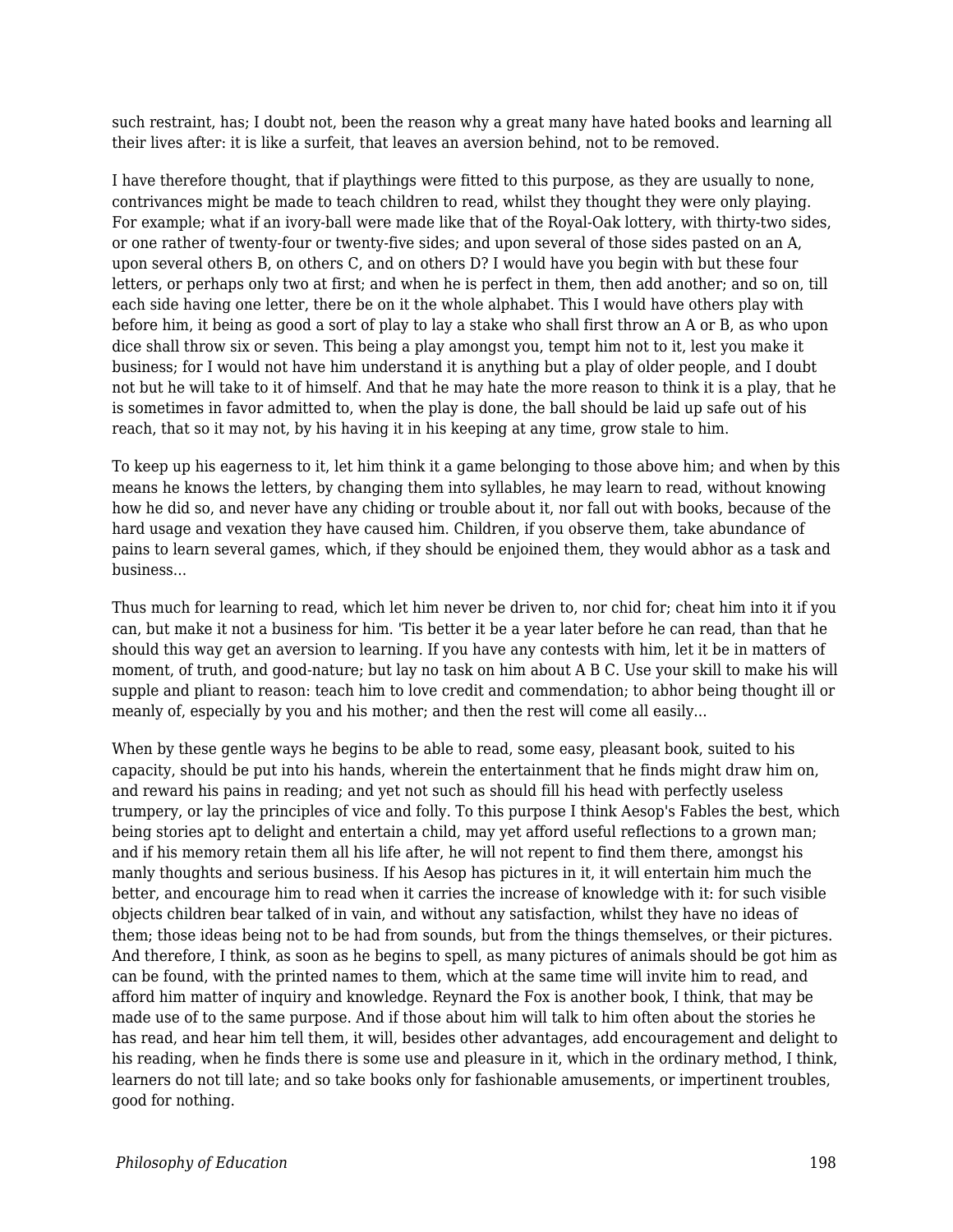The Lord's Prayer, the Creeds, and Ten Commandments, 'tis necessary he should learn perfectly by heart; hut, I think, not by reading them himself in his primer, but by somebody's repeating them to him, even before he can read. But learning by heart, and learning to read, should not, I think, be mixed, and so one made to clog the other. But his learning to read should be made as little trouble or business to him as might be. What other books there are in English of the kind of those abovementioned, fit to engage the liking of children, and tempt them to read, I do not know; but am apt to think that children, being generally delivered over to the method of schools, where the fear of the rod is to enforce, and not any pleasure of the employment to invite them to learn; this sort of useful books, amongst the number of silly ones that are of all sorts, have yet had the fate to be neglected; and nothing that I know has been considered of this kind out of the ordinary road of the horn-book, primer, psalter, Testament, and Bible.

As for the Bible, which children are usually employed in to exercise and improve their talent in reading, I think, the promiscuous reading of it through by chapters as they lie in order, is so far from being of any advantage to children, either for the perfecting their reading or principling their religion, that perhaps a worse could not be found. For what pleasure or encouragement can it be to a child, to exercise himself in reading those parts of a book where he understands nothing? And how little are the law of Moses, the Song of Solomon, the prophecies in the Old, and the Epistles and Apocalypse in the New Testament, suited to a child's capacity? And though the history of the Evangelists and the Acts have something easier; yet, taken all together, it is very disproportionate to the understanding of childhood. I grant, that the principles of religion are to be drawn from thence, and in the words of the Scripture; yet none should be proposed to a child but such as are suited to a child's capacity and notions. But it is far from this to read through the whole Bible, and that for reading's sake. And what an odd jumble of thoughts must a child have in his head, if he have any at all, such as he should have concerning religion, who in his tender age reads all the parts of the Bible indifferently, as the word of God, without any other distinction. I am apt to think that this, in some men, has been the very reason why they never had clear and distinct thoughts of it all their lifetime.

And now I am by chance fallen on this subject, give me leave to say, that there are some parts of the Scripture which may be proper to be put into the hands of a child to engage him to read; such as are the story of Joseph and his brethren, of David and Goliath, of David and Jonathan, etc., and others, that he should be made to read for his instruction; as that, "What you would have others do unto you, do you the same unto them;" and such other easy and plain moral rules, which, being fitly chosen, ought often be made use of, both for reading and instruction together... Dr. Worthington, to avoid this, has made a catechism which has all its answers in the precise words of the Scripture, a thing of good example and such a sound form of words, as no Christian can except against as not fit for his child to learn. Of this, as soon as he can say the Lord's Prayer, Creed, and Ten Commandments by heart, it may be fit for him to learn a question every day, or every week, as his understanding is able to receive and his memory to retain them. And when he has this catechism perfectly by heart, so as readily and roundly to answer to any question in the whole book, it may be convenient to lodge in his mind the moral rules, scattered up and down in the Bible, as the best exercise of his memory, and that which may be always a rule to him, ready at hand, in the whole conduct of his life.

When he can read English well, it will be seasonable to enter him in writing. And here the first thing should be taught him is, to hold his pen right; and this he should be perfect in, before he should be suffered to put it to paper: for not only children, but anybody else, that would do anything well, should never be put upon too much of it at once, or be set to perfect themselves in two parts of an action at the same time, if they can possibly be separated. When he has learned to hold his pen right, (to hold it betwixt the thumb and forefinger alone, I think best; but on this you should consult some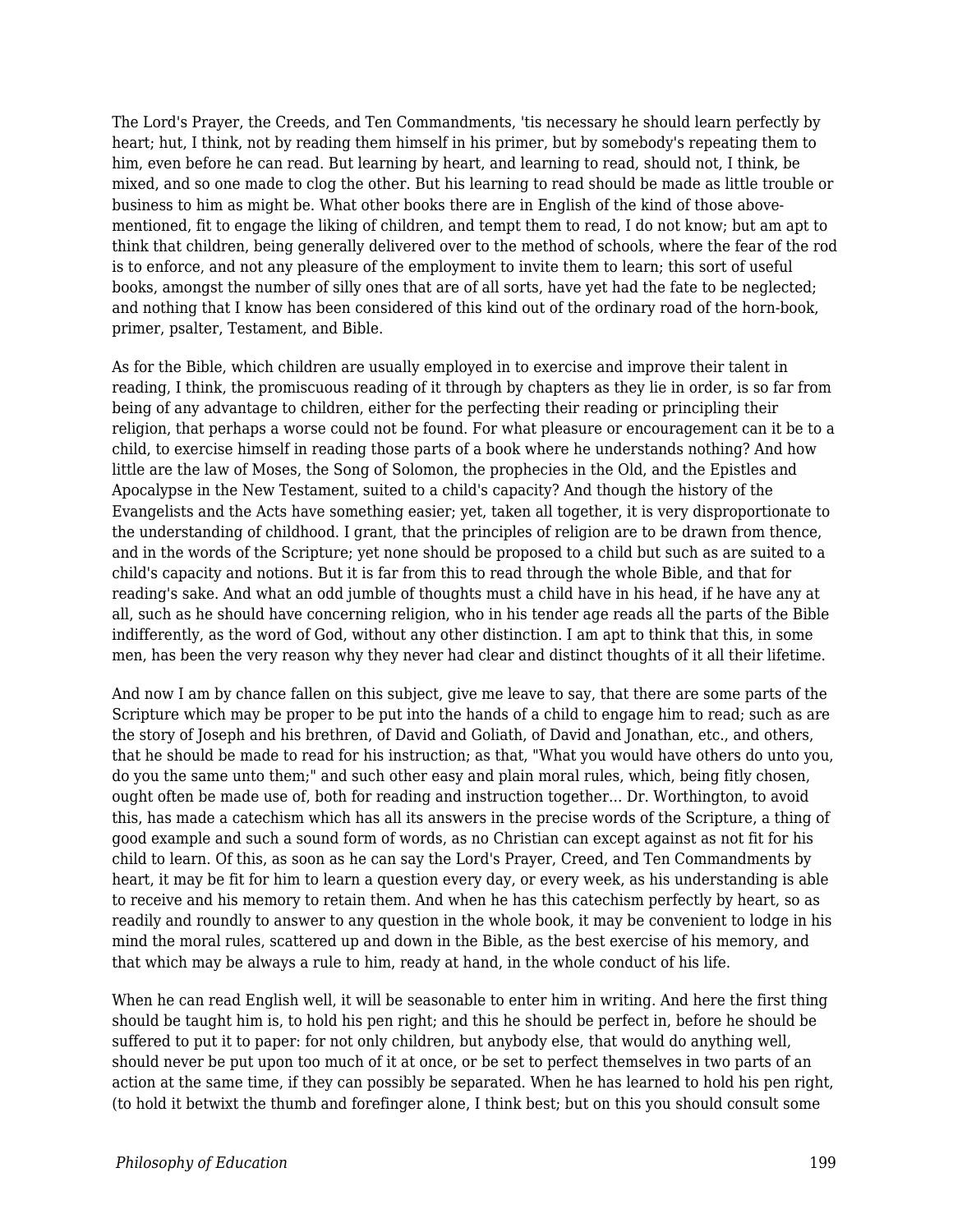good writing-master, or any other person who writes well and quick) then next be should learn how to lay his paper, and place his arm and body to it...

When he can write well, and quick, I think it may be convenient, not only to continue the exercise of his hand in writing, but also to improve the use of it farther in drawing, a thing very useful to a gentleman on several occasions... I do not mean that I would have your son a perfect painter; to be that to any tolerable degree, will require more time than a young gentleman can spare from his other improvements of greater importance... Short-hand, an art, as I have been told, known only in England, may perhaps be thought worth the learning, both for despatch in what men write for their own memory, and concealment of what they would not have lie open to every eye.

As soon as he can speak English, it is time for him to learn some other language: this nobody doubts of, when French is proposed. And the reason is, because people are accustomed to the right way of teaching that language, which is by talking it into children in constant conversation, and not by grammatical rules. The Latin tongue would easily be taught the same way, if his tutor, being constantly with him, would talk nothing else to him, and make him answer still in the same language. But because French is a living language, and to be used more in speaking, that should be first learned, that the yet pliant organs of speech might be accustomed to a due formation of these sounds, and he get the habit of pronouncing French well, which is the harder to be done the longer it is delayed.

When he can speak and read French well, which in this method is usually in a year or two, he should proceed to Latin, which 'tis a wonder parents, when they have had the experiment in French, should not think ought to be learned the same way by talking and reading. Only care is to be taken, whilst he is learning these foreign languages, by speaking and reading nothing else to his tutor, that he do not forget to read English, which may be preserved by his mother, or somebody else, hearing him read some chosen parts of the Scripture, or other English book, every day. 164 Latin I look upon as absolutely necessary to a gentleman; and indeed custom, which prevails over everything, has made it so much a part of education, that even those children are whipped to it, and made spend many hours of their precious time uneasily in Latin, who, after they are once gone from school, are never to have more to do with it as long as they live. Can there be anything more ridiculous than that a father should waste his own money, and his son's time, in setting him to learn the Roman language, when, at the same time, he designs him for a trade, wherein he, having no use of Latin, fails not to forget that little which he brought from school, and which it is ten to one he abhors for the ill usage it procured him?

If therefore a man could be got who himself speaks good Latin, who would be always about your son and talk constantly to him and make him read Latin, that would be the true, genuine and easy way of teaching him Latin, and that I could wish; since besides teaching him a language without pains or chiding (which children are wont to be whipped for at school six or seven years together) he might at the same time not only form his mind and manners, but instruct him also in several sciences such as are a good part of geography, astronomy, chronology, anatomy, besides some parts of history and all other parts of knowledge of things that fall under the senses, and require little more than memory. For there, if we would take the true way, our knowledge should begin and in those things be laid the foundation, and not in the abstract notions of logic and metaphysics, which are fitter to amuse than inform the understanding in its first setting out towards knowledge. In which abstract speculations when young men have had their heads employed a while, without finding the success and improvement or use of it which they expected, they are apt to have mean thoughts either of learning or themselves, to quit their studies and throw away their books, as containing nothing but hard words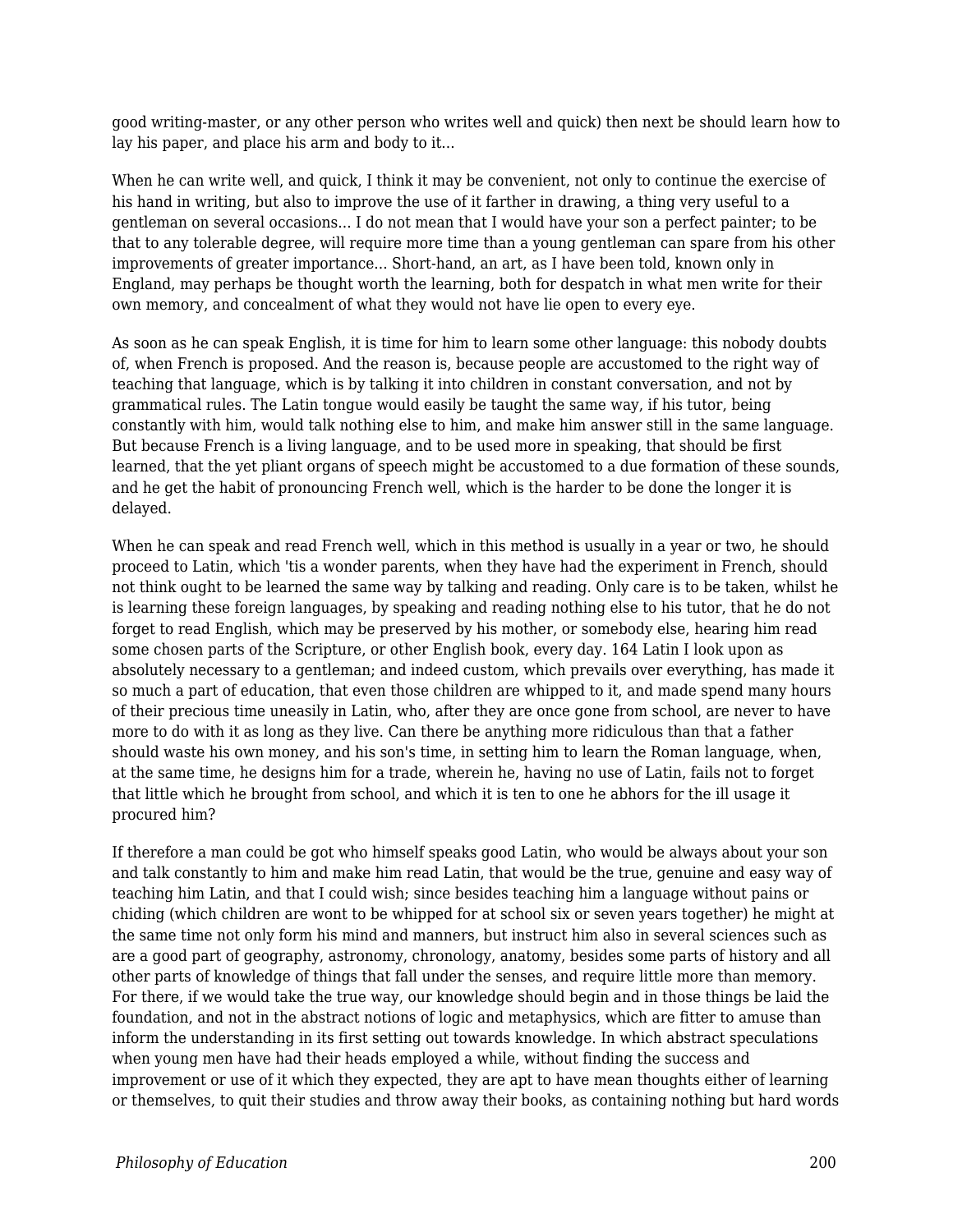and empty sounds; or even concluding that if there be any real knowledge in them, they themselves have not understanding capable of it...

...In teaching of children this too, I think, it is to be observed, that in most cases, where they stick, they are apt to be farther puzzled, by putting them upon finding it out themselves... Therefore, wherever they are at a stand, and are willing to go forward, help them presently over the difficulty, without any rebuke or chiding; remembering, that where harsher ways are taken, they are the effect only of pride and peevishness in the teacher, who expects children should instantly be masters of as much as he knows: whereas he should rather consider that his business is to settle in them habits, not angrily to inculcate rules, which serve for little in the conduct of our lives; at least are of no use to children, who forget them as soon as given. ...The great use and skill of a teacher is to make all as easy as he can....

This, I think, will be agreed to, that if a gentleman be to study any language, it ought to be that of his own country, that he may understand the language, which he has constant use of, with the utmost accuracy. There is yet a farther reason why masters and teachers should raise no difficulties to their scholars; but, on the contrary, should smooth their way and readily help them forwards where they find them stop. Children's minds are narrow and weak, and usually susceptible but of one thought at once. Whatever is in a child's head, fills it for the time, especially if set on with any passion. It should therefore be the skill and art of the teacher, to clear their heads of all other thoughts, whilst they are learning of anything, the better to make room for what he would instill into them, that it may be received with attention and application, without which it leaves no impression. The natural temper of children disposes their minds to wander. Novelty alone takes them; whatever that presents, they are presently eager to have a taste of, and are as soon satiated with it. They quickly grow weary of the same thing, and so have almost their whole delight in change and variety. It is a contradiction to the natural state of childhood for them to fix their fleeting thoughts. Whether this be owing to the temper of their brains, or the quickness or instability of their animal spirits, over which the mind has not yet got a full command; this is visible, that it is a pain to children to keep their thoughts steady to anything. A lasting, continued attention is one of the hardest tasks that can be imposed on them: and therefore, he that requires their application, should endeavor to make what he proposes as grateful and agreeable as possible; at least, he ought to take care not to join any displeasing or frightful idea with it. If they come not to their books with some kind of liking and relish, it is no wonder their thoughts should be perpetually shifting from what disgusts them, and seek better entertainment in more pleasing objects, after which they will unavoidably be gadding. It is, I know, the usual method of tutors to endeavor to procure attention in their scholars, and to fix their minds to the business in hand by rebukes and corrections, if they find them over so little wandering. But such treatment is sure to produce the quite contrary effect. Passionate words or blows from the tutor, fill the child's mind with terror and affrightment, which immediately takes it wholly up, and leaves no room for other impressions....

It is true, parents and governors ought to settle and establish their authority, by an awe over the minds of those under their tuition; and to rule them by that: but when they have got an ascendant over them, they should use it with great moderation, and not make themselves such scarecrows, that their scholars should always tremble in their sight. Such an austerity may make their government easy to themselves, but of very little use to their pupils. It is impossible children should learn anything whilst their thoughts are possessed and disturbed with any passion, especially fear, which makes the strongest impression on their yet tender and weak spirits. Keep the mind in an easy, calm temper, when you would have it receive your instructions, or any increase of knowledge. It is as impossible to draw fair and regular characters on a trembling mind, as on a shaking paper. The great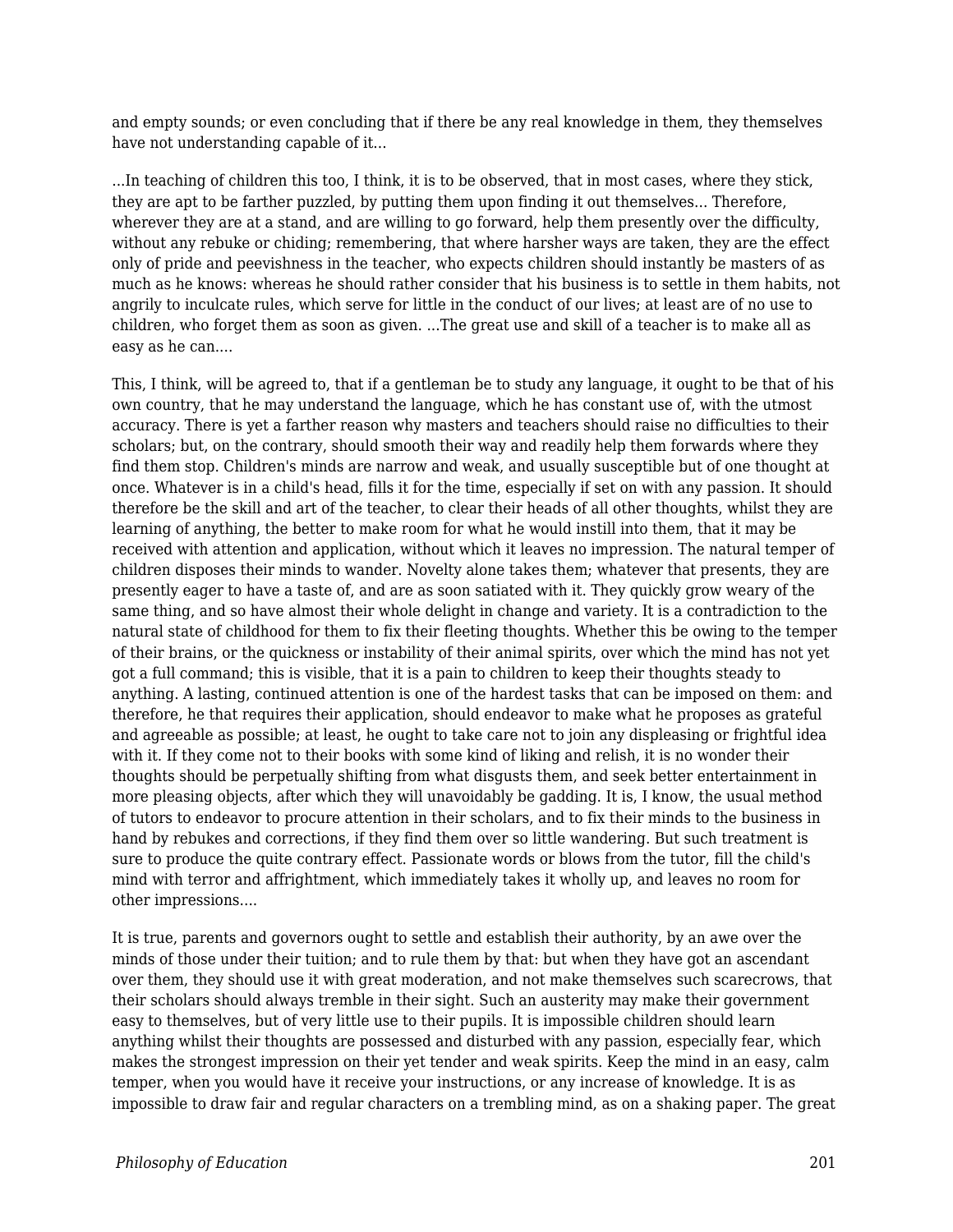skill of a teacher is to get and keep the attention of his scholar: whilst he has that, he is sure to advance as fast as the learner's abilities will carry him, and without that, all his bustle and bother will be to little or no purpose. To attain this, he should make the child comprehend (as much as may be) the usefulness of what he teaches him; and let him see, by what he has learned, that he can do something which he could not do before, something which gives him some power and real advantage above others who are ignorant of it. To this he should add sweetness in all his instructions; and by a certain tenderness in his whole carriage, make the child sensible that he loves him, and designs nothing but his good; the only way to beget love in the child, which will make him hearken to his lessons, and relish what he teaches him. Nothing but obstinacy should meet with any imperiousness or rough usage. All other faults should be corrected with a gentle hand; and kind, encouraging words will work better and more effectually upon a willing mind, and even prevent a good deal of that perverseness which rough and imperious usage often produces in well-disposed and generous minds. It is true, obstinacy and willful neglects must be mastered, even though it cost blows to do it: but I am apt to think perverseness in the pupils is often the effect of frowardness in the tutor; and that most children would seldom have deserved blows, if needless and misapplied roughness had not taught them ill-nature, and given them an aversion to their teacher, and all that comes from him...

Let the awe he has got upon their minds be so tempered with the constant marks of tenderness and good-will, that affection may spur them to their duty, and make them find a pleasure in complying with his dictates. This will bring them with satisfaction to their tutor make them hearken to him, as to one who is their friend, that cherishes them, and takes pains for their good; this will keep their thoughts easy and free, whilst they are with him, the only temper wherein the mind is capable of receiving new information, and of admitting into itself those impressions, which if not taken and retained, all that they and their teacher do together, is lost labor; there is much uneasiness, and little learning.

...That if grammar ought to be taught at any time, it must be to one that can speak the language already: how else can he be taught the grammar of it? ...

...But whatever you are teaching him, have a care still, that you do not clog him with too much at once, or make anything his business, but downright virtue, or reprove him for anything but vice, or some apparent tendency to it...

I hear it is said, That children should be employed in getting things by heart, to exercise and improve their memories. I could wish this were said with as much authority of reason, as it is with forwardness of assurance; and that this practice were established upon good observation, more than old custom; for it is evident, that strength of memory is owing to a happy constitution, and not to any habitual improvement got by exercise. It is true, what the mind is intent upon, and for fear of letting it slip, often imprints afresh on itself by frequent reflection, that it is apt to retain, but still according to its own natural strength of retention. An impression made on bees-wax or lead will not last so long as on brass or steel. Indeed, if it be renewed often, it may last the longer; but every new reflecting on it is a new impression, is from thence one is to reckon, if one would know how long the mind retains it...

I do not mean hereby, that there should be no exercise given to children's memories. I think their memories should be employed, but not in learning by rote whole pages out of books, which, the lesson being once said, and that task over, are delivered up again to oblivion, and neglected forever. This mends neither the memory nor the mind. What they should learn by heart out of authors, I have above mentioned: and such wise and useful sentences being once given in charge to their memories,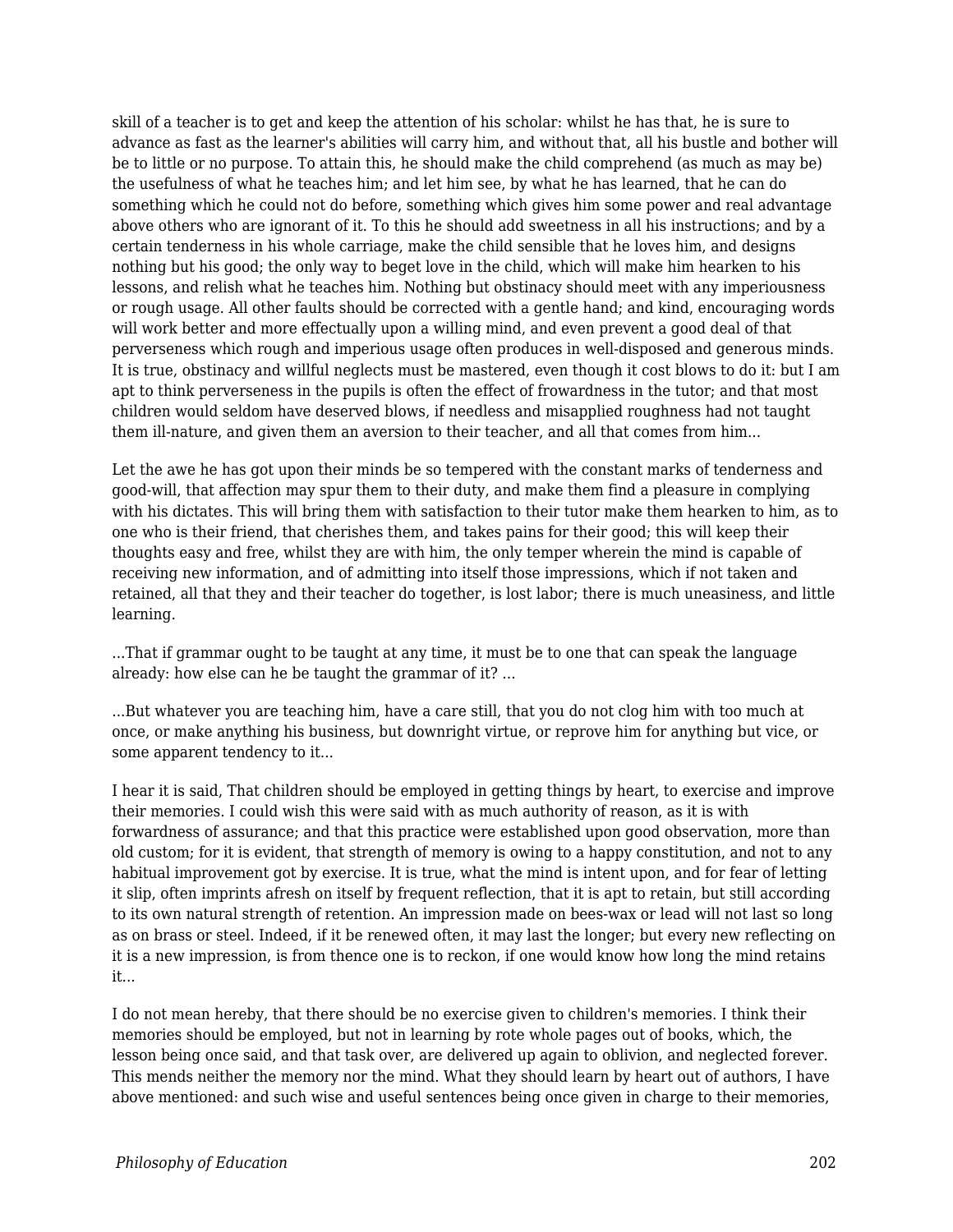they should never be suffered to forget again, but be often called to account for them: whereby, besides the use those sayings may be to them in their future life, as so many good rules and observations, they will be taught to reflect often... and therefore, I think, it may do well, to give them something every day to remember; but something still, that is in itself worth the remembering, and what you would never have out of mind, whenever you call, or they themselves search for it. This will oblige them often to turn their thoughts inwards, than which you cannot wish them a better intellectual habit.

But under whose care soever a child is put to be taught, during the tender and flexible years of his life, this is certain, it should be one who thinks Latin and language the least part of education; one, who knowing how much virtue, and a well-tempered soul, is to be preferred to any sort of learning or language, makes it his chief business to form the mind of his scholars, and give that a right disposition: which, if once got, though all the rest should be neglected, would, in due time, produce all the rest; and which, if it be not got, and settled, so as to keep out ill and vicious habits, languages and sciences, and all the other accomplishments of education, will be to no purpose, but to make the worse or more dangerous man...

But to return to what I was saying: he that takes on him the charge of bringing up young men, especially young gentlemen, should have something more in him than Latin, more than even a knowledge in the liberal sciences; he should be a person of eminent virtue and prudence, and with good sense have good humor, and the skill to carry himself with gravity, ease, and kindness, in a constant conversation with his pupils.

At the same time that he is learning French and Latin, a child, as has been said, may also be entered in arithmetic, geography, chronology, history, and geometry, too. For if these be taught him in French or Latin, when he begins once to understand either of these tongues, he will get a knowledge in these sciences, and the language to boot. Geography, I think, should be begun with; for the learning of the figure of the globe, the situation and boundaries of the four parts of the world, and that of particular kingdoms and countries, being only an exercise of the eyes and memory, a child with pleasure will learn and retain them...

When he has the natural parts of the globe well fixed in his memory, it may then be time to begin arithmetic...

Arithmetic is the easiest, and consequently the first sort of abstract reasoning, which the mind commonly bears, or accustoms itself to: and is of so general use in all parts of life and business, that scarce any thing is to be done without it. This is certain, a man cannot have too much of it, nor too perfectly; he should therefore begin to be exercised in counting, as soon, and as far, as he is capable of it; and do something in it every day, till he is master of the art of numbers. When he understands addition and subtraction, he may then be advanced farther in geography, and after he is acquainted with the poles, zones, parallel circles, and meridians, be taught longitude and latitude, and the use of maps...

When that is done, and he knows pretty well the constellations of this our hemisphere, it may be time to give him some notions of this our planetary world, and to that purpose it may not be amiss to make him a draught of the Copernican system; and therein explain to him the situation of the planets, their respective distances from the sun, the center of their revolutions... but also the likeliest to be true in itself. But in this, as in all other parts of instruction, great care must be taken with children, to begin with that which is plain and simple, and to teach them as little as can be at once, and settle that well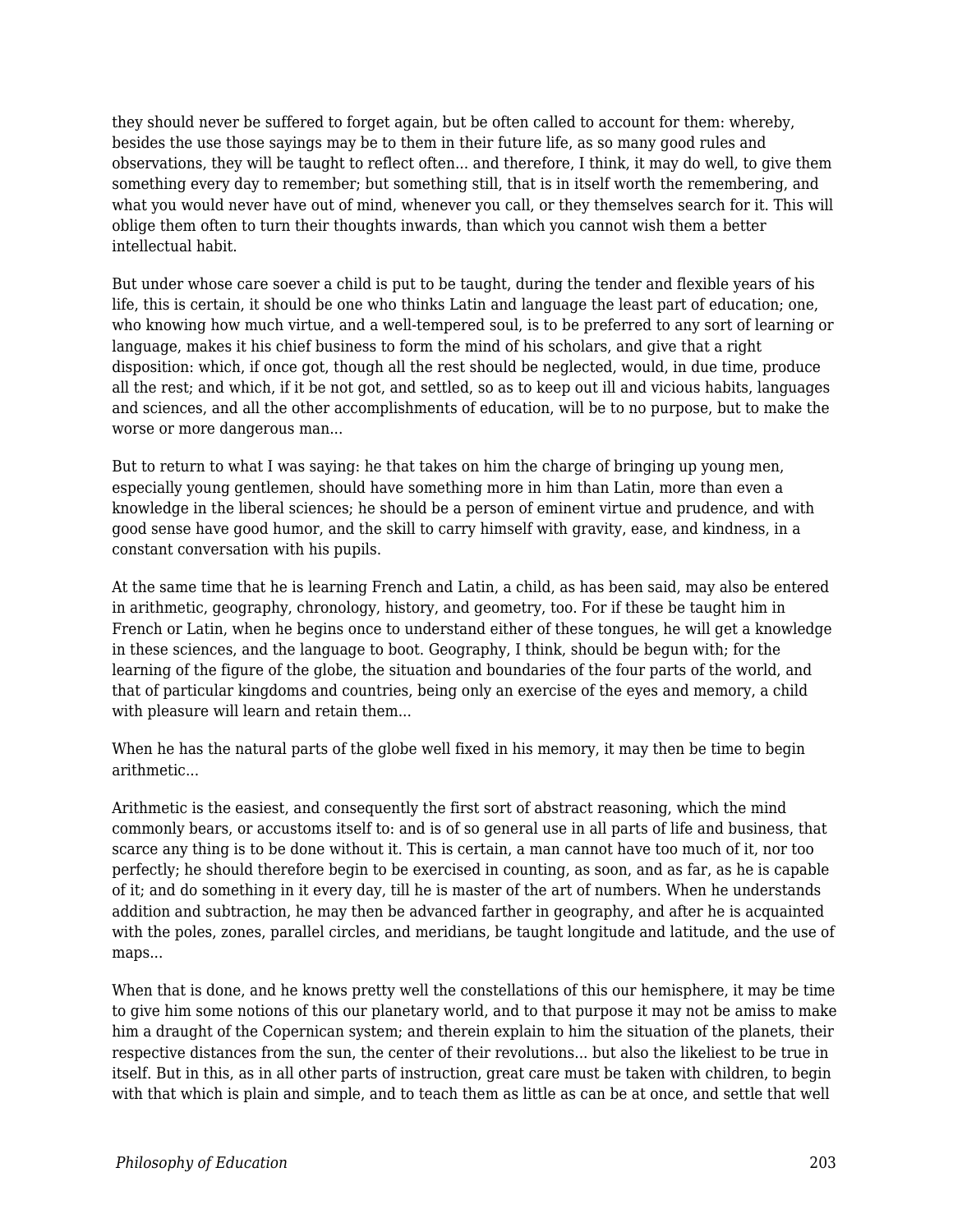in their heads, before you proceed to the next, or anything new in that science. Give them first one simple idea, and see that they take it right, and perfectly comprehend it, before you go any farther; and then add some other simple idea, which lies next in your way to what you aim it; and so proceeding by gentle and insensible steps, children, without confusion and amazement, will have their understandings opened, and their thoughts extended, farther than could have been expected. And when any one has learned anything himself, there is no such way to fix it in his memory, and to encourage him to go on as to set him to teach it others.

When he has once got such an acquaintance with the globes, as is above-mentioned, he may be fit to be tried a little in geometry...

With geography, chronology ought to go hand in hand; I mean the general part of it, so that he may have in his mind a view of the whole current of time, and the several considerable epochs that are made use of in history. Without these two, history, which is the great mistress of prudence, and civil knowledge; and ought to be the proper study of a gentleman, or man of business in the world; without geography and chronology, I say, history, will be very ill retained, and very little useful...

As nothing teaches, so nothing delights, more than history. The first of these recommends it to the study of grown men, the latter makes me think it the fittest for a young lad... and thus by a gradual progress from the plainest and easiest historians, he may at last come to read the most difficult and sublime of the Latin authors, such as are Tully, Virgil, and Horace.

The knowledge of virtue, all along from the beginning, in all the instances he is capable of, being taught him, more by practice than rules; and the love of reputation, instead of satisfying his appetite, being made habitual in him; I know not whether he should read any other discourses of morality but what he finds in the Bible; or have any system of ethics put into his hand, till he can read Tully's Offices, not as a school-boy to learn Latin, but as one that would be informed in the principles and precepts of virtue for the conduct of his life.

... A virtuous and well-behaved young man, that is well versed in the general part of the civil law (which concerns not the chicane of private cases, but the affairs and intercourse of civilized nations in general, grounded upon principles of reason), understands Latin well, and can write a good hand, one may turn loose into the world, with great assurance that he will find employment and esteem every where...

Rhetoric and logic being the arts, that in the ordinary method usually follow immediately after grammar, it may perhaps be wondered that I have said so little of them. The reason is, because of the little advantage young people receive by them; for I have seldom or never observed any one to get the skill of reasoning well, or speaking handsomely by studying those rules which pretend to teach it...

If the use and end of right reasoning be to have right notions, and a right judgment of things, to distinguish betwixt truth and falsehood, right and wrong, and to act accordingly, be sure not to let your son be bred up in the art and formality of disputing, either practicing it himself, or admiring it in others; unless, instead of an able man, you desire to have him an insignificant wrangler, opiniator in discourse, and priding himself in contradicting others; or which is worse, questioning everything, and thinking there is no such thing as truth to be sought, but only victory, in disputing. There cannot be anything so disingenuous, so mis-becoming a Gentleman, or anyone who pretends to be a rational creature, as not to yield to plain reason, and the conviction of arguments...

Truth is to be found and supported by a mature and due consideration of things themselves, and not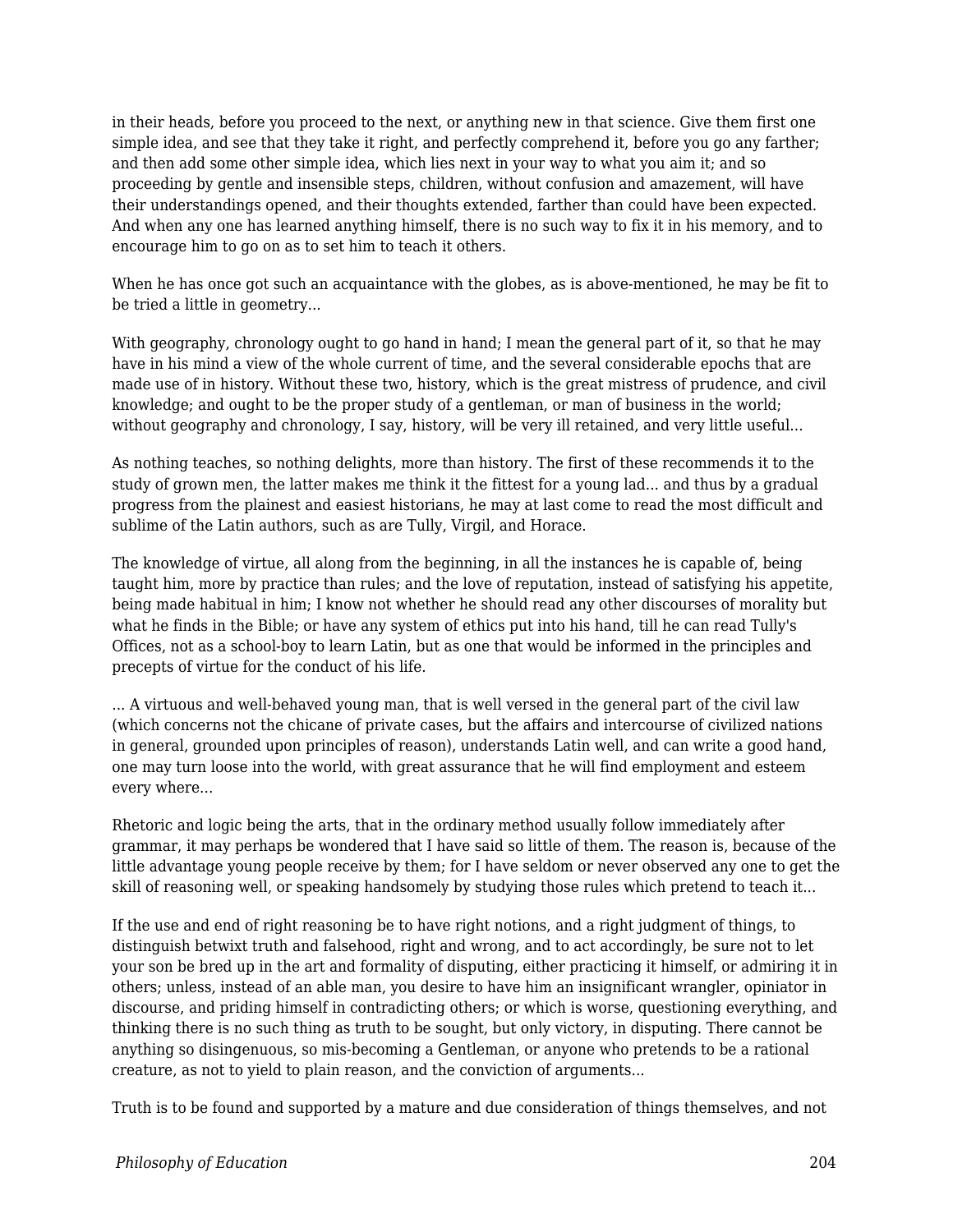by artificial terms and ways of arguing: which lead not men so much into the discovery of truth, as into a captious and fallacious use of doubtful words, which is the most useless and disingenuous way of talking, and most unbecoming a gentleman or a lover of truth of anything in the world.

There can scarce be a greater defect in a gentleman than not to express himself well, either in writing or speaking. But yet, I think, I may ask my reader, Whether he does not know a great many, who live upon their estates, and so, with the name, should have the qualities of gentlemen, who cannot so much as tell a story as they should, much less speak clearly and persuasively in any business? This I think not to be so much their fault, as the fault of their education...

Agreeable hereunto, perhaps it might not be amiss, to make children, as soon as they are capable of it, often to tell a story of any thing they know; and to correct at first the most remarkable fault they are guilty of, in their way of putting it together. When that fault is cured, then to show them the next, and so on, till one after another, all, at least the gross ones, are mended. When they can tell tales pretty well, then it may be time to make them write them. The fables of Aesop, the only book almost that I know fit for children, may afford them matter for this exercise of writing English...

When they understand how to write English with due connection, propriety, and order, and are pretty well masters of a tolerable narrative style, they may be advanced to writing of letters; wherein they should not be put upon any strains of wit or compliment, but taught to express their own plain easy sense, without any incoherence, confusion, or roughness...

I am not here speaking against Greek and Latin: I think they ought to be studied, and the Latin, at least, understood well by every gentleman. But whatever foreign languages a young man meddles with (and the more he knows the better), that which he should critically study, and labor to get a facility, clearness, and elegancy to express himself in, should be his own, and to this purpose he should daily be exercised in it.

Natural philosophy, as a speculative science, I imagine we have none, and perhaps I may think I have reason to say we never shall. The works of nature are contrived by a wisdom, and operate by ways too far surpassing our faculties to discover, or capacities to conceive, for us ever to be able to reduce them into a science. Natural philosophy being the knowledge of the principles, properties, and operations of things, as they are in themselves, I imagine there are two parts of it, one comprehending Spirits with their nature and qualities; and the other Bodies. The first of these is usually referred to metaphysics: but under what title soever the consideration of spirits comes, I think it ought to go before the study of matter and body, not as a science that can be methodized into a system, and treated of upon principles of knowledge; but as an enlargement of our minds towards a truer and fuller comprehension of the intellectual world, to which we are led both by reason and revelation. And since the clearest and largest discoveries we have of other spirits, besides God and our own souls, is imparted to us from heaven by revelation, I think the information that at least young people should have of them, should be taken from that revelation. To this purpose, I conclude it would be well if there were made a good history of the Bible for young people to read; wherein everything that is fit to be put into it being laid down in its due order of time, and several things omitted which were suited only to riper age, that confusion which is usually produced by promiscuous reading of the Scripture, as it lies now bound up in our Bibles, would be avoided; and also this other good obtained, that by reading of it constantly, there would be instilled into the minds of children a notion and belief of spirits, they having so much to do, in all the transactions of that history, which will be a good preparation to the study of bodies. For without the notion and allowance of spirit, our philosophy will be lame and defective in one main part of it, when it leaves out the contemplation of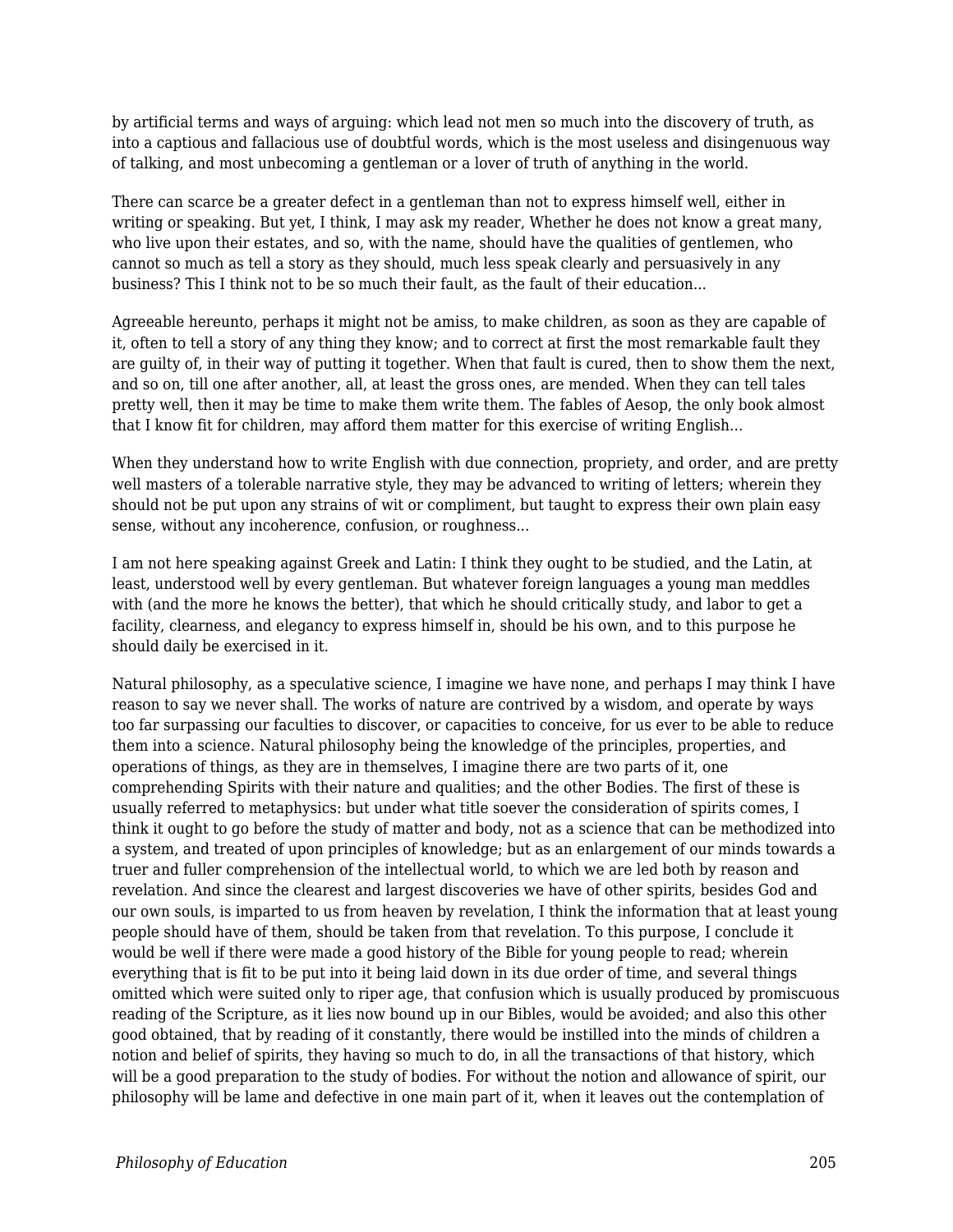the most excellent and powerful part of the creation.

...matter being a thing that all our senses are constantly conversant with, it is so apt to possess the mind, and exclude all other beings but matter, that prejudice, grounded on such principles, often leaves no room for the admittance of spirits, or the allowing any such things as immaterial beings, "in rerum natura;" when yet it is evident, that by mere matter and motion, none of the great phenomena of nature can be resolved to instance but in that common one of gravity; which I think impossible to be explained by any natural operation of matter, or any other law of motion, but the positive will of a superior Being so ordering it...

...To conclude this part, which concerns a young gentleman's studies, his tutor should remember, that his business is not so much to teach him all that is knowable, as to raise in him a love and esteem of knowledge; and to put him in the right way of knowing and improving himself, when he has a mind to it...

Order and constancy are said to make the great difference between one man and another; this I am sure, nothing so much clears a learner's way, helps him so much on in it, and makes him go so easy and so far in any inquiry, as a good method. His governor should take pains to make him sensible of this, accustom him to order, and teach him method in all the applications of his thoughts; show him wherein it lies, and the advantages of it; acquaint him with the several sorts of it, either from general to particulars, or from particulars to what is more general; exercise him in both of them; and make him see, in what cases each different method is most proper, and to what ends it best serves...

...Dancing being that which gives graceful motions all the life, and, above all things, manliness and a becoming confidence to young children, I think it cannot be learned too early, after they are once of an age and strength capable of it. But you must be sure to have a good master, that knows, and can teach, what is graceful and becoming, and what gives a freedom and easiness to all the motions of the body. One that teaches not this is worse than none at all...

Music is thought to have some affinity with dancing, and a good hand, upon some instruments, is by many people mightily valued. But it wastes so much of a young man's time, to gain but a moderate skill in it, and engages often in such odd company, that many think it much better spared... and he that will make a good use of any part of his life, must allow a large portion of it to recreation. At least this must not be denied to young people, unless, whilst you with too much haste make them old, you have the displeasure to set them in their graves, or a second childhood, sooner than you could wish. And therefore I think that the time and pains allotted to serious improvements should be employed about things of most use and consequence...

Fencing, and riding the great horse, are looked upon as so necessary parts of breeding, that it would be thought a great omission to neglect them...

As for fencing, it seems to me a good exercise for health, but dangerous to the life, the confidence of their skill being apt to engage in quarrels those that think they have some skill, and to make them often more touchy than needs, on points of honor, and slight provocations... I had much rather mine should be a good wrestler, than an ordinary fencer; which is the most a gentleman can attain to in it, unless he will be constantly in the fencing school, and every day exercising...

These are my present thoughts concerning learning and accomplishments. The great business of all is virtue and wisdom. Nullum numen abest, si sit prudentia [No heavenly powers will lack where wisdom is]. Teach him to get a mastery over his inclinations, and submit his appetite to reason. This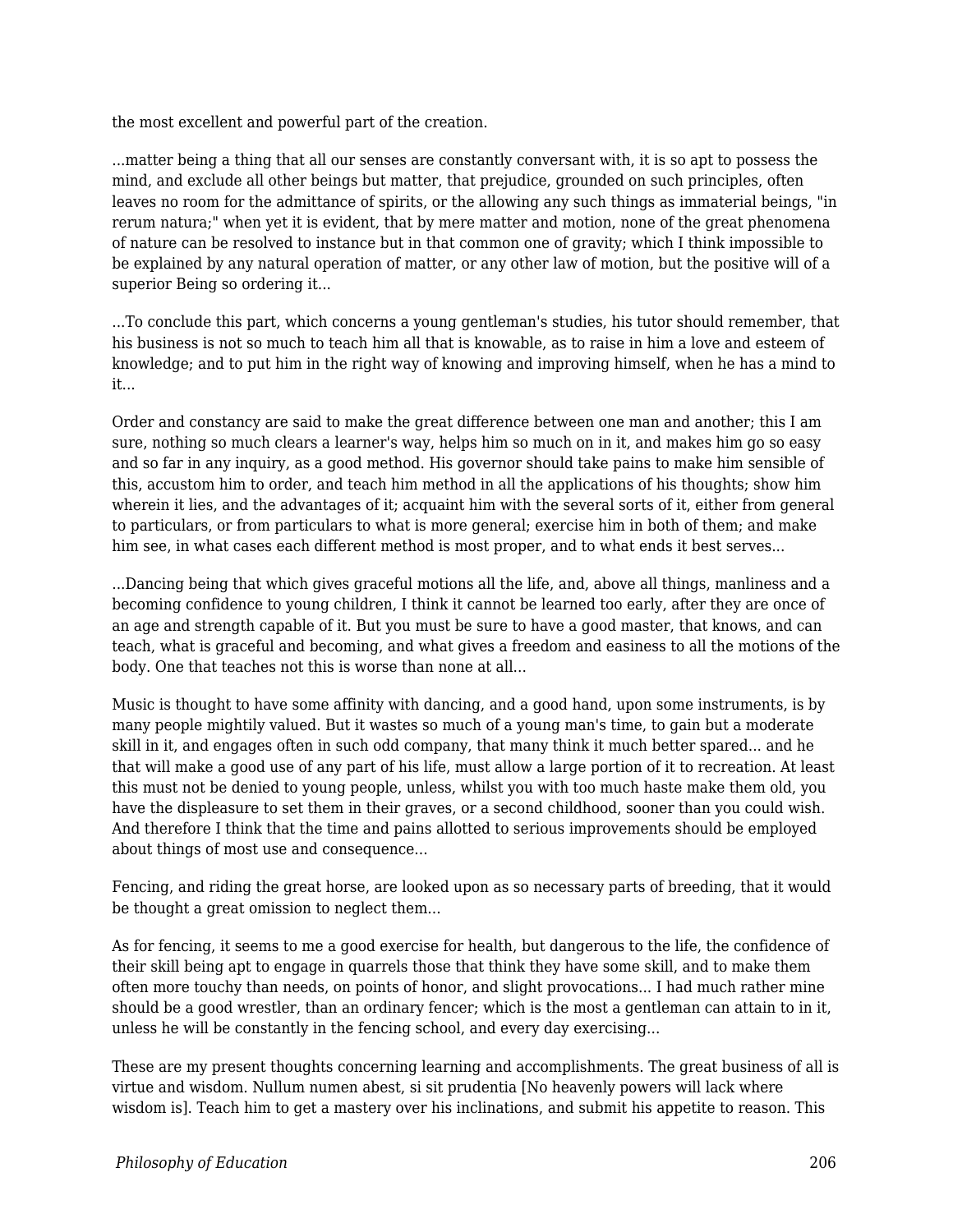being obtained, and by constant practice settled into habit, the hardest part of the task is over. To bring a young man to this, I know nothing which so much contributes as the love of praise and commendation, which should therefore be instilled into him by all arts imaginable. Make his mind as sensible of credit and shame as may be: and when you have done that, you have put a principle into him which will influence his actions, when you are not by, to which the fear of a little smart of a rod is not comparable, and which will be the proper stock, whereon afterwards to graft the true principles of morality and religion.

I have one more thing to add, which as soon as I mention I shall run the danger to be suspected to have forgot what I am about, and what I have above written concerning education, which has all tended towards a gentleman's calling, with which a trade seems wholly to be inconsistent. And yet, I cannot forbear to say, I would have him learn a trade, a manual trade; nay, two or three, but one more particularly.

The busy inclination of children being always to be directed to something that may be useful to them, the advantage may be considered of two kinds: 1. Where the skill itself, that is got by exercise, is worth the having... Other manual arts, which are both got and exercised by labor, do many of them by their exercise contribute to our health too, especially such as employ us in the open air. In these, then, health and improvement may be joined together, and of these should some fit ones be chosen, to be made the recreations of one, whose chief business is with books and study...

...A gentleman's more serious employment I look on to be study; and when that demands relaxation and refreshment, it should be in some exercise of the body, which unbends the thought and confirms the health and strength...

...For since the mind endures not to be constantly employed in the same thing or way; and sedentary or studious men should have some exercise, that at the same time might divert their minds and employ their bodies... diversion from his other more serious thoughts and employments by useful and healthy manual exercise being what I chiefly aim at in it.

...This has been that which has given cards, dice, and drinking so much credit in the world; and a great many throw away their spare hours in them, through the prevalency of custom, and want of some better employment to pass their time, more than from any real delight [that] is to be found in them, only because it being very irksome and uneasy to do nothing at all, they had never learned any laudable manual art wherewith to divert themselves; and so they betake themselves to those foolish or ill ways in use, to help off their time, which a rational man, till corrupted by custom, could find very little pleasure in.

...nothing is likelier to keep a man within compass than the having constantly before his eyes the state of his affairs in a regular course of accounts.

The last part usually in education is travel, which is commonly thought to finish the work, and complete the gentleman. I confess, travel into foreign countries has great advantages; but the time usually chosen to send young men abroad, is, I think, of all other, that which renders them least capable of reaping those advantages... The time therefore I should think the fittest for a young gentleman to be sent abroad would be either when he is younger, under a tutor, whom he might be the better for; or when he was some years older, when he is of age to govern himself, and make observations of what he finds in other countries worthy his notice, and that might be of use to him after his return...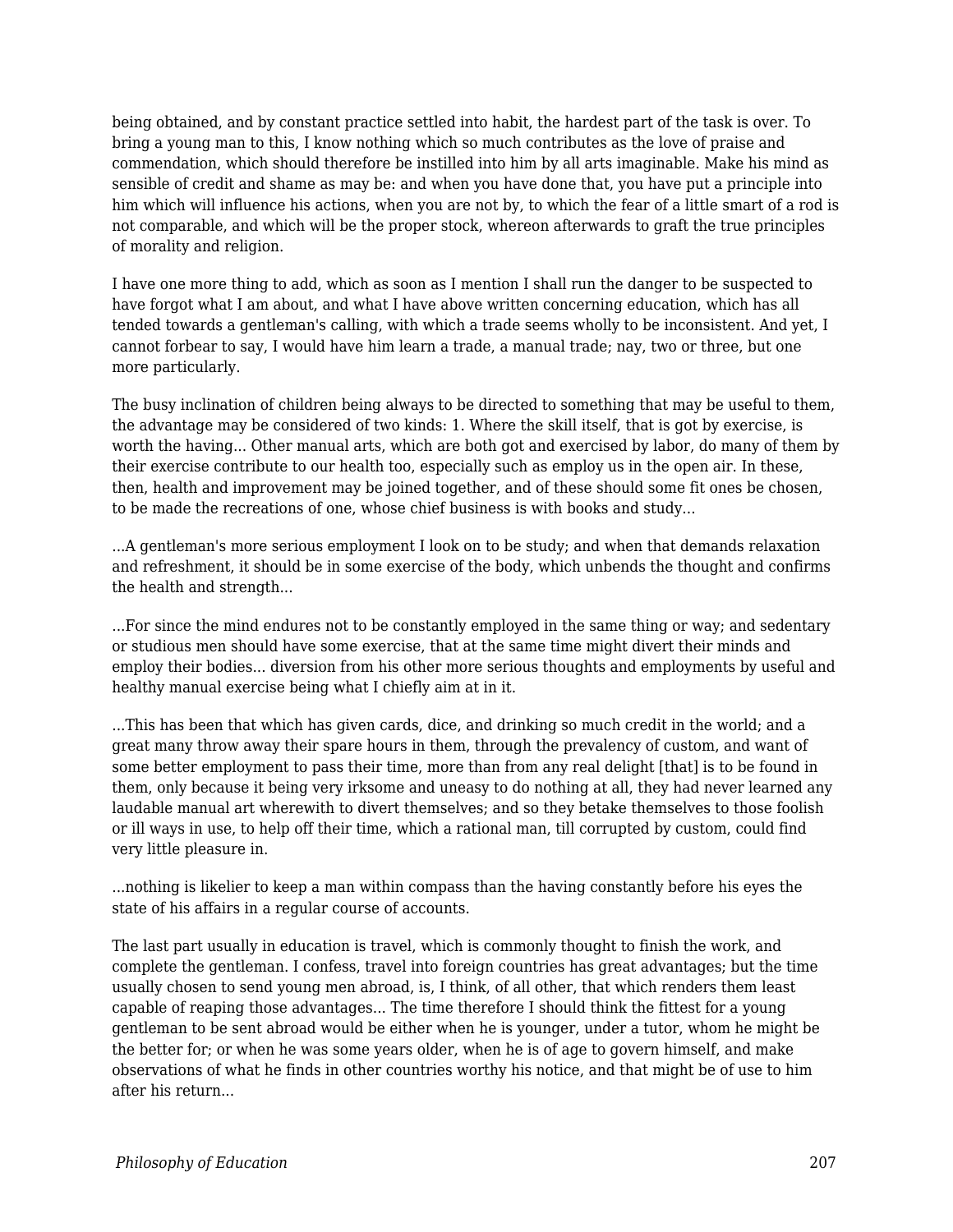...Nor must he stay at home till that dangerous heady age be over, because he must be back again by one and twenty, to marry and propagate. The father cannot stay any longer for the portion, nor the mother for a new set of babies to play with; and so my young master, whatever comes on it, must have a wife looked out for him, by that time he is of age; though it would be no prejudice to his strength, his parts, nor his issue, if it were respited for some time, and he had leave to get, in years and knowledge, the start a little of his children, who are often found to tread too near upon the heels of their fathers, to the no great satisfaction either of son or father. But the young gentleman being got within view of matrimony, 'tis time to leave him to his mistress.

...There are a thousand other things that may need consideration; especially if one should take in the various tempers, different inclinations, and particular defaults, that are to be found in children; and prescribe proper remedies. The variety is so great, that it would require a volume; nor would that reach it. Each man's mind has some peculiarity, as well as his face, that distinguishes him from all others; and there are possibly scarce two children who can be conducted by exactly the same method... But having had here only some general views, in reference to the main end and aims in education, and those designed for a gentleman's son, whom being then very little, I considered only as white paper, or wax, to be molded and fashioned as one pleases, I have touched little more than those heads, which I judged necessary for the breeding of a young gentleman of his condition in general; and have now published these my occasional thoughts, with this hope, that, though this be far from being a complete treatise on this subject, or such as that every one may find what will just fit his child in it; yet it may give some small light to those, whose concern for their dear little ones makes them so irregularly bold, that they dare venture to consult their own reason, in the education of their children, rather than wholly to rely upon old custom.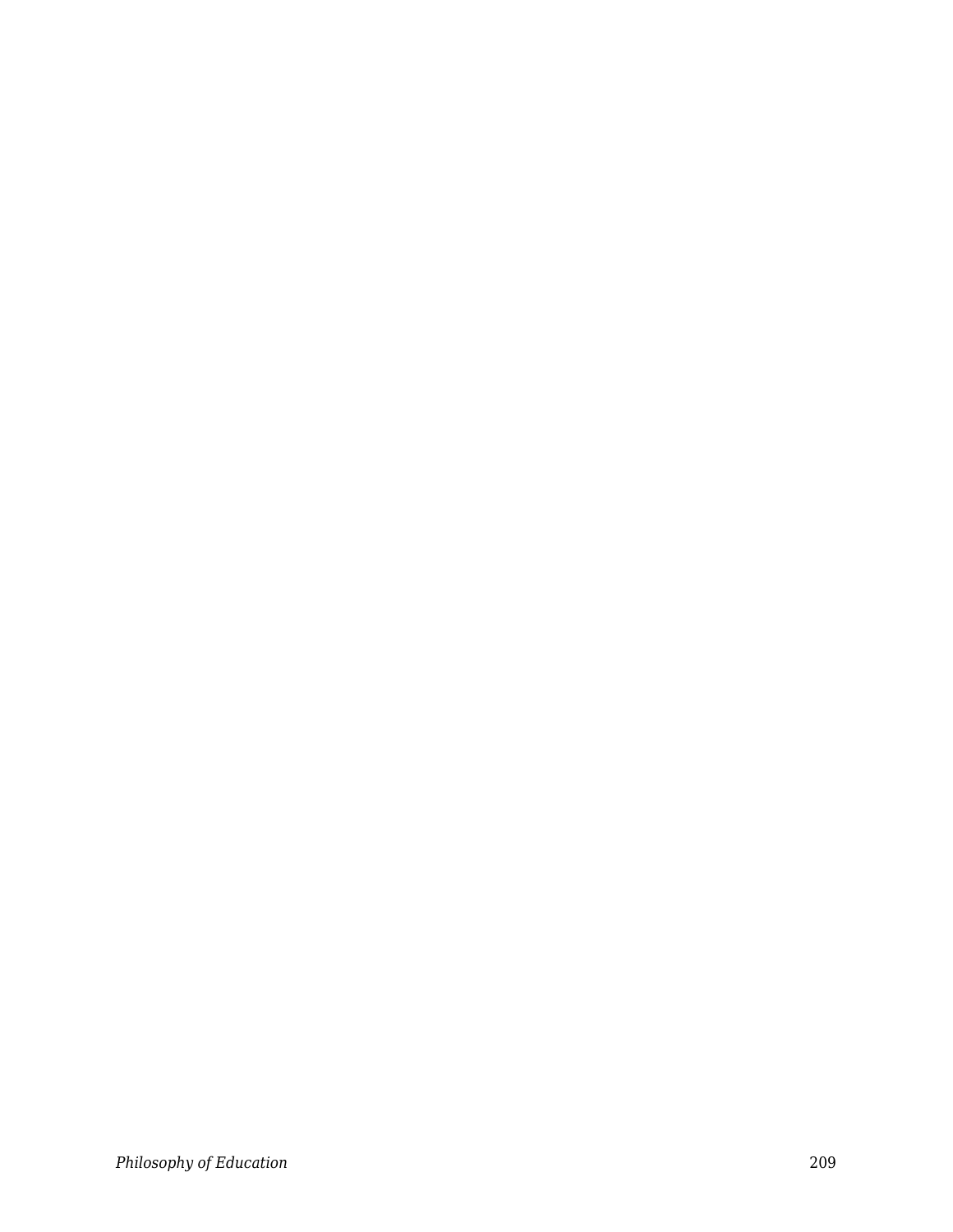## **Book Authors**